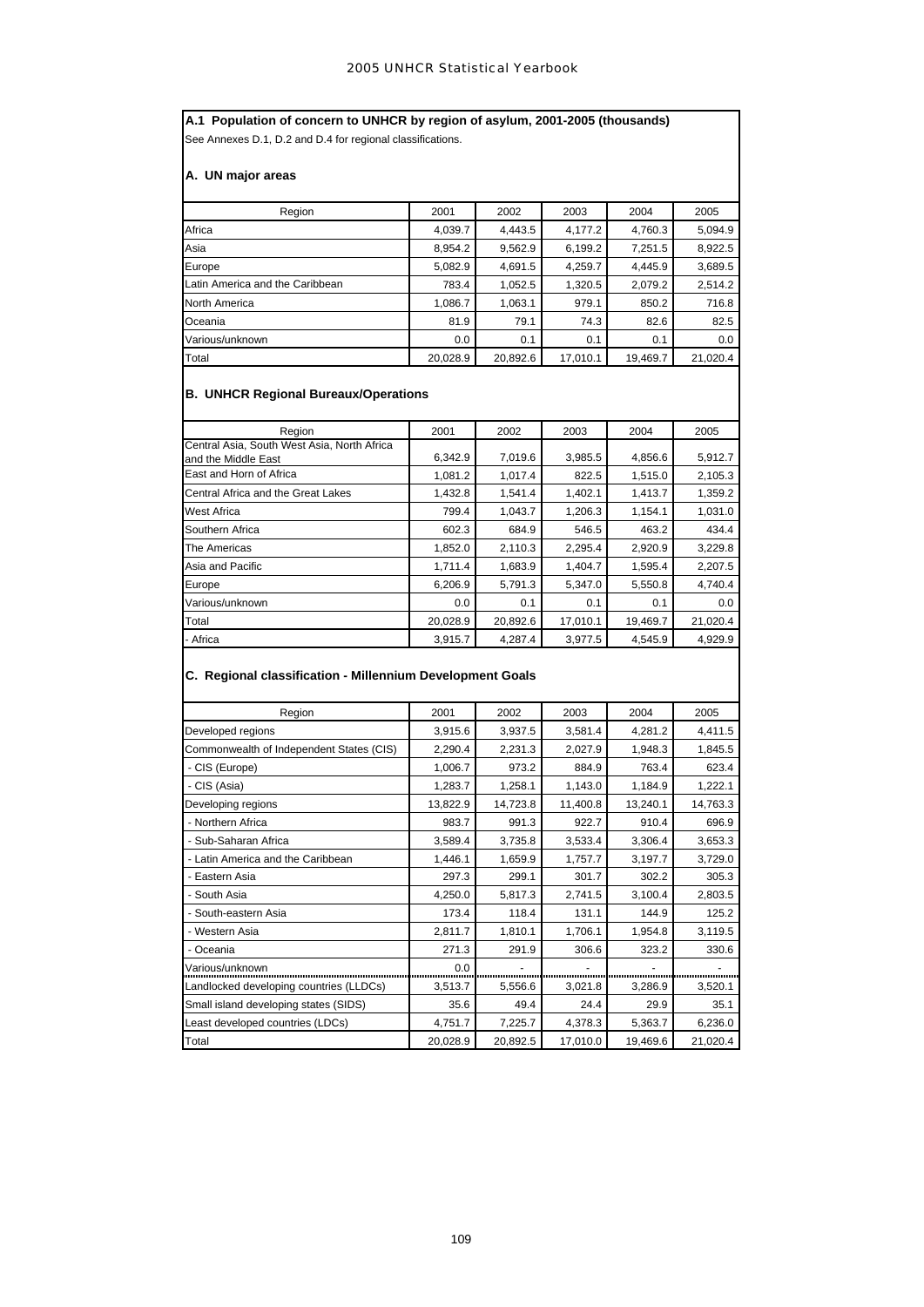# **A.2 Population of concern to UNHCR by country/territory of asylum/residence, 2001-2005 (thousands)**

See Table I.1 for explanations and methods of estimation for selected industrialized countries.

| Country or territory         |                |                |              |                |              | Country or territory   |                 |                |                          |                          |                             |
|------------------------------|----------------|----------------|--------------|----------------|--------------|------------------------|-----------------|----------------|--------------------------|--------------------------|-----------------------------|
| of asylum (residence)        | 2001           | 2002           | 2003         | 2004           | 2005         | of asylum (residence)  | 2001            | 2002           | 2003                     | 2004                     | 2005                        |
| Afghanistan                  | 1,226.1        | 3,376.5        | 912.3        | 1,066.8        | 911.7        | Gambia                 | 8.4             | 12.1           | 7.5                      | 7.9                      | 7.9                         |
| Albania                      | 0.4            | 0.1            | 0.1          | 0.1            | 0.1          | Georgia                | 272.2           | 265.9          | 264.6                    | 240.2                    | 238.5                       |
| Algeria                      | 169.5          | 169.2          | 169.0        | 169.1          | 94.4         | Germany                | 1,095.2<br>14.2 | 1,144.0        | 1,088.5                  | 973.4                    | 781.1                       |
| Angola                       | 228.3          | 302.7          | 147.4        | 105.1          | 68.6         | Ghana                  |                 | 42.3           | 48.0                     | 48.1                     | 59.0                        |
| Argentina                    | 3.9            | 4.0            | 3.9          | 3.9            | 3.9          | Greece                 | 13.2            | 4.5            | 10.0                     | 12.8                     | 14.3                        |
| Armenia                      | 264.3          | 247.6          | 239.3        | 235.3          | 219.6        | Guatemala              | 0.7             | 0.7            | 0.8                      | 0.7                      | 0.4                         |
| Australia                    | 69.5           | 66.7           | 59.3         | 68.5           | 66.8         | Guinea                 | 179.3           | 182.5          | 186.9                    | 145.6                    | 67.3                        |
| Austria                      | 29.6           | 43.6           | 49.7         | 56.6           | 62.4         | Guinea-Bissau          | 7.7             | 7.7            | 7.6                      | 7.7                      | 7.8                         |
| Azerbaijan                   | 587.3          | 588.2          | 585.2        | 618.8          | 584.3        | Haiti                  | ä,              |                | 0.0                      |                          |                             |
| Bahamas                      |                |                |              |                |              | Honduras               | 0.0             | 0.0            | 0.0                      | 0.0                      | 0.1                         |
| Bahrain                      | 0.0            | 0.0            | 0.0          | 0.0            | 0.0          | Hong Kong SAR, China   | 1.9             | 1.7            | 2.1                      | 2.5                      | 3.0                         |
| Bangladesh                   | 22.2           | 22.0           | 19.8         | 270.5          | 271.2        | Hungary                | 7.1             | 7.1            | 7.8                      | 8.2                      | 8.8                         |
| <b>Belarus</b>               | 35.5           | 20.5           | 17.3         | 13.7           | 13.2         | Iceland                | 0.2             | 0.2            | 0.3                      | 0.3                      | 0.4                         |
| Belgium                      | 30.7           | 32.6           | 35.2         | 36.5           | 34.4         | India                  | 169.8           | 169.4          | 165.3                    | 163.0                    | 139.6                       |
| Belize                       | 1.2            | 1.1            | 0.9          | 0.8            | 0.6          | Indonesia              | 74.4            | 28.8           | 17.0                     | 16.6                     | 0.5                         |
| Benin                        | 5.0            | 5.3            | 5.8          | 5.9            | 32.0         | Iraq                   | 130.5           | 135.9          | 102.6                    | 241.4                    | 1,634.3                     |
| Bolivia                      | 0.4            | 0.4            | 0.5          | 0.5            | 0.5          | Ireland                | 14.5            | 12.3           | 13.4                     | 10.2                     | 9.5                         |
| Bosnia and Herzegovina       | 570.2          | 508.5          | 404.7        | 352.3          | 200.0        | Islamic Rep. of Iran   | 1,868.0         | 1,307.8        | 988.7                    | 1,046.7                  | 974.5                       |
| Botswana                     | 4.3            | 3.8            | 3.9          | 3.9            | 3.2          | Israel                 | 4.7             | 4.9            | 4.9                      | 0.6                      | 1.5                         |
| Brazil                       | 3.5            | 3.7            | 3.8          | 3.8            | 7.7          | Italy                  | 8.6             | 10.1           | 12.8                     | 16.6                     | 21.6                        |
| Bulgaria                     | 4.5            | 4.8            | 4.8          | 5.6            | 5.2          | Jamaica                |                 |                |                          |                          |                             |
| Burkina Faso                 | 0.7            | 0.8            | 1.0          | 1.0            | 1.3          | Japan                  | 3.5             | 3.0            | 2.7                      | 2.5                      | 4.2                         |
| Burundi                      | 125.8          | 202.6          | 135.9        | 150.7          | 120.3        | Jordan                 | 6.4             | 5.0            | 7.9                      | 13.6                     | 17.5                        |
| Cambodia                     | 1.1            | 0.3            | 0.1          | 0.7            | 0.2          | Kazakhstan             | 119.5           | 103.8          | 34.4                     | 74.1                     | 57.9                        |
| Cameroon                     | 43.8           | 63.6           | 64.3         | 65.0           | 58.8         | Kenya                  | 251.8           | 236.1          | 241.6                    | 249.3                    | 267.7                       |
| Canada                       | 175.0          | 182.7          | 174.7        | 168.4          | 167.7        | Kuwait                 | 139.3           | 139.7          | 102.7                    | 102.7                    | 102.7                       |
| Central African Rep.<br>Chad | 52.9           | 56.1           | 53.0         | 28.1           | 26.6         | Kyrgyzstan             | 9.8<br>0.0      | 8.4            | 6.2                      | 4.2                      | 103.1                       |
|                              | 17.3           | 34.5<br>0.4    | 147.2        | 260.1<br>0.7   | 276.9        | Lao People's Dem. Rep. | 0.0             |                |                          |                          |                             |
| Chile                        | 0.5<br>295.3   | 297.3          | 0.5<br>299.4 | 299.4          | 0.9<br>301.1 | Latvia                 | 6.5             | 0.0<br>3.0     | 0.0<br>3.1               | 452.2<br>2.4             | 418.7<br>2.5                |
| China<br>Colombia            | 720.4          | 950.2          | 1,244.4      | 2,000.2        | 2,000.2      | Lebanon<br>Lesotho     | 0.0             | ä,             | $\blacksquare$           | L.                       |                             |
| Comoros                      | 0.0            | $\blacksquare$ | ä,           | ÷.             | 0.0          | Liberia                | 253.4           | 391.0          | 601.6                    | 603.7                    | 579.1                       |
| Congo                        | 122.3          | 112.6          | 96.4         | 72.8           | 69.9         | Libyan Arab Jamahiriya | 11.7            | 11.7           | 12.0                     | 12.4                     | 12.4                        |
| Costa Rica                   | 10.7           | 12.5           | 13.6         | 10.6           | 11.5         | Liechtenstein          | 0.3             | 0.3            | 0.2                      | 0.2                      | 0.2                         |
| Côte d'Ivoire                | 128.6          | 145.9          | 131.9        | 119.8          | 82.1         | Lithuania              | 0.4             | 0.6            | 0.5                      | 9.5                      | 9.3                         |
| Croatia                      | 68.0           | 49.1           | 31.3         | 23.7           | 15.8         | Luxembourg             | 1.2             | 1.2            | 1.2                      | 1.6                      | 1.8                         |
| Cuba                         | 1.1            | 1.0            | 0.8          | 0.8            | 0.7          | Madagascar             | 0.0             | $\blacksquare$ | $\overline{\phantom{a}}$ | $\overline{\phantom{a}}$ | $\blacksquare$              |
| Cyprus                       | 1.9            | 2.2            | 5.4          | 10.6           | 13.8         | Malawi                 | 6.2             | 13.2           | 12.1                     | 7.0                      | 9.6                         |
| Czech Rep.                   | 12.8           | 9.0            | 5.3          | 2.3            | 2.7          | Malaysia               | 50.7            | 52.2           | 78.7                     | 97.5                     | 106.1                       |
| Dem. Rep. of the Congo       | 366.9          | 355.9          | 237.6        | 213.5          | 243.5        | Mali                   | 9.2             | 9.8            | 10.7                     | 12.3                     | 13.1                        |
| Denmark                      | 79.1           | 78.3           | 71.9         | 66.2           | 45.3         | Malta                  | 0.2             | 0.3            | 1.0                      | 1.7                      | 2.1                         |
| Djibouti                     | 24.1           | 22.2           | 28.7         | 18.0           | 10.5         | Mauritania             | 29.9            | 29.9           | 30.0                     | 30.1                     | 30.2                        |
| Dominican Rep.               | $\blacksquare$ |                | ÷.           | $\blacksquare$ | $\omega$     | Mauritius              | 0.0             | $\blacksquare$ | $\blacksquare$           | ÷.                       | $\mathcal{L}_{\mathcal{A}}$ |
| Ecuador                      | 4.2            | 5.9            | 8.9          | 10.1           | 262.6        | Mexico                 | 15.5            | 13.0           | 6.2                      | 4.5                      | 3.4                         |
| Egypt                        | 22.9           | 92.6           | 94.2         | 99.2           | 100.0        | Moldova                | 1.3             | 1.3            | 0.2                      | 0.2                      | 1.8                         |
| El Salvador                  | 0.1            | 0.1            | 0.3          | 0.2            | 0.1          | Mongolia               | ä,              | ÷.             | $\blacksquare$           | ÷.                       | 0.6                         |
| <b>Equatorial Guinea</b>     | $\blacksquare$ |                | 0.0          | 0.0            | $\sim$       | Morocco                | 2.5             | 2.2            | 2.3                      | 2.3                      | 2.1                         |
| Eritrea                      | 36.4           | 23.4           | 14.2         | 14.6           | 6.0          | Mozambique             | 5.5             | 7.2            | 9.5                      | 5.5                      | 6.0                         |
| Estonia                      | 0.0            | 0.0            | 0.0          | 150.6          | 136.0        | Myanmar                | 0.3             | 0.8            | 3.2                      | 0.2                      | 236.6                       |
| Ethiopia                     | 161.9          | 133.2          | 130.3        | 116.0          | 101.2        | Namibia                | 32.7            | 23.4           | 21.8                     | 16.8                     | 6.4                         |
| Finland                      | 13.3           | 12.5           | 10.8         | 11.3           | 12.5         | Nepal                  | 131.0           | 132.4          | 134.6                    | 136.3                    | 538.6                       |
| France                       | 166.2          | 166.8          | 153.7        | 152.2          | 149.9        | Netherlands            | 230.5           | 206.5          | 185.6                    | 155.3                    | 139.4                       |
| Gabon                        | 19.2           | 19.1           | 19.1         | 18.6           | 13.4         | New Zealand            | 7.2             | 7.1            | 6.8                      | 6.1                      | 5.7                         |
|                              |                |                |              |                |              |                        |                 |                |                          |                          |                             |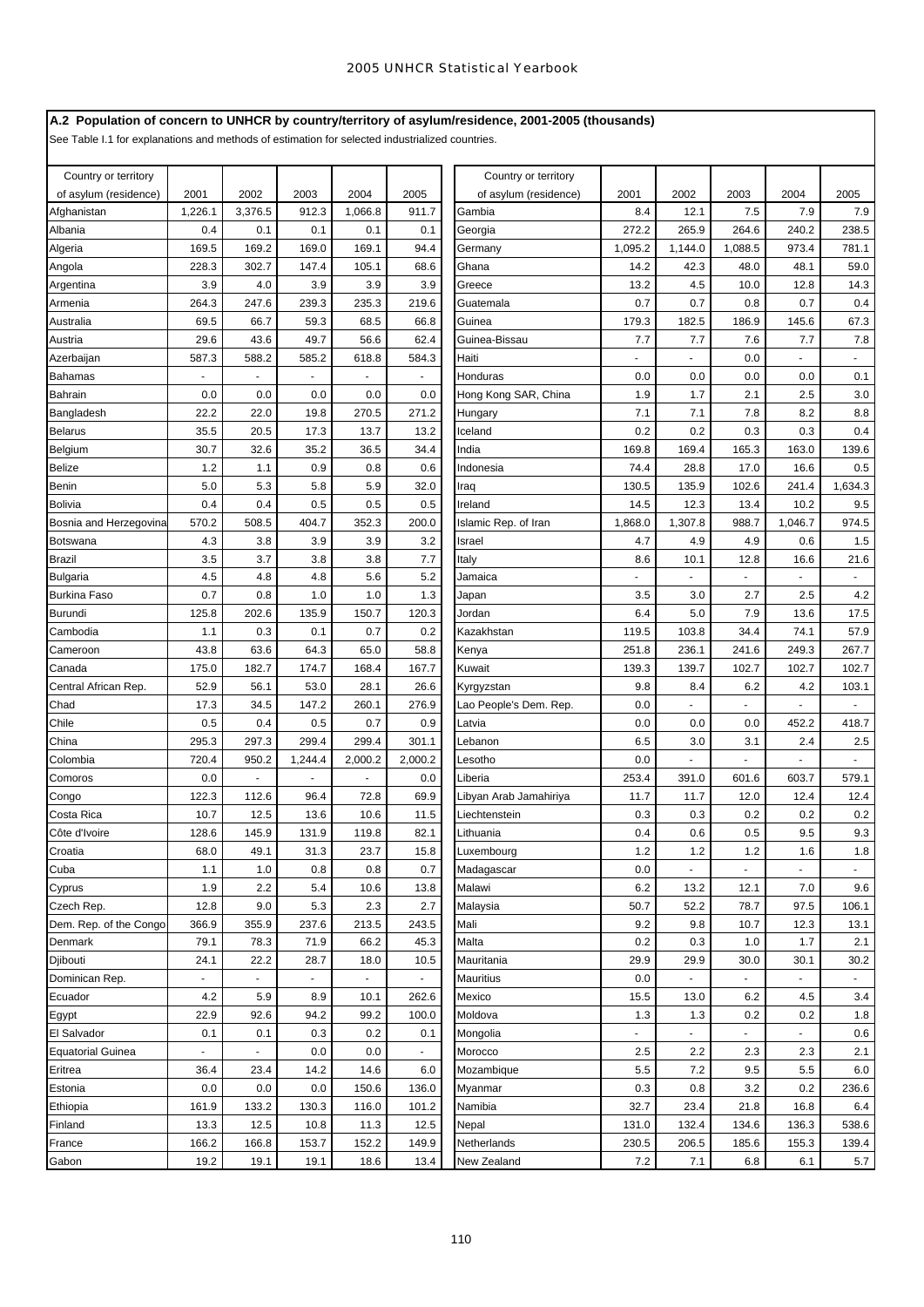# **A.2 Population of concern to UNHCR by country/territory of asylum/residence, 2001-2005 (thousands)**

See Table I.1 for explanations and methods of estimation for selected industrialized countries.

| Country or territory      |         |         |                |         |         | Country or territory        |          |          |          |          |          |
|---------------------------|---------|---------|----------------|---------|---------|-----------------------------|----------|----------|----------|----------|----------|
| of asylum (residence)     | 2001    | 2002    | 2003           | 2004    | 2005    | of asylum (residence)       | 2001     | 2002     | 2003     | 2004     | 2005     |
| Nicaragua                 | 0.4     | 0.3     | 0.3            | 0.3     | 0.3     | Spain                       | 6.8      | 6.8      | 5.9      | 5.7      | 5.4      |
| Niger                     | 0.5     | 0.3     | 0.4            | 0.4     | 0.3     | Sri Lanka                   | 731.9    | 733.3    | 467.9    | 396.3    | 354.8    |
| Nigeria                   | 7.3     | 7.5     | 10.3           | 9.8     | 19.8    | Sudan                       | 354.4    | 352.0    | 160.8    | 845.9    | 1,048.3  |
| Norway                    | 50.1    | 50.4    | 46.1           | 45.0    | 44.0    | Suriname                    |          | 0.0      |          |          |          |
| Occupied Palest. Territ.  | 0.0     |         | $\blacksquare$ | 0.0     | 0.0     | Swaziland                   | 1.1      | 1.0      | 1.0      | 1.0      | 1.0      |
| Oman                      | 0.0     | 0.0     | 0.0            | 0.0     | 0.0     | Sweden                      | 164.1    | 175.5    | 147.4    | 101.5    | 95.9     |
| Pakistan                  | 2,199.4 | 1,229.0 | 1,138.0        | 1,299.1 | 1,088.1 | Switzerland                 | 84.1     | 82.1     | 74.8     | 66.3     | 62.5     |
| Panama                    | 1.5     | 1.8     | 2.0            | 1.9     | 12.4    | Syrian Arab Rep.            | 4.0      | 3.4      | 10.0     | 316.5    | 328.0    |
| Papua New Guinea          | 5.3     | 5.3     | 8.2            | 8.0     | 10.0    | Tajikistan                  | 18.1     | 5.2      | 4.0      | 2.4      | 1.1      |
| Paraguay                  | 0.0     | 0.0     | 0.0            | 0.0     | 0.1     | <b>TfYR Macedonia</b>       | 169.0    | 32.1     | 11.4     | 8.7      | 4.3      |
| Peru                      | 0.8     | 0.8     | 0.9            | 1.0     | 1.2     | Thailand                    | 111.1    | 113.7    | 121.7    | 122.2    | 149.4    |
| Philippines               | 2.2     | 2.1     | 1.8            | 2.0     | 0.9     | Timor-Leste                 | 18.2     | 31.9     | 0.5      | 0.5      | 0.0      |
| Poland                    | 1.3     | 4.2     | 3.4            | 6.0     | 6.3     | Togo                        | 12.3     | 12.4     | 12.7     | 11.8     | 18.7     |
| Portugal                  | 0.4     | 0.5     | 0.4            | 0.4     | 0.4     | Tunisia                     | 0.1      | 0.1      | 0.1      | 0.1      | 0.1      |
| Qatar                     | 0.1     | 0.1     | 0.1            | 6.1     | 0.1     | Turkey                      | 7.7      | 5.9      | 6.0      | 7.0      | 8.7      |
| Rep. of Korea             | 0.1     | 0.1     | 0.2            | 0.3     | 0.6     | Turkmenistan                | 14.5     | 13.7     | 13.5     | 13.3     | 12.0     |
| Romania                   | 1.8     | 1.9     | 2.3            | 2.2     | 2.7     | Uganda                      | 200.5    | 218.1    | 236.0    | 252.4    | 259.1    |
| <b>Russian Federation</b> | 1,139.6 | 971.9   | 805.6          | 664.6   | 483.0   | Ukraine                     | 9.7      | 17.7     | 89.0     | 84.9     | 76.9     |
| Rwanda                    | 58.2    | 71.1    | 62.9           | 67.6    | 59.4    | <b>United Arab Emirates</b> | 0.9      | 0.4      | 0.2      | 0.2      | 0.2      |
| Sao Tome and Principe     | 0.0     |         |                |         |         | <b>United Kingdom</b>       | 275.6    | 302.0    | 300.4    | 308.5    | 315.9    |
| Saudi Arabia              | 245.5   | 245.4   | 240.9          | 240.7   | 310.9   | United Rep. of Tanzania     | 670.2    | 689.5    | 649.9    | 602.3    | 549.1    |
| Senegal                   | 25.8    | 22.7    | 23.0           | 23.2    | 23.3    | <b>United States</b>        | 911.7    | 880.4    | 804.4    | 681.8    | 549.1    |
| Serbia and Montenegro     | 777.1   | 715.5   | 645.2          | 627.5   | 488.0   | Uruguay                     | 0.1      | 0.1      | 0.1      | 0.1      | 0.1      |
| Sierra Leone              | 103.1   | 139.7   | 94.6           | 91.8    | 60.4    | Uzbekistan                  | 40.9     | 46.0     | 45.7     | 44.9     | 44.5     |
| Singapore                 | 0.0     | 0.0     | 0.0            | 0.0     | 0.0     | Venezuela (Boliv. Rep. of)  | 0.4      | 51.1     | 28.5     | 30.5     | 206.3    |
| Slovakia                  | 3.6     | 5.0     | 5.1            | 3.3     | 3.1     | Viet Nam                    | 15.9     | 15.9     | 15.4     | 2.4      | 17.5     |
| Slovenia                  | 7.2     | 1.9     | 3.0            | 1.2     | 0.9     | Yemen                       | 72.0     | 85.6     | 62.6     | 67.7     | 82.7     |
| Solomon Islands           |         |         |                |         |         | Zambia                      | 284.7    | 247.7    | 226.9    | 174.0    | 155.9    |
| Somalia                   | 52.0    | 32.5    | 10.8           | 18.8    | 412.5   | Zimbabwe                    | 9.5      | 10.0     | 13.3     | 6.9      | 14.0     |
| South Africa              | 30.0    | 75.8    | 110.6          | 142.9   | 169.8   | Various/unknown             | 0.0      | 0.1      | 0.1      | 0.1      | 0.0      |
|                           |         |         |                |         |         | Total                       | 20.028.9 | 20.892.6 | 17.010.1 | 19.469.7 | 21.020.4 |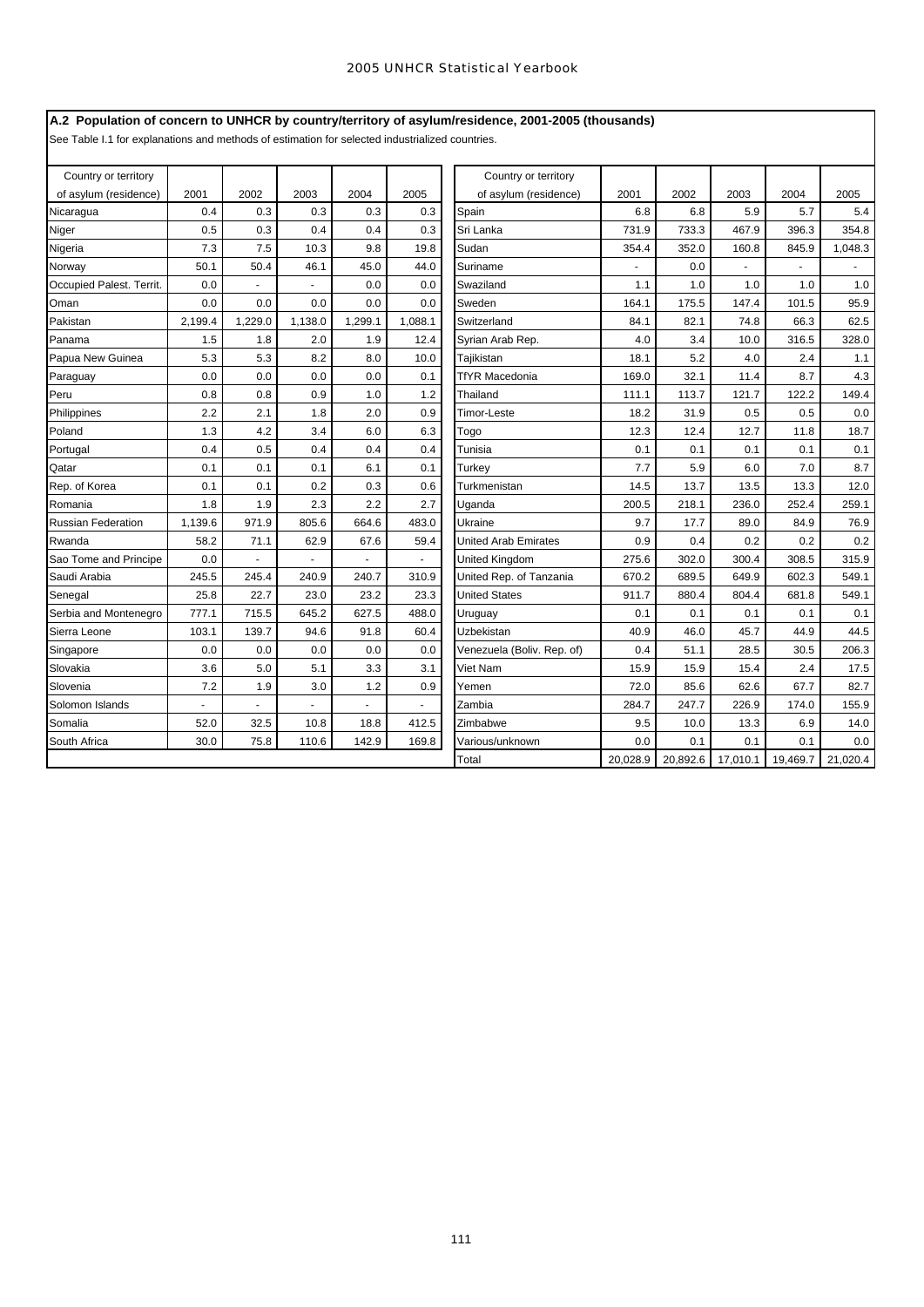**A.3 Population of concern to UNHCR by region of origin, 2001-2005 (thousands)** See Annexes D.1, D.2 and D.4 for regional classifications.

# **A. UN major areas**

| Region                          | 2001     | 2002     | 2003     | 2004     | 2005     |
|---------------------------------|----------|----------|----------|----------|----------|
| Africa                          | 4,300.5  | 4,793.6  | 4,556.9  | 5,170.3  | 5,561.5  |
| Asia                            | 9,631.6  | 10,663.9 | 7,305.7  | 7,630.0  | 8,369.2  |
| Europe                          | 3,227.4  | 3,094.7  | 2,615.7  | 2,253.0  | 1,621.3  |
| Latin America and the Caribbean | 1,215.3  | 1,511.4  | 1,730.8  | 2,405.9  | 2,771.0  |
| North America                   | 0.3      | 0.7      | 0.8      | 0.8      | 1.1      |
| Oceania                         | 2.8      | 2.8      | 2.3      | 2.0      | 2.0      |
| <b>Stateless</b>                | 263.8    | 259.6    | 223.9    | 1,473.0  | 2,397.9  |
| Various/unknown                 | 1,387.1  | 565.8    | 573.9    | 534.6    | 296.4    |
| Total                           | 20,028.9 | 20,892.6 | 17,010.1 | 19,469.7 | 21,020.4 |

# **B. UNHCR Regional Bureaux/Operations**

| Region                                      | 2001     | 2002     | 2003     | 2004     | 2005     |
|---------------------------------------------|----------|----------|----------|----------|----------|
| Central Asia, South West Asia, North Africa |          |          |          |          |          |
| and the Middle East                         | 6,576.8  | 7,504.7  | 4,578.1  | 5,058.6  | 5,779.0  |
| East and Horn of Africa                     | 1,521.2  | 1,494.4  | 1,332.3  | 2,143.6  | 2,729.0  |
| Central Africa and the Great Lakes          | 1,320.0  | 1,463.5  | 1,380.4  | 1,325.6  | 1,319.9  |
| <b>West Africa</b>                          | 795.5    | 1,062.8  | 1,222.6  | 1,189.5  | 1,091.7  |
| Southern Africa                             | 701.9    | 748.4    | 489.5    | 354.8    | 314.3    |
| The Americas                                | 1,156.8  | 1.447.1  | 1,672.2  | 2,349.7  | 2,717.2  |
| Asia and Pacific                            | 1,873.1  | 1,904.7  | 1,607.7  | 1,526.2  | 1,518.0  |
| Europe                                      | 4,432.7  | 4,441.4  | 3,929.5  | 3,514.2  | 2,857.1  |
| <b>Stateless</b>                            | 263.8    | 259.6    | 223.9    | 1,473.0  | 2,397.9  |
| Various/unknown                             | 1,387.1  | 565.8    | 573.9    | 534.6    | 296.4    |
| Total                                       | 20,028.9 | 20,892.6 | 17,010.1 | 19,469.7 | 21,020.4 |
| - Africa                                    | 4,338.6  | 4,769.1  | 4,424.8  | 5,013.4  | 5,454.8  |
|                                             |          |          |          |          |          |

# **C. Regional classification - Millennium Development Goals**

| Region                                   | 2001     | 2002     | 2003     | 2004     | 2005     |
|------------------------------------------|----------|----------|----------|----------|----------|
| Developed regions                        | 2,117.0  | 2,027.5  | 1,691.2  | 1,453.0  | 1,061.1  |
| Commonwealth of Independent States (CIS) | 2,331.5  | 2,295.9  | 2,126.9  | 1,959.9  | 1,689.5  |
| - CIS (Europe)                           | 1,108.1  | 1,062.7  | 915.1    | 781.9    | 532.8    |
| - CIS (Asia)                             | 1,223.4  | 1,233.2  | 1,211.7  | 1,178.0  | 1,156.6  |
| Developing regions                       | 13,929.5 | 15,743.7 | 12,394.2 | 14,049.2 | 15,575.5 |
| - Northern Africa                        | 213.0    | 221.6    | 220.1    | 218.4    | 148.0    |
| - Sub-Saharan Africa                     | 4,371.0  | 4,802.2  | 4,458.2  | 5,047.1  | 5,488.8  |
| - Latin America and the Caribbean        | 1,156.4  | 1,446.4  | 1,671.4  | 2,348.9  | 2,716.1  |
| - Eastern Asia                           | 159.5    | 180.5    | 176.6    | 177.3    | 166.9    |
| - South Asia                             | 6,296.6  | 7,222.3  | 4,101.6  | 4.437.2  | 3,986.0  |
| - South-eastern Asia                     | 707.5    | 699.8    | 680.3    | 674.9    | 714.0    |
| - Western Asia                           | 1,022.7  | 1,168.1  | 1,083.7  | 1,143.4  | 2,353.9  |
| - Oceania                                | 2.8      | 2.8      | 2.3      | 2.0      | 1.9      |
| <b>Stateless</b>                         | 263.8    | 259.6    | 223.9    | 1,473.0  | 2,397.9  |
| Various/unknown                          | 1,387.1  | 565.8    | 573.9    | 534.6    | 296.4    |
| Landlocked developing countries (LLDCs)  | 7,402.4  | 8,189.9  | 5,216.2  | 5,566.0  | 5,172.8  |
| Small island developing states (SIDS)    | 149.9    | 119.8    | 53.2     | 50.8     | 55.5     |
| Least developed countries (LDCs)         | 9,907.0  | 10,991.1 | 7,782.2  | 8,802.8  | 8,878.6  |
| Total                                    | 20,028.9 | 20,892.6 | 17,010.1 | 19,469.7 | 21,020.4 |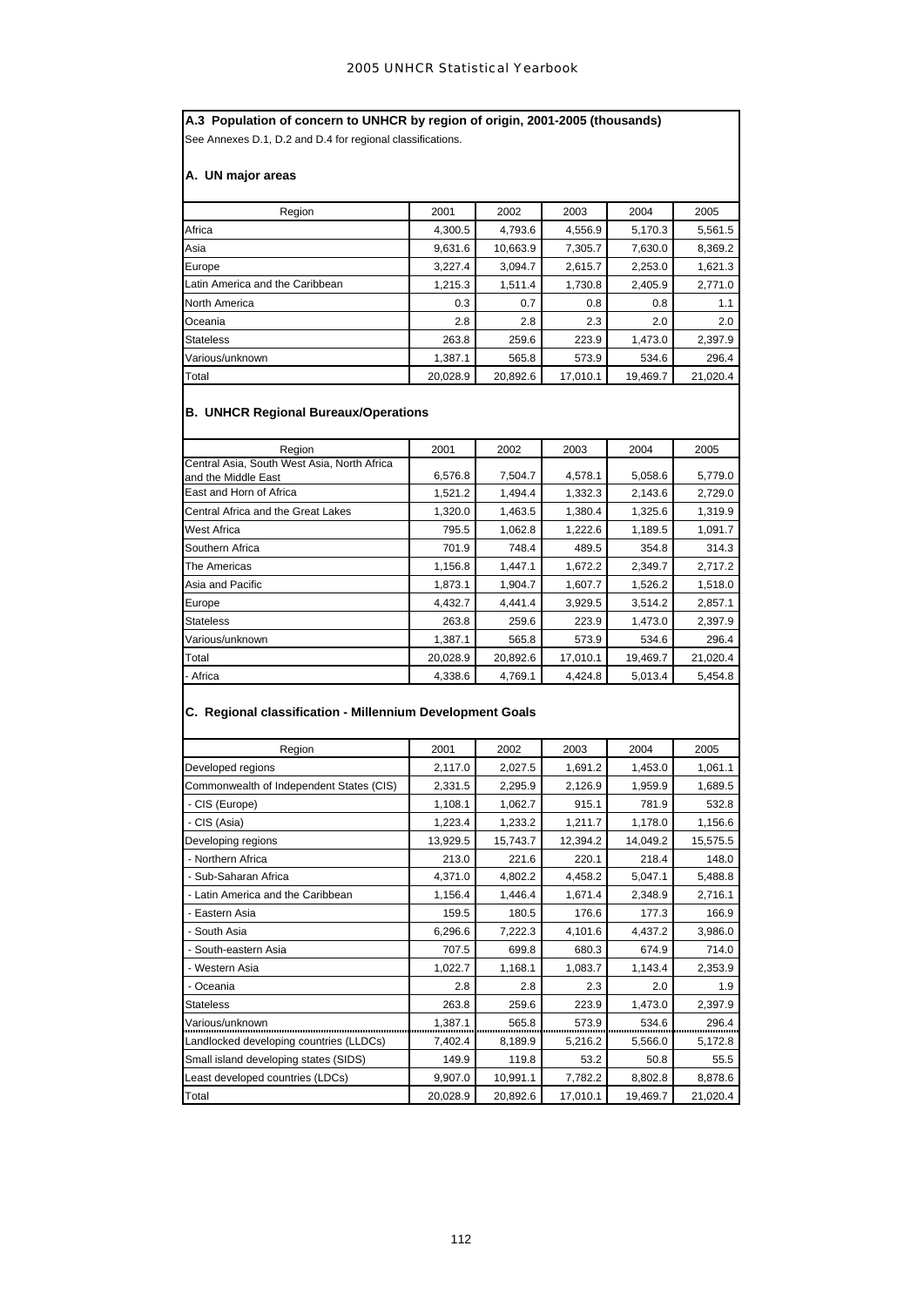# **A.4 Population of concern to UNHCR by country/territory of origin, 2001-2005 (thousands)**

See Table I.1 for explanations and methods of estimation for selected industrialized countries.

| Country or territory   |         |         |         |         |         | Country or territory     |                |                |                |                |              |
|------------------------|---------|---------|---------|---------|---------|--------------------------|----------------|----------------|----------------|----------------|--------------|
| of origin              | 2001    | 2002    | 2003    | 2004    | 2005    | of origin                | 2001           | 2002           | 2003           | 2004           | 2005         |
| Afghanistan            | 5,166.7 | 6,013.5 | 3,174.6 | 3,598.2 | 3,192.2 | Ecuador                  | 1.1            | 1.7            | 1.4            | 1.2            | 1.1          |
| Albania                | 11.6    | 15.8    | 14.9    | 13.8    | 15.3    | Egypt                    | 6.1            | 8.3            | 7.8            | 7.6            | 8.6          |
| Algeria                | 11.2    | 14.5    | 13.6    | 12.0    | 13.4    | El Salvador              | 172.1          | 158.2          | 134.3          | 96.3           | 49.5         |
| Andorra                | 0.0     | 0.0     | 0.0     | 0.0     | 0.0     | <b>Equatorial Guinea</b> | 0.6            | 0.6            | 0.7            | 0.6            | 0.5          |
| Angola                 | 695.6   | 739.2   | 474.3   | 328.6   | 278.0   | Eritrea                  | 368.8          | 363.7          | 159.1          | 181.3          | 184.2        |
| Antigua and Barbuda    | 0.0     | 0.0     | 0.0     | 0.0     | 0.0     | Estonia                  | 0.6            | 1.2            | 1.2            | 1.0            | 0.9          |
| Argentina              | 2.1     | 2.1     | 1.9     | 1.3     | 1.1     | Ethiopia                 | 82.1           | 70.5           | 73.5           | 76.3           | 81.8         |
| Armenia                | 13.3    | 18.9    | 18.1    | 17.5    | 18.3    | Fiji                     | 2.6            | 2.6            | 2.1            | 1.8            | 1.8          |
| Australia              | 0.0     | 0.0     | 0.0     | 0.0     | 0.0     | Finland                  | 0.0            | 0.0            | 0.0            | 0.0            | 0.0          |
| Austria                | 0.0     | 0.1     | 0.1     | 0.1     | 0.1     | France                   | 0.1            | 0.2            | 0.2            | 0.2            | 0.3          |
| Azerbaijan             | 847.5   | 842.4   | 833.5   | 833.1   | 816.3   | French Polynesia         |                |                | 0.0            |                | 0.0          |
| Bahamas                | 0.0     | 0.2     | 0.0     | 0.0     | 0.0     | Gabon                    | 0.1            | 0.1            | 0.1            | 0.1            | 0.1          |
| <b>Bahrain</b>         | 0.1     | 0.1     | 0.1     | 0.1     | 0.1     | Gambia                   | 1.0            | 1.1            | 1.1            | 1.1            | 2.3          |
| Bangladesh             | 9.0     | 10.6    | 13.8    | 15.1    | 17.5    | Georgia                  | 287.1          | 284.4          | 279.1          | 249.8          | 247.8        |
| <b>Barbados</b>        | 0.0     | 0.1     | 0.1     | 0.0     | 0.0     | Germany                  | 1.1            | 1.0            | 0.8            | 0.1            | 0.1          |
| <b>Belarus</b>         | 4.8     | 8.4     | 9.9     | 9.7     | 10.3    | Ghana                    | 15.7           | 16.8           | 17.5           | 16.4           | 20.8         |
| Belgium                | 0.0     | 0.1     | 0.1     | 0.1     | 0.1     | Gibraltar                |                | 0.0            | 0.0            |                |              |
| <b>Belize</b>          | 0.0     | 0.0     | 0.0     | 0.0     | 0.0     | Greece                   | 0.1            | 0.3            | 0.3            | 0.3            | 0.4          |
| Benin                  | 0.2     | 0.5     | 0.5     | 0.5     | 0.7     | Grenada                  | 0.2            | 0.4            | 0.3            | 0.2            | 0.3          |
| Bermuda                | 0.0     | 0.0     | 0.0     | 0.0     | 0.0     | Guatemala                | 116.4          | 110.0          | 95.3           | 63.0           | 35.2         |
| <b>Bhutan</b>          | 110.9   | 112.6   | 114.2   | 115.7   | 117.6   | Guinea                   | 5.9            | 7.2            | 7.0            | 7.3            | 9.1          |
| <b>Bolivia</b>         | 0.3     | 0.7     | 0.8     | 0.7     | 0.6     | Guinea-Bissau            | 1.7            | 1.3            | 1.2            | 1.2            | 1.3          |
| Bosnia and Herzegovina | 988.6   | 892.4   | 683.7   | 559.7   | 300.9   | Guyana                   | 0.4            | 1.1            | 1.4            | 0.9            | 0.8          |
| <b>Botswana</b>        | 0.0     | 0.0     | 0.0     | 0.0     | 0.0     | Haiti                    | 29.2           | 29.9           | 25.9           | 25.5           | 27.1         |
| <b>Brazil</b>          | 1.1     | 1.6     | 1.6     | 1.4     | 1.0     | Holy See (the)           | ÷,             | $\blacksquare$ | ä,             | 0.0            | $\mathbf{r}$ |
| Brunei Darussalam      |         | 0.0     | 0.0     | 0.0     | 0.0     | Honduras                 | 1.9            | 1.9            | 1.8            | 1.8            | 1.8          |
| Bulgaria               | 3.6     | 4.6     | 3.9     | 3.4     | 5.5     | Hong Kong SAR, China     | 0.0            | 0.0            | 0.0            | 0.0            | 0.0          |
| <b>Burkina Faso</b>    | 0.3     | 1.2     | 1.0     | 0.7     | 0.8     | Hungary                  | 5.1            | 6.6            | 4.4            | 3.3            | 3.8          |
| <b>Burundi</b>         | 647.8   | 735.3   | 624.1   | 584.8   | 526.7   | Iceland                  | ä,             | 0.0            | 0.0            | 0.0            | 0.0          |
| Cambodia               | 35.1    | 33.9    | 31.9    | 18.6    | 18.7    | India                    | 21.3           | 25.4           | 25.2           | 25.1           | 28.5         |
| Cameroon               | 4.9     | 8.1     | 9.6     | 11.4    | 14.0    | Indonesia                | 13.6           | 15.2           | 39.9           | 49.9           | 39.2         |
| Canada                 | 0.0     | 0.1     | 0.1     | 0.1     | 0.2     | Iraq                     | 580.3          | 466.4          | 474.1          | 552.7          | 1,765.2      |
| Cape Verde             | 0.0     | 0.0     | 0.0     | 0.0     | 0.0     | Ireland                  | 0.0            | 0.0            | 0.0            | 0.0            | 0.0          |
| Cayman Islands         |         | 0.0     | 0.0     | 0.0     | 0.0     | Islamic Rep. of Iran     | 106.6          | 152.7          | 137.7          | 125.4          | 112.4        |
| Central African Rep.   | 29.1    | 26.1    | 41.1    | 32.7    | 44.8    | Israel                   | 1.0            | 1.6            | 1.6            | 1.4            | 1.3          |
| Chad                   | 53.0    | 49.8    | 55.2    | 55.4    | 56.0    | Italy                    | 0.1            | 0.3            | 0.2            | 0.2            | 0.2          |
| Chile                  | 1.0     | 2.2     | 1.9     | 1.4     | 1.0     | Jamaica                  | 0.3            | 0.6            | 0.7            | 0.6            | 0.8          |
| China                  | 137.2   | 157.3   | 153.7   | 154.4   | 143.5   | Japan                    | 0.0            | 0.0            | 0.0            | 0.1            | 0.1          |
| Colombia               | 753.6   | 1,052.7 | 1,331.6 | 2,095.3 | 2,540.1 | Jordan                   | 1.3            | 2.0            | 1.9            | 1.9            | 2.5          |
| Comoros                | 0.1     | 0.1     | 0.1     | 0.6     | 0.6     | Kazakhstan               | 3.7            | 7.2            | 7.5            | 6.8            | 4.9          |
| Congo                  | 29.2    | 35.6    | 37.7    | 36.3    | 33.0    | Kenya                    | 3.3            | 13.3           | 14.1           | 15.1           | 16.1         |
| Costa Rica             | 0.8     | 1.8     | 1.6     | 0.5     | 0.3     | Kiribati                 |                | 0.0            | 0.0            | 0.0            | 0.0          |
| Côte d'Ivoire          | 1.7     | 125.4   | 91.6    | 74.0    | 62.7    | Kuwait                   | 0.8            | 0.8            | 0.7            | 0.5            | 0.5          |
| Croatia                | 336.6   | 316.0   | 257.5   | 235.9   | 132.2   | Kyrgyzstan               | 1.1            | 3.5            | 3.7            | 3.8            | 3.5          |
| Cuba                   | 22.5    | 20.7    | 18.3    | 17.7    | 20.7    | Lao People's Dem. Rep.   | 13.6           | 12.2           | 10.8           | 16.6           | 24.8         |
| Cyprus                 | 0.0     | 0.0     | 0.0     | 0.0     | 0.0     | Latvia                   | 0.8            | 3.3            | 3.4            | 3.0            | 2.6          |
| Czech Rep.             | 1.4     | 7.2     | 7.1     | 4.7     | 3.8     | Lebanon                  | 10.7           | 28.7           | 27.1           | 21.5           | 20.3         |
| DPR of Korea           | 0.1     | 0.3     | 0.3     | 0.4     | 0.4     | Lesotho                  | 0.0            | 0.0            | 0.0            | 0.0            | 0.0          |
| Dem. Rep. of the Congo | 425.0   | 487.9   | 508.6   | 527.0   | 525.9   | Liberia                  | 449.6          | 612.0          | 912.2          | 931.5          | 806.0        |
| Denmark                | 0.0     | 0.0     | 0.0     | 0.0     | 0.0     | Libyan Arab Jamahiriya   | 1.4            | 2.4            | 2.5            | 2.5            | 2.3          |
| Djibouti               | 1.1     | 0.6     | 0.6     | 0.5     | 0.7     | Liechtenstein            | ä,             | $\blacksquare$ | $\blacksquare$ | $\blacksquare$ | $\sim$       |
| Dominica               | 0.0     | 0.1     | 0.0     | 0.0     | 0.1     | Lithuania                | 0.5            | 1.7            | 1.9            | 1.7            | 1.6          |
| Dominican Rep.         | 0.2     | 0.2     | 0.2     | 0.2     | 0.1     | Luxembourg               | $\blacksquare$ | $\blacksquare$ | 0.0            | 0.0            | 0.0          |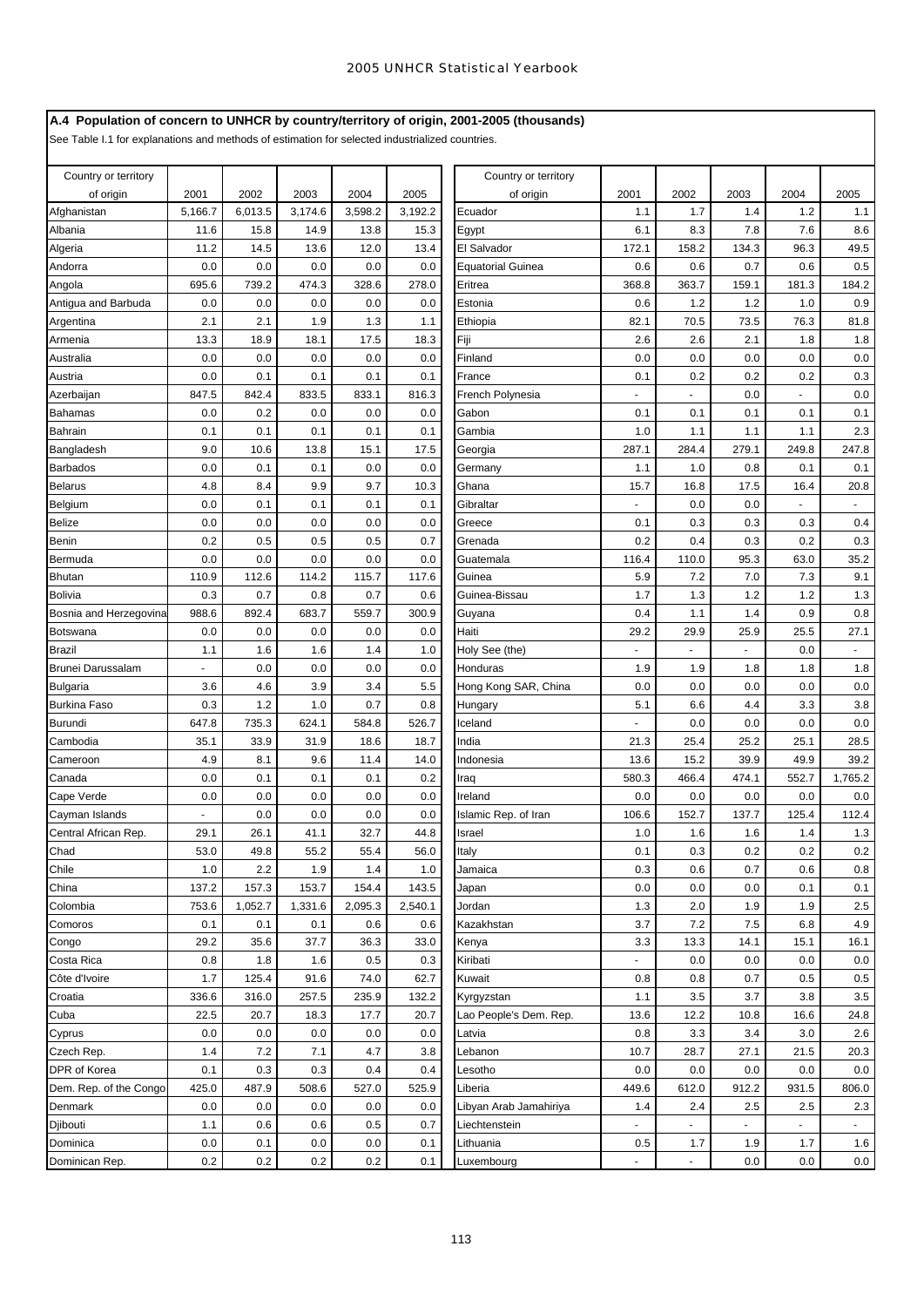# **A.4 Population of concern to UNHCR by country/territory of origin, 2001-2005 (thousands)**

See Table I.1 for explanations and methods of estimation for selected industrialized countries.

| 2001<br>2002<br>2003<br>2004<br>2005<br>2001<br>2002<br>2003<br>2004<br>2005<br>of origin<br>of origin<br>Macao SAR, China<br>0.0<br>0.0<br>0.0<br>0.0<br>0.0<br>Serbia and Montenegro<br>571.8<br>706.6<br>664.6<br>597.4<br>547.8<br>0.0<br>Madagascar<br>0.1<br>0.1<br>0.1<br>0.2<br>0.2<br>Seychelles<br>0.1<br>0.1<br>0.1<br>0.1<br>0.2<br>3.0<br>280.5<br>46.6<br>Malawi<br>0.0<br>1.5<br>4.0<br>Sierra Leone<br>224.9<br>110.8<br>76.2<br>0.6<br>0.6<br>0.5<br>0.6<br>0.0<br>0.1<br>0.1<br>Malaysia<br>0.4<br>0.1<br>0.1<br>Singapore<br>Maldives<br>0.0<br>0.0<br>0.0<br>0.0<br>0.0<br>0.9<br>1.3<br>1.0<br>Slovakia<br>1.1<br>0.8<br>4.2<br>4.2<br>Mali<br>4.3<br>4.2<br>4.4<br>0.8<br>0.9<br>0.6<br>0.2<br>Slovenia<br>0.6<br>0.0<br>0.0<br>0.0<br>0.0<br>0.0<br>0.1<br>0.1<br>0.1<br>0.0<br>Malta<br>Solomon Islands<br>0.1<br>509.7<br>429.4<br>429.9<br>840.0<br>Marshall Islands<br>0.0<br>Somalia<br>480.3<br>$\blacksquare$<br>Mauritania<br>32.4<br>33.1<br>33.4<br>33.7<br>34.0<br>South Africa<br>0.3<br>0.5<br>0.6<br>0.8<br>0.4<br>0.1<br>0.1<br>0.1<br>0.0<br>0.1<br>0.1<br>0.1<br>0.1<br>0.1<br>Mauritius<br>0.0<br>Spain<br>32.5<br>28.1<br>20.6<br>860.9<br>513.3<br>467.0<br>Mexico<br>24.1<br>14.9<br>Sri Lanka<br>871.4<br>592.8<br>Micronesia (Fed. States<br>0.0<br>0.0<br>0.0<br>0.0<br>515.0<br>523.3<br>613.1<br>1,405.2<br>1,567.6<br>Sudan<br>$\blacksquare$<br>12.7<br>6.9<br>12.1<br>12.6<br>12.6<br>0.3<br>0.1<br>0.1<br>0.1<br>Moldova<br>Suriname<br>0.1<br>0.0<br>0.0<br>0.0<br>0.0<br>0.0<br>0.0<br>0.0<br>0.0<br>0.0<br>Monaco<br>Swaziland<br>1.3<br>1.0<br>0.1<br>0.9<br>1.0<br>1.3<br>Sweden<br>0.0<br>0.0<br>0.1<br>0.0<br>Mongolia<br>0.0<br>0.6<br>1.6<br>1.6<br>1.6<br>3.4<br>Switzerland<br>0.1<br>0.1<br>0.0<br>0.0<br>Morocco<br>0.1<br>0.2<br>0.3<br>0.4<br>0.5<br>8.7<br>23.2<br>25.4<br>23.4<br>Mozambique<br>24.4<br>Syrian Arab Rep.<br>147.3<br>151.3<br>170.0<br>172.7<br>206.1<br>58.9<br>59.4<br>57.0<br>54.9<br>Tajikistan<br>64.9<br>Myanmar<br>2.5<br>9.3<br>2.5<br>1.5<br>1.5<br>1.3<br>179.0<br>37.4<br>16.1<br>6.5<br>Namibia<br>TfYR Macedonia<br>0.7<br>0.0<br>0.0<br>0.0<br>0.0<br>0.0<br>0.3<br>0.6<br>0.5<br>0.4<br>Thailand<br>Nauru<br>0.9<br>2.0<br>2.7<br>20.7<br>20.7<br>21.1<br>1.5<br>4.5<br>20.6<br>20.8<br>Nepal<br>Tibetans<br>0.1<br>0.2<br>Netherlands<br>0.1<br>0.1<br>0.2<br>91.2<br>60.5<br>1.0<br>0.7<br>0.3<br>Timor-Leste<br>6.3<br>16.4<br>67.6<br>0.0<br>13.2<br>16.4<br>New Caledonia<br>Togo<br>ä,<br>$\blacksquare$<br>$\mathbf{r}$<br>ä,<br>0.0<br>0.0<br>0.1<br>0.0<br>New Zealand<br>0.0<br>0.0<br>0.0<br>0.0<br>Tonga<br>0.1<br>0.0<br>14.0<br>10.9<br>8.1<br>5.9<br>0.2<br>0.4<br>0.3<br>0.3<br>Nicaragua<br>17.6<br>Trinidad and Tobago<br>0.2<br>0.9<br>1.4<br>1.2<br>1.0<br>1.2<br>1.8<br>3.0<br>2.9<br>2.9<br>3.5<br>Niger<br>Tunisia<br>32.4<br>39.1<br>37.5<br>60.5<br>206.2<br>193.7<br>179.9<br>181.9<br>Nigeria<br>10.2<br>43.6<br>Turkey<br>1.0<br>Niue<br>0.0<br>Turkmenistan<br>0.4<br>0.9<br>1.0<br>1.0<br>$\overline{\phantom{a}}$<br>$\sim$<br>$\blacksquare$<br>0.0<br>0.0<br>0.0<br>0.0<br>0.0<br>0.0<br>Turks and Caicos Islands<br>0.0<br>0.0<br>0.0<br>Norway<br>356.1<br>435.8<br>357.7<br>357.7<br>356.7<br>0.0<br>0.0<br>Occupied Palest. Territ.<br>Tuvalu<br>0.0<br>0.0<br>0.0<br>0.0<br>41.2<br>42.7<br>42.5<br>35.3<br>38.6<br>Oman<br>0.0<br>0.0<br>0.0<br>Uganda<br>Pakistan<br>20.3<br>34.5<br>41.2<br>41.7<br>46.4<br>32.6<br>90.1<br>97.0<br>92.2<br>86.9<br>Ukraine<br>Palau<br>0.0<br>0.0<br>0.0<br>0.0<br>0.0<br>0.0<br>United Arab Emirates<br>0.1<br>0.0<br>0.1<br>0.2<br>0.1<br>0.2<br>0.2<br>Panama<br>0.1<br>0.2<br>0.1<br>United Kingdom<br>0.2<br>0.2<br>0.2<br>0.0<br>0.0<br>0.0<br>3.2<br>4.3<br>5.3<br>6.8<br>Papua New Guinea<br>0.0<br>0.0<br>United Rep. of Tanzania<br>3.1<br>Paraguay<br>0.0<br>0.1<br>0.1<br>0.1<br>0.1<br>0.3<br>0.6<br>0.7<br>0.7<br>0.9<br><b>United States</b><br>Peru<br>9.3<br>10.0<br>8.4<br>6.9<br>6.5<br>Uruguay<br>0.4<br>0.6<br>0.6<br>0.2<br>0.2<br>47.3<br>47.6<br>59.4<br>62.7<br>62.6<br>Philippines<br>Uzbekistan<br>11.5<br>10.9<br>9.3<br>9.1<br>9.8<br>Poland<br>17.5<br>16.1<br>20.3<br>0.0<br>4.1<br>11.3<br>Vanuatu<br>÷.<br>÷.<br>Portugal<br>0.2<br>0.6<br>0.5<br>0.3<br>0.2<br>Venezuela (Boliv. Rep. of)<br>0.8<br>1.3<br>2.6<br>4.0<br>5.4<br>0.0<br>0.0<br>358.7<br>0.0<br>0.0<br>0.0<br>Viet Nam<br>377.8<br>366.1<br>352.7<br>360.9<br>Qatar<br>0.6<br>0.3<br>Rep. of Korea<br>0.8<br>0.7<br>0.6<br>0.6<br>Western Irian Jaya<br>0.4<br>8.9<br>7.3<br>Romania<br>11.1<br>10.6<br>12.6<br>Western Sahara<br>191.9<br>191.9<br>191.7<br>191.8<br>116.7<br>1,063.8<br>796.1<br>423.0<br>2.9<br>951.5<br>667.4<br>2.9<br>2.2<br>2.0<br>1.8<br><b>Russian Federation</b><br>Yemen<br>132.1<br>124.9<br>108.7<br>83.3<br>126.0<br>0.2<br>0.3<br>0.5<br>0.6<br>Rwanda<br>Zambia<br>0.4<br>Saint Kitts and Nevis<br>0.0<br>0.0<br>0.0<br>0.0<br>0.0<br>3.0<br>5.2<br>10.6<br>19.0<br>28.6<br>Zimbabwe<br>Saint Lucia<br>0.1<br>0.3<br>0.3<br>0.2<br>0.3<br>263.8<br>259.6<br>223.9<br>1,473.0<br>2,397.9<br><b>Stateless</b><br>Saint Vincent & the Gr.<br>0.2<br>0.6<br>0.5<br>0.4<br>0.6<br>Various/unknown<br>1,387.1<br>565.8<br>573.9<br>534.6<br>296.4<br>20,028.9<br>20,892.6<br>Samoa<br>0.0<br>0.0<br>0.0<br>0.0<br>0.0<br>17,010.1<br>19,469.7<br>21,020.4<br>Total<br>San Marino<br>0.0<br>0.0<br>0.0<br>0.0<br>0.0<br>0.0<br>Sao Tome and Principe<br>0.0<br>0.0<br>0.0<br>0.0<br>Saudi Arabia<br>0.2<br>0.2<br>0.3<br>0.3<br>0.2<br>12.3<br>12.9<br>9.2<br>9.9<br>Senegal<br>10.5 | Country or territory |  |  | Country or territory |  |  |  |
|----------------------------------------------------------------------------------------------------------------------------------------------------------------------------------------------------------------------------------------------------------------------------------------------------------------------------------------------------------------------------------------------------------------------------------------------------------------------------------------------------------------------------------------------------------------------------------------------------------------------------------------------------------------------------------------------------------------------------------------------------------------------------------------------------------------------------------------------------------------------------------------------------------------------------------------------------------------------------------------------------------------------------------------------------------------------------------------------------------------------------------------------------------------------------------------------------------------------------------------------------------------------------------------------------------------------------------------------------------------------------------------------------------------------------------------------------------------------------------------------------------------------------------------------------------------------------------------------------------------------------------------------------------------------------------------------------------------------------------------------------------------------------------------------------------------------------------------------------------------------------------------------------------------------------------------------------------------------------------------------------------------------------------------------------------------------------------------------------------------------------------------------------------------------------------------------------------------------------------------------------------------------------------------------------------------------------------------------------------------------------------------------------------------------------------------------------------------------------------------------------------------------------------------------------------------------------------------------------------------------------------------------------------------------------------------------------------------------------------------------------------------------------------------------------------------------------------------------------------------------------------------------------------------------------------------------------------------------------------------------------------------------------------------------------------------------------------------------------------------------------------------------------------------------------------------------------------------------------------------------------------------------------------------------------------------------------------------------------------------------------------------------------------------------------------------------------------------------------------------------------------------------------------------------------------------------------------------------------------------------------------------------------------------------------------------------------------------------------------------------------------------------------------------------------------------------------------------------------------------------------------------------------------------------------------------------------------------------------------------------------------------------------------------------------------------------------------------------------------------------------------------------------------------------------------------------------------------------------------------------------------------------------------------------------------------------------------------------------------------------------------------------------------------------------------------------------------------------------------------------------------------------------------------------------------------------------------------------------------------------------------------------------------------------------------------------------------------------------------------------------------------------------------------------------------------------------------------------------------------------------------------------------------------------------------------------------------------------------------------------------------------------------------------------------------------------------------------------------------------------------------------------------------------------------------------------------------------------------------------------------------------------------------------------------------------------------------------------------------------------------------------------------------------------------------------------------------------------------------------------------------------------------------------------------------------------------------------------|----------------------|--|--|----------------------|--|--|--|
|                                                                                                                                                                                                                                                                                                                                                                                                                                                                                                                                                                                                                                                                                                                                                                                                                                                                                                                                                                                                                                                                                                                                                                                                                                                                                                                                                                                                                                                                                                                                                                                                                                                                                                                                                                                                                                                                                                                                                                                                                                                                                                                                                                                                                                                                                                                                                                                                                                                                                                                                                                                                                                                                                                                                                                                                                                                                                                                                                                                                                                                                                                                                                                                                                                                                                                                                                                                                                                                                                                                                                                                                                                                                                                                                                                                                                                                                                                                                                                                                                                                                                                                                                                                                                                                                                                                                                                                                                                                                                                                                                                                                                                                                                                                                                                                                                                                                                                                                                                                                                                                                                                                                                                                                                                                                                                                                                                                                                                                                                                                                                                                              |                      |  |  |                      |  |  |  |
|                                                                                                                                                                                                                                                                                                                                                                                                                                                                                                                                                                                                                                                                                                                                                                                                                                                                                                                                                                                                                                                                                                                                                                                                                                                                                                                                                                                                                                                                                                                                                                                                                                                                                                                                                                                                                                                                                                                                                                                                                                                                                                                                                                                                                                                                                                                                                                                                                                                                                                                                                                                                                                                                                                                                                                                                                                                                                                                                                                                                                                                                                                                                                                                                                                                                                                                                                                                                                                                                                                                                                                                                                                                                                                                                                                                                                                                                                                                                                                                                                                                                                                                                                                                                                                                                                                                                                                                                                                                                                                                                                                                                                                                                                                                                                                                                                                                                                                                                                                                                                                                                                                                                                                                                                                                                                                                                                                                                                                                                                                                                                                                              |                      |  |  |                      |  |  |  |
|                                                                                                                                                                                                                                                                                                                                                                                                                                                                                                                                                                                                                                                                                                                                                                                                                                                                                                                                                                                                                                                                                                                                                                                                                                                                                                                                                                                                                                                                                                                                                                                                                                                                                                                                                                                                                                                                                                                                                                                                                                                                                                                                                                                                                                                                                                                                                                                                                                                                                                                                                                                                                                                                                                                                                                                                                                                                                                                                                                                                                                                                                                                                                                                                                                                                                                                                                                                                                                                                                                                                                                                                                                                                                                                                                                                                                                                                                                                                                                                                                                                                                                                                                                                                                                                                                                                                                                                                                                                                                                                                                                                                                                                                                                                                                                                                                                                                                                                                                                                                                                                                                                                                                                                                                                                                                                                                                                                                                                                                                                                                                                                              |                      |  |  |                      |  |  |  |
|                                                                                                                                                                                                                                                                                                                                                                                                                                                                                                                                                                                                                                                                                                                                                                                                                                                                                                                                                                                                                                                                                                                                                                                                                                                                                                                                                                                                                                                                                                                                                                                                                                                                                                                                                                                                                                                                                                                                                                                                                                                                                                                                                                                                                                                                                                                                                                                                                                                                                                                                                                                                                                                                                                                                                                                                                                                                                                                                                                                                                                                                                                                                                                                                                                                                                                                                                                                                                                                                                                                                                                                                                                                                                                                                                                                                                                                                                                                                                                                                                                                                                                                                                                                                                                                                                                                                                                                                                                                                                                                                                                                                                                                                                                                                                                                                                                                                                                                                                                                                                                                                                                                                                                                                                                                                                                                                                                                                                                                                                                                                                                                              |                      |  |  |                      |  |  |  |
|                                                                                                                                                                                                                                                                                                                                                                                                                                                                                                                                                                                                                                                                                                                                                                                                                                                                                                                                                                                                                                                                                                                                                                                                                                                                                                                                                                                                                                                                                                                                                                                                                                                                                                                                                                                                                                                                                                                                                                                                                                                                                                                                                                                                                                                                                                                                                                                                                                                                                                                                                                                                                                                                                                                                                                                                                                                                                                                                                                                                                                                                                                                                                                                                                                                                                                                                                                                                                                                                                                                                                                                                                                                                                                                                                                                                                                                                                                                                                                                                                                                                                                                                                                                                                                                                                                                                                                                                                                                                                                                                                                                                                                                                                                                                                                                                                                                                                                                                                                                                                                                                                                                                                                                                                                                                                                                                                                                                                                                                                                                                                                                              |                      |  |  |                      |  |  |  |
|                                                                                                                                                                                                                                                                                                                                                                                                                                                                                                                                                                                                                                                                                                                                                                                                                                                                                                                                                                                                                                                                                                                                                                                                                                                                                                                                                                                                                                                                                                                                                                                                                                                                                                                                                                                                                                                                                                                                                                                                                                                                                                                                                                                                                                                                                                                                                                                                                                                                                                                                                                                                                                                                                                                                                                                                                                                                                                                                                                                                                                                                                                                                                                                                                                                                                                                                                                                                                                                                                                                                                                                                                                                                                                                                                                                                                                                                                                                                                                                                                                                                                                                                                                                                                                                                                                                                                                                                                                                                                                                                                                                                                                                                                                                                                                                                                                                                                                                                                                                                                                                                                                                                                                                                                                                                                                                                                                                                                                                                                                                                                                                              |                      |  |  |                      |  |  |  |
|                                                                                                                                                                                                                                                                                                                                                                                                                                                                                                                                                                                                                                                                                                                                                                                                                                                                                                                                                                                                                                                                                                                                                                                                                                                                                                                                                                                                                                                                                                                                                                                                                                                                                                                                                                                                                                                                                                                                                                                                                                                                                                                                                                                                                                                                                                                                                                                                                                                                                                                                                                                                                                                                                                                                                                                                                                                                                                                                                                                                                                                                                                                                                                                                                                                                                                                                                                                                                                                                                                                                                                                                                                                                                                                                                                                                                                                                                                                                                                                                                                                                                                                                                                                                                                                                                                                                                                                                                                                                                                                                                                                                                                                                                                                                                                                                                                                                                                                                                                                                                                                                                                                                                                                                                                                                                                                                                                                                                                                                                                                                                                                              |                      |  |  |                      |  |  |  |
|                                                                                                                                                                                                                                                                                                                                                                                                                                                                                                                                                                                                                                                                                                                                                                                                                                                                                                                                                                                                                                                                                                                                                                                                                                                                                                                                                                                                                                                                                                                                                                                                                                                                                                                                                                                                                                                                                                                                                                                                                                                                                                                                                                                                                                                                                                                                                                                                                                                                                                                                                                                                                                                                                                                                                                                                                                                                                                                                                                                                                                                                                                                                                                                                                                                                                                                                                                                                                                                                                                                                                                                                                                                                                                                                                                                                                                                                                                                                                                                                                                                                                                                                                                                                                                                                                                                                                                                                                                                                                                                                                                                                                                                                                                                                                                                                                                                                                                                                                                                                                                                                                                                                                                                                                                                                                                                                                                                                                                                                                                                                                                                              |                      |  |  |                      |  |  |  |
|                                                                                                                                                                                                                                                                                                                                                                                                                                                                                                                                                                                                                                                                                                                                                                                                                                                                                                                                                                                                                                                                                                                                                                                                                                                                                                                                                                                                                                                                                                                                                                                                                                                                                                                                                                                                                                                                                                                                                                                                                                                                                                                                                                                                                                                                                                                                                                                                                                                                                                                                                                                                                                                                                                                                                                                                                                                                                                                                                                                                                                                                                                                                                                                                                                                                                                                                                                                                                                                                                                                                                                                                                                                                                                                                                                                                                                                                                                                                                                                                                                                                                                                                                                                                                                                                                                                                                                                                                                                                                                                                                                                                                                                                                                                                                                                                                                                                                                                                                                                                                                                                                                                                                                                                                                                                                                                                                                                                                                                                                                                                                                                              |                      |  |  |                      |  |  |  |
|                                                                                                                                                                                                                                                                                                                                                                                                                                                                                                                                                                                                                                                                                                                                                                                                                                                                                                                                                                                                                                                                                                                                                                                                                                                                                                                                                                                                                                                                                                                                                                                                                                                                                                                                                                                                                                                                                                                                                                                                                                                                                                                                                                                                                                                                                                                                                                                                                                                                                                                                                                                                                                                                                                                                                                                                                                                                                                                                                                                                                                                                                                                                                                                                                                                                                                                                                                                                                                                                                                                                                                                                                                                                                                                                                                                                                                                                                                                                                                                                                                                                                                                                                                                                                                                                                                                                                                                                                                                                                                                                                                                                                                                                                                                                                                                                                                                                                                                                                                                                                                                                                                                                                                                                                                                                                                                                                                                                                                                                                                                                                                                              |                      |  |  |                      |  |  |  |
|                                                                                                                                                                                                                                                                                                                                                                                                                                                                                                                                                                                                                                                                                                                                                                                                                                                                                                                                                                                                                                                                                                                                                                                                                                                                                                                                                                                                                                                                                                                                                                                                                                                                                                                                                                                                                                                                                                                                                                                                                                                                                                                                                                                                                                                                                                                                                                                                                                                                                                                                                                                                                                                                                                                                                                                                                                                                                                                                                                                                                                                                                                                                                                                                                                                                                                                                                                                                                                                                                                                                                                                                                                                                                                                                                                                                                                                                                                                                                                                                                                                                                                                                                                                                                                                                                                                                                                                                                                                                                                                                                                                                                                                                                                                                                                                                                                                                                                                                                                                                                                                                                                                                                                                                                                                                                                                                                                                                                                                                                                                                                                                              |                      |  |  |                      |  |  |  |
|                                                                                                                                                                                                                                                                                                                                                                                                                                                                                                                                                                                                                                                                                                                                                                                                                                                                                                                                                                                                                                                                                                                                                                                                                                                                                                                                                                                                                                                                                                                                                                                                                                                                                                                                                                                                                                                                                                                                                                                                                                                                                                                                                                                                                                                                                                                                                                                                                                                                                                                                                                                                                                                                                                                                                                                                                                                                                                                                                                                                                                                                                                                                                                                                                                                                                                                                                                                                                                                                                                                                                                                                                                                                                                                                                                                                                                                                                                                                                                                                                                                                                                                                                                                                                                                                                                                                                                                                                                                                                                                                                                                                                                                                                                                                                                                                                                                                                                                                                                                                                                                                                                                                                                                                                                                                                                                                                                                                                                                                                                                                                                                              |                      |  |  |                      |  |  |  |
|                                                                                                                                                                                                                                                                                                                                                                                                                                                                                                                                                                                                                                                                                                                                                                                                                                                                                                                                                                                                                                                                                                                                                                                                                                                                                                                                                                                                                                                                                                                                                                                                                                                                                                                                                                                                                                                                                                                                                                                                                                                                                                                                                                                                                                                                                                                                                                                                                                                                                                                                                                                                                                                                                                                                                                                                                                                                                                                                                                                                                                                                                                                                                                                                                                                                                                                                                                                                                                                                                                                                                                                                                                                                                                                                                                                                                                                                                                                                                                                                                                                                                                                                                                                                                                                                                                                                                                                                                                                                                                                                                                                                                                                                                                                                                                                                                                                                                                                                                                                                                                                                                                                                                                                                                                                                                                                                                                                                                                                                                                                                                                                              |                      |  |  |                      |  |  |  |
|                                                                                                                                                                                                                                                                                                                                                                                                                                                                                                                                                                                                                                                                                                                                                                                                                                                                                                                                                                                                                                                                                                                                                                                                                                                                                                                                                                                                                                                                                                                                                                                                                                                                                                                                                                                                                                                                                                                                                                                                                                                                                                                                                                                                                                                                                                                                                                                                                                                                                                                                                                                                                                                                                                                                                                                                                                                                                                                                                                                                                                                                                                                                                                                                                                                                                                                                                                                                                                                                                                                                                                                                                                                                                                                                                                                                                                                                                                                                                                                                                                                                                                                                                                                                                                                                                                                                                                                                                                                                                                                                                                                                                                                                                                                                                                                                                                                                                                                                                                                                                                                                                                                                                                                                                                                                                                                                                                                                                                                                                                                                                                                              |                      |  |  |                      |  |  |  |
|                                                                                                                                                                                                                                                                                                                                                                                                                                                                                                                                                                                                                                                                                                                                                                                                                                                                                                                                                                                                                                                                                                                                                                                                                                                                                                                                                                                                                                                                                                                                                                                                                                                                                                                                                                                                                                                                                                                                                                                                                                                                                                                                                                                                                                                                                                                                                                                                                                                                                                                                                                                                                                                                                                                                                                                                                                                                                                                                                                                                                                                                                                                                                                                                                                                                                                                                                                                                                                                                                                                                                                                                                                                                                                                                                                                                                                                                                                                                                                                                                                                                                                                                                                                                                                                                                                                                                                                                                                                                                                                                                                                                                                                                                                                                                                                                                                                                                                                                                                                                                                                                                                                                                                                                                                                                                                                                                                                                                                                                                                                                                                                              |                      |  |  |                      |  |  |  |
|                                                                                                                                                                                                                                                                                                                                                                                                                                                                                                                                                                                                                                                                                                                                                                                                                                                                                                                                                                                                                                                                                                                                                                                                                                                                                                                                                                                                                                                                                                                                                                                                                                                                                                                                                                                                                                                                                                                                                                                                                                                                                                                                                                                                                                                                                                                                                                                                                                                                                                                                                                                                                                                                                                                                                                                                                                                                                                                                                                                                                                                                                                                                                                                                                                                                                                                                                                                                                                                                                                                                                                                                                                                                                                                                                                                                                                                                                                                                                                                                                                                                                                                                                                                                                                                                                                                                                                                                                                                                                                                                                                                                                                                                                                                                                                                                                                                                                                                                                                                                                                                                                                                                                                                                                                                                                                                                                                                                                                                                                                                                                                                              |                      |  |  |                      |  |  |  |
|                                                                                                                                                                                                                                                                                                                                                                                                                                                                                                                                                                                                                                                                                                                                                                                                                                                                                                                                                                                                                                                                                                                                                                                                                                                                                                                                                                                                                                                                                                                                                                                                                                                                                                                                                                                                                                                                                                                                                                                                                                                                                                                                                                                                                                                                                                                                                                                                                                                                                                                                                                                                                                                                                                                                                                                                                                                                                                                                                                                                                                                                                                                                                                                                                                                                                                                                                                                                                                                                                                                                                                                                                                                                                                                                                                                                                                                                                                                                                                                                                                                                                                                                                                                                                                                                                                                                                                                                                                                                                                                                                                                                                                                                                                                                                                                                                                                                                                                                                                                                                                                                                                                                                                                                                                                                                                                                                                                                                                                                                                                                                                                              |                      |  |  |                      |  |  |  |
|                                                                                                                                                                                                                                                                                                                                                                                                                                                                                                                                                                                                                                                                                                                                                                                                                                                                                                                                                                                                                                                                                                                                                                                                                                                                                                                                                                                                                                                                                                                                                                                                                                                                                                                                                                                                                                                                                                                                                                                                                                                                                                                                                                                                                                                                                                                                                                                                                                                                                                                                                                                                                                                                                                                                                                                                                                                                                                                                                                                                                                                                                                                                                                                                                                                                                                                                                                                                                                                                                                                                                                                                                                                                                                                                                                                                                                                                                                                                                                                                                                                                                                                                                                                                                                                                                                                                                                                                                                                                                                                                                                                                                                                                                                                                                                                                                                                                                                                                                                                                                                                                                                                                                                                                                                                                                                                                                                                                                                                                                                                                                                                              |                      |  |  |                      |  |  |  |
|                                                                                                                                                                                                                                                                                                                                                                                                                                                                                                                                                                                                                                                                                                                                                                                                                                                                                                                                                                                                                                                                                                                                                                                                                                                                                                                                                                                                                                                                                                                                                                                                                                                                                                                                                                                                                                                                                                                                                                                                                                                                                                                                                                                                                                                                                                                                                                                                                                                                                                                                                                                                                                                                                                                                                                                                                                                                                                                                                                                                                                                                                                                                                                                                                                                                                                                                                                                                                                                                                                                                                                                                                                                                                                                                                                                                                                                                                                                                                                                                                                                                                                                                                                                                                                                                                                                                                                                                                                                                                                                                                                                                                                                                                                                                                                                                                                                                                                                                                                                                                                                                                                                                                                                                                                                                                                                                                                                                                                                                                                                                                                                              |                      |  |  |                      |  |  |  |
|                                                                                                                                                                                                                                                                                                                                                                                                                                                                                                                                                                                                                                                                                                                                                                                                                                                                                                                                                                                                                                                                                                                                                                                                                                                                                                                                                                                                                                                                                                                                                                                                                                                                                                                                                                                                                                                                                                                                                                                                                                                                                                                                                                                                                                                                                                                                                                                                                                                                                                                                                                                                                                                                                                                                                                                                                                                                                                                                                                                                                                                                                                                                                                                                                                                                                                                                                                                                                                                                                                                                                                                                                                                                                                                                                                                                                                                                                                                                                                                                                                                                                                                                                                                                                                                                                                                                                                                                                                                                                                                                                                                                                                                                                                                                                                                                                                                                                                                                                                                                                                                                                                                                                                                                                                                                                                                                                                                                                                                                                                                                                                                              |                      |  |  |                      |  |  |  |
|                                                                                                                                                                                                                                                                                                                                                                                                                                                                                                                                                                                                                                                                                                                                                                                                                                                                                                                                                                                                                                                                                                                                                                                                                                                                                                                                                                                                                                                                                                                                                                                                                                                                                                                                                                                                                                                                                                                                                                                                                                                                                                                                                                                                                                                                                                                                                                                                                                                                                                                                                                                                                                                                                                                                                                                                                                                                                                                                                                                                                                                                                                                                                                                                                                                                                                                                                                                                                                                                                                                                                                                                                                                                                                                                                                                                                                                                                                                                                                                                                                                                                                                                                                                                                                                                                                                                                                                                                                                                                                                                                                                                                                                                                                                                                                                                                                                                                                                                                                                                                                                                                                                                                                                                                                                                                                                                                                                                                                                                                                                                                                                              |                      |  |  |                      |  |  |  |
|                                                                                                                                                                                                                                                                                                                                                                                                                                                                                                                                                                                                                                                                                                                                                                                                                                                                                                                                                                                                                                                                                                                                                                                                                                                                                                                                                                                                                                                                                                                                                                                                                                                                                                                                                                                                                                                                                                                                                                                                                                                                                                                                                                                                                                                                                                                                                                                                                                                                                                                                                                                                                                                                                                                                                                                                                                                                                                                                                                                                                                                                                                                                                                                                                                                                                                                                                                                                                                                                                                                                                                                                                                                                                                                                                                                                                                                                                                                                                                                                                                                                                                                                                                                                                                                                                                                                                                                                                                                                                                                                                                                                                                                                                                                                                                                                                                                                                                                                                                                                                                                                                                                                                                                                                                                                                                                                                                                                                                                                                                                                                                                              |                      |  |  |                      |  |  |  |
|                                                                                                                                                                                                                                                                                                                                                                                                                                                                                                                                                                                                                                                                                                                                                                                                                                                                                                                                                                                                                                                                                                                                                                                                                                                                                                                                                                                                                                                                                                                                                                                                                                                                                                                                                                                                                                                                                                                                                                                                                                                                                                                                                                                                                                                                                                                                                                                                                                                                                                                                                                                                                                                                                                                                                                                                                                                                                                                                                                                                                                                                                                                                                                                                                                                                                                                                                                                                                                                                                                                                                                                                                                                                                                                                                                                                                                                                                                                                                                                                                                                                                                                                                                                                                                                                                                                                                                                                                                                                                                                                                                                                                                                                                                                                                                                                                                                                                                                                                                                                                                                                                                                                                                                                                                                                                                                                                                                                                                                                                                                                                                                              |                      |  |  |                      |  |  |  |
|                                                                                                                                                                                                                                                                                                                                                                                                                                                                                                                                                                                                                                                                                                                                                                                                                                                                                                                                                                                                                                                                                                                                                                                                                                                                                                                                                                                                                                                                                                                                                                                                                                                                                                                                                                                                                                                                                                                                                                                                                                                                                                                                                                                                                                                                                                                                                                                                                                                                                                                                                                                                                                                                                                                                                                                                                                                                                                                                                                                                                                                                                                                                                                                                                                                                                                                                                                                                                                                                                                                                                                                                                                                                                                                                                                                                                                                                                                                                                                                                                                                                                                                                                                                                                                                                                                                                                                                                                                                                                                                                                                                                                                                                                                                                                                                                                                                                                                                                                                                                                                                                                                                                                                                                                                                                                                                                                                                                                                                                                                                                                                                              |                      |  |  |                      |  |  |  |
|                                                                                                                                                                                                                                                                                                                                                                                                                                                                                                                                                                                                                                                                                                                                                                                                                                                                                                                                                                                                                                                                                                                                                                                                                                                                                                                                                                                                                                                                                                                                                                                                                                                                                                                                                                                                                                                                                                                                                                                                                                                                                                                                                                                                                                                                                                                                                                                                                                                                                                                                                                                                                                                                                                                                                                                                                                                                                                                                                                                                                                                                                                                                                                                                                                                                                                                                                                                                                                                                                                                                                                                                                                                                                                                                                                                                                                                                                                                                                                                                                                                                                                                                                                                                                                                                                                                                                                                                                                                                                                                                                                                                                                                                                                                                                                                                                                                                                                                                                                                                                                                                                                                                                                                                                                                                                                                                                                                                                                                                                                                                                                                              |                      |  |  |                      |  |  |  |
|                                                                                                                                                                                                                                                                                                                                                                                                                                                                                                                                                                                                                                                                                                                                                                                                                                                                                                                                                                                                                                                                                                                                                                                                                                                                                                                                                                                                                                                                                                                                                                                                                                                                                                                                                                                                                                                                                                                                                                                                                                                                                                                                                                                                                                                                                                                                                                                                                                                                                                                                                                                                                                                                                                                                                                                                                                                                                                                                                                                                                                                                                                                                                                                                                                                                                                                                                                                                                                                                                                                                                                                                                                                                                                                                                                                                                                                                                                                                                                                                                                                                                                                                                                                                                                                                                                                                                                                                                                                                                                                                                                                                                                                                                                                                                                                                                                                                                                                                                                                                                                                                                                                                                                                                                                                                                                                                                                                                                                                                                                                                                                                              |                      |  |  |                      |  |  |  |
|                                                                                                                                                                                                                                                                                                                                                                                                                                                                                                                                                                                                                                                                                                                                                                                                                                                                                                                                                                                                                                                                                                                                                                                                                                                                                                                                                                                                                                                                                                                                                                                                                                                                                                                                                                                                                                                                                                                                                                                                                                                                                                                                                                                                                                                                                                                                                                                                                                                                                                                                                                                                                                                                                                                                                                                                                                                                                                                                                                                                                                                                                                                                                                                                                                                                                                                                                                                                                                                                                                                                                                                                                                                                                                                                                                                                                                                                                                                                                                                                                                                                                                                                                                                                                                                                                                                                                                                                                                                                                                                                                                                                                                                                                                                                                                                                                                                                                                                                                                                                                                                                                                                                                                                                                                                                                                                                                                                                                                                                                                                                                                                              |                      |  |  |                      |  |  |  |
|                                                                                                                                                                                                                                                                                                                                                                                                                                                                                                                                                                                                                                                                                                                                                                                                                                                                                                                                                                                                                                                                                                                                                                                                                                                                                                                                                                                                                                                                                                                                                                                                                                                                                                                                                                                                                                                                                                                                                                                                                                                                                                                                                                                                                                                                                                                                                                                                                                                                                                                                                                                                                                                                                                                                                                                                                                                                                                                                                                                                                                                                                                                                                                                                                                                                                                                                                                                                                                                                                                                                                                                                                                                                                                                                                                                                                                                                                                                                                                                                                                                                                                                                                                                                                                                                                                                                                                                                                                                                                                                                                                                                                                                                                                                                                                                                                                                                                                                                                                                                                                                                                                                                                                                                                                                                                                                                                                                                                                                                                                                                                                                              |                      |  |  |                      |  |  |  |
|                                                                                                                                                                                                                                                                                                                                                                                                                                                                                                                                                                                                                                                                                                                                                                                                                                                                                                                                                                                                                                                                                                                                                                                                                                                                                                                                                                                                                                                                                                                                                                                                                                                                                                                                                                                                                                                                                                                                                                                                                                                                                                                                                                                                                                                                                                                                                                                                                                                                                                                                                                                                                                                                                                                                                                                                                                                                                                                                                                                                                                                                                                                                                                                                                                                                                                                                                                                                                                                                                                                                                                                                                                                                                                                                                                                                                                                                                                                                                                                                                                                                                                                                                                                                                                                                                                                                                                                                                                                                                                                                                                                                                                                                                                                                                                                                                                                                                                                                                                                                                                                                                                                                                                                                                                                                                                                                                                                                                                                                                                                                                                                              |                      |  |  |                      |  |  |  |
|                                                                                                                                                                                                                                                                                                                                                                                                                                                                                                                                                                                                                                                                                                                                                                                                                                                                                                                                                                                                                                                                                                                                                                                                                                                                                                                                                                                                                                                                                                                                                                                                                                                                                                                                                                                                                                                                                                                                                                                                                                                                                                                                                                                                                                                                                                                                                                                                                                                                                                                                                                                                                                                                                                                                                                                                                                                                                                                                                                                                                                                                                                                                                                                                                                                                                                                                                                                                                                                                                                                                                                                                                                                                                                                                                                                                                                                                                                                                                                                                                                                                                                                                                                                                                                                                                                                                                                                                                                                                                                                                                                                                                                                                                                                                                                                                                                                                                                                                                                                                                                                                                                                                                                                                                                                                                                                                                                                                                                                                                                                                                                                              |                      |  |  |                      |  |  |  |
|                                                                                                                                                                                                                                                                                                                                                                                                                                                                                                                                                                                                                                                                                                                                                                                                                                                                                                                                                                                                                                                                                                                                                                                                                                                                                                                                                                                                                                                                                                                                                                                                                                                                                                                                                                                                                                                                                                                                                                                                                                                                                                                                                                                                                                                                                                                                                                                                                                                                                                                                                                                                                                                                                                                                                                                                                                                                                                                                                                                                                                                                                                                                                                                                                                                                                                                                                                                                                                                                                                                                                                                                                                                                                                                                                                                                                                                                                                                                                                                                                                                                                                                                                                                                                                                                                                                                                                                                                                                                                                                                                                                                                                                                                                                                                                                                                                                                                                                                                                                                                                                                                                                                                                                                                                                                                                                                                                                                                                                                                                                                                                                              |                      |  |  |                      |  |  |  |
|                                                                                                                                                                                                                                                                                                                                                                                                                                                                                                                                                                                                                                                                                                                                                                                                                                                                                                                                                                                                                                                                                                                                                                                                                                                                                                                                                                                                                                                                                                                                                                                                                                                                                                                                                                                                                                                                                                                                                                                                                                                                                                                                                                                                                                                                                                                                                                                                                                                                                                                                                                                                                                                                                                                                                                                                                                                                                                                                                                                                                                                                                                                                                                                                                                                                                                                                                                                                                                                                                                                                                                                                                                                                                                                                                                                                                                                                                                                                                                                                                                                                                                                                                                                                                                                                                                                                                                                                                                                                                                                                                                                                                                                                                                                                                                                                                                                                                                                                                                                                                                                                                                                                                                                                                                                                                                                                                                                                                                                                                                                                                                                              |                      |  |  |                      |  |  |  |
|                                                                                                                                                                                                                                                                                                                                                                                                                                                                                                                                                                                                                                                                                                                                                                                                                                                                                                                                                                                                                                                                                                                                                                                                                                                                                                                                                                                                                                                                                                                                                                                                                                                                                                                                                                                                                                                                                                                                                                                                                                                                                                                                                                                                                                                                                                                                                                                                                                                                                                                                                                                                                                                                                                                                                                                                                                                                                                                                                                                                                                                                                                                                                                                                                                                                                                                                                                                                                                                                                                                                                                                                                                                                                                                                                                                                                                                                                                                                                                                                                                                                                                                                                                                                                                                                                                                                                                                                                                                                                                                                                                                                                                                                                                                                                                                                                                                                                                                                                                                                                                                                                                                                                                                                                                                                                                                                                                                                                                                                                                                                                                                              |                      |  |  |                      |  |  |  |
|                                                                                                                                                                                                                                                                                                                                                                                                                                                                                                                                                                                                                                                                                                                                                                                                                                                                                                                                                                                                                                                                                                                                                                                                                                                                                                                                                                                                                                                                                                                                                                                                                                                                                                                                                                                                                                                                                                                                                                                                                                                                                                                                                                                                                                                                                                                                                                                                                                                                                                                                                                                                                                                                                                                                                                                                                                                                                                                                                                                                                                                                                                                                                                                                                                                                                                                                                                                                                                                                                                                                                                                                                                                                                                                                                                                                                                                                                                                                                                                                                                                                                                                                                                                                                                                                                                                                                                                                                                                                                                                                                                                                                                                                                                                                                                                                                                                                                                                                                                                                                                                                                                                                                                                                                                                                                                                                                                                                                                                                                                                                                                                              |                      |  |  |                      |  |  |  |
|                                                                                                                                                                                                                                                                                                                                                                                                                                                                                                                                                                                                                                                                                                                                                                                                                                                                                                                                                                                                                                                                                                                                                                                                                                                                                                                                                                                                                                                                                                                                                                                                                                                                                                                                                                                                                                                                                                                                                                                                                                                                                                                                                                                                                                                                                                                                                                                                                                                                                                                                                                                                                                                                                                                                                                                                                                                                                                                                                                                                                                                                                                                                                                                                                                                                                                                                                                                                                                                                                                                                                                                                                                                                                                                                                                                                                                                                                                                                                                                                                                                                                                                                                                                                                                                                                                                                                                                                                                                                                                                                                                                                                                                                                                                                                                                                                                                                                                                                                                                                                                                                                                                                                                                                                                                                                                                                                                                                                                                                                                                                                                                              |                      |  |  |                      |  |  |  |
|                                                                                                                                                                                                                                                                                                                                                                                                                                                                                                                                                                                                                                                                                                                                                                                                                                                                                                                                                                                                                                                                                                                                                                                                                                                                                                                                                                                                                                                                                                                                                                                                                                                                                                                                                                                                                                                                                                                                                                                                                                                                                                                                                                                                                                                                                                                                                                                                                                                                                                                                                                                                                                                                                                                                                                                                                                                                                                                                                                                                                                                                                                                                                                                                                                                                                                                                                                                                                                                                                                                                                                                                                                                                                                                                                                                                                                                                                                                                                                                                                                                                                                                                                                                                                                                                                                                                                                                                                                                                                                                                                                                                                                                                                                                                                                                                                                                                                                                                                                                                                                                                                                                                                                                                                                                                                                                                                                                                                                                                                                                                                                                              |                      |  |  |                      |  |  |  |
|                                                                                                                                                                                                                                                                                                                                                                                                                                                                                                                                                                                                                                                                                                                                                                                                                                                                                                                                                                                                                                                                                                                                                                                                                                                                                                                                                                                                                                                                                                                                                                                                                                                                                                                                                                                                                                                                                                                                                                                                                                                                                                                                                                                                                                                                                                                                                                                                                                                                                                                                                                                                                                                                                                                                                                                                                                                                                                                                                                                                                                                                                                                                                                                                                                                                                                                                                                                                                                                                                                                                                                                                                                                                                                                                                                                                                                                                                                                                                                                                                                                                                                                                                                                                                                                                                                                                                                                                                                                                                                                                                                                                                                                                                                                                                                                                                                                                                                                                                                                                                                                                                                                                                                                                                                                                                                                                                                                                                                                                                                                                                                                              |                      |  |  |                      |  |  |  |
|                                                                                                                                                                                                                                                                                                                                                                                                                                                                                                                                                                                                                                                                                                                                                                                                                                                                                                                                                                                                                                                                                                                                                                                                                                                                                                                                                                                                                                                                                                                                                                                                                                                                                                                                                                                                                                                                                                                                                                                                                                                                                                                                                                                                                                                                                                                                                                                                                                                                                                                                                                                                                                                                                                                                                                                                                                                                                                                                                                                                                                                                                                                                                                                                                                                                                                                                                                                                                                                                                                                                                                                                                                                                                                                                                                                                                                                                                                                                                                                                                                                                                                                                                                                                                                                                                                                                                                                                                                                                                                                                                                                                                                                                                                                                                                                                                                                                                                                                                                                                                                                                                                                                                                                                                                                                                                                                                                                                                                                                                                                                                                                              |                      |  |  |                      |  |  |  |
|                                                                                                                                                                                                                                                                                                                                                                                                                                                                                                                                                                                                                                                                                                                                                                                                                                                                                                                                                                                                                                                                                                                                                                                                                                                                                                                                                                                                                                                                                                                                                                                                                                                                                                                                                                                                                                                                                                                                                                                                                                                                                                                                                                                                                                                                                                                                                                                                                                                                                                                                                                                                                                                                                                                                                                                                                                                                                                                                                                                                                                                                                                                                                                                                                                                                                                                                                                                                                                                                                                                                                                                                                                                                                                                                                                                                                                                                                                                                                                                                                                                                                                                                                                                                                                                                                                                                                                                                                                                                                                                                                                                                                                                                                                                                                                                                                                                                                                                                                                                                                                                                                                                                                                                                                                                                                                                                                                                                                                                                                                                                                                                              |                      |  |  |                      |  |  |  |
|                                                                                                                                                                                                                                                                                                                                                                                                                                                                                                                                                                                                                                                                                                                                                                                                                                                                                                                                                                                                                                                                                                                                                                                                                                                                                                                                                                                                                                                                                                                                                                                                                                                                                                                                                                                                                                                                                                                                                                                                                                                                                                                                                                                                                                                                                                                                                                                                                                                                                                                                                                                                                                                                                                                                                                                                                                                                                                                                                                                                                                                                                                                                                                                                                                                                                                                                                                                                                                                                                                                                                                                                                                                                                                                                                                                                                                                                                                                                                                                                                                                                                                                                                                                                                                                                                                                                                                                                                                                                                                                                                                                                                                                                                                                                                                                                                                                                                                                                                                                                                                                                                                                                                                                                                                                                                                                                                                                                                                                                                                                                                                                              |                      |  |  |                      |  |  |  |
|                                                                                                                                                                                                                                                                                                                                                                                                                                                                                                                                                                                                                                                                                                                                                                                                                                                                                                                                                                                                                                                                                                                                                                                                                                                                                                                                                                                                                                                                                                                                                                                                                                                                                                                                                                                                                                                                                                                                                                                                                                                                                                                                                                                                                                                                                                                                                                                                                                                                                                                                                                                                                                                                                                                                                                                                                                                                                                                                                                                                                                                                                                                                                                                                                                                                                                                                                                                                                                                                                                                                                                                                                                                                                                                                                                                                                                                                                                                                                                                                                                                                                                                                                                                                                                                                                                                                                                                                                                                                                                                                                                                                                                                                                                                                                                                                                                                                                                                                                                                                                                                                                                                                                                                                                                                                                                                                                                                                                                                                                                                                                                                              |                      |  |  |                      |  |  |  |
|                                                                                                                                                                                                                                                                                                                                                                                                                                                                                                                                                                                                                                                                                                                                                                                                                                                                                                                                                                                                                                                                                                                                                                                                                                                                                                                                                                                                                                                                                                                                                                                                                                                                                                                                                                                                                                                                                                                                                                                                                                                                                                                                                                                                                                                                                                                                                                                                                                                                                                                                                                                                                                                                                                                                                                                                                                                                                                                                                                                                                                                                                                                                                                                                                                                                                                                                                                                                                                                                                                                                                                                                                                                                                                                                                                                                                                                                                                                                                                                                                                                                                                                                                                                                                                                                                                                                                                                                                                                                                                                                                                                                                                                                                                                                                                                                                                                                                                                                                                                                                                                                                                                                                                                                                                                                                                                                                                                                                                                                                                                                                                                              |                      |  |  |                      |  |  |  |
|                                                                                                                                                                                                                                                                                                                                                                                                                                                                                                                                                                                                                                                                                                                                                                                                                                                                                                                                                                                                                                                                                                                                                                                                                                                                                                                                                                                                                                                                                                                                                                                                                                                                                                                                                                                                                                                                                                                                                                                                                                                                                                                                                                                                                                                                                                                                                                                                                                                                                                                                                                                                                                                                                                                                                                                                                                                                                                                                                                                                                                                                                                                                                                                                                                                                                                                                                                                                                                                                                                                                                                                                                                                                                                                                                                                                                                                                                                                                                                                                                                                                                                                                                                                                                                                                                                                                                                                                                                                                                                                                                                                                                                                                                                                                                                                                                                                                                                                                                                                                                                                                                                                                                                                                                                                                                                                                                                                                                                                                                                                                                                                              |                      |  |  |                      |  |  |  |
|                                                                                                                                                                                                                                                                                                                                                                                                                                                                                                                                                                                                                                                                                                                                                                                                                                                                                                                                                                                                                                                                                                                                                                                                                                                                                                                                                                                                                                                                                                                                                                                                                                                                                                                                                                                                                                                                                                                                                                                                                                                                                                                                                                                                                                                                                                                                                                                                                                                                                                                                                                                                                                                                                                                                                                                                                                                                                                                                                                                                                                                                                                                                                                                                                                                                                                                                                                                                                                                                                                                                                                                                                                                                                                                                                                                                                                                                                                                                                                                                                                                                                                                                                                                                                                                                                                                                                                                                                                                                                                                                                                                                                                                                                                                                                                                                                                                                                                                                                                                                                                                                                                                                                                                                                                                                                                                                                                                                                                                                                                                                                                                              |                      |  |  |                      |  |  |  |
|                                                                                                                                                                                                                                                                                                                                                                                                                                                                                                                                                                                                                                                                                                                                                                                                                                                                                                                                                                                                                                                                                                                                                                                                                                                                                                                                                                                                                                                                                                                                                                                                                                                                                                                                                                                                                                                                                                                                                                                                                                                                                                                                                                                                                                                                                                                                                                                                                                                                                                                                                                                                                                                                                                                                                                                                                                                                                                                                                                                                                                                                                                                                                                                                                                                                                                                                                                                                                                                                                                                                                                                                                                                                                                                                                                                                                                                                                                                                                                                                                                                                                                                                                                                                                                                                                                                                                                                                                                                                                                                                                                                                                                                                                                                                                                                                                                                                                                                                                                                                                                                                                                                                                                                                                                                                                                                                                                                                                                                                                                                                                                                              |                      |  |  |                      |  |  |  |
|                                                                                                                                                                                                                                                                                                                                                                                                                                                                                                                                                                                                                                                                                                                                                                                                                                                                                                                                                                                                                                                                                                                                                                                                                                                                                                                                                                                                                                                                                                                                                                                                                                                                                                                                                                                                                                                                                                                                                                                                                                                                                                                                                                                                                                                                                                                                                                                                                                                                                                                                                                                                                                                                                                                                                                                                                                                                                                                                                                                                                                                                                                                                                                                                                                                                                                                                                                                                                                                                                                                                                                                                                                                                                                                                                                                                                                                                                                                                                                                                                                                                                                                                                                                                                                                                                                                                                                                                                                                                                                                                                                                                                                                                                                                                                                                                                                                                                                                                                                                                                                                                                                                                                                                                                                                                                                                                                                                                                                                                                                                                                                                              |                      |  |  |                      |  |  |  |
|                                                                                                                                                                                                                                                                                                                                                                                                                                                                                                                                                                                                                                                                                                                                                                                                                                                                                                                                                                                                                                                                                                                                                                                                                                                                                                                                                                                                                                                                                                                                                                                                                                                                                                                                                                                                                                                                                                                                                                                                                                                                                                                                                                                                                                                                                                                                                                                                                                                                                                                                                                                                                                                                                                                                                                                                                                                                                                                                                                                                                                                                                                                                                                                                                                                                                                                                                                                                                                                                                                                                                                                                                                                                                                                                                                                                                                                                                                                                                                                                                                                                                                                                                                                                                                                                                                                                                                                                                                                                                                                                                                                                                                                                                                                                                                                                                                                                                                                                                                                                                                                                                                                                                                                                                                                                                                                                                                                                                                                                                                                                                                                              |                      |  |  |                      |  |  |  |
|                                                                                                                                                                                                                                                                                                                                                                                                                                                                                                                                                                                                                                                                                                                                                                                                                                                                                                                                                                                                                                                                                                                                                                                                                                                                                                                                                                                                                                                                                                                                                                                                                                                                                                                                                                                                                                                                                                                                                                                                                                                                                                                                                                                                                                                                                                                                                                                                                                                                                                                                                                                                                                                                                                                                                                                                                                                                                                                                                                                                                                                                                                                                                                                                                                                                                                                                                                                                                                                                                                                                                                                                                                                                                                                                                                                                                                                                                                                                                                                                                                                                                                                                                                                                                                                                                                                                                                                                                                                                                                                                                                                                                                                                                                                                                                                                                                                                                                                                                                                                                                                                                                                                                                                                                                                                                                                                                                                                                                                                                                                                                                                              |                      |  |  |                      |  |  |  |
|                                                                                                                                                                                                                                                                                                                                                                                                                                                                                                                                                                                                                                                                                                                                                                                                                                                                                                                                                                                                                                                                                                                                                                                                                                                                                                                                                                                                                                                                                                                                                                                                                                                                                                                                                                                                                                                                                                                                                                                                                                                                                                                                                                                                                                                                                                                                                                                                                                                                                                                                                                                                                                                                                                                                                                                                                                                                                                                                                                                                                                                                                                                                                                                                                                                                                                                                                                                                                                                                                                                                                                                                                                                                                                                                                                                                                                                                                                                                                                                                                                                                                                                                                                                                                                                                                                                                                                                                                                                                                                                                                                                                                                                                                                                                                                                                                                                                                                                                                                                                                                                                                                                                                                                                                                                                                                                                                                                                                                                                                                                                                                                              |                      |  |  |                      |  |  |  |
|                                                                                                                                                                                                                                                                                                                                                                                                                                                                                                                                                                                                                                                                                                                                                                                                                                                                                                                                                                                                                                                                                                                                                                                                                                                                                                                                                                                                                                                                                                                                                                                                                                                                                                                                                                                                                                                                                                                                                                                                                                                                                                                                                                                                                                                                                                                                                                                                                                                                                                                                                                                                                                                                                                                                                                                                                                                                                                                                                                                                                                                                                                                                                                                                                                                                                                                                                                                                                                                                                                                                                                                                                                                                                                                                                                                                                                                                                                                                                                                                                                                                                                                                                                                                                                                                                                                                                                                                                                                                                                                                                                                                                                                                                                                                                                                                                                                                                                                                                                                                                                                                                                                                                                                                                                                                                                                                                                                                                                                                                                                                                                                              |                      |  |  |                      |  |  |  |
|                                                                                                                                                                                                                                                                                                                                                                                                                                                                                                                                                                                                                                                                                                                                                                                                                                                                                                                                                                                                                                                                                                                                                                                                                                                                                                                                                                                                                                                                                                                                                                                                                                                                                                                                                                                                                                                                                                                                                                                                                                                                                                                                                                                                                                                                                                                                                                                                                                                                                                                                                                                                                                                                                                                                                                                                                                                                                                                                                                                                                                                                                                                                                                                                                                                                                                                                                                                                                                                                                                                                                                                                                                                                                                                                                                                                                                                                                                                                                                                                                                                                                                                                                                                                                                                                                                                                                                                                                                                                                                                                                                                                                                                                                                                                                                                                                                                                                                                                                                                                                                                                                                                                                                                                                                                                                                                                                                                                                                                                                                                                                                                              |                      |  |  |                      |  |  |  |
|                                                                                                                                                                                                                                                                                                                                                                                                                                                                                                                                                                                                                                                                                                                                                                                                                                                                                                                                                                                                                                                                                                                                                                                                                                                                                                                                                                                                                                                                                                                                                                                                                                                                                                                                                                                                                                                                                                                                                                                                                                                                                                                                                                                                                                                                                                                                                                                                                                                                                                                                                                                                                                                                                                                                                                                                                                                                                                                                                                                                                                                                                                                                                                                                                                                                                                                                                                                                                                                                                                                                                                                                                                                                                                                                                                                                                                                                                                                                                                                                                                                                                                                                                                                                                                                                                                                                                                                                                                                                                                                                                                                                                                                                                                                                                                                                                                                                                                                                                                                                                                                                                                                                                                                                                                                                                                                                                                                                                                                                                                                                                                                              |                      |  |  |                      |  |  |  |
|                                                                                                                                                                                                                                                                                                                                                                                                                                                                                                                                                                                                                                                                                                                                                                                                                                                                                                                                                                                                                                                                                                                                                                                                                                                                                                                                                                                                                                                                                                                                                                                                                                                                                                                                                                                                                                                                                                                                                                                                                                                                                                                                                                                                                                                                                                                                                                                                                                                                                                                                                                                                                                                                                                                                                                                                                                                                                                                                                                                                                                                                                                                                                                                                                                                                                                                                                                                                                                                                                                                                                                                                                                                                                                                                                                                                                                                                                                                                                                                                                                                                                                                                                                                                                                                                                                                                                                                                                                                                                                                                                                                                                                                                                                                                                                                                                                                                                                                                                                                                                                                                                                                                                                                                                                                                                                                                                                                                                                                                                                                                                                                              |                      |  |  |                      |  |  |  |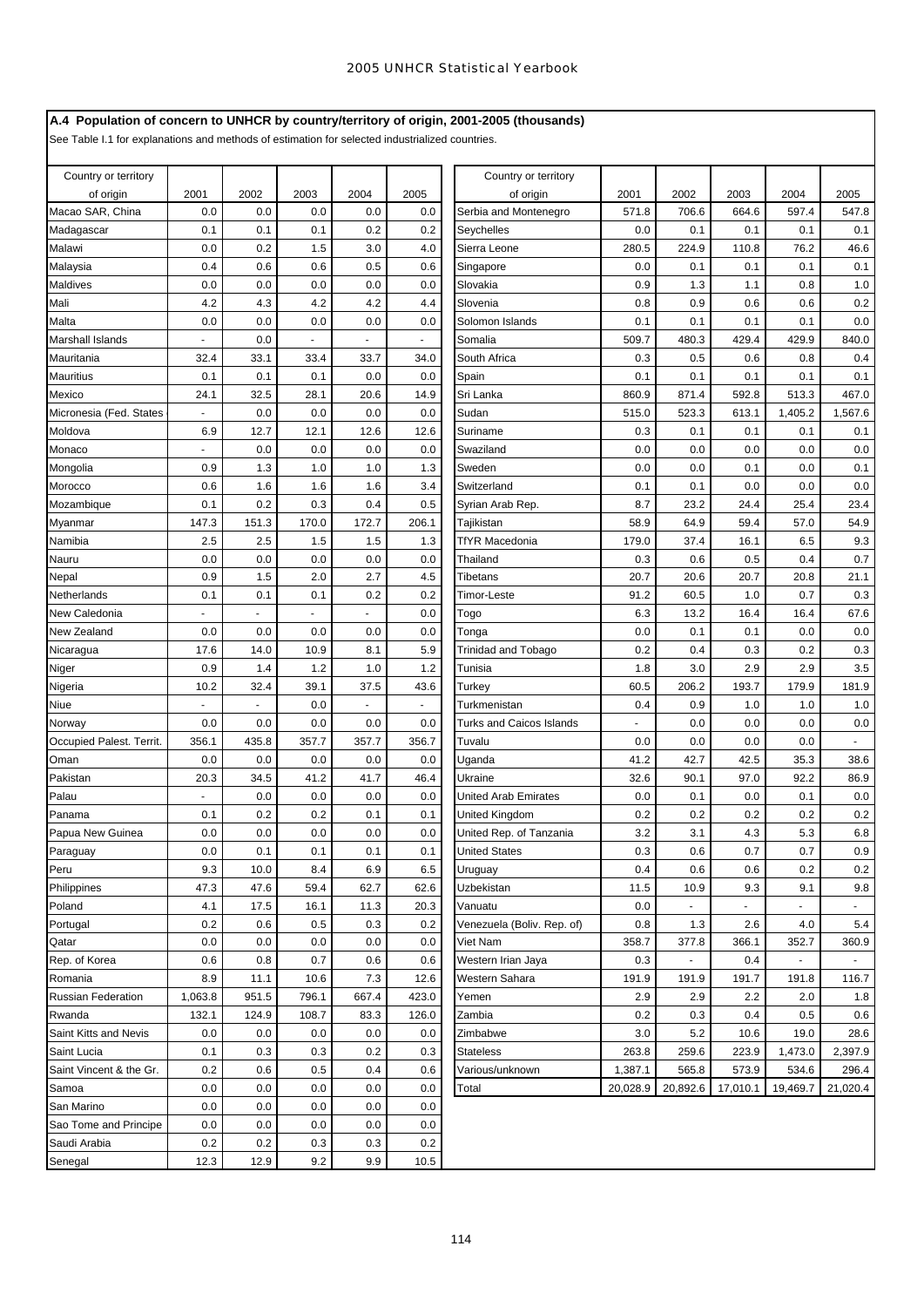# **A.5 Refugee population by region of asylum, 1996-2005 (thousands)**

See Annexes D.1, D.2 and D.4 for regional classifications.

# **A. UN major areas**

| Region                          | 1996     | 1997     | 1998     | 1999     | 2000     | 2001     | 2002     | 2003    | 2004    | 2005    |
|---------------------------------|----------|----------|----------|----------|----------|----------|----------|---------|---------|---------|
| Africa                          | 4,361.2  | 3.489.5  | 3.345.4  | 3,523.4  | 3.627.1  | 3,283.9  | 3,343.7  | 3,135.8 | 3,022.6 | 2,767.6 |
| Asia                            | 4,812.5  | 4.735.5  | 4.747.5  | 4.782.0  | 5,383.4  | 5,770.3  | 4.188.1  | 3,555.2 | 3,800.2 | 3,502.5 |
| Europe                          | 3,266.2  | 2,939.3  | 2,586.8  | 2,599.5  | 2.374.9  | 2,312.3  | 2,336.2  | 2,208.3 | 2,077.1 | 1,747.4 |
| Latin America and the Caribbean | 88.4     | 83.2     | 65.6     | 61.5     | 37.9     | 37.1     | 40.9     | 38.3    | 36.2    | 37.7    |
| North America                   | 745.5    | 689.0    | 653.3    | 644.5    | 635.2    | 645.1    | 615.1    | 585.6   | 562.3   | 526.5   |
| Oceania                         | 83.3     | 78.7     | 82.3     | 76.4     | 71.0     | 68.1     | 70.1     | 69.6    | 76.5    | 80.3    |
| Total                           | 13.357.1 | 12.015.4 | 11.480.9 | 11.687.2 | 12,129.6 | 12.116.8 | 10.594.1 | 9,592.8 | 9.574.8 | 8,662.0 |

# **B. UNHCR Regional Bureaux/Operations**

| Region                                      | 1996     | 1997     | 1998     | 1999     | 2000     | 2001     | 2002     | 2003    | 2004    | 2005    |
|---------------------------------------------|----------|----------|----------|----------|----------|----------|----------|---------|---------|---------|
| Central Asia, South West Asia, North Africa |          |          |          |          |          |          |          |         |         |         |
| and the Middle East                         | 3.735.6  | 3.612.7  | 3.560.6  | 3.482.9  | 4.367.8  | 4,811.6  | 3.363.6  | 2.827.3 | 3.064.1 | 2.725.2 |
| East and Horn of Africa                     | .300.2   | 1.144.9  | 1.122.8  | 1.116.9  | .081.4   | 966.8    | 937.6    | 768.1   | 770.5   | 772.0   |
| Central Africa and the Great Lakes          | 1.278.6  | 984.5    | 922.7    | 1.091.7  | ,283.4   | 1,268.5  | 1.300.6  | ,257.9  | 1,267.7 | 1,193.7 |
| <b>West Africa</b>                          | 1.394.0  | 980.5    | 919.3    | 883.3    | 753.5    | 492.3    | 522.2    | 531.2   | 465.1   | 377.2   |
| Southern Africa                             | 168.2    | 185.8    | 197.1    | 247.6    | 317.9    | 365.4    | 319.3    | 306.2   | 245.1   | 228.6   |
| The Americas                                | 833.9    | 772.2    | 718.9    | 706.0    | 673.1    | 682.2    | 656.0    | 623.9   | 598.4   | 564.3   |
| Asia and Pacific                            | 919.4    | 940.0    | 918.4    | 1.033.4  | 985.9    | 941.6    | 903.0    | 823.6   | 836.9   | 825.6   |
| Europe                                      | 3,727.2  | 3.394.7  | 3.121.0  | 3.125.5  | 2.666.6  | 2,588.5  | 2,591.8  | 2.454.6 | 2,327.1 | 1,975.5 |
| Total                                       | 13.357.1 | 12,015.4 | 11,480.9 | 11.687.2 | 12,129.6 | 12.116.8 | 10,594.1 | 9,592.8 | 9,574.8 | 8,662.0 |
| - Africa                                    | 4.141.1  | 3.295.7  | 3.161.9  | 3,339.5  | 3,436.2  | 3,093.0  | 3,079.6  | 2,863.4 | 2.748.4 | 2,571.4 |

# **C. Regional classification - Millennium Development Goals**

| Region                                   | 1996     | 1997     | 1998     | 1999     | 2000     | 2001     | 2002     | 2003    | 2004    | 2005    |
|------------------------------------------|----------|----------|----------|----------|----------|----------|----------|---------|---------|---------|
| Developed regions                        | 3,807.2  | 3,460.6  | 3,183.7  | 3,234.9  | 3,049.3  | 3,002.1  | 3,000.4  | 2,844.7 | 2,705.1 | 2,341.4 |
| Commonwealth of Independent States (CIS) | 785.5    | 747.2    | 708.6    | 655.7    | 417.3    | 392.1    | 361.3    | 339.9   | 330.6   | 296.5   |
| CIS (Europe)                             | 280.8    | 242.3    | 134.8    | 83.0     | 29.7     | 21.7     | 18.7     | 13.5    | 5.1     | 4.7     |
| CIS (Asia)                               | 504.7    | 504.9    | 573.9    | 572.7    | 387.6    | 370.4    | 342.6    | 326.4   | 325.5   | 291.8   |
| Developing regions                       | 8,764.4  | 7,807.6  | 7,588.5  | 7,796.6  | 8,662.9  | 8,722.7  | 7,232.3  | 6,408.2 | 6,539.2 | 6,024.1 |
| Northern Africa                          | 204.3    | 186.3    | 183.5    | 183.7    | 190.6    | 190.5    | 263.6    | 271.9   | 273.8   | 195.5   |
| Sub-Saharan Africa                       | 4,157.0  | 3,303.2  | 3,161.9  | 3,339.7  | 3,436.6  | 3,093.4  | 3,080.0  | 2,863.9 | 2,748.8 | 2,572.1 |
| Latin America and the Caribbean          | 88.4     | 83.2     | 65.6     | 61.5     | 37.9     | 37.1     | 40.9     | 38.3    | 36.2    | 37.7    |
| Eastern Asia                             | 291.5    | 292.7    | 293.4    | 294.3    | 295.1    | 296.7    | 298.8    | 301.3   | 301.3   | 303.0   |
| South Asia                               | 3,642.7  | 3,559.2  | 3,467.7  | 3,367.9  | 4,191.3  | 4,389.5  | 2,857.4  | 2,417.5 | 2,645.1 | 2,345.9 |
| South-eastern Asia                       | 148.4    | 189.8    | 204.3    | 328.3    | 294.2    | 250.9    | 208.1    | 142.3   | 149.1   | 153.4   |
| Western Asia                             | 219.9    | 184.1    | 203.7    | 214.5    | 211.5    | 459.7    | 478.6    | 365.6   | 377.3   | 406.3   |
| Oceania                                  | 12.2     | 9.0      | 8.4      | 6.7      | 5.9      | 4.9      | 4.9      | 7.5     | 7.6     | 10.0    |
| Landlocked developing countries (LLDCs)  | 1,599.7  | 1,433.1  | 1,471.1  | 1,543.6  | 1,354.5  | 1,287.7  | 1,251.5  | 1,333.8 | 1,400.0 | 1,331.3 |
| Small island developing states (SIDS)    | 39.0     | 35.8     | 20.7     | 18.8     | 16.6     | 14.7     | 15.1     | 18.0    | 18.8    | 21.6    |
| Least developed countries (LDCs)         | 3,699.5  | 2,943.6  | 2,868.5  | 3,037.7  | 3,065.7  | 2,693.2  | 2,759.4  | 2,476.2 | 2,404.6 | 2,266.8 |
| Total                                    | 13,357.1 | 12,015.4 | 11,480.9 | 11,687.2 | 12,129.6 | 12,116.8 | 10,594.1 | 9,592.8 | 9,574.8 | 8,662.0 |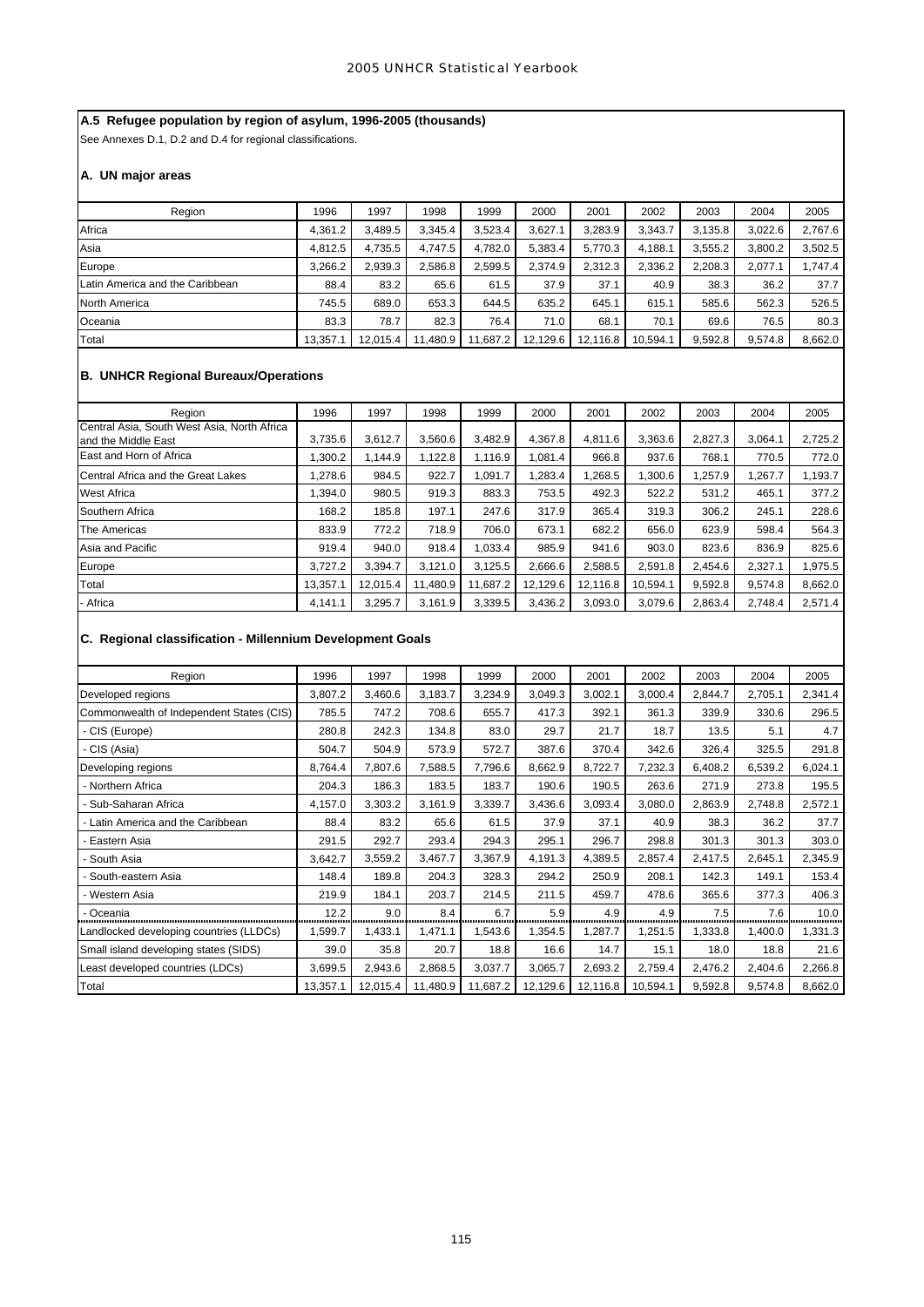| A.6 Refugee population by country/territory of asylum, 1996-2005 (thousands) |       |                |                |                |        |       |                          |                |                          |                |
|------------------------------------------------------------------------------|-------|----------------|----------------|----------------|--------|-------|--------------------------|----------------|--------------------------|----------------|
| Country or territory                                                         |       |                |                |                |        |       |                          |                |                          |                |
| of asylum (residence)                                                        | 1996  | 1997           | 1998           | 1999           | 2000   | 2001  | 2002                     | 2003           | 2004                     | 2005           |
| Afghanistan                                                                  | 18.8  | 0.0            |                |                |        | 0.0   | 0.0                      | 0.0            | 0.0                      | 0.0            |
| Albania                                                                      | 4.9   | 0.0            | 22.3           | 3.9            | 0.5    | 0.3   | 0.0                      | 0.0            | 0.1                      | 0.1            |
| Algeria <sup>1</sup>                                                         | 190.3 | 170.7          | 165.2          | 165.2          | 169.7  | 169.4 | 169.2                    | 169.0          | 169.0                    | 94.1           |
| Angola                                                                       | 9.4   | 9.4            | 10.6           | 13.1           | 12.1   | 12.3  | 12.3                     | 13.4           | 14.0                     | 14.0           |
| Argentina <sup>2</sup>                                                       | 10.4  | 10.5           | 2.3            | 2.3            | 2.4    | 2.4   | 2.4                      | 2.6            | 2.9                      | 3.1            |
| Armenia                                                                      | 219.0 | 219.0          | 310.0          | 296.2          | 280.6  | 264.3 | 247.6                    | 239.3          | 235.2                    | 219.6          |
| Australia $3$                                                                | 67.3  | 66.1           | 69.7           | 64.9           | 60.2   | 57.9  | 59.4                     | 56.3           | 63.5                     | 65.0           |
| Austria <sup>4</sup>                                                         | 89.1  | 84.4           | 80.3           | 82.1           | 15.5   | 14.4  | 14.1                     | 16.1           | 17.8                     | 21.2           |
| Azerbaijan <sup>5</sup>                                                      | 233.7 | 233.7          | 221.6          | 221.6          | 0.3    | 0.4   | 0.5                      | 0.3            | 8.6                      | 3.0            |
| Bahamas                                                                      | 0.0   | 0.1            | 0.1            | 0.1            | 0.1    |       |                          | ٠              | $\overline{\phantom{a}}$ | $\blacksquare$ |
| Bahrain                                                                      |       | ä,             | ä,             | 0.0            | 0.0    | 0.0   | $\overline{\phantom{a}}$ | ٠              | $\overline{\phantom{a}}$ | $\blacksquare$ |
| Bangladesh                                                                   | 30.7  | 21.6           | 22.3           | 22.2           | 21.6   | 22.2  | 22.0                     | 19.8           | 20.4                     | 21.1           |
| Belarus <sup>6</sup>                                                         | 30.5  | 0.1            | 0.1            | 0.3            | 0.5    | 0.6   | 0.6                      | 0.6            | 0.7                      | 0.7            |
| Belgium <sup>7</sup>                                                         | 36.1  | 36.1           | 15.5           | 16.8           | 18.8   | 12.3  | 12.6                     | 12.6           | 13.5                     | 15.3           |
| <b>Belize</b>                                                                | 8.5   | 8.4            | 3.5            | 2.9            | 1.3    | 1.1   | 1.0                      | 0.9            | 0.7                      | 0.6            |
| Benin                                                                        | 6.0   | 2.9            | 2.9            | 3.7            | 4.3    | 4.8   | 5.0                      | 5.0            | 4.8                      | 30.3           |
| <b>Bolivia</b>                                                               | 0.7   | 0.3            | 0.3            | 0.4            | 0.4    | 0.3   | 0.4                      | 0.5            | 0.5                      | 0.5            |
| Bosnia and Herzegovina                                                       |       | 40.0           | 40.0           | 65.6           | 38.2   | 32.7  | 28.0                     | 22.5           | 22.2                     | 10.6           |
| <b>Botswana</b>                                                              | 0.2   | 0.3            | 2.1            | 1.3            | 3.6    | 3.6   | 2.8                      | 2.8            | 2.8                      | 3.1            |
| <b>Brazil</b>                                                                | 2.2   | 2.3            | 2.3            | 2.4            | 2.7    | 2.9   | 3.2                      | 3.2            | 3.3                      | 3.5            |
| Bulgaria <sup>8</sup>                                                        | 1.4   | 0.4            | 0.2            | 0.5            | 1.5    | 3.0   | 3.7                      | 4.1            | 4.7                      | 4.4            |
| <b>Burkina Faso</b>                                                          | 28.4  | 1.8            | 0.6            | 0.7            | 0.7    | 0.5   | 0.5                      | 0.5            | 0.5                      | 0.5            |
| <b>Burundi</b>                                                               | 20.7  | 22.0           | 25.1           | 22.1           | 27.1   | 27.9  | 40.5                     | 41.0           | 48.8                     | 20.7           |
| Cambodia                                                                     | 0.0   | 0.0            | 0.0            | 0.0            | 0.0    | 0.1   | 0.2                      | 0.1            | 0.4                      | 0.1            |
| Cameroon                                                                     | 46.4  | 47.1           | 47.8           | 49.2           | 43.7   | 41.2  | 58.3                     | 58.6           | 58.9                     | 52.0           |
| Canada <sup>3</sup>                                                          | 138.4 | 125.2          | 119.4          | 123.3          | 127.0  | 129.2 | 130.0                    | 133.1          | 141.4                    | 147.2          |
| Central African Rep.                                                         | 36.6  | 38.5           | 43.0           | 49.3           | 55.7   | 49.2  | 50.7                     | 44.8           | 25.0                     | 24.6           |
| Chad                                                                         | 0.1   | 0.3            | 8.8            | 23.5           | 17.7   | 13.0  | 33.5                     | 146.4          | 259.9                    | 275.4          |
| Chile                                                                        | 0.3   | 0.3            | 0.3            | 0.3            | 0.4    | 0.4   | 0.4                      | 0.5            | 0.6                      | 0.8            |
| China                                                                        | 290.1 | 291.5          | 292.3          | 293.3          | 294.1  | 295.3 | 297.3                    | 299.4          | 299.4                    | 301.0          |
| Colombia                                                                     | 0.2   | 0.2            | 0.2            | 0.2            | 0.2    | 0.2   | 0.2                      | 0.2            | 0.1                      | 0.2            |
| Comores                                                                      |       |                |                | 0.0            | 0.0    | 0.0   |                          |                |                          | 0.0            |
| Congo                                                                        | 20.5  | 20.7           | 27.2           | 39.9           | 123.2  | 119.1 | 109.2                    | 91.4           | 68.5                     | 66.1           |
| Costa Rica                                                                   | 23.2  | 23.1           | 23.0           | 22.9           | 5.5    | 8.1   | 12.4                     | 13.5           | 10.4                     | 11.3           |
| Côte d'Ivoire                                                                | 327.7 | 208.5          | 151.2          | 138.4          | 120.7  | 126.2 | 44.7                     | 76.0           | 72.1                     | 41.6           |
| Croatia                                                                      | 165.4 | 68.9           | 29.0           | 28.4           | 22.4   | 21.9  | 8.4                      | 4.4            | 3.7                      | 2.9            |
| Cuba                                                                         | 1.7   | 1.3            | 1.1            | 1.0            | 1.0    | 1.0   | 1.0                      | 0.8            | 0.8                      | 0.7            |
| Cyprus                                                                       | 0.0   | 0.0            | 0.1            | 0.1            | 0.1    | 0.1   | 0.2                      | 0.3            | 0.5                      | 0.7            |
| Czech Rep.                                                                   | 2.3   | 1.7            | 1.8            | 1.2            | 1.2    | 1.2   | 1.3                      | 1.5            | 1.1                      | 1.8            |
| Dem. Rep. of the Congo                                                       | 676.0 | 297.5          | 240.2          | 285.3          | 332.5  | 362.0 | 333.0                    | 234.0          | 199.3                    | 204.3          |
| Denmark <sup>9</sup>                                                         | 66.4  | 68.1           | 69.0           | 69.0           | 71.0   | 73.3  | 73.6                     | 69.9           | 65.3                     | 44.4           |
| Djibouti                                                                     | 25.1  | 23.6           | 23.6           | 23.3           | 23.2   | 23.2  | 21.7                     | 27.0           | 18.0                     | 10.5           |
| Dominican Rep.                                                               | 0.6   | 0.6            | 0.6            | 0.6            | 0.5    |       | $\blacksquare$           | $\blacksquare$ | $\blacksquare$           | $\sim$         |
| Ecuador                                                                      | 0.2   | 0.2            | 0.2            | 0.3            | 1.6    | 1.7   | 3.2                      | 6.4            | 8.5                      | 10.1           |
| Egypt <sup>10</sup>                                                          | 6.0   | 6.5            | 6.3            | 6.6            | 6.8    | 7.2   | 80.5                     | 88.7           | 90.3                     | 88.9           |
| El Salvador                                                                  | 0.2   | 0.1            | 0.0            | 0.0            | 0.1    | 0.1   | 0.1                      | 0.2            | 0.2                      | 0.0            |
| Eritrea                                                                      | 2.1   | 2.6            | 2.5            | 3.0            | 2.0    | 2.3   | 3.6                      | 3.9            | 4.2                      | 4.4            |
| Estonia                                                                      | ÷.    | $\blacksquare$ | $\blacksquare$ | ä,             | 0.0    | 0.0   | 0.0                      | 0.0            | 0.0                      | 0.0            |
| Ethiopia                                                                     | 390.5 | 323.1          | 262.2          | 257.7          | 198.0  | 152.6 | 132.9                    | 130.3          | 116.0                    | 100.8          |
| Fiji                                                                         | 0.0   | $\blacksquare$ | $\blacksquare$ | $\blacksquare$ | $\sim$ |       | $\blacksquare$           | $\blacksquare$ | $\blacksquare$           |                |
| Finland <sup>9</sup>                                                         | 11.4  | 12.0           | 12.3           | 12.9           | 13.3   | 12.7  | 12.5                     | 10.8           | 11.3                     | 11.8           |
| France                                                                       | 151.3 | 146.6          | 140.2          | 129.7          | 132.5  | 131.6 | 132.2                    | 130.8          | 139.9                    | 137.3          |
| Gabon                                                                        | 0.8   | 0.9            | 1.1            | 15.1           | 18.0   | 15.6  | 13.5                     | 14.0           | 13.8                     | 8.5            |
| Gambia                                                                       | 6.9   | 7.3            | 10.3           | 17.2           | 12.0   | 8.1   | 12.1                     | 7.5            | 7.3                      | 7.3            |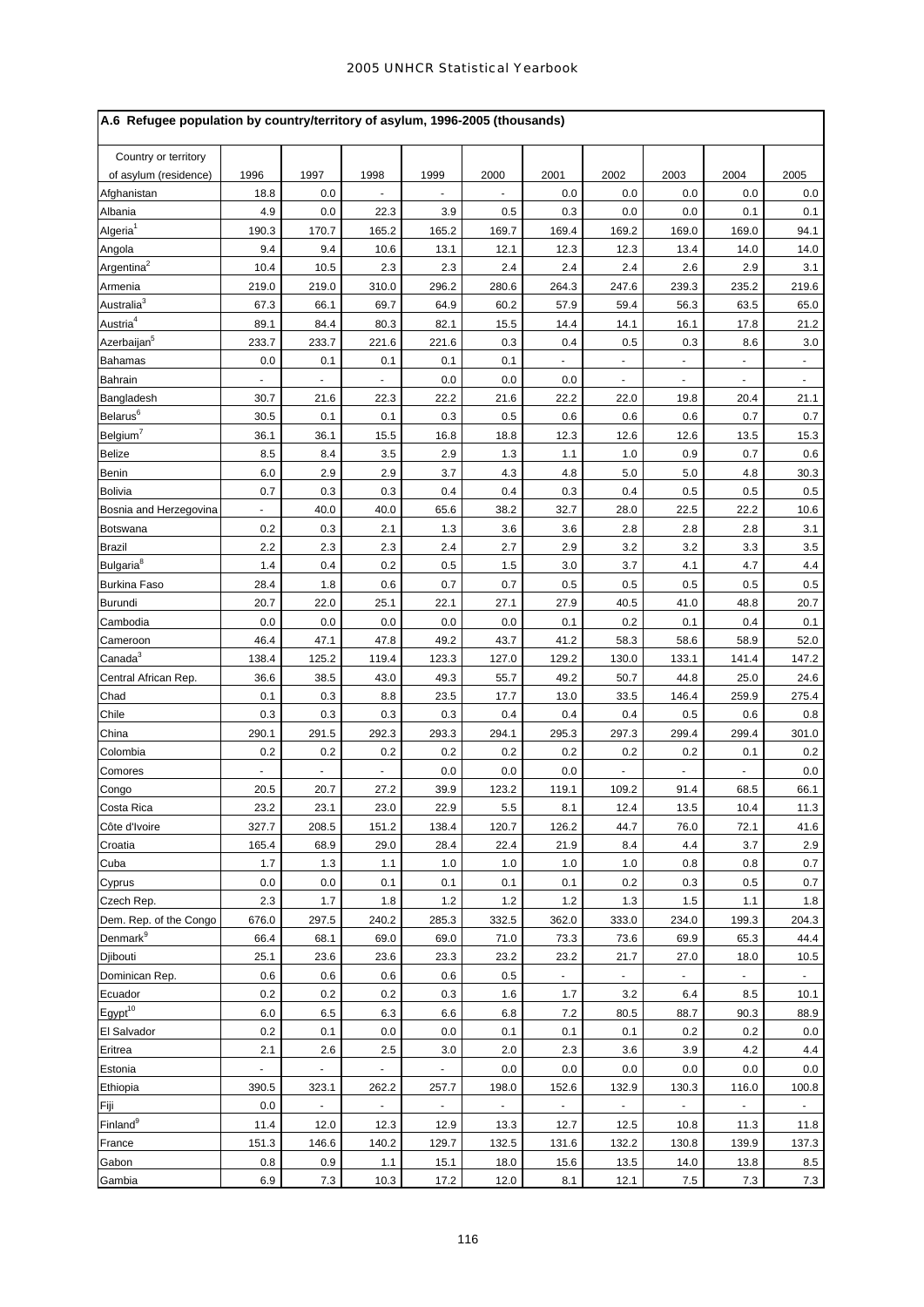| A.6 Refugee population by country/territory of asylum, 1996-2005 (thousands) |                          |                |         |         |         |         |                |       |         |          |
|------------------------------------------------------------------------------|--------------------------|----------------|---------|---------|---------|---------|----------------|-------|---------|----------|
| Country or territory                                                         |                          |                |         |         |         |         |                |       |         |          |
| of asylum (residence)                                                        | 1996                     | 1997           | 1998    | 1999    | 2000    | 2001    | 2002           | 2003  | 2004    | 2005     |
| Georgia                                                                      | 0.1                      | 0.2            | 0.0     | 5.2     | 7.6     | 7.9     | 4.2            | 3.9   | 2.6     | 2.5      |
| Germany <sup>11</sup>                                                        | 1,266.0                  | 1,049.0        | 949.2   | 975.5   | 906.0   | 903.0   | 980.0          | 960.4 | 876.6   | 700.0    |
| Ghana                                                                        | 35.6                     | 22.9           | 14.6    | 13.3    | 12.7    | 11.8    | 33.5           | 43.9  | 42.1    | 53.5     |
| $Greeze^8$                                                                   | 5.8                      | 5.5            | 6.1     | 6.3     | 6.7     | 6.9     | 2.8            | 2.8   | 2.5     | 2.4      |
| Guatemala                                                                    | 1.6                      | 1.5            | 0.8     | 0.7     | 0.7     | 0.7     | 0.7            | 0.7   | 0.7     | 0.4      |
| Guinea                                                                       | 663.9                    | 435.3          | 482.5   | 501.5   | 427.2   | 178.4   | 182.2          | 184.3 | 139.3   | 63.5     |
| Guinea-Bissau                                                                | 15.4                     | 16.0           | 6.6     | 7.1     | 7.6     | 7.3     | 7.6            | 7.6   | 7.5     | 7.6      |
| Guyana                                                                       |                          | 0.0            |         |         |         |         |                |       |         |          |
| Honduras                                                                     | 0.1                      | 0.0            | 0.0     | 0.0     | 0.0     | 0.0     | 0.0            | 0.0   | 0.0     | 0.0      |
| Hong Kong SAR, China                                                         | 1.3                      | 1.2            | 1.0     | 1.0     | 1.0     | 1.4     | 1.5            | 1.9   | 1.9     | 1.9      |
| Hungary <sup>8</sup>                                                         | 7.5                      | 5.9            | 3.5     | 5.0     | 5.1     | 4.7     | 6.1            | 7.0   | 7.7     | 8.0      |
| $I$ celand $12$                                                              | 0.2                      | 0.3            | 0.3     | 0.3     | 0.2     | 0.2     | 0.2            | 0.2   | 0.2     | 0.3      |
| India                                                                        | 233.4                    | 223.1          | 185.5   | 180.0   | 170.9   | 169.5   | 168.9          | 164.8 | 162.7   | 139.3    |
| Indonesia                                                                    | 0.1                      | 0.0            | 0.0     | 162.5   | 122.6   | 73.6    | 28.6           | 0.2   | 0.2     | 0.1      |
| Iran (Islamic Rep. of)                                                       | 2,030.4                  | 1,982.6        | 1,931.3 | 1,835.7 | 1,868.0 | 1,868.0 | 1,306.6        | 984.9 | 1,046.0 | 974.3    |
| $Iraq^{13}$                                                                  | 113.0                    | 104.0          | 104.0   | 128.9   | 127.8   | 128.1   | 134.2          | 46.7  | 46.1    | 50.2     |
| $I$ reland <sup>12</sup>                                                     | 0.1                      | 0.4            | 0.6     | 2.8     | 2.5     | 3.6     | 5.4            | 6.0   | 6.5     | 7.1      |
| Israel <sup>14</sup>                                                         |                          |                | 0.0     | 0.1     | 4.1     | 4.2     | 4.2            | 4.2   | 0.6     | 0.6      |
| Italy <sup>4</sup>                                                           | 64.7                     | 66.6           | 5.5     | 6.0     | 6.8     | 8.6     | 10.1           | 12.8  | 15.7    | 20.7     |
| Jamaica                                                                      | 0.0                      | 0.0            | 0.0     | 0.0     | 0.0     |         |                |       |         |          |
| Japan                                                                        | 5.3                      | 4.9            | 4.5     | 4.2     | 3.8     | 3.2     | 2.7            | 2.3   | 2.0     | 1.9      |
| Jordan                                                                       | 0.9                      | 0.7            | 0.8     | 1.0     | 1.1     | 1.1     | 1.2            | 1.2   | 1.1     | 1.0      |
| Kazakhstan                                                                   | 15.6                     | 15.6           | 8.3     | 14.8    | 20.6    | 19.5    | 20.6           | 15.8  | 15.8    | 7.3      |
| Kenya                                                                        | 223.6                    | 232.1          | 238.2   | 223.7   | 206.1   | 239.2   | 233.7          | 237.5 | 239.8   | 251.3    |
| Kuwait                                                                       | 3.8                      | 3.8            | 4.2     | 4.3     | 2.8     | 1.3     | 1.5            | 1.5   | 1.5     | 1.5      |
| Kyrgyzstan                                                                   | 16.7                     | 15.3           | 14.6    | 10.8    | 10.6    | 9.3     | 7.7            | 5.6   | 3.8     | 2.6      |
| Lao People's Dem. Rep.                                                       | ÷.                       | $\omega$       | 0.0     |         |         |         |                |       |         |          |
| Latvia                                                                       |                          | ä,             | 0.0     | 0.0     | 0.0     | 0.0     | 0.0            | 0.0   | 0.0     | 0.0      |
| Lebanon                                                                      | 2.4                      | 3.1            | 3.7     | 4.2     | 2.7     | 2.8     | 2.8            | 2.5   | 1.8     | 1.1      |
| Lesotho                                                                      |                          |                |         | 0.0     |         | 0.0     |                |       |         |          |
| Liberia                                                                      | 120.1                    | 126.9          | 96.3    | 96.3    | 69.3    | 54.8    | 65.0           | 34.0  | 15.2    | 10.2     |
| Libyan Arab Jamahiriya                                                       | 7.7                      | 8.5            | 10.6    | 10.5    | 11.5    | 11.7    | 11.7           | 11.9  | 12.2    | 12.2     |
| Liechtenstein <sup>9</sup>                                                   |                          |                |         |         | 0.1     | 0.1     | 0.1            | 0.1   | 0.1     | 0.2      |
| Lithuania                                                                    | $\overline{\phantom{a}}$ | 0.0            | 0.0     | 0.0     | 0.1     | 0.3     | 0.4            | 0.4   | 0.5     | 0.5      |
| Luxembourg <sup>15</sup>                                                     | 0.7                      | 0.7            | 0.7     | 0.7     | 0.8     | 1.2     | 1.2            | 1.2   | 1.6     | 1.8      |
| Macao SAR, China                                                             |                          |                |         |         |         |         |                |       |         |          |
| Madagascar                                                                   | ä,                       | $\omega$       | ä,      | 0.0     | 0.1     | 0.0     | $\blacksquare$ | ä,    | ÷,      | $\omega$ |
| Malawi                                                                       | 1.3                      | 0.3            | $1.2$   | 1.7     | 3.9     | 6.2     | 2.2            | 3.2   | 3.7     | 4.2      |
| Malaysia <sup>16</sup>                                                       | 5.3                      | 5.3            | 50.6    | 50.5    | 50.5    | 50.5    | 50.6           | 7.4   | 24.9    | 33.7     |
| Mali                                                                         | 18.2                     | 12.6           | 13.6    | 8.3     | 8.4     | 8.4     | 9.1            | 10.0  | 11.3    | 11.2     |
| Malta <sup>8</sup>                                                           | 0.4                      | 0.3            | 0.3     | 0.3     | 0.2     | 0.2     | 0.3            | 0.9   | 1.6     | 1.9      |
| Mauritania                                                                   | 15.9                     | 7.5            | 0.0     | 0.2     | 0.4     | 0.4     | 0.4            | 0.5   | 0.5     | 0.6      |
| Mauritius                                                                    |                          |                |         | 0.0     |         | 0.0     |                |       |         |          |
| Mexico                                                                       | 34.6                     | 31.9           | 28.3    | 24.5    | 18.5    | 15.5    | 13.0           | 6.1   | 4.3     | 3.2      |
| Moldova                                                                      |                          | $\blacksquare$ | ÷,      | 0.0     | 0.1     | 0.2     | 0.2            | 0.1   | 0.1     | 0.1      |
| Mongolia                                                                     | $\blacksquare$           | $\blacksquare$ |         |         |         |         |                |       | ÷.      |          |
| Morocco                                                                      | 0.1                      | 0.1            | 0.9     | 0.9     | 2.1     | 2.1     | 2.1            | 2.1   | 2.1     | 0.2      |
| Mozambique                                                                   | 0.2                      | 0.1            | 0.1     | 0.2     | 0.2     | 0.2     | 0.2            | 0.3   | 0.6     | 2.0      |
| Namibia                                                                      | 2.2                      | 2.5            | 3.8     | 7.6     | 27.3    | 30.9    | 21.7           | 19.8  | 14.8    | 5.3      |
| Nepal                                                                        | 126.8                    | 129.2          | 126.1   | 127.9   | 129.2   | 130.9   | 132.4          | 123.7 | 124.9   | 126.4    |
| Netherlands <sup>9</sup>                                                     | 102.6                    | 118.1          | 131.5   | 138.6   | 146.2   | 151.9   | 148.4          | 140.9 | 126.8   | 118.2    |
| New Zealand <sup>3</sup>                                                     | 3.8                      | 3.6            | 4.1     | 4.8     | 4.9     | 5.3     | 5.8            | 5.8   | 5.4     | 5.3      |
| Nicaragua                                                                    | 0.6                      | 0.5            | 0.5     | 0.5     | 0.3     | 0.3     | 0.3            | 0.3   | 0.3     | 0.2      |
| Niger                                                                        | 25.8                     | 7.4            | 3.7     | 0.4     | 0.1     | 0.1     | 0.3            | 0.3   | 0.3     | 0.3      |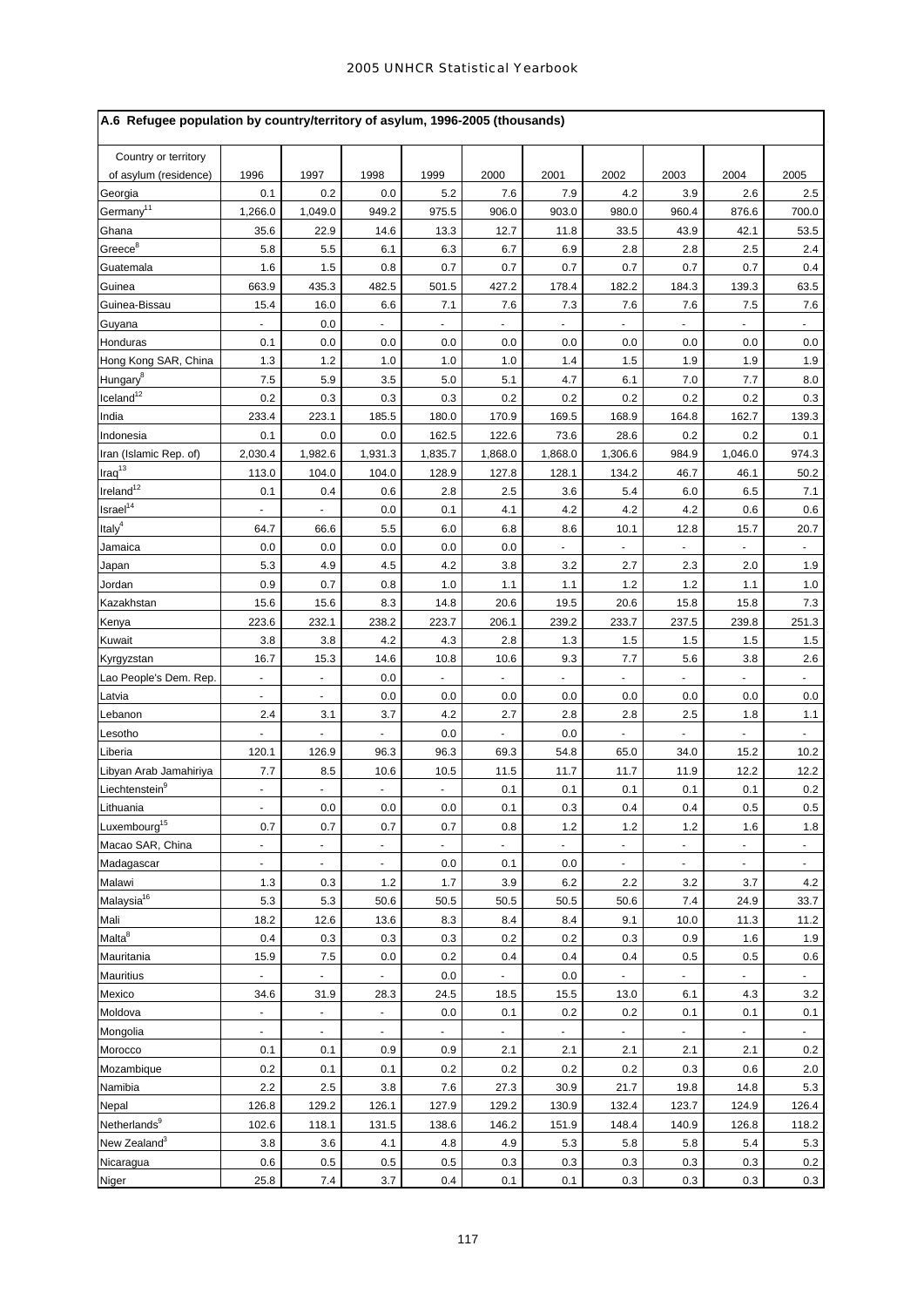| Country or territory<br>1996<br>1997<br>1998<br>1999<br>2000<br>2001<br>2002<br>2003<br>2004<br>2005<br>of asylum (residence)<br>8.5<br>9.1<br>6.8<br>6.9<br>7.3<br>7.2<br>9.2<br>Nigeria<br>7.4<br>8.4<br>9.0<br>Norway <sup>9</sup><br>48.4<br>47.4<br>45.3<br>43.4<br>47.7<br>50.1<br>50.4<br>46.1<br>44.0<br>43.0<br>Oman<br>$\blacksquare$<br>0.0<br>0.0<br>$\overline{a}$<br>÷.<br>÷,<br>$\blacksquare$<br>÷<br>Pakistan <sup>17</sup><br>1,202.7<br>1,202.7<br>1,202.5<br>1,202.0<br>2,001.5<br>2,198.8<br>1,227.4<br>1,124.3<br>1,291.0<br>1,084.7<br>0.9<br>1.5<br>Panama<br>0.6<br>1.2<br>1.3<br>1.3<br>1.6<br>1.4<br>1.6<br>1.7<br>10.2<br>8.2<br>8.2<br>6.7<br>5.9<br>4.9<br>4.9<br>7.5<br>Papua New Guinea<br>7.6<br>10.0<br>0.1<br>0.0<br>0.0<br>0.0<br>0.0<br>0.0<br>0.0<br>0.0<br>0.0<br>0.1<br>Paraguay<br>0.8<br>0.7<br>0.7<br>0.7<br>Peru<br>0.7<br>0.4<br>0.7<br>0.7<br>0.8<br>0.8<br>0.7<br>0.3<br>0.3<br>0.2<br>0.2<br>0.1<br>0.1<br>0.1<br>0.1<br>0.1<br>Philippines<br>Poland <sup>8</sup><br>0.6<br>0.8<br>0.9<br>0.9<br>1.6<br>1.8<br>2.5<br>1.0<br>1.3<br>4.6<br>Portugal <sup>9</sup><br>0.3<br>0.3<br>0.4<br>0.5<br>0.4<br>0.4<br>0.3<br>0.4<br>0.4<br>0.4<br>0.0<br>0.0<br>0.0<br>0.0<br>Qatar<br>0.0<br>0.1<br>0.0<br>Rep. of Korea<br>0.0<br>0.0<br>0.0<br>0.0<br>0.0<br>0.0<br>0.0<br>0.0<br>0.0<br>0.1<br>Romania <sup>8</sup><br>0.3<br>0.6<br>1.2<br>1.8<br>1.9<br>2.0<br>1.0<br>1.7<br>1.6<br>2.1<br>246.7<br>128.6<br>9.9<br>1.9<br><b>Russian Federation</b><br>237.7<br>80.1<br>26.3<br>18.0<br>15.0<br>1.5<br>25.3<br>34.2<br>33.4<br>28.4<br>30.9<br>45.2<br>Rwanda<br>34.4<br>34.8<br>36.6<br>50.2 | A.6 Refugee population by country/territory of asylum, 1996-2005 (thousands) |     |  |  |  |      |
|-----------------------------------------------------------------------------------------------------------------------------------------------------------------------------------------------------------------------------------------------------------------------------------------------------------------------------------------------------------------------------------------------------------------------------------------------------------------------------------------------------------------------------------------------------------------------------------------------------------------------------------------------------------------------------------------------------------------------------------------------------------------------------------------------------------------------------------------------------------------------------------------------------------------------------------------------------------------------------------------------------------------------------------------------------------------------------------------------------------------------------------------------------------------------------------------------------------------------------------------------------------------------------------------------------------------------------------------------------------------------------------------------------------------------------------------------------------------------------------------------------------------------------------------------------------------------------------------------------------------------------------------------|------------------------------------------------------------------------------|-----|--|--|--|------|
|                                                                                                                                                                                                                                                                                                                                                                                                                                                                                                                                                                                                                                                                                                                                                                                                                                                                                                                                                                                                                                                                                                                                                                                                                                                                                                                                                                                                                                                                                                                                                                                                                                               |                                                                              |     |  |  |  |      |
|                                                                                                                                                                                                                                                                                                                                                                                                                                                                                                                                                                                                                                                                                                                                                                                                                                                                                                                                                                                                                                                                                                                                                                                                                                                                                                                                                                                                                                                                                                                                                                                                                                               |                                                                              |     |  |  |  |      |
|                                                                                                                                                                                                                                                                                                                                                                                                                                                                                                                                                                                                                                                                                                                                                                                                                                                                                                                                                                                                                                                                                                                                                                                                                                                                                                                                                                                                                                                                                                                                                                                                                                               |                                                                              |     |  |  |  |      |
|                                                                                                                                                                                                                                                                                                                                                                                                                                                                                                                                                                                                                                                                                                                                                                                                                                                                                                                                                                                                                                                                                                                                                                                                                                                                                                                                                                                                                                                                                                                                                                                                                                               |                                                                              |     |  |  |  |      |
|                                                                                                                                                                                                                                                                                                                                                                                                                                                                                                                                                                                                                                                                                                                                                                                                                                                                                                                                                                                                                                                                                                                                                                                                                                                                                                                                                                                                                                                                                                                                                                                                                                               |                                                                              |     |  |  |  |      |
|                                                                                                                                                                                                                                                                                                                                                                                                                                                                                                                                                                                                                                                                                                                                                                                                                                                                                                                                                                                                                                                                                                                                                                                                                                                                                                                                                                                                                                                                                                                                                                                                                                               |                                                                              |     |  |  |  |      |
|                                                                                                                                                                                                                                                                                                                                                                                                                                                                                                                                                                                                                                                                                                                                                                                                                                                                                                                                                                                                                                                                                                                                                                                                                                                                                                                                                                                                                                                                                                                                                                                                                                               |                                                                              |     |  |  |  |      |
|                                                                                                                                                                                                                                                                                                                                                                                                                                                                                                                                                                                                                                                                                                                                                                                                                                                                                                                                                                                                                                                                                                                                                                                                                                                                                                                                                                                                                                                                                                                                                                                                                                               |                                                                              |     |  |  |  |      |
|                                                                                                                                                                                                                                                                                                                                                                                                                                                                                                                                                                                                                                                                                                                                                                                                                                                                                                                                                                                                                                                                                                                                                                                                                                                                                                                                                                                                                                                                                                                                                                                                                                               |                                                                              |     |  |  |  |      |
|                                                                                                                                                                                                                                                                                                                                                                                                                                                                                                                                                                                                                                                                                                                                                                                                                                                                                                                                                                                                                                                                                                                                                                                                                                                                                                                                                                                                                                                                                                                                                                                                                                               |                                                                              |     |  |  |  |      |
|                                                                                                                                                                                                                                                                                                                                                                                                                                                                                                                                                                                                                                                                                                                                                                                                                                                                                                                                                                                                                                                                                                                                                                                                                                                                                                                                                                                                                                                                                                                                                                                                                                               |                                                                              |     |  |  |  |      |
|                                                                                                                                                                                                                                                                                                                                                                                                                                                                                                                                                                                                                                                                                                                                                                                                                                                                                                                                                                                                                                                                                                                                                                                                                                                                                                                                                                                                                                                                                                                                                                                                                                               |                                                                              |     |  |  |  |      |
|                                                                                                                                                                                                                                                                                                                                                                                                                                                                                                                                                                                                                                                                                                                                                                                                                                                                                                                                                                                                                                                                                                                                                                                                                                                                                                                                                                                                                                                                                                                                                                                                                                               |                                                                              |     |  |  |  |      |
|                                                                                                                                                                                                                                                                                                                                                                                                                                                                                                                                                                                                                                                                                                                                                                                                                                                                                                                                                                                                                                                                                                                                                                                                                                                                                                                                                                                                                                                                                                                                                                                                                                               |                                                                              |     |  |  |  |      |
|                                                                                                                                                                                                                                                                                                                                                                                                                                                                                                                                                                                                                                                                                                                                                                                                                                                                                                                                                                                                                                                                                                                                                                                                                                                                                                                                                                                                                                                                                                                                                                                                                                               |                                                                              |     |  |  |  |      |
|                                                                                                                                                                                                                                                                                                                                                                                                                                                                                                                                                                                                                                                                                                                                                                                                                                                                                                                                                                                                                                                                                                                                                                                                                                                                                                                                                                                                                                                                                                                                                                                                                                               |                                                                              |     |  |  |  |      |
|                                                                                                                                                                                                                                                                                                                                                                                                                                                                                                                                                                                                                                                                                                                                                                                                                                                                                                                                                                                                                                                                                                                                                                                                                                                                                                                                                                                                                                                                                                                                                                                                                                               |                                                                              |     |  |  |  |      |
|                                                                                                                                                                                                                                                                                                                                                                                                                                                                                                                                                                                                                                                                                                                                                                                                                                                                                                                                                                                                                                                                                                                                                                                                                                                                                                                                                                                                                                                                                                                                                                                                                                               |                                                                              |     |  |  |  |      |
|                                                                                                                                                                                                                                                                                                                                                                                                                                                                                                                                                                                                                                                                                                                                                                                                                                                                                                                                                                                                                                                                                                                                                                                                                                                                                                                                                                                                                                                                                                                                                                                                                                               | Saint Lucia                                                                  | 0.0 |  |  |  |      |
| Saudi Arabia <sup>18</sup><br>9.9<br>5.8<br>5.5<br>5.6<br>5.3<br>245.3<br>245.3<br>240.8<br>240.6<br>240.7                                                                                                                                                                                                                                                                                                                                                                                                                                                                                                                                                                                                                                                                                                                                                                                                                                                                                                                                                                                                                                                                                                                                                                                                                                                                                                                                                                                                                                                                                                                                    |                                                                              |     |  |  |  |      |
| 65.0<br>57.2<br>60.8<br>21.5<br>20.7<br>20.7<br>20.7<br>Senegal<br>20.8<br>20.8<br>20.7                                                                                                                                                                                                                                                                                                                                                                                                                                                                                                                                                                                                                                                                                                                                                                                                                                                                                                                                                                                                                                                                                                                                                                                                                                                                                                                                                                                                                                                                                                                                                       |                                                                              |     |  |  |  |      |
| 563.2<br>550.1<br>502.0<br>501.3<br>484.4<br>400.3<br>354.4<br>Serbia and Montenegro<br>291.4<br>276.7<br>148.3                                                                                                                                                                                                                                                                                                                                                                                                                                                                                                                                                                                                                                                                                                                                                                                                                                                                                                                                                                                                                                                                                                                                                                                                                                                                                                                                                                                                                                                                                                                               |                                                                              |     |  |  |  |      |
| 13.5<br>13.0<br>9.9<br>6.5<br>10.5<br>63.5<br>61.2<br>6.6<br>65.4<br>60.0<br>Sierra Leone                                                                                                                                                                                                                                                                                                                                                                                                                                                                                                                                                                                                                                                                                                                                                                                                                                                                                                                                                                                                                                                                                                                                                                                                                                                                                                                                                                                                                                                                                                                                                     |                                                                              |     |  |  |  |      |
| 0.0<br>0.0<br>0.0<br>0.0<br>0.0<br>0.0<br>0.0<br>0.0<br>0.0<br>Singapore                                                                                                                                                                                                                                                                                                                                                                                                                                                                                                                                                                                                                                                                                                                                                                                                                                                                                                                                                                                                                                                                                                                                                                                                                                                                                                                                                                                                                                                                                                                                                                      |                                                                              |     |  |  |  |      |
| Slovakia <sup>8</sup><br>1.4<br>0.7<br>0.4<br>0.4<br>0.5<br>0.5<br>0.4<br>0.4<br>0.4<br>0.4                                                                                                                                                                                                                                                                                                                                                                                                                                                                                                                                                                                                                                                                                                                                                                                                                                                                                                                                                                                                                                                                                                                                                                                                                                                                                                                                                                                                                                                                                                                                                   |                                                                              |     |  |  |  |      |
| 10.0<br>5.1<br>3.5<br>2.1<br>Slovenia<br>4.4<br>2.8<br>2.4<br>0.4<br>0.3<br>0.3                                                                                                                                                                                                                                                                                                                                                                                                                                                                                                                                                                                                                                                                                                                                                                                                                                                                                                                                                                                                                                                                                                                                                                                                                                                                                                                                                                                                                                                                                                                                                               |                                                                              |     |  |  |  |      |
| 2.0<br>0.8<br>0.2<br>Solomon Islands<br>÷                                                                                                                                                                                                                                                                                                                                                                                                                                                                                                                                                                                                                                                                                                                                                                                                                                                                                                                                                                                                                                                                                                                                                                                                                                                                                                                                                                                                                                                                                                                                                                                                     |                                                                              |     |  |  |  |      |
| 0.7<br>0.6<br>0.2<br>0.4<br>0.5<br>Somalia<br>0.3<br>0.1<br>0.6<br>0.6<br>0.4                                                                                                                                                                                                                                                                                                                                                                                                                                                                                                                                                                                                                                                                                                                                                                                                                                                                                                                                                                                                                                                                                                                                                                                                                                                                                                                                                                                                                                                                                                                                                                 |                                                                              |     |  |  |  |      |
| South Africa<br>22.6<br>6.8<br>8.4<br>14.5<br>15.1<br>18.6<br>23.3<br>26.6<br>27.7<br>29.7                                                                                                                                                                                                                                                                                                                                                                                                                                                                                                                                                                                                                                                                                                                                                                                                                                                                                                                                                                                                                                                                                                                                                                                                                                                                                                                                                                                                                                                                                                                                                    |                                                                              |     |  |  |  |      |
| Spain <sup>9</sup><br>5.7<br>5.5<br>5.9<br>6.7<br>7.0<br>6.8<br>5.9<br>6.8<br>5.7<br>5.4                                                                                                                                                                                                                                                                                                                                                                                                                                                                                                                                                                                                                                                                                                                                                                                                                                                                                                                                                                                                                                                                                                                                                                                                                                                                                                                                                                                                                                                                                                                                                      |                                                                              |     |  |  |  |      |
| 0.0<br>0.0<br>0.0<br>0.0<br>0.0<br>Sri Lanka<br>0.0<br>0.0<br>0.0<br>0.1<br>0.1                                                                                                                                                                                                                                                                                                                                                                                                                                                                                                                                                                                                                                                                                                                                                                                                                                                                                                                                                                                                                                                                                                                                                                                                                                                                                                                                                                                                                                                                                                                                                               |                                                                              |     |  |  |  |      |
| 393.9<br>374.4<br>414.9<br>349.2<br>328.2<br>Sudan<br>391.5<br>391.0<br>138.2<br>141.6<br>147.3                                                                                                                                                                                                                                                                                                                                                                                                                                                                                                                                                                                                                                                                                                                                                                                                                                                                                                                                                                                                                                                                                                                                                                                                                                                                                                                                                                                                                                                                                                                                               |                                                                              |     |  |  |  |      |
| 0.0<br>Suriname<br>÷,                                                                                                                                                                                                                                                                                                                                                                                                                                                                                                                                                                                                                                                                                                                                                                                                                                                                                                                                                                                                                                                                                                                                                                                                                                                                                                                                                                                                                                                                                                                                                                                                                         |                                                                              |     |  |  |  |      |
| 0.6<br>Swaziland<br>0.6<br>0.6<br>0.6<br>0.7<br>0.7<br>0.7<br>0.7<br>0.7<br>0.8                                                                                                                                                                                                                                                                                                                                                                                                                                                                                                                                                                                                                                                                                                                                                                                                                                                                                                                                                                                                                                                                                                                                                                                                                                                                                                                                                                                                                                                                                                                                                               |                                                                              |     |  |  |  |      |
| Sweden <sup>9</sup><br>191.2<br>186.7<br>178.8<br>142.2<br>112.2<br>74.9<br>159.5<br>157.2<br>146.5<br>73.4                                                                                                                                                                                                                                                                                                                                                                                                                                                                                                                                                                                                                                                                                                                                                                                                                                                                                                                                                                                                                                                                                                                                                                                                                                                                                                                                                                                                                                                                                                                                   |                                                                              |     |  |  |  |      |
| Switzerland<br>54.1<br>82.3<br>58.5<br>84.4<br>57.7<br>83.2<br>81.9<br>50.1<br>47.7<br>48.0                                                                                                                                                                                                                                                                                                                                                                                                                                                                                                                                                                                                                                                                                                                                                                                                                                                                                                                                                                                                                                                                                                                                                                                                                                                                                                                                                                                                                                                                                                                                                   |                                                                              |     |  |  |  |      |
| 22.7<br>3.5<br>Syrian Arab Rep.<br>27.8<br>21.0<br>6.5<br>3.4<br>2.9<br>3.7<br>15.6<br>26.1                                                                                                                                                                                                                                                                                                                                                                                                                                                                                                                                                                                                                                                                                                                                                                                                                                                                                                                                                                                                                                                                                                                                                                                                                                                                                                                                                                                                                                                                                                                                                   |                                                                              |     |  |  |  |      |
| Tajikistan<br>2.2<br>3.6<br>1.2<br>4.5<br>15.4<br>15.3<br>3.4<br>3.3<br>1.8<br>1.0                                                                                                                                                                                                                                                                                                                                                                                                                                                                                                                                                                                                                                                                                                                                                                                                                                                                                                                                                                                                                                                                                                                                                                                                                                                                                                                                                                                                                                                                                                                                                            |                                                                              |     |  |  |  |      |
| <b>TfYR Macedonia</b><br>3.5<br>21.2<br>5.1<br>1.7<br>9.1<br>4.4<br>2.8<br>0.2<br>1.0<br>1.3                                                                                                                                                                                                                                                                                                                                                                                                                                                                                                                                                                                                                                                                                                                                                                                                                                                                                                                                                                                                                                                                                                                                                                                                                                                                                                                                                                                                                                                                                                                                                  |                                                                              |     |  |  |  |      |
| 169.2<br>Thailand<br>108.0<br>138.3<br>100.1<br>105.0<br>110.7<br>112.6<br>119.1<br>121.1<br>117.1                                                                                                                                                                                                                                                                                                                                                                                                                                                                                                                                                                                                                                                                                                                                                                                                                                                                                                                                                                                                                                                                                                                                                                                                                                                                                                                                                                                                                                                                                                                                            |                                                                              |     |  |  |  |      |
| Timor-Leste<br>0.0<br>0.0<br>0.0<br>0.0<br>$\blacksquare$<br>$\blacksquare$<br>÷.<br>$\blacksquare$                                                                                                                                                                                                                                                                                                                                                                                                                                                                                                                                                                                                                                                                                                                                                                                                                                                                                                                                                                                                                                                                                                                                                                                                                                                                                                                                                                                                                                                                                                                                           |                                                                              |     |  |  |  |      |
| 12.7<br>12.2<br>12.6<br>11.8<br>12.1<br>12.3<br>12.3<br>12.4<br>11.3<br>9.3<br>Togo                                                                                                                                                                                                                                                                                                                                                                                                                                                                                                                                                                                                                                                                                                                                                                                                                                                                                                                                                                                                                                                                                                                                                                                                                                                                                                                                                                                                                                                                                                                                                           |                                                                              |     |  |  |  |      |
| 0.5<br>0.5<br>Tunisia<br>0.2<br>0.5<br>0.1<br>0.1<br>0.1<br>0.4<br>0.1<br>0.1                                                                                                                                                                                                                                                                                                                                                                                                                                                                                                                                                                                                                                                                                                                                                                                                                                                                                                                                                                                                                                                                                                                                                                                                                                                                                                                                                                                                                                                                                                                                                                 |                                                                              |     |  |  |  |      |
| 2.4<br>2.5<br>2.5<br>Turkey<br>8.2<br>2.8<br>3.5<br>3.3<br>3.0<br>2.4<br>3.1                                                                                                                                                                                                                                                                                                                                                                                                                                                                                                                                                                                                                                                                                                                                                                                                                                                                                                                                                                                                                                                                                                                                                                                                                                                                                                                                                                                                                                                                                                                                                                  |                                                                              |     |  |  |  |      |
| 15.6<br>15.8<br>14.6<br>13.7<br>Turkmenistan<br>18.5<br>14.2<br>14.0<br>13.5<br>13.3<br>12.0                                                                                                                                                                                                                                                                                                                                                                                                                                                                                                                                                                                                                                                                                                                                                                                                                                                                                                                                                                                                                                                                                                                                                                                                                                                                                                                                                                                                                                                                                                                                                  |                                                                              |     |  |  |  |      |
| 188.5<br>Uganda<br>264.3<br>204.5<br>218.2<br>236.6<br>199.7<br>230.9<br>250.5<br>257.3<br>217.3                                                                                                                                                                                                                                                                                                                                                                                                                                                                                                                                                                                                                                                                                                                                                                                                                                                                                                                                                                                                                                                                                                                                                                                                                                                                                                                                                                                                                                                                                                                                              |                                                                              |     |  |  |  |      |
| 4.6<br>Ukraine<br>3.6<br>6.1<br>2.7<br>3.0<br>3.0<br>3.0<br>2.9<br>2.5<br>2.3                                                                                                                                                                                                                                                                                                                                                                                                                                                                                                                                                                                                                                                                                                                                                                                                                                                                                                                                                                                                                                                                                                                                                                                                                                                                                                                                                                                                                                                                                                                                                                 |                                                                              |     |  |  |  |      |
| United Arab Emirates<br>0.5<br>0.5<br>0.5<br>0.5<br>0.6<br>0.6<br>0.2<br>0.2<br>0.1<br>0.1<br>United Kingdom <sup>9</sup><br>98.6<br>107.9<br>148.9<br>186.2<br>260.7<br>298.8<br>121.7<br>233.4<br>276.5<br>303.2                                                                                                                                                                                                                                                                                                                                                                                                                                                                                                                                                                                                                                                                                                                                                                                                                                                                                                                                                                                                                                                                                                                                                                                                                                                                                                                                                                                                                            |                                                                              |     |  |  |  |      |
|                                                                                                                                                                                                                                                                                                                                                                                                                                                                                                                                                                                                                                                                                                                                                                                                                                                                                                                                                                                                                                                                                                                                                                                                                                                                                                                                                                                                                                                                                                                                                                                                                                               |                                                                              |     |  |  |  |      |
| United Rep. of Tanzania<br>498.7<br>570.4<br>543.9<br>622.2<br>680.9<br>689.4<br>646.9<br>649.8<br>602.1<br>548.8<br>United States <sup>3</sup><br>563.8<br>521.1<br>508.2<br>485.2<br>420.9                                                                                                                                                                                                                                                                                                                                                                                                                                                                                                                                                                                                                                                                                                                                                                                                                                                                                                                                                                                                                                                                                                                                                                                                                                                                                                                                                                                                                                                  |                                                                              |     |  |  |  |      |
| 607.0<br>534.0<br>515.9<br>452.5<br>379.3<br>0.1<br>0.1<br>0.2<br>0.1<br>0.1<br>0.1<br>0.1<br>0.1<br>0.1<br>0.1                                                                                                                                                                                                                                                                                                                                                                                                                                                                                                                                                                                                                                                                                                                                                                                                                                                                                                                                                                                                                                                                                                                                                                                                                                                                                                                                                                                                                                                                                                                               |                                                                              |     |  |  |  |      |
| Uruguay<br>Uzbekistan<br>2.9<br>3.2<br>1.1<br>1.0<br>38.4<br>39.6<br>44.9<br>44.7<br>44.5<br>44.0                                                                                                                                                                                                                                                                                                                                                                                                                                                                                                                                                                                                                                                                                                                                                                                                                                                                                                                                                                                                                                                                                                                                                                                                                                                                                                                                                                                                                                                                                                                                             |                                                                              |     |  |  |  |      |
| Venezuela (Boliv. Rep. of<br>1.6<br>0.3<br>0.2<br>0.2<br>0.1<br>0.1<br>0.1<br>0.1<br>0.2<br>0.4                                                                                                                                                                                                                                                                                                                                                                                                                                                                                                                                                                                                                                                                                                                                                                                                                                                                                                                                                                                                                                                                                                                                                                                                                                                                                                                                                                                                                                                                                                                                               |                                                                              |     |  |  |  |      |
| 15.0<br>Viet Nam<br>34.4<br>15.0<br>15.0<br>15.9<br>15.9<br>15.9<br>15.4<br>2.4<br>2.4                                                                                                                                                                                                                                                                                                                                                                                                                                                                                                                                                                                                                                                                                                                                                                                                                                                                                                                                                                                                                                                                                                                                                                                                                                                                                                                                                                                                                                                                                                                                                        |                                                                              |     |  |  |  |      |
| 41.0<br>60.5<br>60.5<br>69.5<br>82.8<br>53.5<br>61.4<br>61.9<br>66.4<br>Yemen                                                                                                                                                                                                                                                                                                                                                                                                                                                                                                                                                                                                                                                                                                                                                                                                                                                                                                                                                                                                                                                                                                                                                                                                                                                                                                                                                                                                                                                                                                                                                                 |                                                                              |     |  |  |  | 81.9 |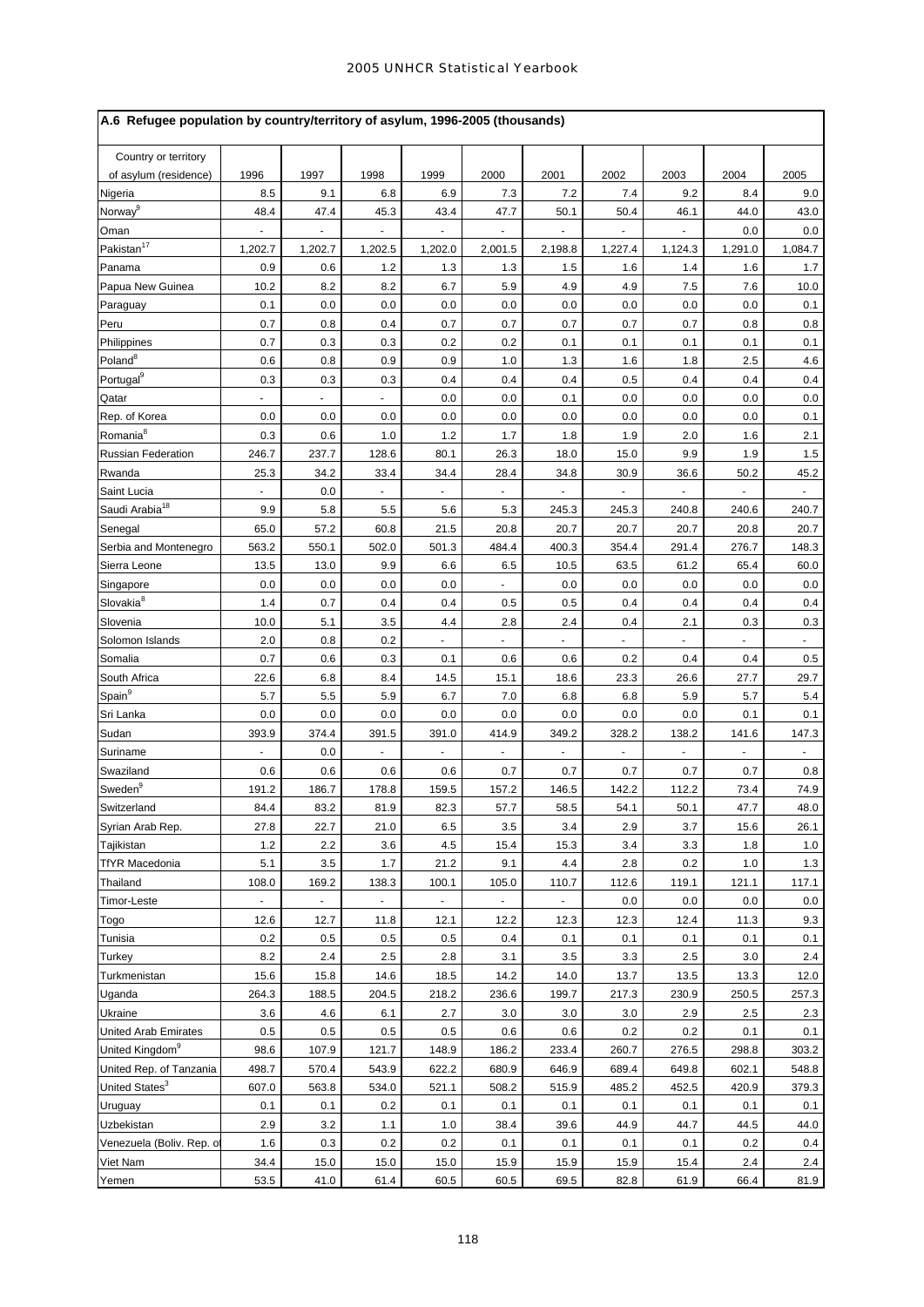|                       | A.6 Refugee population by country/territory of asylum, 1996-2005 (thousands) |          |          |          |          |          |          |         |         |         |  |  |  |  |
|-----------------------|------------------------------------------------------------------------------|----------|----------|----------|----------|----------|----------|---------|---------|---------|--|--|--|--|
| Country or territory  |                                                                              |          |          |          |          |          |          |         |         |         |  |  |  |  |
| of asylum (residence) | 1996                                                                         | 1997     | 1998     | 1999     | 2000     | 2001     | 2002     | 2003    | 2004    | 2005    |  |  |  |  |
| Zambia                | 131.1                                                                        | 165.1    | 168.6    | 206.4    | 250.9    | 284.2    | 246.8    | 226.7   | 173.9   | 155.7   |  |  |  |  |
| Zimbabwe              | 0.6                                                                          | 0.8      | 1.7      | 2.1      | 4.1      | 8.7      | 9.4      | 12.7    | 6.9     | 13.9    |  |  |  |  |
| Total                 | 13.357.1                                                                     | 12.015.4 | 11.480.9 | 11.687.2 | 12.129.6 | 12.116.8 | 10.594.1 | 9.592.8 | 9.574.8 | 8.662.0 |  |  |  |  |

## **Notes**

1

2

3

4

5

6

7

8

9

The following country notes serve primarily to explain changes in the population, which are not due to new arrivals or returns.

This table reflects the official sources for refugee statistics. Considering that only few industrialized countries maintain a refugee register,

UNHCR has estimated the refugee population in a number of countries, based on recent refugee arrivals and recognition of asylum-seekers.

 Due to these differences in sources, definition and methods, Part C of the Annex provides a more solid basis for comparing the asylum and refugee experience between industrialized countries.

According to the Government of Algeria, there are an estimated 165,000 Sahrawi refugees in the Tindouf camps.

The decrease in the refugee population in 1998 is mainly due to a verification of records.

UNHCR estimates, based on the arrival of refugees and asylum-seeker recognition over a 5-year period ending with the reporting year.

UNHCR estimates, based on asylum-seeker recognition over a 10-year period ending with the reporting year. Official annual estimates

of the population granted temporary protection have been included.

 The decrease in the refugee population in 2000 is due to the naturalization of some 188,000 ethnic-Azeri refugees from Armenia as well as a change in the statistical category of some 33,000 Uzbek citizens.

The figure for 1996 includes asylum-seekers.

 UNHCR estimates 1998-2000, based on asylum-seeker recognition over a 10-year period ending with the reporting year. The data source and definition for the earlier years is unclear. They possibly include estimates from a central register.

 The 2004-2005 figure is a UNHCR estimate, based on the arrival of refugees and asylum-seeker recognition over a 10-year period ending with the reporting year. The data source and definition for the earlier years is unclear.

UNHCR estimates, based on the arrival of refugees and asylum-seeker recognition over a 10-year period ending with the reporting year.

 $10<sup>10</sup>$  The 2002-2005 figures include an estimated 70,000 Palestinian refugees residing in the country.

<sup>1</sup> Includes the categories "persons granted asylum and refugees recognized abroad", "quota refugees", "homeless foreigners", "family members of persons granted asylum", "civil war refugees from Bosnia and Herzegovina" and "de facto refugees"  *(Source* : Central Aliens Register).

<sup>12</sup> UNHCR estimates since 1999, based on the arrival of refugees and asylum-seeker recognition over a 10-year period ending with the reporting year. The source and method of estimation prior to 1999 is unclear.

<sup>13</sup> The decrease in the refugee population in 2003 is primarily due to the de-registration of some 77,000 Palestinian refugees.

 $14$  Figure for 2003 refers to end-2002.

 $15$  Figures for 2002 and 2003 refer to end-2001.

<sup>16</sup> The increase in 1998 is due to the inclusion of some 45,000 Filipino refugees. The decrease in 2003 is due to a change in the statistical category of this group.

 $^{17}$  UNHCR figures for Pakistan only include Afghans living in camps who are assisted by UNHCR. According to a 2005 Government census and subsequent voluntary repatriation during the year, there are an additional 1.5 million Afghans living outside camps, some of whom may be refugees. Those Afghans living outside camps receive no UNHCR assistance except UNHCR-facilitated voluntary repatriation.

 $18$  The 2001-2005 figures include some 240,000 Palestinians who were not reported previously.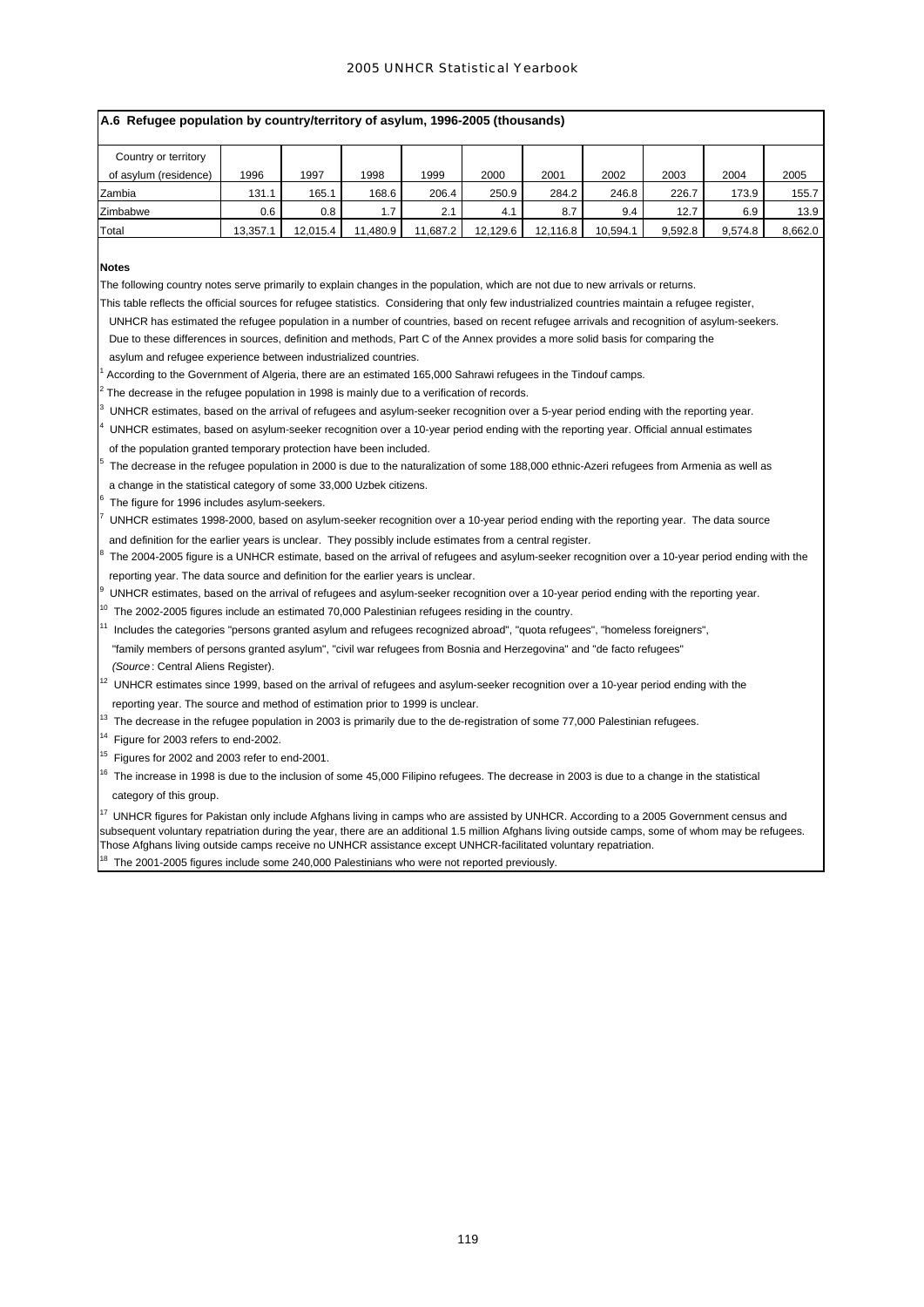# **A.7 Refugee population by region of origin, 1996-2005 (thousands)**

See Annexes D.1, D.2 and D.4 for regional classifications.

# **A. UN major areas**

| Region                          | 1996     | 1997     | 1998     | 1999       | 2000     | 2001     | 2002     | 2003    | 2004    | 2005    |
|---------------------------------|----------|----------|----------|------------|----------|----------|----------|---------|---------|---------|
| Africa                          | 4.543.6  | 3,722.2  | 3,593.4  | 3.798.9    | 3.951.2  | 3.646.9  | 3.715.5  | 3.501.6 | 3,409.8 | 3,213.5 |
| Asia                            | 5,571.0  | 5.497.4  | 5.375.8  | 5,328.5    | 5,889.4  | 6,278.9  | 5,208.5  | 4,566.6 | 4,753.0 | 4,430.7 |
| Europe                          | .653.9   | .564.8   | 1,307.2  | 1.199.1    | 1.079.1  | 998.2    | 269.1.   | 1.097.9 | 948.1   | 698.3   |
| Latin America and the Caribbean | 149.5    | 140.6    | 126.0    | 111.6      | 83.4     | 85.2     | 95.1     | 91.1    | 96.0    | 117.7   |
| <b>North America</b>            | 0.2      | 0.1      | 0.1      | 0.1        | 0.2      | 0.2      | 0.4      | 0.5     | 0.5     | 0.8     |
| Oceania                         | 2.4      | 1.2      | 0.6      | $0.4 \mid$ | 0.5      | 0.8      | 1.2      | 1.2     | 1.4     | 1.5     |
| <b>Stateless</b>                | 23.7     | 23.3     | 7.1      | 11.8       | 6.4      | 7.2      | 14.5     | 13.9    | 14.0    | 12.3    |
| Various/unknown                 | 1.412.8  | .065.8   | 1.070.6  | .236.8     | 1,119.4  | 1,099.5  | 289.8    | 320.1   | 352.0   | 187.2   |
| Total                           | 13,357.1 | 12,015.4 | 11,480.9 | 11.687.2   | 12,129.6 | 12,116.8 | 10,594.1 | 9,592.8 | 9,574.8 | 8,662.0 |

# **B. UNHCR Regional Bureaux/Operations**

| Region                                                             | 1996     | 1997     | 1998     | 1999     | 2000     | 2001     | 2002     | 2003    | 2004    | 2005    |
|--------------------------------------------------------------------|----------|----------|----------|----------|----------|----------|----------|---------|---------|---------|
| Central Asia, South West Asia, North Africa<br>and the Middle East | 4,095.9  | 4,032.5  | 3,923.2  | 3,772.7  | 4,619.9  | 5,086.7  | 3,872.8  | 3,348.1 | 3,556.3 | 3,166.2 |
| East and Horn of Africa                                            | 1,596.6  | .449.1   | 1,388.0  | 1,450.2  | 1.450.0  | 1,365.5  | 1,364.6  | 1,234.3 | 1,350.6 | 1,338.1 |
| Central Africa and the Great Lakes                                 | 1,116.1  | 838.0    | 818.4    | 959.2    | 1.142.4  | 1,130.9  | 1.173.1  | 1.178.4 | 1,125.3 | 1,087.8 |
| <b>West Africa</b>                                                 | 1,291.9  | 890.4    | 818.9    | 826.1    | 712.4    | 465.5    | 516.5    | 531.0   | 474.9   | 410.1   |
| Southern Africa                                                    | 285.0    | 301.9    | 321.9    | 354.7    | 436.7    | 473.6    | 441.5    | 338.9   | 240.6   | 229.3   |
| The Americas                                                       | 149.7    | 140.7    | 126.1    | 111.7    | 83.6     | 85.4     | 95.5     | 91.6    | 96.5    | 118.5   |
| Asia and Pacific                                                   | 1,193.2  | 1,175.8  | 1,095.9  | 1.186.5  | 1,120.7  | 1,063.9  | 1,072.6  | 974.7   | 971.3   | 988.8   |
| Europe                                                             | 2,192.1  | 2.097.9  | 1,910.7  | 1.777.3  | .438.2   | 1,338.8  | 1.753.2  | 1.561.9 | .393.4  | 1,123.8 |
| <b>Stateless</b>                                                   | 23.7     | 23.3     | 7.1      | 11.8     | 6.4      | 7.2      | 14.5     | 13.9    | 14.0    | 12.3    |
| Various/unknown                                                    | 1,412.8  | 1,065.8  | 1,070.6  | 1,236.8  | 1,119.4  | 1,099.5  | 289.8    | 320.1   | 352.0   | 187.2   |
| Total                                                              | 13,357.1 | 12,015.4 | 11,480.9 | 11,687.2 | 12,129.6 | 12,116.8 | 10,594.1 | 9,592.8 | 9,574.8 | 8,662.0 |
| - Africa                                                           | 4,289.6  | 3,479.4  | 3,347.2  | 3,590.3  | 3,741.4  | 3,435.4  | 3,495.7  | 3,282.5 | 3,191.4 | 3,065.3 |

# **C. Regional classification - Millennium Development Goals**

| Region                                   | 1996     | 1997     | 1998     | 1999     | 2000     | 2001     | 2002     | 2003    | 2004    | 2005    |
|------------------------------------------|----------|----------|----------|----------|----------|----------|----------|---------|---------|---------|
| Developed regions                        | 1,467.9  | 1,355.0  | 1,126.9  | 1,154.7  | 1,014.5  | 919.2    | 1,076.2  | 888.8   | 731.0   | 491.0   |
| Commonwealth of Independent States (CIS) | 911.4    | 900.9    | 876.4    | 683.5    | 443.8    | 436.1    | 564.0    | 565.3   | 562.7   | 534.5   |
| CIS (Europe)                             | 186.2    | 209.9    | 180.4    | 44.5     | 64.8     | 79.3     | 193.4    | 209.5   | 217.7   | 208.2   |
| - CIS (Asia)                             | 725.3    | 691.0    | 696.0    | 639.1    | 379.0    | 356.8    | 370.7    | 355.8   | 344.9   | 326.3   |
| Developing regions                       | 9,541.2  | 8,670.4  | 8,399.8  | 8,600.4  | 9,545.4  | 9,654.8  | 8,649.6  | 7,804.7 | 7,915.3 | 7,437.0 |
| - Northern Africa                        | 170.8    | 172.5    | 176.0    | 178.7    | 180.0    | 181.6    | 189.7    | 188.6   | 187.4   | 116.6   |
| Sub-Saharan Africa                       | 4,372.9  | 3,549.7  | 3,417.4  | 3,620.2  | 3,771.2  | 3,465.2  | 3,525.8  | 3,313.0 | 3,222.5 | 3,096.9 |
| Latin America and the Caribbean          | 149.5    | 140.6    | 126.0    | 111.6    | 83.4     | 85.2     | 95.1     | 91.1    | 96.0    | 117.7   |
| Eastern Asia                             | 126.0    | 127.4    | 130.8    | 133.1    | 132.1    | 138.3    | 153.6    | 153.3   | 155.8   | 145.5   |
| South Asia                               | 3,067.8  | 3,061.0  | 2,999.0  | 2,935.4  | 3,935.9  | 4,165.3  | 2,938.6  | 2,529.5 | 2,795.3 | 2,535.8 |
| South-eastern Asia                       | 782.9    | 762.9    | 729.5    | 814.2    | 738.0    | 674.1    | 651.0    | 573.7   | 574.2   | 601.4   |
| Western Asia                             | 869.0    | 855.1    | 820.5    | 806.7    | 704.4    | 944.3    | 1,094.6  | 954.3   | 882.6   | 821.6   |
| · Oceania                                | 2.4      | 1.2      | 0.6      | 0.4      | 0.5      | 0.8      | 1.2      | 1.2     | 1.4     | 1.5     |
| <b>Stateless</b>                         | 23.7     | 23.3     | 7.1      | 11.8     | 6.4      | 7.2      | 14.5     | 13.9    | 14.0    | 12.3    |
| Various/unknown                          | 1,412.8  | 1,065.8  | 1,070.6  | 1,236.8  | 1,119.4  | 1,099.5  | 289.8    | 320.1   | 352.0   | 187.2   |
| Landlocked developing countries (LLDCs)  | 4,670.8  | 4,287.8  | 4,197.4  | 4,106.4  | 4,917.2  | 5,102.9  | 3,838.1  | 3,414.5 | 3,633.3 | 3,383.1 |
| Small island developing states (SIDS)    | 45.0     | 43.5     | 47.5     | 199.1    | 152.0    | 101.7    | 56.9     | 27.0    | 28.9    | 37.2    |
| Least developed countries (LDCs)         | 7,448.0  | 6,621.6  | 6,404.5  | 6,644.4  | 7,739.1  | 7,613.5  | 6,280.0  | 5,641.2 | 5,842.4 | 5,491.3 |
| Total                                    | 13,357.1 | 12,015.4 | 11,480.9 | 11,687.2 | 12,129.6 | 12,116.8 | 10,594.1 | 9,592.8 | 9,574.8 | 8,662.0 |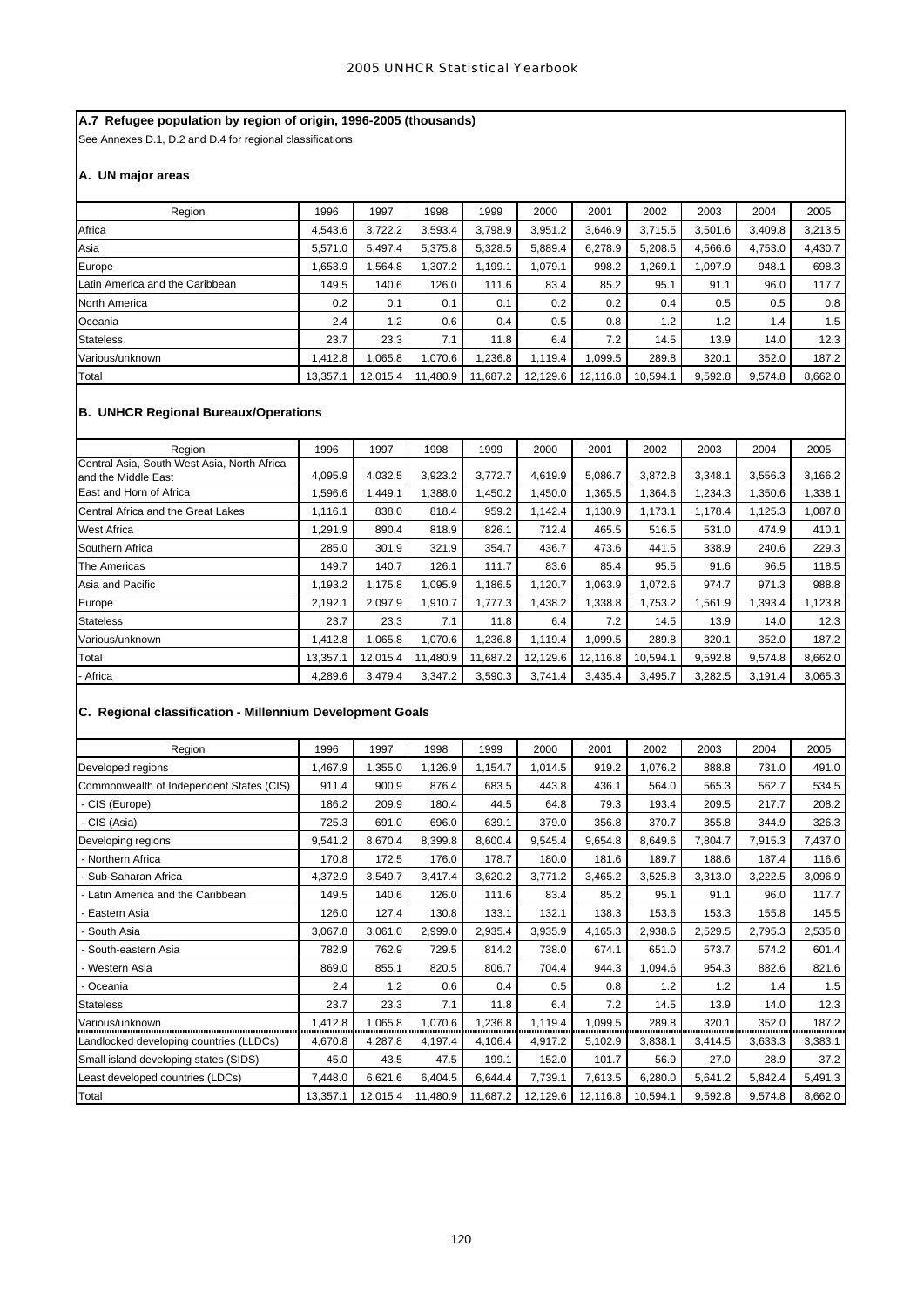| A.8 Refugee population by origin, 1996-2005 (thousands)                                |             |             |             |              |               |              |               |               |               |               |
|----------------------------------------------------------------------------------------|-------------|-------------|-------------|--------------|---------------|--------------|---------------|---------------|---------------|---------------|
| The origin is listed if the number of refugees was 5,000 or more in at least one year. |             |             |             |              |               |              |               |               |               |               |
| Origin*                                                                                | 1996        | 1997        | 1998        | 1999         | 2000          | 2001         | 2002          | 2003          | 2004          | 2005          |
| Afghanistan                                                                            | 2,674.2     | 2,676.7     | 2,667.1     | 2,601.7      | 3,587.3       | 3,809.8      | 2,510.3       | 2,136.0       | 2,414.4       | 2,166.1       |
| Albania                                                                                | 5.8         | 5.4         | 5.4         | 6.3          | 6.8           | 7.6          | 10.8          | 10.4          | 10.5          | 12.7          |
| Algeria                                                                                | 2.2         | 3.4         | 5.7         | 7.2          | 8.0           | 8.4          | 12.1          | 11.7          | 10.7          | 12.0          |
| Angola                                                                                 | 249.7       | 267.7       | 319.4       | 353.5        | 433.8         | 470.6        | 435.4         | 329.6         | 228.8         | 215.8         |
| Armenia                                                                                | 203.2       | 203.7       | 193.2       | 193.2        | 5.8           | 7.2          | 13.2          | 13.2          | 13.4          | 14.0          |
| Azerbaijan                                                                             | 236.1       | 235.0       | 329.7       | 311.1        | 284.3         | 268.8        | 260.2         | 253.3         | 250.6         | 233.7         |
| Bangladesh                                                                             | 58.0        | 44.4        | 4.7         | 4.5          | 5.4           | 5.5          | 5.8           | 5.6           | 5.7           | 7.3           |
| <b>Belarus</b>                                                                         | 0.5         | 0.3         | 0.3         | 1.5          | 2.5           | 3.7          | 6.4           | 7.8           | 8.2           | 8.9           |
| <b>Bhutan</b>                                                                          | 106.8       | 108.7       | 105.7       | 107.6        | 108.9         | 110.8        | 112.5         | 104.0         | 105.3         | 106.5         |
| Bosnia and Herzegovina                                                                 | 993.9       | 849.2       | 640.1       | 598.2        | 505.0         | 447.3        | 406.4         | 300.0         | 228.8         | 109.9         |
| Burundi                                                                                | 428.7       | 519.1       | 502.6       | 527.4        | 568.1         | 554.0        | 574.6         | 531.6         | 485.8         | 438.7         |
| Cambodia                                                                               | 62.2        | 103.2       | 76.6        | 38.3         | 36.9          | 34.8         | 33.5          | 31.4          | 18.1          | 17.8          |
| Cameroon                                                                               | 2.1         | 2.3         | 1.3         | 1.7          | 2.1           | 2.7          | 5.2           | 6.2           | 7.6           | 9.1           |
| Central African Rep.                                                                   | 0.2         | 0.1         | 0.2         | 0.2          | 0.1           | 28.7         | 25.4          | 35.4          | 31.1          | 42.9          |
| Chad                                                                                   | 58.4        | 55.0        | 61.3        | 58.8         | 55.0          | 46.3         | 47.3          | 52.3          | 52.7          | 48.4          |
| Chile                                                                                  | 12.8        | 9.8         | 7.0         | 1.5          | 0.9           | 0.8          | 1.7           | 1.6           | 1.2           | 0.9           |
| China                                                                                  | 105.8       | 106.7       | 109.4       | 112.0        | 111.0         | 117.4        | 132.1         | 132.4         | 134.7         | 124.1         |
| Colombia                                                                               | 2.2         | 2.4         | 3.5         | 4.4          | 9.3           | 17.9         | 30.6          | 38.0          | 47.4          | 60.5          |
| Congo                                                                                  | 0.2         | 21.1        | 17.1        | 27.3         | 27.6          | 24.2         | 28.0          | 29.0          | 28.2          | 24.4          |
| Côte d'Ivoire                                                                          | 0.3         | 0.4         | 0.5         | 0.6          | 0.8           | 0.9          | 23.7          | 33.6          | 23.7          | 18.3          |
| Croatia                                                                                | 310.1       | 349.3       | 338.1       | 353.7        | 335.2         | 290.3        | 274.8         | 230.2         | 215.5         | 119.1         |
| Cuba                                                                                   | 25.5        | 24.9        | 23.6        | 23.3         | 20.1          | 19.0         | 18.0          | 16.1          | 15.7          | 19.0          |
| Czech Rep.                                                                             | 1.0         | 0.7         | 1.9         | 1.2          | 0.8           | 1.2          | 7.0           | 6.7           | 4.5           | 3.6           |
| Dem. Rep. of the Congo                                                                 | 158.8       | 174.0       | 158.8       | 256.0        | 371.7         | 392.1        | 421.4         | 453.5         | 462.2         | 430.9         |
| Djibouti                                                                               | 18.1        | 8.1         | 3.2         | 1.9          | 1.9           | 0.5          | 0.5           | 0.5           | 0.5           | 0.5           |
| Egypt                                                                                  | 1.2         | 1.7         | 2.6         | 3.5          | 4.0           | 4.7          | 6.4           | 5.7           | 5.4           | 6.3           |
| El Salvador                                                                            | 19.6        | 17.1        | 12.6        | 12.4         | 7.8           | 7.2          | 6.6           | 5.7           | 4.5           | 4.3           |
| Eritrea                                                                                | 332.2       | 319.1       | 346.8       | 347.1        | 376.9         | 333.2        | 318.2         | 124.1         | 131.1         | 144.1         |
| Ethiopia                                                                               | 96.3        | 84.4        | 70.7        | 71.1         | 66.4          | 59.0         | 61.2          | 62.7          | 63.2          | 65.5          |
| Georgia                                                                                | 48.5        | 47.2        | 35.7        | 29.9         | 21.8          | 17.5         | 17.0          | 12.5          | 6.6           | 7.3           |
| Ghana                                                                                  | 15.1        | 14.8        | 13.6        | 13.3         | 14.8          | 14.6         | 15.7          | 15.9          | 14.8          | 18.4          |
| Guatemala                                                                              | 40.3        | 37.5        | 32.7        | 28.1         | 20.7          | 16.9         | 13.9          | 6.7           | 4.4           | 3.4           |
| Guinea                                                                                 | 0.5         | 0.6         | 0.9         | 1.2          | 1.5           | 2.0          | 3.4           | 3.9           | 4.8           | 5.8           |
| Guinea-Bissau                                                                          | 0.9         | 0.9         | 8.9         | 3.2          | 0.9           | 0.9          | 1.0           | 1.0           | 1.0           | 1.1           |
| Haiti                                                                                  | 15.1        | 15.5        | 13.5        | 8.8          | 7.6           | 7.2          | 7.7           | 7.5           | 9.2           | 13.5          |
| India                                                                                  | 7.6         | 8.9         | 9.7         | 9.8          | 11.4          | 11.6         | 14.3          | 13.7          | 13.3          | 16.3          |
| Indonesia                                                                              | 11.4        | 8.8         | 9.1         | 9.0          | 9.1           | 9.0          | 9.9           | 16.2          | 27.9          | 34.4          |
| Iraq                                                                                   | 714.7       | 707.3       | 675.0       | 642.9        | 526.2         | 530.5        | 422.5         | 368.6         | 311.9         | 262.3         |
| Islamic Rep. of Iran                                                                   | 104.1       | 94.0        | 90.0        | 86.9         | 88.3          | 92.5         | 138.4         | 122.5         | 115.2         | 99.4          |
| Kazakhstan                                                                             | 40.2        | 40.8        | 20.5        | 9.1          | 2.5           | 2.8          | 6.3           | 6.6           | 6.1           | 4.3           |
| Kenya                                                                                  | 9.4         | 9.6         | 6.0         | 6.1          | 2.4           | 2.6          | 3.1           | 3.2           | 3.8           | 4.6           |
| Kyrgyzstan                                                                             | 17.1        | 16.3        | 7.4         | 4.0          | 0.7           | 0.7          | 3.0           | 3.1           | 3.3           | 3.1           |
| Lao People's Dem. Rep.                                                                 | 46.9        | 37.4        | 29.0        | 21.4         | 16.1          | 12.6         | 11.2          | 10.4          | 16.1          | 24.4          |
| Lebanon                                                                                | 10.9        | 10.2        | 9.8         | 7.7          | 10.2          | 8.8          | 26.3          | 24.9          | 19.9          | 18.3          |
| Liberia                                                                                | 784.0       | 493.3       | 365.4       | 294.7        | 266.9         | 244.6        | 275.4         | 353.3         | 335.5         | 231.1         |
| Mali                                                                                   | 55.2        | 18.0        | 3.7         | 0.4          | 0.4           | 0.3          | 0.5           | 0.5           | 0.5           | 0.5           |
| Mauritania                                                                             | 83.2        | 70.3        | 70.2        | 29.9         | 29.8          | 29.9         | 30.1          | 30.5          | 31.1          | 31.7          |
| Moldova                                                                                | 5.8         | 5.1         | 2.8         | 2.4          | 2.7           | 3.7          | 10.1          | 11.1          | 11.9          | 12.1          |
| Mozambique                                                                             | 34.7        | 33.7        | 0.1         | 0.0          | 0.0           | 0.0          | 0.1           | 0.1           | 0.1           | 0.1           |
| Myanmar                                                                                | 143.0       | 135.8       | 133.4       | 131.7        | 137.1         | 145.9        | 148.5         | 151.4         | 161.0         | 164.9         |
| Nicaragua                                                                              | 22.8        | 22.5        | 21.4        | 20.6         | 5.1           | 4.4          | 4.1           | 4.0           | 1.8           | 1.5           |
| Niger                                                                                  | 10.4        | 2.8         | 0.4         | 0.5          | 0.5           | 0.5          | 0.8           | 0.7           | 0.7           | 0.7           |
| Nigeria                                                                                | 4.8         | 3.1         | 4.0         | 4.4          |               |              | 24.6          | 24.4          | 23.9          | 22.1          |
|                                                                                        |             |             |             |              | 5.7           | 6.1<br>349.2 |               |               |               |               |
| Occupied Palestinian Territory<br>Pakistan                                             | 80.2<br>7.5 | 76.8<br>6.0 | 77.5<br>6.9 | 100.6<br>8.0 | 110.6<br>10.1 | 12.3         | 428.8<br>23.2 | 350.6<br>24.4 | 350.6<br>25.9 | 349.7<br>29.9 |
|                                                                                        |             |             |             |              |               |              |               |               |               |               |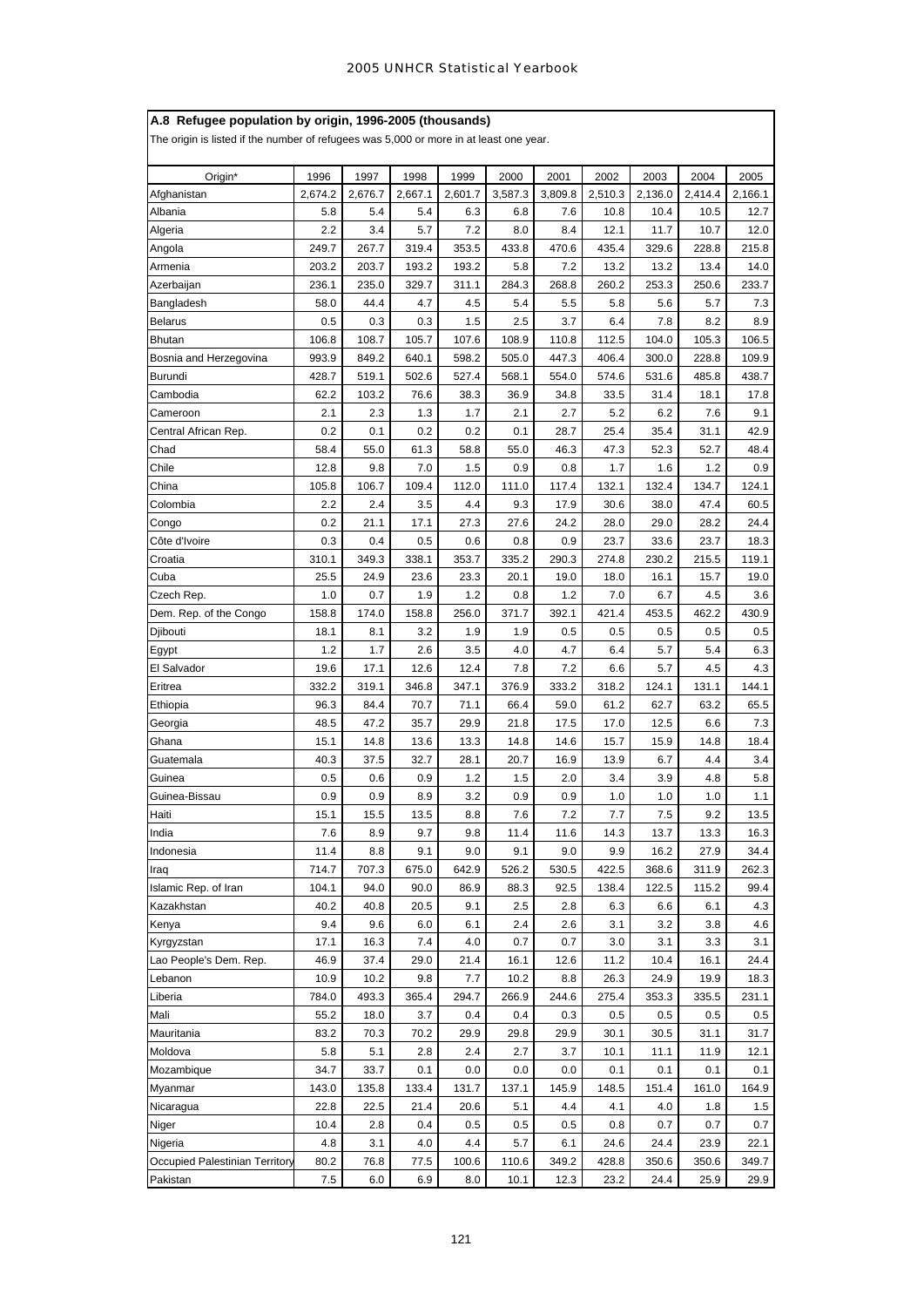| A.8 Refugee population by origin, 1996-2005 (thousands)<br>The origin is listed if the number of refugees was 5,000 or more in at least one year. |       |       |       |       |       |       |       |       |       |       |  |  |
|---------------------------------------------------------------------------------------------------------------------------------------------------|-------|-------|-------|-------|-------|-------|-------|-------|-------|-------|--|--|
|                                                                                                                                                   |       |       |       |       |       |       |       |       |       |       |  |  |
| Origin*                                                                                                                                           | 1996  | 1997  | 1998  | 1999  | 2000  | 2001  | 2002  | 2003  | 2004  | 2005  |  |  |
| Peru                                                                                                                                              | 6.7   | 6.6   | 7.1   | 7.2   | 6.9   | 6.5   | 6.4   | 5.6   | 4.8   | 4.9   |  |  |
| Philippines                                                                                                                                       | 0.6   | 0.5   | 45.6  | 45.5  | 45.5  | 45.5  | 45.6  | 0.4   | 0.4   | 0.5   |  |  |
| Poland                                                                                                                                            | 12.9  | 7.3   | 1.9   | 1.2   | 0.9   | 3.2   | 16.7  | 15.2  | 10.7  | 19.6  |  |  |
| Romania                                                                                                                                           | 11.9  | 9.0   | 10.9  | 8.6   | 7.3   | 6.1   | 8.8   | 8.4   | 5.9   | 11.5  |  |  |
| Russian Federation                                                                                                                                | 173.7 | 198.1 | 172.7 | 28.3  | 40.3  | 45.2  | 91.6  | 96.4  | 108.0 | 103.0 |  |  |
| Rwanda                                                                                                                                            | 469.1 | 68.0  | 77.7  | 88.9  | 119.1 | 84.5  | 75.3  | 75.3  | 63.8  | 100.3 |  |  |
| Senegal                                                                                                                                           | 17.6  | 17.2  | 9.7   | 11.6  | 11.1  | 8.6   | 12.1  | 8.4   | 8.3   | 8.7   |  |  |
| Serbia and Montenegro                                                                                                                             | 104.0 | 106.7 | 115.3 | 172.5 | 146.7 | 144.2 | 327.6 | 296.6 | 237.0 | 190.0 |  |  |
| Sierra Leone                                                                                                                                      | 375.1 | 329.3 | 406.1 | 490.1 | 402.8 | 179.1 | 141.5 | 70.6  | 41.8  | 40.5  |  |  |
| Somalia                                                                                                                                           | 637.0 | 608.1 | 558.0 | 524.6 | 475.7 | 440.1 | 432.3 | 402.3 | 389.3 | 395.6 |  |  |
| Sri Lanka                                                                                                                                         | 109.6 | 122.3 | 115.0 | 116.7 | 124.2 | 122.4 | 133.2 | 122.0 | 114.0 | 108.1 |  |  |
| <b>Stateless</b>                                                                                                                                  | 23.7  | 23.3  | 7.1   | 11.8  | 6.4   | 7.2   | 14.5  | 13.9  | 14.0  | 12.3  |  |  |
| Sudan                                                                                                                                             | 475.3 | 364.6 | 390.0 | 485.5 | 494.4 | 490.0 | 508.9 | 606.2 | 730.7 | 693.6 |  |  |
| Syrian Arab Rep.                                                                                                                                  | 8.6   | 8.7   | 8.1   | 6.7   | 5.9   | 4.9   | 18.9  | 20.8  | 21.4  | 16.4  |  |  |
| Tajikistan                                                                                                                                        | 107.5 | 75.9  | 56.3  | 45.2  | 59.9  | 56.1  | 63.3  | 58.9  | 56.8  | 54.8  |  |  |
| <b>TfYR Macedonia</b>                                                                                                                             | 13.0  | 12.7  | 1.9   | 2.1   | 2.2   | 12.2  | 8.1   | 6.0   | 5.1   | 8.6   |  |  |
| Tibetans                                                                                                                                          | 20.0  | 20.5  | 21.2  | 21.0  | 21.0  | 20.7  | 20.6  | 20.0  | 20.0  | 20.2  |  |  |
| <b>Timor-Leste</b>                                                                                                                                |       |       | ä,    | 162.5 | 122.2 | 73.0  | 28.1  | 0.1   | 0.2   | 0.3   |  |  |
| Togo                                                                                                                                              | 25.6  | 7.2   | 3.5   | 3.7   | 4.0   | 4.4   | 10.4  | 10.6  | 10.8  | 51.1  |  |  |
| Turkey                                                                                                                                            | 50.4  | 47.3  | 45.0  | 44.0  | 47.2  | 47.1  | 193.7 | 185.1 | 174.6 | 170.6 |  |  |
| Uganda                                                                                                                                            | 28.3  | 55.2  | 13.3  | 13.9  | 32.4  | 40.1  | 40.4  | 35.2  | 32.0  | 34.2  |  |  |
| Ukraine                                                                                                                                           | 6.1   | 6.3   | 4.6   | 12.2  | 19.3  | 26.7  | 85.3  | 94.1  | 89.6  | 84.2  |  |  |
| Uzbekistan                                                                                                                                        | 69.7  | 69.1  | 51.7  | 45.5  | 3.6   | 3.5   | 6.9   | 7.4   | 7.3   | 8.3   |  |  |
| Viet Nam                                                                                                                                          | 518.3 | 476.8 | 435.4 | 405.4 | 370.8 | 353.2 | 373.7 | 363.2 | 349.8 | 358.3 |  |  |
| Western Sahara**                                                                                                                                  | 166.3 | 166.1 | 166.0 | 165.9 | 165.8 | 165.9 | 165.9 | 165.7 | 165.7 | 90.7  |  |  |
| Zimbabwe                                                                                                                                          | 0.0   | 0.0   | 0.0   | 0.0   | 0.1   | 0.3   | 4.0   | 7.2   | 9.6   | 11.3  |  |  |

# **Note**

\* Includes UNHCR estimates of refugees by origin in industrialized countries. See also Annex A.6.

\*\* According to the Government of Algeria, there are an estimated 165,000 Sahrawi refugees in the Tindouf camps.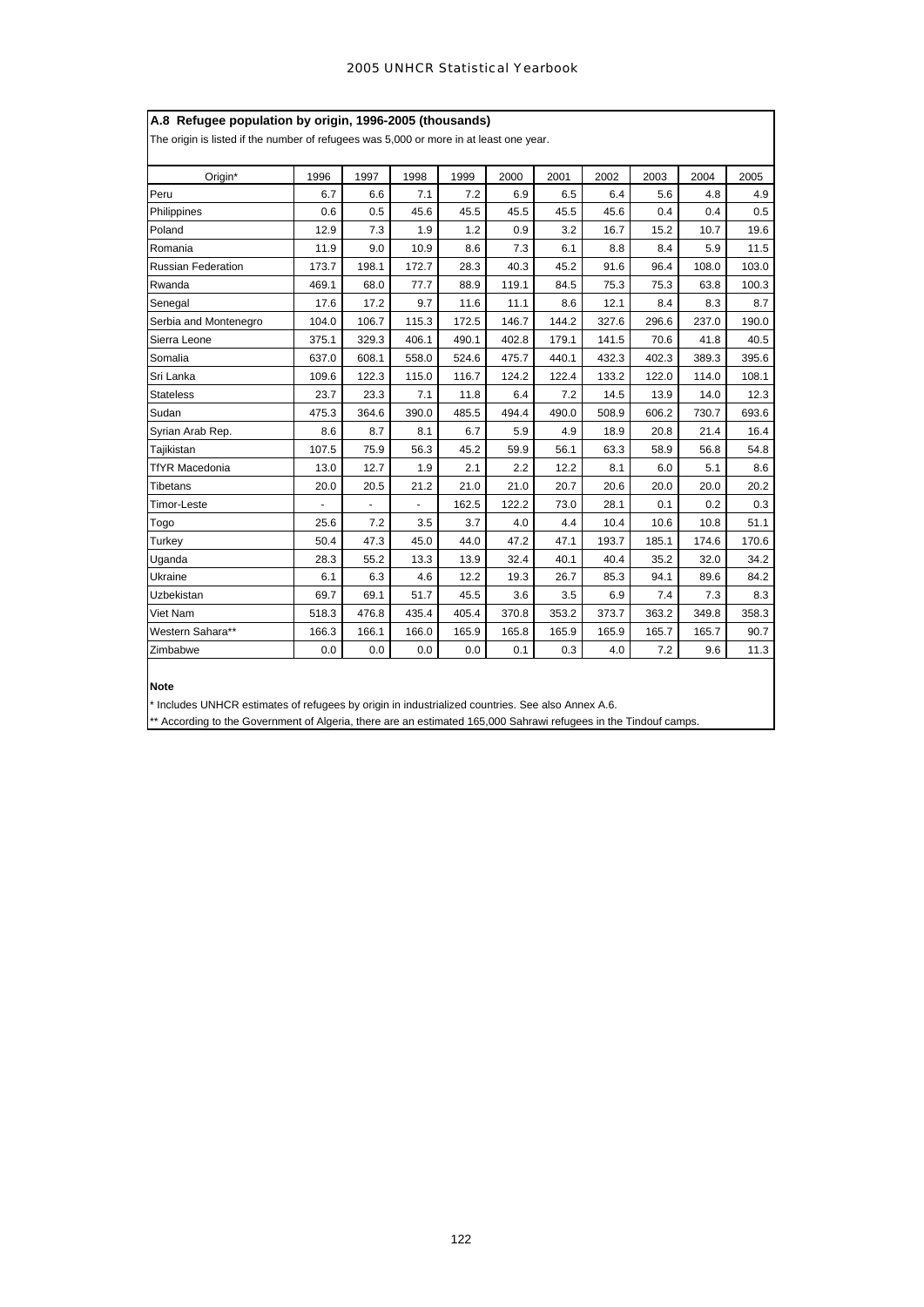# **A.9 Refugee population by origin and country of asylum, 1996-2005 (thousands)**

|                        | Country or territory      |                |                |                                                                                                                                                                                                                                                                                                                                                                                                                                                                            |                |                |                |         |         |         |         |
|------------------------|---------------------------|----------------|----------------|----------------------------------------------------------------------------------------------------------------------------------------------------------------------------------------------------------------------------------------------------------------------------------------------------------------------------------------------------------------------------------------------------------------------------------------------------------------------------|----------------|----------------|----------------|---------|---------|---------|---------|
| Origin                 | of asylum (residence)     | 1996           | 1997           | 1998                                                                                                                                                                                                                                                                                                                                                                                                                                                                       | 1999           | 2000           | 2001           | 2002    | 2003    | 2004    | 2005    |
| Afghanistan            | Australia*                | 2.2            | 2.2            | 2.4                                                                                                                                                                                                                                                                                                                                                                                                                                                                        | 3.1            | 4.4            | 6.3            | 6.9     | 7.2     | 8.0     | 8.1     |
| Afghanistan            | Canada*                   | 5.1            | 6.0            | 6.8                                                                                                                                                                                                                                                                                                                                                                                                                                                                        | 7.9            | 9.1            | 11.4           | 13.0    | 14.6    | 15.2    | 15.5    |
| Afghanistan            | Denmark*                  | 1.0            | 1.3            | 1.5                                                                                                                                                                                                                                                                                                                                                                                                                                                                        | 2.3            | 3.5            | 4.8            | 5.8     | 6.4     | 6.4     | 6.4     |
| Afghanistan            | Germany                   |                |                |                                                                                                                                                                                                                                                                                                                                                                                                                                                                            |                |                |                | 52.3    | 47.0    | 38.6    | 31.1    |
| Afghanistan            | India                     | 18.6           | 17.5           | 16.1                                                                                                                                                                                                                                                                                                                                                                                                                                                                       | 14.5           | 12.8           | 12.0           | 11.4    | 10.3    | 9.8     | 9.7     |
| Afghanistan            | Islamic Rep. of Iran      | 1,414.7        | 1,411.8        | 1,400.7                                                                                                                                                                                                                                                                                                                                                                                                                                                                    | 1,325.7        | 1,482.0        | 1,482.0        | 1,104.9 | 834.7   | 952.8   | 920.2   |
| Afghanistan            | Netherlands*              | 7.8            | 12.0           | 16.0                                                                                                                                                                                                                                                                                                                                                                                                                                                                       | 20.3           | 23.6           | 26.0           | 26.0    | 26.4    | 25.9    | 25.1    |
| Afghanistan            | Pakistan**                | 1,200.0        | 1,200.0        | 1,200.0                                                                                                                                                                                                                                                                                                                                                                                                                                                                    | 1,200.0        | 2,000.0        | 2,197.8        | 1,226.6 | 1,123.6 | 1,290.4 | 1,084.2 |
| Afghanistan            | Tajikistan                | 1.2            | 2.2            | 3.6                                                                                                                                                                                                                                                                                                                                                                                                                                                                        | 4.5            | 15.4           | 15.3           | 3.4     | 3.3     | 1.8     | 1.0     |
| Afghanistan            | Turkmenistan              | 3.1            | 5.5            | 1.1                                                                                                                                                                                                                                                                                                                                                                                                                                                                        | 1.4            | 1.5            | 1.5            | 1.3     | 1.2     | 1.0     | 0.7     |
| Afghanistan            | United Kingdom*           | 1.3            | 1.9            | 3.5                                                                                                                                                                                                                                                                                                                                                                                                                                                                        | 4.6            | 5.7            | 15.1           | 20.3    | 21.7    | 22.5    | 22.5    |
| Afghanistan            | United States*            | 3.8            | 2.7            | 1.9                                                                                                                                                                                                                                                                                                                                                                                                                                                                        | 2.6            | 4.3            | 7.4            | 8.9     | 9.6     | 9.8     | 8.8     |
| Afghanistan            | Uzbekistan                | 2.8            | 3.1            | 1.1                                                                                                                                                                                                                                                                                                                                                                                                                                                                        | 1.0            | 8.3            | 9.6            | 5.7     | 5.5     | 5.2     | 4.7     |
| Algeria                | Germany                   |                |                |                                                                                                                                                                                                                                                                                                                                                                                                                                                                            |                |                |                | 3.8     | 3.7     | 3.3     | 5.4     |
| Angola                 | Congo                     | 20.2           | 20.6           | 21.0                                                                                                                                                                                                                                                                                                                                                                                                                                                                       | 20.6           | 18.5           | 17.7           | 17.7    | 3.9     | 3.6     | 3.0     |
| Angola                 | Dem. Rep. of the Congo    | 108.3          | 87.7           | 137.0                                                                                                                                                                                                                                                                                                                                                                                                                                                                      | 150.0          | 175.4          | 186.9          | 184.2   | 123.7   | 98.4    | 106.8   |
| Angola                 | Namibia                   | 2.1            | 2.2            | 2.8                                                                                                                                                                                                                                                                                                                                                                                                                                                                        | 7.6            | 27.3           | 30.9           | 21.6    | 17.8    | 12.6    | 4.7     |
| Angola                 | South Africa              | 3.9            | 2.3            | 2.5                                                                                                                                                                                                                                                                                                                                                                                                                                                                        | 3.8            | 3.9            | 4.8            | 5.3     | 5.8     | 5.8     | 5.8     |
| Angola                 | Zambia                    | 109.6          | 147.2          | 149.8                                                                                                                                                                                                                                                                                                                                                                                                                                                                      | 163.1          | 198.2          | 218.2          | 188.4   | 158.9   | 88.8    | 75.5    |
| Armenia                | Azerbaijan                | 198.0          | 198.0          | 188.4                                                                                                                                                                                                                                                                                                                                                                                                                                                                      | 188.4          |                |                |         |         |         |         |
| Armenia                | United States*            | 0.9            | 1.2            | 1.5                                                                                                                                                                                                                                                                                                                                                                                                                                                                        | 2.0            | 2.8            | 4.1            | 5.1     | 4.5     | 4.6     | 5.2     |
| Azerbaijan             | Armenia                   | 200.0          | 200.0          | 310.0                                                                                                                                                                                                                                                                                                                                                                                                                                                                      | 296.2          | 280.6          | 264.3          | 247.5   | 239.3   | 235.1   | 219.3   |
| Azerbaijan             | Germany                   |                |                |                                                                                                                                                                                                                                                                                                                                                                                                                                                                            |                |                |                | 7.4     | 8.3     | 9.2     | 6.7     |
| Azerbaijan             | <b>Russian Federation</b> | 35.3           | 33.8           | 18.3                                                                                                                                                                                                                                                                                                                                                                                                                                                                       | 12.9           | 0.8            | 0.5            | 0.3     | 0.3     | 0.0     | 0.0     |
| Bangladesh             | India                     | 53.5           | 40.1           |                                                                                                                                                                                                                                                                                                                                                                                                                                                                            |                |                |                | 0.0     | 0.0     | 0.0     |         |
| <b>Bhutan</b>          | Nepal                     | 106.8          | 108.7          | 105.7                                                                                                                                                                                                                                                                                                                                                                                                                                                                      | 107.6          | 108.9          | 110.8          | 112.3   | 103.7   | 104.9   | 106.2   |
| Bosnia and Herzegovina | Australia*                | 3.5            | 4.7            | 6.6                                                                                                                                                                                                                                                                                                                                                                                                                                                                        | 6.8            | 6.3            | 4.9            | 3.9     | 1.9     | 1.4     | 0.6     |
| Bosnia and Herzegovina | Austria*                  | 74.1           | 69.9           | 68.1                                                                                                                                                                                                                                                                                                                                                                                                                                                                       | 66.9           | 1.4            | 1.4            | 1.3     | 0.7     | 0.6     | 0.2     |
| Bosnia and Herzegovina | Canada*                   | 17.1           | 20.7           | 22.6                                                                                                                                                                                                                                                                                                                                                                                                                                                                       | 20.8           | 15.5           | 11.2           | 7.7     | 4.1     | 1.4     | 0.8     |
| Bosnia and Herzegovina | Croatia                   | 158.7          | 68.3           | 28.7                                                                                                                                                                                                                                                                                                                                                                                                                                                                       | 25.0           | 20.9           | 20.4           | 7.7     | 3.9     | 3.2     | 2.5     |
| Bosnia and Herzegovina | Denmark*                  | 25.6           | 27.0           | 27.2                                                                                                                                                                                                                                                                                                                                                                                                                                                                       | 27.3           | 27.5           | 26.1           | 27.9    | 25.4    | 22.2    | 4.6     |
| Bosnia and Herzegovina | Germany                   | 330.0          | 245.0          | 100.0                                                                                                                                                                                                                                                                                                                                                                                                                                                                      | 50.0           | 30.0           | 24.0           | 40.5    | 38.7    | 30.1    | 9.2     |
| Bosnia and Herzegovina | Italy*                    | 8.0            | 8.9            | 0.0                                                                                                                                                                                                                                                                                                                                                                                                                                                                        | 0.0            | 0.0            | 0.0            | 0.1     | 0.1     | 0.1     | 0.1     |
| Bosnia and Herzegovina | Netherlands*              | 22.0           | 23.7           | 23.8                                                                                                                                                                                                                                                                                                                                                                                                                                                                       | 24.0           | 24.2           | 24.4           | 24.6    | 19.9    | 13.5    | 6.4     |
| Bosnia and Herzegovina | Norway*                   |                | 13.8           | 14.1                                                                                                                                                                                                                                                                                                                                                                                                                                                                       | 14.3           | 14.3           | 14.4           | 13.3    | 5.0     | 3.9     | 1.9     |
| Bosnia and Herzegovina | Serbia and Montenegro     | 250.7          | 241.4          | 200.9                                                                                                                                                                                                                                                                                                                                                                                                                                                                      | 198.2          | 190.0          | 143.1          | 121.4   | 99.8    | 95.3    | 47.0    |
| Bosnia and Herzegovina | Slovenia                  | 8.3            | 4.6            | 3.5                                                                                                                                                                                                                                                                                                                                                                                                                                                                        | 3.1            | 2.8            | 2.4            | 0.4     | 2.0     | 0.2     | 0.1     |
| Bosnia and Herzegovina | Sweden*                   | 49.4           | 50.9           | 51.9                                                                                                                                                                                                                                                                                                                                                                                                                                                                       | 52.5           | 52.9           | 53.4           | 53.4    | 25.8    | 7.2     | 5.7     |
| Bosnia and Herzegovina | Switzerland               | 5.1            | 10.4           | 5.9                                                                                                                                                                                                                                                                                                                                                                                                                                                                        | 7.3            | 8.0            | 8.0            | 7.7     | 6.9     | 6.6     | 6.2     |
| Bosnia and Herzegovina | <b>TfYR Macedonia</b>     | 5.1            | 3.5            | 0.8                                                                                                                                                                                                                                                                                                                                                                                                                                                                        | $0.2\,$        | 0.2            | 0.1            | 0.1     | 0.0     | $0.0\,$ | $0.0\,$ |
| Bosnia and Herzegovina | United States*            | 31.7           | 53.1           | 82.1                                                                                                                                                                                                                                                                                                                                                                                                                                                                       | 97.5           | 106.4          | 108.8          | 92.3    | 61.8    | 39.4    | 20.4    |
| Burundi                | Dem. Rep. of the Congo    | 30.2           | 47.0           | 20.0                                                                                                                                                                                                                                                                                                                                                                                                                                                                       | 19.2           | 19.8           | 19.5           | 19.4    | 19.6    | 19.4    | 19.0    |
| Burundi                | Rwanda                    | 9.6            | 6.9            | 1.4                                                                                                                                                                                                                                                                                                                                                                                                                                                                        | 1.4            | 1.0            | 1.7            | 1.6     | 1.8     | 4.7     | 3.7     |
| Burundi                | United Rep. of Tanzania   | 385.5          | 459.4          | 473.8                                                                                                                                                                                                                                                                                                                                                                                                                                                                      | 499.0          | 538.4          | 521.2          | 540.9   | 494.2   | 443.7   | 393.6   |
| Cambodia               | France                    | 24.3           | 22.8           | 21.4                                                                                                                                                                                                                                                                                                                                                                                                                                                                       | 19.7           | 18.1           | 16.6           | 15.4    | 14.3    | 14.1    | 13.7    |
| Cambodia               | Thailand                  | $\blacksquare$ | 62.2           | 36.1                                                                                                                                                                                                                                                                                                                                                                                                                                                                       | 0.1            | 0.1            | 0.1            | 0.1     | 0.1     | 0.1     | 0.1     |
| Cambodia               | Viet Nam                  | 34.4           | 15.0           | 15.0                                                                                                                                                                                                                                                                                                                                                                                                                                                                       | 15.0           | 15.9           | 15.9           | 15.9    | 15.4    | 2.4     | 2.4     |
| Central African Rep.   | Chad                      |                | 0.0            | 0.0                                                                                                                                                                                                                                                                                                                                                                                                                                                                        | 0.0            | $\blacksquare$ | 0.0            | 20.0    | 33.9    | 29.7    | 41.2    |
| Central African Rep.   | Dem. Rep. of the Congo    | $\blacksquare$ | 0.0            | $\blacksquare$                                                                                                                                                                                                                                                                                                                                                                                                                                                             | $\blacksquare$ | $\blacksquare$ | 26.5           | 2.9     | 0.2     | 0.1     | 0.1     |
| Chad                   | Cameroon                  | 44.6           | 44.1           | 44.6                                                                                                                                                                                                                                                                                                                                                                                                                                                                       | 44.6           | 42.3           | 39.3           | 39.3    | 39.3    | 39.3    | 39.3    |
| Chad                   | Central African Rep.      | 5.5            | 3.9            | 7.5                                                                                                                                                                                                                                                                                                                                                                                                                                                                        | 3.5            | 3.3            | 1.9            | 1.9     | 1.2     | 1.7     | 0.8     |
| Chad                   | Sudan                     | 4.4            | 4.4            | 4.4                                                                                                                                                                                                                                                                                                                                                                                                                                                                        | 4.4            | 4.4            |                |         | 5.0     | 5.0     | 5.0     |
| Chile                  | Sweden*                   | 9.3            | 7.7            | 6.0                                                                                                                                                                                                                                                                                                                                                                                                                                                                        | 0.6            | 0.2            | 0.1            | 0.1     | 0.1     | 0.1     | 0.1     |
| China                  | Canada*                   | 1.1            | 1.0            | 1.1                                                                                                                                                                                                                                                                                                                                                                                                                                                                        | 1.4            | 1.9            | 2.7            | 3.8     | 5.7     | 8.1     | 10.0    |
| China                  | Germany                   | $\blacksquare$ | $\blacksquare$ | $\blacksquare$                                                                                                                                                                                                                                                                                                                                                                                                                                                             | $\sim$         | $\sim$         | $\blacksquare$ | 6.3     | 6.9     | 6.9     | 3.9     |
| China                  | India                     | 98.0           | 98.0           | 98.0                                                                                                                                                                                                                                                                                                                                                                                                                                                                       | 98.0           | 92.3           | 92.3           | 92.3    | 92.3    | 94.3    | 77.2    |
| China                  | United States*            | 2.5            | 3.5            | 5.4                                                                                                                                                                                                                                                                                                                                                                                                                                                                        | 7.5            | 11.1           | 17.1           | 23.7    | 21.3    | 19.0    | 26.1    |
| Colombia               | Canada*                   | 0.1            | 0.2            | 0.2                                                                                                                                                                                                                                                                                                                                                                                                                                                                        | 0.5            | 1.1            | 2.3            | 4.1     | 6.7     | 9.4     | 13.5    |
| Colombia               | Costa Rica                | 0.1            | ٠              | $\frac{1}{2} \left( \frac{1}{2} \right) \left( \frac{1}{2} \right) \left( \frac{1}{2} \right) \left( \frac{1}{2} \right) \left( \frac{1}{2} \right) \left( \frac{1}{2} \right) \left( \frac{1}{2} \right) \left( \frac{1}{2} \right) \left( \frac{1}{2} \right) \left( \frac{1}{2} \right) \left( \frac{1}{2} \right) \left( \frac{1}{2} \right) \left( \frac{1}{2} \right) \left( \frac{1}{2} \right) \left( \frac{1}{2} \right) \left( \frac{1}{2} \right) \left( \frac$ | 0.1            | 0.5            | 3.1            | 7.3     | 8.3     | 8.8     | 9.5     |
| Colombia               | Ecuador                   | 0.1            | 0.1            | 0.1                                                                                                                                                                                                                                                                                                                                                                                                                                                                        | 0.2            | 1.4            | 1.6            | 3.1     | 6.2     | 8.3     | 9.9     |
|                        |                           |                |                |                                                                                                                                                                                                                                                                                                                                                                                                                                                                            |                |                |                |         |         |         |         |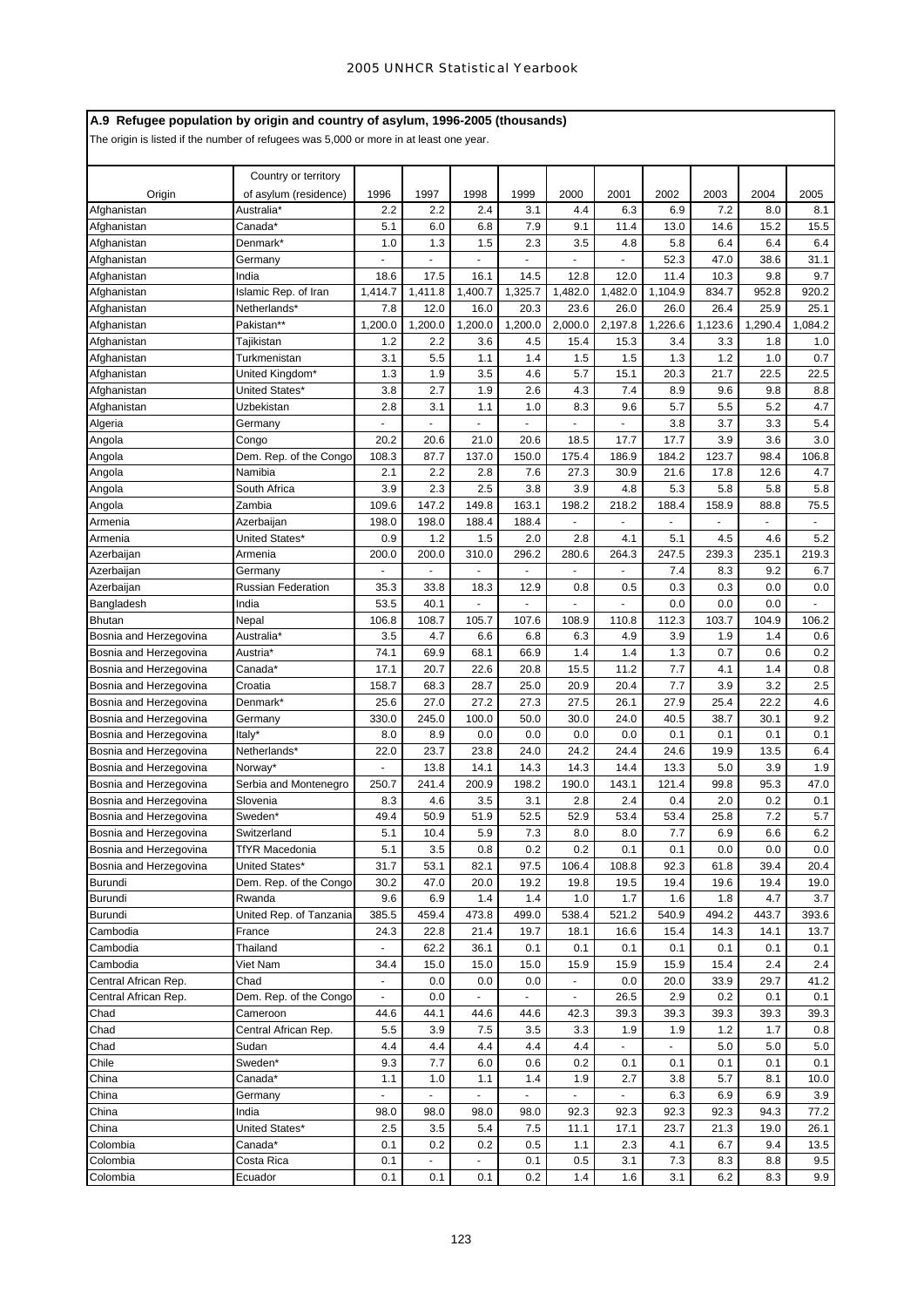# **A.9 Refugee population by origin and country of asylum, 1996-2005 (thousands)**

|                        | Country or territory             |                |                |                |                |             |            |             |             |             |             |
|------------------------|----------------------------------|----------------|----------------|----------------|----------------|-------------|------------|-------------|-------------|-------------|-------------|
| Origin                 | of asylum (residence)            | 1996           | 1997           | 1998           | 1999           | 2000        | 2001       | 2002        | 2003        | 2004        | 2005        |
| Colombia               | United States*                   | 0.4            | 0.5            | 0.6            | 0.9            | 2.6         | 6.7        | 11.1        | 11.6        | 14.9        | 20.0        |
| Congo                  | Dem. Rep. of the Congo           | ÷,             | 20.2           | 15.0           | 11.8           | 5.1         | 2.9        | 7.2         | 6.6         | 5.3         | 5.2         |
| Congo                  | Gabon                            | $\frac{1}{2}$  | 0.0            | 0.2            | 12.2           | 17.6        | 15.0       | 11.9        | 12.1        | 12.0        | 7.3         |
| Côte d'Ivoire          | Guinea                           | ä,             | ä,             | $\blacksquare$ | ä,             | ä,          | ÷.         | 2.2         | 9.6         | 4.7         | 3.2         |
| Côte d'Ivoire          | Liberia                          |                |                |                |                |             |            | 19.2        | 20.0        | 12.4        | 6.6         |
| Croatia                | Australia*                       | 1.1            | 1.6            | 3.1            | 3.7            | 4.9         | 5.2        | 4.9         | 3.4         | 2.7         | 1.3         |
| Croatia                | Bosnia and Herzegovina           |                | 40.0           | 30.0           | 39.6           | 24.9        | 23.6       | 22.0        | 19.5        | 19.2        | 7.5         |
| Croatia                | Italy*                           | 8.5            | 8.8            | 0.0            | 0.0            | 0.0         | 0.0        | 0.0         | 0.0         | 0.0         | 0.0         |
| Croatia                | Serbia and Montenegro            | 297.1          | 293.2          | 296.6          | 298.5          | 289.9       | 245.3      | 228.7       | 189.7       | 180.1       | 100.7       |
| Croatia                | United States*<br>United States* | 0.2<br>21.9    | 0.3            | 0.3<br>19.9    | 1.9<br>19.2    | 4.9<br>15.7 | 5.9        | 6.3         | 6.3         | 4.7         | 1.8<br>15.0 |
| Cuba<br>Czech Rep.     | Germany                          |                | 21.3           |                |                |             | 14.4       | 13.0<br>5.9 | 11.3<br>5.6 | 11.8<br>3.7 | 3.0         |
| Dem. Rep. of the Congo | Angola                           | 9.3            | 9.3            | 10.4           | 12.8           | 11.8        | 11.9       | 11.9        | 13.0        | 13.5        | 13.5        |
| Dem. Rep. of the Congo | Burundi                          | 20.0           | 20.0           | 23.1           | 20.8           | 25.8        | 26.7       | 39.8        | 40.6        | 48.4        | 20.4        |
| Dem. Rep. of the Congo | Canada*                          | 1.8            | 1.9            | 2.3            | 2.7            | 3.1         | 4.0        | 4.4         | 4.7         | 5.1         | 5.1         |
| Dem. Rep. of the Congo | Central African Rep.             | ä,             | 0.2            | 0.7            | 9.5            | 15.3        | 10.2       | 10.8        | 6.5         | 3.4         | 3.3         |
| Dem. Rep. of the Congo | Congo                            | $\blacksquare$ | 0.0            | 0.3            | 12.4           | 97.6        | 92.8       | 83.5        | 81.0        | 58.8        | 56.4        |
| Dem. Rep. of the Congo | France                           | 5.4            | 5.4            | 5.2            | 5.0            | 4.9         | 5.5        | 6.3         | 6.8         | 7.7         | 8.5         |
| Dem. Rep. of the Congo | Germany                          | ä,             | $\blacksquare$ | $\blacksquare$ | ÷              | ÷,          | $\sim$     | 7.4         | 7.1         | 6.7         | 6.3         |
| Dem. Rep. of the Congo | Rwanda                           | 15.4           | 27.1           | 32.0           | 33.0           | 27.4        | 33.1       | 29.3        | 34.7        | 45.5        | 41.4        |
| Dem. Rep. of the Congo | South Africa                     | 2.5            | 0.1            | 0.1            | 4.1            | 4.5         | 5.0        | 7.2         | 8.9         | 9.5         | 10.6        |
| Dem. Rep. of the Congo | Uganda                           | 28.6           | 14.2           | 5.4            | 8.0            | 9.0         | 7.6        | 8.8         | 11.7        | 15.0        | 20.6        |
| Dem. Rep. of the Congo | United Kingdom*                  | 0.3            | 0.4            | 0.8            | 0.7            | 2.8         | 3.4        | 4.3         | 5.4         | 6.0         | 6.5         |
| Dem. Rep. of the Congo | United Rep. of Tanzania          | 55.2           | 74.3           | 58.3           | 98.5           | 110.4       | 117.5      | 140.3       | 150.2       | 153.5       | 150.1       |
| Dem. Rep. of the Congo | Zambia                           | 14.2           | 13.0           | 12.2           | 36.4           | 45.1        | 56.1       | 49.2        | 58.4        | 66.2        | 61.2        |
| Dem. Rep. of the Congo | Zimbabwe                         | 0.1            | 0.1            | 0.2            | 0.4            | 1.9         | 4.2        | 4.7         | 6.1         | 3.6         | 6.5         |
| Djibouti               | Ethiopia                         | 18.0           | 8.0            | 3.0            | 1.5            | 1.6         | 0.1        | 0.1         | 0.1         | 0.1         | 0.1         |
| El Salvador            | <b>Belize</b>                    | 5.8            | 5.7            | 2.3            | 1.9            | 0.8         | 0.7        | 0.7         | 0.7         | 0.6         | 0.6         |
| Eritrea                | Ethiopia                         | ä,             |                | ÷.             | ä,             | 3.3         | 4.2        | 5.1         | 6.8         | 8.7         | 10.7        |
| Eritrea                | Sudan                            | 328.3          | 315.0          | 342.3          | 342.1          | 367.7       | 324.5      | 305.3       | 108.3       | 110.9       | 116.7       |
| Ethiopia               | Germany                          | L.             |                | $\omega$       | $\overline{a}$ | ÷,          | ÷,         | 8.1         | 8.0         | 6.7         | 5.1         |
| Ethiopia               | Kenya                            | 7.1            | 8.6            | 8.1            | 8.2            | 4.1         | 13.5       | 11.2        | 11.1        | 12.6        | 14.9        |
| Ethiopia               | Sudan                            | 51.5           | 44.3           | 35.6           | 35.4           | 34.1        | 16.1       | 14.6        | 15.3        | 14.8        | 14.6        |
| Ethiopia               | Sweden*                          | 7.6            | 6.4            | 5.0            | 3.3            | 2.1         | 0.7        | 0.4         | 0.4         | 0.3         | 0.3         |
| Ethiopia               | United Kingdom*                  | 5.0            | 5.0            | 4.8            | 4.4            | 4.9         | 5.1        | 3.3         | 2.2         | 2.5         | 2.7         |
| Ethiopia               | United States*                   | 10.2           | 7.8            | 5.6            | 7.8            | 9.8         | 11.5       | 12.5        | 12.8        | 13.0        | 13.8        |
| Georgia                | <b>Russian Federation</b>        | 47.8           | 46.2           | 34.3           | 28.0           | 19.6        | 14.8       | 11.4        | 6.5         | 0.2         | 0.1         |
| Ghana                  | Germany                          |                |                |                |                |             |            | 1.3         | 1.4         | 1.5         | 7.1         |
| Ghana                  | Togo                             | 12.3           | 12.3           | 11.2           | 11.2           | 11.2        | 11.2       | 11.2        | 11.2        | 10.0        | 8.0         |
| Guatemala              | Mexico                           | 32.6           | 30.1           | 26.6           | 22.1           | 16.0        | 13.0       | 10.6        | 4.1         | 2.4         | 1.2         |
| Haiti                  | United States*                   | 11.0           | 11.9           | 10.6           | 6.3            | 5.2         | 5.3        | 5.7         | 5.4         | 6.8         | 10.6        |
| India                  | Germany                          | $\blacksquare$ | $\blacksquare$ | ÷.             |                |             |            | 2.5<br>6.7  | 3.2         | 3.2         | 5.9         |
| India                  | United States*<br>Malaysia       | 4.4            | 5.5            | 5.9            | 6.2            | 6.4         | 6.1        |             | 5.7         | 5.2         | 5.4<br>19.2 |
| Indonesia<br>Indonesia | Papua New Guinea                 | 0.0<br>10.2    | 0.0<br>8.2     | 0.3<br>8.2     | 0.2<br>6.7     | 0.1<br>5.9  | 0.1<br>4.9 | 0.1<br>4.9  | 3.2<br>7.5  | 15.2<br>7.6 | 10.0        |
| Iraq                   | Australia*                       | 9.7            | 9.0            | 9.8            | 10.4           | 10.5        | 10.5       | 11.9        | 12.2        | 11.5        | 10.9        |
| Iraq                   | Canada*                          | 8.2            | 8.0            | 6.6            | 6.0            | 5.8         | 6.0        | 5.7         | 5.4         | 5.4         | 4.8         |
| Iraq                   | Denmark*                         | 5.9            | 7.0            | 8.3            | 10.5           | 11.8        | 12.6       | 12.5        | 11.8        | 11.5        | 10.7        |
| Iraq                   | Germany                          |                |                | $\blacksquare$ |                |             |            | 72.7        | 73.5        | 68.1        | 52.9        |
| Iraq                   | Islamic Rep. of Iran             | 579.2          | 570.8          | 530.6          | 510.0          | 386.0       | 386.0      | 201.7       | 150.2       | 93.2        | 54.0        |
| Iraq                   | Netherlands*                     | 14.0           | 18.4           | 24.4           | 24.9           | 25.3        | 26.0       | 26.2        | 28.6        | 27.6        | 26.6        |
| Iraq                   | Norway*                          | ä,             | 1.6            | 2.3            | 4.8            | 8.1         | 8.2        | 8.3         | 7.8         | 8.3         | 8.5         |
| Iraq                   | Saudi Arabia                     | 9.7            | 5.7            | 5.4            | 5.4            | 5.2         | 5.1        | 5.1         | 0.7         | 0.4         | 0.4         |
| Iraq                   | Sweden*                          | 20.2           | 21.4           | 22.6           | 23.6           | 25.6        | 25.9       | 25.7        | 23.9        | 22.0        | 21.0        |
| Iraq                   | Syrian Arab Rep.                 | 26.8           | 21.1           | 19.4           | 3.4            | 1.8         | 1.7        | 1.7         | 2.4         | 14.4        | 24.9        |
| Iraq                   | United Kingdom*                  | 4.7            | 5.1            | 6.0            | 6.4            | 9.5         | 12.0       | 20.6        | 23.4        | 22.8        | 22.4        |
| Iraq                   | United States*                   | 20.6           | 25.4           | 22.3           | 19.4           | 19.3        | 19.1       | 12.0        | 10.5        | 8.6         | 6.0         |
| Islamic Rep. of Iran   | Canada*                          | 6.7            | 6.5            | 6.5            | 6.4            | 6.3         | 7.5        | 7.2         | 6.8         | 6.5         | 5.7         |
| Islamic Rep. of Iran   | Germany                          |                |                |                |                |             |            | 51.5        | 47.1        | 39.9        | 24.0        |
| Islamic Rep. of Iran   | Iraq                             | 34.2           | 29.4           | 29.0           | 26.5           | 23.9        | 23.7       | 20.3        | 10.2        | 9.5         | 13.4        |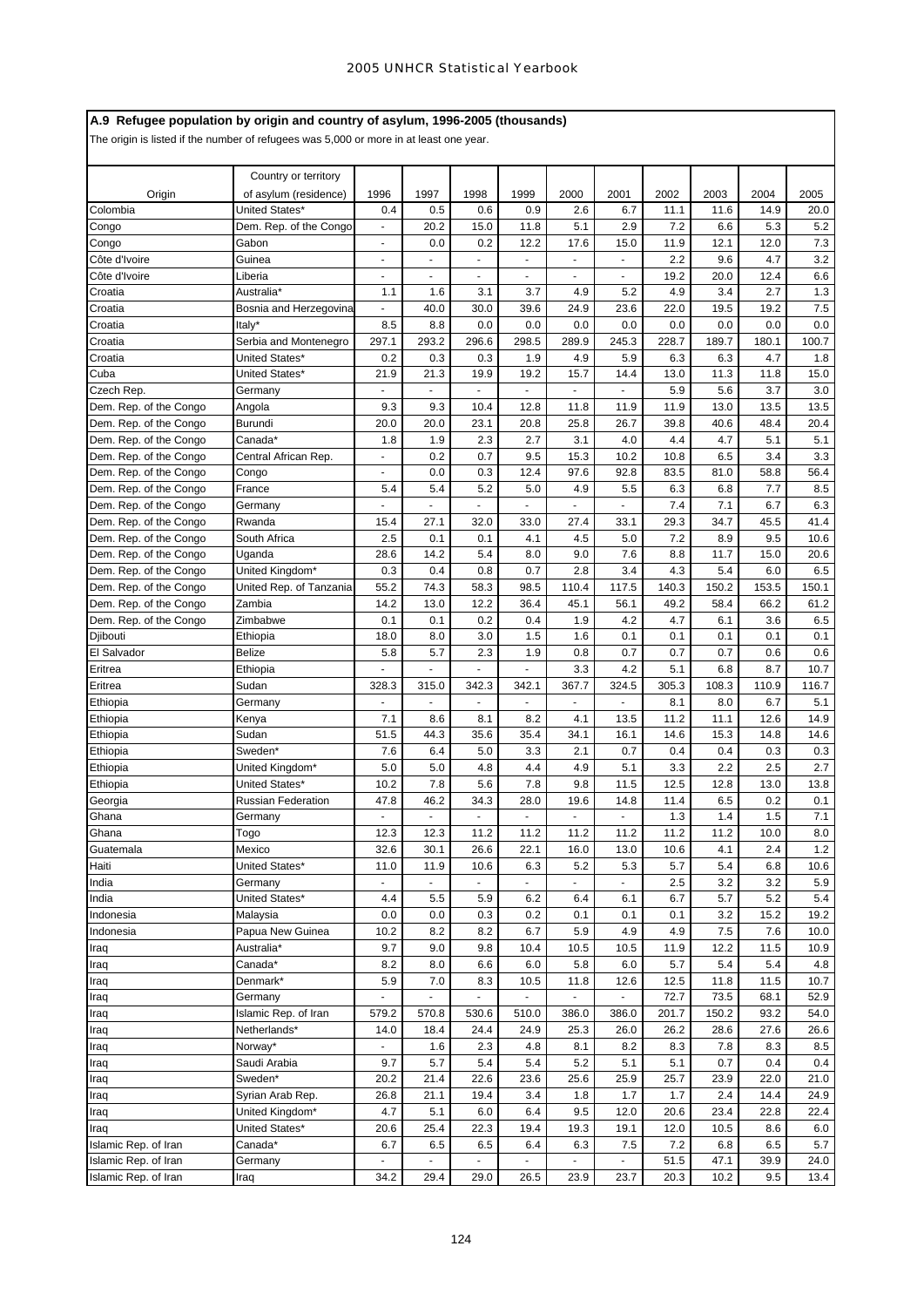# **A.9 Refugee population by origin and country of asylum, 1996-2005 (thousands)**

| Country or territory<br>Origin<br>of asylum (residence)<br>1996<br>1997<br>1998<br>1999<br>2000<br>2001<br>2002<br>2003<br>2004<br>Islamic Rep. of Iran<br>9.4<br>10.4<br>7.9<br>Netherlands*<br>10.2<br>10.1<br>9.9<br>9.8<br>8.6<br>6.6<br>5.2<br>25.4<br>14.6<br>10.4<br>8.9<br>6.8<br>5.6<br>5.3<br>Islamic Rep. of Iran<br>Sweden*<br>19.6<br>3.2<br>2.9<br>2.4<br>3.4<br>5.4<br>6.9<br>Islamic Rep. of Iran<br>United Kingdom*<br>3.0<br>4.1<br>8.0<br>8.7<br>9.8<br>15.5<br>21.3<br>21.2<br>Islamic Rep. of Iran<br>United States*<br>9.0<br>11.1<br>21.8<br>20.5<br>39.8<br>40.2<br>19.6<br>0.7<br>0.5<br>0.3<br>Russian Federation<br>7.7<br>0.4<br>Kazakhstan<br>8.7<br>8.7<br>4.9<br>0.0<br>0.0<br>0.0<br>0.0<br>Ethiopia<br>4.8<br>0.0<br>Kenya<br>7.4<br>0.3<br><b>Russian Federation</b><br>17.1<br>16.3<br>3.7<br>0.1<br>0.1<br>0.1<br>Kyrgyzstan<br>Lao People's Dem. Rep.<br>12.7<br>9.3<br>7.9<br>14.4<br>13.7<br>11.7<br>10.4<br>8.7<br>7.9<br>France<br>United States*<br>26.7<br>1.2<br>0.2<br>0.2<br>Lao People's Dem. Rep.<br>20.4<br>13.4<br>7.0<br>3.4<br>6.2<br>18.4<br>19.0<br>17.3<br>Lebanon<br>Germany<br>1.2<br>0.5<br>Sweden*<br>5.6<br>5.5<br>5.1<br>3.2<br>2.3<br>0.5<br>0.4<br>Lebanon<br>327.3<br>207.0<br>148.9<br>135.6<br>117.7<br>122.8<br>74.2<br>Côte d'Ivoire<br>43.0<br>70.4<br>Liberia<br>15.2<br>17.1<br>12.6<br>10.4<br>9.5<br>8.9<br>28.3<br>42.5<br>40.9<br>Ghana<br>Liberia<br>415.0<br>243.0<br>183.0<br>129.1<br>117.1<br>82.8<br>119.3<br>149.6<br>127.3<br>Liberia<br>Guinea<br>5.3<br>4.9<br>1.7<br>1.6<br>1.5<br>1.8<br>3.7<br>2.9<br>1.6<br>Liberia<br>Nigeria<br>6.5<br>61.2<br>13.5<br>13.0<br>9.9<br>10.5<br>63.5<br>65.4<br>6.6<br>Liberia<br>Sierra Leone<br>5.6<br>4.6<br>4.7<br>10.8<br>14.4<br>14.9<br>15.5<br>United States*<br>8.0<br>19.6<br>Liberia<br>15.1<br>3.2<br>0.1<br>0.1<br>0.1<br>0.1<br>0.1<br>Mali<br>Algeria<br>ä,<br>15.9<br>7.5<br>Mali<br>Mauritania<br>÷.<br>÷,<br>ä,<br>ä,<br>$\blacksquare$<br>$\blacksquare$ |                                 |
|------------------------------------------------------------------------------------------------------------------------------------------------------------------------------------------------------------------------------------------------------------------------------------------------------------------------------------------------------------------------------------------------------------------------------------------------------------------------------------------------------------------------------------------------------------------------------------------------------------------------------------------------------------------------------------------------------------------------------------------------------------------------------------------------------------------------------------------------------------------------------------------------------------------------------------------------------------------------------------------------------------------------------------------------------------------------------------------------------------------------------------------------------------------------------------------------------------------------------------------------------------------------------------------------------------------------------------------------------------------------------------------------------------------------------------------------------------------------------------------------------------------------------------------------------------------------------------------------------------------------------------------------------------------------------------------------------------------------------------------------------------------------------------------------------------------------------------------------------------------------------------------------------------------------------------------------------------------------------------------------------|---------------------------------|
|                                                                                                                                                                                                                                                                                                                                                                                                                                                                                                                                                                                                                                                                                                                                                                                                                                                                                                                                                                                                                                                                                                                                                                                                                                                                                                                                                                                                                                                                                                                                                                                                                                                                                                                                                                                                                                                                                                                                                                                                      |                                 |
|                                                                                                                                                                                                                                                                                                                                                                                                                                                                                                                                                                                                                                                                                                                                                                                                                                                                                                                                                                                                                                                                                                                                                                                                                                                                                                                                                                                                                                                                                                                                                                                                                                                                                                                                                                                                                                                                                                                                                                                                      | 2005                            |
|                                                                                                                                                                                                                                                                                                                                                                                                                                                                                                                                                                                                                                                                                                                                                                                                                                                                                                                                                                                                                                                                                                                                                                                                                                                                                                                                                                                                                                                                                                                                                                                                                                                                                                                                                                                                                                                                                                                                                                                                      | 5.6                             |
|                                                                                                                                                                                                                                                                                                                                                                                                                                                                                                                                                                                                                                                                                                                                                                                                                                                                                                                                                                                                                                                                                                                                                                                                                                                                                                                                                                                                                                                                                                                                                                                                                                                                                                                                                                                                                                                                                                                                                                                                      | 5.0                             |
|                                                                                                                                                                                                                                                                                                                                                                                                                                                                                                                                                                                                                                                                                                                                                                                                                                                                                                                                                                                                                                                                                                                                                                                                                                                                                                                                                                                                                                                                                                                                                                                                                                                                                                                                                                                                                                                                                                                                                                                                      | 9.0                             |
|                                                                                                                                                                                                                                                                                                                                                                                                                                                                                                                                                                                                                                                                                                                                                                                                                                                                                                                                                                                                                                                                                                                                                                                                                                                                                                                                                                                                                                                                                                                                                                                                                                                                                                                                                                                                                                                                                                                                                                                                      | 17.4                            |
|                                                                                                                                                                                                                                                                                                                                                                                                                                                                                                                                                                                                                                                                                                                                                                                                                                                                                                                                                                                                                                                                                                                                                                                                                                                                                                                                                                                                                                                                                                                                                                                                                                                                                                                                                                                                                                                                                                                                                                                                      | $\blacksquare$                  |
|                                                                                                                                                                                                                                                                                                                                                                                                                                                                                                                                                                                                                                                                                                                                                                                                                                                                                                                                                                                                                                                                                                                                                                                                                                                                                                                                                                                                                                                                                                                                                                                                                                                                                                                                                                                                                                                                                                                                                                                                      | $\overline{a}$                  |
|                                                                                                                                                                                                                                                                                                                                                                                                                                                                                                                                                                                                                                                                                                                                                                                                                                                                                                                                                                                                                                                                                                                                                                                                                                                                                                                                                                                                                                                                                                                                                                                                                                                                                                                                                                                                                                                                                                                                                                                                      | 0.0                             |
|                                                                                                                                                                                                                                                                                                                                                                                                                                                                                                                                                                                                                                                                                                                                                                                                                                                                                                                                                                                                                                                                                                                                                                                                                                                                                                                                                                                                                                                                                                                                                                                                                                                                                                                                                                                                                                                                                                                                                                                                      | 7.7                             |
|                                                                                                                                                                                                                                                                                                                                                                                                                                                                                                                                                                                                                                                                                                                                                                                                                                                                                                                                                                                                                                                                                                                                                                                                                                                                                                                                                                                                                                                                                                                                                                                                                                                                                                                                                                                                                                                                                                                                                                                                      | 14.7                            |
|                                                                                                                                                                                                                                                                                                                                                                                                                                                                                                                                                                                                                                                                                                                                                                                                                                                                                                                                                                                                                                                                                                                                                                                                                                                                                                                                                                                                                                                                                                                                                                                                                                                                                                                                                                                                                                                                                                                                                                                                      | 15.6                            |
|                                                                                                                                                                                                                                                                                                                                                                                                                                                                                                                                                                                                                                                                                                                                                                                                                                                                                                                                                                                                                                                                                                                                                                                                                                                                                                                                                                                                                                                                                                                                                                                                                                                                                                                                                                                                                                                                                                                                                                                                      | 0.5                             |
|                                                                                                                                                                                                                                                                                                                                                                                                                                                                                                                                                                                                                                                                                                                                                                                                                                                                                                                                                                                                                                                                                                                                                                                                                                                                                                                                                                                                                                                                                                                                                                                                                                                                                                                                                                                                                                                                                                                                                                                                      | 39.9                            |
|                                                                                                                                                                                                                                                                                                                                                                                                                                                                                                                                                                                                                                                                                                                                                                                                                                                                                                                                                                                                                                                                                                                                                                                                                                                                                                                                                                                                                                                                                                                                                                                                                                                                                                                                                                                                                                                                                                                                                                                                      | 38.7                            |
|                                                                                                                                                                                                                                                                                                                                                                                                                                                                                                                                                                                                                                                                                                                                                                                                                                                                                                                                                                                                                                                                                                                                                                                                                                                                                                                                                                                                                                                                                                                                                                                                                                                                                                                                                                                                                                                                                                                                                                                                      | 54.8                            |
|                                                                                                                                                                                                                                                                                                                                                                                                                                                                                                                                                                                                                                                                                                                                                                                                                                                                                                                                                                                                                                                                                                                                                                                                                                                                                                                                                                                                                                                                                                                                                                                                                                                                                                                                                                                                                                                                                                                                                                                                      | 6.1                             |
|                                                                                                                                                                                                                                                                                                                                                                                                                                                                                                                                                                                                                                                                                                                                                                                                                                                                                                                                                                                                                                                                                                                                                                                                                                                                                                                                                                                                                                                                                                                                                                                                                                                                                                                                                                                                                                                                                                                                                                                                      | 60.0                            |
|                                                                                                                                                                                                                                                                                                                                                                                                                                                                                                                                                                                                                                                                                                                                                                                                                                                                                                                                                                                                                                                                                                                                                                                                                                                                                                                                                                                                                                                                                                                                                                                                                                                                                                                                                                                                                                                                                                                                                                                                      | 21.5                            |
|                                                                                                                                                                                                                                                                                                                                                                                                                                                                                                                                                                                                                                                                                                                                                                                                                                                                                                                                                                                                                                                                                                                                                                                                                                                                                                                                                                                                                                                                                                                                                                                                                                                                                                                                                                                                                                                                                                                                                                                                      | $\blacksquare$                  |
|                                                                                                                                                                                                                                                                                                                                                                                                                                                                                                                                                                                                                                                                                                                                                                                                                                                                                                                                                                                                                                                                                                                                                                                                                                                                                                                                                                                                                                                                                                                                                                                                                                                                                                                                                                                                                                                                                                                                                                                                      | ä,                              |
| 24.0<br>7.1<br>3.3<br>Mali<br>Niger<br>$\blacksquare$<br>ä,<br>ä,<br>ä,<br>ä,                                                                                                                                                                                                                                                                                                                                                                                                                                                                                                                                                                                                                                                                                                                                                                                                                                                                                                                                                                                                                                                                                                                                                                                                                                                                                                                                                                                                                                                                                                                                                                                                                                                                                                                                                                                                                                                                                                                        | $\blacksquare$                  |
| 11.1<br>Mauritania<br>Mali<br>16.8<br>11.6<br>6.1<br>6.1<br>6.1<br>6.1<br>6.1<br>6.2                                                                                                                                                                                                                                                                                                                                                                                                                                                                                                                                                                                                                                                                                                                                                                                                                                                                                                                                                                                                                                                                                                                                                                                                                                                                                                                                                                                                                                                                                                                                                                                                                                                                                                                                                                                                                                                                                                                 | 6.2                             |
| 56.2<br>55.1<br>19.8<br>19.8<br>Mauritania<br>64.0<br>20.0<br>19.8<br>19.8<br>19.8<br>Senegal                                                                                                                                                                                                                                                                                                                                                                                                                                                                                                                                                                                                                                                                                                                                                                                                                                                                                                                                                                                                                                                                                                                                                                                                                                                                                                                                                                                                                                                                                                                                                                                                                                                                                                                                                                                                                                                                                                        | 19.7                            |
| 5.4<br>5.6<br>Moldova<br>$\overline{a}$<br>5.5<br>Germany<br>$\overline{a}$                                                                                                                                                                                                                                                                                                                                                                                                                                                                                                                                                                                                                                                                                                                                                                                                                                                                                                                                                                                                                                                                                                                                                                                                                                                                                                                                                                                                                                                                                                                                                                                                                                                                                                                                                                                                                                                                                                                          | 5.5                             |
| Moldova<br>5.1<br>4.5<br>2.2<br>0.2<br>0.1<br><b>Russian Federation</b><br>1.0<br>0.1<br>0.1                                                                                                                                                                                                                                                                                                                                                                                                                                                                                                                                                                                                                                                                                                                                                                                                                                                                                                                                                                                                                                                                                                                                                                                                                                                                                                                                                                                                                                                                                                                                                                                                                                                                                                                                                                                                                                                                                                         | 0.0                             |
| 0.0<br>2.1<br>3.2<br>4.2<br>4.8<br>Moldova<br>United States*<br>0.1<br>1.1<br>5.5                                                                                                                                                                                                                                                                                                                                                                                                                                                                                                                                                                                                                                                                                                                                                                                                                                                                                                                                                                                                                                                                                                                                                                                                                                                                                                                                                                                                                                                                                                                                                                                                                                                                                                                                                                                                                                                                                                                    | 5.5                             |
| 33.2<br>Mozambique<br>United Rep. of Tanzania<br>33.2<br>÷,<br>$\blacksquare$<br>ä,<br>$\overline{a}$<br>ä,<br>$\blacksquare$                                                                                                                                                                                                                                                                                                                                                                                                                                                                                                                                                                                                                                                                                                                                                                                                                                                                                                                                                                                                                                                                                                                                                                                                                                                                                                                                                                                                                                                                                                                                                                                                                                                                                                                                                                                                                                                                        | ä,                              |
| 30.6<br>21.5<br>22.2<br>19.7<br>22.1<br>21.6<br>22.1<br>22.0<br>20.4<br>Myanmar<br>Bangladesh                                                                                                                                                                                                                                                                                                                                                                                                                                                                                                                                                                                                                                                                                                                                                                                                                                                                                                                                                                                                                                                                                                                                                                                                                                                                                                                                                                                                                                                                                                                                                                                                                                                                                                                                                                                                                                                                                                        | 21.1                            |
| 5.1<br>5.1<br>5.1<br>5.1<br>5.2<br>5.2<br>4.2<br>5.1<br>9.6<br>Myanmar<br>Malaysia                                                                                                                                                                                                                                                                                                                                                                                                                                                                                                                                                                                                                                                                                                                                                                                                                                                                                                                                                                                                                                                                                                                                                                                                                                                                                                                                                                                                                                                                                                                                                                                                                                                                                                                                                                                                                                                                                                                   | 14.2                            |
| 105.2<br>101.7<br>99.7<br>104.6<br>110.3<br>112.2<br>118.8<br>Thailand<br>104.0<br>120.8<br>Myanmar                                                                                                                                                                                                                                                                                                                                                                                                                                                                                                                                                                                                                                                                                                                                                                                                                                                                                                                                                                                                                                                                                                                                                                                                                                                                                                                                                                                                                                                                                                                                                                                                                                                                                                                                                                                                                                                                                                  | 116.5                           |
| United States*<br>0.8<br>1.5<br>3.0<br>5.3<br>4.8<br>1.1<br>2.1<br>5.6<br>5.3<br>Myanmar                                                                                                                                                                                                                                                                                                                                                                                                                                                                                                                                                                                                                                                                                                                                                                                                                                                                                                                                                                                                                                                                                                                                                                                                                                                                                                                                                                                                                                                                                                                                                                                                                                                                                                                                                                                                                                                                                                             | 6.8                             |
| 17.7<br>2.7<br>18.0<br>17.8<br>17.5<br>2.6<br>2.6<br>2.6<br>Costa Rica<br>0.6<br>Nicaragua                                                                                                                                                                                                                                                                                                                                                                                                                                                                                                                                                                                                                                                                                                                                                                                                                                                                                                                                                                                                                                                                                                                                                                                                                                                                                                                                                                                                                                                                                                                                                                                                                                                                                                                                                                                                                                                                                                           | 0.6                             |
| 10.2<br>2.5<br>0.1<br>Niger<br>Algeria<br>$\blacksquare$<br>$\blacksquare$<br>$\blacksquare$<br>$\blacksquare$<br>$\blacksquare$<br>$\frac{1}{2}$<br>٠<br>$\sim$                                                                                                                                                                                                                                                                                                                                                                                                                                                                                                                                                                                                                                                                                                                                                                                                                                                                                                                                                                                                                                                                                                                                                                                                                                                                                                                                                                                                                                                                                                                                                                                                                                                                                                                                                                                                                                     | $\overline{\phantom{a}}$<br>9.7 |
| Nigeria<br>17.0<br>17.0<br>16.7<br>Cameroon<br>$\overline{a}$<br>$\overline{\phantom{a}}$<br>$\overline{\phantom{a}}$<br>$\overline{\phantom{a}}$<br>$\mathbf{r}$                                                                                                                                                                                                                                                                                                                                                                                                                                                                                                                                                                                                                                                                                                                                                                                                                                                                                                                                                                                                                                                                                                                                                                                                                                                                                                                                                                                                                                                                                                                                                                                                                                                                                                                                                                                                                                    |                                 |
| 1.3<br>1.5<br>1.6<br>Nigeria<br>Germany<br>٠<br>٠<br>$\blacksquare$<br>$\sim$<br>٠<br>2.2<br>1.8<br>Denmark*<br>6.2<br>5.7<br>4.7<br>4.9<br>2.9<br>1.5<br>$\frac{1}{2}$                                                                                                                                                                                                                                                                                                                                                                                                                                                                                                                                                                                                                                                                                                                                                                                                                                                                                                                                                                                                                                                                                                                                                                                                                                                                                                                                                                                                                                                                                                                                                                                                                                                                                                                                                                                                                              | 6.0<br>1.1                      |
| Occupied Palestinian Territory<br>0.0<br>0.1<br>70.2<br>70.2<br>70.2<br>Occupied Palestinian Territory Egypt<br>0.0<br>÷.<br>$\tilde{\phantom{a}}$<br>$\blacksquare$                                                                                                                                                                                                                                                                                                                                                                                                                                                                                                                                                                                                                                                                                                                                                                                                                                                                                                                                                                                                                                                                                                                                                                                                                                                                                                                                                                                                                                                                                                                                                                                                                                                                                                                                                                                                                                 | 70.3                            |
| 62.6<br>62.6<br>62.6<br>90.0<br>22.7<br>22.7<br>Occupied Palestinian Territory Iraq<br>90.0<br>90.0<br>100.0                                                                                                                                                                                                                                                                                                                                                                                                                                                                                                                                                                                                                                                                                                                                                                                                                                                                                                                                                                                                                                                                                                                                                                                                                                                                                                                                                                                                                                                                                                                                                                                                                                                                                                                                                                                                                                                                                         | 22.7                            |
| 3.3<br>5.8<br>7.3<br>7.6<br>8.5<br>8.6<br>8.6<br>8.8<br>8.9<br>Occupied Palestinian Territory Libyan Arab Jamahiriya'                                                                                                                                                                                                                                                                                                                                                                                                                                                                                                                                                                                                                                                                                                                                                                                                                                                                                                                                                                                                                                                                                                                                                                                                                                                                                                                                                                                                                                                                                                                                                                                                                                                                                                                                                                                                                                                                                | 8.9                             |
| 240.0<br>240.0<br>240.0<br>240.0<br>Occupied Palestinian Territory Saudi Arabia<br>ä,                                                                                                                                                                                                                                                                                                                                                                                                                                                                                                                                                                                                                                                                                                                                                                                                                                                                                                                                                                                                                                                                                                                                                                                                                                                                                                                                                                                                                                                                                                                                                                                                                                                                                                                                                                                                                                                                                                                | 240.0                           |
| Occupied Palestinian Territory Yemen<br>6.0<br>0.0<br>$0.0\,$<br>0.1<br>$0.0\,$<br>0.1<br>0.1<br>0.4<br>0.4                                                                                                                                                                                                                                                                                                                                                                                                                                                                                                                                                                                                                                                                                                                                                                                                                                                                                                                                                                                                                                                                                                                                                                                                                                                                                                                                                                                                                                                                                                                                                                                                                                                                                                                                                                                                                                                                                          | 0.4                             |
| 2.3<br>2.0<br>2.3<br>3.0<br>3.9<br>5.8<br>7.0<br>8.0<br>9.7<br>Pakistan<br>Canada*                                                                                                                                                                                                                                                                                                                                                                                                                                                                                                                                                                                                                                                                                                                                                                                                                                                                                                                                                                                                                                                                                                                                                                                                                                                                                                                                                                                                                                                                                                                                                                                                                                                                                                                                                                                                                                                                                                                   | 10.6                            |
| Pakistan<br>9.3<br>9.2<br>8.7<br>Germany<br>$\blacksquare$<br>$\blacksquare$<br>÷.                                                                                                                                                                                                                                                                                                                                                                                                                                                                                                                                                                                                                                                                                                                                                                                                                                                                                                                                                                                                                                                                                                                                                                                                                                                                                                                                                                                                                                                                                                                                                                                                                                                                                                                                                                                                                                                                                                                   | 10.8                            |
| 45.1<br>45.1<br>0.0<br>Philippines<br>Malaysia<br>45.1<br>45.1<br>45.1<br>0.0                                                                                                                                                                                                                                                                                                                                                                                                                                                                                                                                                                                                                                                                                                                                                                                                                                                                                                                                                                                                                                                                                                                                                                                                                                                                                                                                                                                                                                                                                                                                                                                                                                                                                                                                                                                                                                                                                                                        | 0.0                             |
| 0.3<br>Poland<br>Canada*<br>5.7<br>1.0<br>0.3<br>0.2<br>0.2<br>0.3<br>0.3<br>0.3                                                                                                                                                                                                                                                                                                                                                                                                                                                                                                                                                                                                                                                                                                                                                                                                                                                                                                                                                                                                                                                                                                                                                                                                                                                                                                                                                                                                                                                                                                                                                                                                                                                                                                                                                                                                                                                                                                                     | 0.4                             |
| Poland<br>Germany<br>15.2<br>13.8<br>9.3<br>$\blacksquare$<br>$\blacksquare$<br>$\blacksquare$<br>$\blacksquare$<br>$\blacksquare$<br>$\overline{\phantom{a}}$                                                                                                                                                                                                                                                                                                                                                                                                                                                                                                                                                                                                                                                                                                                                                                                                                                                                                                                                                                                                                                                                                                                                                                                                                                                                                                                                                                                                                                                                                                                                                                                                                                                                                                                                                                                                                                       | 18.3                            |
| 4.3<br>4.1<br>3.1<br>Romania<br>Germany<br>$\blacksquare$<br>$\blacksquare$<br>۰                                                                                                                                                                                                                                                                                                                                                                                                                                                                                                                                                                                                                                                                                                                                                                                                                                                                                                                                                                                                                                                                                                                                                                                                                                                                                                                                                                                                                                                                                                                                                                                                                                                                                                                                                                                                                                                                                                                     | 8.5                             |
| 0.2<br><b>Russian Federation</b><br>Austria*<br>0.2<br>0.2<br>0.2<br>0.2<br>0.9<br>4.2<br>٠<br>٠                                                                                                                                                                                                                                                                                                                                                                                                                                                                                                                                                                                                                                                                                                                                                                                                                                                                                                                                                                                                                                                                                                                                                                                                                                                                                                                                                                                                                                                                                                                                                                                                                                                                                                                                                                                                                                                                                                     | 6.4                             |
| <b>Russian Federation</b><br>Azerbaijan<br>0.1<br>0.1<br>0.1<br>0.1<br>8.4                                                                                                                                                                                                                                                                                                                                                                                                                                                                                                                                                                                                                                                                                                                                                                                                                                                                                                                                                                                                                                                                                                                                                                                                                                                                                                                                                                                                                                                                                                                                                                                                                                                                                                                                                                                                                                                                                                                           | 2.8                             |
| 1.2<br>0.5<br><b>Russian Federation</b><br>France<br>1.2<br>0.4<br>1.1<br>0.7<br>1.8<br>2.6<br>4.0                                                                                                                                                                                                                                                                                                                                                                                                                                                                                                                                                                                                                                                                                                                                                                                                                                                                                                                                                                                                                                                                                                                                                                                                                                                                                                                                                                                                                                                                                                                                                                                                                                                                                                                                                                                                                                                                                                   | 5.3                             |
| <b>Russian Federation</b><br>Georgia<br>0.0<br>0.0<br>5.2<br>7.6<br>7.9<br>4.2<br>3.8<br>2.5<br>٠                                                                                                                                                                                                                                                                                                                                                                                                                                                                                                                                                                                                                                                                                                                                                                                                                                                                                                                                                                                                                                                                                                                                                                                                                                                                                                                                                                                                                                                                                                                                                                                                                                                                                                                                                                                                                                                                                                    | 2.5                             |
| 44.3<br>45.6<br><b>Russian Federation</b><br>Germany<br>45.0<br>$\blacksquare$<br>÷.<br>$\sim$<br>$\blacksquare$<br>٠                                                                                                                                                                                                                                                                                                                                                                                                                                                                                                                                                                                                                                                                                                                                                                                                                                                                                                                                                                                                                                                                                                                                                                                                                                                                                                                                                                                                                                                                                                                                                                                                                                                                                                                                                                                                                                                                                | 41.7                            |
| 13.7<br><b>Russian Federation</b><br>Kazakhstan<br>0.5<br>0.5<br>7.0<br>12.7<br>11.9<br>13.7<br>13.7<br>6.0                                                                                                                                                                                                                                                                                                                                                                                                                                                                                                                                                                                                                                                                                                                                                                                                                                                                                                                                                                                                                                                                                                                                                                                                                                                                                                                                                                                                                                                                                                                                                                                                                                                                                                                                                                                                                                                                                          |                                 |
| United States*<br><b>Russian Federation</b><br>156.8<br>188.1<br>162.7<br>8.0<br>11.9<br>16.3<br>18.5<br>19.0<br>15.9                                                                                                                                                                                                                                                                                                                                                                                                                                                                                                                                                                                                                                                                                                                                                                                                                                                                                                                                                                                                                                                                                                                                                                                                                                                                                                                                                                                                                                                                                                                                                                                                                                                                                                                                                                                                                                                                                | 5.0                             |
| Rwanda<br>5.2<br>6.5<br>6.7<br>6.7<br>6.0<br>5.9<br>5.9<br>Congo<br>÷,<br>0.0                                                                                                                                                                                                                                                                                                                                                                                                                                                                                                                                                                                                                                                                                                                                                                                                                                                                                                                                                                                                                                                                                                                                                                                                                                                                                                                                                                                                                                                                                                                                                                                                                                                                                                                                                                                                                                                                                                                        | 18.8                            |
| Dem. Rep. of the Congo<br>35.0<br>19.7<br>Rwanda<br>423.6<br>37.0<br>33.0<br>46.3<br>30.4<br>20.5<br>11.8                                                                                                                                                                                                                                                                                                                                                                                                                                                                                                                                                                                                                                                                                                                                                                                                                                                                                                                                                                                                                                                                                                                                                                                                                                                                                                                                                                                                                                                                                                                                                                                                                                                                                                                                                                                                                                                                                            | 6.5                             |
| 5.5<br>2.7<br>3.3<br>2.5<br>Rwanda<br>5.8<br>8.7<br>2.9<br>2.5<br>1.5<br>Kenya                                                                                                                                                                                                                                                                                                                                                                                                                                                                                                                                                                                                                                                                                                                                                                                                                                                                                                                                                                                                                                                                                                                                                                                                                                                                                                                                                                                                                                                                                                                                                                                                                                                                                                                                                                                                                                                                                                                       | 42.4                            |
| Rwanda<br>Uganda<br>11.2<br>12.2<br>7.5<br>13.7<br>14.3<br>18.9<br>19.6<br>18.9<br>8.0                                                                                                                                                                                                                                                                                                                                                                                                                                                                                                                                                                                                                                                                                                                                                                                                                                                                                                                                                                                                                                                                                                                                                                                                                                                                                                                                                                                                                                                                                                                                                                                                                                                                                                                                                                                                                                                                                                               | 2.4                             |
| United Rep. of Tanzania<br>Rwanda<br>20.0<br>0.4<br>4.8<br>20.1<br>27.4<br>3.0<br>2.7<br>0.0<br>0.2                                                                                                                                                                                                                                                                                                                                                                                                                                                                                                                                                                                                                                                                                                                                                                                                                                                                                                                                                                                                                                                                                                                                                                                                                                                                                                                                                                                                                                                                                                                                                                                                                                                                                                                                                                                                                                                                                                  | 20.2                            |
| 2.1<br>5.8<br>1.9<br>4.0<br>4.2<br>4.8<br>5.0<br>5.0<br>5.8<br>Rwanda<br>Zambia                                                                                                                                                                                                                                                                                                                                                                                                                                                                                                                                                                                                                                                                                                                                                                                                                                                                                                                                                                                                                                                                                                                                                                                                                                                                                                                                                                                                                                                                                                                                                                                                                                                                                                                                                                                                                                                                                                                      | 0.0                             |
| 1.7<br>4.2<br>2.5<br>4.2<br>0.9<br>0.5<br>Gambia<br>3.6<br>5.1<br>0.5<br>Senegal                                                                                                                                                                                                                                                                                                                                                                                                                                                                                                                                                                                                                                                                                                                                                                                                                                                                                                                                                                                                                                                                                                                                                                                                                                                                                                                                                                                                                                                                                                                                                                                                                                                                                                                                                                                                                                                                                                                     | 5.7                             |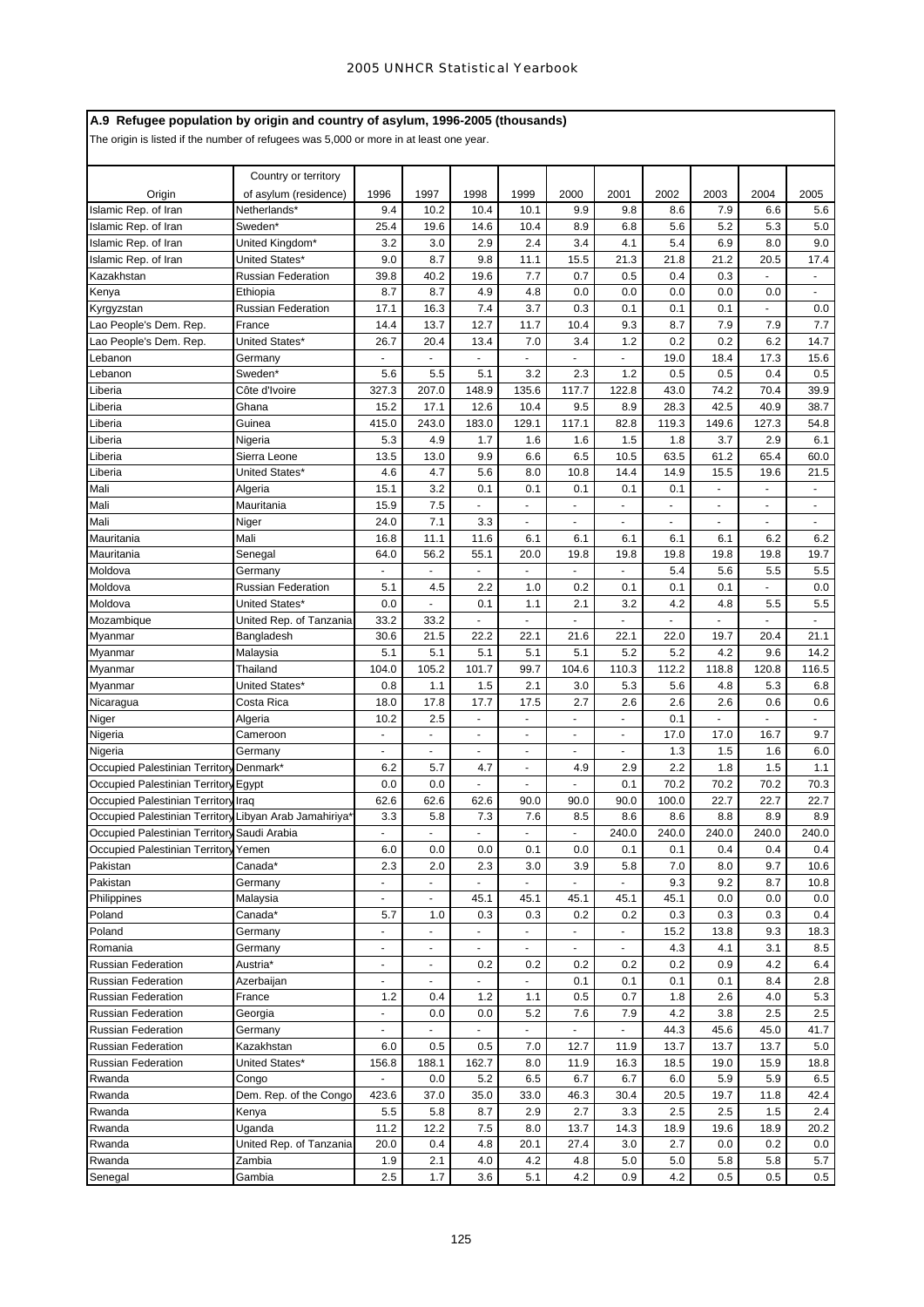# **A.9 Refugee population by origin and country of asylum, 1996-2005 (thousands)**

|                                                | Country or territory   |                |                          |                       |                       |                       |                |               |                             |               |               |
|------------------------------------------------|------------------------|----------------|--------------------------|-----------------------|-----------------------|-----------------------|----------------|---------------|-----------------------------|---------------|---------------|
| Origin                                         | of asylum (residence)  | 1996           | 1997                     | 1998                  | 1999                  | 2000                  | 2001           | 2002          | 2003                        | 2004          | 2005          |
| Senegal                                        | Guinea-Bissau          | 15.0           | 15.3                     | 5.9                   | 6.2                   | 6.6                   | 7.3            | 7.3           | 7.3                         | 7.3           | 7.3           |
| Serbia and Montenegro                          | Albania                | 4.0            | 0.0                      | 22.3                  | 3.9                   | 0.5                   | 0.3            | 0.0           | 0.0                         | 0.0           | 0.0           |
| Serbia and Montenegro                          | Australia*             | 18.5           | 18.4                     | 18.0                  | 15.6                  | 12.0                  | 10.2           | 9.8           | 7.3                         | 5.4           | 3.8           |
| Serbia and Montenegro                          | Austria*               | $\blacksquare$ | ä,                       | 0.7                   | 5.2                   | 3.9                   | 4.1            | 4.1           | 4.3                         | 4.7           | 5.1           |
| Serbia and Montenegro                          | Bosnia and Herzegovina |                | ٠                        | 10.0                  | 26.1                  | 13.3                  | 9.1            | 6.0           | 3.0                         | 3.0           | 3.1           |
| Serbia and Montenegro                          | Canada*                | 2.3            | 2.7                      | 2.9                   | 2.9                   | 6.6                   | 8.0            | 7.5           | 7.0                         | 6.5           | 2.1           |
| Serbia and Montenegro                          | Croatia                | 6.7            | 0.5                      | 0.4                   | 3.4                   | 1.5                   | 1.4            | 0.7           | 0.5<br>5.6                  | 0.5           | 0.4<br>7.0    |
| Serbia and Montenegro                          | France                 | 5.3            | 5.4<br>ä,                | 5.6<br>$\overline{a}$ | 5.9<br>$\blacksquare$ | 3.8<br>$\overline{a}$ | 3.9<br>L,      | 5.6<br>183.2  | 169.0                       | 6.3<br>142.7  | 99.8          |
| Serbia and Montenegro<br>Serbia and Montenegro | Germany<br>Italy*      | 21.9           |                          | 0.2                   |                       |                       | 1.9            | 2.2           | 2.2                         |               | 2.5           |
|                                                | Netherlands*           | 6.1            | 22.6<br>6.6              | 6.8                   | 1.1<br>7.0            | 1.1<br>7.5            | 8.0            | 8.1           | 4.5                         | 2.3<br>3.7    | 3.2           |
| Serbia and Montenegro<br>Serbia and Montenegro | Norway*                |                | 1.1                      | 1.3                   | 6.0                   | 6.0                   | 7.6            | 8.0           | 3.9                         | 3.5           | 3.4           |
| Serbia and Montenegro                          | Sweden*                | 22.5           | 25.4                     | 26.5                  | 26.3                  | 27.5                  | 28.0           | 28.7          | 27.9                        | 11.8          | 12.0          |
| Serbia and Montenegro                          | Switzerland            | 1.4            | 7.0                      | 3.0                   | 4.5                   | 9.3                   | 12.5           | 12.0          | 11.2                        | 11.0          | 10.6          |
| Serbia and Montenegro                          | TfYR Macedonia         |                | ä,                       | 0.9                   | 21.0                  | 8.9                   | 4.3            | 2.8           | 0.2                         | 1.0           | 1.2           |
| Serbia and Montenegro                          | United Kingdom*        | 3.8            | 5.9                      | 6.9                   | 13.3                  | 15.4                  | 17.7           | 19.9          | 21.3                        | 20.5          | 19.7          |
| Serbia and Montenegro                          | United States*         | 1.7            | 1.9                      | 1.7                   | 15.7                  | 16.1                  | 16.3           | 16.1          | 16.8                        | 1.7           | 3.9           |
| Sierra Leone                                   | Gambia                 | 4.3            | 5.4                      | 5.4                   | 12.0                  | 7.6                   | 7.1            | 7.7           | 6.1                         | 6.0           | 6.0           |
| Sierra Leone                                   | Guinea                 | 248.8          | 192.2                    | 297.2                 | 370.6                 | 310.0                 | 95.5           | 60.6          | 25.0                        | 7.2           | 5.4           |
| Sierra Leone                                   | Liberia                | 120.0          | 126.8                    | 96.3                  | 96.3                  | 69.3                  | 54.7           | 45.7          | 13.9                        | 2.7           | 3.5           |
| Sierra Leone                                   | United States*         | 0.3            | 0.4                      | 0.7                   | 1.6                   | 2.9                   | 5.3            | 5.7           | 6.6                         | 6.9           | 6.7           |
| Somalia                                        | Canada*                | 11.4           | 8.9                      | 7.1                   | 5.2                   | 5.2                   | 5.8            | 5.5           | 5.1                         | 4.9           | 4.5           |
| Somalia                                        | Denmark*               | 6.4            | 8.1                      | 9.0                   | 9.6                   | 10.0                  | 9.5            | 9.6           | 8.6                         | 7.8           | 6.6           |
| Somalia                                        | Djibouti               | 23.0           | 21.5                     | 21.6                  | 21.6                  | 21.7                  | 21.7           | 20.3          | 25.5                        | 17.3          | 9.8           |
| Somalia                                        | Ethiopia               | 287.8          | 249.2                    | 195.3                 | 180.9                 | 121.1                 | 67.1           | 37.5          | 28.3                        | 16.5          | 15.9          |
| Somalia                                        | Italy*                 | 10.0           | 10.7                     | 0.7                   | 0.2                   | 0.2                   | 0.1            | 0.1           | 0.1                         | 0.6           | 0.8           |
| Somalia                                        | Kenya                  | 171.3          | 174.1                    | 164.7                 | 141.1                 | 137.4                 | 144.3          | 155.8         | 154.3                       | 153.6         | 150.5         |
| Somalia                                        | Netherlands*           | 15.8           | 17.0                     | 17.8                  | 18.6                  | 19.4                  | 19.5           | 15.7          | 14.0                        | 11.2          | 10.7          |
| Somalia                                        | Norway*                |                | 2.2                      | 2.9                   | 3.6                   | 4.3                   | 4.7            | 5.1           | 5.6                         | 6.2           | 6.4           |
| Somalia                                        | South Africa           | 2.4            | 3.6                      | 3.9                   | 4.7                   | 4.8                   | 5.3            | 6.5           | 6.9                         | 7.1           | 7.5           |
| Somalia                                        | Sweden*                | 7.5            | 7.6                      | 7.6                   | 7.7                   | 7.3                   | 5.6            | 4.5           | 4.3                         | 2.9           | 3.5           |
| Somalia                                        | United Kingdom*        | 14.8           | 16.7                     | 19.2                  | 18.3                  | 26.9                  | 31.4           | 34.1          | 36.1                        | 36.7          | 36.3          |
| Somalia                                        | United States*         | 18.2           | 22.6                     | 24.4                  | 27.9                  | 34.0                  | 33.8           | 28.7          | 25.4                        | 31.1          | 34.2          |
| Somalia                                        | Yemen                  | 43.9           | 37.4                     | 57.4                  | 55.2                  | 56.5                  | 67.5           | 80.8          | 59.2                        | 63.5          | 78.6          |
| Sri Lanka                                      | Canada*                | 14.9           | 11.8                     | 10.2                  | 9.7                   | 10.6                  | 13.2           | 12.9          | 12.6                        | 12.1          | 11.1          |
| Sri Lanka                                      | France                 | 15.8           | 16.0                     | 15.9                  | 15.6                  | 15.2                  | 15.8           | 15.9          | 15.1                        | 15.3          | 15.6          |
| Sri Lanka                                      | Germany                | ä,             | $\overline{a}$           | ä,                    |                       | $\sim$                | ä,             | 17.4          | 15.1                        | 12.9          | 15.3          |
| Sri Lanka                                      | India                  | 62.2           | 66.5                     | 70.3                  | 66.4                  | 64.7                  | 64.1           | 63.8          | 60.9                        | 57.3          | 50.7          |
| Sri Lanka                                      | Switzerland            | 0.3            | 10.1                     | 0.4                   | 7.0                   | 13.7                  | 9.4            | 5.8           | 3.7                         | 3.0           | 2.6           |
| Sri Lanka                                      | United Kingdom*        | 10.0           | 9.4                      | 9.2                   | 8.4                   | 10.6                  | 11.8           | 9.5           | 8.0                         | 8.1           | 8.1           |
| <b>Stateless</b>                               | Denmark*               | 0.1            | 0.1                      | 0.4                   | 5.4                   | 0.1                   | 0.7            | 0.7           | 0.7                         | 0.7           | 0.8           |
| <b>Stateless</b>                               | Germany                | 17.0           | 16.0                     | $\blacksquare$        | $\sim$                | $\blacksquare$        |                | 6.5           | 6.5                         | 5.8           | 4.1           |
| Sudan                                          | Australia*             | 1.3            | 1.7                      | 2.0                   | 2.4                   | 2.9                   | 3.9            | 6.0           | 10.0                        | 16.4          | 18.8          |
| Sudan                                          | Canada*                | 2.0            | 2.0                      | 2.1                   | 2.2                   | 3.0                   | 3.7            | 4.2           | 5.1                         | 6.3           | 6.2           |
| Sudan                                          | Central African Rep.   | 30.7           | 32.5                     | 34.0                  | 35.5                  | 36.2                  | 36.3           | 37.4          | 36.5                        | 19.5          | 20.0          |
| Sudan<br>Sudan                                 | Chad                   | $\blacksquare$ | 0.2                      | 8.7                   | 23.3                  | 17.4                  | 12.6           | 12.7          | 110.0                       | 224.9         | 228.8         |
| Sudan                                          | Dem. Rep. of the Congo | 96.5<br>1.5    | 61.2<br>1.6              | 31.1<br>1.9           | 68.0<br>2.6           | 72.9<br>2.8           | 75.0<br>4.7    | 75.8<br>7.6   | 45.1<br>14.2                | 45.2<br>14.9  | 11.7<br>13.4  |
| Sudan                                          | Egypt<br>Ethiopia      | 75.7           |                          |                       |                       | 71.7                  |                |               | 94.9                        |               |               |
|                                                |                        |                | 56.9<br>37.4             | 58.6<br>48.2          | 70.3                  |                       | 80.9           | 90.0          |                             | 90.5          | 73.9          |
| Sudan<br>Sudan                                 | Kenya<br>Uganda        | 33.5<br>223.7  | 160.4                    | 189.8                 | 64.3<br>200.6         | 55.6<br>212.2         | 69.8<br>176.8  | 57.8<br>188.2 | 63.2<br>198.3               | 67.6<br>214.7 | 76.6<br>212.9 |
| Sudan                                          | United States*         | 5.1            | 5.6                      | 6.9                   | 8.4                   | 10.8                  | 16.4           | 17.2          | 17.3                        | 18.0          | 16.4          |
| Syrian Arab Rep.                               | Germany                | ÷,             | $\blacksquare$           | $\blacksquare$        | $\blacksquare$        | $\blacksquare$        | $\blacksquare$ | 14.4          | 15.7                        | 16.2          | 10.5          |
| Tajikistan                                     | Afghanistan            | 18.8           | $\overline{\phantom{a}}$ | ÷.                    |                       | $\blacksquare$        | $\blacksquare$ | $\omega$      | $\mathcal{L}_{\mathcal{A}}$ |               | $\mathbf{r}$  |
| Tajikistan                                     | Kazakhstan             | 6.0            | 0.4                      | 5.6                   | 5.4                   | 5.0                   | 4.1            | 3.5           | 1.5                         | 1.4           | 1.4           |
| Tajikistan                                     | Kyrgyzstan             | 16.4           | 15.1                     | 14.0                  | 10.1                  | 9.8                   | 8.4            | 6.8           | 4.9                         | 3.5           | 2.3           |
| Tajikistan                                     | Russian Federation     | 54.0           | 50.2                     | 23.0                  | 12.3                  | 2.1                   | 0.8            | 0.7           | 0.6                         | 0.0           | 0.0           |
| Tajikistan                                     | Turkmenistan           | 12.2           | 10.0                     | 13.5                  | 17.0                  | 12.7                  | 12.4           | 12.3          | 12.1                        | 12.1          | 11.2          |
| Tajikistan                                     | Uzbekistan             | 0.0            | 0.0                      | 0.0                   | $\blacksquare$        | 30.0                  | 30.0           | 39.2          | 39.2                        | 39.2          | 39.2          |
| <b>TfYR Macedonia</b>                          | Germany                |                |                          |                       |                       |                       |                | 3.2           | 3.2                         | 3.0           | 6.5           |
|                                                |                        |                |                          |                       |                       |                       |                |               |                             |               |               |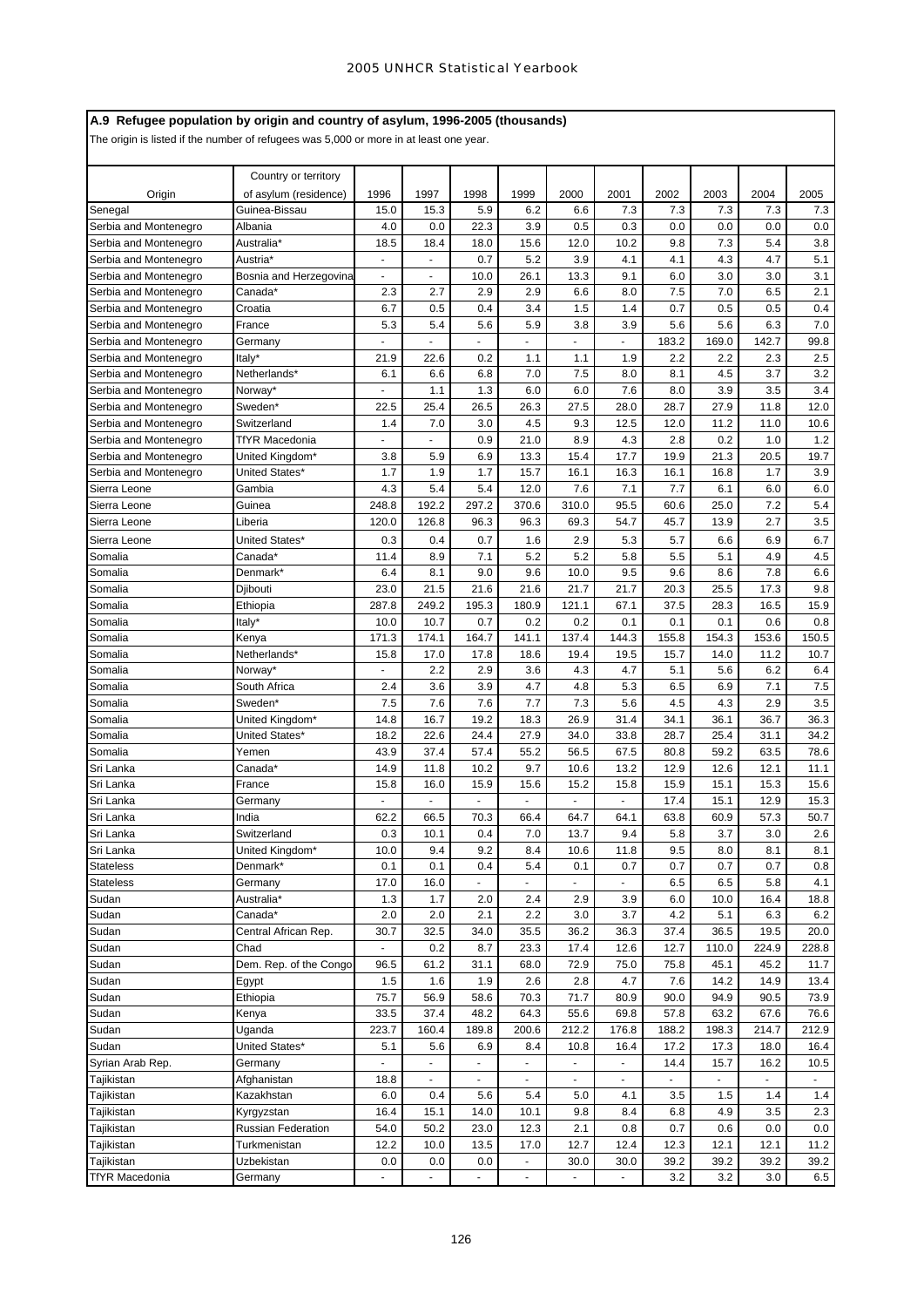# **A.9 Refugee population by origin and country of asylum, 1996-2005 (thousands)**

The origin is listed if the number of refugees was 5,000 or more in at least one year.

|                       | Country or territory      |       |                |                          |                      |       |                      |       |                |       |       |
|-----------------------|---------------------------|-------|----------------|--------------------------|----------------------|-------|----------------------|-------|----------------|-------|-------|
| Origin                | of asylum (residence)     | 1996  | 1997           | 1998                     | 1999                 | 2000  | 2001                 | 2002  | 2003           | 2004  | 2005  |
| <b>TfYR Macedonia</b> | Italv*                    | 11.3  | 11.0           |                          | 0.0                  | 0.0   | 0.0                  | 0.0   | 0.0            | 0.0   | 0.1   |
| <b>TfYR Macedonia</b> | Serbia and Montenegro     | 1.3   | 1.3            | 1.3                      | 1.3                  | 1.3   | 11.3                 | 3.6   | 1.4            | 0.8   | 0.6   |
| <b>Tibetans</b>       | Nepal                     | 20.0  | 20.5           | 20.4                     | 20.3                 | 20.3  | 20.1                 | 20.1  | 20.0           | 20.0  | 20.2  |
| <b>Timor-Leste</b>    | Indonesia                 | ä,    | $\mathbf{r}$   | ä,                       | 162.5                | 122.2 | 73.0                 | 28.1  | $\blacksquare$ |       |       |
| Togo                  | Benin                     | 4.7   | 1.3            | 1.3                      | 1.3                  | 1.0   | 1.2                  | 1.2   | 1.2            | 1.1   | 26.6  |
| Togo                  | Germany                   |       |                | $\overline{\phantom{a}}$ | $\blacksquare$       | ٠     | ٠                    | 5.7   | 5.8            | 5.6   | 6.0   |
| Togo                  | Ghana                     | 20.3  | 5.0            | 1.1                      | 1.0                  | 1.1   | 0.8                  | 0.8   | 0.5            | 0.5   | 14.1  |
| <b>Turkey</b>         | France                    | 12.6  | 12.3           | 11.9                     | 10.6                 | 9.9   | 9.6                  | 9.4   | 8.9            | 9.4   | 9.7   |
| Turkey                | Germany                   |       |                |                          |                      |       |                      | 149.0 | 140.7          | 128.4 | 122.9 |
| <b>Turkey</b>         | Iraq                      | 15.0  | 10.9           | 11.3                     | 11.2                 | 12.6  | 13.1                 | 13.7  | 13.1           | 13.4  | 13.3  |
| Turkey                | Switzerland               | 3.9   | 5.5            | 4.6                      | 6.0                  | 6.2   | 6.2                  | 5.9   | 5.8            | 5.6   | 5.5   |
| <b>Turkey</b>         | United Kingdom*           | 5.7   | 5.8            | 5.9                      | 5.0                  | 7.1   | 7.3                  | 6.9   | 7.7            | 8.6   | 9.1   |
| Uganda                | Dem. Rep. of the Congo    | 17.3  | 44.3           | 2.0                      | 3.2                  | 13.0  | 20.8                 | 23.0  | 19.0           | 19.0  | 19.0  |
| Uganda                | Kenya                     | 5.4   | 5.5            | 6.0                      | 5.9                  | 5.8   | 5.8                  | 4.4   | 4.4            | 0.9   | 2.8   |
| Uganda                | Sudan                     |       |                |                          |                      | 8.6   | 8.5                  | 8.3   | 8.0            | 7.9   | 7.9   |
| Ukraine               | Germany                   | ä,    | $\blacksquare$ | $\sim$                   | $\ddot{\phantom{1}}$ | ٠     | $\ddot{\phantom{1}}$ | 53.5  | 57.3           | 57.7  | 56.3  |
| Ukraine               | United States*            | 0.8   | 1.2            | 1.4                      | 10.1                 | 17.2  | 24.1                 | 29.0  | 33.7           | 28.5  | 24.3  |
| Uzbekistan            | Azerbaiian                | 35.7  | 35.7           | 33.2                     | 33.2                 |       |                      |       |                |       |       |
| Uzbekistan            | <b>Russian Federation</b> | 33.8  | 33.0           | 18.1                     | 11.0                 | 1.5   | 0.5                  | 0.3   | 0.3            | 0.0   | 0.0   |
| Viet Nam              | Australia*                | 8.1   | 7.1            | 4.7                      | 2.4                  | 1.7   | 0.9                  | 0.3   | 0.3            | 0.2   | 0.2   |
| Viet Nam              | Canada*                   | 5.8   | 3.6            | 1.6                      | 0.4                  | 0.2   | 0.1                  | 0.1   | 0.1            | 0.1   | 0.1   |
| Viet Nam              | China                     | 288.8 | 290.6          | 292.3                    | 293.2                | 294.1 | 295.3                | 297.2 | 299.3          | 299.3 | 300.9 |
| <b>Viet Nam</b>       | France                    | 19.2  | 17.9           | 15.7                     | 14.1                 | 12.9  | 11.8                 | 10.8  | 9.3            | 9.1   | 8.8   |
| <b>Viet Nam</b>       | Germany                   |       |                |                          |                      |       |                      | 26.9  | 25.4           | 21.0  | 30.8  |
| Viet Nam              | Japan                     | 5.3   | 4.8            | 3.4                      | 3.1                  | 2.8   | 2.3                  | 1.9   | 1.7            | 1.4   | 1.3   |
| <b>Viet Nam</b>       | United States*            | 174.6 | 137.8          | 105.7                    | 78.4                 | 49.0  | 35.1                 | 30.5  | 21.3           | 12.4  | 10.2  |
| Western Sahara        | Algeria****               | 165.0 | 165.0          | 165.0                    | 165.0                | 165.0 | 165.0                | 165.0 | 165.0          | 165.0 | 90.0  |
| Zimbabwe              | United Kingdom*           | 0.0   | 0.0            | 0.0                      | 0.0                  | 0.1   | 0.2                  | 3.5   | 5.8            | 6.5   | 7.1   |

**Notes**

\* UNHCR estimates. See also Annex A.6.

\*\* UNHCR figures for Pakistan only include Afghans living in camps who are assisted by UNHCR. According to a 2005 Government census and subsequent voluntary repatriation during the year, there are an additional 1.5 million Afghans living outside camps, some of whom may be refugees. Those Afghans living outside camps receive no UNHCR assistance expect UNHCR-facilitated voluntary repatriation.

\*\*\* Figure for 2005 refers to end-2004.

\*\*\* According to the Government of Algeria, there are an estimated 165,000 Sahrawi refugees in the Tindouf camps.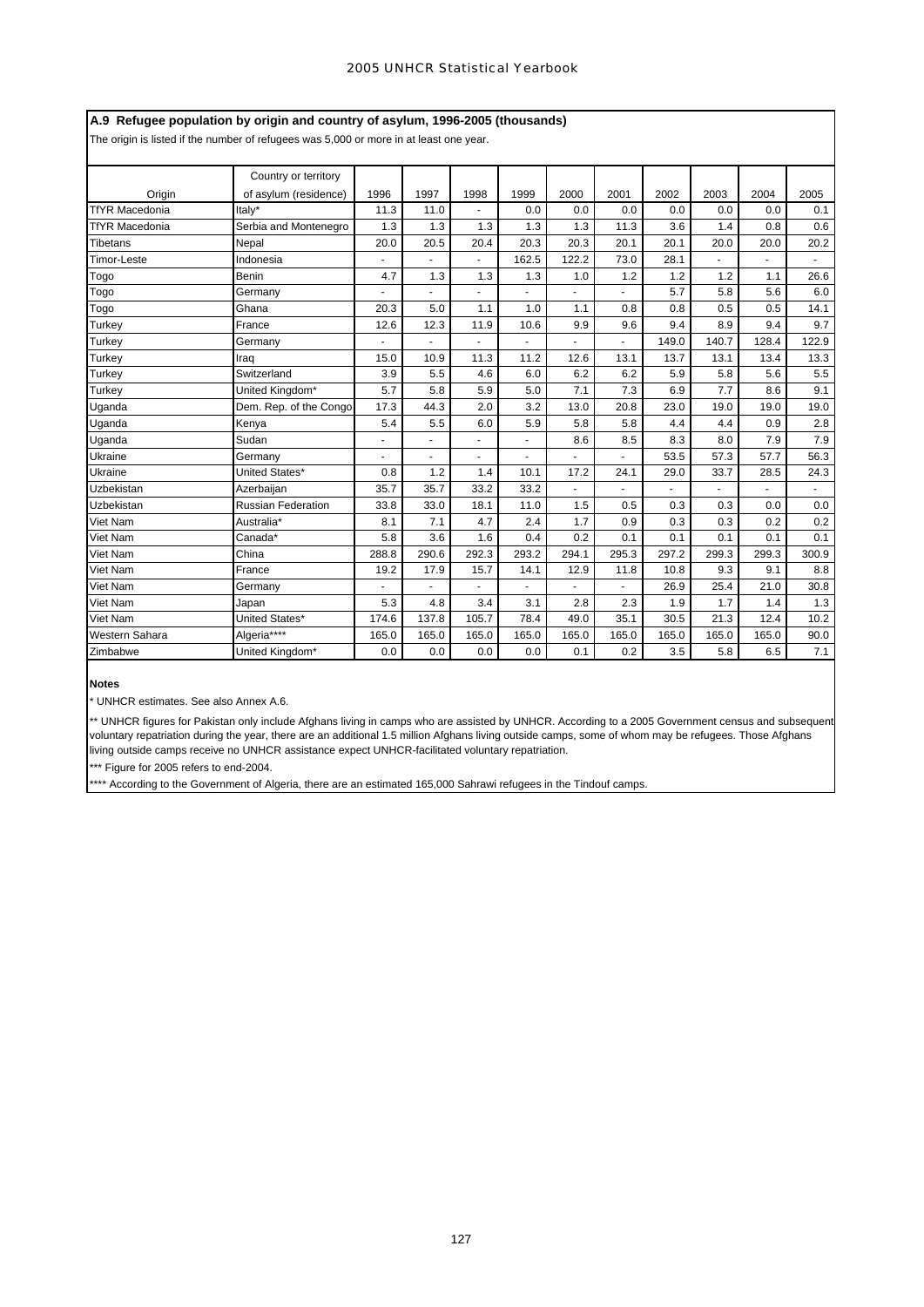# **B.1 Prima facie refugee arrivals by region of asylum, 1996-2005 (thousands)**

Due to data limitations, refugee arrivals in industrialized countries are not included here. See Annexes B.14, B.15, C.8, C.9, C.16 and C.17. Data between 1996-1997 might include indivdually recognized refugees. See Annexes D.1, D.2 and D.4 for regional classifications.

## **A. UN major areas**

\* Excluding Japan. \*\*\*Excluding Australia and New Zealand.

\*\* Including Albania, Belarus, Bosnia and Herzegovina, Croatia, Moldova, Russian Federation, Serbia and Montenegro, Slovenia, TfYR Macedonia and Ukraine.

| Region                          | 1996                     | 1997                     | 1998                     | 1999                     | 2000                     | 2001                     | 2002  | 2003                     | 2004  | 2005  | Total   |
|---------------------------------|--------------------------|--------------------------|--------------------------|--------------------------|--------------------------|--------------------------|-------|--------------------------|-------|-------|---------|
| Africa                          | 438.2                    | 383.9                    | 459.4                    | 411.0                    | 444.4                    | 188.4                    | 278.4 | 277.0                    | 202.7 | 109.0 | 3,192.2 |
| Asia*                           | 144.1                    | 137.2                    | 48.5                     | 408.7                    | 374.8                    | 213.1                    | 14.4  | 12.7                     | 29.1  | 26.6  | 1,409.3 |
| Europe**                        | 1.7                      | 6.9                      | 33.3                     | 865.7                    | 2.5                      | 94.8                     | 0.0   | 0.1                      | -     | -     | 1,005.0 |
| Latin America and the Caribbean | 1.3                      | 0.9                      | $\overline{\phantom{a}}$ |                          | 0.7                      | $\overline{a}$           |       | -                        |       | -     | 2.9     |
| North America                   | $\overline{\phantom{a}}$ | $\overline{\phantom{0}}$ | $\overline{\phantom{0}}$ | $\overline{\phantom{0}}$ | $\overline{\phantom{0}}$ | $\overline{\phantom{a}}$ |       | $\overline{\phantom{0}}$ |       | -     |         |
| Oceania***                      | 0.6                      | $\overline{\phantom{0}}$ | $\overline{\phantom{0}}$ | -                        | $\overline{\phantom{0}}$ | $\sim$                   |       | $\overline{\phantom{0}}$ |       | -     | 0.6     |
| Various/unknown                 | 0.1                      | 4.2                      | -                        |                          |                          | $\overline{\phantom{a}}$ |       | -                        |       | -     | 4.3     |
| Total                           | 585.9                    | 533.1                    | 541.3                    | .685.4                   | 822.4                    | 496.3                    | 292.8 | 289.8                    | 231.8 | 135.6 | 5,614.2 |

# **B. UNHCR Regional Bureaux/Operations**

\* Excluding Canada and the United States. \*\* Excluding Australia, New Zealand, Japan.

\*\* Including Armenia, Azerbaijan, Belarus, Georgia, Moldova, Russian Federation, Slovenia, Ukraine and Turkey.

| Region                                                             | 1996  | 1997  | 1998           | 1999                     | 2000                     | 2001                     | 2002  | 2003                     | 2004                     | 2005                     | Total   |
|--------------------------------------------------------------------|-------|-------|----------------|--------------------------|--------------------------|--------------------------|-------|--------------------------|--------------------------|--------------------------|---------|
| Central Asia, South West Asia, North Africa<br>and the Middle East | 124.3 | 30.0  | 22.6           | 109.6                    | 371.8                    | 212.1                    | 13.4  | 12.3                     | 28.9                     | 24.6                     | 949.5   |
| East and Horn of Africa                                            | 64.6  | 30.6  | 28.4           | 61.3                     | 137.3                    | 47.6                     | 30.3  | 17.1                     | 20.4                     | 24.0                     | 461.6   |
| Central Africa and the Great Lakes                                 | 328.7 | 255.1 | 120.9          | 265.1                    | 231.5                    | 87.7                     | 96.5  | 142.5                    | 167.6                    | 45.7                     | 1.741.3 |
| <b>West Africa</b>                                                 | 27.4  | 85.1  | 304.6          | 41.4                     | 14.7                     | 13.9                     | 144.2 | 109.0                    | 9.5                      | 39.2                     | 789.0   |
| Southern Africa                                                    | 14.8  | 10.0  | 5.2            | 42.8                     | 59.8                     | 39.3                     | 7.3   | 8.3                      | 4.9                      | 0.1                      | 192.6   |
| The Americas*                                                      | 1.3   | 0.9   | $\blacksquare$ | $\overline{a}$           | 0.7                      | $\sim$                   | -     | $\overline{\phantom{0}}$ | $\overline{\phantom{a}}$ | $\overline{\phantom{a}}$ | 2.9     |
| Asia and Pacific**                                                 | 23.1  | 110.1 | 26.2           | 285.0                    | 1.6                      | 0.8                      | 1.0   | 0.0                      | $\overline{\phantom{a}}$ | 1.5                      | 449.3   |
| Europe***                                                          | 1.7   | 6.9   | 33.3           | 880.2                    | 4.9                      | 95.1                     | 0.0   | 0.5                      | 0.5                      | 0.5                      | 1,023.7 |
| Various/unknown                                                    | 0.1   | 4.2   | $\blacksquare$ | $\overline{\phantom{0}}$ | $\overline{\phantom{0}}$ | $\overline{\phantom{a}}$ | ۰     |                          | $\overline{\phantom{a}}$ | ٠                        | 4.3     |
| Total                                                              | 585.9 | 533.1 | 541.3          | .685.4                   | 822.4                    | 496.3                    | 292.8 | 289.8                    | 231.8                    | 135.6                    | 5,614.2 |
| - Africa                                                           | 435.5 | 380.9 | 459.1          | 410.6                    | 443.4                    | 188.3                    | 278.4 | 277.0                    | 202.4                    | 109.0                    | 3,184.5 |
|                                                                    |       |       |                |                          |                          |                          |       |                          |                          |                          |         |

# **C. Regional classification - Millennium Development Goals**

Including Albania, Bosnia and Herzegovina, Croatia, Serbia and Montenegro, Slovenia and TfYR Macedonia.

| Region                                   | 1996  | 1997  | 1998           | 1999   | 2000  | 2001  | 2002  | 2003  | 2004                     | 2005  | Total   |
|------------------------------------------|-------|-------|----------------|--------|-------|-------|-------|-------|--------------------------|-------|---------|
| Developed regions*                       | 0.2   | 0.1   | 32.5           | 865.7  | 2.5   | 94.7  |       | 0.1   |                          |       | 995.6   |
| Commonwealth of Independent States (CIS) | 5.3   | 11.8  | 6.1            | 12.0   | 19.2  | 1.2   | 0.0   | 0.4   | 0.5                      | 0.9   | 57.4    |
| - CIS (Europe)                           | 1.5   | 6.8   | 0.9            | 0.0    |       | 0.1   | 0.0   | 0.0   |                          |       | 9.4     |
| - CIS (Asia)                             | 3.8   | 5.0   | 5.2            | 12.0   | 19.2  | 1.1   |       | 0.4   | 0.5                      | 0.9   | 48.0    |
| Developing regions                       | 580.4 | 517.1 | 502.7          | 807.7  | 800.7 | 400.4 | 292.7 | 289.3 | 231.3                    | 134.6 | 4,557.0 |
| - Northern Africa                        | 2.6   | 3.0   | 0.2            | 0.4    | 1.0   | 0.0   |       | 0.0   | 0.3                      |       | 7.5     |
| - Sub-Saharan Africa                     | 435.5 | 380.9 | 459.2          | 410.6  | 443.4 | 188.3 | 278.4 | 277.0 | 202.4                    | 109.0 | 3,184.7 |
| - Latin America and the Caribbean        | 1.3   | 0.9   | $\overline{a}$ |        | 0.7   | ٠     |       |       | $\overline{\phantom{a}}$ |       | 2.9     |
| - Eastern Asia                           | 2.7   | 0.3   | $\blacksquare$ |        | 0.0   | 0.4   | ٠     |       | $\overline{\phantom{a}}$ |       | 3.4     |
| - South Asia                             | 116.2 | 18.2  | 3.1            | 97.7   | 341.3 | 200.3 | 0.1   |       | $\overline{\phantom{a}}$ | 1.5   | 778.4   |
| - South-eastern Asia                     | 9.6   | 104.7 | 23.1           | 280.0  |       | ٠     | 0.9   | 0.0   |                          |       | 418.4   |
| - Western Asia                           | 11.8  | 9.0   | 17.1           | 19.0   | 14.3  | 11.4  | 13.4  | 12.3  | 28.6                     | 24.2  | 161.0   |
| - Oceania                                | 0.6   |       | $\blacksquare$ |        | ٠     |       |       |       | $\overline{\phantom{a}}$ |       | 0.6     |
| Various/unknown                          | 0.1   | 4.2   |                |        |       |       |       |       |                          |       | 4.3     |
| Landlocked developing countries (LLDCs)  | 77.7  | 33.1  | 56.4           | 459.0  | 119.1 | 62.2  | 61.3  | 145.5 | 187.1                    | 70.3  | 1,271.6 |
| Small island developing states (SIDS)    | 1.4   | 0.6   | 0.0            | 0.6    | 0.4   | 0.0   | 0.0   |       |                          |       | 3.1     |
| Least developed countries (LDCs)         | 402.4 | 361.8 | 447.1          | 345.6  | 345.6 | 160.6 | 241.4 | 236.7 | 213.9                    | 110.1 | 2,865.2 |
| Total                                    | 585.9 | 533.1 | 541.3          | .685.4 | 822.4 | 496.3 | 292.8 | 289.8 | 231.8                    | 135.6 | 5,614.2 |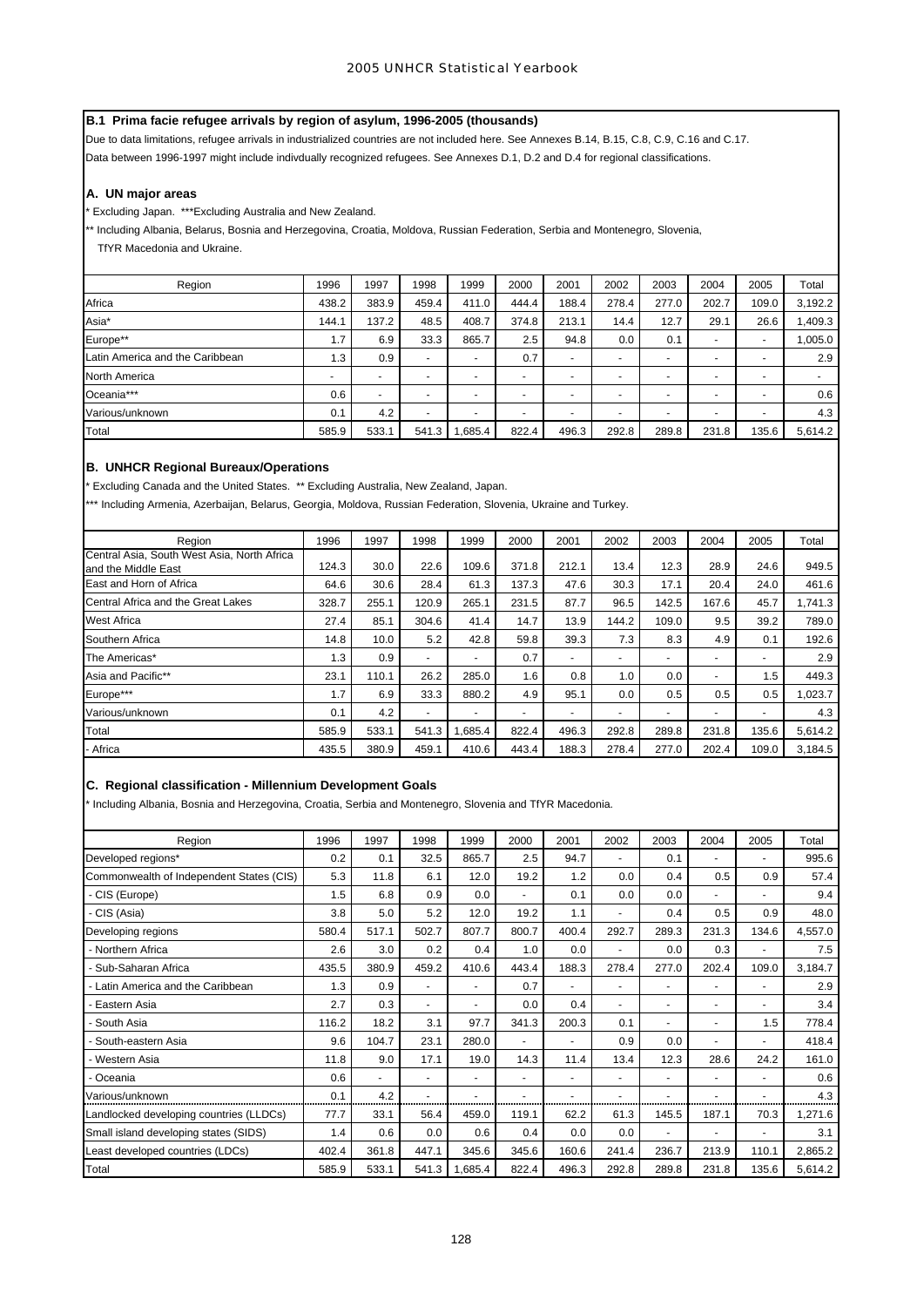# **B.2 Prima facie refugee arrivals by country of asylum, 1996-2005 (thousands)**

The country of asylum is listed if the total number of arrivals was 5,000 or more. Data between 1996-1997 might include individually recognized refugees. Refugee arrivals in industrialized countries are generally excluded. See Annexes B.14, B.15 and C for refugee arrivals in industrialized countries. War refugees from the former Yugoslavia in industrialized countries are not available as arrivals, but only as populations. See Annex A.9.

| Country or territory    |                |                |                          |                          |                          |                |                          |                          |                              |                          |         |
|-------------------------|----------------|----------------|--------------------------|--------------------------|--------------------------|----------------|--------------------------|--------------------------|------------------------------|--------------------------|---------|
| of asylum (residence)   | 1996           | 1997           | 1998                     | 1999                     | 2000                     | 2001           | 2002                     | 2003                     | 2004                         | 2005                     | Total   |
| United Rep. of Tanzania | 222.4          | 188.7          | 43.3                     | 141.6                    | 99.5                     | 32.7           | 47.2                     | 13.4                     | 1.5                          | 1.8                      | 792.1   |
| Albania                 | 0.0            | 0.0            | 22.3                     | 435.0                    | 0.2                      |                | $\blacksquare$           |                          | $\blacksquare$               | $\blacksquare$           | 457.6   |
| Pakistan                | 40.7           | 13.2           |                          | 92.7                     | 77.6                     | 199.9          |                          |                          | $\ddot{\phantom{1}}$         | $\overline{a}$           | 424.0   |
| Guinea                  | 3.8            | 63.7           | 222.1                    | 23.0                     | 14.3                     | 0.3            | 35.6                     | 37.1                     | 0.5                          | $\overline{\phantom{a}}$ | 400.3   |
| <b>TfYR Macedonia</b>   |                |                |                          | 355.0                    | 0.1                      |                |                          |                          |                              | $\blacksquare$           | 355.1   |
| Dem. Rep. of the Congo  | 86.4           | 59.1           | 52.5                     | 65.0                     | 25.6                     | 48.4           | 8.9                      | 1.4                      | 0.4                          | 0.1                      | 347.7   |
| Islamic Rep. of Iran    | 65.0           | $\blacksquare$ |                          |                          | 262.1                    | $\blacksquare$ |                          |                          | $\overline{a}$               | $\blacksquare$           | 327.1   |
| Chad                    |                | 0.1            | 8.5                      | 14.5                     | 0.1                      | $\sim$         | 20.0                     | 111.0                    | 130.9                        | 32.4                     | 317.5   |
| Indonesia               | 0.0            | 0.0            |                          | 280.0                    | $\overline{a}$           |                |                          |                          |                              | ä,                       | 280.0   |
| Zambia                  | 1.3            | 8.6            | 3.2                      | 37.7                     | 49.7                     | 35.0           | 7.3                      | 7.8                      | 4.4                          | 0.1                      | 155.1   |
| Uganda                  | 35.4           | 2.4            | 10.5                     | 13.1                     | 18.5                     | 10.2           | 12.4                     | 7.4                      | 15.6                         | 23.9                     | 149.5   |
| Thailand                | 9.4            | 104.6          | 23.0                     | $\blacksquare$           | $\overline{\phantom{0}}$ |                |                          | 0.0                      | $\blacksquare$               | $\blacksquare$           | 137.1   |
| Kenya                   | 12.5           | 15.2           | 10.6                     | 36.7                     | 4.5                      | 27.1           | 15.2                     | 6.8                      | 4.6                          | $\overline{\phantom{a}}$ | 133.4   |
| Yemen                   | 7.7            | 4.2            | 13.9                     | 9.3                      | 8.0                      | 11.3           | 13.3                     | 12.3                     | 16.6                         | 13.2                     | 110.0   |
| Liberia                 | $\overline{a}$ | 10.0           | 57.4                     |                          | $\blacksquare$           |                | 19.2                     | 15.8                     | 5.5                          | $\blacksquare$           | 107.9   |
| Côte d'Ivoire           | 13.2           | 1.1            | 14.9                     | 8.7                      |                          | 7.5            | 18.5                     | 40.8                     | 0.5                          | $\blacksquare$           | 105.4   |
| Congo                   | 0.8            | 0.7            | ä,                       | 12.2                     | 85.8                     | $\sim$         | 0.1                      |                          | $\overline{\phantom{a}}$     | $\blacksquare$           | 99.5    |
| Sudan                   | $\overline{a}$ | 1.0            | $\overline{a}$           | $\overline{\phantom{a}}$ | 94.8                     |                |                          |                          | ÷,                           | ä,                       | 95.8    |
| Serbia and Montenegro   | L,             | 0.0            |                          |                          |                          | 93.2           | ä,                       | 0.1                      | $\overline{\phantom{a}}$     | $\overline{a}$           | 93.3    |
| Bosnia and Herzegovina  | $\overline{a}$ |                | 10.0                     | 72.3                     | 2.2                      | 1.5            |                          |                          | $\qquad \qquad \blacksquare$ | $\blacksquare$           | 86.0    |
| Ethiopia                | 14.0           | 10.0           | 7.2                      | 11.2                     | 18.4                     | 9.6            | 0.7                      | 2.6                      |                              | $\overline{\phantom{a}}$ | 73.7    |
| <b>Burundi</b>          | 1.6            | 2.1            | 7.2                      | 1.4                      | 5.5                      | 2.0            | 19.1                     | 11.1                     | 20.7                         | 1.5                      | 72.2    |
| Sierra Leone            | 1.0            | $\sim$         |                          | 0.0                      | ÷,                       | 3.9            | 53.0                     | 10.8                     | 2.4                          | 0.1                      | 71.2    |
| Rwanda                  | 13.6           | 0.3            | 5.0                      | 0.1                      | 0.5                      | 4.6            | 0.1                      | 5.6                      | 14.1                         | 9.9                      | 53.9    |
| Central African Rep.    | 3.9            | 4.1            | 4.5                      | 18.3                     | 9.1                      | $\blacksquare$ | 1.0                      |                          | $\qquad \qquad \blacksquare$ |                          | 40.9    |
| Benin                   | 0.9            | 0.5            | $\overline{\phantom{a}}$ |                          | $\ddot{\phantom{a}}$     | $\sim$         | $\overline{a}$           | Ĩ.                       | $\overline{\phantom{a}}$     | 25.5                     | 26.9    |
| Syrian Arab Rep.        | 0.9            | 1.8            |                          | 0.2                      | 0.0                      | 0.0            | $\tilde{\phantom{a}}$    | L.                       | 12.0                         | 10.5                     | 25.5    |
| Ghana                   | 3.3            | 3.5            | 0.1                      |                          |                          | 0.1            | ä,                       | 4.4                      | $\blacksquare$               | 13.6                     | 25.0    |
| India                   | 7.9            | 5.0            |                          | 5.0                      | 1.6                      | 0.5            | 0.1                      |                          |                              |                          | 20.1    |
| Cameroon                | 0.8            | 0.3            | 0.9                      | 0.6                      |                          |                | 17.0                     | $\blacksquare$           | $\blacksquare$               | $\blacksquare$           | 19.6    |
| Namibia                 | 0.6            | $\sim$         |                          | 4.2                      | 9.7                      | 4.3            | L.                       | 0.6                      | $\overline{\phantom{a}}$     | $\Box$                   | 19.2    |
| Gambia                  | 0.6            | 4.0            | 3.8                      | 8.4                      | 0.1                      | 2.0            | $\ddot{\phantom{a}}$     | 0.1                      | 0.1                          | 0.0                      | 19.1    |
| Kazakhstan              |                | 0.3            | 5.2                      | 6.8                      | 5.6                      | 0.8            | $\overline{a}$           |                          | ÷                            | $\blacksquare$           | 18.7    |
| Gabon                   | 0.0            | 0.0            | $\overline{a}$           | 11.9                     | 5.5                      |                | $\blacksquare$           |                          | $\overline{a}$               | $\blacksquare$           | 17.4    |
| South Africa            | 11.5           | 1.1            | $\blacksquare$           | $\blacksquare$           |                          | $\sim$         | $\overline{a}$           | $\overline{\phantom{a}}$ | $\overline{\phantom{a}}$     | ä,                       | 12.6    |
| Tajikistan              | 0.6            | 1.0            | L,                       | $\ddot{\phantom{a}}$     | 10.7                     | $\sim$         | $\overline{\phantom{a}}$ | J.                       | ä,                           | ä,                       | 12.3    |
| Turkey                  | L,             |                | $\overline{\phantom{a}}$ | 9.4                      |                          |                | $\sim$                   | ÷,                       | $\overline{\phantom{a}}$     | ä,                       | 9.4     |
| Georgia                 | $\overline{a}$ | 0.0            | $\overline{a}$           | 5.2                      | 2.4                      | 0.3            | $\blacksquare$           | 0.4                      | $\qquad \qquad \blacksquare$ | $\blacksquare$           | 8.3     |
| Nepal                   | 2.2            |                | 3.1                      | $\blacksquare$           | $\overline{\phantom{a}}$ |                | $\overline{\phantom{a}}$ | $\overline{\phantom{a}}$ | $\ddot{\phantom{a}}$         | 1.5                      | $6.8\,$ |
| Israel                  | ÷,             | ä,             | $\blacksquare$           | 0.1                      | 6.0                      | 0.0            | 0.0                      | $\ddot{\phantom{a}}$     | $\overline{\phantom{a}}$     | 0.1                      | 6.2     |
| Eritrea                 | 1.0            | 1.7            | $\overline{\phantom{a}}$ | 0.3                      |                          | 0.6            | 2.0                      | 0.3                      | 0.2                          | 0.1                      | 6.2     |
| Libyan Arab Jamahiriya  | 1.6            | 2.5            | 0.2                      | 0.4                      | 1.0                      | 0.0            |                          |                          | 0.3                          |                          | 5.9     |
| Russian Federation      |                | 5.8            |                          |                          | $\blacksquare$           |                | $\blacksquare$           | $\blacksquare$           | $\blacksquare$               | $\blacksquare$           | 5.8     |
| Senegal                 | 0.1            | 0.2            | 4.7                      | $\overline{a}$           | $\overline{a}$           | $\sim$         | $\overline{a}$           |                          | ÷,                           | L.                       | 5.0     |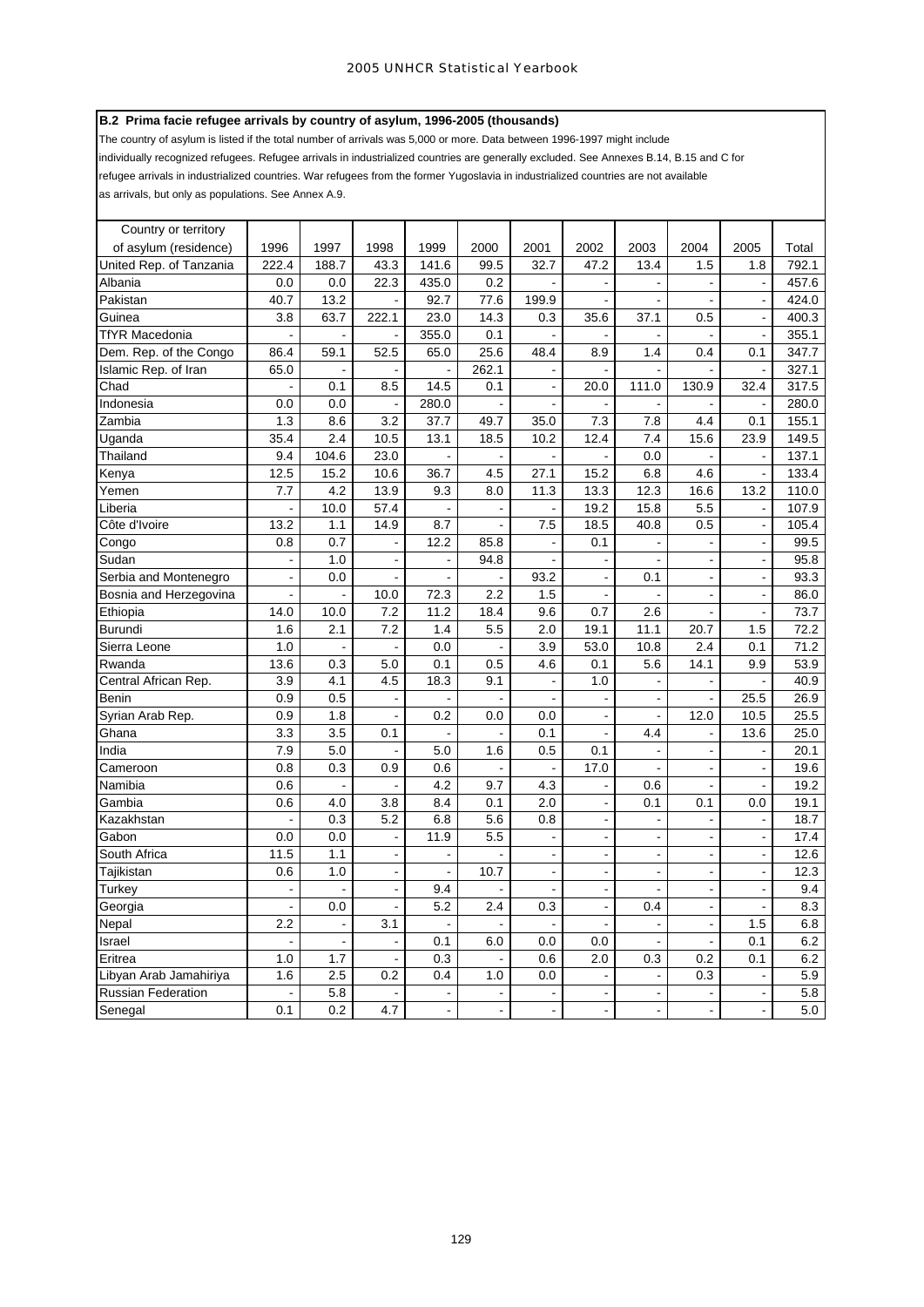# **B.3 Prima facie refugee outflows by origin, 1996-2005 (thousands)**

The origin is listed if the total refugee outflow was 5,000 or more. Data between 1996-1997 might include individually recognized refugees.

Refugee outflows to industrialized countries are generally excluded (see Annex C).

War refugees from the former Yugoslavia in industrialized countries are not available as outflows, but only as populations (see Annex A.9).

| Origin                    | 1996           | 1997  | 1998           | 1999                         | 2000                     | 2001           | 2002                     | 2003           | 2004                 | 2005                     | Total |
|---------------------------|----------------|-------|----------------|------------------------------|--------------------------|----------------|--------------------------|----------------|----------------------|--------------------------|-------|
| Serbia and Montenegro     | 0.0            | 0.0   | 32.4           | 865.1                        | 2.5                      | 1.5            | $\overline{\phantom{a}}$ | $\frac{1}{2}$  | $\blacksquare$       | $\blacksquare$           | 901.4 |
| Afghanistan               | 43.7           | 16.8  | 0.4            | 92.8                         | 347.9                    | 199.9          | ÷                        | ۰              | $\blacksquare$       | $\blacksquare$           | 701.5 |
| Dem. Rep. of the Congo    | 69.4           | 65.9  | 31.3           | 136.2                        | 127.6                    | 32.7           | 38.6                     | 30.0           | 38.1                 | 15.6                     | 585.4 |
| Sudan                     | 41.5           | 20.1  | 37.2           | 51.5                         | 33.7                     | 35.0           | 16.5                     | 112.2          | 146.9                | 34.5                     | 529.1 |
| <b>Burundi</b>            | 146.3          | 135.6 | 29.5           | 64.2                         | 80.3                     | 15.7           | 28.8                     | 8.1            | 4.2                  | 6.1                      | 518.7 |
| Sierra Leone              | 2.0            | 75.1  | 279.3          | 22.2                         | 14.5                     | 0.2            | 0.7                      | 0.0            | $\overline{a}$       | 0.0                      | 394.0 |
| <b>Timor-Leste</b>        |                |       |                | 280.0                        |                          |                |                          |                |                      |                          | 280.0 |
| Liberia                   | 19.7           | 7.5   | 14.6           | 16.6                         | 0.2                      | 11.7           | 104.6                    | 86.8           | 3.7                  | 0.1                      | 265.4 |
| Angola                    | 39.8           | 0.8   | 33.9           | 33.0                         | 66.8                     | 44.8           | 8.4                      | 1.5            | 0.0                  |                          | 229.1 |
| Somalia                   | 18.9           | 9.6   | 14.2           | 31.1                         | 10.1                     | 21.3           | 24.1                     | 14.8           | 19.1                 | 13.6                     | 176.9 |
| Rwanda                    | 87.5           | 4.2   | 9.4            | 2.0                          | 13.9                     | 6.5            | 5.8                      | 0.4            | 0.5                  | 1.5                      | 131.6 |
| Congo                     | 0.0            | 32.9  | 8.6            | 60.9                         | 5.5                      | 0.0            | 4.4                      | 0.0            | $\blacksquare$       | 0.0                      | 112.3 |
| Eritrea                   | 1.0            | 0.1   |                | 0.0                          | 98.1                     | 0.9            | 0.0                      | 0.0            | $\blacksquare$       | 0.0                      | 100.2 |
| Iraq                      | 67.9           | 3.3   | 0.1            | 0.2                          | 2.7                      | 0.0            | $\overline{\phantom{a}}$ | ÷,             | 12.0                 | 10.5                     | 96.6  |
| <b>TfYR Macedonia</b>     | $\overline{a}$ |       |                | $\blacksquare$               | $\overline{\phantom{0}}$ | 93.2           | $\blacksquare$           | 0.1            | $\blacksquare$       |                          | 93.3  |
| Myanmar                   | 9.5            | 39.2  | 23.0           |                              |                          |                |                          |                |                      |                          | 71.7  |
| Central African Rep.      |                | 0.0   |                | $\qquad \qquad \blacksquare$ | $\frac{1}{2}$            | 26.5           | 20.1                     | 13.0           | 0.5                  | 11.5                     | 71.6  |
| Cambodia                  | 0.0            | 65.6  | $\blacksquare$ | $\blacksquare$               | $\overline{a}$           | $\blacksquare$ |                          |                |                      |                          | 65.6  |
| Côte d'Ivoire             | ÷.             | 0.0   | $\blacksquare$ | $\blacksquare$               | $\blacksquare$           | $\blacksquare$ | 22.0                     | 22.2           | 5.9                  | 0.1                      | 50.2  |
| Togo                      | 1.5            | 0.0   | 0.0            | ÷,                           | $\blacksquare$           | $\blacksquare$ |                          | ä,             | ä,                   | 39.1                     | 40.6  |
| Uganda                    | 4.8            | 27.2  | 0.0            | 0.0                          | 0.1                      | 0.9            | 0.0                      | ÷.             |                      |                          | 33.0  |
| <b>Russian Federation</b> | 0.4            | 0.2   | 0.0            | 11.7                         | 8.0                      | 0.4            | 0.0                      | 0.4            | 0.5                  | 0.5                      | 22.1  |
| Nigeria                   | 2.6            | 0.3   | 0.0            | ÷,                           | $\overline{\phantom{0}}$ | $\blacksquare$ | 17.0                     | 0.0            | $\blacksquare$       | 0.0                      | 19.9  |
| Sri Lanka                 | 7.2            | 4.3   | 0.0            | 5.0                          | 1.7                      | 0.5            | 0.1                      | ä,             | $\blacksquare$       | $\blacksquare$           | 18.7  |
| Croatia                   | 0.0            |       |                | 10.0                         |                          | $\overline{a}$ | $\overline{\phantom{a}}$ | $\blacksquare$ | $\blacksquare$       | $\overline{\phantom{a}}$ | 10.0  |
| Tajikistan                | 1.1            | 1.6   | 5.2            | 0.3                          | 0.4                      | ÷.             | $\blacksquare$           | ۰              | $\blacksquare$       | $\blacksquare$           | 8.5   |
| Senegal                   | 0.6            | 1.3   | 1.9            | 2.1                          | 0.4                      | 2.0            | $\overline{\phantom{a}}$ | ÷,             | $\overline{a}$       | $\mathbf{r}$             | 8.2   |
| Guinea-Bissau             | $\overline{a}$ |       | 8.0            | $\frac{1}{2}$                |                          | $\blacksquare$ | $\overline{\phantom{a}}$ | $\blacksquare$ | $\ddot{\phantom{a}}$ | $\overline{\phantom{a}}$ | 8.0   |
| Lebanon                   | $\blacksquare$ | 0.0   | 0.0            |                              | 5.9                      | $\blacksquare$ |                          |                |                      |                          | 5.9   |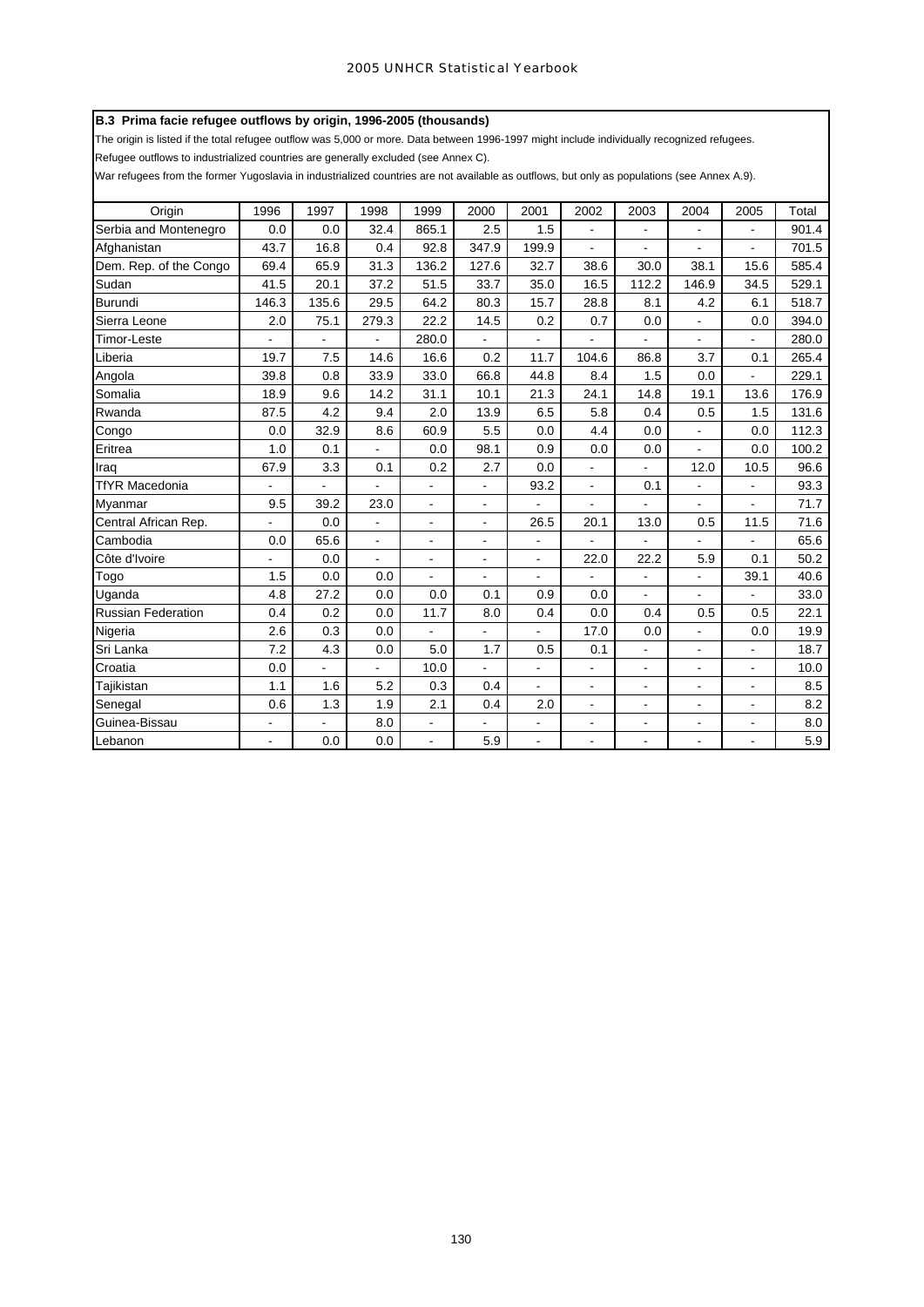# **B.4 Prima facie refugee outflows by origin and country of asylum, 1996-2005 (thousands)**

The origin is listed if the total refugee outflow was 5,000 or more. Data between 1996-1997 might include individually recognized refugees.

Refugee outflows to industrialized countries are generally excluded (see Annex C).

War refugees from the former Yugoslavia in industrialized countries are not available as outflows, but only as populations (see Annex A.9).

|                                             | Country or territory                           |                          |                          |                |                          |                          |                          |                          |                          |                          |                                  |       |
|---------------------------------------------|------------------------------------------------|--------------------------|--------------------------|----------------|--------------------------|--------------------------|--------------------------|--------------------------|--------------------------|--------------------------|----------------------------------|-------|
| Origin                                      | of asylum (residence)                          | 1995                     | 1996                     | 1997           | 1998                     | 1999                     | 2000                     | 2001                     | 2002                     | 2003                     | 2005                             | Total |
| Afghanistan                                 | Islamic Rep. of Iran                           |                          |                          | ä,             | ÷,                       | 259.5                    | ÷,                       | ä,                       | ÷,                       | ä,                       | ä,                               | 259.5 |
| Afghanistan                                 | Pakistan                                       | 40.0                     | 12.7                     | $\overline{a}$ | 92.7                     | 77.6                     | 199.9                    | ÷                        | L,                       | $\overline{\phantom{a}}$ | ۳                                | 422.8 |
| Afghanistan                                 | Tajikistan                                     | 0.6                      |                          | $\overline{a}$ | ÷,                       | 10.7                     | Ĭ.                       |                          |                          |                          |                                  | 11.3  |
| Angola                                      | Dem. Rep. of the Congo                         | 37.3                     | 0.0                      | 33.0           | 16.0                     | 22.0                     | 19.0                     | 3.8                      | 0.9                      | 0.0                      | $\sim$                           | 132.1 |
| Angola                                      | Namibia                                        | 0.5                      | ÷                        | ä,             | 4.2                      | 9.7                      | 4.3                      | $\sim$                   | 0.6                      | ä,                       | $\sim$                           | 19.1  |
| Angola                                      | Zambia                                         | 0.0                      | 0.0                      | 0.9            | 12.6                     | 34.6                     | 21.5                     | 4.6                      | 0.0                      | $\blacksquare$           | $\sim$                           | 74.3  |
| Burundi                                     | Dem. Rep. of the Congo                         |                          | 0.0                      | 11.0           |                          |                          |                          | 0.1                      | 0.0                      | 0.1                      | $\overline{\phantom{a}}$         | 11.2  |
| Burundi                                     | Rwanda                                         | 3.0                      | 0.2                      | 0.5            | 0.1                      | $\overline{\phantom{a}}$ | 0.0                      | 0.0                      | 0.2                      | 2.9                      | 3.7                              | 10.6  |
| Burundi                                     | United Rep. of Tanzania                        | 143.0                    | 133.5                    | 17.6           | 63.9                     | 80.1                     | 15.1                     | 28.5                     | 7.6                      | 1.1                      | 1.3                              | 491.6 |
| Cambodia                                    | Thailand                                       | ä,                       | 65.5                     | L.             | ÷,                       | $\overline{a}$           | $\mathbf{r}$             | ä,                       |                          |                          | $\mathcal{L}_{\mathcal{A}}$      | 65.5  |
| Central African Rep.                        | Chad                                           | $\blacksquare$           | 0.0                      | $\overline{a}$ | $\blacksquare$           | $\blacksquare$           | ÷,                       | 20.0                     | 13.0                     | 0.5                      | 11.5                             | 44.9  |
| Central African Rep.                        | Dem. Rep. of the Congo                         | $\overline{\phantom{a}}$ | 0.0                      | $\overline{a}$ | ٠                        | $\blacksquare$           | 26.5                     |                          | 0.0                      | ä,                       | $\blacksquare$                   | 26.6  |
| Congo                                       | Dem. Rep. of the Congo                         | $\overline{\phantom{a}}$ | 32.0                     | 8.5            | 49.0                     | ä,                       | ÷,                       | 4.4                      | 0.0                      | ٠                        | $\blacksquare$                   | 93.9  |
| Congo                                       | Gabon                                          | ä,                       | 0.0                      | ä,             | 11.9                     | 5.5                      | ÷,                       | ä,                       | L.                       | ÷,                       | $\blacksquare$                   | 17.4  |
| Côte d'Ivoire                               | Guinea                                         | ÷,                       | ä,                       | $\overline{a}$ | $\blacksquare$           | ä,                       | ÷,                       | 2.2                      | 6.4                      | 0.0                      | $\overline{\phantom{a}}$         | 8.6   |
| Côte d'Ivoire                               | Liberia                                        | ٠                        | $\overline{\phantom{a}}$ | $\overline{a}$ | $\blacksquare$           | $\overline{\phantom{a}}$ |                          | 19.2                     | 15.8                     | 5.5                      | $\blacksquare$                   | 40.5  |
| Croatia                                     | Bosnia and Herzegovina                         | $\overline{\phantom{a}}$ | $\sim$                   | $\frac{1}{2}$  | 10.0                     | $\overline{\phantom{a}}$ | $\overline{\phantom{a}}$ | $\overline{\phantom{a}}$ | $\blacksquare$           | $\blacksquare$           | ۰                                | 10.0  |
| Dem. Rep. of the Congo Burundi              |                                                | 1.4                      | 1.5                      | 6.7            | 1.3                      | 5.5                      | 2.0                      | 19.1                     | 11.1                     | 20.7                     | 1.5                              | 70.8  |
| Dem. Rep. of the Congo Central African Rep. |                                                | $\blacksquare$           | 2.1                      | ä,             | 18.3                     | 9.1                      | ÷,                       | ٠                        | $\blacksquare$           | $\overline{\phantom{a}}$ | ٠                                | 29.5  |
| Dem. Rep. of the Congo Congo                |                                                | $\overline{a}$           | $\blacksquare$           | $\overline{a}$ | 12.0                     | 85.3                     | ÷,                       | $\overline{\phantom{a}}$ | $\overline{\phantom{a}}$ | $\overline{\phantom{a}}$ | $\overline{\phantom{a}}$         | 97.3  |
| Dem. Rep. of the Congo Rwanda               |                                                | 10.4                     | 0.1                      | 4.5            | 0.0                      | 0.5                      | 4.6                      | 0.1                      | 5.4                      | 11.3                     | 6.2                              | 43.1  |
| Dem. Rep. of the Congo Uganda               |                                                | 16.3                     |                          | 0.7            | 2.3                      | 1.0                      |                          |                          | 0.8                      | 1.6                      | 7.7                              | 30.3  |
|                                             | Dem. Rep. of the Congo United Rep. of Tanzania | 39.2                     | 54.9                     | 19.2           | 76.2                     | 11.9                     | 14.5                     | 16.9                     | 5.6                      | 0.2                      | 0.2                              | 238.7 |
| Dem. Rep. of the Congo Zambia               |                                                | 1.0                      | 5.9                      | 0.1            | 25.1                     | 14.2                     | 11.6                     | 2.4                      | 7.2                      | 4.3                      | ÷.                               | 71.8  |
| Eritrea                                     | Sudan                                          |                          |                          | ä,             | $\blacksquare$           | 94.8                     | $\blacksquare$           | $\blacksquare$           |                          |                          | $\blacksquare$                   | 94.8  |
| Iraq                                        | Islamic Rep. of Iran                           | 65.0                     | $\mathbf{r}$             | $\overline{a}$ | $\blacksquare$           | 2.6                      | ÷,                       | $\overline{\phantom{a}}$ | $\blacksquare$           | $\blacksquare$           | $\overline{\phantom{a}}$         | 67.6  |
| Iraq                                        | Syrian Arab Rep.                               | 0.5                      | 1.1                      | ä,             | 0.2                      | 0.0                      | 0.0                      | $\blacksquare$           | L.                       | 12.0                     | 10.5                             | 24.4  |
| Lebanon                                     | Israel                                         |                          | ä,                       | $\overline{a}$ | L,                       | 5.9                      | L                        | $\blacksquare$           | $\overline{a}$           | $\blacksquare$           | L.                               | 5.9   |
| Liberia                                     | Côte d'Ivoire                                  | 13.1                     | $\omega$                 | 14.5           | 8.6                      | ÷                        | 7.5                      | 18.5                     | 40.8                     | 0.5                      | ÷.                               | 103.5 |
| Liberia                                     | Ghana                                          | 1.7                      | 2.9                      | $\blacksquare$ |                          | $\overline{a}$           | ä,                       | $\overline{\phantom{a}}$ | 4.4                      | $\ddot{\phantom{1}}$     | ٠                                | 9.0   |
| Liberia                                     | Guinea                                         | 2.8                      | 4.3                      | $\blacksquare$ | 8.0                      | $\blacksquare$           | 0.3                      | 32.9                     | 30.7                     | 0.5                      | ٠                                | 79.4  |
| Liberia                                     | Sierra Leone                                   | 1.0                      | $\sim$                   | ä,             | 0.0                      | $\blacksquare$           | 3.9                      | 53.0                     | 10.8                     | 2.4                      | 0.1                              | 71.2  |
| Myanmar                                     | Thailand                                       | 9.4                      | 39.0                     | 23.0           | $\overline{\phantom{a}}$ | ä,                       | L,                       |                          | $\blacksquare$           | $\overline{\phantom{a}}$ | ÷.                               | 71.4  |
| Nigeria                                     | Cameroon                                       | $\overline{\phantom{a}}$ | $\overline{\phantom{a}}$ | $\overline{a}$ | $\overline{\phantom{a}}$ | $\blacksquare$           | ÷,                       | 17.0                     | $\blacksquare$           | $\overline{\phantom{a}}$ |                                  | 17.0  |
| <b>Russian Federation</b>                   | Georgia                                        | $\overline{\phantom{a}}$ |                          | $\overline{a}$ | 5.2                      | 2.4                      | 0.3                      |                          | 0.4                      | $\overline{\phantom{a}}$ |                                  | 8.3   |
| <b>Russian Federation</b>                   | Kazakhstan                                     |                          | 0.2                      |                | 6.5                      | 5.4                      |                          |                          |                          |                          |                                  | 12.1  |
| Rwanda                                      | Dem. Rep. of the Congo                         | 41.6                     | $\blacksquare$           | $\blacksquare$ | $\blacksquare$           | $\blacksquare$           | $\blacksquare$           | $\blacksquare$           | $\blacksquare$           | 0.1                      | $\blacksquare$                   | 41.7  |
| Rwanda                                      | Uganda                                         | 5.0                      | 1.4                      | 0.4            | 0.4                      | 5.8                      | 3.5                      | 4.0                      | 0.1                      | 0.0                      | 1.4                              | 22.1  |
| Rwanda                                      | United Rep. of Tanzania                        | 39.4                     | 0.3                      | 6.5            | 1.3                      | 7.4                      | 3.0                      | 1.6                      | ÷,                       | 0.0                      | 0.0                              | 59.6  |
| Senegal                                     | Gambia                                         | 0.1                      | 1.0                      | 1.9            | 1.6                      | $\blacksquare$           | 2.0                      | ÷                        | $\blacksquare$           |                          | $\blacksquare$                   | 6.6   |
| Serbia and Montenegro                       | Albania                                        | 0.0                      | 0.0                      | 22.3           | 435.0                    | 0.2                      |                          | ÷                        | ÷,                       | $\overline{\phantom{a}}$ | $\overline{\phantom{a}}$         | 457.6 |
| Serbia and Montenegro                       | Bosnia and Herzegovina                         | ÷,                       | $\omega$                 | 10.0           | 62.3                     | 2.2                      | 1.5                      | $\blacksquare$           | $\blacksquare$           | $\overline{\phantom{a}}$ | $\blacksquare$                   | 76.0  |
| Serbia and Montenegro                       | <b>TfYR Macedonia</b>                          | $\overline{\phantom{a}}$ | $\sim$                   | $\blacksquare$ | 355.0                    | 0.1                      | ÷,                       | $\overline{\phantom{a}}$ | $\blacksquare$           | $\overline{\phantom{a}}$ | $\blacksquare$                   | 355.1 |
| Serbia and Montenegro                       | Turkey                                         | $\blacksquare$           | $\overline{\phantom{a}}$ | $\frac{1}{2}$  | 9.4                      | $\blacksquare$           | $\ddot{\phantom{0}}$     | $\overline{\phantom{a}}$ | $\overline{\phantom{a}}$ | $\blacksquare$           | $\overline{\phantom{a}}$         | 9.4   |
| Sierra Leone                                | Gambia                                         | 0.5                      | 3.0                      | 0.7            | 6.8                      | $\blacksquare$           | $\blacksquare$           | $\overline{\phantom{a}}$ | $\overline{\phantom{a}}$ | $\overline{\phantom{a}}$ | $\blacksquare$                   | 11.0  |
| Sierra Leone                                | Guinea                                         | 0.9                      | 59.4                     | 220.0          | 15.0                     | 14.3                     | $\blacksquare$           | 0.6                      | 0.0                      | $\overline{\phantom{a}}$ | $\blacksquare$                   | 310.2 |
| Sierra Leone                                | Liberia                                        | $\blacksquare$           | 10.0                     | 57.4           | $\blacksquare$           | $\overline{\phantom{a}}$ | $\overline{\phantom{a}}$ | $\frac{1}{2}$            | $\blacksquare$           | $\overline{\phantom{a}}$ | $\blacksquare$                   | 67.4  |
| Somalia                                     | Eritrea                                        | 0.9                      | 1.6                      | $\overline{a}$ | 0.3                      | $\blacksquare$           | 0.5                      | 1.2                      | 0.3                      | 0.1                      | 0.1                              | 5.1   |
| Somalia                                     | Kenya                                          | 6.2                      | 5.9                      | 0.0            | 21.3                     | 0.9                      | 9.4                      | 9.5                      | 2.2                      | 2.4                      | $\frac{1}{2}$                    | 57.8  |
| Somalia                                     | Yemen                                          | 7.1                      | $\blacksquare$           | 13.9<br>ä,     | 9.3                      | 8.0                      | 11.1                     | 13.3                     | 12.3                     | 16.6                     | 13.2                             | 105.0 |
| Sri Lanka                                   | India                                          | 7.2                      | 4.3                      |                | $5.0\,$<br>÷,            | 1.6                      | 0.5<br>L                 | 0.1                      | $\blacksquare$<br>÷,     | $\blacksquare$<br>٠      | $\blacksquare$<br>$\blacksquare$ | 18.6  |
| Sudan                                       | Central African Rep.                           | 3.9                      | 1.4                      | 1.6            |                          |                          |                          | 1.0                      |                          |                          |                                  | 7.9   |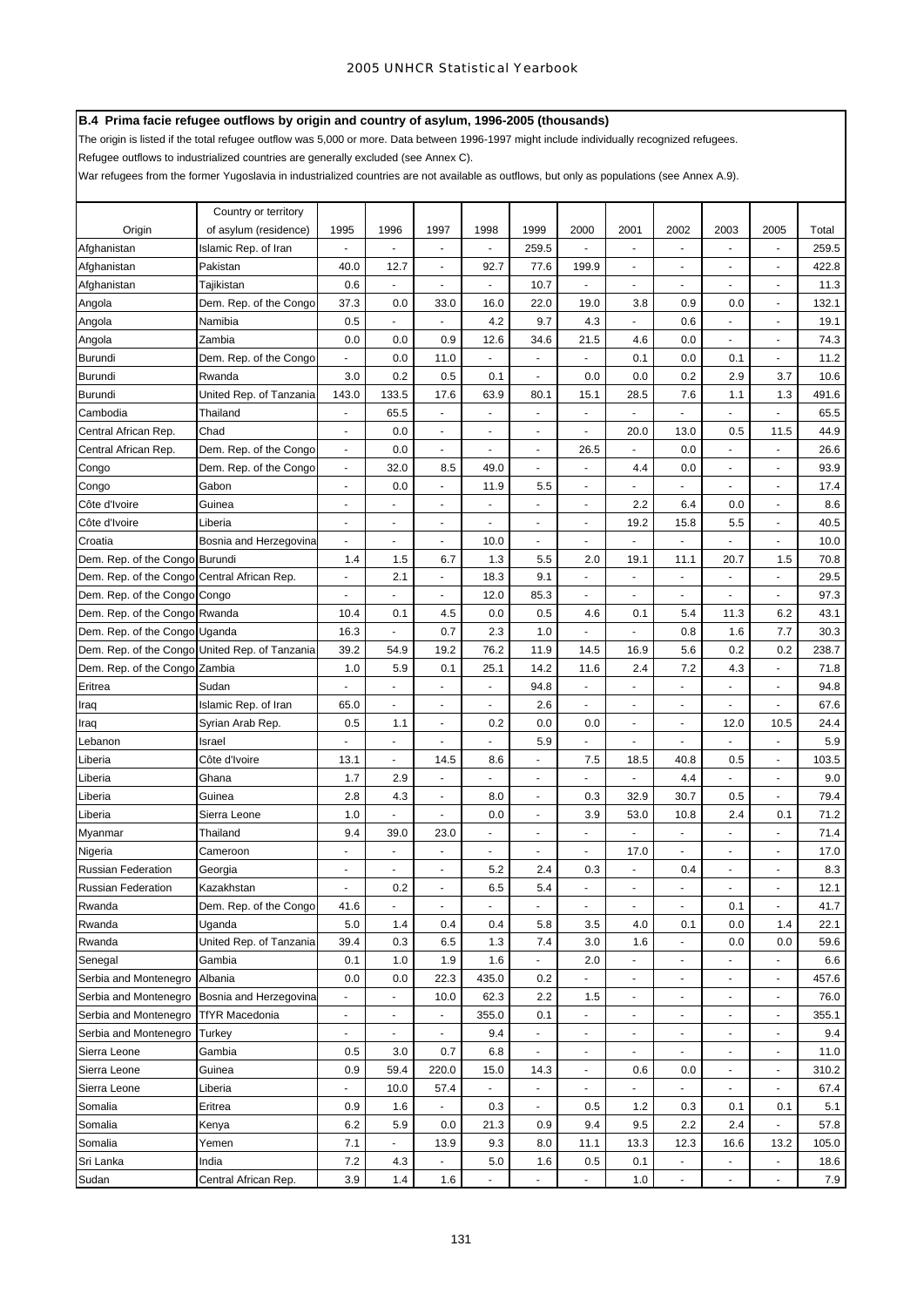# **B.4 Prima facie refugee outflows by origin and country of asylum, 1996-2005 (thousands)**

The origin is listed if the total refugee outflow was 5,000 or more. Data between 1996-1997 might include individually recognized refugees.

Refugee outflows to industrialized countries are generally excluded (see Annex C).

War refugees from the former Yugoslavia in industrialized countries are not available as outflows, but only as populations (see Annex A.9).

|                       | Country or territory   |      |                          |                          |                |                          |                          |                          |                |                          |                          |       |
|-----------------------|------------------------|------|--------------------------|--------------------------|----------------|--------------------------|--------------------------|--------------------------|----------------|--------------------------|--------------------------|-------|
| Origin                | of asylum (residence)  | 1995 | 1996                     | 1997                     | 1998           | 1999                     | 2000                     | 2001                     | 2002           | 2003                     | 2005                     | Total |
| Sudan                 | Chad                   | ٠    | 0.0                      | 8.5                      | 14.5           |                          | $\overline{\phantom{a}}$ | $\overline{\phantom{0}}$ | 98.0           | 130.4                    | 20.9                     | 272.4 |
| Sudan                 | Dem. Rep. of the Congo | 2.8  | 0.0                      | $\sim$                   | $\overline{a}$ | 3.5                      | 1.9                      | 0.6                      | 0.5            | 0.2                      | 0.1                      | 9.5   |
| Sudan                 | Ethiopia               | 13.6 | 10.0                     | 7.2                      | 11.2           | 15.0                     | 8.7                      | 0.7                      | 2.6            | $\overline{\phantom{a}}$ | $\overline{\phantom{0}}$ | 69.1  |
| Sudan                 | Kenya                  | 6.2  | 8.3                      | 10.3                     | 15.4           | 3.5                      | 17.6                     | 5.0                      | 4.6            | 2.3                      | ٠                        | 73.2  |
| Sudan                 | Uganda                 | 14.0 | $\overline{\phantom{0}}$ | 9.5                      | 10.4           | 11.7                     | 6.7                      | 8.3                      | 6.5            | 14.0                     | 13.4                     | 94.4  |
| Tajikistan            | Kazakhstan             | ٠    | 0.0                      | 5.2                      | 0.2            | 0.0                      | $\overline{\phantom{a}}$ | ٠                        | -              | $\overline{\phantom{a}}$ | $\overline{\phantom{0}}$ | 5.4   |
| <b>TfYR Macedonia</b> | Serbia and Montenegro  | ۰    | -                        | $\overline{\phantom{0}}$ | ٠              | -                        | 93.2                     | ٠                        | 0.1            | $\overline{\phantom{0}}$ | ٠                        | 93.3  |
| Timor-Leste           | Indonesia              | ۰    | -                        | $\overline{\phantom{0}}$ | 280.0          | $\overline{\phantom{0}}$ | $\overline{\phantom{a}}$ | $\overline{\phantom{0}}$ |                | $\overline{\phantom{a}}$ | ٠                        | 280.0 |
| Togo                  | <b>Benin</b>           | 0.0  | $\overline{\phantom{0}}$ |                          | ٠              | $\overline{\phantom{0}}$ | $\overline{\phantom{a}}$ | $\overline{a}$           | $\overline{a}$ |                          | 25.5                     | 25.5  |
| Togo                  | Ghana                  | 1.5  | н.                       | $\sim$                   | $\overline{a}$ | $\overline{\phantom{0}}$ | $\overline{\phantom{a}}$ | $\overline{a}$           | -              | $\overline{\phantom{a}}$ | 13.6                     | 15.1  |
| Uganda                | Dem. Rep. of the Congo | 4.7  | 27.0                     | <b>-</b>                 | $\overline{a}$ | 0.1                      | 0.9                      | $\overline{\phantom{a}}$ | -              | $\overline{\phantom{a}}$ | -                        | 32.7  |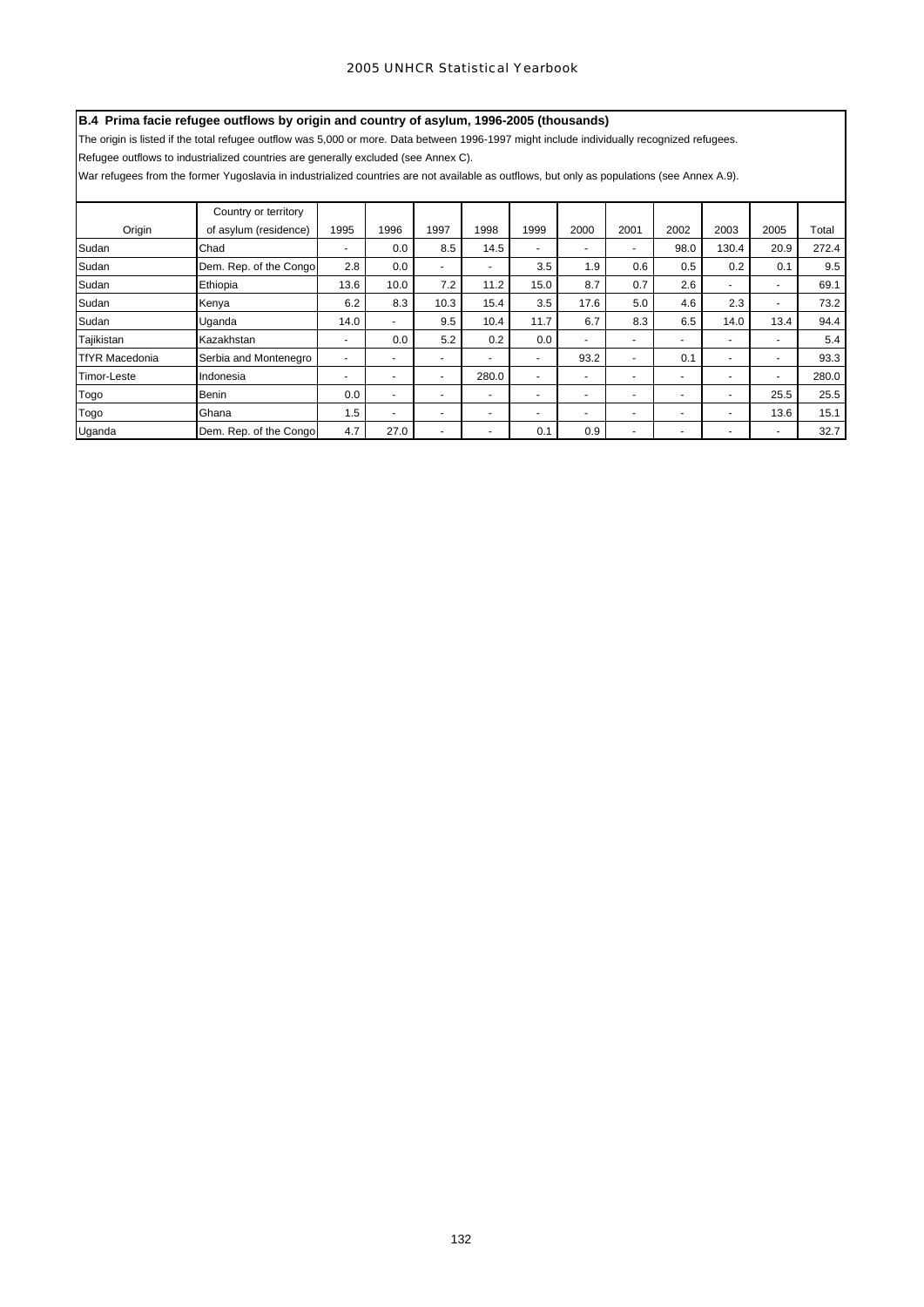# **B.5 Voluntary repatriation of refugees by country of asylum, 1996-2005 (thousands)**

The country or territory of asylum is listed if the total number of returns was 5,000 or more. Data are based on departure and arrival records.

Refugee returns from industrialized countries are generally not available, except for returns to the former Yugoslavia.

| Country or territory    |                |       |       |                          |       |       |                          |                      |       |                          |         |
|-------------------------|----------------|-------|-------|--------------------------|-------|-------|--------------------------|----------------------|-------|--------------------------|---------|
| of asylum (residence)   | 1996           | 1997  | 1998  | 1999                     | 2000  | 2001  | 2002                     | 2003                 | 2004  | 2005                     | Total   |
| Pakistan                | 140.5          | 84.5  | 93.0  | 91.8                     | 76.8  | 8.0   | 1,569.8                  | 375.5                | 424.5 | 461.1                    | 3,325.6 |
| Islamic Rep. of Iran    | 106.7          | 12.4  | 29.6  | 181.7                    | 219.2 | 19.7  | 377.4                    | 319.9                | 646.2 | 344.9                    | 2,257.8 |
| Dem. Rep. of the Congo  | 882.6          | 243.6 | 51.7  | 108.3                    | 36.3  | 28.1  | 49.7                     | 104.2                | 46.3  | 47.4                     | 1,598.1 |
| United Rep. of Tanzania | 510.0          | 110.8 | 70.0  | 12.4                     | 8.7   | 32.7  | 74.8                     | 84.8                 | 89.2  | 81.5                     | 1.074.8 |
| Guinea                  | 0.0            | 13.0  | 250.8 | 71.4                     | 47.9  | 77.8  | 40.8                     | 29.7                 | 34.6  | 29.6                     | 595.7   |
| Albania                 | 0.0            |       |       | 435.8                    | 0.1   | 4.8   | 0.0                      | 0.0                  | 0.0   | 0.0                      | 440.8   |
| Germany                 | 30.0           | 95.9  | 98.1  | 41.8                     | 69.3  | 10.7  | 7.5                      | 5.5                  | 3.3   | 2.9                      | 364.9   |
| Ethiopia                | ÷,             | 50.0  | 47.9  | 23.0                     | 48.3  | 50.7  | 29.9                     | 9.2                  | 9.6   | 4.1                      | 272.7   |
| Côte d'Ivoire           | 0.1            | 0.6   | 100.6 | 31.6                     | 28.3  | 2.1   | 22.1                     | 21.1                 | 16.8  | 33.0                     | 256.3   |
| TfYR Macedonia          | 1.2            | 0.4   | 0.1   | 233.8                    | 12.1  | 4.5   | 1.1                      | 0.2                  | 0.1   | 0.1                      | 253.7   |
| Serbia and Montenegro   | 1.1            | 6.4   | 39.9  | 13.6                     | 21.4  | 100.4 | 42.9                     | 14.9                 | 8.2   | 4.8                      | 253.6   |
| Indonesia               | 4.9            | 0.0   | 0.0   | 127.5                    | 47.8  | 18.2  | 31.9                     |                      | 0.5   | 0.0                      | 230.8   |
| Zambia                  | 0.1            | 29.7  | 5.3   | 0.0                      | 6.0   | 0.9   | 54.3                     | 43.8                 | 46.6  | 29.8                     | 216.4   |
| Liberia                 | 0.0            | 1.8   | 78.8  | 3.5                      | 7.5   | 15.0  | 34.6                     | 19.5                 | 21.0  | 0.0                      | 181.7   |
| Sudan                   | 23.4           | 8.1   | 13.6  | 1.6                      | 52.9  | 42.1  | 19.4                     | 9.7                  | 10.0  | 0.0                      | 180.8   |
| Burundi                 | 128.2          | 3.6   | 5.1   | 4.3                      | 0.4   | 0.0   | 0.5                      | 0.6                  | 11.5  | 1.5                      | 155.8   |
| Uganda                  | 0.2            | 86.3  | 13.9  | 1.2                      | 0.3   | 0.0   | 0.0                      | 0.2                  | 2.7   | 1.6                      | 106.5   |
| Bosnia and Herzegovina  | $\blacksquare$ |       | 0.1   | 46.8                     | 9.1   | 6.8   | 3.0                      | 2.7                  | 0.9   | 0.8                      | 70.1    |
| Ghana                   | 51.0           | 9.7   | 3.0   | 0.4                      | 0.0   |       | 0.0                      | 0.1                  | 2.0   | 1.2                      | 67.4    |
| Switzerland             | 1.8            | 3.9   | 4.8   | 15.9                     | 26.9  | 1.4   | 1.5                      | 1.5                  | 1.0   | 1.0                      | 59.7    |
| Thailand                | 4.7            | 3.5   | 7.2   | 37.3                     | 0.0   |       | $\overline{\phantom{a}}$ | $\blacksquare$       |       | 0.0                      | 52.8    |
| India                   | 1.9            | 16.5  | 13.6  | 0.2                      | 0.1   | 0.0   | 1.6                      | 4.7                  | 10.0  | 2.8                      | 51.4    |
| Rwanda                  |                | 5.6   | 1.0   | 12.1                     | 7.1   | 0.0   | 9.1                      | 0.1                  | 0.6   | 14.8                     | 50.5    |
| Croatia                 | 22.9           | 5.2   | 2.9   | 2.8                      | 3.4   | 3.4   | 4.5                      | 2.5                  | 0.5   | 0.4                      | 48.5    |
| Bangladesh              | 23.0           | 10.1  | 0.1   | 1.1                      | 1.3   | 0.3   | 0.8                      | 3.2                  | 0.2   | 0.1                      | 40.3    |
| Mauritania              | 18.5           | 13.8  | 0.8   | $\overline{\phantom{a}}$ | ÷     | ÷,    | 0.0                      | 0.0                  | 0.1   | -                        | 33.3    |
| Algeria                 | 2.2            | 2.4   | 24.7  | 0.0                      | 0.0   | 0.0   | 0.0                      | 0.0                  |       | $\frac{1}{2}$            | 29.3    |
| Djibouti                | 4.2            | 0.2   | 1.3   | 0.3                      | 2.8   | 0.2   | 2.1                      | 0.2                  | 8.4   | 7.7                      | 27.5    |
| Congo                   |                | 1.8   | 1.0   | 0.8                      | 1.4   | 2.4   | 0.0                      | 7.9                  | 1.2   | 8.1                      | 24.7    |
| Turkey                  | 1.7            | 0.8   | 1.4   | 19.2                     | 0.3   | 0.0   | 0.2                      | 0.2                  | 0.1   | 0.0                      | 23.9    |
| Sierra Leone            | ٠              | 0.5   | 0.6   | 1.1                      |       | ÷,    | ÷                        | $\ddot{\phantom{0}}$ | 14.8  | 6.2                      | 23.2    |
| Tajikistan              | 0.0            |       | 10.8  |                          |       |       | 11.8                     | 0.1                  | 0.1   | 0.0                      | 22.8    |
| Namibia                 | 0.1            | 0.1   |       | 0.0                      |       | 0.0   | 1.1                      | 9.5                  | 8.9   | 2.8                      | 22.5    |
| Burkina Faso            | 1.4            | 17.7  | 1.7   | 0.0                      | 0.0   | 0.0   |                          | 0.0                  | 0.0   | 0.0                      | 20.8    |
| Benin                   | 15.8           | 3.5   | 0.0   | 0.0                      | 0.0   | 0.0   | 0.0                      | 0.2                  | 0.3   | 0.1                      | 20.0    |
| Hong Kong SAR, China    | 14.6           | 4.5   | 0.1   | 0.1                      | 0.0   | 0.0   | ÷                        | 0.0                  | 0.0   | ÷.                       | 19.3    |
| Kenya                   | 2.1            | 4.1   | 5.4   | 1.9                      | 1.2   | 2.5   | 0.5                      | 0.8                  | 0.2   | 0.5                      | 19.2    |
| Senegal                 | 1.8            | 5.0   | 6.0   | 4.2                      | 0.4   | 0.0   | 0.0                      | 0.0                  | 0.0   | 0.0                      | 17.5    |
| Austria                 | 4.0            | 4.0   | 0.8   | 4.1                      | 1.6   | 0.5   | 1.0                      | 0.8                  | 0.2   | 0.3                      | 17.4    |
| Turkmenistan            | 7.1            | 2.0   | 2.5   | 2.3                      | 0.3   | 0.4   | 0.4                      | 0.2                  | 0.3   | 0.0                      | 15.5    |
| Central African Rep.    | 1.2            | 3.7   | 0.9   | 2.4                      | 0.4   | 0.6   | 1.3                      | 0.4                  | 2.0   | 2.2                      | 15.1    |
| Mexico                  | 5.5            | 3.5   | 3.9   | 2.0                      | 0.1   | 0.0   | 0.0                      | 0.1                  | 0.0   |                          | 15.1    |
| Cameroon                | 0.7            | 0.7   | 0.2   | 0.0                      | 2.3   | 3.1   |                          | 0.2                  | 0.4   | 7.4                      | 15.0    |
| Niger                   | 1.9            | 1.2   | 4.0   | 6.2                      | 0.0   | ÷,    | 0.0                      | 0.0                  | 0.0   | 0.0                      | 13.4    |
| Afghanistan             | 1.4            | 10.3  | 1.2   | 0.1                      | 0.0   |       |                          |                      |       | 0.0                      | 12.9    |
| Slovenia                | 3.0            | 2.8   | 0.6   | 3.0                      | 0.5   | 0.8   | 0.6                      | 0.8                  | 0.2   | 0.3                      | 12.6    |
| Norway                  | 0.8            | 0.4   | 0.4   | 3.8                      | 1.8   | 1.5   | 1.6                      | 0.9                  | 0.4   | 0.2                      | 11.9    |
| Iraq                    | 3.6            | 1.2   | 0.6   | 0.1                      | 0.3   | 0.0   | 1.2                      | 3.8                  | 0.9   | 0.1                      | 11.8    |
| Sweden                  | 0.3            | 0.8   | 0.3   | 1.6                      | 1.4   | 0.4   | 2.6                      | 2.1                  | 0.6   | 0.5                      | 10.6    |
| United Kingdom          | 0.2            | 0.3   | 0.0   | 1.4                      | 1.7   | 0.9   | 1.8                      | 1.2                  | 0.4   | 0.7                      | 8.8     |
| Mali                    | 0.2            | 5.7   | 1.0   | 0.0                      | 0.0   | 0.0   | $\overline{a}$           | 0.2                  | 0.1   | $\overline{\phantom{a}}$ | 7.1     |
| Hungary                 | 4.4            | 1.4   | 0.0   | 0.5                      | 0.1   | 0.0   | 0.2                      | 0.1                  | 0.0   | 0.1                      | 6.8     |
| Denmark                 | 0.7            | 0.3   | 0.2   | 1.3                      | 1.2   | 0.4   | 0.9                      | 0.5                  | 0.1   | 0.1                      | 5.8     |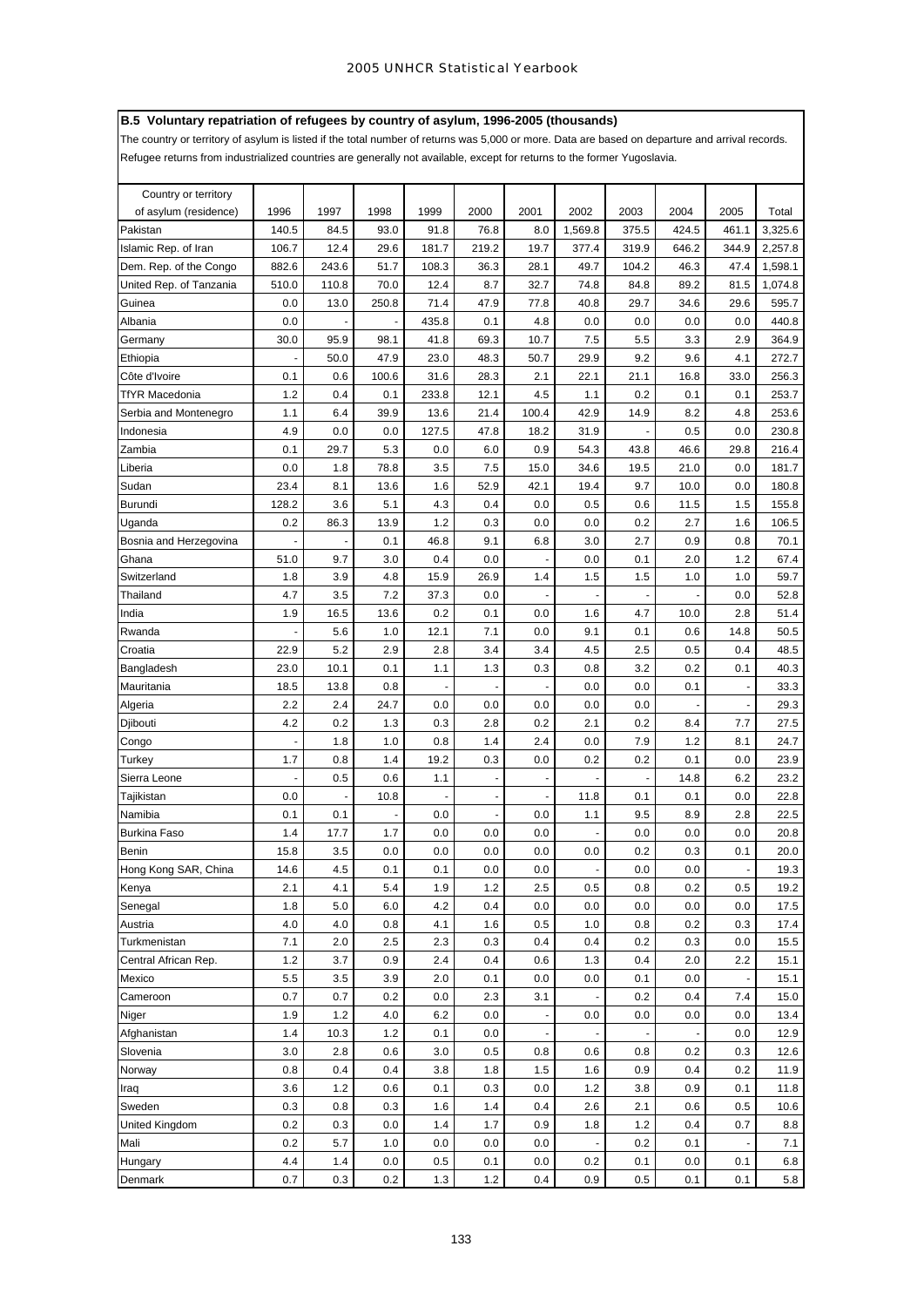# **B.5 Voluntary repatriation of refugees by country of asylum, 1996-2005 (thousands)**

The country or territory of asylum is listed if the total number of returns was 5,000 or more. Data are based on departure and arrival records.

Refugee returns from industrialized countries are generally not available, except for returns to the former Yugoslavia.

| Country or territory  |                          |      |      |      |      |      |      |      |      |      |       |
|-----------------------|--------------------------|------|------|------|------|------|------|------|------|------|-------|
| of asylum (residence) | 1996                     | 1997 | 1998 | 1999 | 2000 | 2001 | 2002 | 2003 | 2004 | 2005 | Total |
| Saudi Arabia          | 0.0                      | -    | 0.1  | 0.1  | 0.1  | 0.2  | 0.1  | 4.5  | 0.5  | 0.1  | 5.8   |
| <b>Netherlands</b>    | 0.1                      | 0.0  | 0.2  | 2.9  | 0.8  | 0.2  | 0.5  | 0.4  | 0.3  | 0.4  | 5.7   |
| Belgium               | 0.1                      | -    | 0.1  | 1.1  | 2.9  | 0.4  | 0.5  | 0.2  | 0.2  | 0.2  | 5.7   |
| Yemen                 | 0.3                      | 0.6  | 1.7  | 1.9  | 0.4  | 0.6  | 0.1  | 0.0  | 0.0  | 0.0  | 5.6   |
| Kyrgyzstan            | $\overline{\phantom{0}}$ | -    | 1.1  | 1.9  | 0.9  | 1.2  | 0.2  | 0.1  | 0.0  | 0.0  | 5.4   |
| Italy                 | 0.5                      | 0.1  | 0.2  | 3.9  | 0.3  | 0.1  | 0.2  | 0.0  | 0.0  | 0.1  | 5.3   |
| Chad                  | $\overline{\phantom{0}}$ | ۰    | 0.0  | 0.0  | 0.0  | 5.0  | 0.1  | 0.1  | 0.0  | -    | 5.2   |
| <b>United States</b>  | 0.1                      | 0.0  | 0.0  | 2.9  | 0.9  | 0.1  | 0.7  | 0.4  | 0.1  | 0.1  | 5.2   |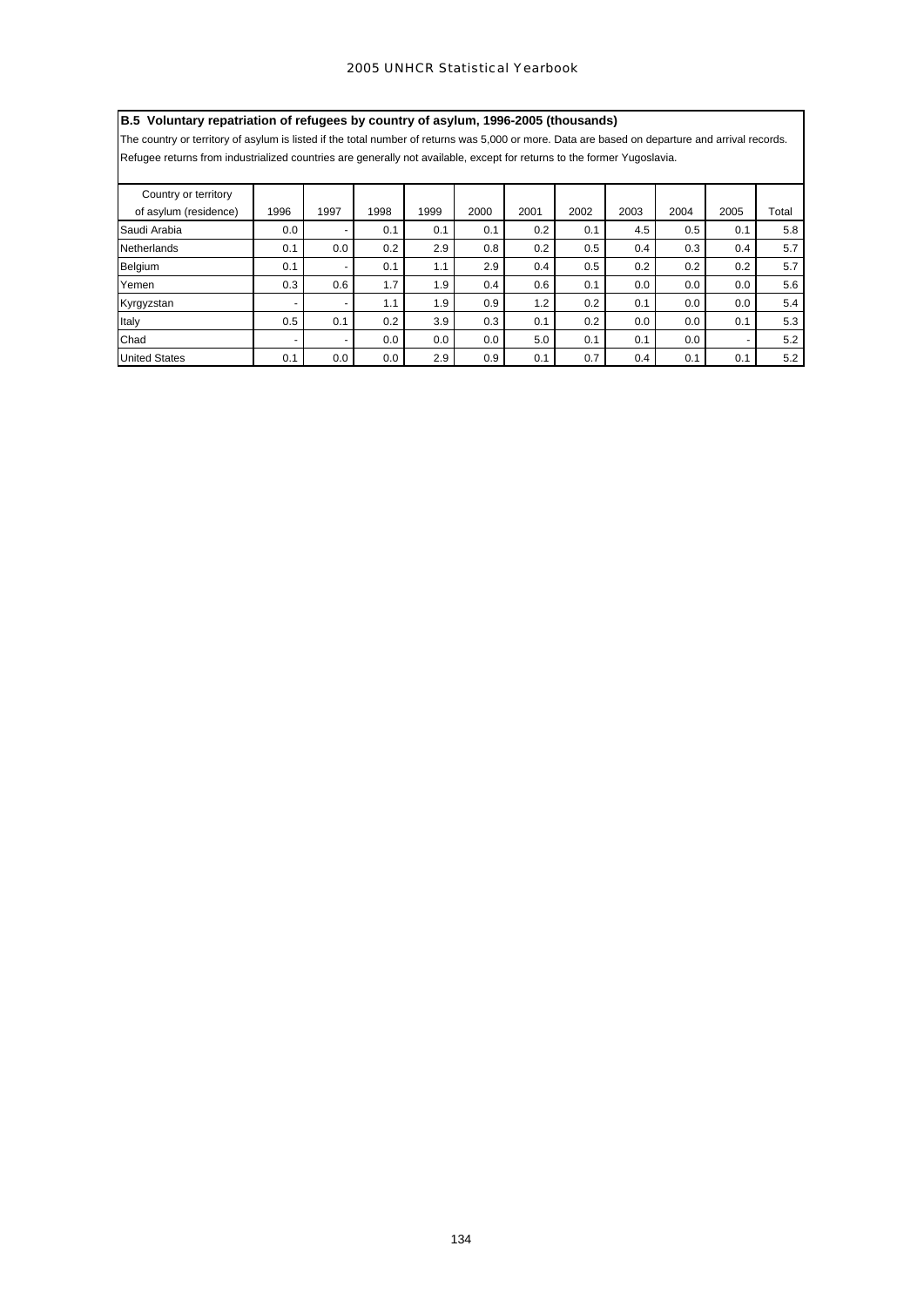# **B.6 Voluntary repatriation of refugees by region of origin, 1996-2005 (thousands)**

Figures are based on departure and arrival records. See Annexes D.1, D.2 and D.4 for regional classifications.

# **A. UN major areas**

| Region                          | 1996                     | 1997                     | 1998                     | 1999                     | 2000           | 2001           | 2002                     | 2003    | 2004                     | 2005                     | Total                    |
|---------------------------------|--------------------------|--------------------------|--------------------------|--------------------------|----------------|----------------|--------------------------|---------|--------------------------|--------------------------|--------------------------|
| Africa                          | 1.648.9                  | 628.2                    | 695.3                    | 291.9                    | 253.6          | 266.8          | 345.3                    | 345.1   | 329.6                    | 281.4                    | 5,086.2                  |
| Asia                            | 299.9                    | 155.6                    | 162.7                    | 455.3                    | 350.5          | 49.2           | .996.7                   | 713.9   | .085.6                   | 811.6                    | 6,081.1                  |
| Europe                          | 104.7                    | 138.9                    | 154.1                    | 849.5                    | 162.6          | 146.2          | 84.0                     | 35.6    | 18.8                     | 12.5                     | 1,707.0                  |
| Latin America and the Caribbean | 7.3                      | 3.7                      | 4.2                      | 2.2                      | 0.7            | 0.2            | 0.0                      | 0.3     | 0.1                      | 0.1                      | 18.8                     |
| North America                   | $\overline{\phantom{0}}$ | $\overline{\phantom{a}}$ | $\overline{\phantom{0}}$ | $\overline{\phantom{0}}$ | 0.0            | $\blacksquare$ | $\overline{\phantom{0}}$ |         | $\overline{\phantom{0}}$ | $\overline{\phantom{0}}$ | 0.0                      |
| Oceania                         | $\overline{\phantom{0}}$ | $\overline{\phantom{a}}$ | $\blacksquare$           |                          | $\overline{a}$ | $\overline{a}$ |                          |         | $\overline{\phantom{0}}$ | $\overline{\phantom{0}}$ | $\overline{\phantom{0}}$ |
| Various/unknown                 | 15.8                     | $\overline{\phantom{0}}$ | 0.1                      | 0.2                      | 0.0            | 0.0            | 0.1                      | 0.1     | 0.1                      | 0.0                      | 16.4                     |
| <b>Total</b>                    | 2,076.6                  | 926.6                    | 016.4                    | .599.1                   | 767.5          | 462.4          | 2,426.0                  | 0.094.9 | .434.3                   | 1.105.6                  | 12,909.5                 |

# **B. UNHCR Regional Bureaux/Operations**

| Region                                                             | 1996    | 1997  | 1998    | 1999   | 2000  | 2001  | 2002    | 2003   | 2004    | 2005    | Total    |
|--------------------------------------------------------------------|---------|-------|---------|--------|-------|-------|---------|--------|---------|---------|----------|
| Central Asia, South West Asia, North Africa<br>and the Middle East | 252.2   | 129.9 | 146.5   | 288.2  | 299.4 | 30.7  | 1.962.5 | 705.5  | 1.074.8 | 808.4   | 5,698.0  |
| East and Horn of Africa                                            | 32.6    | 128.1 | 71.7    | 29.7   | 105.4 | 99.2  | 52.6    | 25.1   | 28.4    | 30.6    | 603.5    |
| Central Africa and the Great Lakes                                 | 1,522.9 | 371.2 | 127.4   | 122.3  | 55.5  | 57.0  | 106.1   | 116.1  | 119.8   | 119.0   | 2.717.3  |
| <b>West Africa</b>                                                 | 89.6    | 64.2  | 467.4   | 118.5  | 84.2  | 97.4  | 98.0    | 70.9   | 91.2    | 77.9    | 1,259.4  |
| Southern Africa                                                    | 2.3     | 54.1  | 21.9    | 21.3   | 8.5   | 13.1  | 88.6    | 133.0  | 90.2    | 53.8    | 486.9    |
| The Americas                                                       | 7.3     | 3.7   | 4.2     | 2.2    | 0.7   | 0.2   | 0.0     | 0.3    | 0.1     | 0.1     | 18.8     |
| Asia and Pacific                                                   | 49.2    | 35.3  | 21.1    | 166.2  | 50.7  | 18.5  | 34.1    | 8.3    | 10.7    | 3.1     | 397.1    |
| Europe                                                             | 104.9   | 140.1 | 156.2   | 850.3  | 163.0 | 146.3 | 84.1    | 35.7   | 19.0    | 12.6    | 1.712.2  |
| Various/unknown                                                    | 15.8    | ٠     | 0.1     | 0.2    | 0.0   | 0.0   | 0.1     | 0.1    | 0.1     | 0.0     | 16.4     |
| Total                                                              | 2,076.6 | 926.6 | 1,016.4 | .599.1 | 767.5 | 462.4 | 2,426.0 | ,094.9 | 1,434.3 | 1.105.6 | 12,909.5 |
| - Africa                                                           | 1.647.4 | 617.6 | 688.4   | 291.9  | 253.6 | 266.8 | 345.3   | 345.1  | 329.6   | 281.4   | 5,067.0  |

# **C. Regional classification - Millennium Development Goals**

| Region                                   | 1996    | 1997                     | 1998    | 1999    | 2000  | 2001  | 2002    | 2003          | 2004    | 2005    | Total    |
|------------------------------------------|---------|--------------------------|---------|---------|-------|-------|---------|---------------|---------|---------|----------|
| Developed regions                        | 104.7   | 138.9                    | 154.0   | 849.5   | 162.5 | 146.2 | 84.0    | 35.5          | 18.8    | 12.4    | 1,706.4  |
| Commonwealth of Independent States (CIS) | 6.8     | 22.3                     | 22.0    | 14.8    | 1.8   | 2.4   | 1.5     | 0.4           | 0.3     | 0.2     | 72.4     |
| - CIS (Europe)                           | 0.0     | 0.0                      | 0.1     | 0.0     | 0.1   | 0.0   | 0.0     | 0.0           | 0.1     | 0.2     | 0.6      |
| - CIS (Asia)                             | 6.7     | 22.3                     | 21.9    | 14.7    | 1.6   | 2.4   | 1.5     | 0.4           | 0.2     | 0.1     | 71.9     |
| Developing regions                       | 1,949.4 | 765.4                    | 840.3   | 734.7   | 603.3 | 313.8 | 2,340.5 | 1,058.9       | 1,415.1 | ,092.9  | 11,114.2 |
| - Northern Africa                        | 0.1     |                          | 0.0     | 0.0     | 0.0   | 0.0   |         | 0.0           | 0.0     | 0.0     | 0.1      |
| - Sub-Saharan Africa                     | 1,648.8 | 628.2                    | 695.3   | 291.9   | 253.6 | 266.8 | 345.3   | 345.1         | 329.6   | 281.4   | 5,086.1  |
| - Latin America and the Caribbean        | 7.3     | 3.7                      | 4.2     | 2.2     | 0.7   | 0.2   | 0.0     | 0.3           | 0.1     | 0.1     | 18.8     |
| Eastern Asia                             | 0.0     |                          | ٠       |         | 0.0   |       |         |               | ۰       | ٠       | 0.0      |
| South Asia                               | 162.3   | 103.0                    | 120.6   | 253.1   | 292.6 | 26.1  | 1,960.6 | 654.7         | 890.5   | 754.9   | 5,218.5  |
| - South-eastern Asia                     | 49.1    | 18.7                     | 7.5     | 166.2   | 50.7  | 18.5  | 32.6    | 3.2           | 0.7     | 0.4     | 347.6    |
| - Western Asia                           | 81.8    | 11.6                     | 12.7    | 21.2    | 5.6   | 2.2   | 1.9     | 55.6          | 194.2   | 56.2    | 443.1    |
| - Oceania                                |         | $\overline{\phantom{a}}$ | ۰       |         |       |       |         | ۰             |         |         |          |
| Various/unknown                          | 15.8    |                          | 0.1     | 0.2     | 0.0   | 0.0   | 0.1     | 0.1<br>------ | 0.1     | 0.0     | 16.4     |
| Landlocked developing countries (LLDCs)  | 1,737.0 | 469.2                    | 208.1   | 328.7   | 333.2 | 181.2 | 2,062.6 | 763.9         | 985.6   | 831.9   | 7,901.5  |
| Small island developing states (SIDS)    | 0.4     |                          | 0.0     | 133.2   | 49.4  | 18.2  | 31.9    | 0.0           | 0.4     | 0.0     | 233.6    |
| Least developed countries (LDCs)         | 1,831.5 | 732.9                    | 796.8   | 657.4   | 585.4 | 310.9 | 2,334.8 | 975.8         | 1,201.1 | 1,025.8 | 10,452.3 |
| Total                                    | 2,076.6 | 926.6                    | 1,016.4 | 1,599.1 | 767.5 | 462.4 | 2,426.0 | 1,094.9       | 1,434.3 | 1,105.6 | 12,909.5 |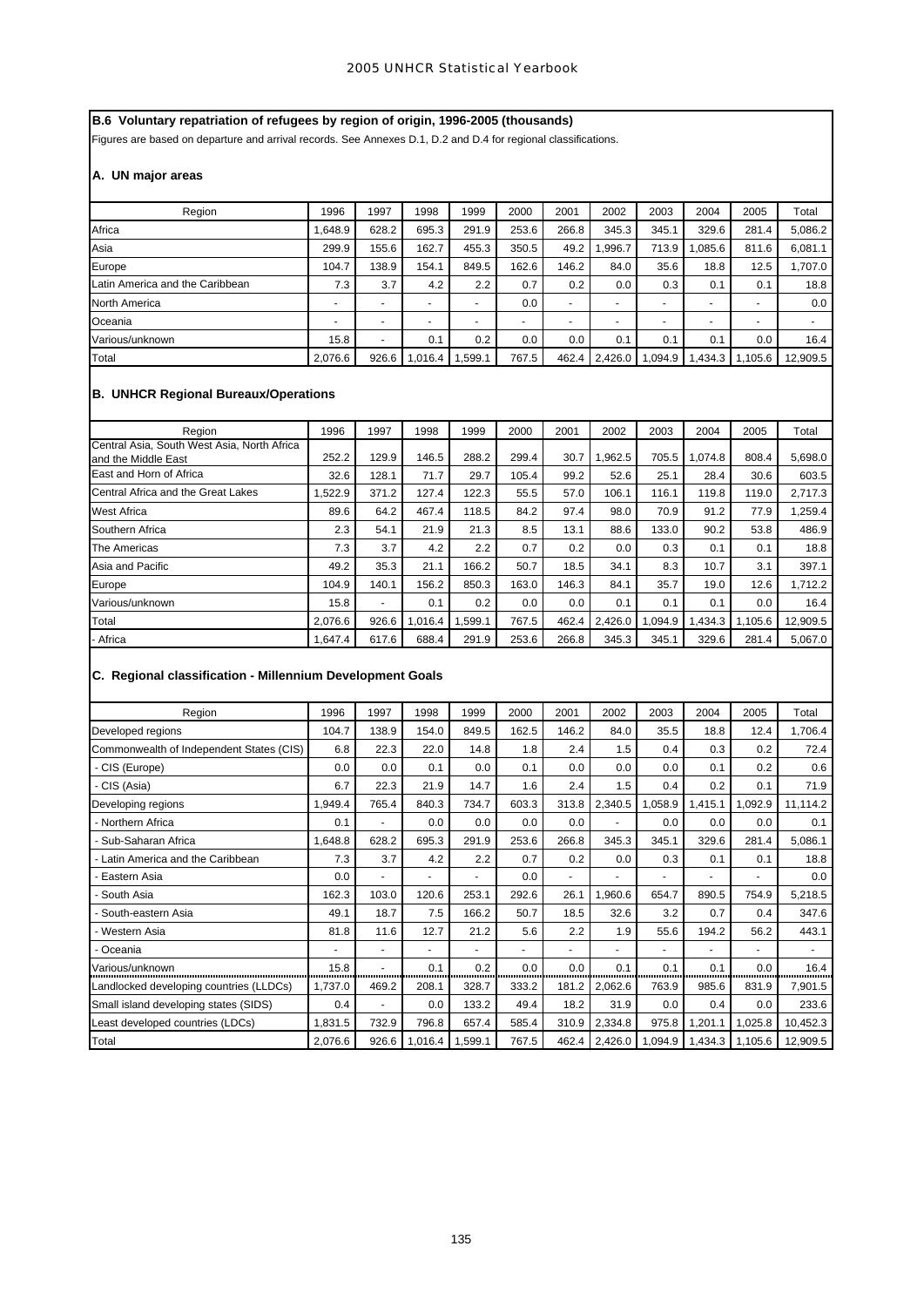# **B.7 Voluntary repatriation of refugees by origin, 1996-2005 (thousands)**

The origin is listed if the total number of returns was 5,000 or more. Figures are based on departure and arrival records.

Refugee returns from industrialised countries are generally not available, except for returns to the former Yugoslavia.

| Origin                 | 1996    | 1997                     | 1998  | 1999         | 2000  | 2001           | 2002    | 2003  | 2004  | 2005           | Total   |
|------------------------|---------|--------------------------|-------|--------------|-------|----------------|---------|-------|-------|----------------|---------|
| Afghanistan            | 158.7   | 86.5                     | 107.0 | 253.0        | 292.5 | 26.1           | 1,958.0 | 645.9 | 879.8 | 752.1          | 5,159.6 |
| Rwanda                 | 1,410.8 | 220.5                    | 10.9  | 38.4         | 26.3  | 21.7           | 38.6    | 23.3  | 14.0  | 9.9            | 1,814.3 |
| Serbia and Montenegro  | 3.7     | 1.9                      | 0.0   | 807.1        | 124.7 | 25.6           | 14.2    | 9.4   | 8.1   | 5.8            | 1,000.7 |
| Liberia                | 0.7     | 15.2                     | 240.4 | 104.3        | 42.4  | 2.5            | 21.9    | 21.0  | 56.9  | 70.3           | 575.6   |
| Burundi                | 108.1   | 90.8                     | 23.8  | 12.2         | 6.8   | 27.9           | 53.3    | 82.4  | 90.3  | 68.2           | 563.9   |
| Angola                 | 0.5     | 54.0                     | 21.8  | 20.0         | 8.5   | 13.1           | 87.5    | 133.0 | 90.2  | 53.8           | 482.5   |
| Bosnia and Herzegovina | 100.6   | 120.9                    | 129.1 | 31.8         | 18.7  | 18.7           | 41.7    | 14.0  | 2.4   | 1.3            | 479.1   |
| Sierra Leone           | 0.5     | 1.8                      | 194.6 | 3.5          | 40.9  | 92.3           | 76.0    | 33.3  | 26.3  | 0.2            | 469.4   |
| Iraq                   | 81.5    | 10.4                     | 12.1  | 20.7         | 3.7   | 2.0            | 1.3     | 55.4  | 194.0 | 56.2           | 437.3   |
| Somalia                | 1.8     | 51.8                     | 51.5  | 26.0         | 45.9  | 51.3           | 32.1    | 10.3  | 18.1  | 12.0           | 300.6   |
| Timor-Leste            |         |                          |       | 127.5        | 48.5  | 18.2           | 31.9    |       | 0.4   |                | 226.6   |
| Dem. Rep. of the Congo | 1.8     | 45.1                     | 66.2  | 17.3         | 14.0  | 1.1            | 13.5    | 3.2   | 13.8  | 39.1           | 215.1   |
| Eritrea                | 1.4     | 1.6                      | 6.4   | 1.5          | 51.0  | 32.8           | 19.7    | 10.1  | 9.9   | 0.0            | 134.3   |
| Croatia                | 0.4     | 16.2                     | 24.9  | 10.6         | 19.0  | 11.9           | 17.3    | 9.9   | 7.5   | 5.3            | 122.8   |
| <b>TfYR Macedonia</b>  | ÷,      | $\overline{\phantom{a}}$ |       |              |       | 90.0           | 10.8    | 2.2   | 0.7   |                | 103.7   |
| Congo                  | 0.0     | 12.2                     | 25.3  | 52.3         | 5.7   | 0.7            | 0.6     | 1.8   | 1.0   | 0.3            | 99.8    |
| Sudan                  | 1.1     | 63.3                     | 0.1   | 0.2          | 0.3   | 5.2            | 0.4     | 0.1   | 0.3   | 18.5           | 89.5    |
| Mali                   | 22.0    | 34.5                     | 26.9  | 5.0          | 0.0   | $\blacksquare$ |         |       |       |                | 88.4    |
| Togo                   | 66.3    | 12.4                     | 0.5   |              | 0.0   |                |         | 0.0   | 0.1   | 0.0            | 79.3    |
| Ethiopia               | 28.0    | 10.0                     | 12.8  | 1.9          | 2.9   | 9.4            | 0.2     | 0.0   | 0.0   | 0.1            | 65.4    |
| Cambodia               | 0.4     | 3.4                      | 7.2   | 36.2         |       |                |         |       |       |                | 47.1    |
| Mvanmar                | 23.1    | 10.1                     | 0.1   | 1.1          | 1.3   | 0.3            | 0.8     | 3.2   | 0.2   | 0.1            | 40.3    |
| Kazakhstan             |         | 10.0                     | 15.5  | 9.7          | 0.0   |                |         |       |       |                | 35.2    |
| Tajikistan             | 6.7     | 12.3                     | 3.8   | 4.7          | 1.5   | 2.3            | 1.4     | 0.3   | 0.1   | 0.0            | 33.1    |
| Viet Nam               | 25.4    | 4.9                      | 0.1   | 0.1          | 0.0   | $\blacksquare$ | 0.0     |       | 0.0   | 0.2            | 30.7    |
| Bangladesh             | 0.0     | 16.5                     | 13.4  |              |       | $\blacksquare$ |         |       |       |                | 30.0    |
| Côte d'Ivoire          |         |                          |       | 0.0          |       |                |         | 16.6  | 7.6   | 0.0            | 24.2    |
| Sri Lanka              | 0.0     | 0.0                      | 0.1   | 0.1          | 0.0   | 0.0            | 1.4     | 5.0   | 10.0  | 2.7            | 19.5    |
| Mauritania             | 1.5     | 10.7                     | 7.0   | 0.0          |       |                |         |       |       |                | 19.1    |
| Chad                   | 2.2     | 2.6                      | 1.2   | 2.1          | 2.6   | 3.7            | 0.1     | 0.6   | 0.2   | 1.4            | 16.7    |
| Guatemala              | 4.5     | 3.6                      | 3.9   | 2.0          | 0.1   | 0.0            |         | 0.0   | 0.0   |                | 14.1    |
| Islamic Rep. of Iran   | 3.5     | $\ddot{\phantom{a}}$     | 0.0   | 0.0          | 0.1   | 0.0            | 1.2     | 3.9   | 0.7   | 0.1            | 9.4     |
| Uganda                 | 0.3     | 1.3                      | 1.0   | 0.2          | 0.4   | 0.2            | 0.3     | 4.4   | 0.1   | 0.0            | 8.2     |
| Nigeria                | 0.1     | $\blacksquare$           | 0.0   | 0.0          | 0.0   | 0.0            | 0.1     | 0.0   | 0.4   | 7.4            | 8.0     |
| Guinea-Bissau          |         |                          |       | 5.3          | 0.9   |                |         |       |       |                | 6.2     |
| Central African Rep.   | 0.0     |                          | 0.0   | 0.0          | 0.1   | $\blacksquare$ | 0.0     | 4.9   | 0.4   | 0.1            | 5.4     |
| Kenya                  | 0.0     | 0.0                      | 0.0   | $\mathbf{r}$ | 4.9   | $\overline{a}$ |         | 0.1   | 0.0   | $\blacksquare$ | 5.0     |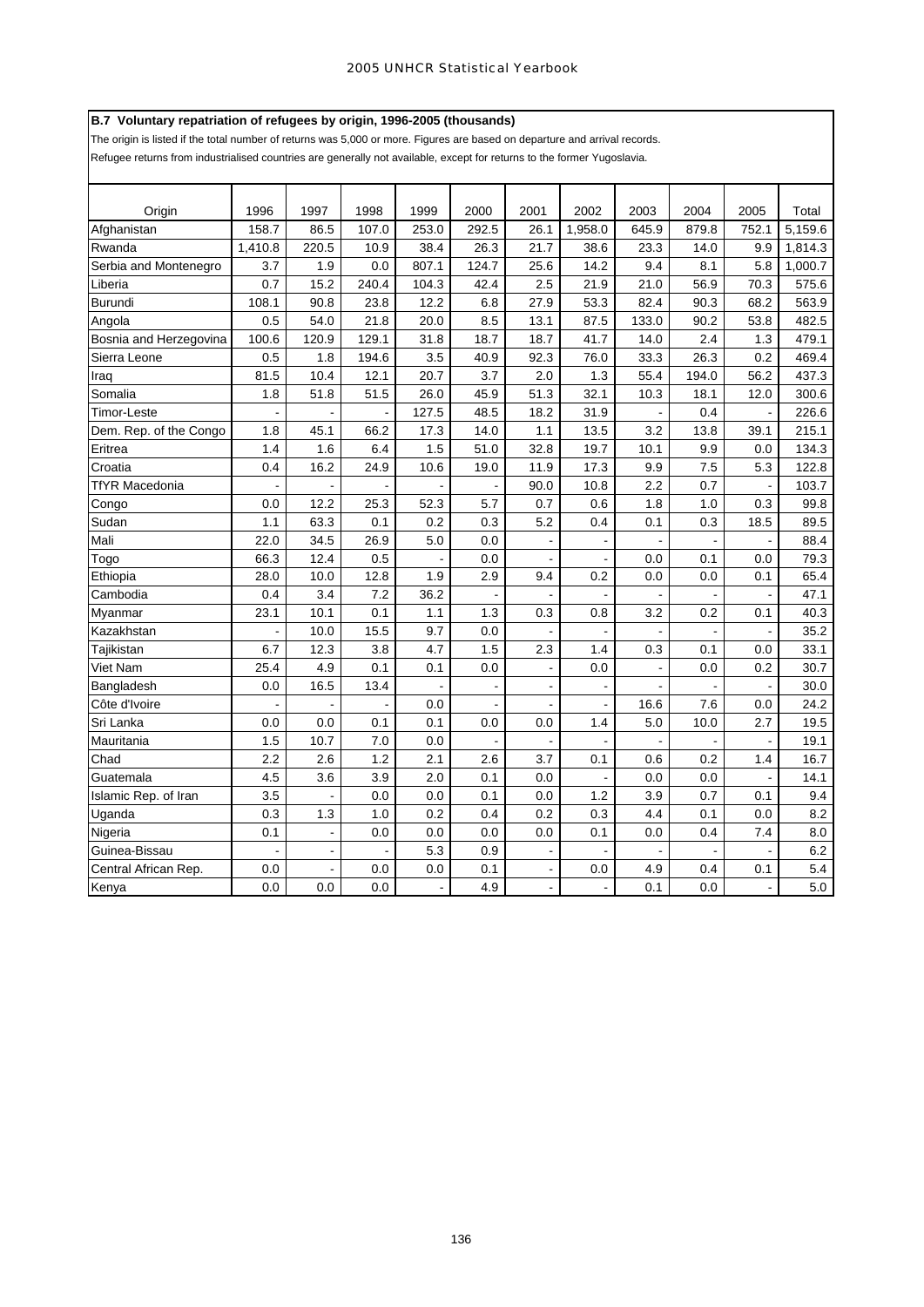# **B.8 Voluntary repatriation of refugees by origin and country of asylum, 1996-2005 (thousands)**

The origin is listed if the total number of returns was 5,000 or more. Figures are based on departure and arrival records.

Refugee returns from industrialised countries are generally not available, except for returns to the former Yugoslavia.

|                                                | Country or territory    |                          |      |       |                          |       |                          |            |                          |                |            |            |
|------------------------------------------------|-------------------------|--------------------------|------|-------|--------------------------|-------|--------------------------|------------|--------------------------|----------------|------------|------------|
| Origin                                         | of asylum (residence)   | 1996                     | 1997 | 1998  | 1999                     | 2000  | 2001                     | 2002       | 2003                     | 2004           | 2005       | Total      |
| Afghanistan                                    | Islamic Rep. of Iran    | 14.5                     | 2.0  | 14.0  | 161.1                    | 215.6 | 18.0                     | 376.2      | 269.4                    | 454.5          | 289.6      | 1,815.0    |
| Afghanistan                                    | Pakistan                | 140.4                    | 84.5 | 93.0  | 91.8                     | 76.8  | 8.0                      | 1,569.2    | 375.5                    | 424.5          | 461.1      | 3,324.9    |
| Afghanistan                                    | Tajikistan              | 0.0                      |      |       |                          |       |                          | 11.8       | 0.1                      | 0.1            | 0.0        | 12.1       |
| Angola                                         | Congo                   |                          | 0.3  | 1.0   | 0.7                      | 1.3   | 2.4                      | 0.0        | 3.4                      | 0.8            | 0.7        | 10.4       |
| Angola                                         | Dem. Rep. of the Congo  | 0.2                      | 28.8 | 15.6  | 19.2                     | 7.2   | 10.7                     | 32.7       | 76.7                     | 34.1           | 20.1       | 245.1      |
| Angola                                         | Namibia                 | 0.0                      | 0.1  |       |                          |       | 0.0                      | 1.1        | 9.4                      | 8.8            | 2.7        | 22.2       |
| Angola                                         | Zambia                  | 0.0                      | 24.8 | 5.1   | 0.0                      | 0.1   | 0.1                      | 51.3       | 43.5                     | 46.5           | 29.8       | 201.1      |
| Bangladesh                                     | India                   |                          | 16.5 | 13.4  |                          |       |                          |            |                          |                |            | 30.0       |
| Bosnia and Herzegovina Austria                 |                         | 4.0                      | 4.0  | 0.8   | 0.7                      | 0.3   | 0.4                      | 0.7        | 0.5                      | 0.0            | 0.0        | 11.4       |
| Bosnia and Herzegovina Croatia                 |                         | 22.9                     | 5.2  | 2.9   | 1.9                      | 3.0   | 3.4                      | 4.4        | 2.4                      | 0.5            | 0.2        | 46.8       |
| Bosnia and Herzegovina Germany                 |                         | 30.0                     | 95.9 | 98.1  | 23.5                     | 6.9   | 1.5                      | 2.2        | 0.8                      | 0.3            | 0.2        | 259.3      |
|                                                |                         | 0.8                      | 0.2  | 20.0  | 3.7                      | 5.5   | 7.8                      | 21.2       | 5.4                      | 0.9            | 0.3        | 65.8       |
| Bosnia and Herzegovina Serbia and Montenegro   |                         | 1.7                      | 2.1  | 0.6   | 0.2                      | 0.1   | 0.6                      |            | 0.7                      | 0.1            |            |            |
| Bosnia and Herzegovina Slovenia                |                         | 0.3                      | 0.8  | 0.3   | 0.1                      | 0.1   | 0.1                      | 0.2<br>2.5 | 1.7                      | 0.2            | 0.1<br>0.1 | 6.2<br>6.2 |
| Bosnia and Herzegovina Sweden                  |                         |                          |      |       |                          |       |                          |            |                          |                |            |            |
| Bosnia and Herzegovina Switzerland             |                         | 1.8                      | 3.9  | 4.8   | 0.1                      | 0.1   | 0.0                      | 0.1        | 0.1                      | 0.0            | 0.1        | 11.1       |
| <b>Burundi</b>                                 | Dem. Rep. of the Congo  | 105.7                    | 24.5 | 8.0   | 0.8                      | 0.2   | 0.2                      | 2.1        | 2.1                      | 0.9            | 1.0        | 145.5      |
| <b>Burundi</b>                                 | Rwanda                  |                          | 5.6  | 1.0   | 0.1                      | 0.1   | 0.0                      | 0.1        | 0.1                      | 0.2            | 4.6        | 11.7       |
| <b>Burundi</b>                                 | United Rep. of Tanzania | 2.3                      | 60.7 | 14.8  | 11.3                     | 6.5   | 27.6                     | 50.9       | 79.9                     | 89.0           | 62.3       | 405.5      |
| Cambodia                                       | Thailand                | 0.0                      | 3.4  | 7.1   | 36.2                     |       |                          |            |                          |                |            | 46.7       |
| Chad                                           | Cameroon                | 0.7                      | 0.7  | 0.0   |                          | 2.3   | 3.1                      |            | 0.1                      |                |            | 6.8        |
| Chad                                           | Central African Rep.    | 0.6                      | 1.5  | 0.9   | 0.9                      | 0.3   | 0.6                      | 0.0        | 0.1                      | 0.0            | 1.4        | 6.3        |
| Congo                                          | Dem. Rep. of the Congo  | $\overline{\phantom{a}}$ | 11.8 | 25.0  | 52.2                     | 5.5   | 0.3                      | 0.3        | 0.8                      | 0.3            | 0.0        | 96.4       |
| Côte d'Ivoire                                  | Liberia                 |                          |      |       | ÷,                       |       |                          |            | 15.0                     | 7.6            |            | 22.6       |
| Croatia                                        | Bosnia and Herzegovina  |                          |      | 0.1   | 1.1                      | 1.5   | 1.3                      | 3.0        | 2.5                      | 0.9            | 0.8        | 11.2       |
| Croatia                                        | Serbia and Montenegro   | 0.4                      | 6.2  | 19.8  | 9.5                      | 15.9  | 10.6                     | 14.3       | 7.3                      | 6.6            | 4.5        | 95.1       |
| Dem. Rep. of the Congo Burundi                 |                         | 0.8                      |      | 3.6   | 3.6                      | 0.3   | $\overline{\phantom{a}}$ |            |                          | 11.2           | 1.4        | 20.9       |
| Dem. Rep. of the Congo Central African Rep.    |                         |                          | 1.8  |       | 1.4                      | 0.0   | ÷                        | 1.3        | 0.4                      | 2.0            | 0.8        | 7.7        |
| Dem. Rep. of the Congo Congo                   |                         |                          |      |       | 0.0                      |       | ٠                        | 0.0        | 2.5                      | 0.0            | 7.3        | 9.8        |
| Dem. Rep. of the Congo Rwanda                  |                         |                          |      | 0.0   | 12.0                     | 7.0   | $\overline{\phantom{a}}$ | 9.0        |                          | 0.4            | 10.2       | 38.7       |
| Dem. Rep. of the Congo Uganda                  |                         |                          | 14.1 | 9.5   | $\blacksquare$           | 0.0   | $\overline{a}$           | 0.0        | 0.0                      | 0.0            | 0.0        | 23.7       |
| Dem. Rep. of the Congo United Rep. of Tanzania |                         | 0.0                      | 24.4 | 52.7  | $\blacksquare$           | 0.0   | 0.3                      | 0.0        | 0.0                      | 0.0            | 19.2       | 96.7       |
| Dem. Rep. of the Congo Zambia                  |                         | 0.1                      | 4.8  | 0.2   | $\overline{\phantom{a}}$ | 5.8   | 0.7                      | 3.0        | 0.0                      |                | 0.0        | 14.7       |
| Eritrea                                        | Sudan                   |                          | 0.7  | 5.1   | $1.2$                    | 51.0  | 32.7                     | 19.2       | 9.4                      | 9.9            | 0.0        | 129.2      |
| Ethiopia                                       | Djibouti                | 4.2                      | 0.1  | 1.0   | 0.2                      | 1.7   |                          |            | 0.0                      |                |            | 7.2        |
| Ethiopia                                       | Kenya                   | 0.4                      | 2.4  | 3.3   | 1.5                      | 0.0   | 0.0                      | 0.0        | 0.0                      | $\blacksquare$ | 0.1        | 7.9        |
| Ethiopia                                       | Sudan                   | 23.0                     | 7.3  | 8.4   | $\blacksquare$           | 1.2   | 9.3                      | 0.0        | $\overline{\phantom{a}}$ | 0.0            | 0.0        | 49.2       |
| Guatemala                                      | Mexico                  | 4.4                      | 3.5  | 3.9   | 2.0                      | 0.1   | 0.0                      |            | 0.0                      | 0.0            |            | 13.9       |
| Iraq                                           | Islamic Rep. of Iran    | 81.2                     | 10.4 | 12.0  | 20.6                     | 3.6   | 1.7                      | 1.1        | 50.5                     | 191.6          | 55.3       | 428.2      |
| Iraq                                           | Saudi Arabia            | 0.0                      |      | 0.0   | 0.1                      | 0.1   | 0.2                      | 0.1        | 4.5                      | 0.4            | 0.1        | 5.6        |
| Islamic Rep. of Iran                           | Iraq                    | 3.4                      |      |       |                          | 0.1   |                          | 1.2        | 3.8                      | 0.7            | 0.1        | 9.2        |
| Kazakhstan                                     | Tajikistan              |                          |      | 9.6   |                          |       | $\overline{\phantom{a}}$ |            |                          |                |            | 9.6        |
| Liberia                                        | Côte d'Ivoire           | 0.1                      | 0.6  | 100.6 | 31.6                     | 28.3  | 2.0                      | 21.9       | 21.0                     | 16.8           | 33.0       | 255.9      |
| Liberia                                        | Ghana                   | 0.5                      | 0.7  | 2.5   | 0.4                      |       |                          |            |                          | 1.9            | 1.2        | 7.2        |
| Liberia                                        | Guinea                  |                          | 13.0 | 135.8 | 71.0                     | 14.1  | 0.5                      |            |                          | 22.5           | 29.6       | 286.4      |
| Liberia                                        | Sierra Leone            |                          | 0.5  | 0.6   | 1.1                      |       |                          |            | $\overline{\phantom{a}}$ | 14.8           | 6.2        | 23.2       |
| Mali                                           | Algeria                 | 2.2                      | 2.4  | 20.8  | 0.0                      |       | $\overline{\phantom{a}}$ |            |                          |                |            | 25.5       |
| Mali                                           | Burkina Faso            |                          | 17.3 | 1.7   |                          |       | $\overline{\phantom{a}}$ |            |                          |                |            | 19.0       |
| Mali                                           | Mauritania              | 18.5                     | 13.8 | 0.7   |                          |       | $\overline{a}$           |            |                          |                |            | 33.0       |
| Mali                                           | Niger                   | 1.0                      | 1.0  | 3.7   | 5.0                      |       | ÷                        |            |                          |                |            | 10.7       |
| Mauritania                                     | Mali                    |                          | 5.7  | 1.0   |                          |       | $\blacksquare$           |            |                          | $\blacksquare$ |            | 6.6        |
| Mauritania                                     | Senegal                 | 1.5                      | 5.0  | 6.0   |                          |       |                          |            |                          |                |            | 12.5       |
| Myanmar                                        | Bangladesh              | 23.0                     | 10.1 | 0.1   | 1.1                      | 1.3   | 0.3                      | 0.8        | 3.2                      | 0.2            | 0.1        | 40.2       |
| Nigeria                                        | Cameroon                |                          |      |       |                          |       |                          |            |                          | 0.4            | 7.4        | 7.8        |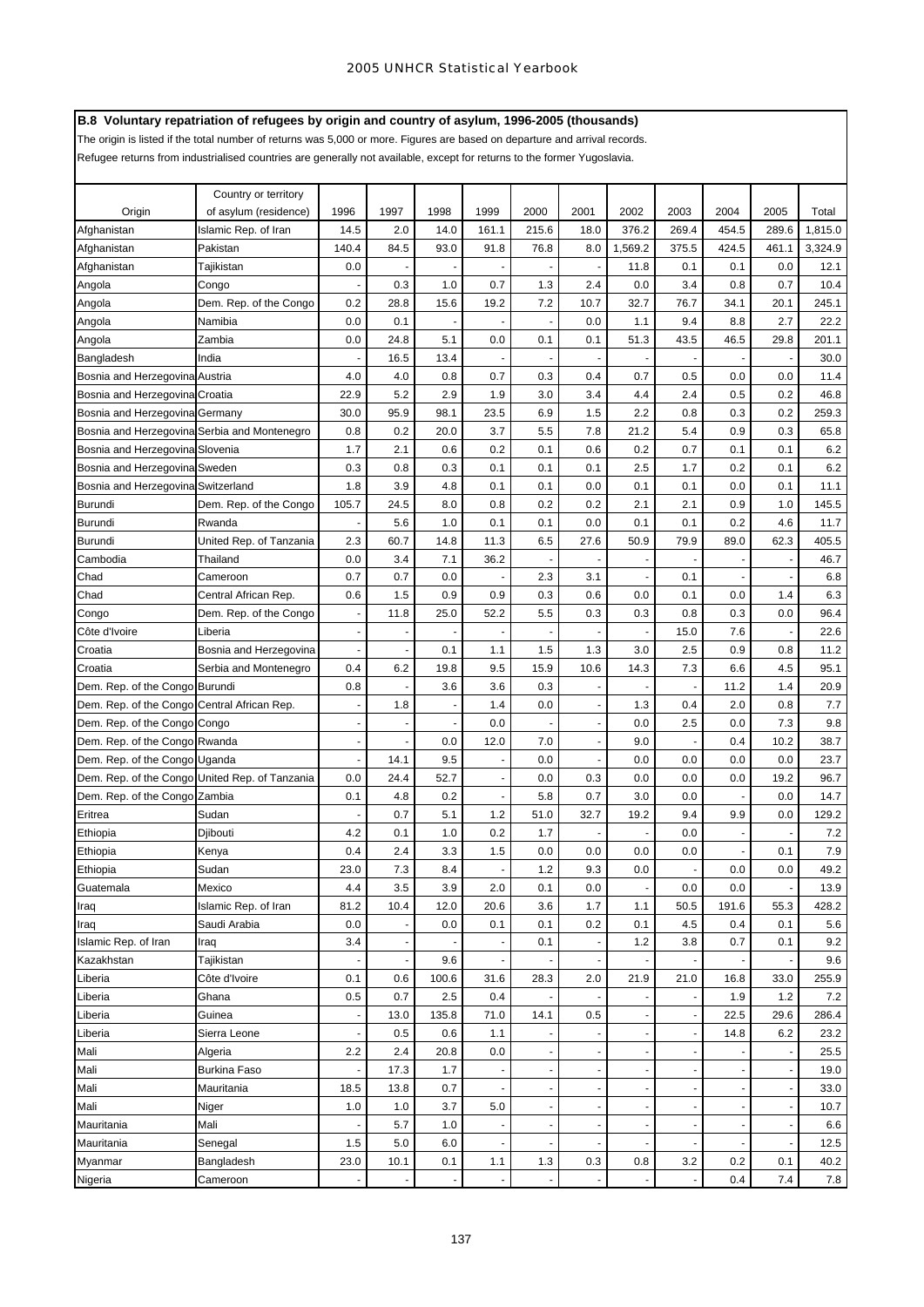# **B.8 Voluntary repatriation of refugees by origin and country of asylum, 1996-2005 (thousands)**

The origin is listed if the total number of returns was 5,000 or more. Figures are based on departure and arrival records.

Refugee returns from industrialised countries are generally not available, except for returns to the former Yugoslavia.

|                       | Country or territory    |                          |       |                          |       |      |                          |      |      |                          |      |         |
|-----------------------|-------------------------|--------------------------|-------|--------------------------|-------|------|--------------------------|------|------|--------------------------|------|---------|
| Origin                | of asylum (residence)   | 1996                     | 1997  | 1998                     | 1999  | 2000 | 2001                     | 2002 | 2003 | 2004                     | 2005 | Total   |
| Rwanda                | Burundi                 | 127.5                    | 3.6   | 1.5                      | 0.7   | 0.1  | 0.0                      | 0.5  | 0.6  | 0.4                      | 0.1  | 134.9   |
| Rwanda                | Dem. Rep. of the Congo  | 776.5                    | 178.4 | 2.4                      | 36.0  | 23.3 | 16.8                     | 14.3 | 17.6 | 10.8                     | 8.0  | 1,084.2 |
| Rwanda                | Uganda                  | 0.2                      | 8.8   | 4.4                      | 0.5   | 0.3  | 0.0                      | 0.0  | 0.0  | 2.6                      | 1.6  | 18.4    |
| Rwanda                | United Rep. of Tanzania | 506.1                    | 25.7  | 2.6                      | 1.0   | 2.2  | 4.7                      | 23.8 | 4.7  | 0.0                      | 0.0  | 570.8   |
| Serbia and Montenegro | Albania                 |                          |       |                          | 435.8 | 0.1  | 0.2                      | 0.0  | 0.0  | 0.0                      | 0.0  | 436.2   |
| Serbia and Montenegro | Austria                 | ä,                       |       | ÷,                       | 3.5   | 1.4  | 0.2                      | 0.3  | 0.3  | 0.2                      | 0.3  | 6.1     |
| Serbia and Montenegro | Belgium                 | $\overline{\phantom{a}}$ |       | ٠                        | 1.1   | 2.9  | 0.3                      | 0.4  | 0.2  | 0.2                      | 0.1  | 5.4     |
| Serbia and Montenegro | Bosnia and Herzegovina  | ä,                       |       | ä,                       | 45.7  | 7.5  | 5.5                      | 0.1  | 0.2  | 0.0                      | 0.0  | 58.9    |
| Serbia and Montenegro | Germany                 |                          |       |                          | 18.3  | 62.4 | 9.3                      | 5.3  | 4.6  | 3.0                      | 2.5  | 105.4   |
| Serbia and Montenegro | Hungary                 | 3.6                      | 1.2   | ÷,                       | 0.4   | 0.1  | 0.0                      | 0.0  | 0.0  | 0.0                      | 0.1  | 5.5     |
| Serbia and Montenegro | Norway                  | $\blacksquare$           |       | $\overline{\phantom{a}}$ | 3.7   | 1.8  | 1.5                      | 0.7  | 0.6  | 0.4                      | 0.2  | 8.8     |
| Serbia and Montenegro | Slovenia                | $\ddot{\phantom{1}}$     | 0.7   | $\ddot{\phantom{1}}$     | 2.8   | 0.4  | 0.2                      | 0.4  | 0.2  | 0.1                      | 0.2  | 5.1     |
| Serbia and Montenegro | Switzerland             |                          |       |                          | 15.8  | 26.8 | 1.4                      | 1.4  | 1.2  | 0.9                      | 0.9  | 48.4    |
| Serbia and Montenegro | <b>TfYR Macedonia</b>   |                          |       |                          | 233.4 | 12.1 | 4.5                      | 1.1  | 0.2  | 0.1                      | 0.1  | 251.5   |
| Serbia and Montenegro | Turkey                  | ÷                        |       | 0.0                      | 19.0  | 0.1  | 0.0                      | 0.0  | 0.0  | 0.0                      | 0.0  | 19.1    |
| Serbia and Montenegro | United Kingdom          |                          |       |                          | 1.4   | 1.7  | 0.9                      | 1.8  | 0.8  | 0.3                      | 0.3  | 7.3     |
| Sierra Leone          | Guinea                  | 0.0                      |       | 115.0                    |       | 33.4 | 77.3                     | 40.8 | 28.2 | 12.2                     | 0.1  | 307.0   |
| Sierra Leone          | Liberia                 |                          | 1.8   | 78.8                     | 3.5   | 7.5  | 15.0                     | 34.6 | 4.5  | 13.4                     |      | 159.1   |
| Somalia               | Djibouti                |                          | 0.1   | 0.2                      | 0.2   | 1.1  | 0.2                      | 2.1  | 0.2  | 8.4                      | 7.7  | 20.3    |
| Somalia               | Ethiopia                | ٠                        | 50.0  | 47.9                     | 23.0  | 43.5 | 50.2                     | 29.6 | 9.2  | 9.5                      | 4.1  | 267.1   |
| Somalia               | Kenya                   | 1.0                      | 0.3   | 1.6                      | 0.0   | 0.8  | 0.3                      | 0.2  | 0.7  | 0.1                      | 0.1  | 5.2     |
| Somalia               | Yemen                   | 0.2                      | 0.4   | 1.7                      | 1.9   | 0.4  | 0.5                      | 0.1  | 0.0  | 0.0                      | 0.0  | 5.2     |
| Sri Lanka             | India                   | ÷                        | 0.0   | 0.1                      | 0.1   | 0.0  | 0.0                      | 1.4  | 4.5  | 9.9                      | 2.7  | 18.8    |
| Sudan                 | Dem. Rep. of the Congo  | 0.3                      |       |                          | 0.0   |      | 0.2                      | 0.3  | 0.1  | 0.2                      | 18.3 |         |
| Sudan                 | Uganda                  | 0.0                      | 63.3  |                          | 0.0   | 0.0  |                          | 0.0  | 0.0  | 0.1                      | 0.0  |         |
| Tajikistan            | Afghanistan             | 1.4                      | 10.3  | 0.1                      | 0.1   |      |                          |      |      |                          |      | 11.8    |
| Tajikistan            | Kyrgyzstan              |                          |       | 1.1                      | 1.9   | 0.9  | 1.2                      | 0.1  | 0.1  | 0.0                      | 0.0  | 5.3     |
| Tajikistan            | Turkmenistan            | 5.3                      | 2.0   | 2.5                      | 2.3   | 0.2  | 0.3                      | 0.1  | 0.1  | 0.1                      | 0.0  | 12.9    |
| <b>TfYR Macedonia</b> | Serbia and Montenegro   | $\blacksquare$           |       | $\overline{\phantom{a}}$ |       |      | 82.0                     | 7.4  | 2.2  | 0.7                      |      | 92.3    |
| Timor-Leste           | Indonesia               |                          |       | ä,                       | 127.5 | 47.8 | 18.2                     | 31.9 |      | 0.4                      |      | 225.9   |
| Togo                  | Benin                   | 15.8                     | 3.4   |                          |       |      |                          |      | 0.0  | 0.1                      | 0.0  | 19.3    |
| Togo                  | Ghana                   | 50.5                     | 9.0   | 0.5                      |       |      |                          |      |      |                          |      | 60.0    |
| <b>Viet Nam</b>       | Hong Kong SAR, China    | 14.6                     | 4.5   | 0.1                      | 0.1   | 0.0  | $\overline{\phantom{a}}$ |      |      | $\overline{\phantom{a}}$ |      | 19.3    |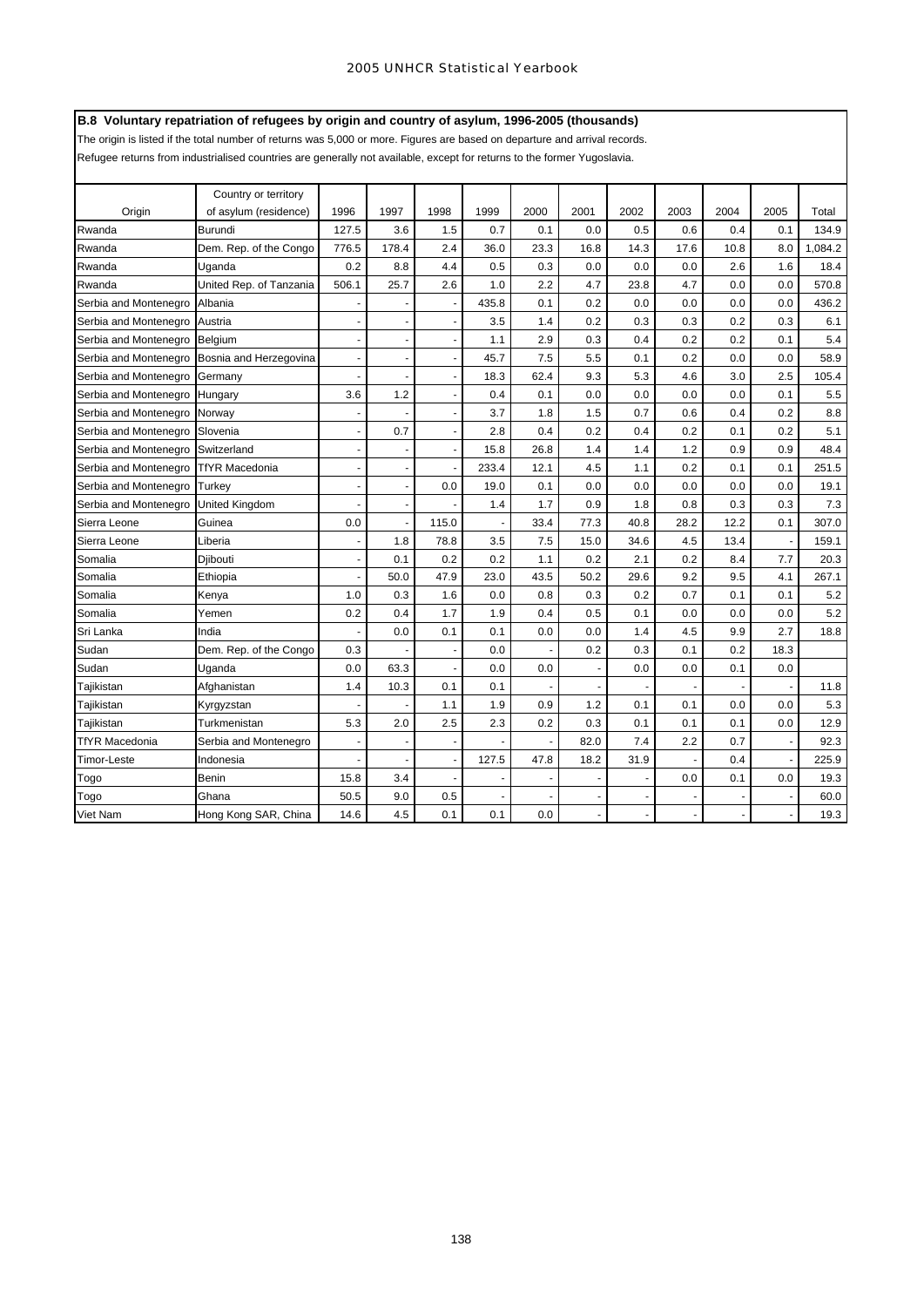# **B.9 UNHCR resettlement departures by region of asylum (departure), 1996-2005**

See Annexes D.1, D.2 and D.4 for regional classifications.

# **A. UN major areas**

| Region                          | 1996                     | 1997                     | 1998           | 1999                     | 2000   | 2001                     | 2002                     | 2003   | 2004   | 2005                     | Total   |
|---------------------------------|--------------------------|--------------------------|----------------|--------------------------|--------|--------------------------|--------------------------|--------|--------|--------------------------|---------|
| Africa                          | 2.623                    | 6.630                    | 7.930          | 15.795                   | 18.231 | 12.439                   | 5.597                    | 15.165 | 19.461 | 18.605                   | 122.476 |
| Asia                            | 11,302                   | .688                     | 868,           | 8.730                    | 15,852 | 14.231                   | 10,802                   | 9.112  | 8.450  | 10.424                   | 108,459 |
| Europe                          | 6.864                    | 4.661                    | 5.299          | 4.188                    | 5.389  | 2,578                    | 3,118                    | 1.263  | 992    | 590                      | 34,942  |
| Latin America and the Caribbean | 14                       | 166                      | 95             | 34                       | 44     | 46                       | 40                       | 341    | 706    | 866                      | 2,352   |
| North America                   | $\overline{\phantom{0}}$ |                          |                | $\overline{\phantom{0}}$ |        |                          | $\overline{\phantom{0}}$ |        |        | $\overline{\phantom{0}}$ |         |
| Oceania                         | $\overline{\phantom{a}}$ | $\overline{\phantom{0}}$ | $\overline{a}$ | $\overline{\phantom{0}}$ | -      | $\overline{\phantom{a}}$ | $\overline{\phantom{0}}$ | -      |        | $\overline{\phantom{0}}$ |         |
| Total                           | 20.803                   | 23.145                   | 21,192         | 28.747                   | 39,516 | 29.294                   | 19.557                   | 25,881 | 29.609 | 30.485                   | 268.229 |

# **B. UNHCR Regional Bureaux/Operations**

| Region                                                             | 1996   | 1997   | 1998   | 1999   | 2000   | 2001   | 2002   | 2003   | 2004   | 2005   | Total   |
|--------------------------------------------------------------------|--------|--------|--------|--------|--------|--------|--------|--------|--------|--------|---------|
| Central Asia, South West Asia, North Africa<br>and the Middle East | 6,110  | 8,283  | 6,332  | 7.754  | 13,787 | 10.501 | 7.006  | 7,127  | 7,190  | 6.014  | 80,104  |
| East and Horn of Africa                                            | 2.032  | 5.262  | 4.580  | 9.311  | 11.115 | 7,468  | 2.645  | 7.993  | 7.268  | 9,223  | 66,897  |
| Central Africa and the Great Lakes                                 | 45     | 53     | 351    | 265    | 411    | 744    | 424    | 782    | 1.051  | 1.462  | 5,588   |
| <b>West Africa</b>                                                 | 171    | 929    | 1.516  | 3.685  | 3.248  | 2.034  | 594    | 2.535  | 6.266  | 5.578  | 26.556  |
| Southern Africa                                                    | 135    | 180    | 100    | 43     | 400    | 224    | 198    | 341    | 766    | 1,047  | 3,434   |
| The Americas                                                       | 14     | 166    | 95     | 34     | 44     | 46     | 40     | 341    | 706    | 866    | 2,352   |
| Asia and Pacific                                                   | 3.916  | 2.037  | 1.255  | 1.607  | 2.625  | 2,698  | 2,508  | 2.329  | 2,935  | 4.100  | 26,010  |
| Europe                                                             | 8,380  | 6,235  | 6,963  | 6.048  | 7,886  | 5,579  | 6.142  | 4,433  | 3,427  | 2.195  | 57,288  |
| Total                                                              | 20,803 | 23,145 | 21,192 | 28.747 | 39.516 | 29,294 | 19,557 | 25,881 | 29,609 | 30.485 | 268,229 |
| - Africa                                                           | 2,383  | 6,424  | 6,547  | 13,304 | 15,174 | 10.470 | 3,861  | 11.651 | 15.351 | 17.310 | 102.475 |

# **C. Regional classification - Millennium Development Goals**

| Region                                   | 1996   | 1997           | 1998   | 1999                     | 2000           | 2001   | 2002   | 2003   | 2004   | 2005   | Total   |
|------------------------------------------|--------|----------------|--------|--------------------------|----------------|--------|--------|--------|--------|--------|---------|
| Developed regions                        | 6,855  | 4,665          | 5,274  | 4,198                    | 5,394          | 2,279  | 2,860  | 782    | 377    | 184    | 32,868  |
| Commonwealth of Independent States (CIS) | 18     | 25             | 102    | 52                       | 221            | 773    | 811    | 1,197  | 1,380  | 2,380  | 6,959   |
| - CIS (Europe)                           | 13     | $\overline{2}$ | 27     | $\overline{\phantom{0}}$ | $\blacksquare$ | 299    | 258    | 481    | 615    | 420    | 2,115   |
| - CIS (Asia)                             | 5      | 23             | 75     | 52                       | 221            | 474    | 553    | 716    | 765    | 1,960  | 4,844   |
| Developing regions                       | 13,930 | 18,455         | 15,816 | 24,497                   | 33,901         | 26,242 | 15,886 | 23,902 | 27,852 | 27,921 | 228,402 |
| - Northern Africa                        | 240    | 201            | 1,381  | 2,491                    | 3,057          | 1,969  | 1,736  | 3,514  | 4,110  | 1,295  | 19,994  |
| Sub-Saharan Africa                       | 2,383  | 6,429          | 6,549  | 13,304                   | 15,174         | 10,470 | 3,861  | 11,651 | 15,351 | 17,310 | 102,482 |
| - Latin America and the Caribbean        | 14     | 166            | 95     | 34                       | 44             | 46     | 40     | 341    | 706    | 866    | 2,352   |
| Eastern Asia                             | 303    | 485            | 169    | 74                       | 21             | 4      | 34     | 135    | 109    | 48     | 1,382   |
| South Asia                               | 680    | 957            | 1,930  | 2,984                    | 5,792          | 5,267  | 3,801  | 2,968  | 1,905  | 1,220  | 27,504  |
| South-eastern Asia                       | 3,275  | 984            | 254    | 659                      | 1,293          | 1,139  | 1,637  | 1,430  | 2,389  | 3,846  | 16,906  |
| - Western Asia                           | 7,035  | 9,233          | 5,438  | 4,951                    | 8,520          | 7,347  | 4,777  | 3,863  | 3,282  | 3,336  | 57,782  |
| Oceania                                  |        |                |        |                          |                |        |        |        |        |        |         |
| Landlocked developing countries (LLDCs)  | 218    | 475            | 1,090  | 1,218                    | 2,120          | 1,863  | 1,458  | 1,875  | 2,749  | 4,926  | 17,992  |
| Small island developing states (SIDS)    | 42     | 173            | 127    | 90                       | 155            | 81     | 32     | 29     | 38     | 38     | 805     |
| Least developed countries (LDCs)         | 443    | 1,206          | 1,959  | 2,794                    | 4,707          | 3,478  | 2,471  | 2,490  | 4,550  | 9,034  | 33,132  |
| Total                                    | 20,803 | 23,145         | 21,192 | 28,747                   | 39,516         | 29,294 | 19,557 | 25,881 | 29,609 | 30,485 | 268,229 |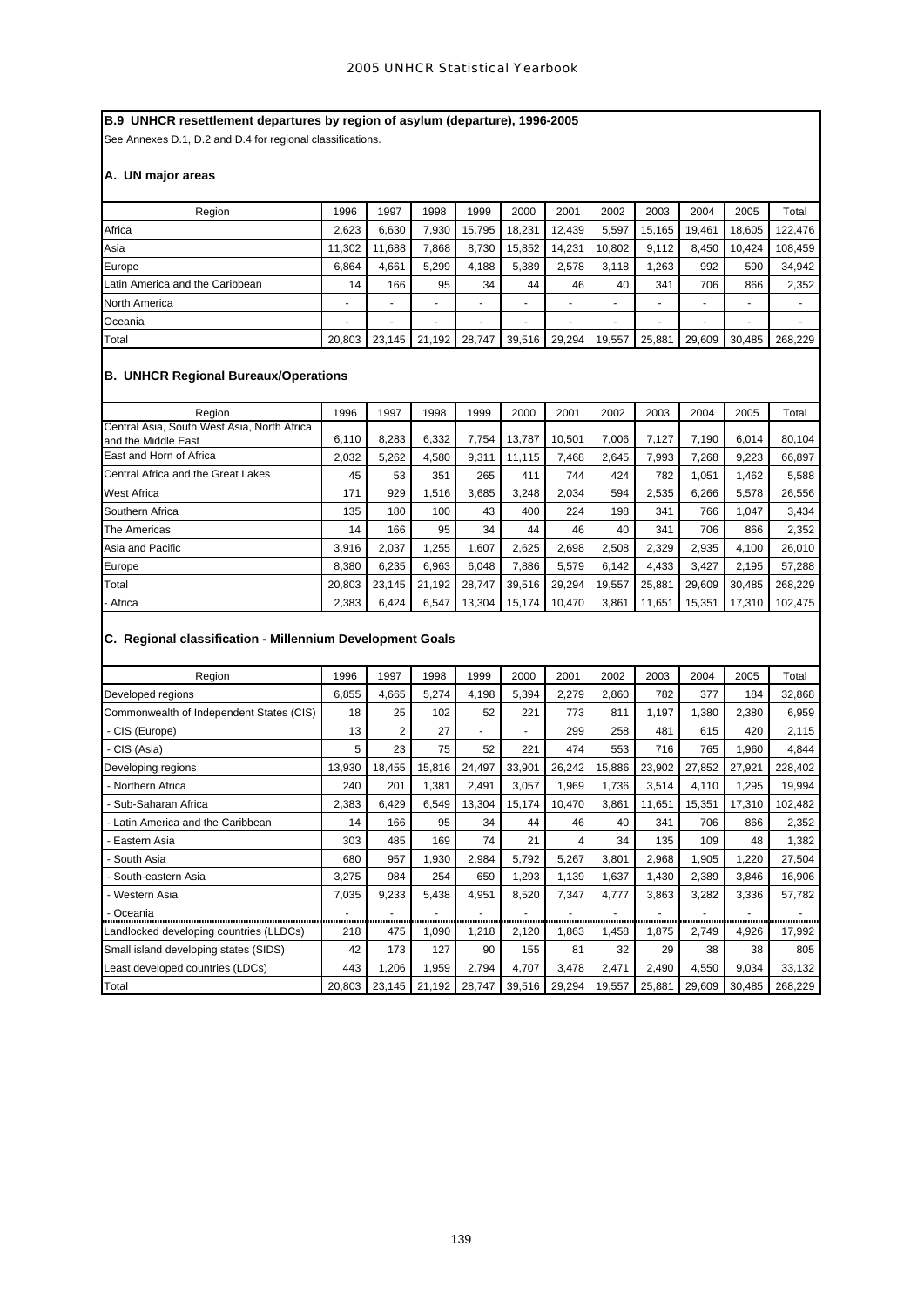|  | B.10 UNHCR resettlement departures by country of asylum, 1996-2005 |  |  |
|--|--------------------------------------------------------------------|--|--|
|  |                                                                    |  |  |

The country or territory of first asylum (departure) is listed if the total number of resettlement departures was 100 or more.

| Country or territory      |                          |                |                |                |       |                |                |                |                |                |        |
|---------------------------|--------------------------|----------------|----------------|----------------|-------|----------------|----------------|----------------|----------------|----------------|--------|
| of asylum (residence)     | 1996                     | 1997           | 1998           | 1999           | 2000  | 2001           | 2002           | 2003           | 2004           | 2005           | Total  |
| Kenya                     | 1,900                    | 4,654          | 3,736          | 7,948          | 9,383 | 5.835          | 1,905          | 7,301          | 5.643          | 6,819          | 55,124 |
| Turkey                    | 1,504                    | 1,570          | 1,629          | 1,844          | 2,334 | 2,747          | 2,924          | 2,935          | 2,292          | 1,262          | 21,041 |
| Serbia and Montenegro     | 1,976                    | 2,678          | 4,662          | 3,324          | 4,433 | 1,391          | 894            | 485            | 251            | 37             | 20,131 |
| Egypt                     | 238                      | 196            | 1,364          | 2,479          | 3,057 | 1,968          | 1,723          | 3,510          | 4,110          | 1,291          | 19,936 |
| Pakistan                  | 254                      | 351            | 1,049          | 1,827          | 3,324 | 2,669          | 2,054          | 1,294          | 637            | 208            | 13,667 |
| Thailand                  | 3,194                    | 941            | 245            | 514            | 1,248 | 974            | 307            | 452            | 1,584          | 2,510          | 11,969 |
| Croatia                   | 4,736                    | 1,926          | 564            | 314            | 621   | 642            | 1,499          | 99             | 53             | 4              | 10,458 |
| Saudi Arabia              | 3,593                    | 4.285          | 471            | 57             | 347   | 8              | 45             | 31             | $\overline{2}$ | 1              | 8,840  |
| Jordan                    | 836                      | 1,059          | 932            | 839            | 1,795 | 1,901          | 485            | 361            | 167            | 224            | 8,599  |
| Côte d'Ivoire             | 8                        | 410            | 22             | 1,161          |       | 83             | 1              | 1,646          | 4,476          | 437            | 8,244  |
| India                     | 306                      | 542            | 803            | 835            | 1,290 | 1,531          | 830            | 746            | 423            | 155            | 7,461  |
| Ghana                     | 12                       | 40             | 807            | 1,360          | 1,076 | 1,010          | 106            | 172            | 581            | 1,768          | 6,932  |
| Syrian Arab Rep.          | 409                      | 501            | 972            | 1,154          | 1,734 | 717            | 597            |                |                | 540            | 6,624  |
| Islamic Rep. of Iran      | 88                       | 43             | 48             | 293            | 1,162 | 1,038          | 910            | 910            | 831            | 820            | 6,143  |
| Ethiopia                  | 9                        | 207            | 597            | 833            | 896   | 534            | 466            | 622            | 594            | 1,240          | 5,998  |
| Iraq                      | 514                      | 1,623          | 1,140          | 816            | 413   | 752            | 314            |                | 47             | 22             | 5,641  |
| Lebanon                   | 86                       | 118            | 178            | 172            | 1,522 | 904            | 310            | 480            | 714            | 566            | 5,050  |
| United Rep. of Tanzania   | 19                       | 22             | 246            | 166            | 333   | 534            | 247            | 495            | 814            | 1,195          | 4,071  |
| Guinea                    |                          | 53             | 13             | 87             | 64    | 388            | 311            | 534            | 500            | 1,931          | 3,881  |
| Uganda                    | 37                       | 34             | 136            | 254            | 443   | 538            |                |                | 508            | 1,006          | 2,956  |
| Benin                     | 95                       | 64             | 314            | 695            | 1,321 | 168            | 34             | 33             | 54             | 26             | 2,804  |
| Malaysia                  | 14                       |                | $\overline{a}$ | 95             | 31    | 78             | 102            | 496            | 553            | 672            | 2,041  |
| <b>Russian Federation</b> | 13                       | $\blacksquare$ | $\blacksquare$ |                |       | 279            | 239            | 461            | 594            | 395            | 1,981  |
| Cambodia                  | 1                        | 4              | $\overline{2}$ | $\overline{2}$ | 5     | 38             | 793            | 165            | 105            | 583            | 1,698  |
| Sierra Leone              | 5                        |                | L,             |                | 3     | $\overline{7}$ | 7              | 17             | 542            | 1,082          | 1,663  |
| Zambia                    | 86                       | 45             | 31             | 23             | 280   | 107            | 83             | 157            | 452            | 310            | 1,574  |
| Sudan                     | 31                       | 211            | $\blacksquare$ |                | 236   | 266            | 153            | 39             | 467            | 149            | 1,552  |
| Hong Kong SAR, China      | 299                      | 485            | 168            | 63             | 9     |                | 29             | 129            | 93             | 39             | 1,314  |
| Yemen                     | 12                       | 17             | 47             | 40             | 169   | 157            | 51             | 45             | 58             | 704            | 1,300  |
| Ecuador                   | 3                        |                | $\overline{c}$ | 20             | 10    |                | 4              | 154            | 443            | 511            | 1,147  |
| Uzbekistan                | $\mathbf{1}$             | 19             | 8              | 27             | 118   |                | 185            | 124            | 129            | 475            | 1,086  |
| Indonesia                 | 8                        | 8              | 4              | 22             | 8     | 42             | 433            | 314            | 142            | 75             | 1,056  |
| Azerbaijan                |                          | 4              | 25             | 14             | 92    | 214            | 78             | 203            | 142            | 221            | 993    |
| Tajikistan                | 2                        |                | $\blacksquare$ |                |       | 14             | 75             | 89             |                | 720            | 900    |
| Kyrgyzstan                |                          |                |                |                | 4     | 1              | 70             | 211            | 435            | 167            | 888    |
| Senegal                   | 21                       | 161            | 86             | 94             | 271   | 76             | 8              | $\blacksquare$ | $\blacksquare$ | 126            | 843    |
| Djibouti                  | 55                       | 126            | 92             | 248            | 126   | 144            | 25             | 2              | 4              |                | 822    |
| Gambia                    |                          | 35             | 137            | 148            | 355   | 120            |                |                |                | 1              | 796    |
| Costa Rica                |                          | 4              |                |                |       |                | 5              | 162            | 228            | 280            | 679    |
| Bosnia and Herzegovina    |                          |                |                | 45             | 29    | 179            | 236            | 63             | 59             | 47             | 658    |
| Turkmenistan              | 2                        | $\blacksquare$ | 41             | 2              | 1     | 233            | 104            | 19             | 14             | 239            | 655    |
| Albania                   |                          |                |                | 423            | 143   | 3              | 2              |                | 4              |                | 575    |
| Malawi                    | $\frac{1}{2}$            |                | 5              |                |       | 1              | 40             | 53             | 196            | 216            | 511    |
| Rwanda                    | $\blacksquare$           |                | 5              | 5              |       | 90             | 57             | 133            | 122            | 96             | 508    |
| <b>TfYR Macedonia</b>     |                          |                | $\Box$         |                | 82    | 48             | 229            | 127            | 10             | $\overline{7}$ | 503    |
| Nigeria                   | 10                       |                | $\centerdot$   | 55             | 5     | 162            | 60             | 78             | 31             | 38             | 439    |
| Kuwait                    | 46                       | 42             | 51             | 10             | 108   | 117            | 16             | $\overline{c}$ |                | $\overline{2}$ | 394    |
| Cuba                      | 1                        | 132            | 76             | 12             | 20    | 23             | 17             | 22             | 33             | 20             | 356    |
| Cameroon                  | 3                        | 3              | 12             | 5              | 72    | 20             | 51             | 26             | 51             | 95             | 338    |
| Gabon                     | $\blacksquare$           |                | 3              |                |       | 3              | 47             | 68             | 22             | 130            | 273    |
| South Africa              | $\blacksquare$           |                | 4              | 12             | 14    | 47             | 15             | 17             | 56             | 107            | 272    |
| Eritrea                   | $\blacksquare$           | 30             | $\blacksquare$ | 28             | 31    | 143            | 8              | 7              | 8              | 5              | 260    |
| Mozambique                | $\overline{\phantom{a}}$ |                | $\blacksquare$ | 5              | 13    |                |                | 1              | $\blacksquare$ | 224            | 243    |
| Malta                     | 24                       | 25             | 42             | 76             | 56    | 16             | $\blacksquare$ |                | $\blacksquare$ |                | 239    |
|                           |                          |                |                |                |       |                |                |                |                |                |        |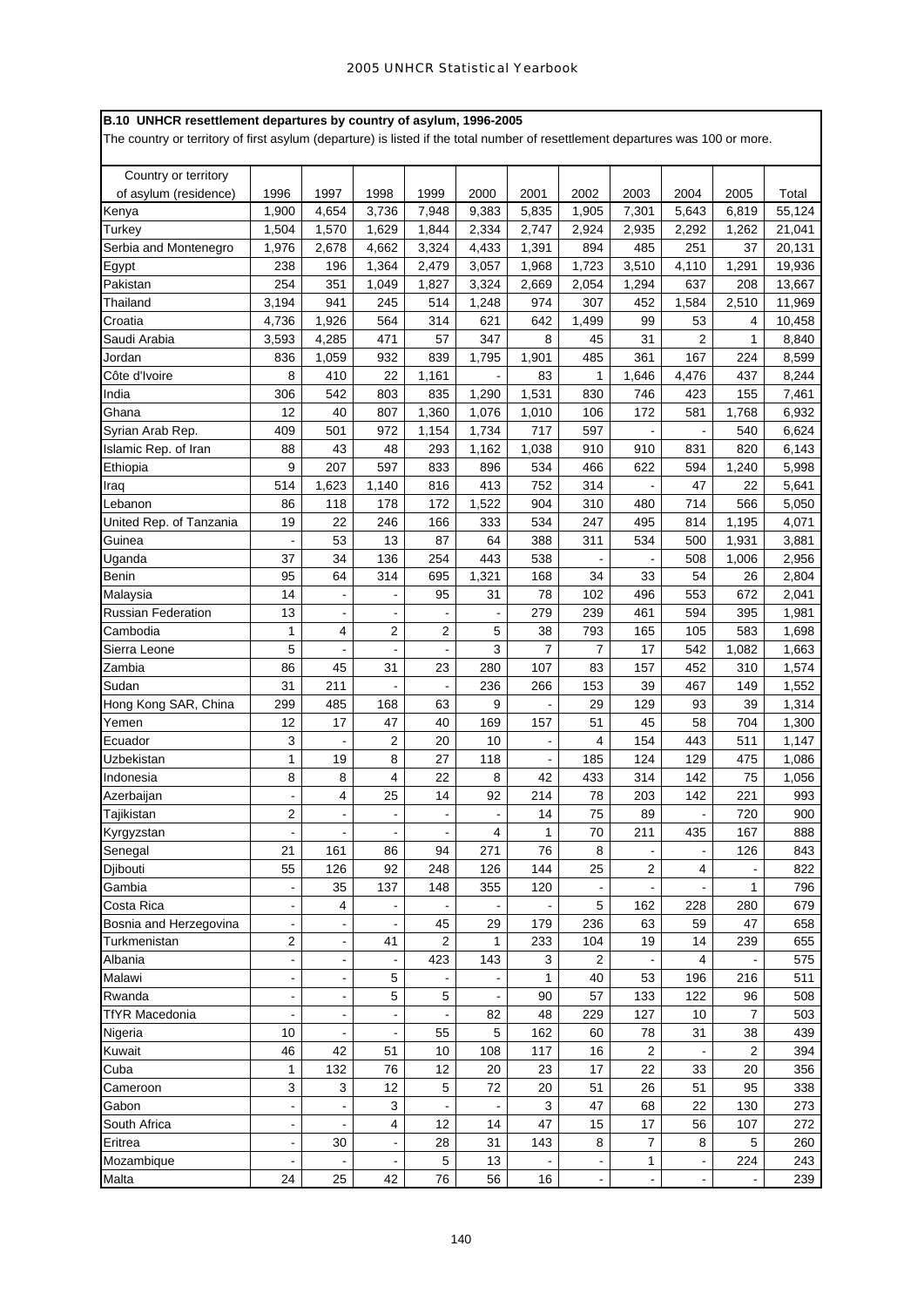| B.10 UNHCR resettlement departures by country of asylum, 1996-2005                                                             |                              |                |                |                |      |                |      |                |                |                |       |
|--------------------------------------------------------------------------------------------------------------------------------|------------------------------|----------------|----------------|----------------|------|----------------|------|----------------|----------------|----------------|-------|
| The country or territory of first asylum (departure) is listed if the total number of resettlement departures was 100 or more. |                              |                |                |                |      |                |      |                |                |                |       |
|                                                                                                                                |                              |                |                |                |      |                |      |                |                |                |       |
| Country or territory                                                                                                           |                              |                |                |                |      |                |      |                |                |                |       |
| of asylum (residence)                                                                                                          | 1996                         | 1997           | 1998           | 1999           | 2000 | 2001           | 2002 | 2003           | 2004           | 2005           | Total |
| Dem. Rep. of the Congo                                                                                                         |                              | 11             | 10             | 47             | 5    | 47             | 18   | 46             | 20             | 19             | 223   |
| Namibia                                                                                                                        | 1                            | 132            |                |                |      | 15             | 13   | $\overline{2}$ |                | 55             | 218   |
| Botswana                                                                                                                       | 16                           |                |                |                | 82   | 8              |      | 14             | 59             | 30             | 210   |
| Burundi                                                                                                                        | 26                           | 4              | 15             | 17             | 59   | 15             | 6    | 14             | 20             | 22             | 198   |
| Somalia                                                                                                                        |                              |                | 19             |                |      | 8              | 88   | 22             | 44             | 4              | 185   |
| <b>Burkina Faso</b>                                                                                                            | ۰                            | 84             | 90             | 8              |      |                |      |                |                | 2              | 184   |
| Congo                                                                                                                          | ۰                            | 9              | $\blacksquare$ | 27             | 10   | 19             | 41   | 11             | 51             | $\blacksquare$ | 168   |
| Kazakhstan                                                                                                                     |                              |                |                | 9              | 6    | 6              | 26   | 42             | 44             | 25             | 158   |
| Liberia                                                                                                                        | 7                            |                | 25             | 53             | 28   |                | 1    | 22             | 9              | 11             | 156   |
| Mali                                                                                                                           | $\qquad \qquad \blacksquare$ | 15             |                | $\overline{2}$ | 51   |                | 15   | 7              | 9              | 54             | 153   |
| Georgia                                                                                                                        |                              |                |                |                |      | 6              | 7    | 25             | $\blacksquare$ | 113            | 151   |
| Cyprus                                                                                                                         | 12                           | $\blacksquare$ | 9              | $\overline{2}$ | 71   | 34             | 7    | 4              |                | 9              | 148   |
| Zimbabwe                                                                                                                       | 11                           |                |                |                |      | 6              |      | 39             |                | 89             | 145   |
| Central African Rep.                                                                                                           |                              | $\overline{7}$ | 71             | $\overline{2}$ | 4    | 31             | 8    | 15             | $\overline{2}$ |                | 140   |
| Greece                                                                                                                         | 94                           | 17             |                | 6              | 19   |                |      |                |                |                | 136   |
| Sri Lanka                                                                                                                      | 6                            | 14             | 26             | 12             | 9    | $\overline{7}$ | 1    | 15             | 8              | 32             | 130   |
| Philippines                                                                                                                    | 53                           | 25             | 3              | 24             |      |                |      |                |                | 3              | 108   |
| <b>United Arab Emirates</b>                                                                                                    | 23                           | 18             | 9              | 11             | 18   | 2              | 14   | 5              | 2              | 4              | 106   |
| Angola                                                                                                                         | 3                            | $\blacksquare$ | $\mathbf{1}$   |                | 3    | 9              | 13   | 58             | 3              | 16             | 106   |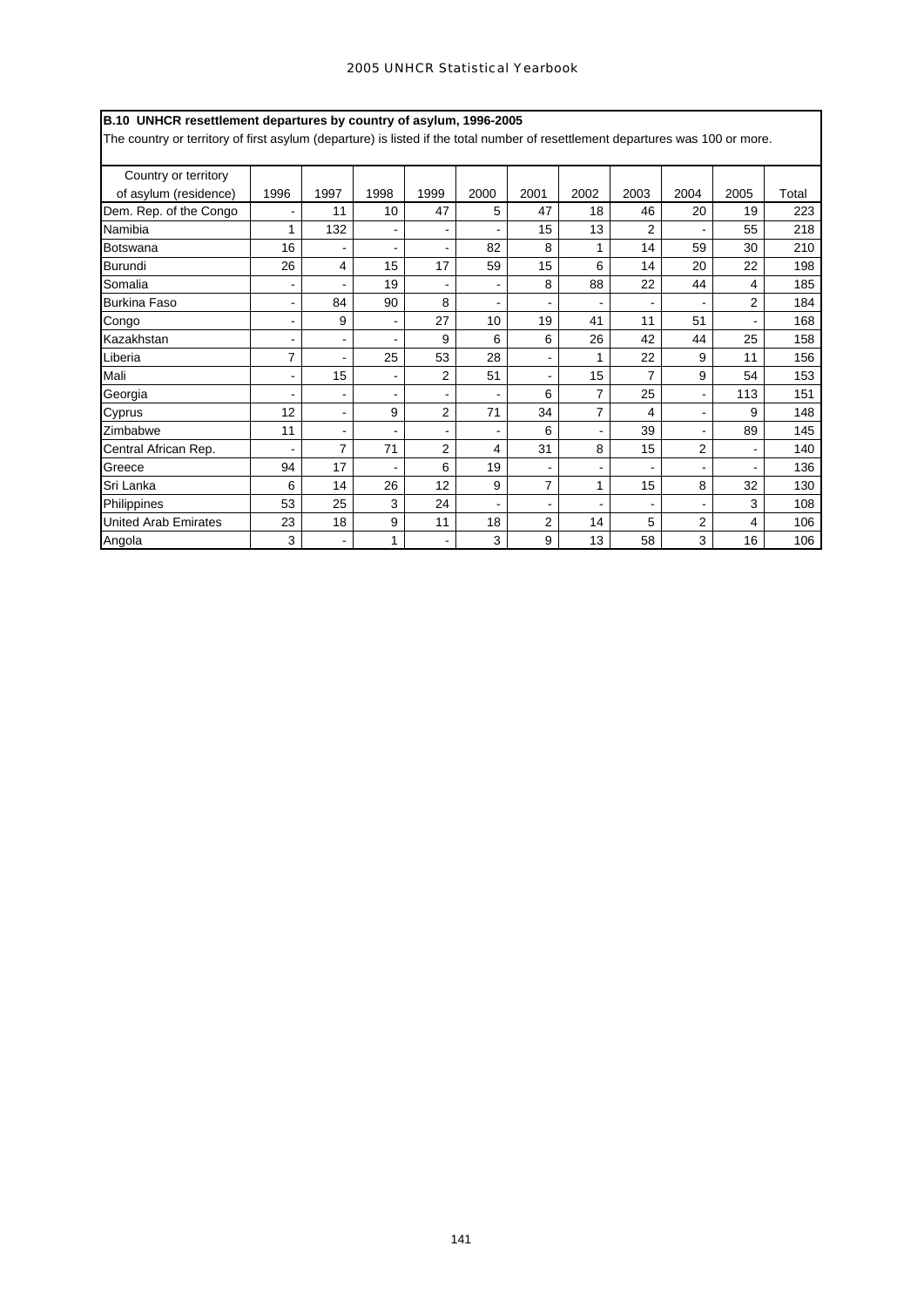# **B.11 UNHCR resettlement departures by region of origin, 1996-2005**

See Annexes D.1, D.2 and D.4 for regional classifications.

# **A. UN major areas**

| Region                          | 1996                     | 1997                     | 1998                     | 1999                     | 2000   | 2001                     | 2002                     | 2003                     | 2004   | 2005   | Total   |
|---------------------------------|--------------------------|--------------------------|--------------------------|--------------------------|--------|--------------------------|--------------------------|--------------------------|--------|--------|---------|
| Africa                          | 2.668                    | 6.759                    | 8.179                    | 15.418                   | 19.812 | 12.937                   | 5,906                    | 15.453                   | 20.111 | 19.843 | 127,086 |
| Asia                            | 11,311                   | 11.593                   | 7,722                    | 8,255                    | 14,221 | 13,935                   | 10.678                   | 8,931                    | 8,017  | 9,222  | 103,885 |
| Europe                          | 6.741                    | 4.622                    | 5,214                    | 4.108                    | 5,299  | 2,260                    | 2,833                    | 854                      | 419    | 280    | 32,630  |
| Latin America and the Caribbean | 3                        | 5                        | 11                       | 24                       | 24     | 9                        | 22                       | 318                      | 674    | 844    | 1,934   |
| North America                   | $\overline{\phantom{0}}$ |                          | $\overline{\phantom{a}}$ |                          | -      | $\overline{\phantom{0}}$ | ۰                        |                          | -      |        |         |
| Oceania                         | $\overline{a}$           | $\overline{\phantom{0}}$ | $\overline{a}$           | $\overline{\phantom{0}}$ | -      | $\overline{\phantom{0}}$ | $\overline{\phantom{0}}$ | $\overline{\phantom{0}}$ | ۰      | -      |         |
| <b>Stateless</b>                | 4                        | 6                        | 3                        | $\overline{\phantom{0}}$ | 29     | 6                        | 6                        |                          | 15     | 21     | 91      |
| Other/unknown                   | 76                       | 160                      | 63                       | 942                      | 131    | 147                      | 112                      | 324                      | 373    | 275    | 2,603   |
| Total                           | 20,803                   | 23,145                   | 21.192                   | 28,747                   | 39.516 | 29,294                   | 19,557                   | 25,881                   | 29,609 | 30.485 | 268,229 |

# **B. UNHCR Regional Bureaux/Operations**

| Region                                                             | 1996   | 1997   | 1998   | 1999   | 2000   | 2001   | 2002   | 2003   | 2004   | 2005   | Total   |
|--------------------------------------------------------------------|--------|--------|--------|--------|--------|--------|--------|--------|--------|--------|---------|
| Central Asia, South West Asia, North Africa<br>and the Middle East | 7,778  | 10,151 | 7,309  | 7,591  | 13.250 | 12,871 | 9,478  | 7.706  | 5.670  | 5,496  | 87,300  |
| East and Horn of Africa                                            | 2,276  | 5,570  | 5,898  | 11.117 | 15,225 | 9,607  | 4,580  | 11,721 | 11.771 | 11.379 | 89,144  |
| Central Africa and the Great Lakes                                 | 220    | 327    | 824    | 690    | 2,139  | 1,276  | 761    | 1,196  | 2,209  | 2,941  | 12,583  |
| West Africa                                                        | 142    | 712    | 1,378  | 3,536  | 2,112  | 944,   | 535    | 2,497  | 6,095  | 5,375  | 24,326  |
| Southern Africa                                                    | 13     | 134    | 37     | 14     | 14     | 57     | 9      | 10     | 23     | 32     | 343     |
| The Americas                                                       | 3      | 5      | 11     | 24     | 24     | 9      | 22     | 318    | 674    | 844    | 1,934   |
| Asia and Pacific                                                   | 3.550  | 1.454  | 417    | 722    | 1,291  | 1,099  | 1,203  | 1,235  | 2,328  | 3.791  | 17,090  |
| Europe                                                             | 6,741  | 4,626  | 5,252  | 4,111  | 5,301  | 2,278  | 2,851  | 873    | 451    | 331    | 32,815  |
| <b>Stateless</b>                                                   | 4      | 6      | 3      | $\sim$ | 29     | 6      | 6      |        | 15     | 21     | 91      |
| Other/unknown                                                      | 76     | 160    | 63     | 942    | 131    | 147    | 112    | 324    | 373    | 275    | 2,603   |
| Total                                                              | 20,803 | 23,145 | 21,192 | 28,747 | 39,516 | 29,294 | 19,557 | 25,881 | 29,609 | 30,485 | 268,229 |
| - Africa                                                           | 2,651  | 6,743  | 8,137  | 15,357 | 19,490 | 12,884 | 5,885  | 15.424 | 20.098 | 19.727 | 126,396 |

# **C. Regional classification - Millennium Development Goals**

| Region                                   | 1996   | 1997                     | 1998   | 1999   | 2000   | 2001   | 2002   | 2003   | 2004   | 2005   | Total   |
|------------------------------------------|--------|--------------------------|--------|--------|--------|--------|--------|--------|--------|--------|---------|
| Developed regions                        | 6,741  | 4,618                    | 5,214  | 4,108  | 5,299  | 2,238  | 2,817  | 761    | 359    | 91     | 32,246  |
| Commonwealth of Independent States (CIS) | 4      | 9                        | 61     | 27     | 11     | 38     | 64     | 156    | 125    | 405    | 900     |
| - CIS (Europe)                           |        | 4                        |        |        | ٠      | 22     | 16     | 93     | 60     | 189    | 384     |
| - CIS (Asia)                             | 4      | 5                        | 61     | 27     | 11     | 16     | 48     | 63     | 65     | 216    | 516     |
| Developing regions                       | 13,978 | 18,352                   | 15,851 | 23,670 | 34,046 | 26,865 | 16,558 | 24,639 | 28,737 | 29,693 | 232,389 |
| - Northern Africa                        | 17     | 16                       | 40     | 60     | 128    | 33     | 15     | 29     | 13     | 28     | 379     |
| Sub-Saharan Africa                       | 2,651  | 6.743                    | 8,139  | 15,358 | 19,684 | 12,904 | 5,891  | 15,424 | 20,098 | 19,815 | 126,707 |
| Latin America and the Caribbean          | 3      | 5                        | 11     | 24     | 24     | 9      | 22     | 318    | 674    | 844    | 1,934   |
| Eastern Asia                             | 5      | $\overline{2}$           |        | 19     | 11     | 34     | 44     | 73     | 65     | 66     | 320     |
| South Asia                               | 2,029  | 3,437                    | 3,641  | 4,237  | 7,323  | 8,701  | 7,102  | 6,385  | 5,013  | 4,479  | 52,347  |
| South-eastern Asia                       | 3,524  | 1,440                    | 406    | 686    | 1,269  | 1,052  | 1,118  | 1,095  | 2,242  | 3,710  | 16,542  |
| Western Asia                             | 5,749  | 6,709                    | 3,613  | 3,286  | 5,607  | 4,132  | 2,366  | 1,315  | 632    | 751    | 34,160  |
| Oceania                                  |        |                          |        |        |        |        |        |        |        |        |         |
| <b>Stateless</b>                         | 4      | 6                        | 3      |        | 29     | 6      | 6      |        | 15     | 21     | 91      |
| Other/unknown                            | 76     | 160                      | 63     | 942    | 131    | 147    | 112    | 324    | 373    | 275    | 2,603   |
| Landlocked developing countries (LLDCs)  | 3,255  | 1,396                    | 2,014  | 4,503  | 6,925  | 7,768  | 5,138  | 7,136  | 5,116  | 6,452  | 49,703  |
| Small island developing states (SIDS)    |        | $\overline{\phantom{a}}$ |        | 6      | 16     | 3      | 11     | 4      | 4      | 3      | 47      |
| Least developed countries (LDCs)         | 6,020  | 8,176                    | 9,058  | 17,128 | 25,107 | 18,871 | 10,315 | 19,601 | 24,683 | 25,841 | 164,800 |
| Total                                    | 20,803 | 23,145                   | 21,192 | 28,747 | 39,516 | 29,294 | 19,557 | 25,881 | 29,609 | 30,485 | 268,229 |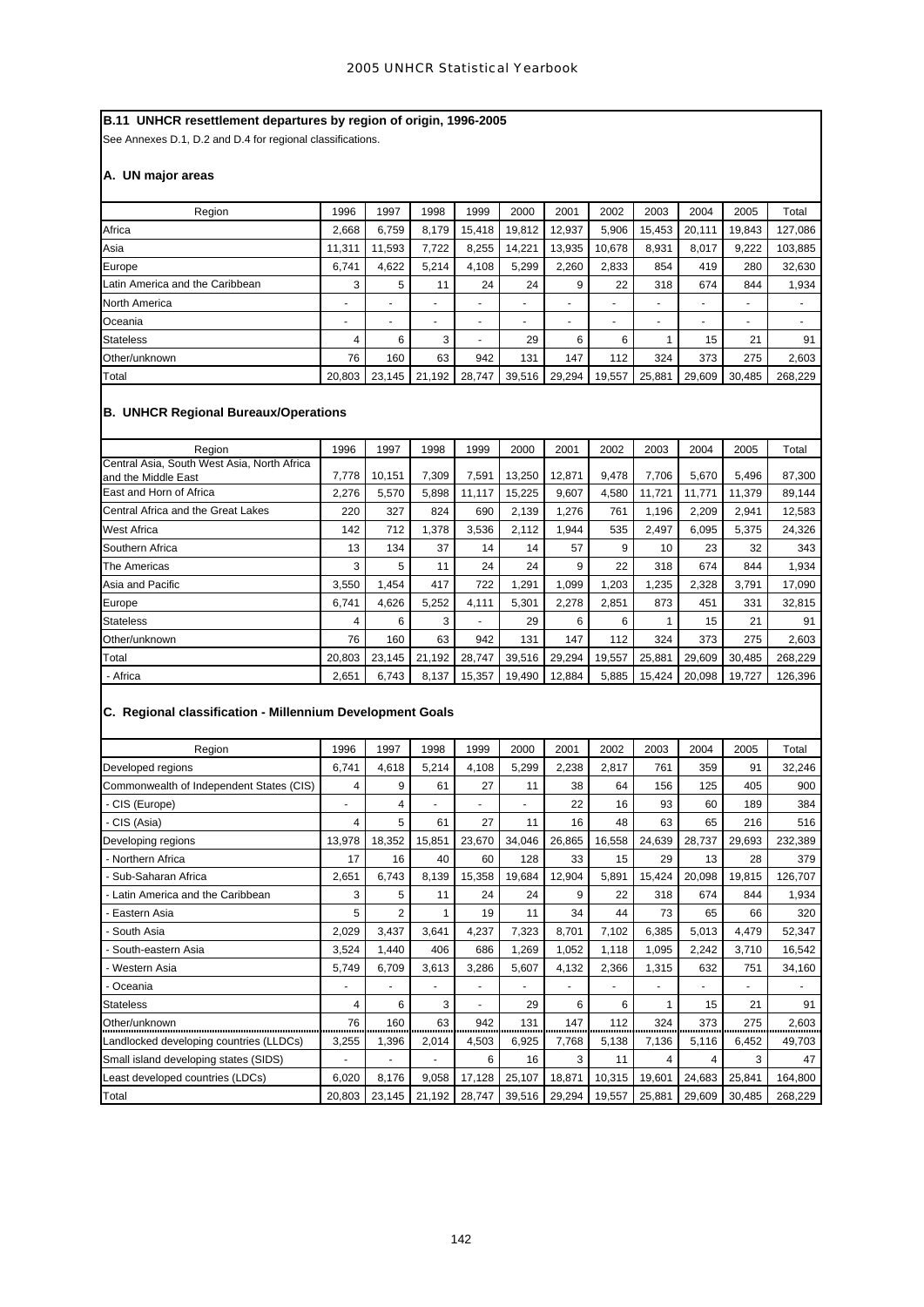|  |  | B.12 UNHCR resettlement departures by origin, 1996-2005 |  |  |  |
|--|--|---------------------------------------------------------|--|--|--|
|--|--|---------------------------------------------------------|--|--|--|

The origin is listed if the total number of resettlement departures was 100 or more.

| Origin                         | 1996                     | 1997                    | 1998                         | 1999           | 2000           | 2001           | 2002  | 2003  | 2004           | 2005  | Total  |
|--------------------------------|--------------------------|-------------------------|------------------------------|----------------|----------------|----------------|-------|-------|----------------|-------|--------|
| Somalia                        | 1,987                    | 4,603                   | 3,757                        | 5,807          | 7,908          | 1,990          | 1,224 | 3,314 | 4,872          | 5,860 | 41,322 |
| Iraq                           | 5,726                    | 6,670                   | 3,593                        | 3,255          | 5,536          | 4,082          | 2,313 | 1,268 | 571            | 686   | 33,700 |
| Sudan                          | 212                      | 659                     | 1,809                        | 3,180          | 5,303          | 5,402          | 2,710 | 5,157 | 5,045          | 3,244 | 32,721 |
| Afghanistan                    | 311                      | 568                     | 996                          | 1,838          | 4,237          | 5,186          | 4,230 | 3,562 | 2,709          | 3,209 | 26,846 |
| Islamic Rep. of Iran           | 1,696                    | 2,857                   | 2,635                        | 2,380          | 3,073          | 3,502          | 2,830 | 2,673 | 2,191          | 1,223 | 25,060 |
| Liberia                        | 18                       | 545                     | 836                          | 2,557          | 977            | 867            | 188   | 2,138 | 5,614          | 4,732 | 18,472 |
| Bosnia and Herzegovina         | 6,616                    | 3,549                   | 1,908                        | 971            | 1,308          | 737            | 1,575 | 148   | 97             | 11    | 16,920 |
| Croatia                        | 117                      | 1,069                   | 3,306                        | 2,606          | 3,726          | 1,286          | 805   | 420   | 193            | 26    | 13,554 |
| Ethiopia                       | 58                       | 166                     | 302                          | 2,090          | 1,738          | 1,976          | 488   | 3,031 | 1,491          | 1,526 | 12,866 |
| Myanmar                        | 327                      | 528                     | 234                          | 480            | 1,164          | 868            | 246   | 679   | 1,905          | 2,894 | 9,325  |
| Dem. Rep. of the Congo         | 174                      | 76                      | 177                          | 207            | 1,274          | 667            | 314   | 649   | 1,292          | 1,355 | 6,185  |
| <b>Burundi</b>                 | 15                       | 64                      | 244                          | 223            | 396            | 338            | 251   | 288   | 573            | 1,110 | 3,502  |
| Lao People's Dem. Rep.         | 2,828                    | 388                     |                              | 56             | 68             | 16             |       | 13    | 23             | 15    | 3,407  |
| Sierra Leone                   | 2                        | 34                      | 168                          | 280            | 551            | 741            | 306   | 308   | 407            | 567   | 3,364  |
| Viet Nam                       | 367                      | 518                     | 165                          | 103            | 22             | 51             | 802   | 166   | 96             | 598   | 2,888  |
| Rwanda                         | 31                       | 164                     | 358                          | 210            | 429            | 206            | 101   | 131   | 200            | 299   | 2,129  |
| Eritrea                        | 14                       | 127                     |                              | 4              | 252            | 193            | 150   | 194   | 340            | 710   | 1,984  |
| Colombia                       | 3                        |                         | 6                            | 15             | 22             |                | 9     | 316   | 669            | 828   | 1,868  |
| Serbia and Montenegro          | 8                        | Ĭ.                      |                              | 531            | 260            | 215            | 436   | 193   | 69             | 54    | 1,766  |
| Togo                           | 19                       | 48                      | 14                           | 98             | 537            | 268            | 37    | 29    | 68             | 32    | 1,150  |
| Nigeria                        | 87                       | 48                      | 306                          | 572            | 39             | 59             | 3     | 18    |                | 6     | 1,138  |
| Indonesia                      | ÷,                       | $\overline{a}$          |                              | 46             | 3              | 64             | 40    | 185   | 168            | 159   | 665    |
| Congo                          | $\overline{\phantom{a}}$ | $\overline{a}$          | $\mathbf{1}$                 | 23             | 10             | 58             | 81    | 109   | 113            | 114   | 509    |
| <b>Russian Federation</b>      | $\blacksquare$           | 4                       | $\qquad \qquad \blacksquare$ |                |                | 21             | 16    | 88    | 58             | 187   | 374    |
| China                          | 5                        | $\overline{\mathbf{c}}$ | $\mathbf{1}$                 | 17             | 11             | 34             | 41    | 72    | 64             | 66    | 313    |
| Mauritania                     | $\overline{\phantom{a}}$ | $\overline{a}$          | $\overline{2}$               | $\mathbf{1}$   | 194            | 20             | 6     |       |                | 88    | 311    |
| Uzbekistan                     | $\overline{a}$           |                         | 19                           | 27             | 10             | 16             | 20    | 25    | 36             | 157   | 310    |
| Angola                         | 10                       | 134                     | 37                           | 14             | 9              | 45             | 8     | 6     | 18             | 20    | 301    |
| Cambodia                       | $\overline{2}$           | 6                       | $\overline{7}$               | 1              | 12             | 53             | 30    | 52    | 50             | 43    | 256    |
| Algeria                        | 11                       | 4                       | 25                           | 35             | 106            | 16             | 14    | 20    | 5              | 14    | 250    |
| Pakistan                       | 1                        | $\overline{a}$          | $\blacksquare$               | $\overline{2}$ | $\overline{2}$ |                | 1     | 83    | 92             | 32    | 213    |
| Sri Lanka                      | 21                       | 10                      | 10                           | 16             | 11             | 11             | 40    | 59    | 20             | 8     | 206    |
| Uganda                         | 5                        | 15                      | 9                            | 34             | 16             | 10             | 5     | 24    | 19             | 34    | 171    |
| Chad                           | $\overline{a}$           | 23                      | 44                           | 23             | 30             | $\overline{7}$ |       | 18    | $\overline{c}$ | 14    | 161    |
| Syrian Arab Rep.               | 11                       | 14                      | $\mathbf{1}$                 | 14             | 27             | 9              | 29    | 10    | 14             | 27    | 156    |
| Azerbaijan                     | $\overline{a}$           |                         | 37                           |                | 1              |                | 15    | 16    | 17             | 51    | 137    |
| Occupied Palestinian Territory | $\mathbf{1}$             | 14                      | 9                            | 11             | 11             | $\overline{7}$ | 18    | 25    | $\overline{7}$ | 13    | 116    |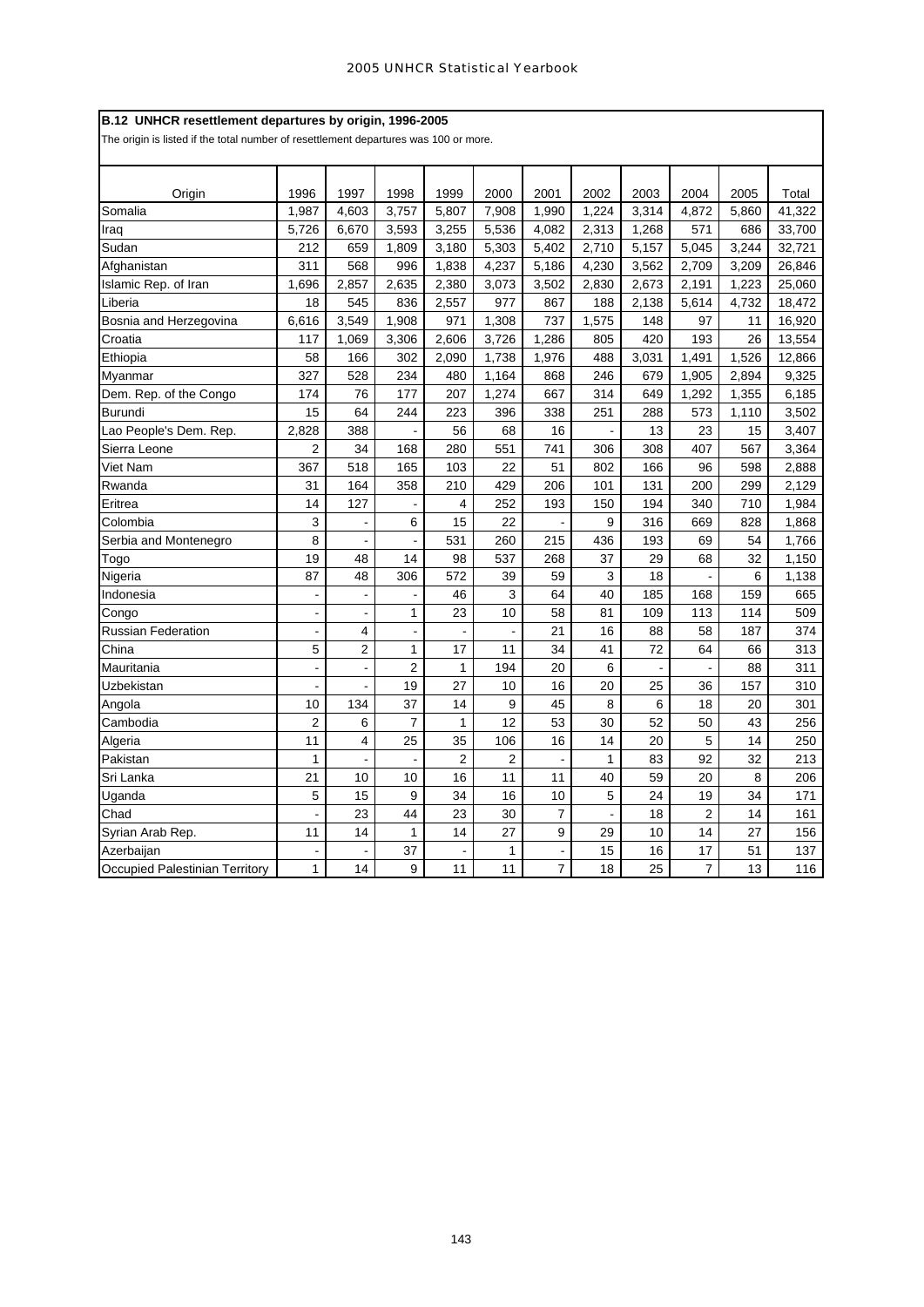# **B.13 UNHCR resettlement departures by origin and country of asylum, 1996-2005**

The origin is listed if the total number of resettlement departures was 500 or more.

Figures between 1 and 4 have been replaced with an asterisk.

|                        | Country or territory      |                          |                |                          |                          |              |                |                          |               |                      |       |        |
|------------------------|---------------------------|--------------------------|----------------|--------------------------|--------------------------|--------------|----------------|--------------------------|---------------|----------------------|-------|--------|
| Origin                 | of asylum (residence)     | 1996                     | 1997           | 1998                     | 1999                     | 2000         | 2001           | 2002                     | 2003          | 2004                 | 2005  | Total  |
| Afghanistan            | Azerbaijan                |                          |                | $\star$                  |                          | 75           | 154            | 55                       | 118           | 59                   | 113   | 577    |
| Afghanistan            | India                     | 269                      | 494            | 762                      | 677                      | 1,138        | 1,434          | 673                      | 512           | 186                  | 100   | 6,245  |
| Afghanistan            | Islamic Rep. of Iran      | $\star$                  | 8              | 8                        | 240                      | 1,072        | 978            | 844                      | 819           | 817                  | 806   | 5,593  |
| Afghanistan            | Kyrgyzstan                | $\ddot{\phantom{1}}$     |                |                          |                          |              |                | 64                       | 208           | 425                  | 138   | 835    |
| Afghanistan            | Pakistan                  | 31                       | 30             | 209                      | 830                      | 1,613        | 2,042          | 1,933                    | 1,224         | 554                  | 144   | 8,610  |
| Afghanistan            | <b>Russian Federation</b> | $\star$                  |                | $\ddot{\phantom{0}}$     | $\ddot{\phantom{0}}$     |              | 170            | 126                      | 268           | 348                  | 261   | 1,175  |
| Afghanistan            | Tajikistan                | $\star$                  | ٠              | $\ddot{\phantom{0}}$     | $\ddot{\phantom{0}}$     | ٠            | 14             | 75                       | 89            | $\ddot{\phantom{0}}$ | 714   | 894    |
| Afghanistan            | Turkmenistan              |                          |                |                          |                          |              | 220            | 104                      | 10            | $\star$              | 187   | 525    |
| Afghanistan            | Uzbekistan                | $\star$                  | 14             | $\star$                  | 27                       | 110          |                | 181                      | 110           | 124                  | 469   | 1,039  |
| Bosnia and Herzegovina | Croatia                   | 4,736                    | 1,926          | 564                      | 258                      | 610          | 639            | 1,499                    | 98            | 53                   |       | 10,383 |
| Bosnia and Herzegovina | Serbia and Montenegro     | 1,859                    | 1,609          | 1,340                    | 713                      | 695          | 97             | 70                       | 50            | 44                   | 11    | 6,488  |
| <b>Burundi</b>         | United Rep. of Tanzania   | ×                        | 6              | 153                      | 103                      | 207          | 187            | 115                      | 149           | 387                  | 795   | 2,103  |
| Colombia               | Costa Rica                | $\blacksquare$           |                |                          |                          |              | ä,             | 5                        | 162           | 228                  | 280   | 675    |
| Colombia               | Ecuador                   | ×                        |                | $\star$                  | 15                       | 10           |                |                          | 152           | 440                  | 507   | 1,133  |
| Croatia                | Serbia and Montenegro     | 117                      | 1,065          | 3,306                    | 2,606                    | 3,723        | 1,286          | 805                      | 420           | 193                  | 26    | 13,547 |
| Dem. Rep. of the Congo | Benin                     |                          |                |                          | 19                       | 716          | 9              | 9                        | 6             | 6                    |       | 766    |
| Dem. Rep. of the Congo | Kenya                     | 30                       | 24             | 57                       | 75                       | 154          | 157            | 71                       | 88            | 56                   | 74    | 786    |
| Dem. Rep. of the Congo | Uqanda                    | $\star$                  |                | 40                       | 36                       | 107          | 67             |                          |               | 257                  | 303   | 815    |
| Dem. Rep. of the Congo | United Rep. of Tanzania   | 10                       |                |                          |                          | 115          | 219            | 93                       | 175           | 228                  | 147   | 991    |
| Dem. Rep. of the Congo | Zambia                    | 84                       | 34             | 27                       | 14                       | 56           | 67             | 37                       | 117           | 342                  | 258   | 1,036  |
| Eritrea                | Ethiopia                  |                          |                |                          |                          |              |                |                          | 121           | 222                  | 552   | 896    |
| Eritrea                | Sudan                     | 14                       | 125            |                          |                          | 161          | 116            | 100                      |               | 68                   | 58    | 642    |
| Ethiopia               | Kenya                     | 16                       | 40             | 213                      | 1,879                    | 1,540        | 1,612          | 231                      | 2,906         | 924                  | 733   | 10,094 |
| Ethiopia               | Sudan                     | 17                       | 86             |                          |                          | 75           | 143            | 53                       | 39            | 398                  | 91    | 902    |
| Ethiopia               | Yemen                     |                          |                | 5                        | 11                       | 14           | $\overline{7}$ | 10                       |               |                      | 623   | 671    |
| Indonesia              | Malaysia                  | $\blacksquare$           |                |                          | 46                       |              | 64             | 40                       | 176           | 168                  | 159   | 656    |
| Iraq                   | Indonesia                 |                          |                | $\star$                  |                          |              | 40             | 395                      | 198           | 61                   | 16    | 716    |
| Iraq                   | Islamic Rep. of Iran      | 70                       | 35             | 40                       | 53                       | 90           | 60             | 66                       | 73            | 14                   | 14    | 515    |
| Iraq                   | Jordan                    | 819                      | 1,028          | 886                      | 810                      | 1,750        | 1,842          | 471                      | 334           | 94                   | 171   | 8,205  |
| Iraq                   | Lebanon                   | 77                       | 95             | 168                      | 169                      | 1,042        | 653            | 257                      | 321           | 245                  | 309   | 3,336  |
| raq                    | Pakistan                  | 32                       | 39             | 224                      | 473                      | 365          | 184            | 38                       | 24            | 8                    | ä,    | 1,387  |
| Iraq                   | Saudi Arabia              | 3,593                    | 4,270          | 471                      | 38                       | 291          | 5              |                          |               | $\ddot{\phantom{0}}$ |       | 8,670  |
| Iraq                   | Syrian Arab Rep.          | 398                      | 465            | 887                      | 902                      | 1,411        | 577            | 522                      | $\frac{1}{2}$ | $\ddot{\phantom{0}}$ | 133   | 5,295  |
| Iraq                   | Turkey                    | 564                      | 615            | 765                      | 666                      | 323          | 474            | 482                      | 236           | 124                  | 15    | 4,264  |
| Islamic Rep. of Iran   | Iraq                      | 514                      | 1,616          | 1,140                    | 816                      | 413          | 752            | 314                      |               | 47                   | 22    | 5,634  |
| Islamic Rep. of Iran   | Pakistan                  | 171                      | 282            | 608                      | 386                      | 579          | 378            | 66                       | 39            | 54                   | 15    | 2,578  |
| Islamic Rep. of Iran   | Turkey                    | 922                      | 921            | 822                      | 1,114                    | 1,980        | 2,206          | 2,349                    | 2,560         | 2,032                | 1,083 | 15,989 |
| Lao People's Dem. Rep. | Thailand                  | 2,828                    | 388            | $\overline{\phantom{a}}$ | 56                       | 66           | 16             | $\overline{\phantom{a}}$ | 13            | 23                   | 15    | 3,405  |
| Liberia                | Côte d'Ivoire             | ×                        | 406            | 18                       | 1,148                    | ÷,           | 83             | $\blacksquare$           | 1,625         | 4,299                | 411   | 7,992  |
| Liberia                | Ghana                     | $\overline{a}$           | 36             | 803                      | 1,326                    | 925          | 582            | 19                       | 34            | 245                  | 1,221 | 5,191  |
| Liberia                | Guinea                    | $\overline{\phantom{a}}$ | 41             | 5                        | 31                       | ÷.           | 92             | 120                      | 412           | 496                  | 1,928 | 3,125  |
| Liberia                | Sierra Leone              | 5                        | $\overline{a}$ | $\overline{\phantom{a}}$ | $\overline{\phantom{a}}$ | $\star$      | 6              | 7                        | 17            | 542                  | 1,082 | 1,662  |
| Myanmar                | Malaysia                  | $\overline{\phantom{a}}$ | $\frac{1}{2}$  | $\blacksquare$           | 7                        | $\pmb{\ast}$ | 11             | 16                       | 253           | 357                  | 500   | 1,145  |
| Myanmar                | Thailand                  | 326                      | 525            | 231                      | 445                      | 1,117        | 821            | 172                      | 263           | 1,446                | 2,386 | 7,732  |
| Nigeria                | Benin                     | 74                       | 28             | 295                      | 556                      | 35           | 58             |                          | 13            |                      |       | 1,062  |
| Rwanda                 | Kenya                     | $\overline{\phantom{a}}$ | 73             | 136                      | 121                      | 119          | 75             | 29                       | 52            | 26                   | 51    | 682    |
| Serbia and Montenegro  | Albania                   | $\overline{\phantom{a}}$ |                |                          | 423                      | 137          | $\star$        |                          |               |                      |       | 568    |
| Serbia and Montenegro  | Bosnia and Herzegovina    | $\overline{\phantom{a}}$ | $\frac{1}{2}$  |                          | 45                       | 21           | 166            | 206                      | 59            | 56                   | 44    | 597    |
| Sierra Leone           | Gambia                    | $\overline{\phantom{a}}$ | 8              | 133                      | 148                      | 339          | 120            |                          |               |                      |       | 748    |
| Sierra Leone           | Ghana                     | ×                        |                |                          |                          | 45           | 206            | 62                       | 109           | 311                  | 518   | 1,255  |
| Sierra Leone           | Guinea                    |                          | 12             | $\star$                  | 52                       | 64           | 290            | 181                      | 122           |                      |       | 732    |
| Somalia                | Egypt                     | 73                       | 21             | 428                      | 772                      | 408          | 268            | 102                      | 222           | 359                  | 158   | 2,811  |
| Somalia                | Ethiopia                  | 9                        | 39             | 127                      | 36                       |              | 26             | 19                       | 41            | 85                   | 193   | 579    |
|                        |                           |                          |                |                          |                          |              |                |                          |               |                      |       |        |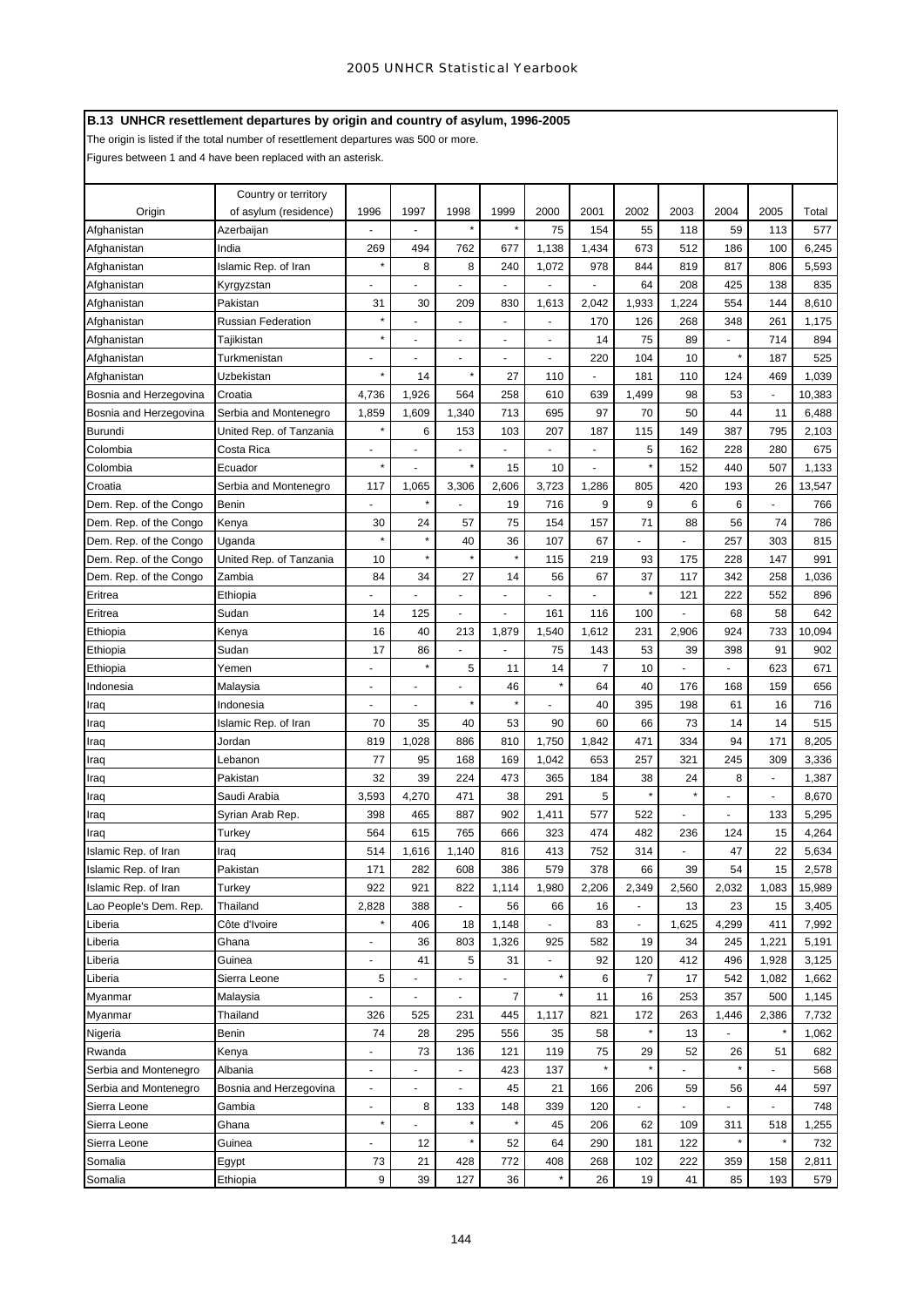# **B.13 UNHCR resettlement departures by origin and country of asylum, 1996-2005**

The origin is listed if the total number of resettlement departures was 500 or more.

Figures between 1 and 4 have been replaced with an asterisk.

| Origin   | Country or territory<br>of asylum (residence) | 1996                     | 1997           | 1998           | 1999  | 2000  | 2001  | 2002           | 2003    | 2004  | 2005                     | Total  |
|----------|-----------------------------------------------|--------------------------|----------------|----------------|-------|-------|-------|----------------|---------|-------|--------------------------|--------|
| Somalia  | Kenya                                         | 1,804                    | 4,374          | 2,952          | 4,613 | 6,292 | 1,242 | 960            | 2,863   | 4,063 | 4,659                    | 33,822 |
| Somalia  | Pakistan                                      | 17                       |                | 7              | 136   | 759   | 63    | 8              |         | 21    | 45                       | 1,058  |
| Somalia  | Uganda                                        | 11                       | ÷              | 92             | 66    | 135   | 116   | $\overline{a}$ | ۰       | 49    | 355                      | 828    |
| Sudan    | Egypt                                         | 142                      | 167            | 885            | 1,624 | 2,519 | 1,555 | 1,558          | 3,204   | 3,647 | 1,079                    | 16,380 |
| Sudan    | Ethiopia                                      | ٠                        | 165            | 439            | 776   | 892   | 508   | 439            | 458     | 253   | 433                      | 4,363  |
| Sudan    | Kenya                                         | 45                       | 99             | 311            | 365   | 1,107 | 2,624 | 571            | 1,264   | 534   | 1,183                    | 8,103  |
| Sudan    | Lebanon                                       | $\overline{\phantom{a}}$ | ÷              | $\star$        |       | 375   | 132   | 35             | 129     | 321   | 188                      | 1,182  |
| Sudan    | Uganda                                        |                          | 29             | $\overline{a}$ | 128   | 109   | 284   | $\blacksquare$ | ۰       | 138   | 244                      | 939    |
| Togo     | Benin                                         | 14                       | 35             | $\star$        | 76    | 522   | 56    | 13             | 5       | 37    | 15                       | 774    |
| Viet Nam | Cambodia                                      | $\blacksquare$           | $\overline{a}$ | $\star$        |       | ٠     | 38    | 791            | 163     | 75    | 580                      | 1,649  |
| Viet Nam | Hong Kong SAR, China                          | 298                      | 482            | 160            | 51    | 6     |       |                | $\star$ | -     | $\overline{\phantom{a}}$ | 998    |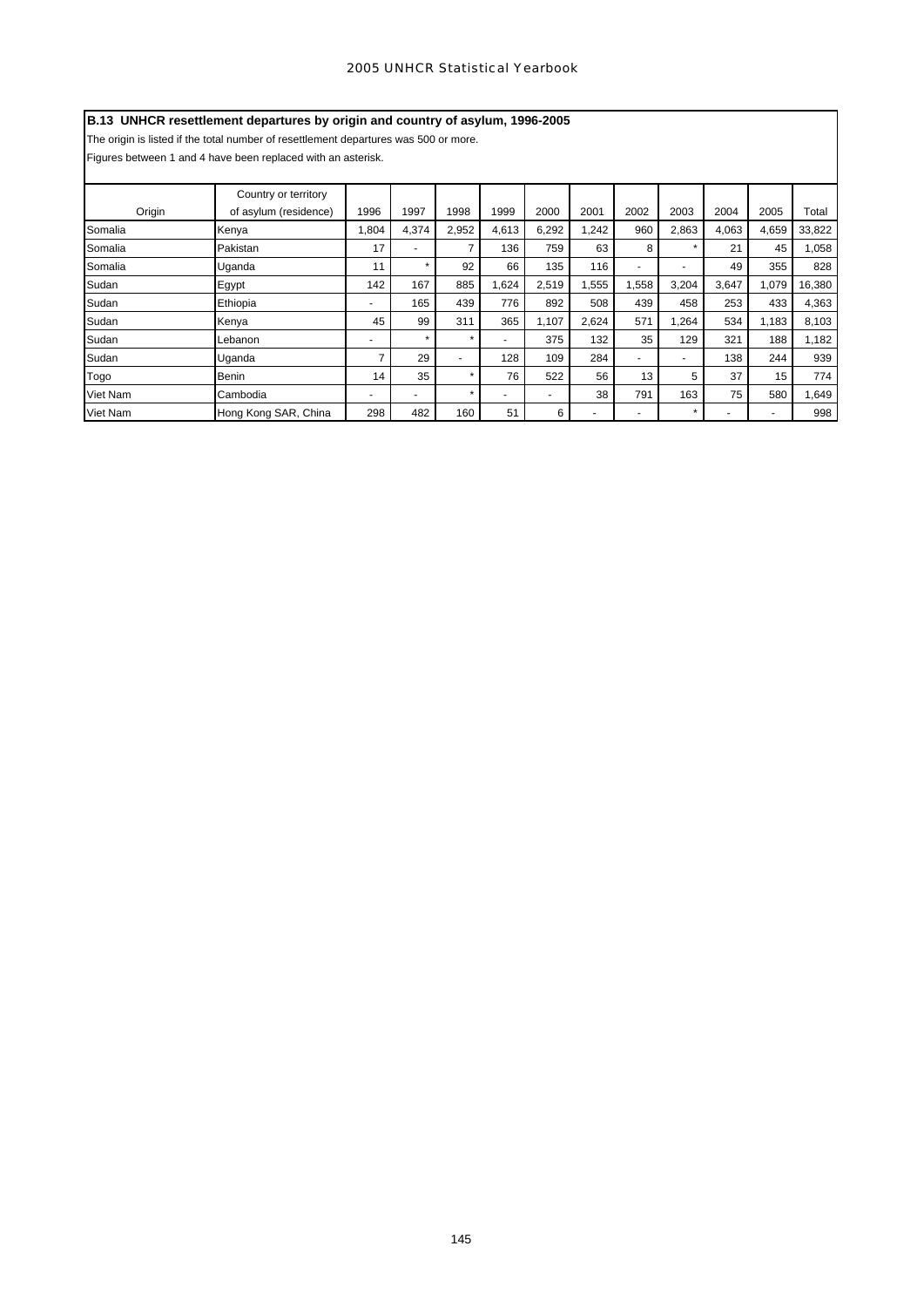| B.14 Resettlement arrivals in industrialized countries, 1996-2005                                    |         |                          |         |         |        |        |        |        |        |                          |         |  |  |
|------------------------------------------------------------------------------------------------------|---------|--------------------------|---------|---------|--------|--------|--------|--------|--------|--------------------------|---------|--|--|
| Source: Governments.                                                                                 |         |                          |         |         |        |        |        |        |        |                          |         |  |  |
| Country of                                                                                           |         |                          |         |         |        |        |        |        |        |                          |         |  |  |
| resettlement                                                                                         | 1996    | 1997                     | 1998    | 1999    | 2000   | 2001   | 2002   | 2003   | 2004   | 2005                     | Total   |  |  |
| Australia                                                                                            | 11,100  | 7,816                    | 12,558  | 8,398   | 7,330  | 6,659  | 9,172  | 11,855 | 15,967 | 11.654                   | 102,509 |  |  |
| Canada                                                                                               | 10,937  | 10.369                   | 9.645   | 9,779   | 13,518 | 12,245 | 10,389 | 10,761 | 10,521 | 10.400                   | 108,564 |  |  |
| Denmark                                                                                              | 601     | 501                      | 444     | 501     | 464    | 531    | 490    | 509    | 508    | 483                      | 5,032   |  |  |
| Finland                                                                                              | 840     | 627                      | 304     | 543     | 756    | 739    | 571    | 562    | 735    | 766                      | 6,443   |  |  |
| Iceland                                                                                              | 30      | 17                       | 23      | 75      | 24     | 23     |        | 24     |        | 31                       | 247     |  |  |
| Ireland                                                                                              | ۰       | $\overline{\phantom{a}}$ | ٠       | 1,032   | 40     | 52     | 23     | 54     | 63     | 117                      | 1,381   |  |  |
| Italy                                                                                                | ٠       | $\overline{\phantom{a}}$ | 3       |         |        | ٠      | ٠      | ٠      |        | ٠                        | 3       |  |  |
| Japan                                                                                                | 151     | 157                      | 132     | 5       | 135    | 40     | ٠      | ۰      |        | $\overline{\phantom{a}}$ | 620     |  |  |
| Netherlands                                                                                          | 475     | 187                      | 524     | 11      | 204    | 223    | 155    | 173    | 323    | 419                      | 2,694   |  |  |
| New Zealand                                                                                          | 780     | 527                      | 677     | 1,135   | 699    | 749    | 674    | 653    | 825    | 741                      | 7,460   |  |  |
| Norway                                                                                               | 788     | 1,343                    | 1,124   | 3,942   | 1,481  | 1,269  | 1,216  | 1,633  | 842    | 749                      | 14,387  |  |  |
| Sweden                                                                                               | 1,629   | 1,180                    | 1,130   | 546     | 1,501  | 1,089  | 1,042  | 942    | 1,801  | 1.263                    | 12,123  |  |  |
| United Kingdom                                                                                       | 20      |                          | ä,      |         |        | L.     |        |        | 150    | 175                      | 345     |  |  |
| United States*                                                                                       | 74,791  | 69,276                   | 76,181  | 85,076  | 72,143 | 68,925 | 26,839 | 28,422 | 52,868 | 53,813                   | 608,334 |  |  |
| Total                                                                                                | 102,142 | 92,000                   | 102,745 | 111,043 | 98,295 | 92,544 | 50,571 | 55,588 | 84,603 | 80,611                   | 870,142 |  |  |
|                                                                                                      |         |                          |         |         |        |        |        |        |        |                          |         |  |  |
| <b>Note</b>                                                                                          |         |                          |         |         |        |        |        |        |        |                          |         |  |  |
| * Refers to US Fiscal Year. Might include persons resettled for the purpose of family reunification. |         |                          |         |         |        |        |        |        |        |                          |         |  |  |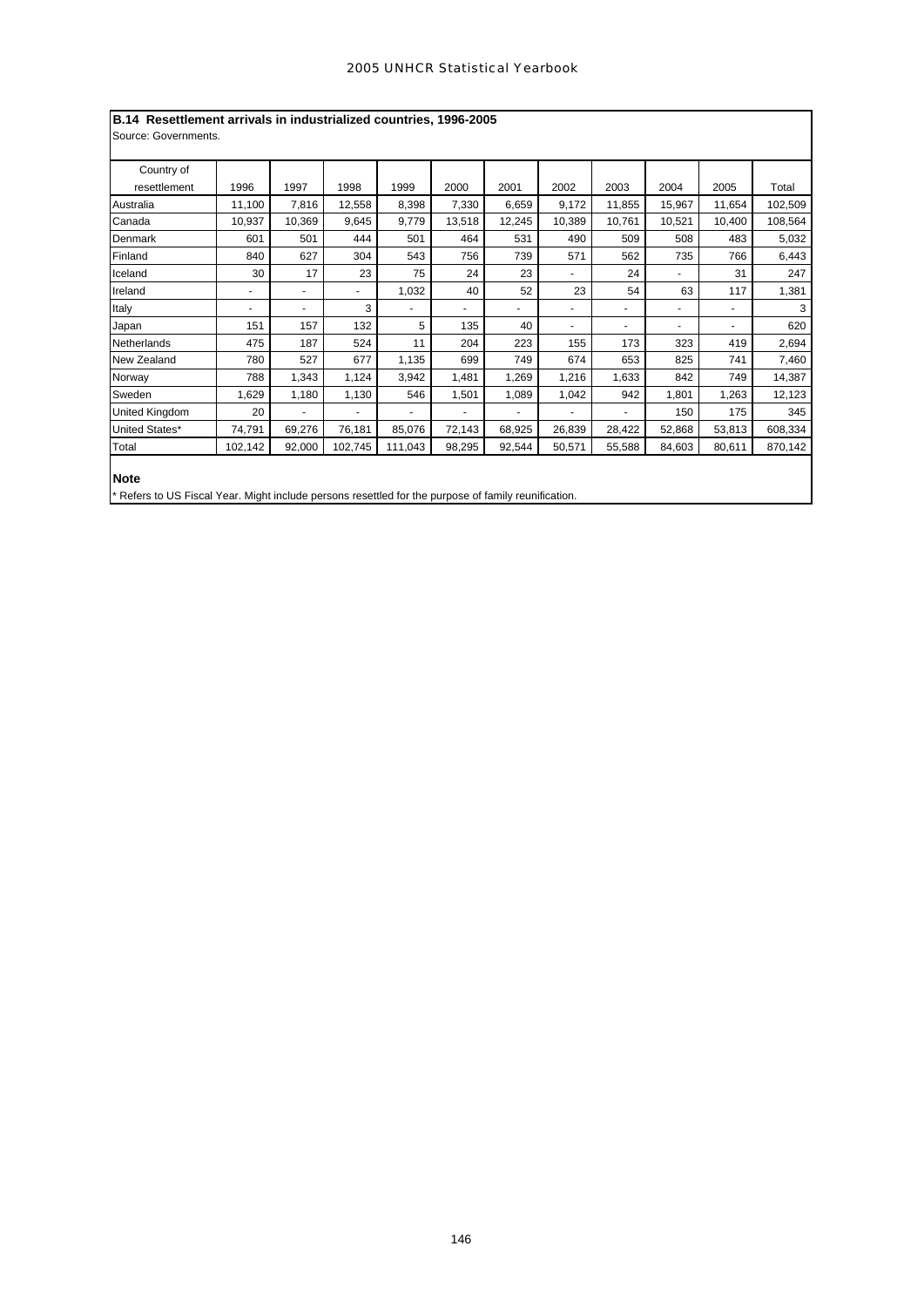# **B.15 Resettlement arrivals in industrialized countries by origin, 1996-2005**

Source: Government statistics. See Annex B.14 for resettlement countries included and Annex D.1 for regional classification.

| Origin                    | 1996                     | 1997           | 1998    | 1999    | 2000                    | 2001   | 2002         | 2003   | 2004   | 2005         | Total   |
|---------------------------|--------------------------|----------------|---------|---------|-------------------------|--------|--------------|--------|--------|--------------|---------|
| Bosnia and Herzegovina    | 18,983                   | 26,343         | 36,474  | 26.108  | 20,515                  | 15,519 | 5,192        | 587    | 256    | 73           | 150,050 |
| <b>Russian Federation</b> | 29,991                   | 27,325         | 23,542  | 4,288   | 3,503                   | 4,160  | 2,241        | 1,615  | 1,765  | 6,137        | 104,567 |
| Somalia                   | 7,254                    | 5,673          | 3,965   | 4,993   | 6,663                   | 5,505  | 768          | 2,458  | 14,167 | 11,112       | 62,558  |
| Viet Nam                  | 18,056                   | 8,163          | 10,902  | 9,969   | 3,994                   | 3,147  | 2,895        | 1,611  | 1,024  | 2,209        | 61,970  |
| Sudan                     | 907                      | 1,129          | 2,382   | 3,283   | 5,842                   | 8,090  | 4,502        | 8,438  | 12,233 | 6,936        | 53,742  |
| Iraq                      | 6,118                    | 7,161          | 4,884   | 5,144   | 5,945                   | 4,862  | 4,480        | 3,254  | 2,425  | 2,746        | 47,019  |
| Afghanistan               | 1,712                    | 1,879          | 1,973   | 3,270   | 5,549                   | 7,829  | 6,222        | 6,023  | 5,180  | 5,684        | 45,321  |
| Islamic Rep. of Iran      | 2,146                    | 3,402          | 3,792   | 3,703   | 7,211                   | 8,595  | 3,501        | 4,040  | 3,843  | 2,890        | 43,123  |
| Serbia and Montenegro     | 3,522                    | 2,104          | 3,703   | 18,470  | 6,480                   | 3,233  | 1,348        | 887    | 473    | 132          | 40,352  |
| Ukraine                   | 10                       | 12             | 34      | 8,569   | 7,180                   | 6,948  | 5,020        | 5,072  | 3,484  | 2,899        | 39,228  |
| Liberia                   | 53                       | 264            | 1,527   | 2,505   | 2,648                   | 3,550  | 746          | 3,708  | 8,614  | 5,586        | 29,201  |
| Cuba                      | 3,502                    | 2,918          | 1,618   | 2,022   | 3,184                   | 2,947  | 1,905        | 307    | 2,959  | 6,369        | 27,731  |
| Ethiopia                  | 657                      | 530            | 822     | 2,413   | 2,330                   | 2,275  | 1,191        | 3,237  | 4,000  | 2,735        | 20,190  |
| Croatia                   | 997                      | 1,625          | 3,292   | 3,662   | 5,098                   | 2,086  | 873          | 296    | 121    | 43           | 18,093  |
| Lao People's Dem. Rep.    | 2,211                    | 1,002          | 5       | 19      | 64                      | 22     | 18           | 13     | 6,055  | 8,523        | 17,932  |
| Sierra Leone              | 13                       | 60             | 202     | 743     | 1,430                   | 2,647  | 730          | 1,897  | 2,085  | 1,412        | 11,219  |
| Colombia                  | 19                       | 3              | 35      | 121     | 618                     | 880    | 1,247        | 2,115  | 2,252  | 2,419        | 9,709   |
| Myanmar                   | 418                      | 455            | 312     | 443     | 1,152                   | 964    | 287          | 757    | 1,829  | 2,866        | 9,483   |
| Moldova                   |                          |                |         | 1,019   | 1,022                   | 1,056  | 1,014        | 621    | 1,711  | 1,017        | 7,460   |
| Dem. Rep. of the Congo    | 193                      | 116            | 155     | 211     | 1,690                   | 740    | 547          | 920    | 1,417  | 1,427        | 7,416   |
| <b>Belarus</b>            |                          |                |         | 976     | 998                     | 918    | $\mathbf{1}$ | 704    | 659    | 446          | 4,702   |
| <b>Burundi</b>            | 63                       | 92             | 115     | 337     | 454                     | 381    | 419          | 433    | 831    | 1,124        | 4,249   |
| Uzbekistan                |                          | 2              | 15      | 852     | 691                     | 692    | 408          | 198    | 455    | 446          | 3,759   |
| Eritrea                   | 169                      | 107            | 186     | 194     | 337                     | 413    | 166          | 479    | 551    | 784          | 3,386   |
| Rwanda                    | 195                      | 163            | 258     | 268     | 455                     | 225    | 204          | 280    | 455    | 407          | 2,910   |
| Egypt                     | 127                      | 292            | 244     | 313     | 27                      | 315    | 332          | 252    | 592    | 295          | 2,789   |
| Azerbaijan                | $\overline{2}$           | 12             | 16      | 218     | 250                     | 448    | 121          | 420    | 437    | 359          | 2,283   |
| Indonesia                 | 55                       | 5              | 22      | 72      | 25                      | 15     | 21           | 857    | 739    | 140          | 1,951   |
| Kazakhstan                |                          | 3              | 22      | 408     | 280                     | 282    | 221          | 118    | 312    | 90           | 1,736   |
| Pakistan                  | 69                       | 89             | 169     | 285     | 267                     | 125    | 87           | 267    | 214    | 162          | 1,734   |
| Sri Lanka                 | 213                      | 289            | 176     | 97      | 108                     | 96     | 130          | 115    | 80     | 42           | 1,346   |
| Nigeria                   | 52                       | 49             | 336     | 636     | 50                      | 81     | 26           | 62     | 38     | 13           | 1,343   |
| Kenya                     | 98                       | 84             | 92      | 95      | 11                      | 25     | 27           | 19     | 569    | 296          | 1,316   |
| Togo                      | 30                       | 47             | 37      | 112     | 521                     | 310    | 43           | 60     | 76     | 74           | 1,310   |
| Congo                     |                          |                | 3       | 42      | 23                      | 82     | 86           | 274    | 460    | 220          | 1,190   |
| Germany                   | 141                      | 104            | 243     | 654     | $\overline{\mathbf{c}}$ | 6      |              | 3      |        | $\mathbf{1}$ | 1,154   |
| <b>Stateless</b>          | 3                        | 5              | 16      | 14      | 16                      | 829    | 41           | 138    | 8      | 47           | 1,117   |
| Cambodia                  | 447                      | 115            | $17\,$  | 5       | 25                      | 86     | $10$         | 55     | 44     | 42           | 846     |
| Kyrgyzstan                | $\overline{\phantom{a}}$ | $\blacksquare$ | 5       | 139     | 146                     | 101    | 67           | 46     | 181    | 69           | 754     |
| El Salvador               | 167                      | 125            | 119     | 43      | 90                      | 36     | 12           | 72     |        |              | 664     |
| Other/unknown             | 3,549                    | 253            | 1,035   | 4,328   | 1,401                   | 2,023  | 3,422        | 2,880  | 2,009  | 2,339        | 23,239  |
| Total                     | 102,142                  | 92,000         | 102,745 | 111,043 | 98,295                  | 92,544 | 50,571       | 55,588 | 84,603 | 80,611       | 870,142 |
| Africa                    | 9,921                    | 8,829          | 10,597  | 16,409  | 22,698                  | 25,040 | 9,896        | 22,686 | 46,752 | 33,491       | 206,319 |
| Asia                      | 31,917                   | 22,830         | 22,758  | 25,253  | 26,119                  | 27,706 | 19,050       | 18,410 | 23,498 | 27,109       | 244,650 |
| Europe                    | 53,929                   | 57,706         | 67,408  | 64,109  | 44,981                  | 34,141 | 15,802       | 9,911  | 8,565  | 10,807       | 367,359 |
| Latin Am. and Carib.      | 3,913                    | 3,230          | 1,840   | 2,329   | 3,971                   | 3,960  | 3,204        | 2,532  | 5,235  | 8,859        | 39,073  |
| Other/unknown             | 2,462                    |                | 142     | 2,943   | 526                     | 1,697  | 2,619        | 2,049  | 553    | 345          | 13,336  |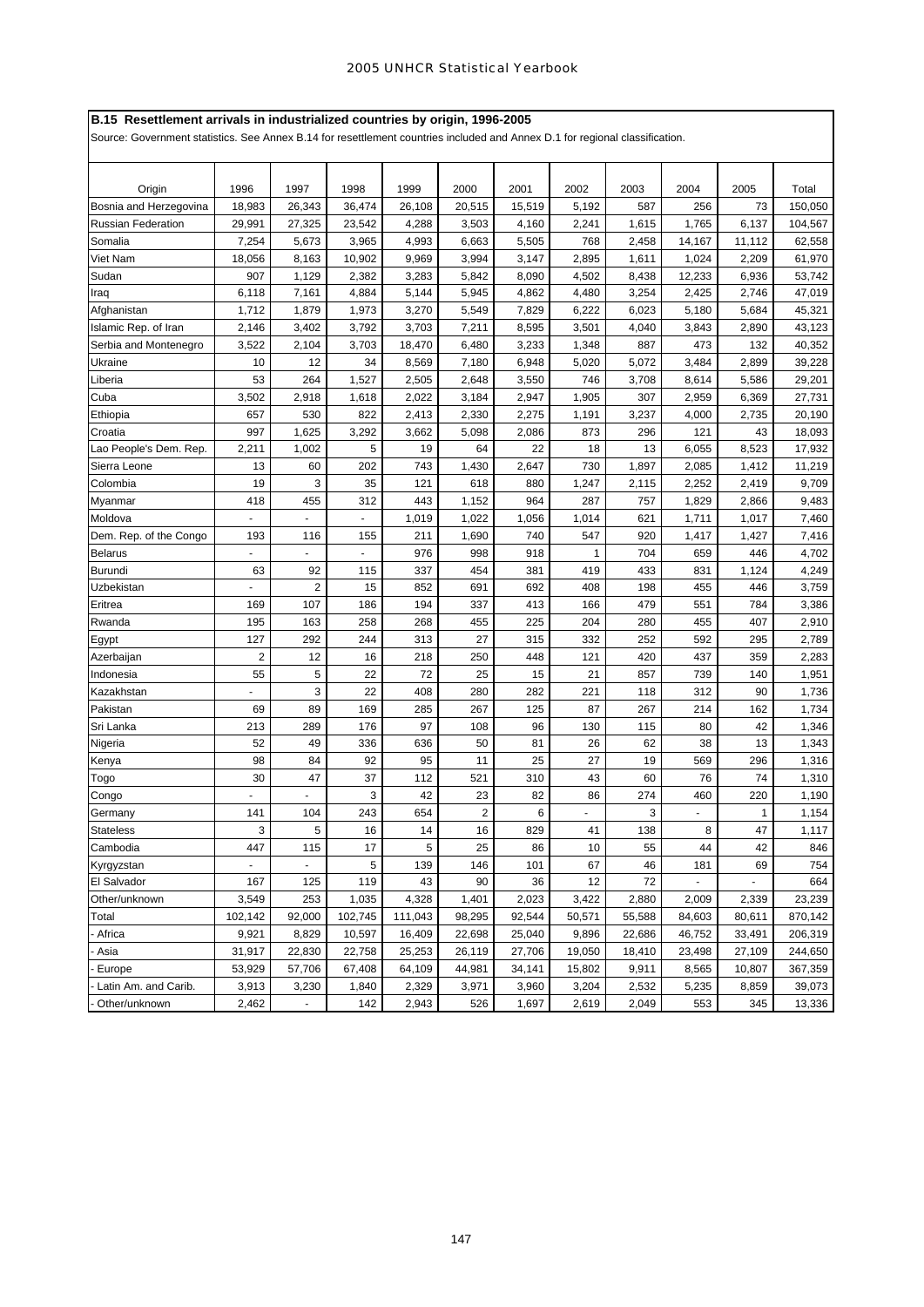### **B.16a Naturalization of refugees by country of asylum, 1998-2005 B.16b Naturalization of refugees by origin, 1998-2005**

\* The country of asylum is listed if the total number of naturalizations is 10 or more. \* \* The origin is listed if the total number of naturalizations is 1,000 or more.

| Country of asylum*          | 1998    | 1999           | 2000           | 2001           | 2002          | 2003    | 2004           | 2005   | Total     |                 | Origin*                   | 1998   | 1999   | 2000    | 2001   | 2002   | 2003   | 2004   | 2005   | Tota           |
|-----------------------------|---------|----------------|----------------|----------------|---------------|---------|----------------|--------|-----------|-----------------|---------------------------|--------|--------|---------|--------|--------|--------|--------|--------|----------------|
| <b>United States</b>        | 74.264  | 128,738        | 114.999        | 86,921         | 80,600        | 60.688  | 69,661         | 58,861 | 674.732   | Armenia         |                           | 784    | 1,237  | 189,147 | 546    | 444    | 373    | 432    | 340    | 193,3          |
| Azerbaijan                  |         |                | 188,400        |                |               |         |                |        | 188,401   | <b>Viet Nam</b> |                           | 18,592 | 33,925 | 31,292  | 24,500 | 19,377 | 12,703 | 13,594 | 10,063 | 164,0          |
| Armenia                     |         | 7,497          | 15,631         | 16,259         | 9,055         | 8,287   | 4,149          | 2,274  | 63,152    | Cuba            |                           | 8,835  | 16,579 | 10,732  | 7,910  | 6,982  | 6,386  | 8,465  | 5.864  | 71,7           |
| Serbia and Montenegro       | 42,000  |                |                |                | 1,841         |         | $\overline{2}$ |        | 43,843    |                 | <b>Russian Federation</b> | 10,930 | 18,623 | 15,693  | 8,854  | 8,129  | 3,376  | 3,184  | 2,580  | 71,3           |
| Indonesia                   |         |                |                |                |               | 28.097  |                |        | 28,097    | Azerbaijan      |                           | 377    | 8.460  | 16,618  | 17,298 | 10.001 | 8,786  | 4.822  | 2.675  | 69,0           |
| <b>Russian Federation</b>   |         |                |                | 8,297          | 4,163         | 6.267   | 8,409          | 537    | 27,673    | Ukraine         |                           | 6,488  | 12,193 | 13,899  | 9,325  | 9,019  | 5,423  | 5,147  | 4.264  | 65,7           |
| Mexico                      | 643     | 2,661          | 8,434          | 3,133          | 1,598         | 1,122   | 1,432          | 1,156  | 20,179    |                 | Bosnia and Herzegovina    | 19,756 | 1,669  | 4,114   | 3,755  | 4,341  | 5,109  | 8,152  | 6.895  | 53,7           |
| Kyrgyzstan                  |         |                |                | 252            | 1,417         | 1,798   | 1,063          | 3,372  | 7,902     |                 | Lao People's Dem. Rep.    | 6,735  | 7,799  | 5,333   | 6,344  | 7,129  | 5,020  | 4,680  | 3,350  | 46,3           |
| Croatia                     |         | 1,340          | 2,569          | 1,118          | 163           | 220     | 50             | 11     | 5,471     | Timor-Leste     |                           |        |        |         |        |        | 28,097 |        |        | 28,0           |
| <b>Belize</b>               | 480     | 647            | 1,589          | 109            | 63            | 187     | 129            | 108    | 3,312     | Croatia         |                           | 22.686 | 18     | 82      | 93     | 1.737  | 332    | 794    | 796    | 26,5           |
| Belgium                     |         |                |                |                |               |         |                | 2,204  | 2,204     | Cambodia        |                           | 4,561  | 5,850  | 3,597   | 2,327  | 2,072  | 2,221  | 2,618  | 2,411  | 25.6           |
| Ireland                     |         |                | 12             |                | 319           | 748     |                | 578    | 1,657     |                 | Islamic Rep. of Iran      | 3,799  | 6.317  | 4.127   | 2,785  | 2,235  | 2,036  | 2,190  | 2.123  | 25.6           |
| Ukraine                     |         |                |                |                | 24            | 155     | 255            | 290    | 725       | Guatemala       |                           | 795    | 2,870  | 8,895   | 3,282  | 1,710  | 1,171  | 1,572  | 1.273  | 21,5           |
| <b>TfYR Macedonia</b>       | 400     |                |                | 25             | 208           | 43      |                |        | 676       | Georgia         |                           | 34     | 136    | 272     | 5,001  | 3,713  | 4,948  | 6,491  | 244    | 20.8           |
| Slovenia                    | 530     | 5              | $\overline{7}$ |                |               |         | 15             | 2      | 559       | Iraq            |                           | 757    | 1,747  | 2,902   | 1,857  | 1,768  | 1,315  | 1,874  | 1,552  | 13,7           |
| Czech Rep.                  |         |                | 86             | 31             |               | 27      | 26             | 59     | 229       | Uzbekistan      |                           | 261    | 1.464  | 2,729   | 3,304  | 2,163  | 1,059  | 1,110  | 833    | 12,9           |
| Nicaragua                   |         |                |                |                | Я             | 24      | 19             | 73     | 124       | Afghanistan     |                           | 1,528  | 2,097  | 1,754   | 1,318  | 923    | 1,940  | 1,050  | 1.275  | 11.8           |
| Slovakia                    | 28      | $\overline{2}$ |                | $\mathfrak{p}$ | 46            | 44      |                |        | 124       | <b>Belarus</b>  |                           | 870    | 1,994  | 2,598   | 1.676  | 1,619  | 956    | 1.036  | 763    | 11.5           |
| Hong Kong SAR, China        | 69      | 19             |                |                |               |         |                |        | 92        | Somalia         |                           | 257    | 832    | 1,004   | 1.014  | 1.702  | 2,024  | 2.193  | 2.321  | 11.3           |
| <b>United Arab Emirates</b> |         |                |                |                | 62            |         |                |        | 62        | Taiikistan      |                           | 34     | 205    | 368     | 1.864  | 1.643  | 1,997  | 1.721  | 3.420  | 11,2           |
| Panama                      |         | 11             |                | 14             | 12            |         |                |        | 44        | Ethiopia        |                           | 1,229  | 1,683  | 1,459   | 1,034  | 1,134  | 807    | 845    | 952    | 9,1            |
| Guatemala                   |         |                |                |                |               | 16      | 21             |        | 40        |                 | Serbia and Montenegro     | 513    | 146    | 576     | 445    | 785    | 751    | 1,867  | 3,745  | 8,8            |
| Dominican Rep.              |         |                | 31             |                |               |         |                |        | 31        | Nicaragua       |                           | 999    | 2.164  | 1,333   | 874    | 785    | 639    | 531    | 397    | 7,7            |
| Hungary                     |         |                |                |                |               |         | 17             |        | 17        | Romania         |                           | 1,518  | 1,822  | 1,469   | 967    | 724    | 487    | 444    | 280    | 7,7            |
| Romania                     |         |                |                |                |               |         | 10             |        | 14        | Thailand        |                           | 271    | 605    | 721     | 719    | 1,061  | 1,287  | 1.280  | 1,089  | 7,0            |
| Greece                      |         |                |                |                |               |         | $\mathfrak{p}$ |        | 12        | Moldova         |                           | 558    | 1.188  | 1,300   | 833    | 654    | 503    | 560    | 420    | 6(             |
| Colombia                    |         |                | $\overline{2}$ |                | 2             |         |                |        | 11        | Poland          |                           | 914    | 1,440  | 1,178   | 693    | 606    | 408    | 383    | 276    | 5,8            |
| Ecuador                     | 10      |                |                |                |               |         |                |        | 10        | China           |                           | 802    | 1,027  | 907     | 745    | 706    | 449    | 438    | 468    | 5,5            |
| Other                       |         | 6              | 10             | $\overline{2}$ | $\mathcal{R}$ |         | 11             |        | 44        | El Salvador     |                           | 525    | 755    | 1,374   | 257    | 216    | 296    | 212    | 250    | 3.8            |
| Total                       | 118 428 | 140.926        | 331 772        | 116 165        | 99584         | 107 731 | 85 278         | 69.553 | 1 069 437 | Haiti           |                           | 1.3    | 162    | 532     | 631    | 600    | 472    | 395    | 339    | 3 <sup>1</sup> |

## United States | 74,264 | 128,738 | 114,999 | 86,921 | 80,600 | 60,688 | 69,661 | 58,861 | 674,732 | Armenia | 784 | 784 | 1,237 | 189,147 | 546 | 444 | 373 | 432 | 340 | 193,303 Azerbaijan - | -| -|188,400 | 1 | -| -| -| -| 188,401 | |Viet Nam | 18,592 33,925 | 31,292 | 24,500 | 19,377 | 12,703 | 13,594 | 10,063 | 164,046 Armenia - | 1,497 | 15,631 | 16,259 | 9,055 | 8,287 | 4,149 | 2,274 | 63,152 | Cuba - | 8,835 | 16,579 | 10,732 | 7,910 | 6,982 | 6,386 | 8,465 | 5,864 | 71,753 Serbia and Montenegro | 42,000 | - | - | 1,841 | - | 2 | - | 43,843 | Russian Federation | 10,930 | 18,623 | 15,693 | 8,854 | 8,129 | 3,376 | 3,184 | 2,580 | 71,369 Indonesia - | -| -| -| -| 28,097 | -| -| 28,097 | Azerbaijan | 377 8,460 16,618 17,298 10,001 | 8,786 | 4,822 2,675 | 69,037 Russian Federation | -| -| 8,297 4,163 6,267 8,409 537 27,673 |Ukraine | 6,488 12,193 13,899 9,325 9,019 5,423 5,147 4,264 65,758 Mexico 643 | 2,661 | 8,434 | 3,133 | 1,598 | 1,122 | 1,432 | 1,156 | 20,179 | Bosnia and Herzegovina | 19,756 | 1,669 | 4,114 | 3,755 | 4,341 | 5,109 | 8,152 | 6,895 | 53,791 Kyrgyzstan - | - | 252 | 1,417 | 1,798 | 1,063 | 3,372 | 7,902 | Lao People's Dem. Rep. | 6,735 | 7,799 | 5,333 | 6,344 | 7,129 | 5,020 | 4,680 | 3,350 | 46,390 Croatia - | 1,340 | 2,569 | 1,118 | 163 | 220 | 50 | 11 | 5,471 | |Timor-Leste - | - | - | - | - | - | 28,097 | - | - | 28,097 | - | 28,097 | - | 28,097 | - | 28,097 | - | 28,097 | - | 28,097 | - | 28,097 | - | 28,097 | - Belize 480 | 647 | 1,589 | 109 | 63 | 187 | 129 | 108 | 3,312 | Croatia 2,586 | 18 | 82 | 93 | 1,737 | 332 | 794 | 796 | 26,538 Belgium - - - - - - - 2,204 2,204 Cambodia 4,561 5,850 3,597 2,327 2,072 2,221 2,618 2,411 25,657 Ireland - | -| 12| -| 319| 748| -| 578| 1,657 | Islamic Rep. of Iran | 3,799| 6,317 | 4,127 | 2,785 | 2,036 | 2,190 | 2,123 | 25,612 Ukraine - | -| -| 1| -| 24 155 255 290 725 |Guatemala - | 795 2,870 8,895 3,282 1,710 1,171 1,572 1,273 |21,568 TfYR Macedonia | 400 | - | - | 25 | 208 | 43 | - | - | 676 | Georgia | 34 136 | 272 5,001 | 3,713 | 4,948 | 6,491 | 244 | 20,839 Slovenia | 530 | 5 | 7 | - | - | - | 15 | 2 | 559 | |Iraq | 757 | 1,747 | 2,902 | 1,857 | 1,768 | 1,315 | 1,874 | 1,552 | 13,772 Czech Rep. | - | - | 86 | 31 | - | 27 | 26 | 59 | 229 | |Uzbekistan | 261 | 1,464 | 2,729 | 3,304 | 2,163 | 1,059 | 1,110 | 833 | 12,923 Nicaragua - | -| -| -| 8| 24| 19| 73| 124| |Afghanistan | 1,528 2,097 1,754 1,318 923 1,940 1,050 1,275 11,885 Slovakia | 28 | 2 | - | 2 | 46 | 44 | - | 2 | 124 | Belarus | 870 | 1,994 | 2,598 | 1,676 | 1,676 | 956 | 1,036 | 763 | 11,512 Hong Kong SAR, China ┃ 69 ┃ 19 ┃ - ┃ - ┃ 4 ┃ -┃ 92 ┃ 【Somalia ┃ 257 ┃ 832 ┃ 1,004 ┃ 1,014 ┃ 1,702 ┃ 2,024 ┃ 2,193 ┃ 2,321 ┃ 11,347 United Arab Emirates | -| -| -| -| 62 | -| -| -| 62 | Tajikistan | 34 205 368 1,864 1,864 1,897 1,721 3,420 11,252 Panama - 11 - 14 12 - 7 - 44 Ethiopia 1,229 1,683 1,459 1,034 1,134 807 845 952 9,143 Guatemala - | -| -| -| -| 16| 21| 3| 40| |Serbia and Montenegro | 513| 146| 576| 445| 785| 751| 1,867| 3,745| 8,828 Dominican Rep. ┃ -┃ -┃ 31 | -┃ -┃ -┃ -┃ 31 ┃ ┃Nicaragua ┃ 999 | 2,164 | 1,333 | 874 | 785 | 639 | 531 | 397 | 7,722 Hungary - | - | - | - | - | 17 | -| 17 | |Romania | 1,518 | 1,469 | 967 | 724 | 487 | 444 | 280 | 7,711 Romania - | -| -| -| -| 14 10| -| 14| |Thailand | 271 605 721 719 1,061 1,287 1,280 1,089 7,033 Greece - - | -| -| -| -| -| -| 2| 9| 12| |Moldova - | 558| 1.188| 1.300| 833| 654| 503| 560| 420| 6.016 Colombia - I-I 2 1 2 - I 2 - 6 11 Poland - 1 914 1,440 1,178 693 606 408 383 276 5,898 Ecuador - | 10 | -| -| -| -| -| -| -| 10 | China - | 802 1.027 907 745 706 449 438 468 5.542 Other 4 6 10 2 3 - 11 8 44 El Salvador 525 755 1,374 257 216 296 212 250 3,885 Total 118,428 140,926 331,772 116,165 99,584 107,731 85,278 69,553 1,069,437 Haiti 13 162 532 631 600 472 395 339 3,144 Kazakhstan 78 208 345 583 449 296 599 256 2,814 Eritrea 346 456 475 311 300 215 187 136 2,426 A dash (-) indicates that the value is zero or not available. 
42 97 229 367 428 285 411 567 2.426 India 32 87 216 462 347 186 320 435 2,085 Liberia 51 168 240 194 263 239 357 408 1,920 Albania 275 387 313 179 134 95 118 160 1,661 Syrian Arab Rep. 158 336 172 171 155 194 221 174 1,581 Peru 35 105 196 279 303 203 203 179 1,503 Latvia 150 297 314 240 184 93 147 72 1,497 Various/unknown 1,840 3,778 3,267 3,128 3,043 4,554 4,635 5,908 30,153 Total 118,428 140,926 331,772 116,165 99,584 107,731 85,278 69,553 1,069,437

### **Note**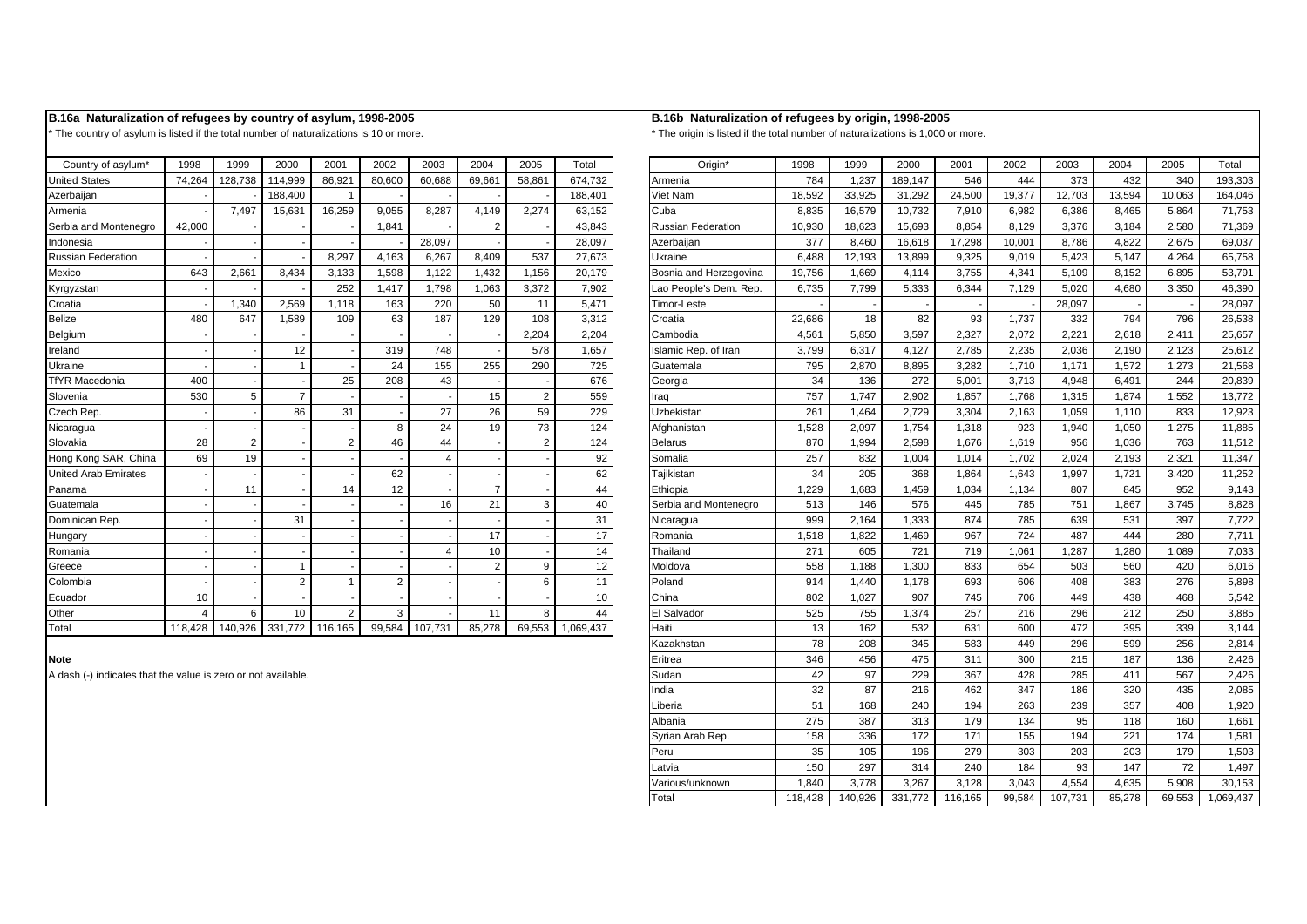## **C.1 Asylum applications submitted at the first instance, 1996-2005**

| Country of            |                |                     |         |         |         |         |         |         |                |         |           |
|-----------------------|----------------|---------------------|---------|---------|---------|---------|---------|---------|----------------|---------|-----------|
| asylum                | 1996           | 1997                | 1998    | 1999    | 2000    | 2001    | 2002    | 2003    | 2004           | 2005    | Total     |
| Australia             | 9,758          | 9,312               | 8,156   | 9,451   | 13,065  | 12,366  | 5,863   | 4,295   | 3,201          | 3,204   | 78,671    |
| Austria               | 6,991          | 6,719               | 13,805  | 20,096  | 18,284  | 30,135  | 39,354  | 32,359  | 24,634         | 22,461  | 214,838   |
| Belgium               | 12,433         | 11,788              | 21,965  | 35,780  | 42,691  | 24,549  | 18,805  | 16,940  | 15,357         | 15,957  | 216,265   |
| <b>Bulgaria</b>       | 302            | 429                 | 833     | 1,331   | 1,755   | 2,428   | 2,888   | 1,549   | 1,127          | 822     | 13,464    |
| Canada                | 26,120         | 22,584              | 23,838  | 29,393  | 34,252  | 44,038  | 39,498  | 31,937  | 25,750         | 20,786  | 298,196   |
| Cyprus                | 101            | 92                  | 225     | 789     | 651     | 1,766   | 951     | 4,411   | 9,859          | 7,745   | 26,590    |
| Czech Rep.            | 2,211          | 2,109               | 4,085   | 7,220   | 8,788   | 18,094  | 8,484   | 11,396  | 5,459          | 4,160   | 72,006    |
| Denmark               | 5,893          | 5,092               | 9,370   | 12,331  | 12,200  | 12,512  | 6,068   | 4,593   | 3,235          | 2,260   | 73,554    |
| Estonia               |                |                     | 23      | 21      | 3       | 12      | 9       | 14      | 14             | 11      | 107       |
| Finland               | 711            | 973                 | 1,272   | 3,106   | 3,170   | 1,651   | 3,443   | 3,221   | 3,861          | 3,574   | 24,982    |
| France                | 17,405         | 21,416              | 22,375  | 30,907  | 38,747  | 54,291  | 58,971  | 59,768  | 58,545         | 49,733  | 412,158   |
| Germany               | 116,367        | 104,353             | 98,644  | 95,113  | 78,564  | 88,287  | 71,127  | 50,563  | 35,607         | 28,914  | 767,539   |
| Greece                | 1,643          | 4,376               | 2,953   | 1,528   | 3,083   | 5,499   | 5,664   | 8,178   | 4,469          | 9,050   | 46,443    |
| Hungary               | 152            | 209                 | 7,097   | 11,499  | 7,801   | 9,554   | 6,412   | 2,401   | 1,600          | 1,609   | 48,334    |
| Iceland               | 4              | 6                   | 19      | 17      | 24      | 52      | 117     | 80      | 76             | 88      | 483       |
| Ireland               | 1,179          | 3,883               | 4,626   | 7,724   | 10,938  | 10,325  | 11,634  | 7,900   | 4,769          | 4,324   | 67,302    |
| Italy                 | 675            | 1,858               | 11,122  | 33,364  | 15,564  | 9,620   | 16,015  | 13,455  | 9,722          | 9,548   | 120,943   |
| Japan                 | 147            | 242                 | 133     | 223     | 216     | 353     | 250     | 336     | 426            | 384     | 2,710     |
| _atvia                |                |                     | 58      | 19      | 4       | 14      | 30      | 5       | $\overline{7}$ | 20      | 157       |
| Liechtenstein         | $\blacksquare$ | $\blacksquare$      | 228     | 515     | 11      | 112     | 96      | 102     | 74             | 53      | 1,191     |
| Lithuania             | $\blacksquare$ | 320                 | 163     | 133     | 199     | 256     | 294     | 183     | 167            | 118     | 1,833     |
| Luxembourg            | 263            | 431                 | 1,709   | 2,921   | 621     | 687     | 1,043   | 1,549   | 1,577          | 802     | 11,603    |
| Malta                 | 75             | 65                  | 165     | 85      | 71      | 116     | 350     | 568     | 997            | 1,166   | 3,658     |
| Netherlands           | 22,170         | $\overline{34,443}$ | 45,217  | 42,733  | 43,895  | 32,579  | 18,667  | 13,402  | 9,782          | 12,347  | 275,235   |
| New Zealand           | 1,317          | 1,495               | 1,972   | 1,528   | 1,551   | 1,601   | 997     | 841     | 580            | 348     | 12,230    |
| Norway                | 1,778          | 2,271               | 8,373   | 10,160  | 10,842  | 14,782  | 17,480  | 15,959  | 7,945          | 5,402   | 94,992    |
| Poland                | 3,211          | 3,533               | 3,373   | 2,955   | 4,589   | 4,529   | 5,170   | 6,909   | 8,079          | 6,860   | 49,208    |
| Portugal              | 270            | 297                 | 365     | 307     | 224     | 234     | 245     | 88      | 113            | 114     | 2,257     |
| Rep. of Korea         | 1              | 44                  | 17      | 4       | 43      | 39      | 37      | 86      | 145            | 412     | 828       |
| Romania               | 588            | 1,425               | 1,236   | 1,670   | 1,366   | 2,431   | 1,151   | 1,077   | 662            | 594     | 12,200    |
| Slovakia              | 415            | 645                 | 506     | 1,320   | 1,556   | 8,151   | 9,700   | 10,358  | 11,391         | 3,549   | 47,591    |
| Slovenia              | 38             | 72                  | 499     | 867     | 9,244   | 1,511   | 702     | 1,100   | 1,278          | 1,834   | 17,145    |
| Spain                 | 4,730          | 4,975               | 6,654   | 8,405   | 7,926   | 9,489   | 6,309   | 5,918   | 5,535          | 5,254   | 65,195    |
| Sweden                | 5,753          | 9,662               | 12,844  | 11,231  | 16,303  | 23,515  | 33,016  | 31,348  | 23,161         | 17,530  | 184,363   |
| Switzerland           | 18,001         | 23,982              | 41,302  | 46,068  | 17,611  | 20,633  | 26,125  | 20,806  | 14,248         | 10,061  | 238,837   |
| <b>Turkey</b>         | 4,183          | 5,053               | 6,838   | 6,606   | 5,685   | 5,041   | 3,795   | 3,952   | 3,908          | 3,921   | 48,982    |
| United Kingdom        | 37,000         | 41,500              | 58,500  | 91,200  | 98,900  | 91,600  | 103,080 | 60,050  | 40,620         | 30,840  | 653,290   |
| <b>United States</b>  | 107,130        | 52,200              | 35,903  | 32,711  | 40,867  | 59,432  | 58,439  | 43,338  | 27,907         | 24,247  | 482,174   |
| Total                 | 409,015        | 377,854             | 456,463 | 561,331 | 551,304 | 602,284 | 582,279 | 471,035 | 365,887        | 310,102 | 4,687,554 |
| European Union (15)   | 233,483        | 251,766             | 311,421 | 396,746 | 391,110 | 394,973 | 393,441 | 309,329 | 240,990        | 212,709 | 3,135,968 |
| European Union (25)   | 239,686        | 258,811             | 327,615 | 421,654 | 424,016 | 438,976 | 425,543 | 346,674 | 279,841        | 239,781 | 3,402,597 |
| Western Europe        | 253,262        | 278,019             | 361,324 | 453,489 | 419,574 | 430,500 | 437,142 | 346,196 | 263,257        | 228,225 | 3,470,988 |
| <b>Central Europe</b> | 6,917          | 8,422               | 17,629  | 26,862  | 35,099  | 46,698  | 34,507  | 34,790  | 29,596         | 19,428  | 259,948   |
| Southern Europe       | 7,494          | 11,663              | 21,484  | 44,478  | 27,519  | 26,724  | 29,534  | 32,618  | 30,695         | 32,877  | 265,086   |
| Europe                | 264,542        | 291,977             | 386,444 | 488,021 | 461,310 | 484,455 | 477,195 | 390,199 | 307,881        | 260,722 | 3,812,746 |
| North America         | 133,250        | 74,784              | 59,741  | 62,104  | 75,119  | 103,470 | 97,937  | 75,275  | 53,657         | 45,033  | 780,370   |
| Australia/New Z.      | 11,075         | 10,807              | 10,128  | 10,979  | 14,616  | 13,967  | 6,860   | 5,136   | 3,781          | 3,552   | 90,901    |
|                       |                |                     |         |         |         |         |         |         |                |         |           |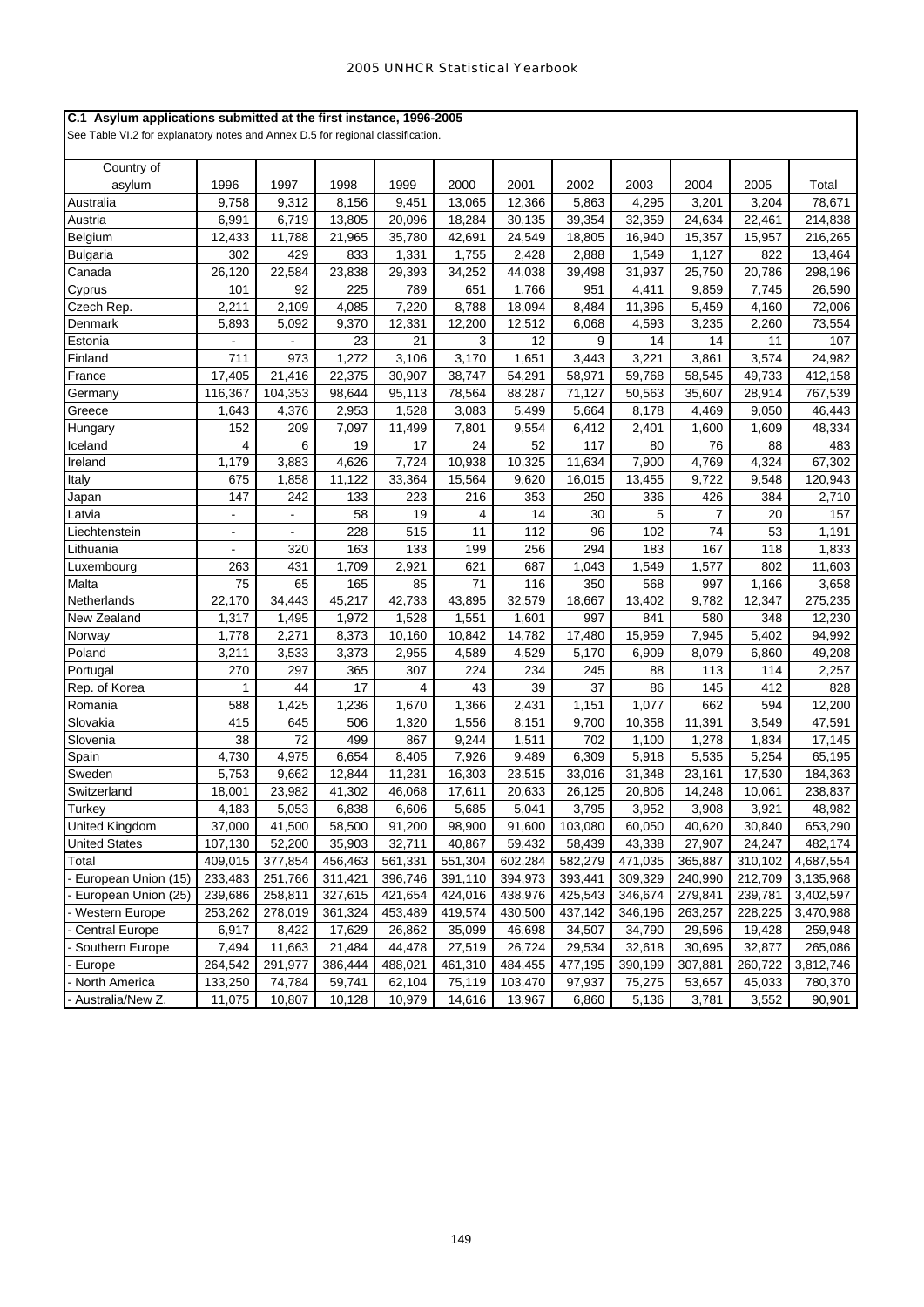# **C.2 Origin of asylum applicants in industrialized countries, 1996-2005**

Figures generally refer to first or new applications only. See Annex C.1 for asylum countries included and Table VI.2 for explanatory notes.

| Origin                 | 1996    | 1997    | 1998    | 1999    | 2000    | 2001    | 2002    | 2003    | 2004    | 2005    | Total     |
|------------------------|---------|---------|---------|---------|---------|---------|---------|---------|---------|---------|-----------|
| Serbia and Montenegro  | 39,484  | 49,423  | 99,174  | 122,694 | 46,337  | 28,418  | 33,600  | 27,616  | 24,084  | 24,573  | 495,403   |
| Iraq                   | 27,139  | 43,187  | 41,523  | 36,481  | 47,183  | 50,663  | 52,331  | 25,933  | 10,881  | 13,611  | 348,932   |
| Turkey                 | 38,923  | 33,546  | 22,209  | 20,367  | 29,576  | 32,278  | 30,201  | 25,423  | 16,178  | 12,348  | 261,049   |
| Afghanistan            | 13,033  | 16,973  | 19,271  | 25,202  | 34,828  | 54,402  | 28,483  | 14,412  | 9,291   | 8,215   | 224,110   |
| China                  | 8,187   | 11,414  | 11,614  | 18,604  | 22,021  | 20,427  | 27,353  | 23,269  | 17,597  | 14,622  | 175,108   |
| Russian Federation     | 5,981   | 6,678   | 7,669   | 9,756   | 16,050  | 19,659  | 20,587  | 35,206  | 30,483  | 22,926  | 174,995   |
| Islamic Rep. of Iran   | 14,075  | 12,357  | 12,122  | 17,955  | 34,243  | 20,075  | 14,668  | 16,324  | 12,414  | 10,929  | 165,162   |
| Somalia                | 10,301  | 11,639  | 15,135  | 17,954  | 14,157  | 14,570  | 13,541  | 17,704  | 9,619   | 7,692   | 132,312   |
| Sri Lanka              | 17,130  | 18,056  | 15,530  | 16,133  | 16,849  | 14,820  | 10,641  | 5,724   | 5,524   | 5,642   | 126,049   |
| India                  | 13,041  | 11,112  | 8,042   | 9,514   | 12,606  | 14,837  | 14,994  | 14,131  | 11,770  | 7,272   | 117,319   |
| Pakistan               | 9,776   | 10,042  | 8,739   | 10,995  | 12,604  | 11,182  | 11,828  | 13,908  | 10,911  | 8,139   | 108,124   |
| Dem. Rep. of the Congo | 9,147   | 9,854   | 8,005   | 8,310   | 9,253   | 10,743  | 13,529  | 11,856  | 9,374   | 7,719   | 97,790    |
| Nigeria                | 7,030   | 6,067   | 6,526   | 5,374   | 8,256   | 10,314  | 14,200  | 14,186  | 12,344  | 8,571   | 92,868    |
| Algeria                | 5,827   | 7,978   | 9,391   | 8,709   | 8,446   | 11,059  | 9,927   | 8,207   | 8,648   | 4,400   | 82,592    |
| El Salvador            | 63,499  | 5,095   | 3,872   | 2,338   | 2,040   | 2,458   | 988     | 622     | 572     | 526     | 82,010    |
| Bosnia and Herzegovina | 6,627   | 8,313   | 10,254  | 6,729   | 11,420  | 10,787  | 8,199   | 5,583   | 5,418   | 4,382   | 77,712    |
| Romania                | 10,438  | 11,151  | 9,181   | 9,178   | 9,665   | 7,946   | 7,750   | 4,412   | 4,040   | 2,673   | 76,434    |
| Mexico                 | 8,773   | 14,598  | 5,626   | 3,428   | 4,988   | 10,418  | 11,180  | 6,521   | 4,387   | 4,795   | 74,714    |
| Armenia                | 7,350   | 6,550   | 5,816   | 9,458   | 8,683   | 8,793   | 8,312   | 6,646   | 5,245   | 5,118   | 71,971    |
| Colombia               | 1,652   | 2,499   | 2,432   | 3,399   | 6,338   | 12,728  | 12,835  | 8,078   | 7,532   | 5,441   | 62,934    |
| Georgia                | 3,144   | 4,480   | 4,205   | 3,671   | 3,998   | 6,341   | 8,392   | 8,502   | 8,948   | 7,151   | 58,832    |
| Haiti                  | 4,180   | 4,663   | 3,215   | 3,294   | 6,503   | 7,897   | 5,811   | 5,017   | 6,878   | 9,586   | 57,044    |
| Bangladesh             | 4,398   | 4,902   | 4,197   | 5,424   | 6,410   | 6,114   | 5,958   | 7,662   | 6,662   | 4,847   | 56,574    |
| Albania                | 1,938   | 9,176   | 7,878   | 6,661   | 7,866   | 6,085   | 5,674   | 4,348   | 3,274   | 2,384   | 55,284    |
| Ukraine                | 2,755   | 3,385   | 2,428   | 4,773   | 7,019   | 10,666  | 7,455   | 5,814   | 5,300   | 3,801   | 53,396    |
| Sierra Leone           | 1,317   | 3,423   | 4,306   | 7,416   | 8,449   | 10,432  | 6,075   | 2,924   | 1,691   | 1,202   | 47,235    |
| Angola                 | 2,572   | 2,103   | 2,253   | 4,739   | 5,587   | 8,551   | 7,435   | 4,695   | 2,780   | 2,024   | 42,739    |
| Viet Nam               | 2,777   | 3,605   | 3,576   | 3,097   | 3,855   | 6,285   | 5,172   | 4,545   | 3,557   | 2,599   | 39,068    |
| Syrian Arab Rep.       | 3,252   | 3,159   | 3,418   | 4,415   | 5,198   | 4,362   | 3,805   | 3,446   | 3,347   | 4,134   | 38,536    |
| Moldova                | 1,680   | 1,408   | 1,125   | 2,669   | 3,732   | 5,249   | 5,745   | 5,571   | 5,738   | 4,823   | 37,740    |
| Azerbaijan             | 1,231   | 1,750   | 3,201   | 6,325   | 4,325   | 4,053   | 4,334   | 4,143   | 4,273   | 3,375   | 37,010    |
| Sudan                  | 2,725   | 3,034   | 3,896   | 3,650   | 3,758   | 3,453   | 4,472   | 4,097   | 3,990   | 3,851   | 36,926    |
| <b>Stateless</b>       | 3,731   | 3,806   | 3,765   | 4,350   | 4,230   | 2,328   | 2,741   | 3,749   | 3,637   | 2,872   | 35,209    |
| Ethiopia               | 3,329   | 3,179   | 2,645   | 3,021   | 3,474   | 3,915   | 4,108   | 3,848   | 3,253   | 2,846   | 33,618    |
| <b>Bulgaria</b>        | 4,062   | 4,377   | 1,998   | 2,070   | 3,051   | 3,319   | 4,117   | 2,584   | 2,855   | 3,219   | 31,652    |
| Guinea                 | 1,028   | 1,319   | 1,955   | 2,010   | 3,753   | 5,032   | 4,104   | 3,927   | 4,125   | 3,549   | 30,802    |
| Cameroon               | 953     | 1,305   | 1,612   | 2,193   | 2,826   | 3,246   | 5,438   | 5,744   | 4,179   | 2,967   | 30,463    |
| Slovakia               | 633     | 1,036   | 1,688   | 4,989   | 4,547   | 2,803   | 4,188   | 3,107   | 1,879   | 1,670   | 26,540    |
| <b>TfYR Macedonia</b>  | 2,346   | 2,387   | 1,219   | 1,347   | 1,009   | 6,492   | 4,840   | 2,619   | 2,529   | 1,805   | 26,593    |
| Mauritania             | 1,915   | 2,101   | 1,750   | 1,936   | 2,653   | 3,747   | 4,595   | 3,587   | 2,500   | 1,568   | 26,352    |
| Other/unknown          | 69,968  | 57,548  | 57,628  | 95,440  | 86,773  | 95,830  | 105,792 | 95,355  | 68,183  | 60,228  | 792,745   |
| Total                  | 437,347 | 418,678 | 440,089 | 536,068 | 534,559 | 572,777 | 555,398 | 471,045 | 365,890 | 310,095 | 4,641,946 |
| Africa                 | 65,847  | 71,483  | 77,786  | 87,914  | 99,071  | 121,985 | 133,841 | 125,568 | 96,356  | 77,835  | 957,686   |
| Asia                   | 178,166 | 194,898 | 175,741 | 202,947 | 260,689 | 275,222 | 245,754 | 194,888 | 141,924 | 121,885 | 1,992,114 |
| Europe                 | 81,297  | 105,174 | 154,022 | 181,440 | 124,404 | 116,697 | 115,083 | 105,364 | 90,642  | 76,157  | 1,150,280 |
| Latin Am. and Carib.   | 98,442  | 36,821  | 23,155  | 18,957  | 27,765  | 45,114  | 46,215  | 34,672  | 28,940  | 26,916  | 386,997   |
| Other/unknown          | 13,595  | 10,302  | 9,385   | 44,810  | 22,630  | 13,759  | 14,505  | 10,553  | 8,028   | 7,302   | 154,869   |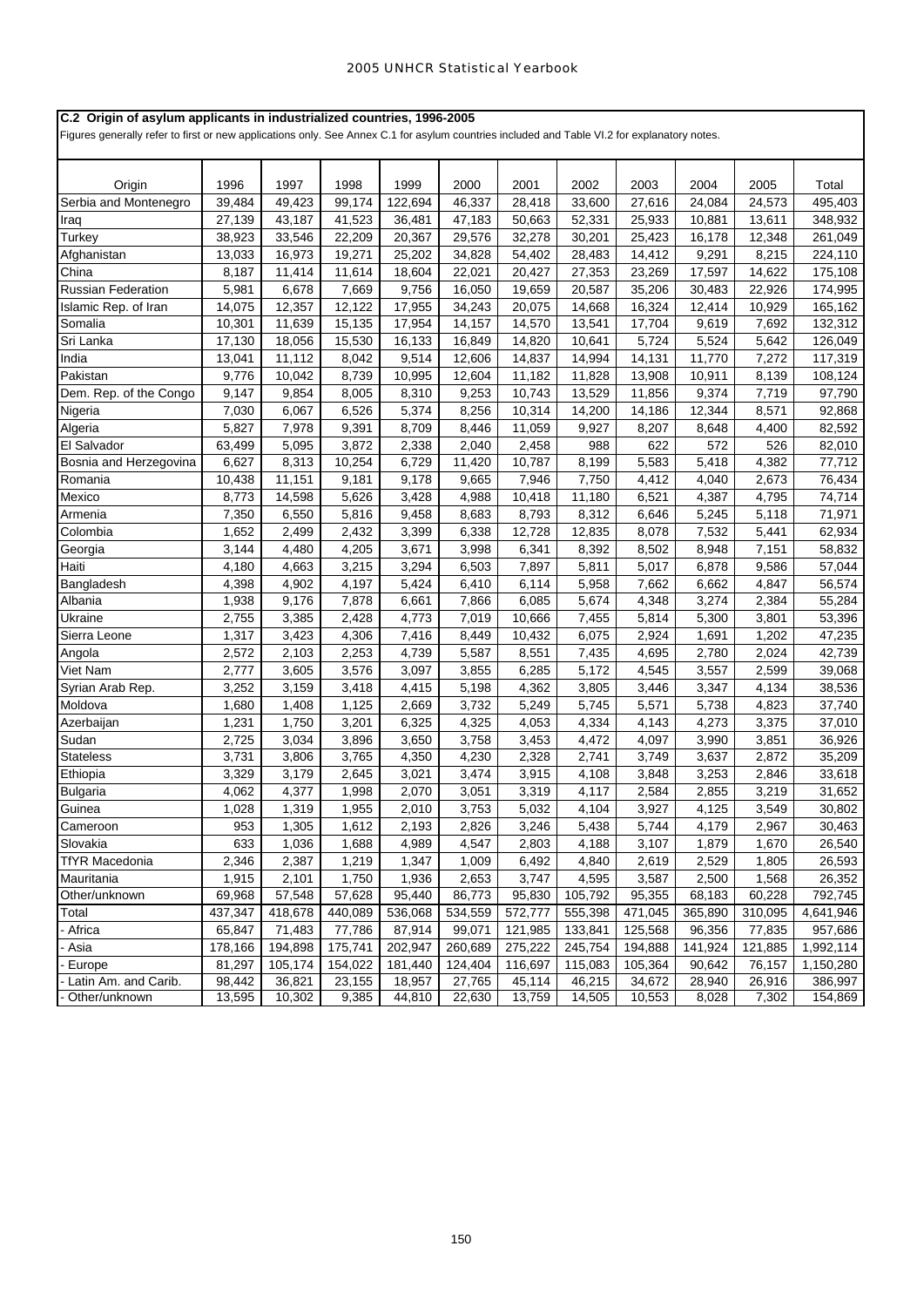| C.3 Origin of asylum applicants in Europe, 1996-2005<br>Figures generally refer to first or new applications only. See Annex C.1 for asylum countries included and Table VI.2 for explanatory notes. |         |         |         |         |         |         |         |         |         |         |           |
|------------------------------------------------------------------------------------------------------------------------------------------------------------------------------------------------------|---------|---------|---------|---------|---------|---------|---------|---------|---------|---------|-----------|
|                                                                                                                                                                                                      |         |         |         |         |         |         |         |         |         |         |           |
| Origin                                                                                                                                                                                               | 1996    | 1997    | 1998    | 1999    | 2000    | 2001    | 2002    | 2003    | 2004    | 2005    | Total     |
| Serbia and Montenegro                                                                                                                                                                                | 38,432  | 48,399  | 98,256  | 120,693 | 45,683  | 27,910  | 33,410  | 27,380  | 23,960  | 24,350  | 488,473   |
| Iraq                                                                                                                                                                                                 | 23,710  | 37,113  | 36,109  | 32,562  | 42,698  | 46,773  | 50,309  | 24,963  | 9,458   | 11,977  | 315,672   |
| Turkey                                                                                                                                                                                               | 38,416  | 33,104  | 21,757  | 19,713  | 28,485  | 30,103  | 28,763  | 24,519  | 15,568  | 11,754  | 252,182   |
| Afghanistan                                                                                                                                                                                          | 12,493  | 16,339  | 18,601  | 23,678  | 32,690  | 50,964  | 28,017  | 14,018  | 8,577   | 7,480   | 212,857   |
| <b>Russian Federation</b>                                                                                                                                                                            | 4,904   | 5,480   | 5,843   | 7,991   | 14,316  | 18,178  | 19,351  | 33,929  | 28,995  | 21,783  | 160,770   |
| Islamic Rep. of Iran                                                                                                                                                                                 | 10,162  | 8,465   | 8,300   | 12,215  | 27,925  | 13,579  | 10,337  | 11,691  | 8,954   | 7,895   | 119,523   |
| Somalia                                                                                                                                                                                              | 8,090   | 8,951   | 12,128  | 14,258  | 11,007  | 11,912  | 12,557  | 16,988  | 8,715   | 6,820   | 111,426   |
| China                                                                                                                                                                                                | 4,269   | 6,902   | 6,017   | 10,964  | 13,396  | 8,702   | 13,066  | 15,606  | 11,410  | 7,682   | 98,014    |
| Sri Lanka                                                                                                                                                                                            | 13,084  | 14,118  | 12,335  | 12,719  | 13,448  | 11,159  | 8,375   | 4,167   | 3,646   | 3,493   | 96,544    |
| Dem. Rep. of the Congo                                                                                                                                                                               | 7,853   | 8,725   | 6,956   | 7,227   | 7,989   | 9,266   | 12,464  | 11,188  | 8,784   | 7,240   | 87,692    |
| Nigeria                                                                                                                                                                                              | 6,346   | 5,280   | 5,600   | 4,673   | 7,274   | 9,395   | 13,243  | 13,389  | 11,639  | 7,840   | 84,679    |
| India                                                                                                                                                                                                | 7,393   | 5,832   | 4,790   | 6,537   | 9,187   | 10,897  | 11,331  | 11,053  | 9,362   | 5,579   | 81,961    |
| Algeria                                                                                                                                                                                              | 5,212   | 6,851   | 8,185   | 7,959   | 7,919   | 10,394  | 9,711   | 8,082   | 8,558   | 4,343   | 77,214    |
| Pakistan                                                                                                                                                                                             | 7,836   | 8,258   | 6,593   | 8,110   | 8,885   | 7,244   | 7,162   | 8,566   | 8,299   | 6,532   | 77,485    |
| Bosnia and Herzegovina                                                                                                                                                                               | 6,491   | 8,226   | 10,205  | 6,667   | 11,331  | 10,667  | 8,120   | 5,534   | 5,364   | 4,316   | 76,921    |
| Romania                                                                                                                                                                                              | 9,777   | 10,630  | 8,786   | 8,586   | 9,201   | 7,359   | 7,253   | 4,033   | 3,734   | 2,484   | 71,843    |
| Armenia                                                                                                                                                                                              | 6,956   | 6,086   | 5,346   | 8,609   | 6,863   | 6,598   | 6,944   | 5,645   | 4,472   | 4,514   | 62,033    |
| Georgia                                                                                                                                                                                              | 3,101   | 4,410   | 4,099   | 3,415   | 3,638   | 6,020   | 8,148   | 8,100   | 7,998   | 6,119   | 55,048    |
| Ukraine                                                                                                                                                                                              | 2,148   | 2,731   | 1,831   | 4,108   | 6,060   | 9,938   | 6,788   | 5,310   | 4,043   | 2,786   | 45,743    |
| Bangladesh                                                                                                                                                                                           | 3,043   | 3,954   | 3,408   | 4,775   | 5,688   | 5,327   | 5,253   | 4,582   | 3,680   | 3,955   | 43,665    |
| Sierra Leone                                                                                                                                                                                         | 1,300   | 3,263   | 4,001   | 6,994   | 7,824   | 9,448   | 5,340   | 2,523   | 1,437   | 1,108   | 43,238    |
| Albania                                                                                                                                                                                              | 1,488   | 7,880   | 6,650   | 5,367   | 6,224   | 3,830   | 3,844   | 3,069   | 2,445   | 1,696   | 42,493    |
| Angola                                                                                                                                                                                               | 2,535   | 2,058   | 2,150   | 4,323   | 4,934   | 7,911   | 7,196   | 4,572   | 2,721   | 1,988   | 40,388    |
| Viet Nam                                                                                                                                                                                             | 2,758   | 3,525   | 3,530   | 2,945   | 3,594   | 5,990   | 4,950   | 4,363   | 3,454   | 2,514   | 37,623    |
| Moldova                                                                                                                                                                                              | 1,589   | 1,348   | 1,091   | 2,604   | 3,630   | 5,159   | 5,617   | 5,472   | 5,578   | 4,666   | 36,754    |
| Syrian Arab Rep.                                                                                                                                                                                     | 3,099   | 3,017   | 3,275   | 4,222   | 5,003   | 4,093   | 3,603   | 3,196   | 2,633   | 2,835   | 34,976    |
| Azerbaijan                                                                                                                                                                                           | 1,191   | 1,722   | 3,167   | 6,034   | 3,812   | 3,368   | 3,891   | 3,860   | 4,146   | 3,287   | 34,478    |
| <b>Stateless</b>                                                                                                                                                                                     | 3,552   | 3,650   | 3,661   | 4,212   | 4,047   | 2,133   | 2,520   | 3,605   | 3,529   | 2,770   | 33,679    |
| Sudan                                                                                                                                                                                                | 2,148   | 2,288   | 3,304   | 2,898   | 2,795   | 2,412   | 3,800   | 3,741   | 3,800   | 3,652   | 30,838    |
| <b>Bulgaria</b>                                                                                                                                                                                      | 3,797   | 4,011   | 1,686   | 1,707   | 2,690   | 2,901   | 3,766   | 2,378   | 2,658   | 2,987   | 28,581    |
| Slovakia                                                                                                                                                                                             | 620     | 1,019   | 1,661   | 4,949   | 4,495   | 2,766   | 4,156   | 3,057   | 1,855   | 1,640   | 26,218    |
| <b>TfYR Macedonia</b>                                                                                                                                                                                | 2,335   | 2,284   | 1,144   | 1,216   | 903     | 6,231   | 4,673   | 2,517   | 2,474   | 1,734   | 25,511    |
| Guinea                                                                                                                                                                                               | 956     | 1,143   | 1,726   | 1,753   | 3,199   | 4,045   | 3,093   | 3,127   | 3,292   | 2,860   | 25,194    |
| Cameroon                                                                                                                                                                                             | 781     | 1,017   | 1,294   | 1,731   | 2,193   | 2,545   | 4,032   | 3,988   | 2,865   | 2,197   | 22,643    |
| Congo                                                                                                                                                                                                | 286     | 724     | 1,079   | 2,271   | 2,559   | 3,353   | 3,719   | 3,010   | 2,067   | 1,626   | 20,694    |
| Zimbabwe                                                                                                                                                                                             | 121     | 64      | 82      | 248     | 1,053   | 2,250   | 8,107   | 4,277   | 2,816   | 1,602   | 20,620    |
| Colombia                                                                                                                                                                                             | 1,315   | 1,848   | 1,761   | 2,302   | 2,522   | 3,656   | 2,118   | 1,260   | 1,402   | 2,357   | 20,541    |
| Eritrea                                                                                                                                                                                              | 544     | 590     | 582     | 890     | 889     | 1,867   | 3,538   | 4,193   | 3,612   | 4,954   | 21,659    |
| Ethiopia                                                                                                                                                                                             | 2,241   | 2,066   | 1,548   | 1,715   | 1,814   | 2,203   | 2,608   | 2,615   | 1,958   | 1,870   | 20,638    |
| <b>Belarus</b>                                                                                                                                                                                       | 462     | 795     | 655     | 1,368   | 2,438   | 2,793   | 3,382   | 3,356   | 2,213   | 1,935   | 19,397    |
| Other/unknown                                                                                                                                                                                        | 35,756  | 33,473  | 34,680  | 70,110  | 57,928  | 56,802  | 61,048  | 54,927  | 41,943  | 39,836  | 486,503   |
| Total                                                                                                                                                                                                | 288,590 | 327,639 | 363,872 | 455,318 | 438,229 | 448,141 | 445,603 | 381,849 | 294,114 | 249,056 | 3,692,411 |
| - Africa                                                                                                                                                                                             | 55,576  | 58,890  | 63,885  | 73,012  | 81,744  | 99,598  | 116,889 | 111,326 | 84,556  | 67,492  | 812,968   |
| Asia                                                                                                                                                                                                 | 144,724 | 160,686 | 143,632 | 163,656 | 216,701 | 221,489 | 200,415 | 156,140 | 111,494 | 94,582  | 1,613,519 |
| - Europe                                                                                                                                                                                             | 76,389  | 97,781  | 146,878 | 172,062 | 115,198 | 105,139 | 107,029 | 99,391  | 84,703  | 71,275  | 1,075,845 |
| Latin Am. and Carib.                                                                                                                                                                                 | 4,022   | 4,820   | 3,876   | 4,595   | 6,848   | 11,085  | 8,553   | 5,907   | 6,427   | 9,204   | 65,337    |
| Other/unknown                                                                                                                                                                                        | 7,879   | 5,462   | 5,601   | 41,993  | 17,738  | 10,830  | 12,717  | 9,085   | 6,934   | 6,503   | 124,742   |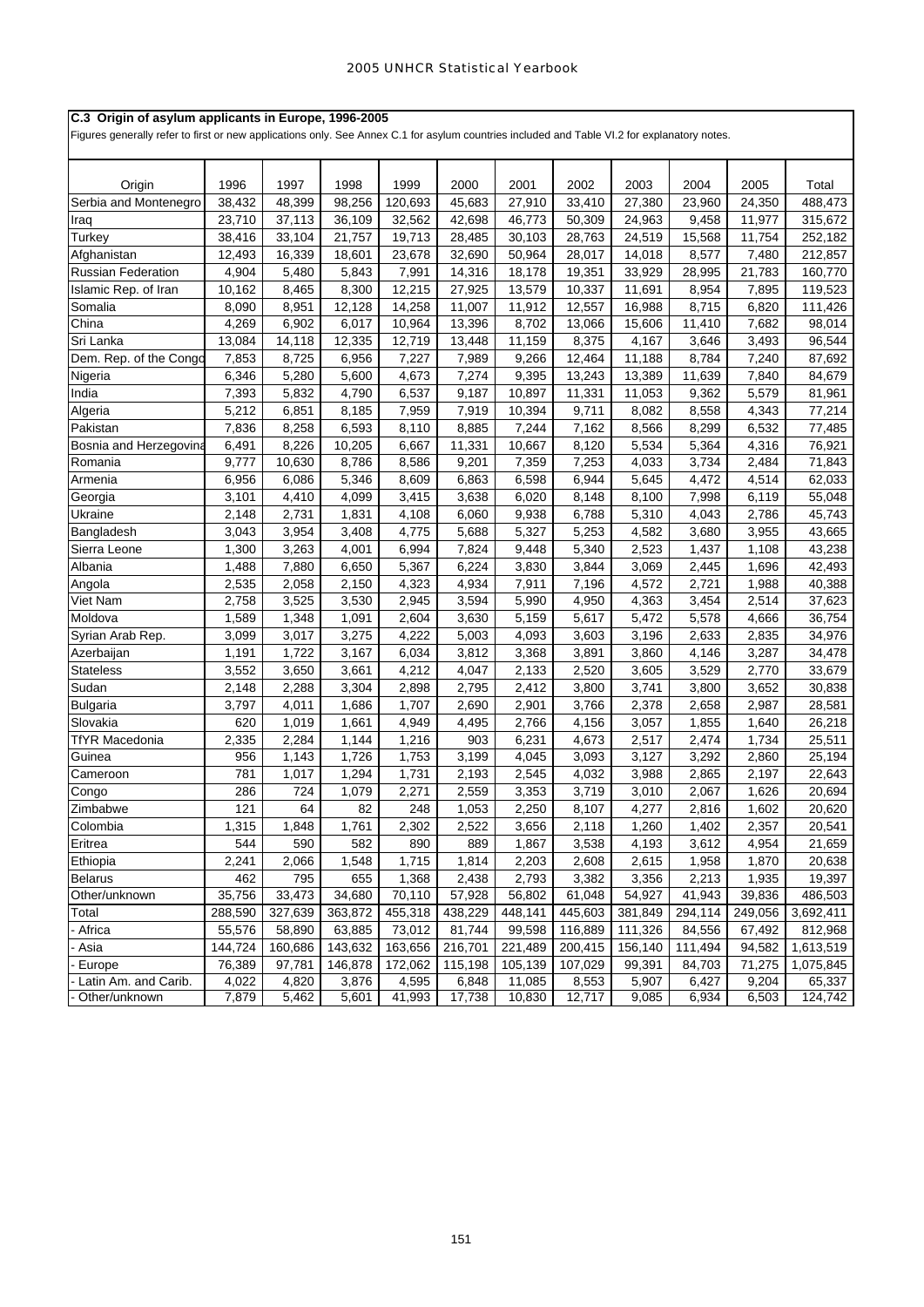## **C.4 Origin of asylum applicants in the European Union (15), 1996-2005**

Figures generally refer to first or new applications only. See Annex C.1 for asylum countries included and Table VI.2 for explanatory notes.

| Origin                    | 1996    | 1997    | 1998    | 1999    | 2000    | 2001    | 2002    | 2003    | 2004    | 2005    | Total     |
|---------------------------|---------|---------|---------|---------|---------|---------|---------|---------|---------|---------|-----------|
| Serbia and Montenegro     | 32,001  | 40,994  | 71,185  | 83,445  | 36,558  | 22,906  | 26,926  | 21,823  | 20,646  | 21,435  | 377,919   |
| Iraq                      | 22,295  | 35,173  | 31,216  | 25,328  | 38,852  | 40,477  | 42,390  | 20,797  | 8,000   | 10,520  | 275,048   |
| Turkey                    | 36,918  | 31,466  | 19,797  | 17,629  | 25,472  | 27,254  | 26,178  | 22,124  | 13,653  | 10,469  | 230,960   |
| Afghanistan               | 11,344  | 14,515  | 15,117  | 16,778  | 26,475  | 38,433  | 21,428  | 9,790   | 6,365   | 6,231   | 166,476   |
| <b>Russian Federation</b> | 4,595   | 5,132   | 5,380   | 7,010   | 11,576  | 13,941  | 12,473  | 18,134  | 16,271  | 13,120  | 107,632   |
| Islamic Rep. of Iran      | 9,794   | 7,993   | 7,658   | 11,315  | 20,730  | 12,019  | 9,082   | 10,187  | 8,146   | 7,226   | 104,150   |
| Somalia                   | 6,892   | 7,397   | 10,425  | 12,292  | 9,401   | 9,836   | 10,081  | 14,341  | 6,532   | 5,345   | 92,542    |
| China                     | 4,214   | 6,847   | 5,909   | 10,505  | 12,797  | 7,973   | 10,084  | 13,030  | 9,493   | 6,750   | 87,602    |
| Dem. Rep. of the Congo    | 7,111   | 7,845   | 6,383   | 6,637   | 7,407   | 8,625   | 11,658  | 10,505  | 8,314   | 6,850   | 81,335    |
| Sri Lanka                 | 10,060  | 10,694  | 9,072   | 9,858   | 11,615  | 9,975   | 7,652   | 3,660   | 3,241   | 3,164   | 78,991    |
| Nigeria                   | 6,069   | 4,983   | 5,120   | 4,316   | 6,888   | 8,838   | 11,622  | 12,429  | 10,769  | 7,238   | 78,272    |
| Algeria                   | 4,700   | 6,048   | 7,153   | 7,056   | 6,943   | 8,912   | 8,005   | 6,657   | 7,774   | 4,011   | 67,259    |
| Pakistan                  | 7,094   | 7,348   | 5,612   | 6,664   | 7,580   | 6,241   | 6,313   | 7,631   | 6,849   | 5,974   | 67,306    |
| India                     | 6,941   | 5,435   | 3,982   | 5,125   | 7,645   | 7,813   | 8,778   | 8,524   | 5,909   | 4,419   | 64,571    |
| Romania                   | 8,964   | 10,300  | 8,450   | 7,811   | 6,956   | 4,898   | 5,839   | 3,464   | 3,433   | 2,250   | 62,365    |
| Bosnia and Herzegovin     | 5,126   | 6,059   | 7,959   | 4,594   | 9,660   | 8,486   | 5,723   | 4,069   | 4,807   | 3,649   | 60,132    |
| Armenia                   | 6,478   | 5,407   | 3,669   | 6,767   | 4,734   | 4,221   | 5,144   | 4,068   | 3,755   | 4,149   | 48,392    |
| Georgia                   | 3,000   | 4,074   | 3,235   | 2,970   | 3,181   | 4,092   | 6,267   | 5,948   | 5,595   | 5,195   | 43,557    |
| Sierra Leone              | 1,242   | 3,020   | 3,480   | 6,012   | 7,040   | 8,237   | 4,825   | 2,313   | 1,273   | 1,031   | 38,473    |
| Angola                    | 2,045   | 1,785   | 1,743   | 3,746   | 4,533   | 7,263   | 6,338   | 4,012   | 2,508   | 1,846   | 35,819    |
| Azerbaijan                | 1,149   | 1,654   | 3,068   | 5,845   | 3,543   | 2,998   | 3,537   | 3,544   | 3,887   | 3,113   | 32,338    |
| Syrian Arab Rep.          | 2,972   | 2,849   | 3,028   | 3,781   | 4,683   | 3,776   | 3,218   | 2,803   | 2,316   | 2,503   | 31,929    |
| Albania                   | 1,144   | 4,708   | 2,874   | 3,905   | 5,790   | 3,400   | 3,393   | 2,677   | 2,043   | 1,416   | 31,350    |
| Viet Nam                  | 2,621   | 3,375   | 3,408   | 2,768   | 2,692   | 4,081   | 3,484   | 3,571   | 2,694   | 1,779   | 30,473    |
| <b>Stateless</b>          | 3,487   | 3,533   | 3,497   | 3,964   | 3,832   | 1,816   | 1,928   | 2,827   | 2,359   | 2,038   | 29,281    |
| Bangladesh                | 2,586   | 3,161   | 2,013   | 2,562   | 3,140   | 2,995   | 3,413   | 3,601   | 2,800   | 3,275   | 29,546    |
| Ukraine                   | 2,025   | 2,528   | 1,564   | 3,773   | 4,560   | 4,144   | 3,876   | 2,807   | 2,096   | 1,525   | 28,898    |
| Moldova                   | 1,517   | 1,228   | 990     | 2,374   | 2,657   | 2,229   | 4,138   | 4,361   | 4,389   | 4,085   | 27,968    |
| Sudan                     | 1,983   | 2,132   | 3,131   | 2,683   | 2,497   | 1,984   | 3,170   | 3,478   | 3,502   | 3,195   | 27,755    |
| Guinea                    | 808     | 928     | 1,375   | 1,359   | 2,732   | 3,337   | 2,318   | 2,386   | 2,844   | 2,617   | 20,704    |
| <b>Bulgaria</b>           | 2,917   | 3,114   | 1,302   | 1,308   | 2,117   | 1,242   | 2,443   | 1,881   | 1,928   | 2,430   | 20,682    |
| TfYR Macedonia            | 2,257   | 2,119   | 987     | 1,047   | 761     | 4,785   | 3,144   | 2,046   | 2,056   | 1,458   | 20,660    |
| Zimbabwe                  | 119     | 64      | 81      | 246     | 1,052   | 2,244   | 8,079   | 4,234   | 2,769   | 1,537   | 20,425    |
| Slovakia                  | 608     | 988     | 1,651   | 4,686   | 3,252   | 2,145   | 2,877   | 1,698   | 1,624   | 890     | 20,419    |
| Cameroon                  | 696     | 936     | 1,068   | 1,499   | 1,996   | 2,264   | 3,577   | 3,563   | 2,585   | 1,980   | 20,164    |
| Congo                     | 253     | 646     | 977     | 2,189   | 2,498   | 3,262   | 3,607   | 2,912   | 2,011   | 1,581   | 19,936    |
| Colombia                  | 1,288   | 1,724   | 1,117   | 2,095   | 2,457   | 3,574   | 2,056   | 1,215   | 1,351   | 2,306   | 19,183    |
| Eritrea                   | 518     | 552     | 443     | 692     | 741     | 1,633   | 2,963   | 3,718   | 3,221   | 4,362   | 18,843    |
| Haiti                     | 144     | 139     | 364     | 507     | 1,892   | 2,720   | 1,911   | 1,505   | 3,156   | 5,083   | 17,421    |
| Rwanda                    | 906     | 1,361   | 2,208   | 2,748   | 2,443   | 1,821   | 1,703   | 1,492   | 1,119   | 1,216   | 17,017    |
| Other/unknown             | 34,443  | 31,420  | 27,953  | 65,552  | 52,987  | 48,599  | 54,971  | 49,505  | 36,907  | 33,448  | 435,785   |
| Total                     | 261,324 | 291,674 | 295,644 | 371,441 | 374,365 | 365,489 | 366,612 | 309,330 | 240,990 | 212,709 | 3,089,578 |
| Africa                    | 50,336  | 52,847  | 56,404  | 64,647  | 74,122  | 89,035  | 103,114 | 99,296  | 75,977  | 60,981  | 726,759   |
| Asia                      | 134,179 | 147,315 | 122,366 | 133,985 | 183,144 | 180,507 | 164,862 | 128,958 | 90,978  | 82,553  | 1,368,847 |
| Europe                    | 65,520  | 82,469  | 109,139 | 127,406 | 93,434  | 75,179  | 78,934  | 68,067  | 62,141  | 54,481  | 816,770   |
| Latin Am. and Carib.      | 3,820   | 4,538   | 3,097   | 4,308   | 6,720   | 10,931  | 8,387   | 5,757   | 6,309   | 9,075   | 62,942    |
| Other/unknown             | 7,469   | 4,505   | 4,638   | 41,095  | 16,945  | 9,837   | 11,315  | 7,252   | 5,585   | 5,619   | 114,260   |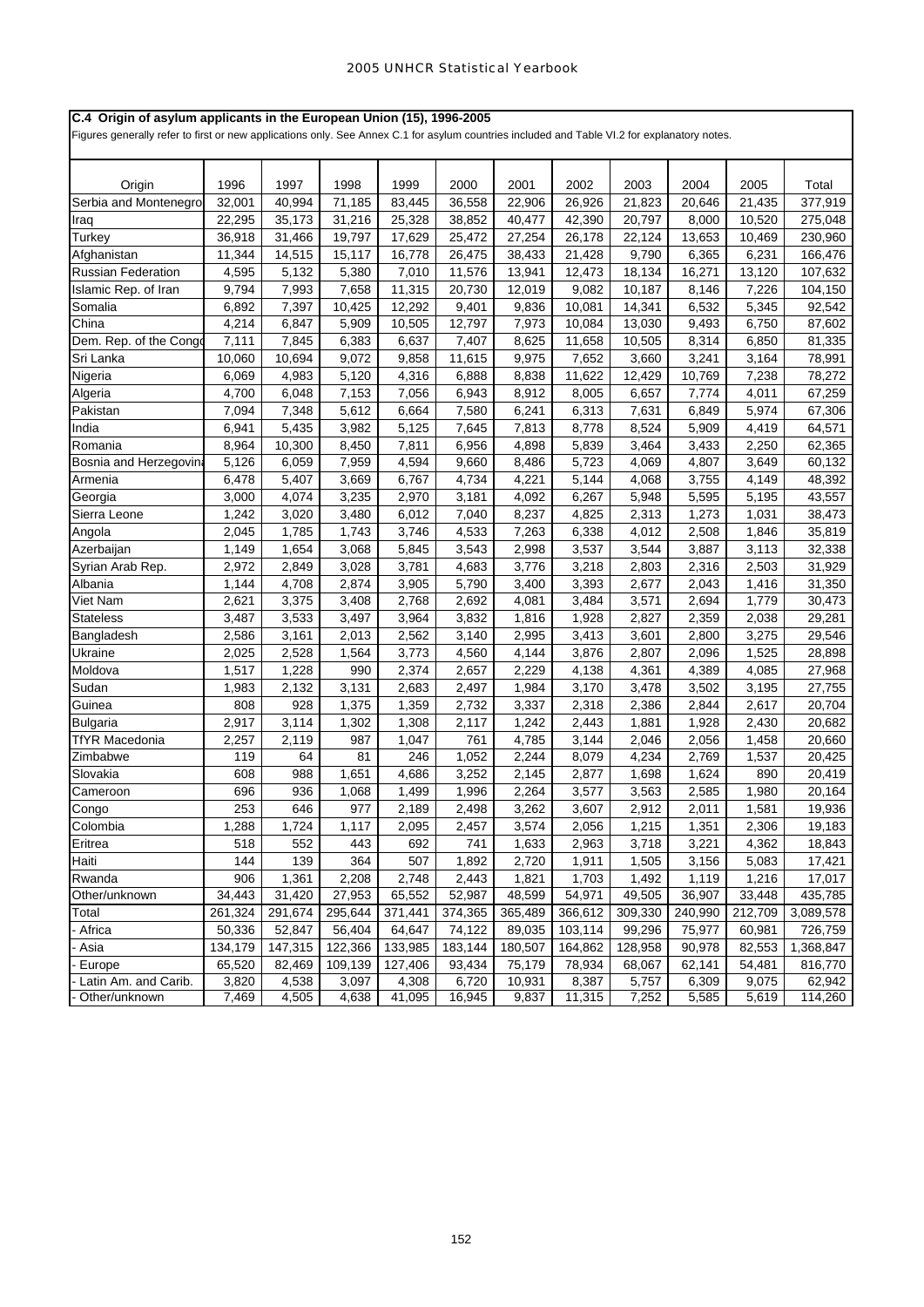## **C.5 Origin of asylum applicants in the European Union (25), 1996-2005**

Figures generally refer to first or new applications only. See Annex C.1 for asylum countries included and Table VI.2 for explanatory notes.

| 1996<br>1997<br>1998<br>1999<br>2000<br>2001<br>2002<br>2003<br>2004<br>2005<br>Total<br>Origin<br>Serbia and Montenegro<br>41,138<br>75,985<br>90,076<br>38,075<br>23,806<br>27,265<br>21,317<br>394,372<br>32,131<br>22.211<br>22,368<br>35,916<br>32,330<br>26,498<br>40,538<br>43,185<br>46,178<br>22,032<br>8,384<br>10,829<br>288,955<br>23,065<br>Iraq<br>Turkey<br>37,025<br>19,997<br>17,928<br>26,824<br>27,897<br>26,549<br>31,562<br>22,840<br>14,328<br>11,065<br>236,015<br>Afghanistan<br>12,198<br>16,033<br>18,017<br>22,578<br>30,975<br>47,974<br>26,105<br>11,258<br>6,962<br>6,437<br>198,537<br>5,519<br>Russian Federation<br>4,710<br>5,248<br>7,411<br>13,579<br>16,525<br>17,125<br>31,692<br>28,140<br>21,181<br>151,130<br>9,792<br>9,860<br>8,102<br>7,777<br>11,649<br>27,003<br>13,250<br>11,109<br>8,936<br>7,833<br>115,311<br>Islamic Rep. of Iran<br>China<br>4,224<br>5,921<br>10,832<br>8,476<br>6,853<br>13,320<br>12,499<br>15,049<br>11,510<br>7,753<br>96,437<br>95,513<br>Somalia<br>7,130<br>7,497<br>10,572<br>9,586<br>10,283<br>10,574<br>14,775<br>5,616<br>12,399<br>7,081<br>Sri Lanka<br>10,706<br>12,388<br>85,848<br>11,676<br>10,219<br>11,113<br>10,324<br>7,831<br>3,760<br>3,827<br>4,004<br>Dem. Rep. of the Congo<br>7,152<br>7,871<br>6,415<br>6,691<br>7,436<br>8,657<br>11,684<br>10,591<br>8,397<br>6,935<br>81,829<br>4,594<br>6,336<br>8,994<br>11,027<br>10,675<br>9,671<br>5,769<br>India<br>7,183<br>5,610<br>10,547<br>80,406<br>6,087<br>5,389<br>4,529<br>7,032<br>11,866<br>12,576<br>10,935<br>80,018<br>Nigeria<br>5,042<br>9,056<br>7,506<br>Pakistan<br>7,709<br>6,036<br>7,399<br>6,694<br>8,676<br>75,038<br>7,274<br>8,178<br>6,815<br>9,318<br>6,939<br>7,376<br>8,213<br>4,783<br>6,251<br>7,601<br>7,349<br>6,900<br>7,927<br>4,102<br>69,695<br>Algeria<br>9,193<br>9,699<br>10,497<br>8,618<br>8,162<br>8,435<br>5,997<br>3,556<br>3,527<br>2,374<br>67,985<br>Romania<br>7,120<br>8,080<br>4,993<br>9,758<br>8,541<br>5,767<br>4,123<br>4,949<br>61,475<br>Bosnia and Herzegovina<br>5,147<br>6,149<br>3,968<br>Armenia<br>6,900<br>5,921<br>4,815<br>7,914<br>6,010<br>5,948<br>5,951<br>5,089<br>4,136<br>4,357<br>57,041<br>3,043<br>4,105<br>3,282<br>3,018<br>3,383<br>5,555<br>7,167<br>7,338<br>7,927<br>6,572<br>51,390<br>Georgia<br>2,789<br>2,628<br>4,120<br>4,818<br>6,288<br>4,309<br>44,318<br>Bangladesh<br>3,392<br>5,154<br>5,001<br>5,819<br>3,915<br>2,092<br>2,609<br>1,644<br>5,821<br>5,755<br>5,120<br>3,293<br>43,776<br>Ukraine<br>8,777<br>4,750<br>Sierra Leone<br>3,774<br>6,217<br>4,924<br>2,339<br>40,020<br>1,245<br>3,060<br>7,363<br>8,765<br>1,284<br>1,049<br>Viet Nam<br>2,629<br>3,401<br>3,436<br>2,870<br>3,531<br>5,894<br>4,825<br>4,275<br>3,357<br>2,441<br>36,659<br>35,946<br>2,058<br>1,790<br>1,754<br>3,763<br>4,552<br>7,298<br>6,347<br>4,023<br>2,512<br>1,849<br>Angola<br>Moldova<br>1,558<br>1,277<br>2,503<br>3,530<br>5,340<br>5,236<br>35,633<br>1,032<br>5,013<br>5,492<br>4,652<br>2,991<br>3,953<br>3,282<br>2,937<br>2,934<br>34,552<br>Syrian Arab Rep.<br>2,896<br>3,111<br>4,783<br>3,890<br>3,775<br>5,921<br>33,073<br>Azerbaijan<br>1,182<br>1,696<br>3,100<br>3,699<br>3,169<br>3,636<br>3,616<br>3,914<br>3,140<br>1,153<br>2,888<br>3,909<br>3,404<br>2,693<br>2,242<br>31,800<br>Albania<br>4,752<br>5,793<br>3,403<br>1,563<br><b>Stateless</b><br>3,533<br>3,569<br>3,546<br>4,036<br>2,102<br>3,007<br>2,156<br>30,183<br>3,883<br>1,904<br>2,447<br>Sudan<br>2,171<br>3,190<br>2,786<br>3,391<br>3,539<br>3,457<br>28,959<br>2,036<br>2,638<br>2,183<br>3,568<br>Slovakia<br>611<br>1,657<br>4,702<br>3,976<br>2,547<br>3,754<br>2,770<br>1,774<br>1,636<br>24,437<br>1,010<br>3,767<br>1,518<br>1,636<br>2,622<br>1,727<br>2,619<br>1,979<br>24,340<br><b>Bulgaria</b><br>3,884<br>2,019<br>2,569<br><b>TfYR Macedonia</b><br>2,273<br>2,157<br>1,007<br>1,067<br>826<br>3,241<br>1,588<br>5,105<br>2,153<br>2,173<br>21,590<br>808<br>1,388<br>1,364<br>2,739<br>2,323<br>2,397<br>2,640<br>20,812<br>Guinea<br>945<br>3,359<br>2,849<br>724<br>943<br>1,150<br>1,589<br>2,299<br>3,598<br>20,562<br>2,049<br>3,579<br>2,609<br>2,022<br>Cameroon<br>119<br>64<br>82<br>246<br>4,235<br>20,440<br>Zimbabwe<br>1,052<br>2,246<br>8,082<br>2,774<br>1,540<br>256<br>657<br>1,018<br>2,196<br>2,508<br>3,269<br>3,628<br>2,927<br>1,588<br>20,067<br>Congo<br>2,020<br>Colombia<br>1,288<br>1,724<br>1,118<br>2,095<br>2,457<br>3,575<br>2,057<br>1,217<br>1,354<br>2,308<br>19,193<br>553<br>693<br>Eritrea<br>519<br>444<br>752<br>1,653<br>3,065<br>3,757<br>3,324<br>4,618<br>19,378<br>Haiti<br>144<br>364<br>507<br>5,083<br>17,421<br>139<br>1,892<br>2,720<br>1,911<br>1,505<br>3,156<br>3,050<br>708<br>500<br>507<br>434<br>2,670<br>4,509<br>Liberia<br>2,037<br>2,144<br>1,106<br>17,665<br>32,882<br>31,712<br>30,382<br>68,859<br>52,086<br>48,336<br>Other/unknown<br>56,281<br>55,641<br>38,054<br>35,791<br>450,024<br>299,618<br>409,469<br>Total<br>268,024<br>312,106<br>396,349<br>407,271<br>398,697<br>346,687<br>279,841<br>239,781<br>3,357,843<br>53,593<br>91,236<br>Africa<br>51,092<br>58,058<br>66,093<br>75,703<br>104,839<br>100,870<br>77,475<br>62,852<br>741,811<br>137,929<br>152,291<br>148,613<br>205,469<br>185,084<br>145,459<br>Asia<br>131,075<br>207,080<br>110,617<br>94,168<br>1,517,785<br>67,579<br>114,849<br>102,281<br>918,309<br>84,094<br>136,018<br>90,182<br>88,823<br>87,100<br>79,587<br>67,796<br>Europe<br>Latin Am. and Carib.<br>3,828<br>4,541<br>3,103<br>4,319<br>6,742<br>10,943<br>8,403<br>5,792<br>6,337<br>9,089<br>63,097<br>7,596<br>Other/unknown<br>5,099<br>5,021<br>41,306<br>17,076<br>10,028<br>11,548<br>7,466<br>5,825<br>5,876<br>116,841 |  |  |  |  |  |  |
|------------------------------------------------------------------------------------------------------------------------------------------------------------------------------------------------------------------------------------------------------------------------------------------------------------------------------------------------------------------------------------------------------------------------------------------------------------------------------------------------------------------------------------------------------------------------------------------------------------------------------------------------------------------------------------------------------------------------------------------------------------------------------------------------------------------------------------------------------------------------------------------------------------------------------------------------------------------------------------------------------------------------------------------------------------------------------------------------------------------------------------------------------------------------------------------------------------------------------------------------------------------------------------------------------------------------------------------------------------------------------------------------------------------------------------------------------------------------------------------------------------------------------------------------------------------------------------------------------------------------------------------------------------------------------------------------------------------------------------------------------------------------------------------------------------------------------------------------------------------------------------------------------------------------------------------------------------------------------------------------------------------------------------------------------------------------------------------------------------------------------------------------------------------------------------------------------------------------------------------------------------------------------------------------------------------------------------------------------------------------------------------------------------------------------------------------------------------------------------------------------------------------------------------------------------------------------------------------------------------------------------------------------------------------------------------------------------------------------------------------------------------------------------------------------------------------------------------------------------------------------------------------------------------------------------------------------------------------------------------------------------------------------------------------------------------------------------------------------------------------------------------------------------------------------------------------------------------------------------------------------------------------------------------------------------------------------------------------------------------------------------------------------------------------------------------------------------------------------------------------------------------------------------------------------------------------------------------------------------------------------------------------------------------------------------------------------------------------------------------------------------------------------------------------------------------------------------------------------------------------------------------------------------------------------------------------------------------------------------------------------------------------------------------------------------------------------------------------------------------------------------------------------------------------------------------------------------------------------------------------------------------------------------------------------------------------------------------------------------------------------------------------------------------------------------------------------------------------------------------------------------------------------------------------------------------------------------------------------------------------------------------------------------------------------------------------------------------------------------------------------------------------------------------------------------------------------------------------------------------------------------------------------------------------------------------------------------------------------------------------------------------------------------------------------------------------------------------------------------------------------------------------------------------------------------------------------------------------------------------------------------------------------------------------------------------------------------------------------------------------------------------------------------------------------------------------------------------------------------------------------------------------------------------------------------------------------------------------------------------------------------------------------------------------------------------------------------------------------------------------------------------------------------------|--|--|--|--|--|--|
|                                                                                                                                                                                                                                                                                                                                                                                                                                                                                                                                                                                                                                                                                                                                                                                                                                                                                                                                                                                                                                                                                                                                                                                                                                                                                                                                                                                                                                                                                                                                                                                                                                                                                                                                                                                                                                                                                                                                                                                                                                                                                                                                                                                                                                                                                                                                                                                                                                                                                                                                                                                                                                                                                                                                                                                                                                                                                                                                                                                                                                                                                                                                                                                                                                                                                                                                                                                                                                                                                                                                                                                                                                                                                                                                                                                                                                                                                                                                                                                                                                                                                                                                                                                                                                                                                                                                                                                                                                                                                                                                                                                                                                                                                                                                                                                                                                                                                                                                                                                                                                                                                                                                                                                                                                                                                                                                                                                                                                                                                                                                                                                                                                                                                                                                                                                          |  |  |  |  |  |  |
|                                                                                                                                                                                                                                                                                                                                                                                                                                                                                                                                                                                                                                                                                                                                                                                                                                                                                                                                                                                                                                                                                                                                                                                                                                                                                                                                                                                                                                                                                                                                                                                                                                                                                                                                                                                                                                                                                                                                                                                                                                                                                                                                                                                                                                                                                                                                                                                                                                                                                                                                                                                                                                                                                                                                                                                                                                                                                                                                                                                                                                                                                                                                                                                                                                                                                                                                                                                                                                                                                                                                                                                                                                                                                                                                                                                                                                                                                                                                                                                                                                                                                                                                                                                                                                                                                                                                                                                                                                                                                                                                                                                                                                                                                                                                                                                                                                                                                                                                                                                                                                                                                                                                                                                                                                                                                                                                                                                                                                                                                                                                                                                                                                                                                                                                                                                          |  |  |  |  |  |  |
|                                                                                                                                                                                                                                                                                                                                                                                                                                                                                                                                                                                                                                                                                                                                                                                                                                                                                                                                                                                                                                                                                                                                                                                                                                                                                                                                                                                                                                                                                                                                                                                                                                                                                                                                                                                                                                                                                                                                                                                                                                                                                                                                                                                                                                                                                                                                                                                                                                                                                                                                                                                                                                                                                                                                                                                                                                                                                                                                                                                                                                                                                                                                                                                                                                                                                                                                                                                                                                                                                                                                                                                                                                                                                                                                                                                                                                                                                                                                                                                                                                                                                                                                                                                                                                                                                                                                                                                                                                                                                                                                                                                                                                                                                                                                                                                                                                                                                                                                                                                                                                                                                                                                                                                                                                                                                                                                                                                                                                                                                                                                                                                                                                                                                                                                                                                          |  |  |  |  |  |  |
|                                                                                                                                                                                                                                                                                                                                                                                                                                                                                                                                                                                                                                                                                                                                                                                                                                                                                                                                                                                                                                                                                                                                                                                                                                                                                                                                                                                                                                                                                                                                                                                                                                                                                                                                                                                                                                                                                                                                                                                                                                                                                                                                                                                                                                                                                                                                                                                                                                                                                                                                                                                                                                                                                                                                                                                                                                                                                                                                                                                                                                                                                                                                                                                                                                                                                                                                                                                                                                                                                                                                                                                                                                                                                                                                                                                                                                                                                                                                                                                                                                                                                                                                                                                                                                                                                                                                                                                                                                                                                                                                                                                                                                                                                                                                                                                                                                                                                                                                                                                                                                                                                                                                                                                                                                                                                                                                                                                                                                                                                                                                                                                                                                                                                                                                                                                          |  |  |  |  |  |  |
|                                                                                                                                                                                                                                                                                                                                                                                                                                                                                                                                                                                                                                                                                                                                                                                                                                                                                                                                                                                                                                                                                                                                                                                                                                                                                                                                                                                                                                                                                                                                                                                                                                                                                                                                                                                                                                                                                                                                                                                                                                                                                                                                                                                                                                                                                                                                                                                                                                                                                                                                                                                                                                                                                                                                                                                                                                                                                                                                                                                                                                                                                                                                                                                                                                                                                                                                                                                                                                                                                                                                                                                                                                                                                                                                                                                                                                                                                                                                                                                                                                                                                                                                                                                                                                                                                                                                                                                                                                                                                                                                                                                                                                                                                                                                                                                                                                                                                                                                                                                                                                                                                                                                                                                                                                                                                                                                                                                                                                                                                                                                                                                                                                                                                                                                                                                          |  |  |  |  |  |  |
|                                                                                                                                                                                                                                                                                                                                                                                                                                                                                                                                                                                                                                                                                                                                                                                                                                                                                                                                                                                                                                                                                                                                                                                                                                                                                                                                                                                                                                                                                                                                                                                                                                                                                                                                                                                                                                                                                                                                                                                                                                                                                                                                                                                                                                                                                                                                                                                                                                                                                                                                                                                                                                                                                                                                                                                                                                                                                                                                                                                                                                                                                                                                                                                                                                                                                                                                                                                                                                                                                                                                                                                                                                                                                                                                                                                                                                                                                                                                                                                                                                                                                                                                                                                                                                                                                                                                                                                                                                                                                                                                                                                                                                                                                                                                                                                                                                                                                                                                                                                                                                                                                                                                                                                                                                                                                                                                                                                                                                                                                                                                                                                                                                                                                                                                                                                          |  |  |  |  |  |  |
|                                                                                                                                                                                                                                                                                                                                                                                                                                                                                                                                                                                                                                                                                                                                                                                                                                                                                                                                                                                                                                                                                                                                                                                                                                                                                                                                                                                                                                                                                                                                                                                                                                                                                                                                                                                                                                                                                                                                                                                                                                                                                                                                                                                                                                                                                                                                                                                                                                                                                                                                                                                                                                                                                                                                                                                                                                                                                                                                                                                                                                                                                                                                                                                                                                                                                                                                                                                                                                                                                                                                                                                                                                                                                                                                                                                                                                                                                                                                                                                                                                                                                                                                                                                                                                                                                                                                                                                                                                                                                                                                                                                                                                                                                                                                                                                                                                                                                                                                                                                                                                                                                                                                                                                                                                                                                                                                                                                                                                                                                                                                                                                                                                                                                                                                                                                          |  |  |  |  |  |  |
|                                                                                                                                                                                                                                                                                                                                                                                                                                                                                                                                                                                                                                                                                                                                                                                                                                                                                                                                                                                                                                                                                                                                                                                                                                                                                                                                                                                                                                                                                                                                                                                                                                                                                                                                                                                                                                                                                                                                                                                                                                                                                                                                                                                                                                                                                                                                                                                                                                                                                                                                                                                                                                                                                                                                                                                                                                                                                                                                                                                                                                                                                                                                                                                                                                                                                                                                                                                                                                                                                                                                                                                                                                                                                                                                                                                                                                                                                                                                                                                                                                                                                                                                                                                                                                                                                                                                                                                                                                                                                                                                                                                                                                                                                                                                                                                                                                                                                                                                                                                                                                                                                                                                                                                                                                                                                                                                                                                                                                                                                                                                                                                                                                                                                                                                                                                          |  |  |  |  |  |  |
|                                                                                                                                                                                                                                                                                                                                                                                                                                                                                                                                                                                                                                                                                                                                                                                                                                                                                                                                                                                                                                                                                                                                                                                                                                                                                                                                                                                                                                                                                                                                                                                                                                                                                                                                                                                                                                                                                                                                                                                                                                                                                                                                                                                                                                                                                                                                                                                                                                                                                                                                                                                                                                                                                                                                                                                                                                                                                                                                                                                                                                                                                                                                                                                                                                                                                                                                                                                                                                                                                                                                                                                                                                                                                                                                                                                                                                                                                                                                                                                                                                                                                                                                                                                                                                                                                                                                                                                                                                                                                                                                                                                                                                                                                                                                                                                                                                                                                                                                                                                                                                                                                                                                                                                                                                                                                                                                                                                                                                                                                                                                                                                                                                                                                                                                                                                          |  |  |  |  |  |  |
|                                                                                                                                                                                                                                                                                                                                                                                                                                                                                                                                                                                                                                                                                                                                                                                                                                                                                                                                                                                                                                                                                                                                                                                                                                                                                                                                                                                                                                                                                                                                                                                                                                                                                                                                                                                                                                                                                                                                                                                                                                                                                                                                                                                                                                                                                                                                                                                                                                                                                                                                                                                                                                                                                                                                                                                                                                                                                                                                                                                                                                                                                                                                                                                                                                                                                                                                                                                                                                                                                                                                                                                                                                                                                                                                                                                                                                                                                                                                                                                                                                                                                                                                                                                                                                                                                                                                                                                                                                                                                                                                                                                                                                                                                                                                                                                                                                                                                                                                                                                                                                                                                                                                                                                                                                                                                                                                                                                                                                                                                                                                                                                                                                                                                                                                                                                          |  |  |  |  |  |  |
|                                                                                                                                                                                                                                                                                                                                                                                                                                                                                                                                                                                                                                                                                                                                                                                                                                                                                                                                                                                                                                                                                                                                                                                                                                                                                                                                                                                                                                                                                                                                                                                                                                                                                                                                                                                                                                                                                                                                                                                                                                                                                                                                                                                                                                                                                                                                                                                                                                                                                                                                                                                                                                                                                                                                                                                                                                                                                                                                                                                                                                                                                                                                                                                                                                                                                                                                                                                                                                                                                                                                                                                                                                                                                                                                                                                                                                                                                                                                                                                                                                                                                                                                                                                                                                                                                                                                                                                                                                                                                                                                                                                                                                                                                                                                                                                                                                                                                                                                                                                                                                                                                                                                                                                                                                                                                                                                                                                                                                                                                                                                                                                                                                                                                                                                                                                          |  |  |  |  |  |  |
|                                                                                                                                                                                                                                                                                                                                                                                                                                                                                                                                                                                                                                                                                                                                                                                                                                                                                                                                                                                                                                                                                                                                                                                                                                                                                                                                                                                                                                                                                                                                                                                                                                                                                                                                                                                                                                                                                                                                                                                                                                                                                                                                                                                                                                                                                                                                                                                                                                                                                                                                                                                                                                                                                                                                                                                                                                                                                                                                                                                                                                                                                                                                                                                                                                                                                                                                                                                                                                                                                                                                                                                                                                                                                                                                                                                                                                                                                                                                                                                                                                                                                                                                                                                                                                                                                                                                                                                                                                                                                                                                                                                                                                                                                                                                                                                                                                                                                                                                                                                                                                                                                                                                                                                                                                                                                                                                                                                                                                                                                                                                                                                                                                                                                                                                                                                          |  |  |  |  |  |  |
|                                                                                                                                                                                                                                                                                                                                                                                                                                                                                                                                                                                                                                                                                                                                                                                                                                                                                                                                                                                                                                                                                                                                                                                                                                                                                                                                                                                                                                                                                                                                                                                                                                                                                                                                                                                                                                                                                                                                                                                                                                                                                                                                                                                                                                                                                                                                                                                                                                                                                                                                                                                                                                                                                                                                                                                                                                                                                                                                                                                                                                                                                                                                                                                                                                                                                                                                                                                                                                                                                                                                                                                                                                                                                                                                                                                                                                                                                                                                                                                                                                                                                                                                                                                                                                                                                                                                                                                                                                                                                                                                                                                                                                                                                                                                                                                                                                                                                                                                                                                                                                                                                                                                                                                                                                                                                                                                                                                                                                                                                                                                                                                                                                                                                                                                                                                          |  |  |  |  |  |  |
|                                                                                                                                                                                                                                                                                                                                                                                                                                                                                                                                                                                                                                                                                                                                                                                                                                                                                                                                                                                                                                                                                                                                                                                                                                                                                                                                                                                                                                                                                                                                                                                                                                                                                                                                                                                                                                                                                                                                                                                                                                                                                                                                                                                                                                                                                                                                                                                                                                                                                                                                                                                                                                                                                                                                                                                                                                                                                                                                                                                                                                                                                                                                                                                                                                                                                                                                                                                                                                                                                                                                                                                                                                                                                                                                                                                                                                                                                                                                                                                                                                                                                                                                                                                                                                                                                                                                                                                                                                                                                                                                                                                                                                                                                                                                                                                                                                                                                                                                                                                                                                                                                                                                                                                                                                                                                                                                                                                                                                                                                                                                                                                                                                                                                                                                                                                          |  |  |  |  |  |  |
|                                                                                                                                                                                                                                                                                                                                                                                                                                                                                                                                                                                                                                                                                                                                                                                                                                                                                                                                                                                                                                                                                                                                                                                                                                                                                                                                                                                                                                                                                                                                                                                                                                                                                                                                                                                                                                                                                                                                                                                                                                                                                                                                                                                                                                                                                                                                                                                                                                                                                                                                                                                                                                                                                                                                                                                                                                                                                                                                                                                                                                                                                                                                                                                                                                                                                                                                                                                                                                                                                                                                                                                                                                                                                                                                                                                                                                                                                                                                                                                                                                                                                                                                                                                                                                                                                                                                                                                                                                                                                                                                                                                                                                                                                                                                                                                                                                                                                                                                                                                                                                                                                                                                                                                                                                                                                                                                                                                                                                                                                                                                                                                                                                                                                                                                                                                          |  |  |  |  |  |  |
|                                                                                                                                                                                                                                                                                                                                                                                                                                                                                                                                                                                                                                                                                                                                                                                                                                                                                                                                                                                                                                                                                                                                                                                                                                                                                                                                                                                                                                                                                                                                                                                                                                                                                                                                                                                                                                                                                                                                                                                                                                                                                                                                                                                                                                                                                                                                                                                                                                                                                                                                                                                                                                                                                                                                                                                                                                                                                                                                                                                                                                                                                                                                                                                                                                                                                                                                                                                                                                                                                                                                                                                                                                                                                                                                                                                                                                                                                                                                                                                                                                                                                                                                                                                                                                                                                                                                                                                                                                                                                                                                                                                                                                                                                                                                                                                                                                                                                                                                                                                                                                                                                                                                                                                                                                                                                                                                                                                                                                                                                                                                                                                                                                                                                                                                                                                          |  |  |  |  |  |  |
|                                                                                                                                                                                                                                                                                                                                                                                                                                                                                                                                                                                                                                                                                                                                                                                                                                                                                                                                                                                                                                                                                                                                                                                                                                                                                                                                                                                                                                                                                                                                                                                                                                                                                                                                                                                                                                                                                                                                                                                                                                                                                                                                                                                                                                                                                                                                                                                                                                                                                                                                                                                                                                                                                                                                                                                                                                                                                                                                                                                                                                                                                                                                                                                                                                                                                                                                                                                                                                                                                                                                                                                                                                                                                                                                                                                                                                                                                                                                                                                                                                                                                                                                                                                                                                                                                                                                                                                                                                                                                                                                                                                                                                                                                                                                                                                                                                                                                                                                                                                                                                                                                                                                                                                                                                                                                                                                                                                                                                                                                                                                                                                                                                                                                                                                                                                          |  |  |  |  |  |  |
|                                                                                                                                                                                                                                                                                                                                                                                                                                                                                                                                                                                                                                                                                                                                                                                                                                                                                                                                                                                                                                                                                                                                                                                                                                                                                                                                                                                                                                                                                                                                                                                                                                                                                                                                                                                                                                                                                                                                                                                                                                                                                                                                                                                                                                                                                                                                                                                                                                                                                                                                                                                                                                                                                                                                                                                                                                                                                                                                                                                                                                                                                                                                                                                                                                                                                                                                                                                                                                                                                                                                                                                                                                                                                                                                                                                                                                                                                                                                                                                                                                                                                                                                                                                                                                                                                                                                                                                                                                                                                                                                                                                                                                                                                                                                                                                                                                                                                                                                                                                                                                                                                                                                                                                                                                                                                                                                                                                                                                                                                                                                                                                                                                                                                                                                                                                          |  |  |  |  |  |  |
|                                                                                                                                                                                                                                                                                                                                                                                                                                                                                                                                                                                                                                                                                                                                                                                                                                                                                                                                                                                                                                                                                                                                                                                                                                                                                                                                                                                                                                                                                                                                                                                                                                                                                                                                                                                                                                                                                                                                                                                                                                                                                                                                                                                                                                                                                                                                                                                                                                                                                                                                                                                                                                                                                                                                                                                                                                                                                                                                                                                                                                                                                                                                                                                                                                                                                                                                                                                                                                                                                                                                                                                                                                                                                                                                                                                                                                                                                                                                                                                                                                                                                                                                                                                                                                                                                                                                                                                                                                                                                                                                                                                                                                                                                                                                                                                                                                                                                                                                                                                                                                                                                                                                                                                                                                                                                                                                                                                                                                                                                                                                                                                                                                                                                                                                                                                          |  |  |  |  |  |  |
|                                                                                                                                                                                                                                                                                                                                                                                                                                                                                                                                                                                                                                                                                                                                                                                                                                                                                                                                                                                                                                                                                                                                                                                                                                                                                                                                                                                                                                                                                                                                                                                                                                                                                                                                                                                                                                                                                                                                                                                                                                                                                                                                                                                                                                                                                                                                                                                                                                                                                                                                                                                                                                                                                                                                                                                                                                                                                                                                                                                                                                                                                                                                                                                                                                                                                                                                                                                                                                                                                                                                                                                                                                                                                                                                                                                                                                                                                                                                                                                                                                                                                                                                                                                                                                                                                                                                                                                                                                                                                                                                                                                                                                                                                                                                                                                                                                                                                                                                                                                                                                                                                                                                                                                                                                                                                                                                                                                                                                                                                                                                                                                                                                                                                                                                                                                          |  |  |  |  |  |  |
|                                                                                                                                                                                                                                                                                                                                                                                                                                                                                                                                                                                                                                                                                                                                                                                                                                                                                                                                                                                                                                                                                                                                                                                                                                                                                                                                                                                                                                                                                                                                                                                                                                                                                                                                                                                                                                                                                                                                                                                                                                                                                                                                                                                                                                                                                                                                                                                                                                                                                                                                                                                                                                                                                                                                                                                                                                                                                                                                                                                                                                                                                                                                                                                                                                                                                                                                                                                                                                                                                                                                                                                                                                                                                                                                                                                                                                                                                                                                                                                                                                                                                                                                                                                                                                                                                                                                                                                                                                                                                                                                                                                                                                                                                                                                                                                                                                                                                                                                                                                                                                                                                                                                                                                                                                                                                                                                                                                                                                                                                                                                                                                                                                                                                                                                                                                          |  |  |  |  |  |  |
|                                                                                                                                                                                                                                                                                                                                                                                                                                                                                                                                                                                                                                                                                                                                                                                                                                                                                                                                                                                                                                                                                                                                                                                                                                                                                                                                                                                                                                                                                                                                                                                                                                                                                                                                                                                                                                                                                                                                                                                                                                                                                                                                                                                                                                                                                                                                                                                                                                                                                                                                                                                                                                                                                                                                                                                                                                                                                                                                                                                                                                                                                                                                                                                                                                                                                                                                                                                                                                                                                                                                                                                                                                                                                                                                                                                                                                                                                                                                                                                                                                                                                                                                                                                                                                                                                                                                                                                                                                                                                                                                                                                                                                                                                                                                                                                                                                                                                                                                                                                                                                                                                                                                                                                                                                                                                                                                                                                                                                                                                                                                                                                                                                                                                                                                                                                          |  |  |  |  |  |  |
|                                                                                                                                                                                                                                                                                                                                                                                                                                                                                                                                                                                                                                                                                                                                                                                                                                                                                                                                                                                                                                                                                                                                                                                                                                                                                                                                                                                                                                                                                                                                                                                                                                                                                                                                                                                                                                                                                                                                                                                                                                                                                                                                                                                                                                                                                                                                                                                                                                                                                                                                                                                                                                                                                                                                                                                                                                                                                                                                                                                                                                                                                                                                                                                                                                                                                                                                                                                                                                                                                                                                                                                                                                                                                                                                                                                                                                                                                                                                                                                                                                                                                                                                                                                                                                                                                                                                                                                                                                                                                                                                                                                                                                                                                                                                                                                                                                                                                                                                                                                                                                                                                                                                                                                                                                                                                                                                                                                                                                                                                                                                                                                                                                                                                                                                                                                          |  |  |  |  |  |  |
|                                                                                                                                                                                                                                                                                                                                                                                                                                                                                                                                                                                                                                                                                                                                                                                                                                                                                                                                                                                                                                                                                                                                                                                                                                                                                                                                                                                                                                                                                                                                                                                                                                                                                                                                                                                                                                                                                                                                                                                                                                                                                                                                                                                                                                                                                                                                                                                                                                                                                                                                                                                                                                                                                                                                                                                                                                                                                                                                                                                                                                                                                                                                                                                                                                                                                                                                                                                                                                                                                                                                                                                                                                                                                                                                                                                                                                                                                                                                                                                                                                                                                                                                                                                                                                                                                                                                                                                                                                                                                                                                                                                                                                                                                                                                                                                                                                                                                                                                                                                                                                                                                                                                                                                                                                                                                                                                                                                                                                                                                                                                                                                                                                                                                                                                                                                          |  |  |  |  |  |  |
|                                                                                                                                                                                                                                                                                                                                                                                                                                                                                                                                                                                                                                                                                                                                                                                                                                                                                                                                                                                                                                                                                                                                                                                                                                                                                                                                                                                                                                                                                                                                                                                                                                                                                                                                                                                                                                                                                                                                                                                                                                                                                                                                                                                                                                                                                                                                                                                                                                                                                                                                                                                                                                                                                                                                                                                                                                                                                                                                                                                                                                                                                                                                                                                                                                                                                                                                                                                                                                                                                                                                                                                                                                                                                                                                                                                                                                                                                                                                                                                                                                                                                                                                                                                                                                                                                                                                                                                                                                                                                                                                                                                                                                                                                                                                                                                                                                                                                                                                                                                                                                                                                                                                                                                                                                                                                                                                                                                                                                                                                                                                                                                                                                                                                                                                                                                          |  |  |  |  |  |  |
|                                                                                                                                                                                                                                                                                                                                                                                                                                                                                                                                                                                                                                                                                                                                                                                                                                                                                                                                                                                                                                                                                                                                                                                                                                                                                                                                                                                                                                                                                                                                                                                                                                                                                                                                                                                                                                                                                                                                                                                                                                                                                                                                                                                                                                                                                                                                                                                                                                                                                                                                                                                                                                                                                                                                                                                                                                                                                                                                                                                                                                                                                                                                                                                                                                                                                                                                                                                                                                                                                                                                                                                                                                                                                                                                                                                                                                                                                                                                                                                                                                                                                                                                                                                                                                                                                                                                                                                                                                                                                                                                                                                                                                                                                                                                                                                                                                                                                                                                                                                                                                                                                                                                                                                                                                                                                                                                                                                                                                                                                                                                                                                                                                                                                                                                                                                          |  |  |  |  |  |  |
|                                                                                                                                                                                                                                                                                                                                                                                                                                                                                                                                                                                                                                                                                                                                                                                                                                                                                                                                                                                                                                                                                                                                                                                                                                                                                                                                                                                                                                                                                                                                                                                                                                                                                                                                                                                                                                                                                                                                                                                                                                                                                                                                                                                                                                                                                                                                                                                                                                                                                                                                                                                                                                                                                                                                                                                                                                                                                                                                                                                                                                                                                                                                                                                                                                                                                                                                                                                                                                                                                                                                                                                                                                                                                                                                                                                                                                                                                                                                                                                                                                                                                                                                                                                                                                                                                                                                                                                                                                                                                                                                                                                                                                                                                                                                                                                                                                                                                                                                                                                                                                                                                                                                                                                                                                                                                                                                                                                                                                                                                                                                                                                                                                                                                                                                                                                          |  |  |  |  |  |  |
|                                                                                                                                                                                                                                                                                                                                                                                                                                                                                                                                                                                                                                                                                                                                                                                                                                                                                                                                                                                                                                                                                                                                                                                                                                                                                                                                                                                                                                                                                                                                                                                                                                                                                                                                                                                                                                                                                                                                                                                                                                                                                                                                                                                                                                                                                                                                                                                                                                                                                                                                                                                                                                                                                                                                                                                                                                                                                                                                                                                                                                                                                                                                                                                                                                                                                                                                                                                                                                                                                                                                                                                                                                                                                                                                                                                                                                                                                                                                                                                                                                                                                                                                                                                                                                                                                                                                                                                                                                                                                                                                                                                                                                                                                                                                                                                                                                                                                                                                                                                                                                                                                                                                                                                                                                                                                                                                                                                                                                                                                                                                                                                                                                                                                                                                                                                          |  |  |  |  |  |  |
|                                                                                                                                                                                                                                                                                                                                                                                                                                                                                                                                                                                                                                                                                                                                                                                                                                                                                                                                                                                                                                                                                                                                                                                                                                                                                                                                                                                                                                                                                                                                                                                                                                                                                                                                                                                                                                                                                                                                                                                                                                                                                                                                                                                                                                                                                                                                                                                                                                                                                                                                                                                                                                                                                                                                                                                                                                                                                                                                                                                                                                                                                                                                                                                                                                                                                                                                                                                                                                                                                                                                                                                                                                                                                                                                                                                                                                                                                                                                                                                                                                                                                                                                                                                                                                                                                                                                                                                                                                                                                                                                                                                                                                                                                                                                                                                                                                                                                                                                                                                                                                                                                                                                                                                                                                                                                                                                                                                                                                                                                                                                                                                                                                                                                                                                                                                          |  |  |  |  |  |  |
|                                                                                                                                                                                                                                                                                                                                                                                                                                                                                                                                                                                                                                                                                                                                                                                                                                                                                                                                                                                                                                                                                                                                                                                                                                                                                                                                                                                                                                                                                                                                                                                                                                                                                                                                                                                                                                                                                                                                                                                                                                                                                                                                                                                                                                                                                                                                                                                                                                                                                                                                                                                                                                                                                                                                                                                                                                                                                                                                                                                                                                                                                                                                                                                                                                                                                                                                                                                                                                                                                                                                                                                                                                                                                                                                                                                                                                                                                                                                                                                                                                                                                                                                                                                                                                                                                                                                                                                                                                                                                                                                                                                                                                                                                                                                                                                                                                                                                                                                                                                                                                                                                                                                                                                                                                                                                                                                                                                                                                                                                                                                                                                                                                                                                                                                                                                          |  |  |  |  |  |  |
|                                                                                                                                                                                                                                                                                                                                                                                                                                                                                                                                                                                                                                                                                                                                                                                                                                                                                                                                                                                                                                                                                                                                                                                                                                                                                                                                                                                                                                                                                                                                                                                                                                                                                                                                                                                                                                                                                                                                                                                                                                                                                                                                                                                                                                                                                                                                                                                                                                                                                                                                                                                                                                                                                                                                                                                                                                                                                                                                                                                                                                                                                                                                                                                                                                                                                                                                                                                                                                                                                                                                                                                                                                                                                                                                                                                                                                                                                                                                                                                                                                                                                                                                                                                                                                                                                                                                                                                                                                                                                                                                                                                                                                                                                                                                                                                                                                                                                                                                                                                                                                                                                                                                                                                                                                                                                                                                                                                                                                                                                                                                                                                                                                                                                                                                                                                          |  |  |  |  |  |  |
|                                                                                                                                                                                                                                                                                                                                                                                                                                                                                                                                                                                                                                                                                                                                                                                                                                                                                                                                                                                                                                                                                                                                                                                                                                                                                                                                                                                                                                                                                                                                                                                                                                                                                                                                                                                                                                                                                                                                                                                                                                                                                                                                                                                                                                                                                                                                                                                                                                                                                                                                                                                                                                                                                                                                                                                                                                                                                                                                                                                                                                                                                                                                                                                                                                                                                                                                                                                                                                                                                                                                                                                                                                                                                                                                                                                                                                                                                                                                                                                                                                                                                                                                                                                                                                                                                                                                                                                                                                                                                                                                                                                                                                                                                                                                                                                                                                                                                                                                                                                                                                                                                                                                                                                                                                                                                                                                                                                                                                                                                                                                                                                                                                                                                                                                                                                          |  |  |  |  |  |  |
|                                                                                                                                                                                                                                                                                                                                                                                                                                                                                                                                                                                                                                                                                                                                                                                                                                                                                                                                                                                                                                                                                                                                                                                                                                                                                                                                                                                                                                                                                                                                                                                                                                                                                                                                                                                                                                                                                                                                                                                                                                                                                                                                                                                                                                                                                                                                                                                                                                                                                                                                                                                                                                                                                                                                                                                                                                                                                                                                                                                                                                                                                                                                                                                                                                                                                                                                                                                                                                                                                                                                                                                                                                                                                                                                                                                                                                                                                                                                                                                                                                                                                                                                                                                                                                                                                                                                                                                                                                                                                                                                                                                                                                                                                                                                                                                                                                                                                                                                                                                                                                                                                                                                                                                                                                                                                                                                                                                                                                                                                                                                                                                                                                                                                                                                                                                          |  |  |  |  |  |  |
|                                                                                                                                                                                                                                                                                                                                                                                                                                                                                                                                                                                                                                                                                                                                                                                                                                                                                                                                                                                                                                                                                                                                                                                                                                                                                                                                                                                                                                                                                                                                                                                                                                                                                                                                                                                                                                                                                                                                                                                                                                                                                                                                                                                                                                                                                                                                                                                                                                                                                                                                                                                                                                                                                                                                                                                                                                                                                                                                                                                                                                                                                                                                                                                                                                                                                                                                                                                                                                                                                                                                                                                                                                                                                                                                                                                                                                                                                                                                                                                                                                                                                                                                                                                                                                                                                                                                                                                                                                                                                                                                                                                                                                                                                                                                                                                                                                                                                                                                                                                                                                                                                                                                                                                                                                                                                                                                                                                                                                                                                                                                                                                                                                                                                                                                                                                          |  |  |  |  |  |  |
|                                                                                                                                                                                                                                                                                                                                                                                                                                                                                                                                                                                                                                                                                                                                                                                                                                                                                                                                                                                                                                                                                                                                                                                                                                                                                                                                                                                                                                                                                                                                                                                                                                                                                                                                                                                                                                                                                                                                                                                                                                                                                                                                                                                                                                                                                                                                                                                                                                                                                                                                                                                                                                                                                                                                                                                                                                                                                                                                                                                                                                                                                                                                                                                                                                                                                                                                                                                                                                                                                                                                                                                                                                                                                                                                                                                                                                                                                                                                                                                                                                                                                                                                                                                                                                                                                                                                                                                                                                                                                                                                                                                                                                                                                                                                                                                                                                                                                                                                                                                                                                                                                                                                                                                                                                                                                                                                                                                                                                                                                                                                                                                                                                                                                                                                                                                          |  |  |  |  |  |  |
|                                                                                                                                                                                                                                                                                                                                                                                                                                                                                                                                                                                                                                                                                                                                                                                                                                                                                                                                                                                                                                                                                                                                                                                                                                                                                                                                                                                                                                                                                                                                                                                                                                                                                                                                                                                                                                                                                                                                                                                                                                                                                                                                                                                                                                                                                                                                                                                                                                                                                                                                                                                                                                                                                                                                                                                                                                                                                                                                                                                                                                                                                                                                                                                                                                                                                                                                                                                                                                                                                                                                                                                                                                                                                                                                                                                                                                                                                                                                                                                                                                                                                                                                                                                                                                                                                                                                                                                                                                                                                                                                                                                                                                                                                                                                                                                                                                                                                                                                                                                                                                                                                                                                                                                                                                                                                                                                                                                                                                                                                                                                                                                                                                                                                                                                                                                          |  |  |  |  |  |  |
|                                                                                                                                                                                                                                                                                                                                                                                                                                                                                                                                                                                                                                                                                                                                                                                                                                                                                                                                                                                                                                                                                                                                                                                                                                                                                                                                                                                                                                                                                                                                                                                                                                                                                                                                                                                                                                                                                                                                                                                                                                                                                                                                                                                                                                                                                                                                                                                                                                                                                                                                                                                                                                                                                                                                                                                                                                                                                                                                                                                                                                                                                                                                                                                                                                                                                                                                                                                                                                                                                                                                                                                                                                                                                                                                                                                                                                                                                                                                                                                                                                                                                                                                                                                                                                                                                                                                                                                                                                                                                                                                                                                                                                                                                                                                                                                                                                                                                                                                                                                                                                                                                                                                                                                                                                                                                                                                                                                                                                                                                                                                                                                                                                                                                                                                                                                          |  |  |  |  |  |  |
|                                                                                                                                                                                                                                                                                                                                                                                                                                                                                                                                                                                                                                                                                                                                                                                                                                                                                                                                                                                                                                                                                                                                                                                                                                                                                                                                                                                                                                                                                                                                                                                                                                                                                                                                                                                                                                                                                                                                                                                                                                                                                                                                                                                                                                                                                                                                                                                                                                                                                                                                                                                                                                                                                                                                                                                                                                                                                                                                                                                                                                                                                                                                                                                                                                                                                                                                                                                                                                                                                                                                                                                                                                                                                                                                                                                                                                                                                                                                                                                                                                                                                                                                                                                                                                                                                                                                                                                                                                                                                                                                                                                                                                                                                                                                                                                                                                                                                                                                                                                                                                                                                                                                                                                                                                                                                                                                                                                                                                                                                                                                                                                                                                                                                                                                                                                          |  |  |  |  |  |  |
|                                                                                                                                                                                                                                                                                                                                                                                                                                                                                                                                                                                                                                                                                                                                                                                                                                                                                                                                                                                                                                                                                                                                                                                                                                                                                                                                                                                                                                                                                                                                                                                                                                                                                                                                                                                                                                                                                                                                                                                                                                                                                                                                                                                                                                                                                                                                                                                                                                                                                                                                                                                                                                                                                                                                                                                                                                                                                                                                                                                                                                                                                                                                                                                                                                                                                                                                                                                                                                                                                                                                                                                                                                                                                                                                                                                                                                                                                                                                                                                                                                                                                                                                                                                                                                                                                                                                                                                                                                                                                                                                                                                                                                                                                                                                                                                                                                                                                                                                                                                                                                                                                                                                                                                                                                                                                                                                                                                                                                                                                                                                                                                                                                                                                                                                                                                          |  |  |  |  |  |  |
|                                                                                                                                                                                                                                                                                                                                                                                                                                                                                                                                                                                                                                                                                                                                                                                                                                                                                                                                                                                                                                                                                                                                                                                                                                                                                                                                                                                                                                                                                                                                                                                                                                                                                                                                                                                                                                                                                                                                                                                                                                                                                                                                                                                                                                                                                                                                                                                                                                                                                                                                                                                                                                                                                                                                                                                                                                                                                                                                                                                                                                                                                                                                                                                                                                                                                                                                                                                                                                                                                                                                                                                                                                                                                                                                                                                                                                                                                                                                                                                                                                                                                                                                                                                                                                                                                                                                                                                                                                                                                                                                                                                                                                                                                                                                                                                                                                                                                                                                                                                                                                                                                                                                                                                                                                                                                                                                                                                                                                                                                                                                                                                                                                                                                                                                                                                          |  |  |  |  |  |  |
|                                                                                                                                                                                                                                                                                                                                                                                                                                                                                                                                                                                                                                                                                                                                                                                                                                                                                                                                                                                                                                                                                                                                                                                                                                                                                                                                                                                                                                                                                                                                                                                                                                                                                                                                                                                                                                                                                                                                                                                                                                                                                                                                                                                                                                                                                                                                                                                                                                                                                                                                                                                                                                                                                                                                                                                                                                                                                                                                                                                                                                                                                                                                                                                                                                                                                                                                                                                                                                                                                                                                                                                                                                                                                                                                                                                                                                                                                                                                                                                                                                                                                                                                                                                                                                                                                                                                                                                                                                                                                                                                                                                                                                                                                                                                                                                                                                                                                                                                                                                                                                                                                                                                                                                                                                                                                                                                                                                                                                                                                                                                                                                                                                                                                                                                                                                          |  |  |  |  |  |  |
|                                                                                                                                                                                                                                                                                                                                                                                                                                                                                                                                                                                                                                                                                                                                                                                                                                                                                                                                                                                                                                                                                                                                                                                                                                                                                                                                                                                                                                                                                                                                                                                                                                                                                                                                                                                                                                                                                                                                                                                                                                                                                                                                                                                                                                                                                                                                                                                                                                                                                                                                                                                                                                                                                                                                                                                                                                                                                                                                                                                                                                                                                                                                                                                                                                                                                                                                                                                                                                                                                                                                                                                                                                                                                                                                                                                                                                                                                                                                                                                                                                                                                                                                                                                                                                                                                                                                                                                                                                                                                                                                                                                                                                                                                                                                                                                                                                                                                                                                                                                                                                                                                                                                                                                                                                                                                                                                                                                                                                                                                                                                                                                                                                                                                                                                                                                          |  |  |  |  |  |  |
|                                                                                                                                                                                                                                                                                                                                                                                                                                                                                                                                                                                                                                                                                                                                                                                                                                                                                                                                                                                                                                                                                                                                                                                                                                                                                                                                                                                                                                                                                                                                                                                                                                                                                                                                                                                                                                                                                                                                                                                                                                                                                                                                                                                                                                                                                                                                                                                                                                                                                                                                                                                                                                                                                                                                                                                                                                                                                                                                                                                                                                                                                                                                                                                                                                                                                                                                                                                                                                                                                                                                                                                                                                                                                                                                                                                                                                                                                                                                                                                                                                                                                                                                                                                                                                                                                                                                                                                                                                                                                                                                                                                                                                                                                                                                                                                                                                                                                                                                                                                                                                                                                                                                                                                                                                                                                                                                                                                                                                                                                                                                                                                                                                                                                                                                                                                          |  |  |  |  |  |  |
|                                                                                                                                                                                                                                                                                                                                                                                                                                                                                                                                                                                                                                                                                                                                                                                                                                                                                                                                                                                                                                                                                                                                                                                                                                                                                                                                                                                                                                                                                                                                                                                                                                                                                                                                                                                                                                                                                                                                                                                                                                                                                                                                                                                                                                                                                                                                                                                                                                                                                                                                                                                                                                                                                                                                                                                                                                                                                                                                                                                                                                                                                                                                                                                                                                                                                                                                                                                                                                                                                                                                                                                                                                                                                                                                                                                                                                                                                                                                                                                                                                                                                                                                                                                                                                                                                                                                                                                                                                                                                                                                                                                                                                                                                                                                                                                                                                                                                                                                                                                                                                                                                                                                                                                                                                                                                                                                                                                                                                                                                                                                                                                                                                                                                                                                                                                          |  |  |  |  |  |  |
|                                                                                                                                                                                                                                                                                                                                                                                                                                                                                                                                                                                                                                                                                                                                                                                                                                                                                                                                                                                                                                                                                                                                                                                                                                                                                                                                                                                                                                                                                                                                                                                                                                                                                                                                                                                                                                                                                                                                                                                                                                                                                                                                                                                                                                                                                                                                                                                                                                                                                                                                                                                                                                                                                                                                                                                                                                                                                                                                                                                                                                                                                                                                                                                                                                                                                                                                                                                                                                                                                                                                                                                                                                                                                                                                                                                                                                                                                                                                                                                                                                                                                                                                                                                                                                                                                                                                                                                                                                                                                                                                                                                                                                                                                                                                                                                                                                                                                                                                                                                                                                                                                                                                                                                                                                                                                                                                                                                                                                                                                                                                                                                                                                                                                                                                                                                          |  |  |  |  |  |  |
|                                                                                                                                                                                                                                                                                                                                                                                                                                                                                                                                                                                                                                                                                                                                                                                                                                                                                                                                                                                                                                                                                                                                                                                                                                                                                                                                                                                                                                                                                                                                                                                                                                                                                                                                                                                                                                                                                                                                                                                                                                                                                                                                                                                                                                                                                                                                                                                                                                                                                                                                                                                                                                                                                                                                                                                                                                                                                                                                                                                                                                                                                                                                                                                                                                                                                                                                                                                                                                                                                                                                                                                                                                                                                                                                                                                                                                                                                                                                                                                                                                                                                                                                                                                                                                                                                                                                                                                                                                                                                                                                                                                                                                                                                                                                                                                                                                                                                                                                                                                                                                                                                                                                                                                                                                                                                                                                                                                                                                                                                                                                                                                                                                                                                                                                                                                          |  |  |  |  |  |  |
|                                                                                                                                                                                                                                                                                                                                                                                                                                                                                                                                                                                                                                                                                                                                                                                                                                                                                                                                                                                                                                                                                                                                                                                                                                                                                                                                                                                                                                                                                                                                                                                                                                                                                                                                                                                                                                                                                                                                                                                                                                                                                                                                                                                                                                                                                                                                                                                                                                                                                                                                                                                                                                                                                                                                                                                                                                                                                                                                                                                                                                                                                                                                                                                                                                                                                                                                                                                                                                                                                                                                                                                                                                                                                                                                                                                                                                                                                                                                                                                                                                                                                                                                                                                                                                                                                                                                                                                                                                                                                                                                                                                                                                                                                                                                                                                                                                                                                                                                                                                                                                                                                                                                                                                                                                                                                                                                                                                                                                                                                                                                                                                                                                                                                                                                                                                          |  |  |  |  |  |  |
|                                                                                                                                                                                                                                                                                                                                                                                                                                                                                                                                                                                                                                                                                                                                                                                                                                                                                                                                                                                                                                                                                                                                                                                                                                                                                                                                                                                                                                                                                                                                                                                                                                                                                                                                                                                                                                                                                                                                                                                                                                                                                                                                                                                                                                                                                                                                                                                                                                                                                                                                                                                                                                                                                                                                                                                                                                                                                                                                                                                                                                                                                                                                                                                                                                                                                                                                                                                                                                                                                                                                                                                                                                                                                                                                                                                                                                                                                                                                                                                                                                                                                                                                                                                                                                                                                                                                                                                                                                                                                                                                                                                                                                                                                                                                                                                                                                                                                                                                                                                                                                                                                                                                                                                                                                                                                                                                                                                                                                                                                                                                                                                                                                                                                                                                                                                          |  |  |  |  |  |  |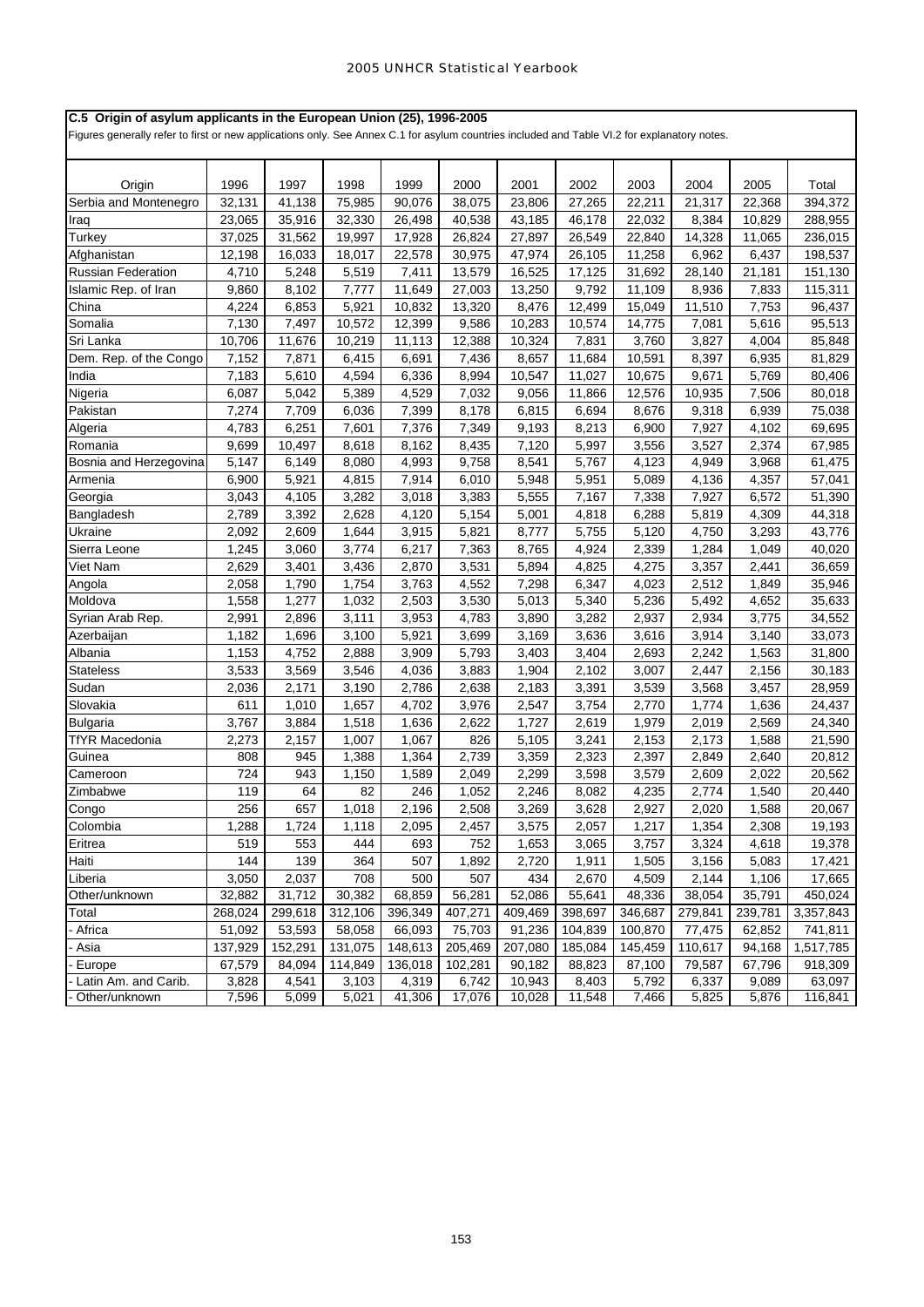# **C.6 Origin of asylum applicants by country of asylum, 1996-2000**

Figures generally refer to first or new applications only. Figures between 1 and 4 have been replaced with an asterisk.

|                        |                |                 |                |                |                | Country of asylum |                |                          |                  |                          |  |
|------------------------|----------------|-----------------|----------------|----------------|----------------|-------------------|----------------|--------------------------|------------------|--------------------------|--|
| Origin                 | Australia      | Austria         | Belgium        | Canada         | Czech R.       | Denmark           | France         | Germany                  | Hungary          | Ireland                  |  |
| Serbia and Montenegro  | 604            | 17,076          | 27,157         | 1,488          | 1,556          | 4,428             | 7,232          | 133,286                  | 8,913            | 840                      |  |
| Iraq                   | 3,594          | 9,388           | 1,559          | 1,491          | 1,159          | 8,309             | 1,334          | 52,821                   | 2,272            | 333                      |  |
| Turkey                 | 853            | 1,954           | 2,908          | 1,919          | 226            | 400               | 10,328         | 87,456                   | 463              | 62                       |  |
| Afghanistan            | 2,080          | 8,367           | 1,675          | 2,092          | 5,094          | 5,099             | 771            | 25,856                   | 5,909            | 45                       |  |
| China                  | 5,473          | 201             | 194            | 7,547          | 464            | 211               | 15,407         | 7,390                    | 328              | 35                       |  |
| Russian Federation     | 485            | 609             | 5,744          | 3,328          | 1,016          | 527               | 1,900          | 8,963                    | 105              | 747                      |  |
| Islamic Rep. of Iran   | 1,351          | 8,010           | 3,664          | 5,379          | 157            | 1,102             | 979            | 20,994                   | 209              | 35                       |  |
| Somalia                | 370            | 548             | 1,202          | 3,588          | 59             | 4,711             | 456            | 4,151                    | 331              | 733                      |  |
| Sri Lanka              | 3,628          | 560             | 885            | 13,982         | 1,717          | 785               | 8,950          | 15,171                   | 534              | 33                       |  |
|                        |                |                 |                |                |                |                   |                |                          |                  |                          |  |
| India                  | 2,223          | 4,241           | 1,427          | 6,396          | 1,843          | 423               | 2,730          | 11,971                   | 417              | 64                       |  |
| Pakistan               | 830            | 1,673           | 2,423          | 9,182          | 404            | 568               | 3,550          | 12,327                   | 671              | 159                      |  |
| Dem. Rep. of the Congo | 16             | 530             | 6,627          | 4,503          | 93             | 91                | 9,412          | 9,073                    | 54               | 1,692                    |  |
| Nigeria                | 151            | 1,208           | 696            | 2,855          | 224            | 153               | 1,265          | 5,135                    | 355              | 7,703                    |  |
| El Salvador            | 38             | $\blacksquare$  | $\star$        | 1,542          | $\blacksquare$ | ÷.                | $\star$        |                          | $\blacksquare$   | ÷.                       |  |
| Algeria                | 313            | 782             | 2,001          | 3,274          | 385            | 135               | 5,582          | 9,401                    | 693              | 1,155                    |  |
| Bosnia and Herzegovina | 37             | 650             | 2,396          | 111            | 63             | 1,625             | 1,337          | 9,520                    | 376              | 41                       |  |
| Mexico                 | 8              | $\blacksquare$  | $\star$        | 5,517          | $\blacksquare$ | $\blacksquare$    | 8              |                          | $\blacksquare$   |                          |  |
| Romania                | 46             | 265             | 5,622          | 2,181          | 1,513          | 138               | 13,002         | 4,022                    | 203              | 6,895                    |  |
| Armenia                | 24             | 432             | 5,095          | 194            | 483            | 820               | 1,042          | 13,342                   | 381              | 64                       |  |
| Colombia               | 793            | 97              | 367            | 2,113          | $\blacksquare$ | 15                | 366            | 432                      | $\omega_{\rm c}$ |                          |  |
| Haiti                  |                | $\blacksquare$  | 11             | 1.245          | $\blacksquare$ | ÷,                | 3,018          | 7                        | ÷,               | $\overline{\phantom{0}}$ |  |
| Albania                | 175            | 494             | 6,240          | 1,923          | 39             | 130               | 1,408          | 4,012                    | 10               | 140                      |  |
| Georgia                | 45             | 92              | 3,061          | 419            | 145            | 299               | 868            | 9,645                    | 36               | 113                      |  |
|                        |                |                 |                |                |                |                   |                |                          |                  |                          |  |
| Ukraine                | 306            | 287             | 3,454          | 1,791          | 1,368          | 162               | 1,253          | 4,934                    | 70               | 533                      |  |
| Sierra Leone           | 38             | 814             | 1,655          | 220            | 35             | 37                | 975            | 5,330                    | 513              | 482                      |  |
| Other/unknown          | 26,306         | 7,617           | 38,934         | 51,907         | 6,370          | 8,968             | 39,924         | 117,935                  | 5,597            | 6,441                    |  |
| Total                  | 49,787         | 65,895          | 125,004        | 136,187        | 24,413         | 39,136            | 133,099        | 573,178                  | 28,440           | 28,348                   |  |
|                        |                |                 |                |                |                |                   |                |                          |                  |                          |  |
|                        |                |                 |                |                |                | Country of asylum |                |                          |                  |                          |  |
|                        |                |                 |                |                |                |                   |                |                          | UK <sup>1</sup>  | USA <sup>1</sup>         |  |
| Origin                 | Italy          | Netherl.        | Norway         | Poland         | Spain          | Sweden            | Switzerl.      | Turkey                   |                  |                          |  |
| Serbia and Montenegro  | 11,861         | 17,715          | 7,382          | 613            | 581            | 10,064            | 66,063         |                          | 28,230           | 2,752                    |  |
| Iraq                   | 11,769         | 28,795          | 6,520          | 763            | 709            | 15,532            | 5,542          | 14,607                   | 12,610           | 3,406                    |  |
| Turkey                 |                |                 |                |                |                | 1,123             | 7,161          | $\blacksquare$           |                  |                          |  |
|                        | 6,471          | 6,817           | 640            | 87             | 103            |                   |                |                          | 11,720           | 167                      |  |
| Afghanistan            | 708            | 25,512          | 562            | 2,305          | 162            | 1,379             | 1,454          | 265                      | 13,685           | 965                      |  |
| China                  | 8              | 5,200           | 41             | 46             | 54             | 208               | 356            | 33                       | 11,315           | 17,178                   |  |
| Russian Federation     | 284            | 3,510           | 1,009          | 1,421          | 1,038          | 1,703             | 1,046          |                          | 7,860            | 3,765                    |  |
| Islamic Rep. of Iran   | 474            | 8,523           | 1,199          | 52             | 1,020          | 2,963             | 1,365          | 12,790                   | 8,845            | 3,673                    |  |
| Somalia                | 115            |                 | 3,920          | 321            | 243            |                   |                | 29                       |                  | 10,758                   |  |
| Sri Lanka              | 345            | 10,357<br>5,860 | 1,059          | 2,268          | 51             | 1,575<br>294      | 3,181<br>8,388 | 11                       | 21,710<br>18,120 | 325                      |  |
| India                  | 14             | 316             | 49             | 523            | 106            | 155               | 832            | $\overline{\phantom{0}}$ | 7,595            | 11,951                   |  |
| Pakistan               |                |                 |                |                |                |                   |                |                          |                  |                          |  |
|                        | 190            | 1,004           | 667            | 784            | 498            | 622               | 1,804          | 23                       | 11,010           | 2,255                    |  |
| Dem. Rep. of the Congo | 350            | 2,229           | 32             | 22             | 643            | 204               | 2,899          |                          | 4,270            | 1,262                    |  |
| Nigeria                | 95<br>$\star$  | 1,652           | 33             | 50             | 1,932          | 160               | 1,044          | 28                       | 7,180            | 993                      |  |
| El Salvador            |                |                 | 6              |                | 12             | 62                |                |                          |                  | 75,177                   |  |
| Algeria                | 148            | 2,846           | 225            | 127            | 3,630          | 285               | 2,457          | 64                       | 5,710            | 546                      |  |
| Bosnia and Herzegovina | 53             | 9,542           | 829            | 14             | 746            | 7,065             | 7,964          | $\blacksquare$           | 160              | 263                      |  |
| Mexico                 | $\blacksquare$ | $\star$         | $\blacksquare$ | $\blacksquare$ | $\star$        | $\star$           | $\blacksquare$ | $\blacksquare$           | ÷,               | 31,863                   |  |
| Romania                | 556            | 407             | 968            | 1,168          | 4,938          | 225               | 598            | $\blacksquare$           | 6,210            | 406                      |  |
| Armenia                | 45             | 3,567           | 222            | 3,483          | 1,997          | 575               | 1,496          | $\blacksquare$           | ÷.               | 3,778                    |  |
| Colombia               | 61             | 107             | 226            | $\star$        | 2,272          | 648               | 839            | $\overline{\phantom{a}}$ | 4,265            | 3,666                    |  |
| Haiti                  |                | 8               |                |                | $\star$        |                   | 37             | $\overline{\phantom{a}}$ |                  | 17,527                   |  |
| Albania                | 1,245          | 1,021           | 200            | 18             | 127            | 284               | 8,873          | $\blacksquare$           | 2,800            | 3,809                    |  |
| Georgia                | 71             | 1,381           | 149            | 178            | 763            | 124               | 1,672          | $\blacksquare$           | ÷,               | 370                      |  |
| Ukraine                | 34             | 897             | 195            | 175            | 833            | 356               | 575            | $\overline{\phantom{a}}$ | 1,545            | 1,383                    |  |
| Sierra Leone           | 335            | 4,424           | 69             | 20             |                | 78                |                | 7                        | 4,170            |                          |  |
| Other/unknown          |                |                 |                |                | 2,140          |                   | 1,601          | 500                      |                  | 1,232                    |  |
|                        | 27,350         | 47,453          | 7,222          | 3,216          | 8,083          | 10,105            | 19,717         |                          | 70,605           | 68,493                   |  |
| Total<br><b>Note</b>   | 62,583         | 189,145         | 33,424         | 17,655         | 32,686         | 55,793            | 146,964        | 28,365                   | 259,615          | 267,963                  |  |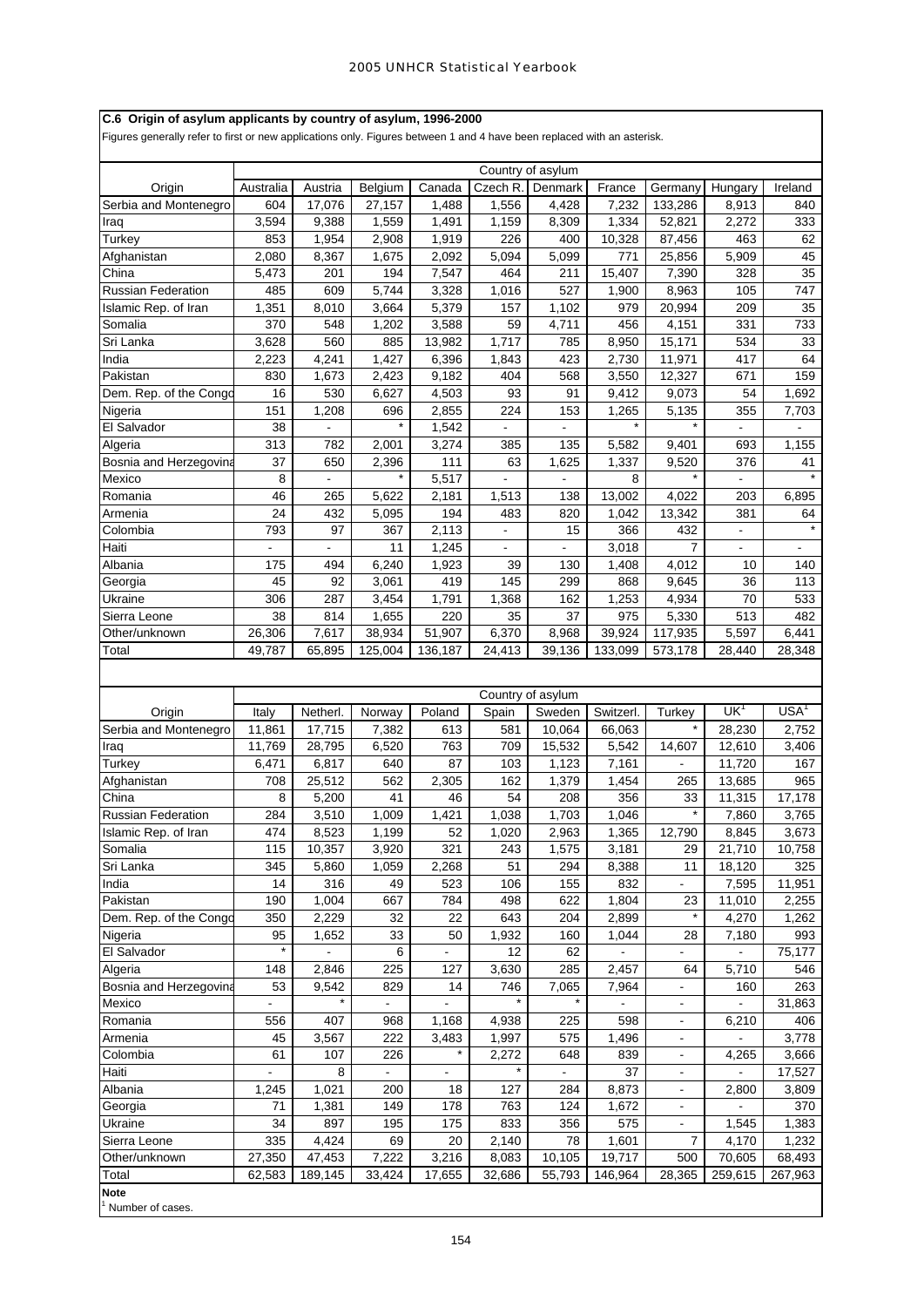# **C.7 Origin of asylum applicants by country of asylum, 2001-2005**

Figures generally refer to first or new applications only. Figures between 1 and 4 have been replaced with an asterisk.

|                           |           |                |                  |                          |                | Country of asylum |                |                                  |                 |                  |
|---------------------------|-----------|----------------|------------------|--------------------------|----------------|-------------------|----------------|----------------------------------|-----------------|------------------|
| Origin                    | Australia | Austria        | Belgium          | Canada                   | Czech R.       | Denmark           | France         | Germany                          | Hungary         | Ireland          |
| Serbia and Montenegro     | 205       | 16,124         | 7,232            | 515                      | 174            | 3,506             | 13,733         | 28,723                           | 846             | 495              |
| Iraq                      | 2,220     | 8,483          | 2,402            | 1,029                    | 684            | 4,067             | 1,388          | 34,535                           | 3,424           | 418              |
| Turkey                    | 334       | 10,461         | 3,502            | 3,891                    | 164            | 417               | 27,729         | 33,851                           | 555             | 68               |
| Afghanistan               | 2,416     | 23,643         | 1,699            | 1,234                    | 455            | 6,057             | 1,182          | 11,711                           | 7,188           | 306              |
| China                     | 4,847     | 2,749          | 1,079            | 10,926                   | 2,294          | 303               | 17,933         | 7,476                            | 503             | 526              |
| Russian Federation        | 193       | 19,823         | 8,059            | 1,311                    | 7,900          | 872               | 13,282         | 16,440                           | 266             | 723              |
| Islamic Rep. of Iran      | 863       | 3,122          | 4,069            | 2,187                    | 39             | 862               | 706            | 10,444                           | 545             | 366              |
| Somalia                   | 33        | 872            | 684              | 2,228                    | 51             | 1,561             | 638            | 1,125                            | 649             | 895              |
| Sri Lanka                 | 1,224     | 470            | 458              | 8,147                    | 200            | 166               | 10,438         | 1,771                            | 63              | 55               |
| India                     | 2,218     | 11,359         | 1,231            | 5,665                    | 2,225          | 326               | 3,340          | 8,308                            | 424             | 82               |
| Pakistan                  | 445       | 2,426          | 1,285            | 13,085                   | 142            | 338               | 3,412          | 4,999                            | 344             | 432              |
| Dem. Rep. of the Congo    | 6         | 329            | 7,681            | 3,053                    | 20             | 85                | 21,004         | 3,230                            | 31              | 1,085            |
| Nigeria                   | 142       | 7,036          | 654              | 3,435                    | 244            | 292               | 5,255          | 4,302                            | 472             | 13,675           |
| El Salvador               | 20        |                | 7                | 1,430                    | ä,             | $\blacksquare$    |                | $\star$                          | $\Box$          |                  |
| Algeria                   | 27        | 1,000          | 3,647            | 867                      | 365            | 273               | 14,819         | 6,047                            | 265             | 446              |
| Bosnia and Herzegovina    | 9         | 974            | 1,148            | 115                      | 16             | 1,572             | 7,404          | 4,613                            | 17              | 31               |
| Mexico                    | $\star$   | $\star$        | $\blacksquare$   | 13,085                   | $\blacksquare$ |                   | $\overline{a}$ | 9                                | $\frac{1}{2}$   | ÷.               |
| Romania                   | 69        | 620            | 2,149            | 1,095                    | 2,084          | 121               | 1,438          | 519                              | 160             | 4,387            |
| Armenia                   | 15        | 5,301          | 2,410            | 144                      | 1,651          | 152               | 5,547          | 3,691                            | 146             | 58               |
| Colombia                  | 178       | 51             | 290              | 11,831                   | $\star$        | 12                | 647            | 298                              | $\star$         | $\sqrt{5}$       |
| Haiti                     |           | $\blacksquare$ | 13               | 1,241                    | $\frac{1}{2}$  | $\star$           | 14,298         | 28                               | $\blacksquare$  | $\blacksquare$   |
| Albania                   | 116       | 489            | 2,064            | 2,477                    | 5              | 202               | 2,544          | 1,270                            | 6               | 582              |
| Georgia                   | 10        | 6,728          | 1,563            | 298                      | 2,542          | 149               | 6,698          | 5,185                            | 727             | 614              |
| Ukraine                   | 179       | 1,785          | 1,059            | 1,350                    | 10,759         | 150               | 3,511          | 1,961                            | 131             | 966              |
| Sierra Leone              | 15        | 507            | 1,075            | 216                      | 15             | 50                | 2,112          | 2,074                            | 347             | 317              |
| Other/unknown             | 13,142    | 24,581         | 36,148           | 71,154                   | 15,562         | 4,889             | 87,366         | 81,887                           | 4,466           | 12,418           |
| Total                     | 28,929    | 148,935        | 91,608           | 162,009                  | 47,593         | 26,425            | 266,424        | 274,498                          | 21,576          | 38,952           |
|                           |           |                |                  |                          |                |                   |                |                                  |                 |                  |
|                           |           |                |                  |                          |                |                   |                |                                  |                 |                  |
|                           |           |                |                  |                          |                | Country of asylum |                |                                  |                 |                  |
| Origin                    | Italy     | Netherl.       | Norway           | Poland                   | Spain          | Sweden            | Switzerl.      | Turkey                           | UK <sup>1</sup> | USA <sup>1</sup> |
| Serbia and Montenegro     | 8,500     | 2,546          | 6,931            | 10                       | 110            | 21,225            | 13,321         |                                  | 7,280           | 150              |
|                           |           |                |                  |                          |                |                   |                |                                  |                 |                  |
| Iraq                      | 4,706     | 8,485          | 4,734            | 341                      | 393            | 18,138            | 4,926          | 4,309                            | 29,035          | 1,803            |
| Turkey                    | 3,377     | 3,070          | 961              | 77                       | 156            | 2,755             | 7,429          | ä,                               | 12,065          | 334              |
| Afghanistan               | 666       | 6,763          | 4,964            | 1,324                    | 127            | 3,269             | 1,430          | 1,260                            | 22,175          | 509              |
| China                     | 57        | 2,179          | 340              | 106                      | 55             | 588               | 940            | 194                              | 13,745          | 29,695           |
| <b>Russian Federation</b> | 457       | 2,080          | 6,442            | 23,545                   | 897            | 6,043             | 2,377          | $\overline{\phantom{a}}$         | 3,005           | 3,698            |
| Islamic Rep. of Iran      | 479       | 3,744          | 2,156            | 36                       | 126            | 3,571             | 1,375          | 12,727                           | 17,035          | 2,791            |
| Somalia                   | 2,792     | 4,189          | 5,862            | $\overline{47}$          | 244            | 6,028             | 2,304          | 1,012                            | 25,600          | 2,777            |
| Sri Lanka                 | 2,230     | 1,234          | 432              | 101                      | 79             | 149               | 1,967          | 73                               | 10,330          | 485              |
| India                     | 379       | 783            | 87               | 660                      | 118            | 411               | 675            |                                  | 8,610           | 5,622            |
| Pakistan                  | 2,834     | 415            | 578              | 517                      | 104            | 409               | 1,078          | 22                               | 13,725          | 1,823            |
| Dem. Rep. of the Congo    | 352       | 1,504          | 213              | 16                       | 940            | 489               | 2,476          | 57                               | 8,745           | 1,064            |
| Nigeria                   | 3,170     | 1,743          | 706              | 68                       | 6,233          | 1,257             | 2,468          | 28                               | 5,545           | 363              |
| El Salvador               | $\star$   |                | 13               |                          | 15             | 718               | 5              |                                  | 5               | 2,945            |
| Algeria                   | 42        | 761            |                  | 36                       | 2,660          |                   |                | 31                               | 3,860           | 183              |
|                           | 128       | 1,503          | 1,153            | $\star$                  | 65             | 1,279             | 3,350<br>4,109 | $\overline{\phantom{a}}$         | 140             | 196              |
| Bosnia and Herzegovina    | $\star$   | $\star$        | 2,563<br>$\star$ | $\overline{\phantom{a}}$ | 9              | 8,229<br>$\star$  |                | $\blacksquare$                   | 5               |                  |
| Mexico                    |           |                |                  |                          |                |                   |                |                                  |                 | 24,178           |
| Romania                   | 3,326     | 161            | 708              | 330                      | 522            | 1,393             | 1,542          | $\blacksquare$<br>$\blacksquare$ | 3,900           | 730              |
| Armenia                   | 37        | 1,593          | 434              | 1,007                    | 521            | 1,604             | 1,662          | $\overline{\phantom{a}}$         | 145             | 5,503            |
| Colombia                  | 345       | 620            | 39               |                          | 6,629          | 248               | 242            | $\blacksquare$                   | 1,300           | 23,777           |
| Haiti                     |           | 5              |                  | $\blacksquare$           | 19             |                   | 10             | $\blacksquare$                   | 5               | 19,561           |
| Albania                   | 302       | 386            | 922              |                          | 46             | 1,092             | 600            |                                  | 3,445           | 4,267            |
| Georgia                   | 135       | 916            | 766              | 255                      | 309            | 1,728             | 2,844          | $\blacksquare$                   | 510             | 771              |
| Ukraine                   | 247       | 489            | 1,963            | 487                      | 337            | 1,775             | 730            |                                  | 1,340           | 1,049            |
| Sierra Leone              | 941       | 4,661          | 125              | 19                       | 1,178          | 276               | 1,303          | 12                               | 3,915           | 2,209            |
| Other/unknown             | 22,855    | 36,943         | 18,471           | 2,534                    | 10,613         | 45,890            | 32,710         | 883                              | 91,550          | 76,845           |
| Total                     | 58,360    | 86,777         | 61,568           | 31,519                   | 32,505         | 128,570           | 91,873         | 20,610                           | 287,015         | 213,328          |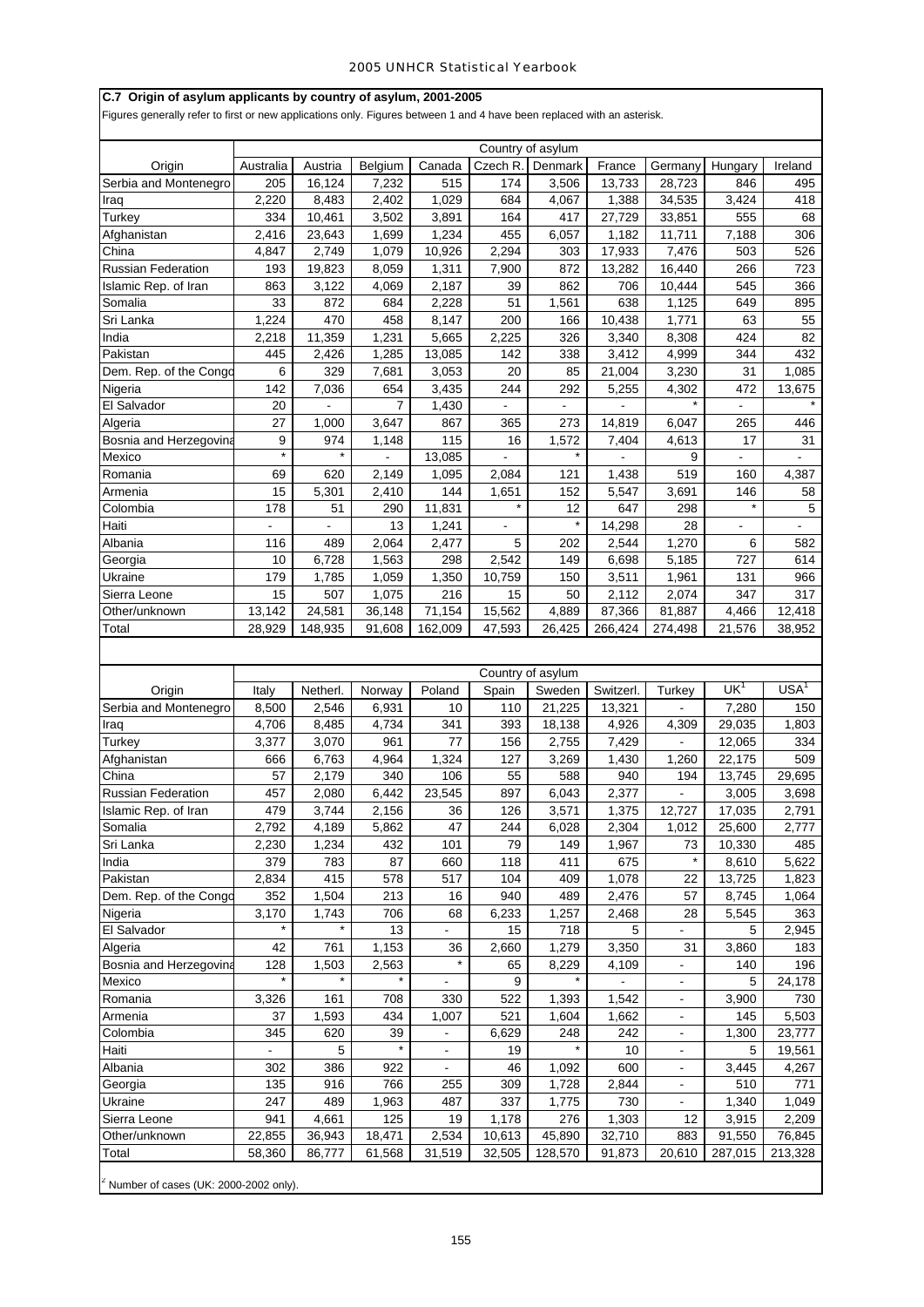## **C.8 Recognition of asylum-seekers under the 1951 Convention at the first instance, 1996-2005**

| Country of            |                |                |                |                          |                |                |                |                |                |                |                |
|-----------------------|----------------|----------------|----------------|--------------------------|----------------|----------------|----------------|----------------|----------------|----------------|----------------|
| asylum                | 1996           | 1997           | 1998           | 1999                     | 2000           | 2001           | 2002           | 2003           | 2004           | 2005           | Total          |
| Australia             | 1,380          | 1,009          | 2,492          | 1,211                    | 4,050          | 3,364          | 1,234          | 261            | 346            | 577            | 15,924         |
| Austria               | 716            | 639            | 500            | 3,434                    | 1,002          | 1,152          | 1,073          | 2,084          | 5,208          | 4,650          | 20,458         |
| Belgium               | 1,561          | 1,717          | 1,458          | 1,230                    | 1,192          | 898            | 1,166          | 1,201          | 2,275          | 3,059          | 15,757         |
| <b>Bulgaria</b>       | 145            | 127            | 87             | 180                      | 267            | 385            | 75             | 19             | 17             | 8              | 1,310          |
| Canada                | 9,541          | 10,031         | 12,884         | 12,954                   | 13,989         | 13,336         | 15,161         | 17,682         | 16,005         | 12,061         | 133,644        |
| Cyprus                | 12             | 8              | 45             | 27                       | 39             | 36             | 92             | 180            | 65             | 41             | 545            |
| Czech Rep.            | 162            | 96             | 78             | 52                       | 88             | 75             | 101            | 187            | 140            | 251            | 1,230          |
| Denmark               | 1,206          | 858            | 911            | 932                      | 1,202          | 1,857          | 1,134          | 500            | 105            | 93             | 8,798          |
| Estonia               | ÷,             | $\overline{a}$ | $\overline{a}$ | $\sim$                   | 4              |                |                |                | L.             | L.             | 4              |
| Finland               | 11             | 4              | 7              | 29                       | 9              | 4              | 14             | 8              | 29             | 12             | 127            |
| France                | 4,344          | 4,112          | 4,342          | 4,659                    | 5,185          | 7,323          | 8,495          | 9,790          | 11,292         | 13,770         | 73,312         |
| Germany               | 24,100         | 18,222         | 10,260         | 9,584                    | 10,894         | 17,547         | 6,034          | 2,854          | 1,760          | 1,302          | 102,557        |
| Greece                | 163            | 130            | 156            | 146                      | 222            | 147            | 36             | 3              | 11             | 39             | 1,053          |
| Hungary               | 66             | 27             | 361            | 313                      | 197            | 174            | 104            | 178            | 158            | 97             | 1,675          |
| Iceland               |                |                |                |                          | $\mathbf{1}$   |                |                |                |                |                |                |
| Ireland               | 36             | 209            | 128            | 160                      | 211            | 456            | 893            | 345            | 430            | 455            | 3,323          |
| Italy                 | 172            | 348            | 1,026          | 809                      | 1,649          | 2,102          | 1,121          | 726            | 780            | 907            | 9,640          |
| Japan                 | $\mathbf{1}$   | 1              | 16             | 16                       | 22             | 24             | 14             | 6              | 9              | 29             | 138            |
| Latvia                | $\overline{a}$ | ä,             | ۰              | $\overline{4}$           | $\mathbf{1}$   | 1              |                | $\blacksquare$ |                |                | 6              |
| Liechtenstein         | $\overline{a}$ | ÷.             | ÷,             | $\overline{\phantom{a}}$ | $\blacksquare$ | ä,             | $\overline{a}$ |                | $\blacksquare$ | ÷.             | $\blacksquare$ |
| Lithuania             | $\overline{a}$ | 5              | 9              | $\mathbf{1}$             | 3              |                | 1              | 3              | 12             | 15             | 49             |
| Luxembourg            | 6              | 1              | 43             |                          | 17             | 89             |                | 62             | 82             | 97             | 397            |
| Malta                 | 85             | 32             | 50             | 51                       | 28             | 39             | 20             | 49             | 49             | 34             | 437            |
| Netherlands           | 3,133          | 3,441          | 1,067          | 628                      | 896            | 244            | 198            | 393            | 480            | 964            | 11,444         |
| New Zealand           | 89             | 102            | 126            | 291                      | 235            | 467            | 440            | 166            | 91             | 88             | 2,095          |
| Norway                | 6              | 14             | 66             | 181                      | 97             | 292            | 332            | 577            | 457            | 567            | 2,589          |
| Poland                | 120            | 139            | 51             | 45                       | 52             | 284            | 253            | 219            | 305            | 312            | 1,780          |
| Portugal              | 5              | 4              | 4              | 16                       | 16             | $\overline{7}$ | 14             | 2              | 2              | $\overline{7}$ | 77             |
| Rep. of Korea         |                |                | $\mathbf{1}$   |                          |                | 1              | $\mathbf{1}$   | 12             | 18             | 9              | 42             |
| Romania               | 78             | 80             | 175            | 253                      | 85             | 83             | 36             | 42             | 100            | 54             | 986            |
| Slovakia              | 128            | 65             | 49             | 27                       | 10             | 18             | 20             | 11             | 15             | 25             | 368            |
| Slovenia              | ÷,             | ä,             | 1              | $\blacksquare$           | $\mathbf{r}$   | $\mathbf{1}$   | 1              | 17             | 19             | 14             | 53             |
| Spain                 | 243            | 156            | 208            | 294                      | 381            | 314            | 165            | 227            | 174            | 238            | 2,400          |
| Sweden                | 128            | 1,310          | 1,099          | 326                      | 343            | 165            | 264            | 435            | 372            | 332            | 4,774          |
| Switzerland           | 2,267          | 2,636          | 2,032          | 2,050                    | 2,061          | 2,253          | 1,729          | 1,638          | 1,555          | 1,497          | 19,718         |
| Turkey                | 1,636          | 1,522          | 2,229          | 1,907                    | 2,716          | 2,869          | 2,885          | 2,343          | 1,690          | 1,368          | 21,165         |
| <b>United Kingdom</b> | 3,660          | 6,210          | 8,245          | 25,600                   | 26,189         | 14,755         | 10,990         | 5,380          | 2,160          | 2,470          | 105,659        |
| <b>United States</b>  | 13,532         | 10,129         | 9,939          | 13,241                   | 16,693         | 20,487         | 18,998         | 11,657         | 10,278         | 9,554          | 134,508        |
| Total                 | 68,732         | 63,384         | 60,145         | 80,651                   | 90,046         | 91,249         | 73,094         | 59,257         | 56,489         | 54,996         | 698,043        |
| European Union (15)   | 39,484         | 37,361         | 29,454         | 47,847                   | 49,408         | 47,060         | 31,597         | 24,010         | 25,160         | 28,395         | 359,776        |
| European Union (25)   | 40,057         | 37,733         | 30,098         | 48,367                   | 49,830         | 47,688         | 32,189         | 24,854         | 25,923         | 29,184         | 365,923        |
| <b>Western Europe</b> | 41,757         | 40,011         | 31,552         | 50,078                   | 51,566         | 49,605         | 33,658         | 26,225         | 27,172         | 30,459         | 382,083        |
| <b>Central Europe</b> | 699            | 534            | 802            | 870                      | 699            | 1,020          | 590            | 673            | 754            | 761            | 7,402          |
| Southern Europe       | 680            | 678            | 1,489          | 1,343                    | 2,335          | 2,645          | 1,448          | 1,187          | 1,081          | 1,266          | 14,152         |
| Europe                | 44,189         | 42,112         | 34,687         | 52,938                   | 55,057         | 53,570         | 37,246         | 29,473         | 29,742         | 32,678         | 411,692        |
|                       |                |                |                |                          |                |                |                |                |                |                |                |
| North America         | 23,073         | 20,160         | 22,823         | 26,195                   | 30,682         | 33,823         | 34,159         | 29,339         | 26,283         | 21,615         | 268,152        |
| Australia/New Z.      | 1,469          | 1,111          | 2,618          | 1,502                    | 4,285          | 3,831          | 1,674          | 427            | 437            | 665            | 18,019         |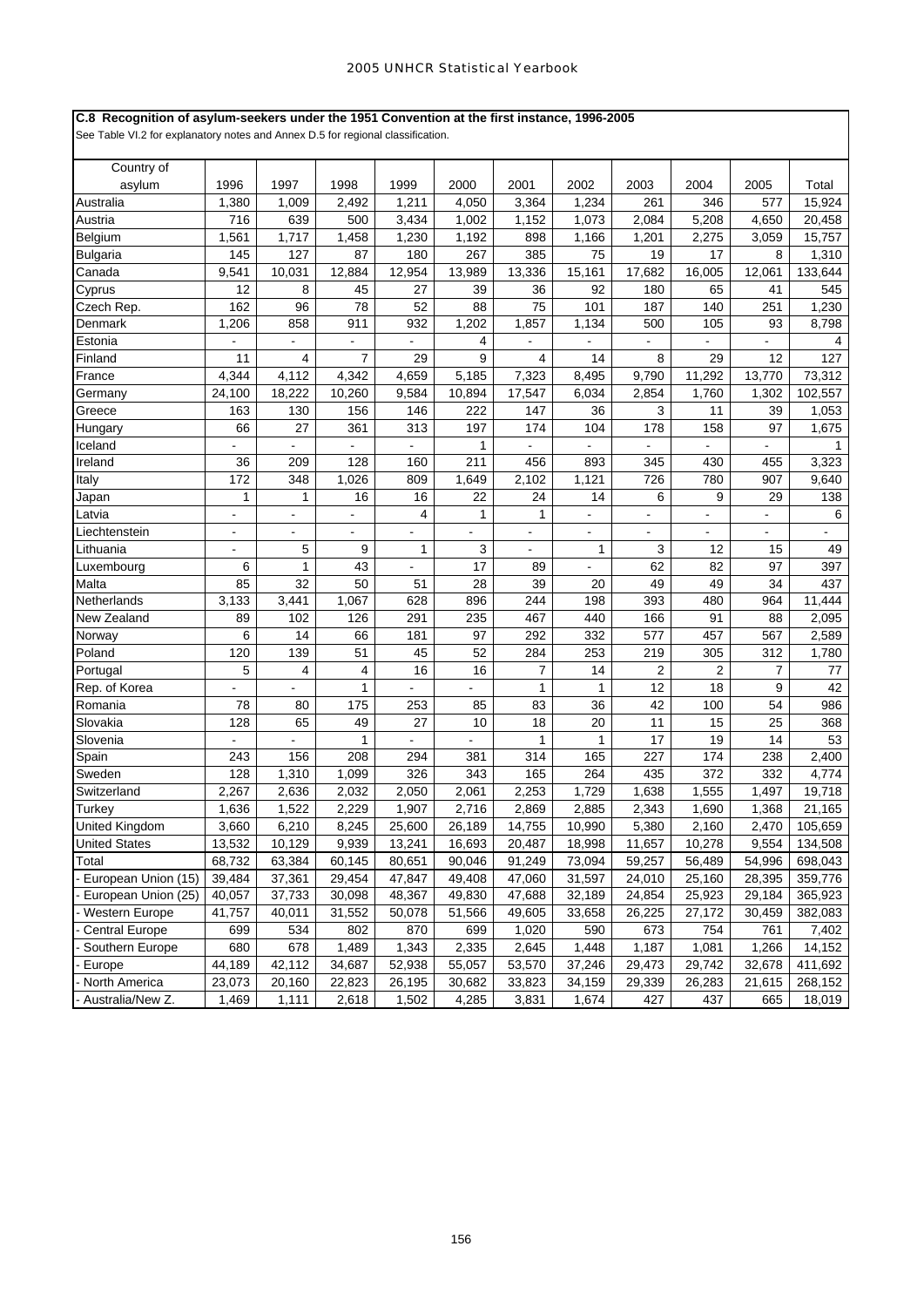### **C.9 Asylum-seekers allowed to remain for humanitarian reasons at the first instance, 1996-2005**

| Country of                             |                          |                          |                |                |                          |                |                |                |                          |                          |                |
|----------------------------------------|--------------------------|--------------------------|----------------|----------------|--------------------------|----------------|----------------|----------------|--------------------------|--------------------------|----------------|
| asylum                                 | 1996                     | 1997                     | 1998           | 1999           | 2000                     | 2001           | 2002           | 2003           | 2004                     | 2005                     | Total          |
| Australia                              | $\overline{\phantom{a}}$ | $\overline{a}$           | ä,             | $\overline{a}$ | $\blacksquare$           | $\blacksquare$ | $\blacksquare$ | $\blacksquare$ | $\blacksquare$           |                          |                |
| Austria                                | L,                       |                          | ä,             | L,             |                          |                |                |                | 994                      | 772                      | 1,766          |
| Belgium                                |                          |                          | ä,             |                | 750                      |                |                |                |                          |                          | 750            |
| Bulgaria                               | 13                       | $\overline{2}$           | $\overline{7}$ | 380            | 421                      | 1,185          | 646            | 411            | 257                      | 78                       | 3,400          |
| Canada                                 | ÷,                       | $\blacksquare$           | ÷,             | $\blacksquare$ | $\blacksquare$           | ä,             |                | ä,             | ä,                       | L.                       |                |
| Cyprus                                 | $\overline{\phantom{a}}$ | 20                       | $\blacksquare$ | $\blacksquare$ | $\blacksquare$           | ٠              | $\blacksquare$ | 1              | 92                       | 123                      | 236            |
| Czech Rep.                             |                          |                          | ÷,             |                |                          |                |                |                |                          |                          |                |
| Denmark                                | 3,641                    | 2,983                    | 2,638          | 2,328          | 2,265                    | 2,740          | 1,389          | 270            | 105                      | 136                      | 18,495         |
| Estonia                                |                          |                          |                |                |                          | 3              |                |                |                          |                          | 3              |
| Finland                                | 334                      | 277                      | 382            | 467            | 458                      | 809            | 577            | 486            | 771                      | 585                      | 5,146          |
| France                                 | ÷.                       | $\overline{\phantom{a}}$ | ÷.             | $\blacksquare$ | $\mathbf{r}$             | ä,             | L.             | L.             | ÷.                       | ÷.                       | ÷.             |
| Germany                                | 2,082                    | 2,768                    | 2,537          | 1,945          | 1,363                    | 2,395          | 1,016          | 1,174          | 785                      | 446                      | 16,511         |
| Greece                                 | 66                       | 94                       | 287            | 407            | 175                      | 148            | 64             | 25             | 22                       | 49                       | 1,337          |
| Hungary                                |                          | 32                       | 232            | 1,776          | 680                      | 290            | 1,304          | 772            | 177                      | 95                       | 5,358          |
| Iceland                                | $\blacksquare$           | 4                        | 11             | 4              | $\overline{2}$           | 1              | 1              | 7              | $\blacksquare$           | $\overline{\phantom{0}}$ | 30             |
| Ireland                                | 6                        | 120                      | ä,             | 40             | ä,                       | 69             | 111            |                |                          |                          | 346            |
| Italy                                  |                          | $\blacksquare$           | ÷              | 860            | ä,                       | 564            | 704            | 2,181          | 2,351                    | 4,375                    | 11,035         |
| Japan                                  | $\overline{a}$           |                          | $\blacksquare$ | 20             | 39                       | 67             | 40             | $\overline{a}$ | 9                        | 22                       | 197            |
| Latvia                                 | $\blacksquare$           | $\blacksquare$           | $\blacksquare$ | $\mathbf{1}$   | $\blacksquare$           | ä,             | 3              | 6              | $\blacksquare$           | $\overline{\phantom{0}}$ | 10             |
| Liechtenstein                          | $\blacksquare$           | $\blacksquare$           | 194            | $\overline{a}$ | $\overline{\phantom{a}}$ | 8              | 25             | 12             | $\overline{\phantom{a}}$ | 1                        | 240            |
| Lithuania                              | $\overline{a}$           |                          | L.             | $\blacksquare$ |                          |                | 80             | 32             | 66                       | 45                       | 223            |
| Luxembourg                             | $\blacksquare$           | $\blacksquare$           | ÷              | $\blacksquare$ | 42                       | 353            |                | 149            | 307                      | 574                      | 1,425          |
| Malta                                  |                          |                          | 32             | 22             | $\mathbf{1}$             | 24             | 101            | 268            | 560                      | 484                      | 1,492          |
| Netherlands                            | 6,642                    | 6,323                    | 10,245         | 6,022          | 5,968                    | 5,161          | 3,359          | 4,228          | 4,057                    | 7,854                    | 59,859         |
| New Zealand                            | $\blacksquare$           | $\blacksquare$           | ÷              | ÷.             |                          | ÷.             | $\overline{a}$ | L.             | $\blacksquare$           |                          | $\overline{a}$ |
| Norway                                 | 610                      | 550                      | 1,564          | 2,609          | 2,856                    | 4,036          | 2,958          | 2,962          | 3,020                    | 1,913                    | 23,078         |
| Poland                                 | ÷,                       | $\blacksquare$           | ä,             | L.             | L.                       | ä,             | L.             | 24             | 832                      | 1,832                    | 2,688          |
| Portugal                               | 55                       | 39                       | 20             | 50             | 46                       | 34             | 16             | 11             | 6                        | 9                        | 286            |
| Rep. of Korea                          | $\overline{a}$           | $\blacksquare$           | ÷              | $\blacksquare$ | $\blacksquare$           | ۰              | 7              |                | $\overline{\phantom{a}}$ | 14                       | 21             |
| Romania                                | $\blacksquare$           | $\blacksquare$           | 101            | 368            | 86                       | 38             | 15             | 27             | 44                       | 14                       | 693            |
| Slovakia                               | $\overline{a}$           | $\blacksquare$           |                |                |                          |                |                |                |                          |                          |                |
| Slovenia                               |                          |                          | 26             | 9              | 11                       | 24             | 2              | 20             | 20                       | 12                       | 124            |
| Spain                                  | 193                      | 218                      | 555            | 738            | 382                      | 266            | 73             | 142            | 197                      | 123                      | 2,887          |
| Sweden                                 | 3,075                    | 7,106                    | 5,967          | 2,611          | 6,647                    | 4,330          | 4,860          | 3,090          | 2,309                    | 2,502                    | 42,497         |
| Switzerland                            | 5,692                    | 2,860                    | 2,700          | 22,843         |                          | 8,922          | 4,172          |                |                          |                          | 76,103         |
|                                        | $\overline{a}$           |                          |                |                | 16,966                   |                |                | 3,314          | 4,198<br>$\overline{a}$  | 4,436                    |                |
| Turkey                                 |                          |                          | 6,455          |                | 12.645                   |                |                |                |                          | 2.955                    |                |
| United Kingdom<br><b>United States</b> | 7,510                    | 4,740                    |                | 4,640          |                          | 26,025         | 22,470         | 7,805          | 4,195                    |                          | 99,440         |
|                                        |                          |                          |                |                |                          |                |                |                |                          |                          |                |
| Total                                  | 29,919                   | 28,136                   | 33,953         | 48,140         | 51,803                   | 57,492         | 43,993         | 27,417         | 25,374                   | 29,449                   | 375,676        |
| European Union (15)                    | 23,604                   | 24,668                   | 29,086         | 20,108         | 30,741                   | 42,894         | 34,639         | 19,561         | 16,099                   | 20,380                   | 261,780        |
| European Union (25)                    | 23,604                   | 24,720                   | 29,376         | 21,916         | 31,433                   | 43,235         | 36,129         | 20,684         | 17,846                   | 22,971                   | 271,914        |
| <b>Western Europe</b>                  | 29,906                   | 28,078                   | 33,544         | 45,560         | 50,563                   | 55,860         | 41,794         | 25,849         | 23,317                   | 26,730                   | 361,201        |
| <b>Central Europe</b>                  | 13                       | 34                       | 366            | 2,533          | 1,198                    | 1,537          | 1,967          | 1,254          | 1,330                    | 2,031                    | 12,263         |
| Southern Europe                        | 314                      | 371                      | 894            | 2,077          | 604                      | 1,036          | 958            | 2,628          | 3,228                    | 5,163                    | 17,273         |
| Europe                                 | 29,919                   | 28,136                   | 33,953         | 48,120         | 51,764                   | 57,425         | 43,946         | 27,417         | 25,365                   | 29,413                   | 375,458        |
| North America                          |                          | $\omega$                 | $\blacksquare$ |                |                          |                |                | ä,             | $\blacksquare$           |                          |                |
| Australia/New Z.                       | $\blacksquare$           | $\blacksquare$           | $\blacksquare$ | $\blacksquare$ | $\blacksquare$           | $\blacksquare$ | $\blacksquare$ | $\blacksquare$ | $\blacksquare$           | $\blacksquare$           | $\blacksquare$ |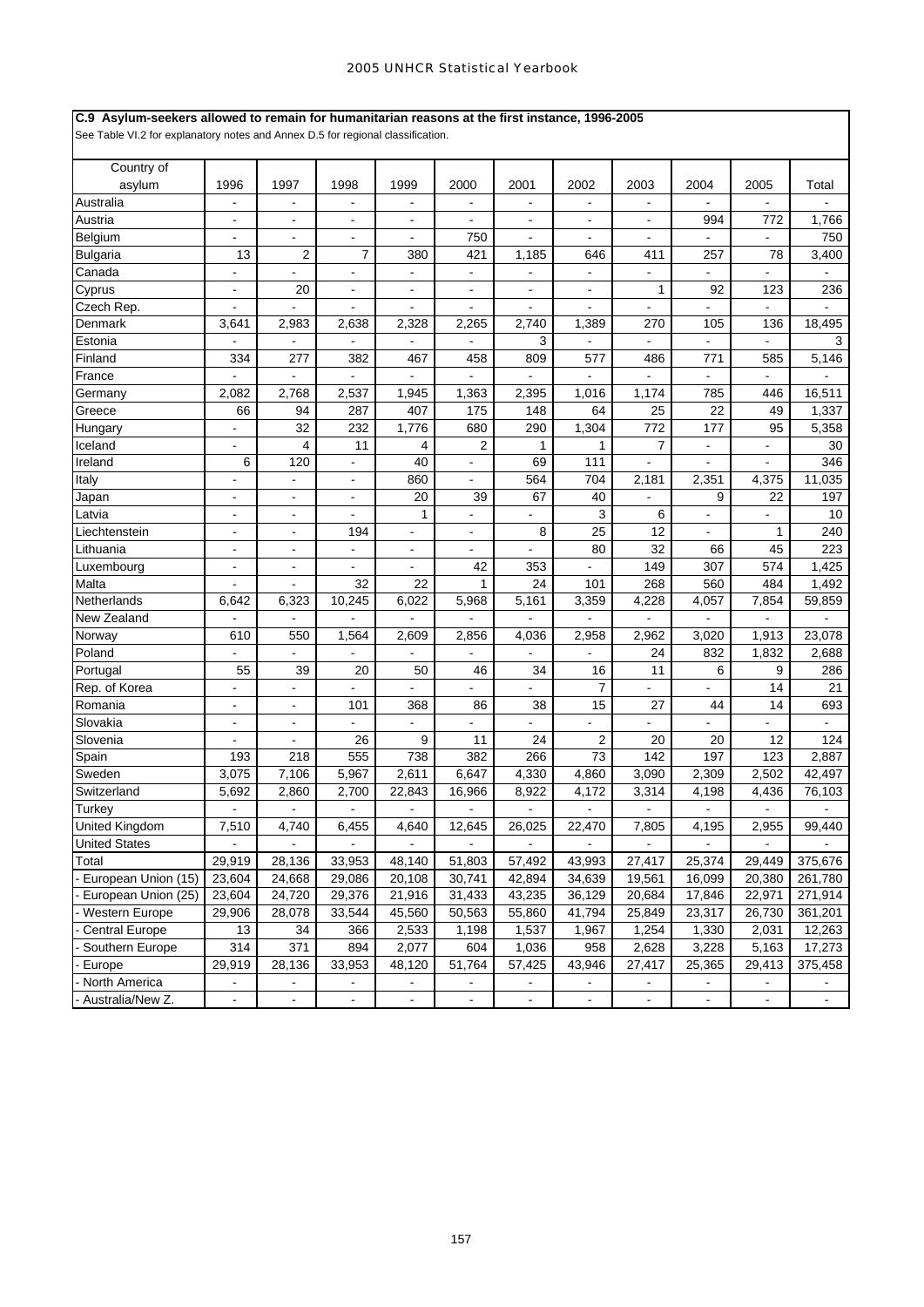### **C.10 Rejection of asylum applications at the first instance, 1996-2005**

| Country of            |                |                |                |                |                |         |         |         |         |         |           |
|-----------------------|----------------|----------------|----------------|----------------|----------------|---------|---------|---------|---------|---------|-----------|
| asylum                | 1996           | 1997           | 1998           | 1999           | 2000           | 2001    | 2002    | 2003    | 2004    | 2005    | Total     |
| Australia             | 6,245          | 14,171         | 7,978          | 6,603          | 8,358          | 7,698   | 7,761   | 4,732   | 2,723   | 2,804   | 69,073    |
| Austria               | 8,032          | 7,286          | 3,491          | 3,573          | 4,787          | 3,840   | 4,285   | 4,951   | 5,138   | 5,498   | 50,881    |
| Belgium               | 4,068          | 4,057          | 2,260          | 1,790          | 3,133          | 2,486   | 3,427   | 3,988   | 5,230   | 6,891   | 37,330    |
| Bulgaria              | 28             | 57             | 106            | 194            | 509            | 633     | 770     | 1,036   | 335     | 386     | 4,054     |
| Canada                | 7,037          | 9,107          | 10,321         | 9,378          | 10,134         | 9,551   | 11,053  | 17,994  | 19,180  | 11,846  | 115,601   |
| Cyprus                | 61             | 41             | 70             | 222            | 223            | 291     | 762     | 1,445   | 2,816   | 3,129   | 9,060     |
| Czech Rep.            | 24             | 1,428          | 584            | 1,140          | 1,736          | 6,032   | 5,154   | 7,838   | 4,671   | 2,636   | 31,243    |
| Denmark               | 2,253          | 3,210          | 2,562          | 2,254          | 3,579          | 4,142   | 6,428   | 2,683   | 1,945   | 1,098   | 30,154    |
| Estonia               |                |                | 6              | 3              | 3              | 3       | 20      | 14      | 8       | 12      | 69        |
| Finland               | 120            | 166            | 148            | 231            | 832            | 646     | 1,078   | 1,152   | 733     | 251     | 5,357     |
| France                | 17,859         | 20,055         | 18,063         | 19,492         | 25,093         | 35,730  | 43,880  | 59,818  | 61,760  | 47,088  | 348,838   |
| Germany               | 126,652        | 101,886        | 85,651         | 76,734         | 60,274         | 54,279  | 77,124  | 61,721  | 37,896  | 26,958  | 709,175   |
| Greece                | 1,646          | 2,122          | 3,461          | 1,163          | 1,573          | 1,017   | 9,278   | 4,523   | 3,731   | 4,536   | 33,050    |
| Hungary               | 42             | 106            | 2,767          | 3,537          | 2,978          | 2,995   | 1,274   | 773     | 754     | 758     | 15,984    |
| Iceland               |                | 1              | 4              | 1              | 25             | 13      | 51      | 59      | 32      | 79      | 265       |
| Ireland               | 32             | 304            | 1,096          | 2,981          | 4,767          | 4,532   | 5,966   | 5,460   | 4,990   | 3,952   | 34,080    |
| Italy                 | 522            | 1,306          | 2,393          | 633            | 23,255         | 10,553  | 12,888  | 10,501  | 5,777   | 5,561   | 73,389    |
| Japan                 | 43             | 80             | 293            | 96             | 135            | 279     | 171     | 298     | 294     | 249     | 1,938     |
| Latvia                | ÷              | $\blacksquare$ | 43             | 27             | 3              | 14      | 16      | 5       | 6       | 5       | 119       |
| Liechtenstein         | $\blacksquare$ | $\blacksquare$ | $\blacksquare$ | $\blacksquare$ | $\blacksquare$ | 36      | 20      | 88      | 31      | 45      | 220       |
| Lithuania             | $\blacksquare$ | 54             | 104            | 80             | 79             | 145     | 24      | 39      | 42      | 14      | 581       |
| Luxembourg            | 26             | 21             | 71             |                | 1,782          | 1,531   |         | 690     | 873     | 517     | 5,511     |
| Malta                 | 54             | 59             | 50             | 73             | 44             | 31      | 211     | 222     | 260     | 580     | 1,584     |
| Netherlands           | 3,430          | 1,624          | 1,278          | 1,020          | 869            | 16,647  | 26,471  | 14,560  | 8,177   | 8,084   | 82,160    |
| New Zealand           | 578            | 501            | 1,097          | 2,198          | 2,638          | 2,028   | 1,637   | 798     | 591     | 373     | 12,439    |
| Norway                | 1,410          | 1,428          | 2,233          | 3,300          | 4,899          | 8,976   | 9,066   | 8,640   | 5,022   | 2,960   | 47,934    |
| Poland                | 375            | 588            | 1,254          | 2,200          | 2,519          | 2,864   | 4,718   | 3,163   | 1,998   | 2,283   | 21,962    |
| Portugal              | 167            | 205            | 57             | 205            | 32             | 7       | 129     | 9       | 43      | 46      | 900       |
| Rep. of Korea         | 2              | 3              | 8              | 6              | 1              | 5       | 10      | 1       | 6       | 85      | 127       |
| Romania               | 521            | 214            | 2,300          | 1,648          | 1,271          | 2,232   | 952     | 655     | 376     | 416     | 10,585    |
| Slovakia              | 62             | 84             | 36             | 176            | 123            | 130     | 303     | 421     | 1,532   | 812     | 3,679     |
| Slovenia              | 18             | 8              | 97             | 171            | 127            | 97      | 202     | 165     | 349     | 702     | 1,936     |
| Spain                 | 1,851          | 1,431          | 900            | 1,895          | 1,821          | 1,989   | 1,352   | 2,350   | 1,654   | 1,803   | 17,046    |
| Sweden                | 3,104          | 5,150          | 6,504          | 5,593          | 8,983          | 10,644  | 18,496  | 22,560  | 27,876  | 15,867  | 124,777   |
| Switzerland           | 14,232         | 13,433         | 11,664         | 27,143         | 24,759         | 12,470  | 13,500  | 14,739  | 10,080  | 6,965   | 148,985   |
| Turkey                | 2,343          | 2,314          | 2,253          | 2,133          | 1,698          | 2,114   | 1,968   | 509     | 1,742   | 377     | 17,451    |
| <b>United Kingdom</b> | 33,804         | 29,580         | 22,075         | 11,926         | 62,956         | 86,522  | 54,150  | 54,365  | 41,700  | 23,750  | 420,828   |
| <b>United States</b>  | 48,451         | 42,802         | 32,712         | 21,303         | 21,598         | 26,937  | 33,609  | 28,242  | 21,656  | 20,246  | 297,556   |
| Total                 | 285,092        | 264,882        | 225,990        | 211,122        | 287,596        | 320,139 | 358,204 | 341,207 | 282,027 | 209,662 | 2,785,921 |
| European Union (15)   | 203,566        | 178,403        | 150,010        | 129,490        | 203,736        | 234,565 | 264,952 | 249,331 | 207,523 | 151,900 | 1,973,476 |
| European Union (25)   | 204,202        | 180,771        | 155,021        | 137,119        | 211,571        | 247,167 | 277,636 | 263,416 | 219,959 | 162,831 | 2,059,693 |
| Western Europe        | 219,208        | 193,264        | 163,907        | 159,933        | 233,394        | 256,047 | 287,538 | 272,798 | 222,656 | 161,870 | 2,170,615 |
| <b>Central Europe</b> | 1,070          | 2,485          | 7,144          | 9,066          | 9,263          | 14,983  | 13,373  | 14,051  | 10,015  | 7,993   | 89,443    |
| Southern Europe       | 4,301          | 5,164          | 6,931          | 4,191          | 26,948         | 13,888  | 24,620  | 19,050  | 14,281  | 15,655  | 135,029   |
| Europe                | 222,736        | 198,218        | 173,581        | 171,538        | 244,732        | 273,641 | 303,963 | 289,142 | 237,577 | 174,059 | 2,289,187 |
| North America         | 55,488         | 51,909         | 43,033         | 30,681         | 31,732         | 36,488  | 44,662  | 46,236  | 40,836  | 32,092  | 413,157   |
| Australia/New Z.      | 6,823          | 14,672         | 9,075          | 8,801          | 10,996         | 9,726   | 9,398   | 5,530   | 3,314   | 3,177   | 81,512    |
|                       |                |                |                |                |                |         |         |         |         |         |           |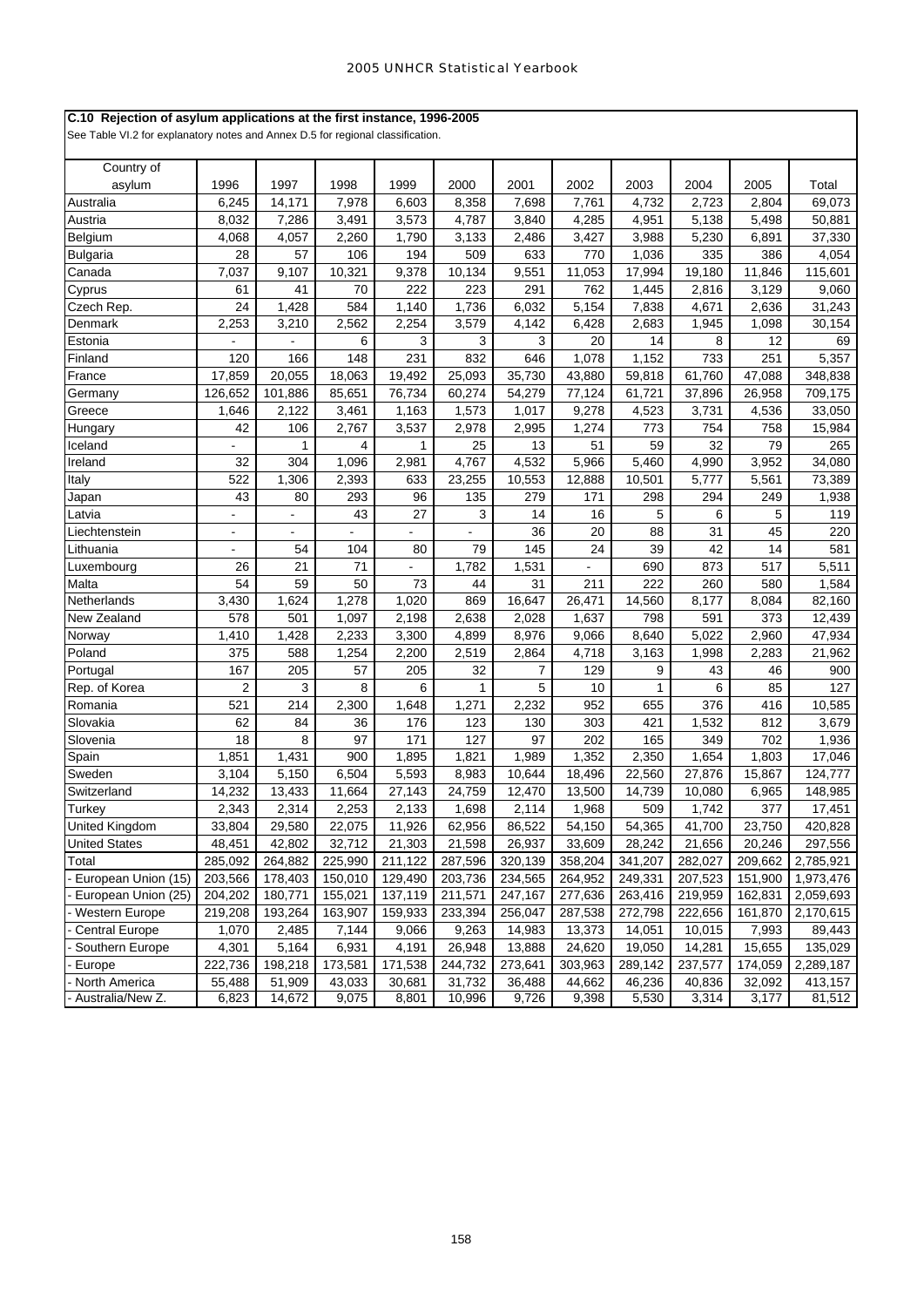# **C.11 Total number of asylum decisions at the first instance, 1996-2005**

Includes cases recognized (Annex C.8), allowed to remain (Annex C.9), rejected (Annex C.10) and otherwise closed. See Table VI.2 for explanatory notes and Annex D.5 for regional classification.

| Country of            |                |                |         |                |         |                |                |         |         |         |           |
|-----------------------|----------------|----------------|---------|----------------|---------|----------------|----------------|---------|---------|---------|-----------|
| asylum                | 1996           | 1997           | 1998    | 1999           | 2000    | 2001           | 2002           | 2003    | 2004    | 2005    | Total     |
| Australia             | 8,677          | 15,662         | 10,470  | 8,064          | 12,865  | 11,514         | 9,358          | 5,299   | 3,158   | 3,450   | 88,517    |
| Austria               | 8,748          | 8,363          | 9,500   | 18,254         | 20,514  | 26,494         | 29,881         | 36,315  | 26,670  | 19,661  | 204,400   |
| Belgium               | 5,892          | 5,952          | 3,914   | 3,120          | 5,306   | 3,384          | 5,599          | 6,163   | 8,831   | 12,953  | 61,114    |
| <b>Bulgaria</b>       | 318            | 274            | 435     | 1,514          | 1,981   | 2,240          | 3,289          | 1,994   | 975     | 950     | 13,970    |
| Canada                | 21,803         | 24,943         | 29,413  | 27,929         | 28,808  | 28,317         | 32,466         | 42,477  | 40,408  | 27,212  | 303,776   |
| Cyprus                | 80             | 83             | 123     | 680            | 362     | 405            | 1,160          | 2,035   | 5,610   | 5,814   | 16,352    |
| Czech Rep.            | 186            | 2,442          | 2,807   | 8,235          | 5,665   | 12,838         | 12,342         | 13,758  | 7,995   | 4,351   | 70,619    |
| Denmark               | 7,100          | 7,051          | 6,111   | 5,514          | 7,046   | 8,739          | 8,951          | 3,453   | 2,155   | 1,327   | 57,447    |
| Estonia               |                |                | 7       | 18             | 7       | $\overline{7}$ | 22             | 18      | 11      | 12      | 102       |
| Finland               | 744            | 742            | 876     | 2,725          | 3,637   | 2,165          | 3,334          | 3,320   | 2,079   | 2,084   | 21,706    |
| France                | 22,203         | 24,167         | 22,405  | 24,151         | 30,278  | 43,053         | 52,375         | 69,608  | 73,052  | 60,858  | 422,150   |
| Germany               | 194,556        | 170,801        | 101,669 | 93,094         | 79,466  | 79,713         | 91,378         | 70,129  | 45,874  | 32,860  | 959,540   |
| Greece                | 1,875          | 2,346          | 3,904   | 1,716          | 1,970   | 1,624          | 10,147         | 4,686   | 4,387   | 10,499  | 43,154    |
| Hungary               | 240            | 502            | 4,534   | 11,421         | 8,811   | 8,591          | 7,755          | 3,159   | 1,616   | 1,559   | 48,188    |
| Iceland               |                | 6              | 16      | 6              | 30      | 43             | 112            | 90      | 70      | 84      | 457       |
| Ireland               | 68             | 513            | 1,330   | 4,896          | 8,954   | 12,252         | 15,323         | 8,191   | 6,974   | 5,243   | 63,744    |
| Italy                 | 694            | 1,654          | 3,465   | 8,331          | 25,000  | 13,219         | 14,713         | 13,428  | 8,966   | 14,439  | 103,909   |
| Japan                 | 49             | 108            | 350     | 194            | 236     | 398            | 264            | 327     | 353     | 332     | 2,611     |
| Latvia                |                | L.             | 43      | 32             | 5       | 15             | 20             | 12      | 6       | 12      | 145       |
| Liechtenstein         | $\blacksquare$ | $\blacksquare$ | 219     |                |         | 58             | 171            | 147     | 97      | 62      | 754       |
| Lithuania             | $\blacksquare$ | 59             | 253     | 180            | 275     | 238            | 160            | 305     | 211     | 83      | 1,764     |
| Luxembourg            | 127            | 207            | 174     | $\blacksquare$ | 1,942   | 2,046          | $\blacksquare$ | 1,184   | 1,897   | 1,482   | 9,059     |
| Malta                 | 139            | 93             | 132     | 146            | 73      | 94             | 339            | 557     | 889     | 1,158   | 3,620     |
| Netherlands           | 31,237         | 26,200         | 31,030  | 41,202         | 53,468  | 37,076         | 34,255         | 21,764  | 15,654  | 19,750  | 311,636   |
| New Zealand           | 667            | 603            | 1,223   | 2,489          | 2,873   | 2,495          | 2,077          | 964     | 682     | 461     | 14,534    |
| Norway                | 2,026          | 1,992          | 3,863   | 6,090          | 10,789  | 14,661         | 17,853         | 16,435  | 9,194   | 7,444   | 90,347    |
| Poland                | 1,952          | 3,875          | 2,975   | 3,110          | 3,777   | 4,978          | 5,464          | 7,772   | 5,898   | 8,840   | 48,641    |
| Portugal              | 263            | 249            | 248     | 468            | 253     | 178            | 188            | 97      | 54      | 62      | 2,060     |
| Rep. of Korea         | $\overline{2}$ | 26             | 26      | 6              | 1       | 17             | 33             | 19      | 37      | 140     | 307       |
| Romania               | 692            | 371            | 2,638   | 2,353          | 1,503   | 2,418          | 1,080          | 792     | 583     | 542     | 12,972    |
| Slovakia              | 383            | 688            | 309     | 1,237          | 1,499   | 5,395          | 8,353          | 10,220  | 13,128  | 3,758   | 44,970    |
| Slovenia              | 32             | 70             | 180     | 676            | 1,024   | 10,040         | 812            | 1,165   | 1,125   | 1,972   | 17,096    |
| Spain                 | 4,975          | 5,189          | 5,443   | 7,434          | 7,861   | 9,399          | 6,533          | 7,132   | 6,770   | 4,958   | 65,694    |
| Sweden                | 6,779          | 10,767         | 11,446  | 9,308          | 17,049  | 16,707         | 26,767         | 29,850  | 34,227  | 21,317  | 184,217   |
| Switzerland           | 20,710         | 23,612         | 24,579  | 47,264         | 38,307  | 21,963         | 25,185         | 27,200  | 19,157  | 12,695  | 260,672   |
| Turkey                | 4,232          | 4,725          | 5,437   | 5,042          | 5,610   | 6,074          | 5,380          | 3,090   | 3,432   | 2,978   | 46,000    |
| United Kingdom        | 49,350         | 48,535         | 42,905  | 45,845         | 132,939 | 155,900        | 103,450        | 80,370  | 55,390  | 33,210  | 747,894   |
| United States         | 123,706        | 129,746        | 85,345  | 55,237         | 59,879  | 69,139         | 83,034         | 88,637  | 108,950 | 113,154 | 916,827   |
| Total                 | 520,505        | 522,616        | 419,797 | 447,981        | 580,063 | 613,887        | 619,623        | 582,162 | 516,565 | 437,766 | 5,260,965 |
| European Union (15)   | 334,611        | 312,736        | 244,420 | 266,058        | 395,683 | 411,949        | 402,894        | 355,690 | 292,980 | 240,703 | 3,257,724 |
| European Union (25)   | 337,623        | 320,548        | 255,783 | 291,793        | 417,181 | 454,550        | 439,321        | 394,691 | 329,469 | 268,262 | 3,509,221 |
| Western Europe        | 357,347        | 338,340        | 273,081 | 319,412        | 444,779 | 448,631        | 446,103        | 399,472 | 321,428 | 260,904 | 3,609,497 |
| <b>Central Europe</b> | 3,803          | 8,222          | 13,878  | 28,546         | 24,260  | 46,500         | 39,095         | 38,860  | 31,320  | 21,972  | 256,456   |
| Southern Europe       | 8,026          | 9,614          | 13,315  | 18,775         | 35,519  | 24,919         | 33,080         | 27,935  | 26,676  | 36,930  | 234,789   |
| Europe                | 365,601        | 351,528        | 292,970 | 354,062        | 475,401 | 502,007        | 492,391        | 444,439 | 362,977 | 293,017 | 3,934,393 |
| North America         | 145,509        | 154,689        | 114,758 | 83,166         | 88,687  | 97,456         | 115,500        | 131,114 | 149,358 | 140,366 | 1,220,603 |
| Australia/New Z.      | 9,344          | 16,265         | 11,693  | 10,553         | 15,738  | 14,009         | 11,435         | 6,263   | 3,840   | 3,911   | 103,051   |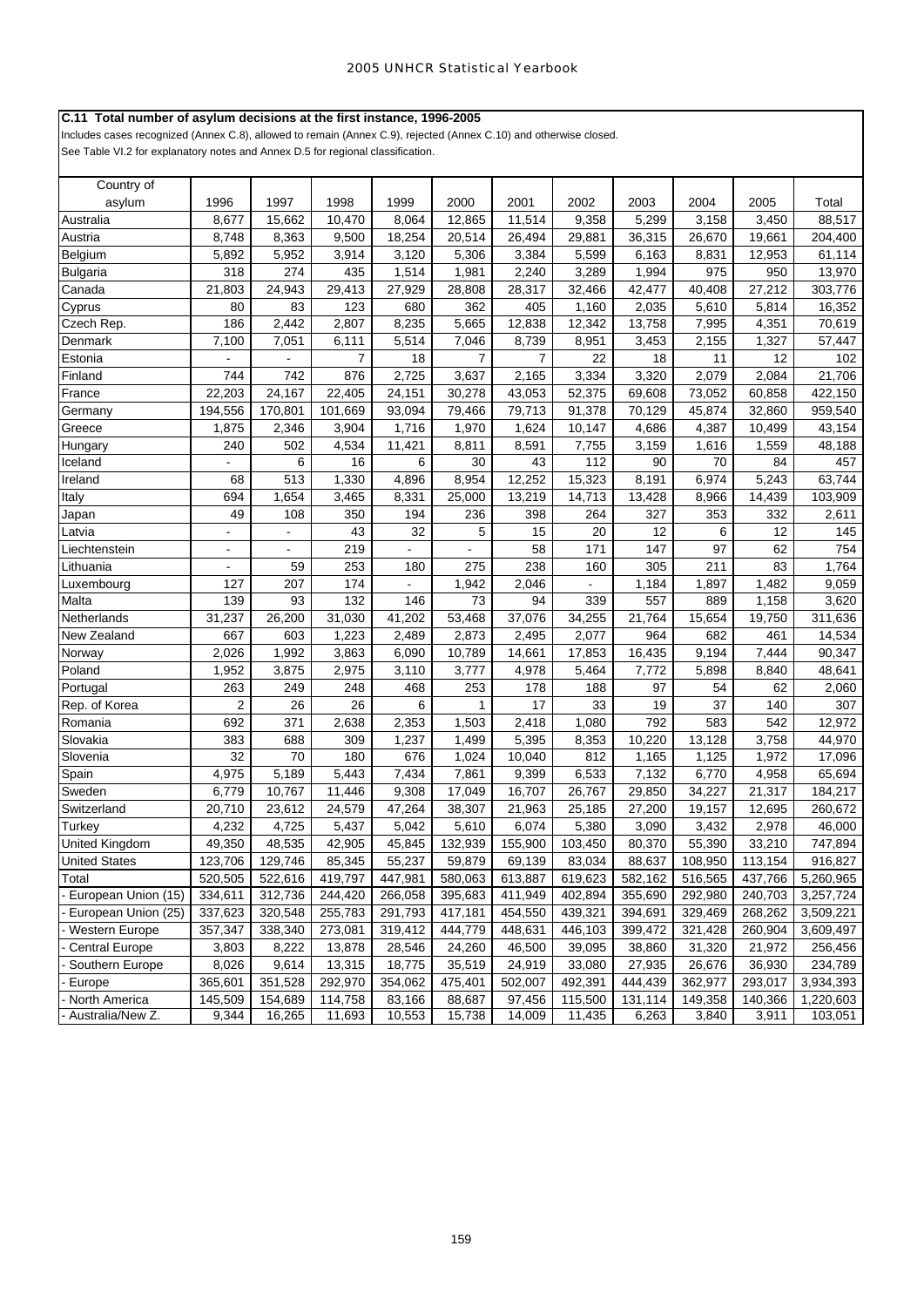### **C.12 Undecided asylum cases at the end of the year at the first instance, 1996-2005**

| Country of            |                              |                          |                          |                              |                |                |                |               |                          |                |
|-----------------------|------------------------------|--------------------------|--------------------------|------------------------------|----------------|----------------|----------------|---------------|--------------------------|----------------|
| asylum                | 1996                         | 1997                     | 1998                     | 1999                         | 2000           | 2001           | 2002           | 2003          | 2004                     | 2005           |
| Australia             | 10,945                       | 4,615                    | 3,164                    | 4,772                        | 4,921          | 5,743          | 2,223          | 793           | 4,145                    | 1,145          |
| Austria               | $\blacksquare$               | 2,512                    | 5,500                    | 11,084                       | 9,945          | 15,187         | 29,494         | 33,564        | 38,262                   | 40,710         |
| Belgium               | $\blacksquare$               | 7,055                    |                          | 39,114                       | 45,000         | 17,770         | 17,973         | 18,500        | 16,013                   | 8,316          |
| <b>Bulgaria</b>       | 1,303                        | 1,357                    | 1,718                    | 1,542                        | 1,316          | 1,540          | 1,140          | 756           | 920                      | 805            |
| Canada                | 21,803                       | 28,537                   | 23,293                   | 24,726                       | 30,176         | 45,804         | 52,761         | 41,575        | 26,978                   | 20,552         |
| Cyprus                | 23                           | 32                       | 134                      | 210                          | 499            | 1,860          | 2,043          | 5,045         | 9,341                    | 11,297         |
| Czech Rep.            | 930                          | 597                      | 1,878                    | 1,377                        | 4,625          | 9,874          | 6,013          | 3,651         | 1,115                    | 924            |
| Denmark               | $\overline{a}$               | $\overline{a}$           | $\overline{a}$           | 2,191                        | 5,208          | 4,593          | 1,670          | 739           | 352                      | 267            |
| Estonia               | $\blacksquare$               | $\blacksquare$           | 17                       | 22                           | 15             | 20             | $\overline{7}$ | 3             | 9                        | 8              |
| Finland               | $\blacksquare$               | 960                      | 1,390                    | 1,770                        | 1,300          | 591            | $\blacksquare$ | $\frac{1}{2}$ | $\blacksquare$           |                |
| France                |                              |                          |                          |                              |                | 34,551         | 34,588         | 22,900        | 11,600                   | 11,700         |
| Germany               | 48,136                       | 34,851                   | 36,027                   | 40,339                       | 43,791         | 56,110         | 38,494         | 20,403        | 11,200                   | 6,852          |
| Greece                |                              | ä,                       |                          | $\blacksquare$               | 2,379          | 6,224          | 1,744          | 5,237         | 5,316                    | 3,867          |
| Hungary               | 21                           | 11                       | 2,583                    | 2,644                        | 1,435          | 2,398          | 1,048          | 290           | 283                      | 333            |
| Iceland               |                              |                          | 3                        | 14                           | 8              | 17             | 22             | 13            | 14                       | 18             |
| Ireland               | 107                          | 1,281                    | 8,400                    | 7,985                        | 10,127         | 8,200          | 4,511          | 4,555         | 2,350                    | 1,139          |
| Italy                 | $\blacksquare$               | $\blacksquare$           | $\overline{\phantom{0}}$ | $\blacksquare$               | 113            |                |                |               | ä,                       | $\blacksquare$ |
| Japan                 | 199                          | 332                      | 268                      | 297                          | 232            | 187            | 173            | 190           | 275                      | 308            |
| Latvia                | ÷.                           | $\blacksquare$           | 15                       | 3                            | $\overline{2}$ | 1              | 7              | L.            | 1                        | 9              |
| Liechtenstein         | $\blacksquare$               | $\mathbf{r}$             | 9                        | $\blacksquare$               | L.             | 107            | 137            | 92            | 68                       | 60             |
| Lithuania             |                              | 261                      | 93                       | 57                           | 66             | 84             | 218            | 132           | 28                       | 55             |
| Luxembourg            | 15                           | 89                       | $\overline{a}$           |                              |                |                |                |               |                          |                |
| Malta                 | $\blacksquare$               | $\overline{\phantom{a}}$ | $\bar{\phantom{a}}$      | 15                           | 13             | 35             | 11             | 32            | 141                      | 149            |
| Netherlands           | $\blacksquare$               | $\blacksquare$           | $\blacksquare$           | $\blacksquare$               | 25,506         | 22,298         | 9.353          | 8,411         | 8,741                    | 7,285          |
| New Zealand           | $\qquad \qquad \blacksquare$ | $\blacksquare$           | -                        | $\qquad \qquad \blacksquare$ | 2,118          | 1,424          | 449            | 345           | 253                      | 139            |
| Norway                |                              | $\blacksquare$           | $\overline{a}$           | $\overline{\phantom{a}}$     | $\blacksquare$ |                |                | L.            | $\overline{\phantom{a}}$ | ÷.             |
| Poland                | 1,872                        | 1,087                    | 1,250                    | 1,095                        | ÷,             | $\blacksquare$ | 2,559          | 1,521         | 3,532                    | 1,627          |
| Portugal              | 156                          |                          |                          | L,                           |                |                |                |               | ÷,                       |                |
| Rep. of Korea         | 8                            | 26                       | 17                       | 4                            | 46             | 68             | 72             | 139           | 247                      | 519            |
| Romania               | 1,514                        | 1,299                    | 731                      | 45                           | $\overline{a}$ | 33             | 35             | 312           | 210                      | 264            |
| Slovakia              | 112                          | 69                       | 197                      | 328                          | 387            | 3,152          | 4,508          | 4,661         | 2,916                    | 2,707          |
| Slovenia              | 11                           | 13                       | 332                      | 607                          | 8,834          | 305            | 195            | 132           | 323                      | 185            |
| Spain                 | $\blacksquare$               | $\blacksquare$           | -                        | 3,300                        |                |                |                |               |                          |                |
| Sweden                | $\blacksquare$               | $\overline{a}$           | $\overline{a}$           | 7,857                        | 10,800         | 17,600         | 23,630         | 23,943        | 12,430                   | 9,029          |
| Switzerland           | 16,380                       | 17,612                   | 35,063                   | 34,773                       | 15,137         | 14,603         | 16,184         | 10,534        | 6,251                    | 4,585          |
| Turkey                | 1,841                        | 2,169                    | 3,570                    | 5,134                        | 5,209          | 4,176          | 2,591          | 3,453         | 3,929                    | 4,872          |
| United Kingdom        | 57,405                       | 51,795                   | 64,770                   | 125,100                      | 94,500         | 42,200         | 41,300         | 23,900        | 9,700                    | 5,500          |
| <b>United States</b>  | 453,580                      | 398,598                  | 358,255                  | 342,485                      | 328,820        | 323,251        | 303,809        | 262,032       | 181,916                  | 98,514         |
| Total                 |                              |                          |                          |                              |                |                |                |               |                          |                |
|                       | 616,361                      | 555,158                  | 548,677                  | 658,890                      | 652,528        | 640,006        | 598,962        | 497,853       | 358,859                  | 243,740        |
| European Union (15)   | 105,819                      | 98,543                   | 116,087                  | 238,740                      | 248,669        | 225,324        | 202,757        | 162,152       | 115,964                  | 94,665         |
| European Union (25)   | 108,788                      | 100,613                  | 122,586                  | 245,098                      | 264,545        | 243,053        | 219,366        | 177,619       | 133,653                  | 111,959        |
| Western Europe        | 122,199                      | 116,155                  | 151,159                  | 273,513                      | 263,806        | 240,034        | 219,078        | 172,778       | 122,283                  | 99,310         |
| <b>Central Europe</b> | 5,763                        | 4,433                    | 8,689                    | 7,638                        | 16,597         | 17,302         | 15,498         | 11,323        | 9,299                    | 6,845          |
| Southern Europe       | 179                          | 32                       | 134                      | 3,525                        | 3,004          | 8,119          | 3,798          | 10,314        | 14,798                   | 15,313         |
| Europe                | 129,826                      | 123,050                  | 163,680                  | 286,606                      | 286,215        | 263,529        | 239,475        | 192,779       | 145,045                  | 122,563        |
| North America         | 475,383                      | 427,135                  | 381,548                  | 367,211                      | 358,996        | 369,055        | 356,570        | 303,607       | 208,894                  | 119,066        |
| Australia/New Z.      | 10,945                       | 4,615                    | 3,164                    | 4,772                        | 7,039          | 7,167          | 2,672          | 1,138         | 4,398                    | 1,284          |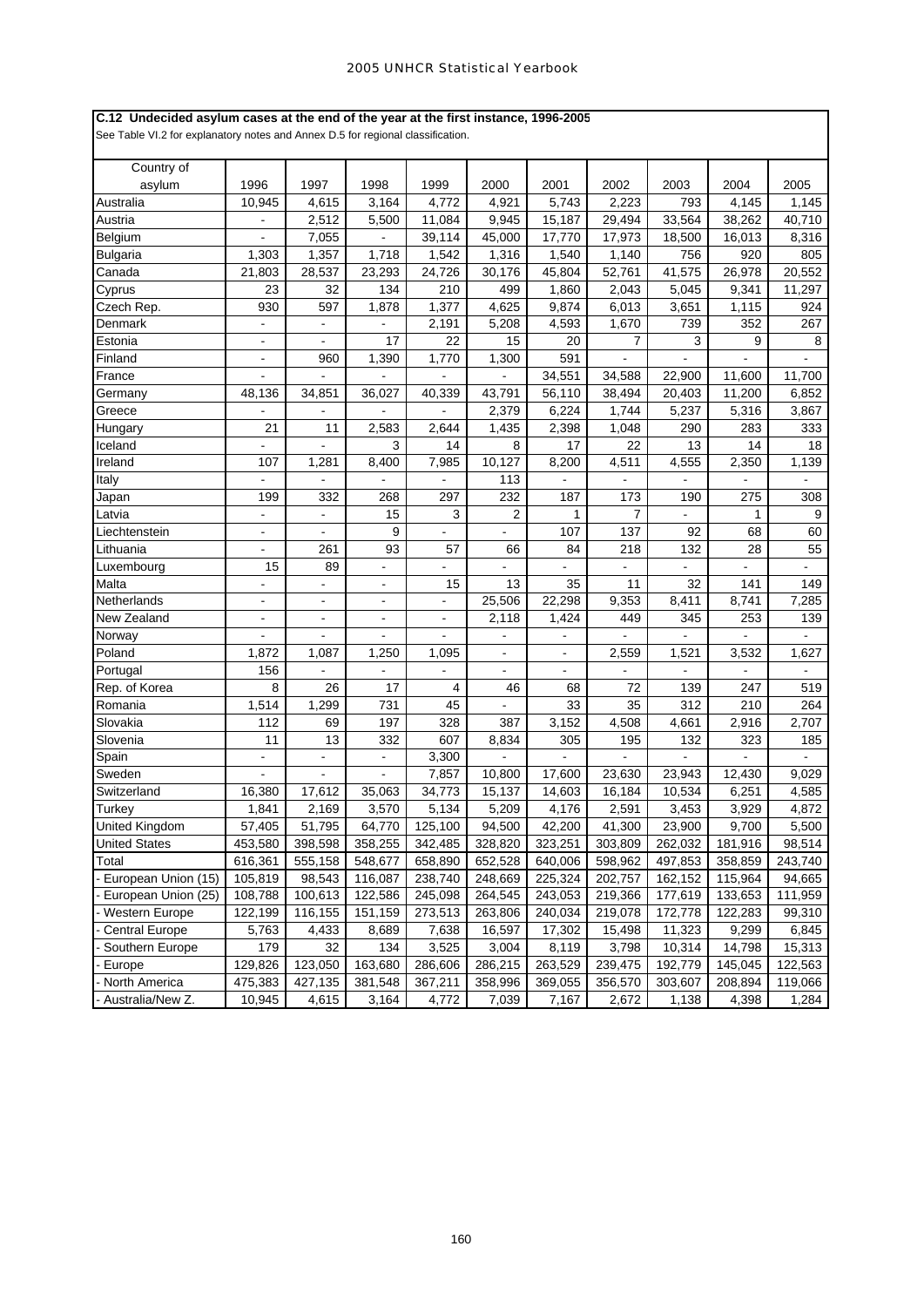# **C.13 Convention recognition rates\* at the first instance, 1996-2005**

Recognized (Annex C.8) divided by the total of recognized (Annex C.8), allowed to remain (Annex C.9) and

rejected (Annex C.10) \* See Annex D.5 for regional classification.

| Country of            |                          |                      |                |                          |                      |                |                |                |                |                |       |
|-----------------------|--------------------------|----------------------|----------------|--------------------------|----------------------|----------------|----------------|----------------|----------------|----------------|-------|
| asylum                | 1996                     | 1997                 | 1998           | 1999                     | 2000                 | 2001           | 2002           | 2003           | 2004           | 2005           | Total |
| Australia             | 18.1                     | 6.6                  | 23.8           | 15.5                     | 32.6                 | 30.4           | 13.7           | 5.2            | 11.3           | 17.1           | 18.7  |
| Austria               | 8.2                      | 8.1                  | 12.5           | 49.0                     | 17.3                 | 23.1           | 20.0           | 29.6           | 45.9           | 42.6           | 28.0  |
| Belgium               | 27.7                     | 29.7                 | 39.2           | 40.7                     | 23.5                 | 26.5           | 25.4           | 23.1           | 30.3           | 30.7           | 29.3  |
| <b>Bulgaria</b>       | 78.0                     | 68.3                 | 43.5           | 23.9                     | 22.3                 | 17.5           | 5.0            | 1.3            | 2.8            | 1.7            | 14.9  |
| Canada                | 57.6                     | 52.4                 | 55.5           | 58.0                     | 58.0                 | 58.3           | 57.8           | 49.6           | 45.5           | 50.4           | 53.6  |
| Cyprus                | 16.4                     | 11.6                 | 39.1           | 10.8                     | 14.9                 | 11.0           | 10.8           | 11.1           | 2.2            | 1.2            | 5.5   |
| Czech Rep.            | 87.1                     | 6.3                  | 11.8           | 4.4                      | 4.8                  | 1.2            | 1.9            | 2.3            | 2.9            | 8.7            | 3.8   |
| Denmark               | 17.0                     | 12.2                 | 14.9           | 16.9                     | 17.1                 | 21.2           | 12.7           | 14.5           | 4.9            | 7.0            | 15.3  |
| Estonia               |                          | $\ddot{\phantom{a}}$ | $\blacksquare$ | $\blacksquare$           | 57.1                 | $\blacksquare$ | $\blacksquare$ | $\blacksquare$ | $\blacksquare$ |                | 5.3   |
| Finland               | 2.4                      | 0.9                  | 1.3            | 4.0                      | 0.7                  | 0.3            | 0.8            | 0.5            | 1.9            | 1.4            | 1.2   |
| France                | 19.6                     | 17.0                 | 19.4           | 19.3                     | 17.1                 | 17.0           | 16.2           | 14.1           | 15.5           | 22.6           | 17.4  |
| Germany               | 15.8                     | 14.8                 | 10.4           | 10.9                     | 15.0                 | 23.6           | 7.2            | 4.3            | 4.4            | 4.5            | 12.4  |
| Greece                | 8.7                      | 5.5                  | 4.0            | 8.5                      | 11.3                 | 11.2           | 0.4            | 0.1            | 0.3            | 0.8            | 3.0   |
| Hungary               | 61.1                     | 16.4                 | 10.7           | 5.6                      | 5.1                  | 5.0            | 3.9            | 10.3           | 14.5           | 10.2           | 7.3   |
| Iceland               | $\ddotsc$                | $\blacksquare$       | $\blacksquare$ | $\blacksquare$           | 3.6                  | $\blacksquare$ | $\blacksquare$ | $\blacksquare$ | $\blacksquare$ | $\blacksquare$ | 0.3   |
| Ireland               | 48.6                     | 33.0                 | 10.5           | 5.0                      | 4.2                  | 9.0            | 12.8           | 5.9            | 7.9            | 10.3           | 8.8   |
| Italy                 | 24.8                     | 21.0                 | 30.0           | 35.1                     | 6.6                  | 15.9           | 7.6            | 5.4            | 8.8            | 8.4            | 10.2  |
| Japan                 | 2.3                      | 1.2                  | 5.2            | 12.1                     | 11.2                 | 6.5            | 6.2            | 2.0            | 2.9            | 9.7            | 6.1   |
| Latvia                | $\cdot$ .                | $\ddotsc$            | $\blacksquare$ | 12.5                     | 25.0                 | 6.7            | $\blacksquare$ | $\blacksquare$ | $\blacksquare$ | $\blacksquare$ | 4.4   |
| Liechtenstein         |                          | $\ddotsc$            | $\blacksquare$ | $\ddotsc$                | $\ddot{\phantom{a}}$ | $\blacksquare$ | ÷,             | $\blacksquare$ | $\blacksquare$ | $\blacksquare$ |       |
| Lithuania             | $\ddotsc$                | 8.5                  | 8.0            | 1.2                      | 3.7                  | $\blacksquare$ | 1.0            | 4.1            | 10.0           | 20.3           | 5.7   |
| Luxembourg            | 18.8                     | 4.5                  | 37.7           | $\ddotsc$                | 0.9                  | 4.5            |                | 6.9            | 6.5            | 8.2            | 5.4   |
| Malta                 | 61.2                     | 35.2                 | 37.9           | 34.9                     | 38.4                 | 41.5           | 6.0            | 9.1            | 5.6            | 3.1            | 12.4  |
| Netherlands           | 23.7                     | 30.2                 | 8.5            | 8.2                      | 11.6                 | 1.1            | 0.7            | 2.0            | 3.8            | 5.7            | 7.5   |
| New Zealand           | 13.3                     | 16.9                 | 10.3           | 11.7                     | 8.2                  | 18.7           | 21.2           | 17.2           | 13.3           | 19.1           | 14.4  |
| Norway                | 0.3                      | 0.7                  | 1.7            | 3.0                      | 1.2                  | 2.2            | 2.7            | 4.7            | 5.4            | 10.4           | 3.5   |
| Poland                | 24.2                     | 19.1                 | 3.9            | 2.0                      | 2.0                  | 9.0            | 5.1            | 6.4            | 9.7            | 7.0            | 6.7   |
| Portugal              | 2.2                      | 1.6                  | 4.9            | 5.9                      | 17.0                 | 14.6           | 8.8            | 9.1            | 3.9            | 11.3           | 6.1   |
| Rep. of Korea         | ä,                       | $\blacksquare$       | 11.1           | $\blacksquare$           | ÷.                   | 16.7           | 5.6            | 92.3           | 75.0           | 8.3            | 22.1  |
| Romania               | 13.0                     | 27.2                 | 6.8            | 11.2                     | 5.9                  | 3.5            | 3.6            | 5.8            | 19.2           | 11.2           | 8.0   |
| Slovakia              | 67.4                     | 43.6                 | 57.6           | 13.3                     | 7.5                  | 12.2           | 6.2            | 2.5            | 1.0            | 3.0            | 9.1   |
| Slovenia              | $\overline{\phantom{a}}$ | ÷.                   | 0.8            | $\overline{\phantom{a}}$ | L.                   | 0.8            | 0.5            | 8.4            | 4.9            | 1.9            | 2.5   |
| Spain                 | 10.6                     | 8.6                  | 12.5           | 10.0                     | 14.7                 | 12.2           | 10.4           | 8.3            | 8.6            | 11.0           | 10.7  |
| Sweden                | 2.0                      | 9.7                  | 8.1            | 3.8                      | 2.1                  | 1.1            | 1.1            | 1.7            | 1.2            | 1.8            | 2.8   |
| Switzerland           | 10.2                     | 13.9                 | 12.4           | 3.9                      | 4.7                  | 9.5            | 8.9            | 8.3            | 9.8            | 11.6           | 8.1   |
| Turkey                | 41.1                     | 39.7                 | 49.7           | 47.2                     | 61.5                 | 57.6           | 59.4           | 82.2           | 49.2           | 78.4           | 54.8  |
| <b>United Kingdom</b> | 8.1                      | 15.3                 | 22.4           | 60.7                     | 25.7                 | 11.6           | 12.5           | 8.0            | 4.5            | 8.5            | 16.9  |
| United States         | 21.8                     | 19.1                 | 23.3           | 38.3                     | 43.6                 | 43.2           | 36.1           | 29.2           | 32.2           | 32.1           | 31.1  |
| Total                 | 17.9                     | 17.8                 | 18.8           | 23.7                     | 21.0                 | 19.5           | 15.4           | 13.8           | 15.5           | 18.7           | 18.1  |
| European Union (15)   | 14.8                     | 15.5                 | 14.1           | 24.2                     | 17.4                 | 14.5           | 9.5            | 8.2            | 10.1           | 14.2           | 13.9  |
| European Union (25)   | 15.0                     | 15.5                 | 14.0           | 23.3                     | 17.0                 | 14.1           | 9.3            | 8.0            | 9.8            | 13.6           | 13.6  |
| Western Europe        | 14.4                     | 15.3                 | 13.8           | 19.6                     | 15.4                 | 13.7           | 9.3            | 8.1            | 9.9            | 13.9           | 13.1  |
| <b>Central Europe</b> | 39.2                     | 17.5                 | 9.6            | 7.0                      | 6.3                  | 5.8            | 3.7            | 4.2            | 6.2            | 7.1            | 6.8   |
| Southern Europe       | 12.8                     | 10.9                 | 16.0           | 17.6                     | 7.8                  | 15.1           | 5.4            | 5.2            | 5.8            | 5.7            | 8.5   |
| Europe                | 14.9                     | 15.7                 | 14.3           | 19.4                     | 15.7                 | 13.9           | 9.7            | 8.5            | 10.2           | 13.8           | 13.4  |
| North America         | 29.4                     | 28.0                 | 34.7           | 46.1                     | 49.2                 | 48.1           | 43.3           | 38.8           | 39.2           | 40.2           | 39.4  |
| Australia/New Z.      | 17.7                     | 7.0                  | 22.4           | 14.6                     | 28.0                 | 28.3           | 15.1           | 7.2            | 11.7           | 17.3           | 18.1  |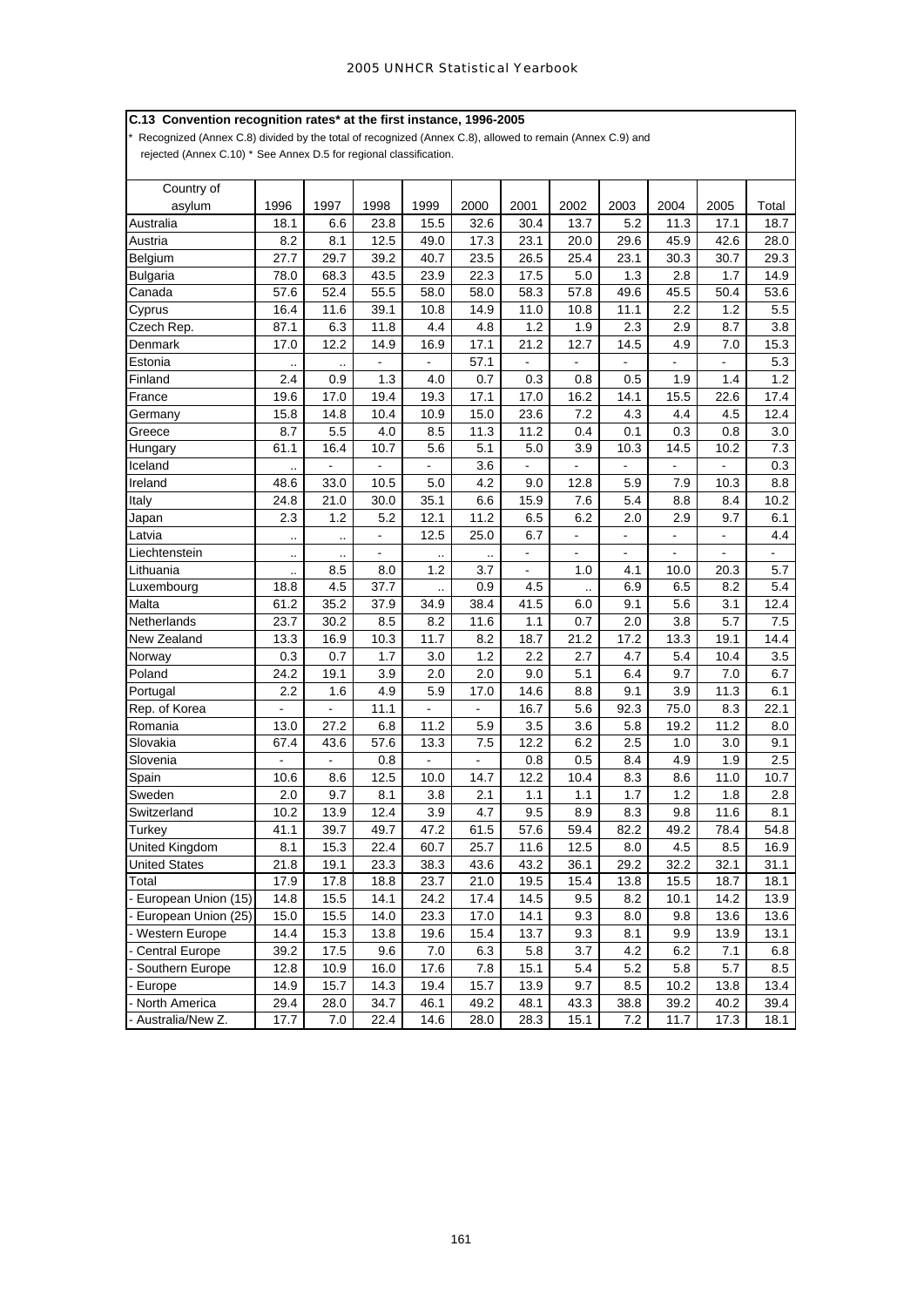## **C.14 Total recognition rates\* at the first instance, 1996-2005**

Recognized (Annex C.8) and allowed to remain (Annex C.9) divided by the total of recognized (Annex C.8), allowed to remain (Annex C.9) and rejected (Annex C.10) \* 100% See Annex D.5 for regional classification.

| Country of            |                          |                      |                   |                |                          |      |                      |                |                          |                |       |
|-----------------------|--------------------------|----------------------|-------------------|----------------|--------------------------|------|----------------------|----------------|--------------------------|----------------|-------|
| asylum                | 1996                     | 1997                 | 1998              | 1999           | 2000                     | 2001 | 2002                 | 2003           | 2004                     | 2005           | Total |
| Australia             | 18.1                     | 6.6                  | 23.8              | 15.5           | 32.6                     | 30.4 | 13.7                 | 5.2            | 11.3                     | 17.1           | 18.7  |
| Austria               | 8.2                      | 8.1                  | 12.5              | 49.0           | 17.3                     | 23.1 | 20.0                 | 29.6           | 54.7                     | 49.7           | 30.4  |
| Belgium               | 27.7                     | 29.7                 | 39.2              | 40.7           | 38.3                     | 26.5 | 25.4                 | 23.1           | 30.3                     | 30.7           | 30.7  |
| <b>Bulgaria</b>       | 84.9                     | 69.4                 | 47.0              | 74.3           | 57.5                     | 71.3 | 48.4                 | 29.3           | 45.0                     | 18.2           | 53.7  |
| Canada                | 57.6                     | 52.4                 | 55.5              | 58.0           | 58.0                     | 58.3 | 57.8                 | 49.6           | 45.5                     | 50.4           | 53.6  |
| Cyprus                | 16.4                     | 40.6                 | 39.1              | 10.8           | 14.9                     | 11.0 | 10.8                 | 11.1           | 5.3                      | 5.0            | 7.9   |
| Czech Rep.            | 87.1                     | 6.3                  | 11.8              | 4.4            | 4.8                      | 1.2  | 1.9                  | 2.3            | 2.9                      | 8.7            | 3.8   |
| Denmark               | 68.3                     | 54.5                 | 58.1              | 59.1           | 49.2                     | 52.6 | 28.2                 | 22.3           | 9.7                      | 17.3           | 47.5  |
| Estonia               |                          |                      | $\blacksquare$    | $\blacksquare$ | 57.1                     | 50.0 | ÷,                   | $\blacksquare$ | $\blacksquare$           | $\blacksquare$ | 9.2   |
| Finland               | 74.2                     | 62.9                 | 72.4              | 68.2           | 36.0                     | 55.7 | 35.4                 | 30.0           | 52.2                     | 70.4           | 49.6  |
| France                | 19.6                     | 17.0                 | 19.4              | 19.3           | 17.1                     | 17.0 | 16.2                 | 14.1           | 15.5                     | 22.6           | 17.4  |
| Germany               | 17.1                     | 17.1                 | 13.0              | 13.1           | 16.9                     | 26.9 | 8.4                  | 6.1            | 6.3                      | 6.1            | 14.4  |
| Greece                | 12.2                     | 9.5                  | 11.3              | 32.2           | 20.2                     | 22.5 | 1.1                  | 0.6            | 0.9                      | 1.9            | 6.7   |
| Hungary               | 61.1                     | 35.8                 | 17.6              | 37.1           | 22.7                     | 13.4 | 52.5                 | 55.1           | 30.8                     | 20.2           | 30.6  |
| Iceland               | ٠.                       | 80.0                 | 73.3              | 80.0           | 10.7                     | 7.1  | 1.9                  | 10.6           | ÷,                       | $\overline{a}$ | 10.5  |
| Ireland               | 56.8                     | 52.0                 | 10.5              | 6.3            | 4.2                      | 10.4 | 14.4                 | 5.9            | 7.9                      | 10.3           | 9.7   |
| Italy                 | 24.8                     | 21.0                 | 30.0              | 72.5           | 6.6                      | 20.2 | 12.4                 | 21.7           | 35.1                     | 48.7           | 22.0  |
| Japan                 | 2.3                      | 1.2                  | 5.2               | 27.3           | 31.1                     | 24.6 | 24.0                 | 2.0            | 5.8                      | 17.0           | 14.7  |
| Latvia                | $\cdot$ .                | $\ldots$             | $\overline{a}$    | 15.6           | 25.0                     | 6.7  | 15.8                 | 54.5           | $\overline{\phantom{a}}$ | $\blacksquare$ | 11.9  |
| Liechtenstein         | $\cdot$ .                | $\ddot{\phantom{a}}$ | 100.0             |                | $\ddot{\phantom{a}}$     | 18.2 | 55.6                 | 12.0           | $\blacksquare$           | 2.2            | 52.2  |
| Lithuania             | $\ldots$                 | 8.5                  | 8.0               | 1.2            | 3.7                      |      | 77.1                 | 47.3           | 65.0                     | 81.1           | 31.9  |
| Luxembourg            | 18.8                     | 4.5                  | 37.7              |                | 3.2                      | 22.4 | $\ddot{\phantom{a}}$ | 23.4           | 30.8                     | 56.5           | 24.8  |
| Malta                 | 61.2                     | 35.2                 | 62.1              | 50.0           | 39.7                     | 67.0 | 36.4                 | 58.8           | 70.1                     | 47.2           | 54.9  |
| Netherlands           | 74.0                     | 85.7                 | 89.8              | 86.7           | 88.8                     | 24.5 | 11.8                 | 24.1           | 35.7                     | 52.2           | 46.5  |
| New Zealand           | 13.3                     | 16.9                 | 10.3              | 11.7           | 8.2                      | 18.7 | 21.2                 | 17.2           | 13.3                     | 19.1           | 14.4  |
| Norway                | 30.4                     | 28.3                 | 42.2              | 45.8           | 37.6                     | 32.5 | 26.6                 | 29.1           | 40.9                     | 45.6           | 34.9  |
| Poland                | 24.2                     | 19.1                 | 3.9               | 2.0            | 2.0                      | 9.0  | 5.1                  | 7.1            | 36.3                     | 48.4           | 16.9  |
| Portugal              | 26.4                     | 17.3                 | 29.6              | 24.4           | 66.0                     | 85.4 | 18.9                 | 59.1           | 15.7                     | 25.8           | 28.7  |
| Rep. of Korea         | $\blacksquare$           | $\Box$               | 11.1              | $\blacksquare$ | $\overline{\phantom{a}}$ | 16.7 | 44.4                 | 92.3           | 75.0                     | 21.3           | 33.2  |
| Romania               | 13.0                     | 27.2                 | 10.7              | 27.4           | 11.9                     | 5.1  | 5.1                  | 9.5            | 27.7                     | 14.0           | 13.7  |
| Slovakia              | 67.4                     | 43.6                 | 57.6              | 13.3           | 7.5                      | 12.2 | 6.2                  | 2.5            | 1.0                      | 3.0            | 9.1   |
| Slovenia              | $\overline{\phantom{a}}$ |                      | 21.8              | 5.0            | 8.0                      | 20.5 | 1.5                  | 18.3           | 10.1                     | 3.6            | 8.4   |
| Spain                 | 19.1                     | 20.7                 | 45.9              | 35.3           | 29.5                     | 22.6 | 15.0                 | 13.6           | 18.3                     | 16.7           | 23.7  |
| Sweden                | 50.8                     | 62.0                 | 52.1              | 34.4           | 43.8                     | 29.7 | 21.7                 | 13.5           | 8.8                      | 15.2           | 27.5  |
| Switzerland           | 35.9                     | 29.0                 | 28.9              | 47.8           | 43.5                     | 47.3 | 30.4                 | 25.1           | 36.3                     | 46.0           | 39.1  |
| Turkey                | 41.1                     | 39.7                 | 49.7              | 47.2           | 61.5                     | 57.6 | 59.4                 | 82.2           | 49.2                     | 78.4           | 54.8  |
| <b>United Kingdom</b> | 24.8                     | 27.0                 | 40.0              | 71.7           | 38.2                     | 32.0 | 38.2                 | 19.5           | 13.2                     | 18.6           | 32.8  |
| <b>United States</b>  | 21.8                     | 19.1                 | $23.\overline{3}$ | 38.3           | 43.6                     | 43.2 | 36.1                 | 29.2           | 32.2                     | 32.1           | 31.1  |
| Total                 | 25.7                     | 25.7                 | 29.4              | 37.9           | 33.0                     | 31.7 | 24.6                 | 20.3           | 22.5                     | 28.7           | 27.8  |
| - European Union (15) | 23.7                     | 25.8                 | 28.1              | 34.4           | 28.2                     | 27.7 | 20.0                 | 14.9           | 16.6                     | 24.3           | 24.0  |
| - European Union (25) | 23.8                     | 25.7                 | 27.7              | 33.9           | 27.8                     | 26.9 | 19.7                 | 14.7           | 16.6                     | 24.3           | 23.6  |
| - Western Europe      | 24.6                     | 26.1                 | 28.4              | 37.4           | 30.4                     | 29.2 | 20.8                 | 16.0           | 18.5                     | 26.1           | 25.5  |
| - Central Europe      | 40.0                     | 18.6                 | 14.1              | 27.3           | 17.0                     | 14.6 | 16.1                 | 12.1           | 17.2                     | 25.9           | 18.0  |
| - Southern Europe     | 18.8                     | 16.9                 | 25.6              | 44.9           | 9.8                      | 21.0 | 8.9                  | 16.7           | 23.2                     | 29.1           | 18.9  |
| - Europe              | 25.0                     | 26.2                 | 28.3              | 37.1           | 30.4                     | 28.9 | 21.1                 | 16.4           | 18.8                     | 26.3           | 25.6  |
| - North America       | 29.4                     | 28.0                 | 34.7              | 46.1           | 49.2                     | 48.1 | 43.3                 | 38.8           | 39.2                     | 40.2           | 39.4  |
| - Australia/New Z.    | 17.7                     | 7.0                  | 22.4              | 14.6           | 28.0                     | 28.3 | 15.1                 | 7.2            | 11.7                     | 17.3           | 18.1  |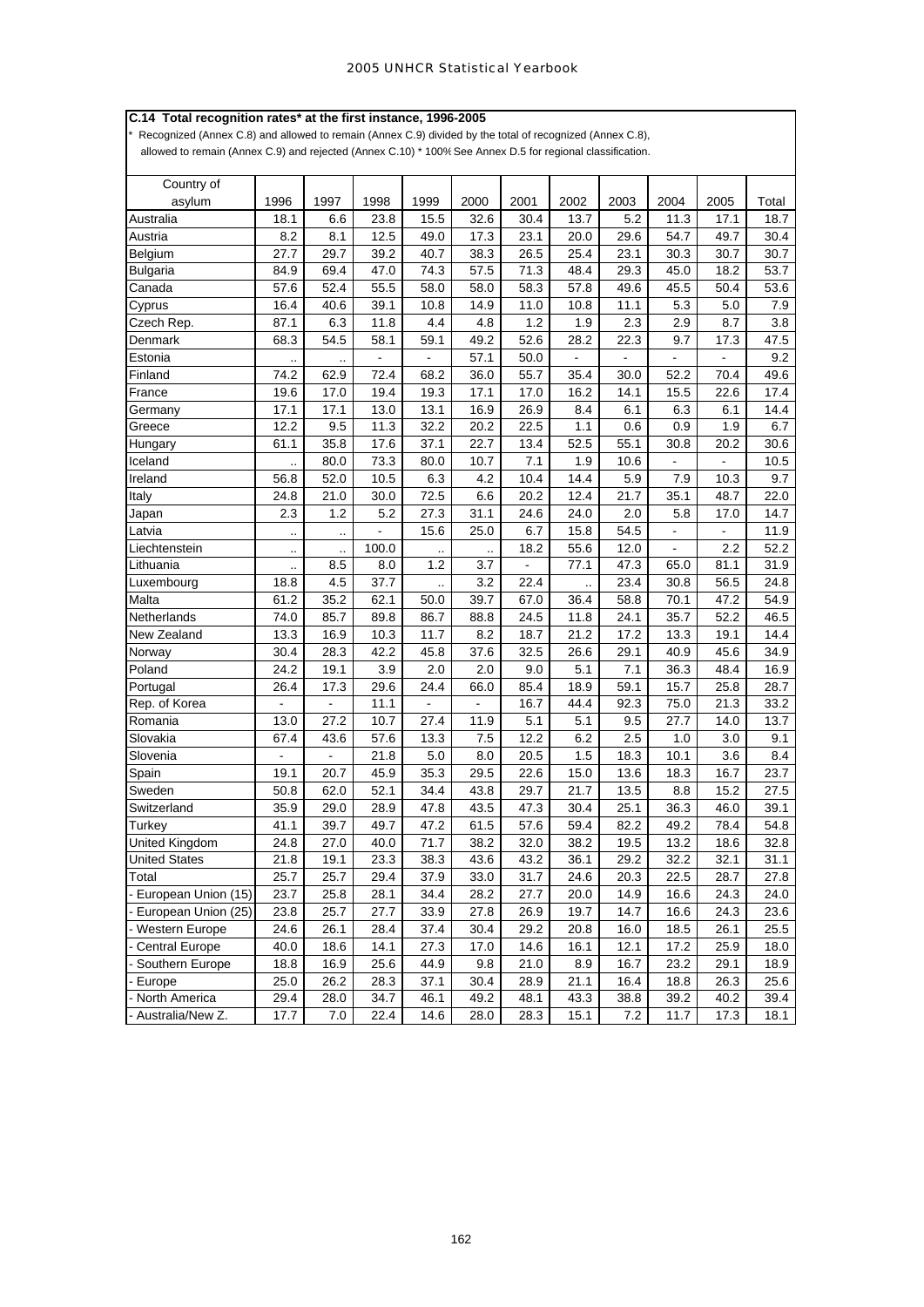# **C.15 Asylum applications submitted on appeal, 1996-2005**

See Table VI.2 for explanatory notes.

| Country of           |        |                          |                          |                          |         |                |         |         |         |         |           |
|----------------------|--------|--------------------------|--------------------------|--------------------------|---------|----------------|---------|---------|---------|---------|-----------|
| asylum               | 1996   | 1997                     | 1998                     | 1999                     | 2000    | 2001           | 2002    | 2003    | 2004    | 2005    | Total     |
| Australia            | 3,720  | 9,488                    | 6,227                    | 5,659                    | 6,514   | 5,747          | 5,514   | 3,689   | 2,918   | 3,149   | 52,625    |
| Belgium              |        |                          |                          |                          |         | 1,479          | 3,506   | 4,237   | 5,016   | 6,893   | 21,131    |
| Cyprus               |        | $\overline{\phantom{0}}$ |                          |                          |         |                |         | 36      | 938     | 2,435   | 3,409     |
| Czech Rep.           |        |                          |                          | 1,329                    | 1,411   | 3,004          | 2,288   | 14      | 17      |         | 8,063     |
| France               | 13,622 | 13,600                   | 13,487                   | 15,691                   | 20,124  | 26,140         | 31,502  | 44,201  | 51,707  | 38,563  | 268,637   |
| Germany              | 32,826 | 47,347                   | 44,785                   | 43,206                   | 39,084  | 30,019         | 20,344  | 17,285  | 14,545  | 13,994  | 303,435   |
| Hungary              |        |                          |                          |                          |         | $\blacksquare$ |         |         | 383     | 602     | 985       |
| Iceland              |        | $\blacksquare$           | ۰                        |                          | 19      | -              | -       |         |         | 30      | 49        |
| Ireland              |        | ۰                        |                          | 3,370                    | 3,700   | 4,192          | 5,297   | 5,294   | 5,073   | 4,227   | 31,153    |
| Japan                |        | $\overline{\phantom{a}}$ |                          |                          | ۰       | 184            | 221     | 226     | 210     | 183     | 1,024     |
| Liechtenstein        |        | ٠                        |                          | ٠                        | ٠       | 80             |         |         |         |         | 80        |
| Malta                |        | ۰                        |                          |                          | ٠       | 5              | 201     | 169     |         |         | 375       |
| New Zealand          |        | ٠                        | $\overline{\phantom{0}}$ | $\overline{\phantom{a}}$ | ٠       | $\blacksquare$ | 1,086   | 508     | 461     | 317     | 2,372     |
| Poland               |        |                          |                          |                          | ٠       | 2,300          | 2,268   | 1,096   | 687     | 1,422   | 7,773     |
| Switzerland          | 7,730  | 8,831                    | 10,108                   | 12,193                   | 14,823  | 11,315         | 13,514  | 18,159  | 13,381  | 8,783   | 118,837   |
| United Kingdom*      | 24,210 | 22,300                   | 16,210                   | 8,405                    | 48,110  | 76,575         | 54,770  | 48,300  | 36,480  | 27,225  | 362,585   |
| <b>United States</b> |        | 68,566                   | 72,080                   | 54,916                   | 51,900  | 61,832         | 74,258  | 65,705  | 55,714  | 51,263  | 556,234   |
| Total                | 82,108 | 170,132                  | 162,897                  | 144,769                  | 185,685 | 222,872        | 214,769 | 208,919 | 187,530 | 159,086 | 1,738,767 |

**Note**

\* Includes judicial review.

# **C.16 Recognition of asylum-seekers under the 1951 Convention on appeal, 1996-2005**

See Table VI.2 for explanatory notes.

| Country of                  |                |        |                |                |                          |                          |                          |                          |                |                |                |
|-----------------------------|----------------|--------|----------------|----------------|--------------------------|--------------------------|--------------------------|--------------------------|----------------|----------------|----------------|
| asvlum                      | 1996           | 1997   | 1998           | 1999           | 2000                     | 2001                     | 2002                     | 2003                     | 2004           | 2005           | Total          |
| Australia                   | 622            | 524    | 598            | 601            | 557                      | 728                      | 484                      | 354                      | 1,115          | 1,194          | 6,777          |
| Belgium                     | 116            | 151    | 241            | 250            | 189                      | 259                      | 165                      | 183                      | 99             | 671            | 2,324          |
| Cyprus                      |                |        |                |                |                          |                          |                          |                          |                | $\overline{2}$ | 2              |
| Czech Rep.                  | ۰              | ä,     | ä,             | 28             | 45                       | 8                        | $\overline{2}$           | 21                       | $\overline{2}$ | ä,             | 106            |
| <b>Denmark</b>              | 233            | 118    | 191            | 173            | 125                      | 163                      | 133                      | 224                      | 173            | 74             | 1,607          |
| Finland                     | 2              | 4      | 1              | 4              | 4                        |                          |                          |                          |                |                | 15             |
| France                      | 861            | 836    | 1,172          | 1,297          | 1,844                    | 2,380                    | 2,255                    | 3.377                    | 4,574          | 8.375          | 26.971         |
| Germany                     | $\blacksquare$ | ÷.     | 1,060          | 677            | 552                      | 5,172                    | 475                      | 282                      | 307            | 1,162          | 9,687          |
| Hungary                     | ä,             | ä,     |                |                | $\overline{\phantom{a}}$ |                          | $\blacksquare$           | $\frac{1}{2}$            |                | 4              | 4              |
| Iceland                     | ٠              | ä,     | $\blacksquare$ | $\blacksquare$ | $\overline{\phantom{a}}$ | $\overline{\phantom{a}}$ | $\overline{\phantom{a}}$ | $\overline{\phantom{a}}$ | ٠              |                | $\blacksquare$ |
| Ireland                     | ۰              | 4      | 40             | 351            | 395                      | 478                      | 1,097                    | 856                      | 737            | 101            | 4,059          |
| Japan                       |                |        |                |                |                          | $\overline{2}$           |                          | 4                        | 6              | 17             | 29             |
| <b>Netherlands</b>          | 5,673          | 3,189  | 1,289          | 879            | 912                      | 644                      | 618                      | 734                      | 304            | 3              | 14,245         |
| New Zealand                 | 75             | 46     | 37             | 64             | 60                       | 35                       | 68                       | 71                       | 117            | 122            | 695            |
| Norway                      | ä,             | 73     | 42             | $\blacksquare$ | 4                        |                          |                          | $\blacksquare$           | 51             | 62             | 232            |
| Poland                      |                |        |                | $\blacksquare$ | $\overline{\phantom{a}}$ | 12                       | 26                       | 26                       | 10             | 23             | 97             |
| Romania                     | 16             | ä,     | $\blacksquare$ | $\blacksquare$ | $\blacksquare$           | $\blacksquare$           | $\frac{1}{2}$            |                          |                | $\blacksquare$ | 16             |
| Spain                       | ٠              | ä,     | ۰              | ۰              | $\blacksquare$           |                          | ä,                       | 20                       | 31             |                | 51             |
| Sweden                      | $\blacksquare$ | ä,     | ÷              | 352            | 137                      | 142                      | 218                      | 213                      | 174            | 432            | 1,668          |
| Switzerland                 | 614            | 435    | 764            | 636            | 622                      | 1,178                    | 1,258                    | 1,003                    | 1,150          | 1,432          | 9,092          |
| United Kingdom*             | 515            | 1,180  | 2,355          | 5,415          | 3,955                    | 10,525                   | 15,905                   | 16,545                   | 11,390         | 6,185          | 73,970         |
| <b>United States</b>        | 5,146          | 5,355  | 6,030          | 6,589          | 7,307                    | 7,817                    | 8,667                    | 10,909                   | 10,870         | 10,212         | 78,902         |
| Total                       | 13,873         | 11,915 | 13,820         | 17,316         | 16,708                   | 29,543                   | 31,371                   | 34,822                   | 31,110         | 30,071         | 230,549        |
| <b>Note</b>                 |                |        |                |                |                          |                          |                          |                          |                |                |                |
| * Includes judicial review. |                |        |                |                |                          |                          |                          |                          |                |                |                |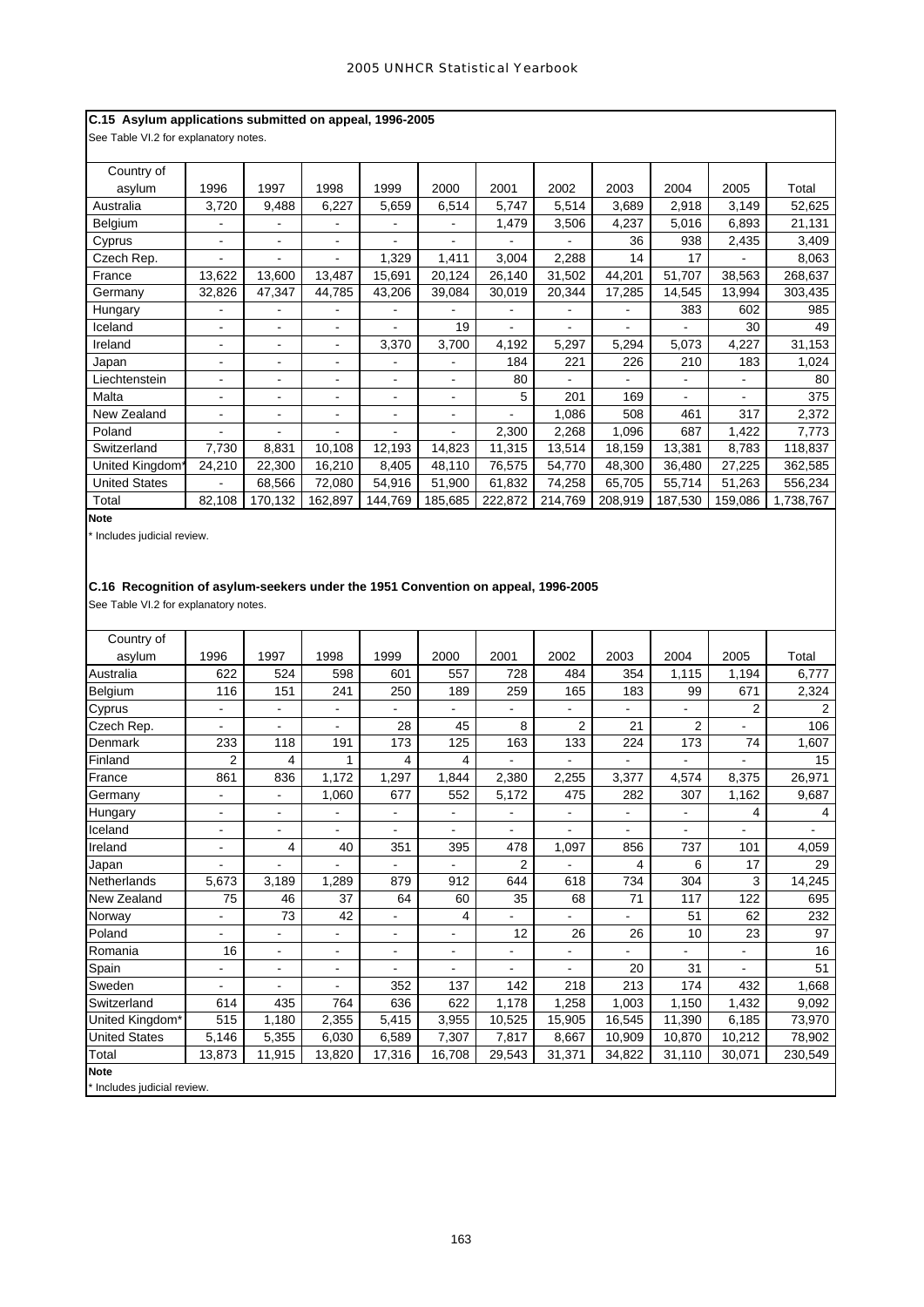# **C.17 Asylum-seekers allowed to remain for humanitarian reasons on appeal, 1996-2005**

See Table VI.2 for explanatory notes.

| Country of            |       |                          |                |                |       |                          |                |       |       |       |        |
|-----------------------|-------|--------------------------|----------------|----------------|-------|--------------------------|----------------|-------|-------|-------|--------|
| asylum                | 1996  | 1997                     | 1998           | 1999           | 2000  | 2001                     | 2002           | 2003  | 2004  | 2005  | Total  |
| Cyprus                | ۰     | $\overline{\phantom{a}}$ | ۰              | $\blacksquare$ | ۰.    | $\blacksquare$           | ۰              | ۰     | ۰.    | 13    | 13     |
| Denmark               | 734   | 426                      | 224            | 256            | 276   | 376                      | 300            | 332   | 124   | 67    | 3,115  |
| Finland               | 4     | 16                       | 4              | 18             | 36    |                          | ۰              | -     | ۰     |       | 78     |
| Germany               |       |                          | -              | 155            | 234   | 988                      | 582            | 393   | 179   | 211   | 2,742  |
| Hungary               |       | -                        | -              | ۰              |       |                          | ۰              | ۰     | ۰     | 6     | 6      |
| Iceland               |       | -                        | -              |                | 6     | ٠                        | 9              | ٠     | ۰     | ۰     | 15     |
| Ireland               | -     | -                        | 27             | ٠              | -     | -                        | ۰              |       | ۰     | ٠     | 27     |
| Japan                 | ۰.    | -                        | ۰.             | ۰              | -     | $\overline{\phantom{0}}$ | -              | 16    |       | 77    | 93     |
| Netherlands           | 8,142 | 4,035                    | 2,498          | 1,967          | 1,950 | 2,696                    | 4,435          | 2,465 | 622   | 1,137 | 29,947 |
| Norway                | 255   | 176                      | 249            | 423            | 353   |                          | ٠              | ٠     | 613   | 515   | 2,584  |
| Poland                | -     |                          | ۰              | ۰              | ۰     | -                        | $\blacksquare$ | ۰     | 14    | 24    | 38     |
| Spain                 | -     |                          | $\blacksquare$ | ۰              |       |                          | ٠              | 18    | 20    |       | 38     |
| Sweden                | ۰     | $\overline{\phantom{a}}$ | $\blacksquare$ | 1,762          | 1,918 | 2,208                    | 2,109          | 1,776 | 1,460 | 2,628 | 13,861 |
| <b>United Kingdom</b> | ۰.    |                          | ۰.             |                | 180   | 1,650                    | 975            | 365   | 215   | 135   | 3,520  |
| Total                 | 9,135 | 4,653                    | 3,002          | 4,581          | 4,953 | 7,918                    | 8,410          | 5,365 | 3,247 | 4,813 | 56,077 |

**Note**

This table does not include cantonal and other regulations in Switzerland under which some 54,500 persons were admitted since 1996.

# **C.18 Rejection of asylum applications on appeal, 1996-2005**

See Table VI.2 for explanatory notes.

| Country of                  |                          |                |                          |                |                          |         |                |                |         |                |           |
|-----------------------------|--------------------------|----------------|--------------------------|----------------|--------------------------|---------|----------------|----------------|---------|----------------|-----------|
| asylum                      | 1996                     | 1997           | 1998                     | 1999           | 2000                     | 2001    | 2002           | 2003           | 2004    | 2005           | Total     |
| Australia                   | 3,096                    | 4,595          | 6,083                    | 5,322          | 4,984                    | 4,650   | 5,287          | 5,703          | 2,924   | 1,983          | 44,627    |
| Belgium                     | 1,361                    | 3,247          | 2,567                    | 1,300          | 1,693                    | 1,594   | 1,677          | 1,667          | 1,670   | 1,592          | 18,368    |
| Cyprus                      | -                        |                |                          |                |                          |         |                |                | 224     | 1,221          | 1,445     |
| Czech Rep.                  |                          |                |                          | 730            | 784                      | 1,001   | 1,375          | 1,301          | 25      |                | 5,216     |
| Denmark                     | 1,981                    | 1,713          | 1,403                    | 1,243          | 1,628                    | 2,062   | 2,678          | 2,571          | 1,660   | 784            | 17,723    |
| Finland                     |                          |                |                          |                | 170                      |         |                |                |         |                | 170       |
| France                      | 15,812                   | 12,614         | 11,616                   | 12,458         | 16,240                   | 19,710  | 21,661         | 26,125         | 27,849  | 38,187         | 202,272   |
| Germany                     |                          |                | 44,427                   | 3,497          | 1,566                    | 1,123   | 1,721          | 1,281          | 703     | 494            | 54,812    |
| Hungary                     | $\blacksquare$           | $\blacksquare$ | $\overline{\phantom{a}}$ |                |                          |         | ä,             | $\blacksquare$ | 299     | 361            | 660       |
| Iceland                     | $\overline{\phantom{0}}$ | $\blacksquare$ | ä,                       | 1              | 13                       | 6       | $\blacksquare$ | $\blacksquare$ | ÷       | 22             | 42        |
| Ireland                     | -                        | -              | 222                      | 660            | 2,457                    | 2,008   | 3,797          | 3,985          | 5,601   | 299            | 19,029    |
| Japan                       | ä,                       | ä,             |                          |                |                          | 95      | 231            | 184            | 155     | 162            | 827       |
| Malta                       | $\blacksquare$           | Ξ.             | $\blacksquare$           | $\blacksquare$ | $\overline{\phantom{a}}$ | ۰       | ÷.             | 40             | L.      | $\blacksquare$ | 40        |
| Netherlands                 | 30,740                   | 12,153         | 9,762                    | 12,689         | 14,037                   | 324     | 25,388         | 6,377          | 2,258   | 838            | 114,566   |
| New Zealand                 | 428                      | 432            | 431                      | 344            | 591                      | 528     | 529            | 499            | 456     | 373            | 4,611     |
| Norway                      | 913                      | 1,364          | 1,056                    | 3,140          | 4,434                    |         |                |                | 6,765   | 5,468          | 23,140    |
| Poland                      | ÷,                       |                | ä,                       | L.             | ä,                       | 1,879   | 1,835          | 851            | 635     | 376            | 5,576     |
| Spain                       | $\blacksquare$           | ä,             | $\blacksquare$           | $\blacksquare$ | ä,                       |         |                | 181            |         | ۰              | 181       |
| Sweden                      |                          |                |                          |                | 3,110                    | 5,594   | 9,970          | 12,290         | 14,686  | 27,928         | 73,578    |
| Switzerland                 | 4,416                    | 4,807          | 4,553                    | 4,918          | 5,479                    | 5,079   | 5,118          | 6,132          | 6,624   | 4,783          | 51,909    |
| United Kingdom*             | 10,785                   | 18,145         | 21,195                   | 11,160         | 16,485                   | 41,630  | 50,605         | 66,815         | 47,650  | 28,400         | 312,870   |
| <b>United States</b>        | ä,                       | 21,738         | 20,218                   | 18,167         | 16,027                   | 15,028  | 18,386         | 22,407         | 20,922  | 19,257         | 172,150   |
| Total                       | 69,532                   | 80,808         | 123,533                  | 75,629         | 89,698                   | 102,311 | 150,258        | 158,409        | 141,106 | 132,528        | 1,123,812 |
| <b>Note</b>                 |                          |                |                          |                |                          |         |                |                |         |                |           |
| * Includes judicial review. |                          |                |                          |                |                          |         |                |                |         |                |           |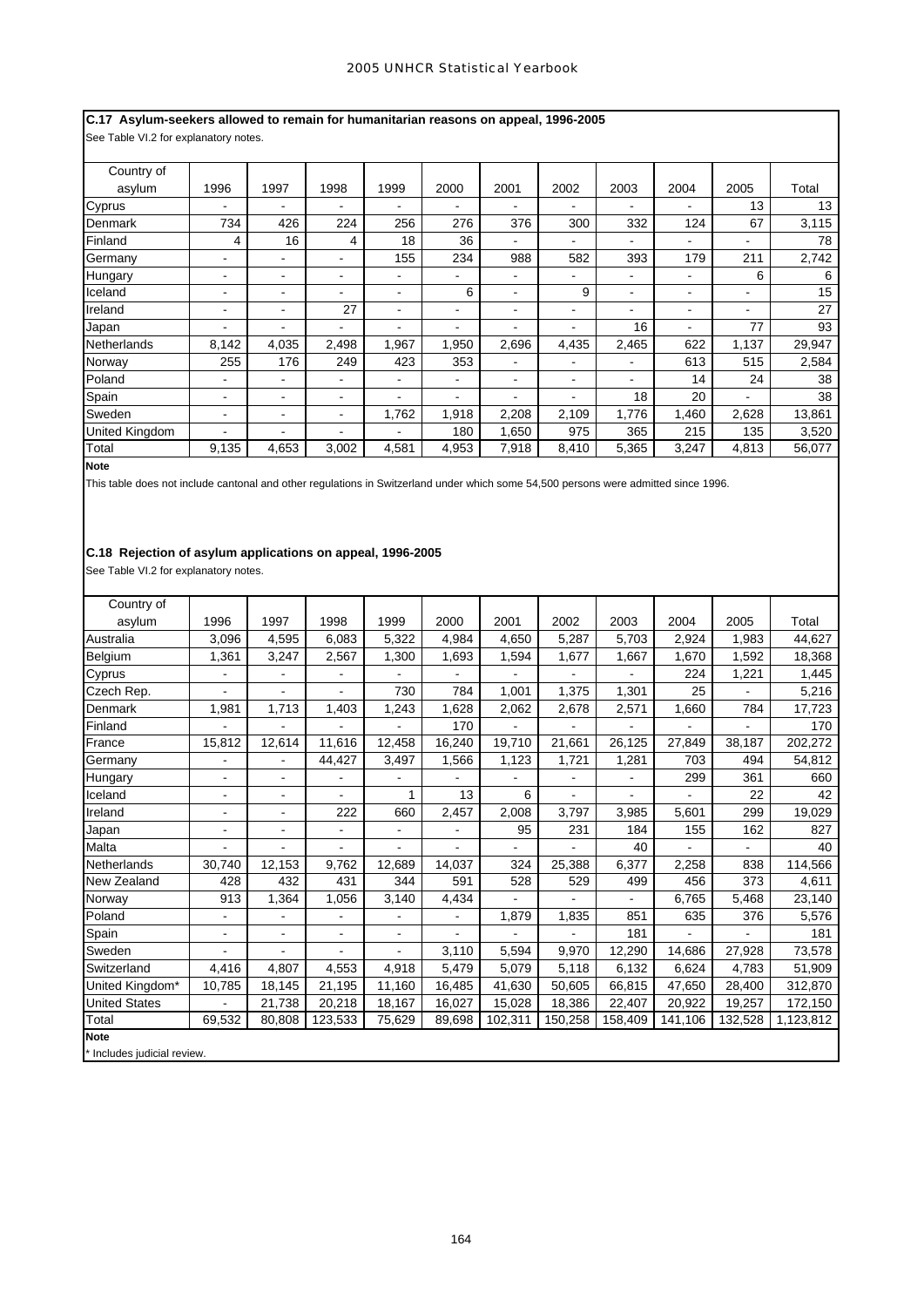# **C.19 Total number of asylum decisions on appeal, 1996-2005**

Includes cases recognized (Annex C.16), allowed to remain (Annex C.17), rejected (Annex C.18) and otherwise closed. See Table VI.2 for explanatory notes and Annex D.5 for regional classification.

| Country of           |                          |                              |                |         |                          |         |         |         |         |         |           |
|----------------------|--------------------------|------------------------------|----------------|---------|--------------------------|---------|---------|---------|---------|---------|-----------|
| asylum               | 1996                     | 1997                         | 1998           | 1999    | 2000                     | 2001    | 2002    | 2003    | 2004    | 2005    | Total     |
| Australia            | 4,478                    | 5,721                        | 7,450          | 6,950   | 6,087                    | 5,882   | 6,286   | 6,525   | 4,271   | 3,351   | 57,001    |
| Belgium              | 1,553                    | 3,548                        | 2,980          | 1,620   | 1,917                    | 2,055   | 2,116   | 2,192   | 2,140   | 3,269   | 23,390    |
| Cyprus               |                          |                              |                |         |                          |         |         |         | 288     | 1,352   | 1,640     |
| Czech Rep.           |                          |                              |                | 616     | 1,289                    | 1,695   | 2,360   | 1,562   | 108     | 4       | 7,634     |
| Denmark              | 2,948                    | 2,257                        | 1,818          | 1,672   | 2,029                    | 2,601   | 3,111   | 3,127   | 1,957   | 925     | 22,445    |
| Finland              | 6                        | 20                           | 5              | 22      | 218                      |         |         |         |         |         | 271       |
| France               | 16,673                   | 13,450                       | 12,788         | 13,755  | 18,084                   | 22,090  | 23,916  | 29,502  | 37,065  | 56,147  | 243,470   |
| Germany              |                          | $\overline{a}$               | 45,722         | 40,465  | 26,036                   | 27,480  | 38,750  | 23,756  | 16,087  | 15,242  | 233,538   |
| Hungary              | ÷.                       | $\overline{a}$               |                |         |                          |         |         |         | 308     | 492     | 800       |
| Iceland              | $\overline{\phantom{0}}$ | $\qquad \qquad \blacksquare$ | ۰              |         | 19                       | 13      | 9       |         |         | 22      | 64        |
| Ireland              |                          | 4                            | 40             | 1,056   | 3,542                    | 3,472   | 5,551   | 5,031   | 6,582   | 741     | 26,019    |
| Japan                | ٠                        | $\blacksquare$               |                |         |                          | 122     | 264     | 219     | 184     | 268     | 1,057     |
| Malta                | $\overline{\phantom{0}}$ | $\overline{\phantom{a}}$     | $\blacksquare$ | ä,      | $\blacksquare$           | 5       | 185     | 46      | ä,      | ۰       | 236       |
| Netherlands          | 52,834                   | 22,936                       | 16,788         | 19,713  | 23,354                   | 33,550  | 34,991  | 12,479  | 4,703   | 6,317   | 227,665   |
| New Zealand          | 503                      | 478                          | 468            | 408     | 651                      | 563     | 597     | 570     | 646     | 552     | 5,436     |
| Norway               | 1,168                    | 1,613                        | 1,347          | 3,563   | 4,791                    |         |         |         | 7,429   | 6,045   | 25,956    |
| Poland               |                          |                              |                |         |                          | 1,938   | 1,937   | 915     | 739     | 603     | 6,132     |
| Romania              | 16                       | $\blacksquare$               | $\blacksquare$ | ۰       | $\overline{\phantom{0}}$ |         |         |         |         | ۰       | 16        |
| Spain                |                          | $\blacksquare$               | $\blacksquare$ |         |                          |         |         | 219     | 51      |         | 270       |
| Sweden               |                          |                              |                | 2,114   | 5,356                    | 8,335   | 12,973  | 14,734  | 17,486  | 32,269  | 93,267    |
| Switzerland          | 7,574                    | 8,259                        | 8,628          | 11,154  | 13,127                   | 12,596  | 12,794  | 15,834  | 15,095  | 11,322  | 116,383   |
| United Kingdom*      | 14,710                   | 22,335                       | 26,540         | 20,590  | 22,650                   | 56,980  | 72,105  | 87,795  | 62,070  | 38,740  | 424,515   |
| <b>United States</b> | 5,146                    | 65,042                       | 74,403         | 63,817  | 50,176                   | 45,245  | 53,188  | 65,848  | 64,326  | 59,316  | 546,507   |
| Total                | 107,609                  | 145,663                      | 198,977        | 187,516 | 179,326                  | 224,622 | 271,133 | 270,354 | 241,535 | 236,977 | 2,063,712 |

**Note**

\* Includes judicial review.

# **C.20 Undecided asylum cases at the end of the year on appeal, 1996-2005**

See Table VI.2 for explanatory notes and Annex D.5 for regional classification.

| Country of           |                |         |                |         |                              |                |         |         |                |                |
|----------------------|----------------|---------|----------------|---------|------------------------------|----------------|---------|---------|----------------|----------------|
| asylum               | 1996           | 1997    | 1998           | 1999    | 2000                         | 2001           | 2002    | 2003    | 2004           | 2005           |
| Australia            | 4,295          | 8,062   | 6,839          | 5,548   | 5,975                        | 5,840          | 5,068   | 2,228   | 877            | 677            |
| Belgium              | $\blacksquare$ | 2,529   |                | ۰       | 1,240                        | 661            | 2,060   | 4,104   | 6,983          | 10,597         |
| Cyprus               | -              |         |                |         |                              |                |         | 37      | 687            | 1,770          |
| Czech Rep.           | -              |         | 114            | 294     | 406                          | 1,715          | 1,643   | 95      | 4              |                |
| Denmark              | ۰              |         |                | 437     | 995                          | 1,206          | 3,048   | 1,292   | 488            | 242            |
| Germany*             | 270,402        | 253,198 | 238,881        | 207,054 | 160,575                      | 136,118        | 125,506 | 107,680 | 74,951         | 64,772         |
| Greece               |                |         |                |         | $\blacksquare$               |                |         | 2,000   | 2,000          | 5,000          |
| Hungary              | ۰              |         |                |         | $\qquad \qquad \blacksquare$ |                |         | 485     | 241            | 351            |
| Iceland              | ۰              |         | $\overline{2}$ |         |                              |                |         |         | 3              | 11             |
| Ireland              | $\blacksquare$ |         | 710            | 1,782   | 1,921                        | 2,710          | 2,456   | 2,836   | 1,346          | 1,275          |
| Japan                | ۰              |         |                |         | 79                           | 141            | 143     | 238     | 221            | 225            |
| Liechtenstein        | -              |         |                | ۰       | $\blacksquare$               | 80             |         |         |                | ۰              |
| Malta                | ۰              | ۰       |                | ۰       | $\blacksquare$               |                | 16      | 34      | $\blacksquare$ | $\blacksquare$ |
| Netherlands*         |                |         |                | ۰       | 58,961                       | 56,253         | 48,806  | 36,261  | 19,711         | 7,379          |
| New Zealand          | 347            | 145     | 158            | 258     | 219                          | 493            | 871     | 683     | 493            | 257            |
| Sweden               | $\blacksquare$ |         |                |         | $\blacksquare$               | $\blacksquare$ | 9,671   | 11,333  | 15,613         | 6,673          |
| Switzerland          | 7,516          | 8,117   | 9,597          | 10,636  | 12,332                       | 11,051         | 11,771  | 14,096  | 12,382         | 9,843          |
| United Kingdom       |                |         |                |         |                              |                |         |         |                | 7,000          |
| <b>United States</b> | 44,080         | 62,024  | 68,542         | 58,511  | 57,215                       | 72,613         | 91,374  | 89,844  | 79,057         | 71,229         |
| Total                | 326,640        | 334,075 | 324,843        | 284,521 | 299,918                      | 288,881        | 302,434 | 273,246 | 215,057        | 187,301        |
|                      |                |         |                |         |                              |                |         |         |                |                |

## **Note**

\* Includes applications pending at courts.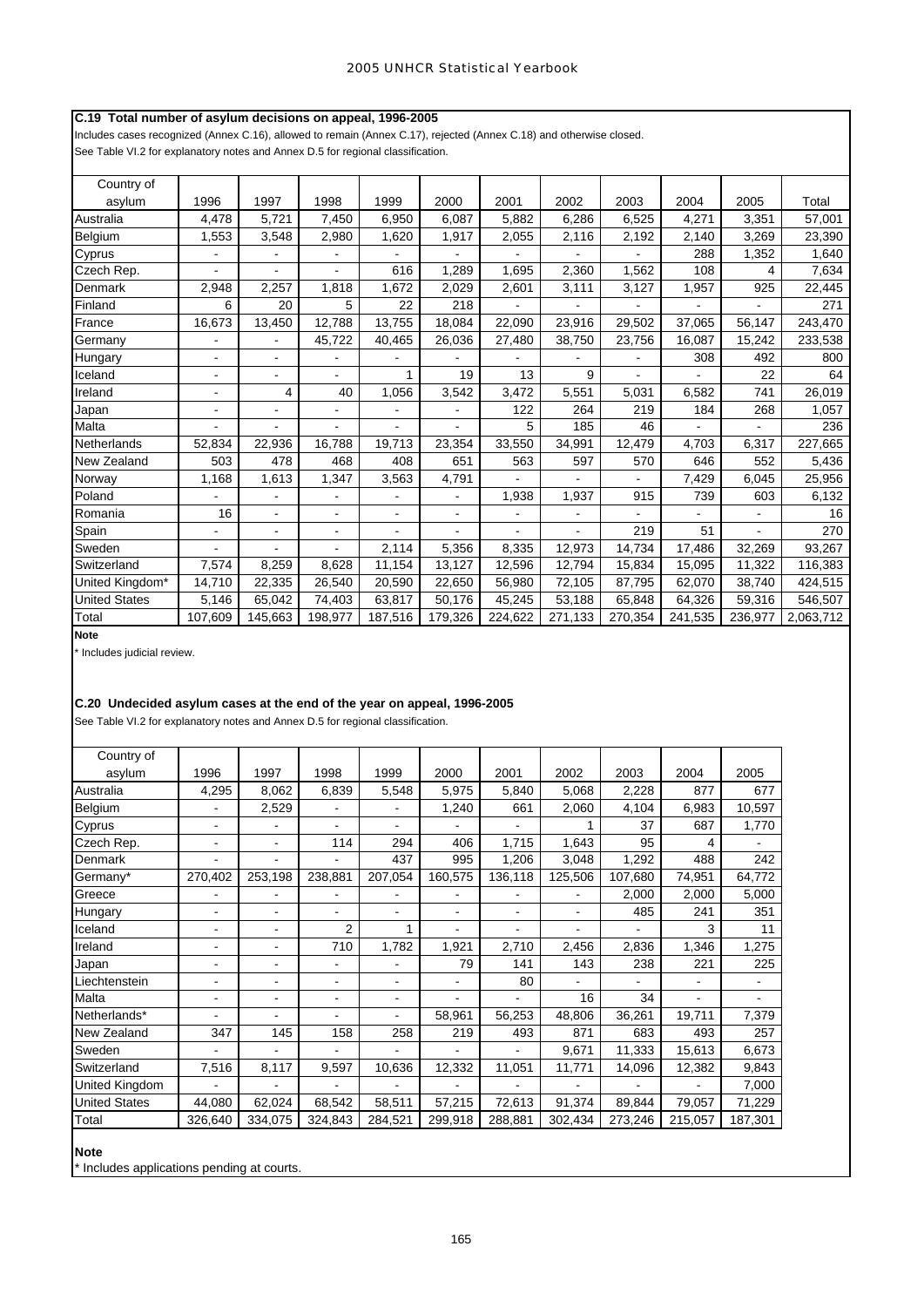# **C.21 Convention recognition rates\* on appeal, 1996-2005**

Recognized (Annex C.16) divided by the total of recognized (Annex C.16), allowed to remain (Annex C.17) and rejected (Annex C.18) \* 100%.

| Country of            |           |       |           |                      |                        |           |                      |                          |                |                      |       |
|-----------------------|-----------|-------|-----------|----------------------|------------------------|-----------|----------------------|--------------------------|----------------|----------------------|-------|
| asylum                | 1996      | 1997  | 1998      | 1999                 | 2000                   | 2001      | 2002                 | 2003                     | 2004           | 2005                 | Total |
| Australia             | 16.7      | 10.2  | 9.0       | 10.1                 | 10.1                   | 13.5      | 8.4                  | 5.8                      | 27.6           | 37.6                 | 13.2  |
| Belgium               | 7.9       | 4.4   | 8.6       | 16.1                 | 10.0                   | 14.0      | 9.0                  | 9.9                      | 5.6            | 29.7                 | 11.2  |
| Cyprus                | $\cdot$ . | ٠.    | $\sim$    | $\ddotsc$            | $\ddot{\phantom{a}}$ . | ٠.        | $\cdot$ .            | ٠.                       |                | 0.2                  | 0.1   |
| Czech Rep.            | $\cdot$ . |       | $\cdot$ . | 3.7                  | 5.4                    | 0.8       | 0.1                  | 1.6                      | 7.4            |                      | 2.0   |
| Denmark               | 7.9       | 5.2   | 10.5      | 10.3                 | 6.2                    | 6.3       | 4.3                  | 7.2                      | 8.8            | 8.0                  | 7.2   |
| Finland               | 33.3      | 20.0  | 20.0      | 18.2                 | 1.9                    | ٠.        |                      |                          |                |                      | 5.7   |
| France                | 5.2       | 6.2   | 9.2       | 9.4                  | 10.2                   | 10.8      | 9.4                  | 11.4                     | 14.1           | 18.0                 | 11.8  |
| Germany               | $\sim$    |       | 2.3       | 15.6                 | 23.5                   | 71.0      | 17.1                 | 14.4                     | 25.8           | 62.2                 | 14.4  |
| Hungary               | $\cdot$ . | ٠.    | $\cdot$ . | $\ddot{\phantom{a}}$ | $\ddot{\phantom{a}}$ . | $\cdot$ . | $\cdot$ .            |                          | $\blacksquare$ | 1.1                  | 0.6   |
| Iceland               |           |       |           |                      |                        |           |                      | ٠.                       |                |                      | -     |
| Ireland               | $\cdot$ . | 100.0 | 13.8      | 34.7                 | 13.8                   | 19.2      | 22.4                 | 17.7                     | 11.6           | 25.3                 | 17.6  |
| Japan                 | ٠.        | ٠.    | $\cdot$ . | $\ddotsc$            |                        | 2.1       | $\blacksquare$       | 2.0                      | 3.7            | 6.6                  | 3.1   |
| Malta                 | $\cdot$ . |       | $\cdot$ . |                      | $\cdot$ .              | ٠.        |                      | $\overline{\phantom{0}}$ |                |                      | ۰     |
| Netherlands           | 12.7      | 16.5  | 9.5       | 5.7                  | 5.4                    | 17.6      | 2.0                  | 7.7                      | 9.5            | 0.2                  | 9.0   |
| New Zealand           | 14.9      | 9.6   | 7.9       | 15.7                 | 9.2                    | 6.2       | 11.4                 | 12.5                     | 20.4           | 24.6                 | 13.1  |
| Norway                | L.        | 4.5   | 3.1       | ÷,                   | 0.1                    |           | $\cdot$ .            |                          | 0.7            | 1.0                  | 0.9   |
| Poland                |           |       | $\cdot$ . | $\ddot{\phantom{0}}$ | $\ddot{\phantom{a}}$   | 0.6       | 1.4                  | 3.0                      | 1.5            | 5.4                  | 1.7   |
| Romania               | 100.0     |       | ٠.        | $\ddotsc$            |                        | $\ddotsc$ | $\ddot{\phantom{a}}$ |                          |                |                      | 100.0 |
| Spain                 | $\sim$    |       |           |                      |                        | ٠.        | $\ddot{\phantom{a}}$ | 9.1                      | 60.8           | $\ddot{\phantom{a}}$ | 18.9  |
| Sweden                | $\cdot$ . | ٠.    |           | 16.7                 | 2.7                    | 1.8       | 1.8                  | 1.5                      | 1.1            | 1.4                  | 1.9   |
| Switzerland           | 12.2      | 8.3   | 14.4      | 11.5                 | 10.2                   | 18.8      | 19.7                 | 14.1                     | 14.8           | 23.0                 | 14.9  |
| <b>United Kingdom</b> | 4.6       | 6.1   | 10.0      | 32.7                 | 19.2                   | 19.6      | 23.6                 | 19.8                     | 19.2           | 17.8                 | 18.9  |
| <b>United States</b>  | 100.0     | 19.8  | 23.0      | 26.6                 | 31.3                   | 34.2      | 32.0                 | 32.7                     | 34.2           | 34.7                 | 31.4  |
| Total                 | 15.0      | 12.2  | 9.8       | 17.8                 | 15.0                   | 21.1      | 16.5                 | 17.5                     | 17.7           | 18.0                 | 16.3  |

# **C.22 Total recognition rates\* on appeal, 1996-2005**

\* Recognized (Annex C.16) and allowed to remain (Annex C.17) divided by the total of recognized (Annex C.16),

allowed to remain (Annex C.17) and rejected (Annex C.18) \* 100%.

| Country of           |                      |           |           |                      |                      |           |                      |           |           |                      |       |
|----------------------|----------------------|-----------|-----------|----------------------|----------------------|-----------|----------------------|-----------|-----------|----------------------|-------|
| asylum               | 1996                 | 1997      | 1998      | 1999                 | 2000                 | 2001      | 2002                 | 2003      | 2004      | 2005                 | Total |
| Australia            | 16.7                 | 10.2      | 9.0       | 10.1                 | 10.1                 | 13.5      | 8.4                  | 5.8       | 27.6      | 37.6                 | 13.2  |
| Belgium              | 7.9                  | 4.4       | 8.6       | 16.1                 | 10.0                 | 14.0      | 9.0                  | 9.9       | 5.6       | 29.7                 | 11.2  |
| Cyprus               | ٠.                   | $\ddotsc$ | $\ddotsc$ | $\ddot{\phantom{a}}$ | $\ddotsc$            |           | $\cdot$ .            | $\ddotsc$ |           | 1.2                  | 1.0   |
| Czech Rep.           | $\sim$               |           |           | 3.7                  | 5.4                  | 0.8       | 0.1                  | 1.6       | 7.4       | ٠.                   | 2.0   |
| Denmark              | 32.8                 | 24.1      | 22.8      | 25.7                 | 19.8                 | 20.7      | 13.9                 | 17.8      | 15.2      | 15.2                 | 21.0  |
| Finland              | 100.0                | 100.0     | 100.0     | 100.0                | 19.0                 | $\cdot$ . |                      |           | $\cdot$ . | $\ddot{\phantom{a}}$ | 35.4  |
| France               | 5.2                  | 6.2       | 9.2       | 9.4                  | 10.2                 | 10.8      | 9.4                  | 11.4      | 14.1      | 18.0                 | 11.8  |
| Germany              | $\ddotsc$            |           | 2.3       | 19.2                 | 33.4                 | 84.6      | 38.0                 | 34.5      | 40.9      | 73.5                 | 18.5  |
| Hungary              | ٠.                   |           | ٠.        |                      | $\ddotsc$            | $\ddotsc$ | $\ddot{\phantom{a}}$ | $\ddotsc$ |           | 2.7                  | 1.5   |
| Iceland              | ٠.                   |           | ٠.        |                      | 31.6                 |           | 100.0                | $\ddotsc$ |           |                      | 26.3  |
| Ireland              |                      | 100.0     | 23.2      | 34.7                 | 13.8                 | 19.2      | 22.4                 | 17.7      | 11.6      | 25.3                 | 17.7  |
| Japan                | $\sim$               | .,        | $\cdot$ . | $\ddotsc$            | $\ddot{\phantom{0}}$ | 2.1       | ä,                   | 9.8       | 3.7       | 36.7                 | 12.9  |
| Malta                | ٠.                   |           | $\cdot$ . |                      | $\cdot$ .            | ٠.        |                      |           |           |                      |       |
| Netherlands          | 31.0                 | 37.3      | 28.0      | 18.3                 | 16.9                 | 91.2      | 16.6                 | 33.4      | 29.1      | 57.6                 | 27.8  |
| New Zealand          | 14.9                 | 9.6       | 7.9       | 15.7                 | 9.2                  | 6.2       | 11.4                 | 12.5      | 20.4      | 24.6                 | 13.1  |
| Norway               | 21.8                 | 15.4      | 21.6      | 11.9                 | 7.5                  | ٠.        |                      |           | 8.9       | 9.5                  | 10.8  |
| Poland               |                      | $\ddotsc$ | $\cdot$ . | $\cdot$ .            | $\ddot{\phantom{a}}$ | 0.6       | 1.4                  | 3.0       | 3.6       | 11.1                 | 2.4   |
| Romania              | 100.0                |           |           | $\cdot$ .            | $\cdot$ .            | $\ddotsc$ | $\sim$ $\sim$        |           |           | $\ddot{\phantom{a}}$ | 100.0 |
| Spain                | $\cdot$ .            | ٠.        | $\cdot$ . |                      |                      | ٠.        | $\ddot{\phantom{a}}$ | 17.4      | 100.0     | $\ddot{\phantom{a}}$ | 33.0  |
| Sweden               | $\ddot{\phantom{a}}$ | ٠.        | ٠.        | 100.0                | 39.8                 | 29.6      | 18.9                 | 13.9      | 10.0      | 9.9                  | 17.4  |
| Switzerland          | 12.2                 | 8.3       | 14.4      | 11.5                 | 10.2                 | 18.8      | 19.7                 | 14.1      | 14.8      | 23.0                 | 14.9  |
| United Kingdom       | 4.6                  | 6.1       | 10.0      | 32.7                 | 20.1                 | 22.6      | 25.0                 | 20.2      | 19.6      | 18.2                 | 19.9  |
| <b>United States</b> | 100.0                | 19.8      | 23.0      | 26.6                 | 31.3                 | 34.2      | 32.0                 | 32.7      | 34.2      | 34.7                 | 31.4  |
| Total                | 24.9                 | 17.0      | 12.0      | 22.5                 | 19.5                 | 26.8      | 20.9                 | 20.2      | 19.6      | 20.8                 | 20.3  |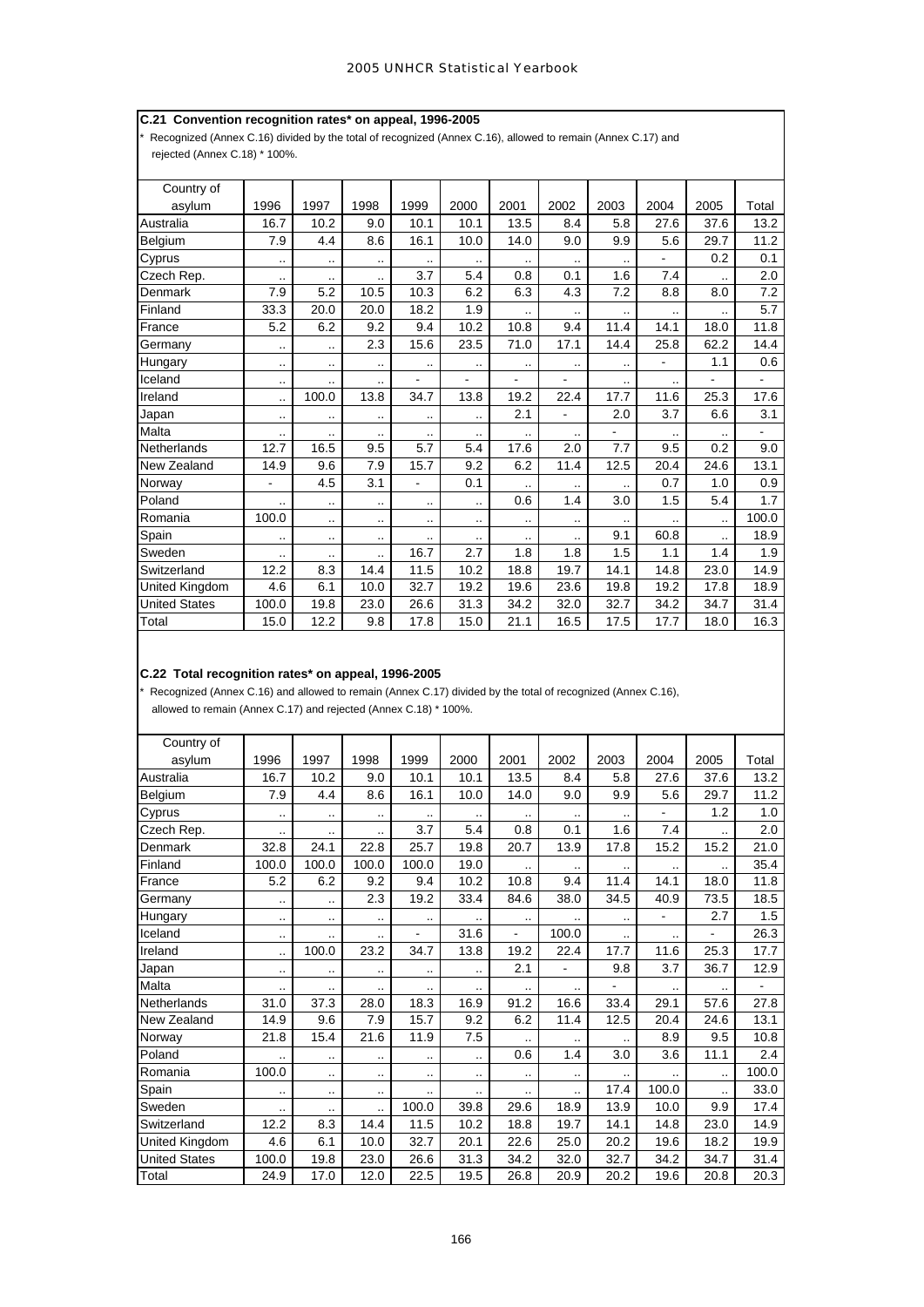## **C.23 Asylum-seekers allowed to stay by origin, 1996-2005**

Includes asylum-seekers granted refugee status and allowed to remain for humanitarian reasons at first instance and appeal/review procedures. See also Annexes C.8, C.9, C.16 and C.17.

| 23,136<br>20,435<br>21,173<br>18,098<br>12,726<br>21,506<br>23,260<br>10,331<br>5,006<br>6,677<br>162,348<br>Iraq<br>9,355<br>7,266<br>13,723<br>16,487<br>5,996<br>124,036<br>Serbia and Montenegro<br>8,598<br>39,024<br>10,051<br>7,090<br>6,446<br>8,859<br>9,281<br>9,608<br>10,996<br>28,934<br>9,374<br>5,086<br>100,347<br>7,745<br>6,360<br>4,104<br>Afghanistan<br>8,590<br>9,523<br>11,735<br>7,970<br>6,583<br>15,289<br>9,479<br>7,886<br>7,662<br>6,605<br>91,322<br>Somalia<br>6,774<br>4,927<br>6,330<br>16,330<br>10,471<br>5,667<br>78,966<br>Sri Lanka<br>7,773<br>13,645<br>3,464<br>3,585<br>8,757<br>6,217<br>5,679<br>6,452<br>5,889<br>6,350<br>6,627<br>5,384<br>4,514<br>62,480<br>Turkey<br>6,611<br>5,471<br>5,336<br>$\overline{5,389}$<br>61,197<br>Islamic Rep. of Iran<br>7,060<br>6,591<br>6,969<br>7,789<br>6,248<br>5,491<br>4,853<br>1,295<br>5,220<br>1,434<br>2,803<br>3,172<br>5,216<br>6,212<br>7,770<br>4,025<br>4,887<br>42,034<br>China<br>1,389<br>1,532<br>3,586<br>10,279<br><b>Russian Federation</b><br>1,191<br>1,197<br>2,196<br>3,106<br>5,501<br>11,492<br>41,469<br>5,227<br>3,108<br>1,625<br>2,720<br>2,674<br>2,846<br>2,725<br>33,423<br>Bosnia and Herzegovina<br>8,225<br>2,304<br>1,969<br>31,792<br>2,154<br>1,884<br>2,481<br>3,196<br>3,114<br>4,037<br>4,164<br>3,547<br>3,931<br>Dem. Rep. of the Congo<br>3,284<br>197<br>258<br>527<br>817<br>5,129<br>5,717<br>5,997<br>5,356<br>30,966<br>Colombia<br>2,655<br>4,313<br>880<br>1,290<br>1,908<br>3,251<br>2,663<br>2,992<br>1,759<br>21,497<br>Pakistan<br>1,169<br>2,978<br>2,607<br>1,567<br>869<br>1,248<br>1,827<br>2,656<br>2,200<br>1,936<br>18,707<br>Ethiopia<br>2,196<br>2,112<br>2,096<br>894<br>891<br>653<br>1,250<br>2,095<br>2,019<br>3,063<br>2,282<br>1,978<br>1,534<br>16,659<br>Angola<br>1,036<br>1,243<br>1,639<br>1,274<br>1,523<br>14,930<br>Sudan<br>1,191<br>1,816<br>1,479<br>1,713<br>2,016<br>1,504<br>688<br>616<br>451<br>974<br>1,568<br>1,563<br>2,028<br>2,404<br>3,125<br>14,921<br>Haiti<br>1,257<br>India<br>2,432<br>1,172<br>1,181<br>1,802<br>1,843<br>1,909<br>1,449<br>1,034<br>834<br>14,913<br>Albania<br>435<br>601<br>927<br>1,076<br>1,304<br>1,550<br>1,738<br>1,855<br>1,759<br>1,488<br>12,733<br>875<br>1,317<br>12,381<br>Rwanda<br>615<br>1,675<br>1,651<br>1,535<br>1,391<br>1,052<br>1,139<br>1,131<br>151<br>111<br>172<br>307<br>788<br>941<br>1,289<br>1,372<br>12,145<br>2,062<br>4,952<br>Eritrea<br>426<br>301<br>161<br>1,333<br>1,808<br>3,664<br>2,105<br>789<br>584<br>486<br>11,657<br>Sierra Leone<br>793<br>538<br>550<br>645<br>1,637<br>1,459<br>1,347<br>1,218<br>2,046<br>11,608<br>1,375<br>Armenia<br>925<br>1,132<br>2,055<br>1,845<br>770<br>853<br>939<br>628<br>784<br>11,020<br>Algeria<br>1,089<br>Zimbabwe<br>1<br>$\overline{7}$<br>9<br>315<br>5,258<br>2,912<br>950<br>10,826<br>7<br>85<br>1,282<br>1,329<br>591<br>434<br>493<br>478<br>512<br>1,112<br>1,411<br>1,132<br>1,406<br>8,898<br><b>Burundi</b><br>551<br>788<br>518<br>780<br>8,681<br>Bangladesh<br>904<br>640<br>784<br>1,174<br>1,191<br>1,351<br>724<br>748<br>690<br>963<br>695<br>866<br>916<br>923<br>851<br>1,217<br>8,593<br>Syrian Arab Rep.<br>931<br>320<br>381<br>505<br>779<br>971<br>956<br>862<br>1,019<br>1,757<br>8,481<br>Azerbaijan<br>1,124<br>707<br>695<br>718<br>758<br>768<br>797<br>612<br>847<br>1,240<br>8,266<br>Liberia<br>491<br>478<br>771<br>1,213<br>823<br>609<br>716<br>859<br>1,127<br>1,085<br>8,172<br>Nigeria<br>43<br>61<br>301<br>578<br>714<br>1,068<br>1,407<br>1,334<br>1,187<br>1,368<br>8,061<br>Congo<br>392<br>189<br>145<br>396<br>574<br>615<br>1,303<br>1,487<br>1,220<br>7,776<br>1,455<br>Cameroon<br>639<br>265<br>539<br>446<br>383<br>435<br>716<br>1,367<br>1,489<br>1,151<br>7,430<br>Mauritania<br>531<br>533<br>879<br>715<br>588<br>528<br>728<br>969<br>954<br>7,421<br>996<br><b>Stateless</b><br>574<br>680<br>579<br>414<br>486<br>452<br>733<br>598<br>612<br>624<br>5,752<br>Ukraine<br>790<br>96<br>119<br>271<br>259<br>505<br>566<br>792<br>976<br>1,294<br>5,668<br>Guinea<br>407<br>203<br>233<br>311<br>419<br>410<br>409<br>714<br>1,499<br>5,653<br>Georgia<br>1,048<br>475<br>258<br>195<br>357<br>472<br>611<br>1,629<br>563<br>427<br>518<br>5,505<br>Myanmar<br>Peru<br>651<br>441<br>611<br>631<br>628<br>399<br>327<br>558<br>583<br>357<br>5,186<br>14,213<br>18,728<br>18,727<br>18,333<br>17,241<br>163,560<br>16,939<br>15,604<br>15,839<br>13,685<br>14,251<br>Other/unknown<br>120,732<br>104,194<br>105,134<br>137,771<br>155,889<br>171,655<br>153,970<br>128,236<br>119,078<br>120,821<br>1,317,480<br>Total<br>Africa<br>24,301<br>19,016<br>25,001<br>27,874<br>38,651<br>34,178<br>42,270<br>37,389<br>36,178<br>37,699<br>322,557<br>62,164<br>55,122<br>56,010<br>98,885<br>77,765<br>53,527<br>43,801<br>624,428<br>Asia<br>55,650<br>80,032<br>41,472<br>20,473<br>18,852<br>45,725<br>26,535<br>21,449<br>23,941<br>238,793<br>Europe<br>16,263<br>22,655<br>19,636<br>23,264<br>5,775<br>3,167<br>4,609<br>4,793<br>7,999<br>8,816<br>11,280<br>12,642<br>12,364<br>77,925<br>Latin Am. and Carib.<br>6,480<br>8,019<br>8,037<br>3,251<br>3,729<br>4,058<br>3,670<br>6,404<br>4,845<br>3,693<br>53,777<br>Other/unknown<br>8,071 |        |      |      |      |      |      |      |      |      |      |      |       |
|-----------------------------------------------------------------------------------------------------------------------------------------------------------------------------------------------------------------------------------------------------------------------------------------------------------------------------------------------------------------------------------------------------------------------------------------------------------------------------------------------------------------------------------------------------------------------------------------------------------------------------------------------------------------------------------------------------------------------------------------------------------------------------------------------------------------------------------------------------------------------------------------------------------------------------------------------------------------------------------------------------------------------------------------------------------------------------------------------------------------------------------------------------------------------------------------------------------------------------------------------------------------------------------------------------------------------------------------------------------------------------------------------------------------------------------------------------------------------------------------------------------------------------------------------------------------------------------------------------------------------------------------------------------------------------------------------------------------------------------------------------------------------------------------------------------------------------------------------------------------------------------------------------------------------------------------------------------------------------------------------------------------------------------------------------------------------------------------------------------------------------------------------------------------------------------------------------------------------------------------------------------------------------------------------------------------------------------------------------------------------------------------------------------------------------------------------------------------------------------------------------------------------------------------------------------------------------------------------------------------------------------------------------------------------------------------------------------------------------------------------------------------------------------------------------------------------------------------------------------------------------------------------------------------------------------------------------------------------------------------------------------------------------------------------------------------------------------------------------------------------------------------------------------------------------------------------------------------------------------------------------------------------------------------------------------------------------------------------------------------------------------------------------------------------------------------------------------------------------------------------------------------------------------------------------------------------------------------------------------------------------------------------------------------------------------------------------------------------------------------------------------------------------------------------------------------------------------------------------------------------------------------------------------------------------------------------------------------------------------------------------------------------------------------------------------------------------------------------------------------------------------------------------------------------------------------------------------------------------------------------------------------------------------------------------------------------------------------------------------------------------------------------------------------------------------------------------------------------------------------------------------------------------------------------------------------------------------------------------------------------------------------------------------------------------------------------------------------------------------------------------------------------------------------------------------------------------------------------------------------------------------------------------------------------------------------------------------------------------------------------------------------------------------------------------------------------------------------------------------------------------------------------------------------------------------------------------------------------------------------------------------------------------------------------------------|--------|------|------|------|------|------|------|------|------|------|------|-------|
|                                                                                                                                                                                                                                                                                                                                                                                                                                                                                                                                                                                                                                                                                                                                                                                                                                                                                                                                                                                                                                                                                                                                                                                                                                                                                                                                                                                                                                                                                                                                                                                                                                                                                                                                                                                                                                                                                                                                                                                                                                                                                                                                                                                                                                                                                                                                                                                                                                                                                                                                                                                                                                                                                                                                                                                                                                                                                                                                                                                                                                                                                                                                                                                                                                                                                                                                                                                                                                                                                                                                                                                                                                                                                                                                                                                                                                                                                                                                                                                                                                                                                                                                                                                                                                                                                                                                                                                                                                                                                                                                                                                                                                                                                                                                                                                                                                                                                                                                                                                                                                                                                                                                                                                                                                                                                                           | Origin | 1996 | 1997 | 1998 | 1999 | 2000 | 2001 | 2002 | 2003 | 2004 | 2005 | Total |
|                                                                                                                                                                                                                                                                                                                                                                                                                                                                                                                                                                                                                                                                                                                                                                                                                                                                                                                                                                                                                                                                                                                                                                                                                                                                                                                                                                                                                                                                                                                                                                                                                                                                                                                                                                                                                                                                                                                                                                                                                                                                                                                                                                                                                                                                                                                                                                                                                                                                                                                                                                                                                                                                                                                                                                                                                                                                                                                                                                                                                                                                                                                                                                                                                                                                                                                                                                                                                                                                                                                                                                                                                                                                                                                                                                                                                                                                                                                                                                                                                                                                                                                                                                                                                                                                                                                                                                                                                                                                                                                                                                                                                                                                                                                                                                                                                                                                                                                                                                                                                                                                                                                                                                                                                                                                                                           |        |      |      |      |      |      |      |      |      |      |      |       |
|                                                                                                                                                                                                                                                                                                                                                                                                                                                                                                                                                                                                                                                                                                                                                                                                                                                                                                                                                                                                                                                                                                                                                                                                                                                                                                                                                                                                                                                                                                                                                                                                                                                                                                                                                                                                                                                                                                                                                                                                                                                                                                                                                                                                                                                                                                                                                                                                                                                                                                                                                                                                                                                                                                                                                                                                                                                                                                                                                                                                                                                                                                                                                                                                                                                                                                                                                                                                                                                                                                                                                                                                                                                                                                                                                                                                                                                                                                                                                                                                                                                                                                                                                                                                                                                                                                                                                                                                                                                                                                                                                                                                                                                                                                                                                                                                                                                                                                                                                                                                                                                                                                                                                                                                                                                                                                           |        |      |      |      |      |      |      |      |      |      |      |       |
|                                                                                                                                                                                                                                                                                                                                                                                                                                                                                                                                                                                                                                                                                                                                                                                                                                                                                                                                                                                                                                                                                                                                                                                                                                                                                                                                                                                                                                                                                                                                                                                                                                                                                                                                                                                                                                                                                                                                                                                                                                                                                                                                                                                                                                                                                                                                                                                                                                                                                                                                                                                                                                                                                                                                                                                                                                                                                                                                                                                                                                                                                                                                                                                                                                                                                                                                                                                                                                                                                                                                                                                                                                                                                                                                                                                                                                                                                                                                                                                                                                                                                                                                                                                                                                                                                                                                                                                                                                                                                                                                                                                                                                                                                                                                                                                                                                                                                                                                                                                                                                                                                                                                                                                                                                                                                                           |        |      |      |      |      |      |      |      |      |      |      |       |
|                                                                                                                                                                                                                                                                                                                                                                                                                                                                                                                                                                                                                                                                                                                                                                                                                                                                                                                                                                                                                                                                                                                                                                                                                                                                                                                                                                                                                                                                                                                                                                                                                                                                                                                                                                                                                                                                                                                                                                                                                                                                                                                                                                                                                                                                                                                                                                                                                                                                                                                                                                                                                                                                                                                                                                                                                                                                                                                                                                                                                                                                                                                                                                                                                                                                                                                                                                                                                                                                                                                                                                                                                                                                                                                                                                                                                                                                                                                                                                                                                                                                                                                                                                                                                                                                                                                                                                                                                                                                                                                                                                                                                                                                                                                                                                                                                                                                                                                                                                                                                                                                                                                                                                                                                                                                                                           |        |      |      |      |      |      |      |      |      |      |      |       |
|                                                                                                                                                                                                                                                                                                                                                                                                                                                                                                                                                                                                                                                                                                                                                                                                                                                                                                                                                                                                                                                                                                                                                                                                                                                                                                                                                                                                                                                                                                                                                                                                                                                                                                                                                                                                                                                                                                                                                                                                                                                                                                                                                                                                                                                                                                                                                                                                                                                                                                                                                                                                                                                                                                                                                                                                                                                                                                                                                                                                                                                                                                                                                                                                                                                                                                                                                                                                                                                                                                                                                                                                                                                                                                                                                                                                                                                                                                                                                                                                                                                                                                                                                                                                                                                                                                                                                                                                                                                                                                                                                                                                                                                                                                                                                                                                                                                                                                                                                                                                                                                                                                                                                                                                                                                                                                           |        |      |      |      |      |      |      |      |      |      |      |       |
|                                                                                                                                                                                                                                                                                                                                                                                                                                                                                                                                                                                                                                                                                                                                                                                                                                                                                                                                                                                                                                                                                                                                                                                                                                                                                                                                                                                                                                                                                                                                                                                                                                                                                                                                                                                                                                                                                                                                                                                                                                                                                                                                                                                                                                                                                                                                                                                                                                                                                                                                                                                                                                                                                                                                                                                                                                                                                                                                                                                                                                                                                                                                                                                                                                                                                                                                                                                                                                                                                                                                                                                                                                                                                                                                                                                                                                                                                                                                                                                                                                                                                                                                                                                                                                                                                                                                                                                                                                                                                                                                                                                                                                                                                                                                                                                                                                                                                                                                                                                                                                                                                                                                                                                                                                                                                                           |        |      |      |      |      |      |      |      |      |      |      |       |
|                                                                                                                                                                                                                                                                                                                                                                                                                                                                                                                                                                                                                                                                                                                                                                                                                                                                                                                                                                                                                                                                                                                                                                                                                                                                                                                                                                                                                                                                                                                                                                                                                                                                                                                                                                                                                                                                                                                                                                                                                                                                                                                                                                                                                                                                                                                                                                                                                                                                                                                                                                                                                                                                                                                                                                                                                                                                                                                                                                                                                                                                                                                                                                                                                                                                                                                                                                                                                                                                                                                                                                                                                                                                                                                                                                                                                                                                                                                                                                                                                                                                                                                                                                                                                                                                                                                                                                                                                                                                                                                                                                                                                                                                                                                                                                                                                                                                                                                                                                                                                                                                                                                                                                                                                                                                                                           |        |      |      |      |      |      |      |      |      |      |      |       |
|                                                                                                                                                                                                                                                                                                                                                                                                                                                                                                                                                                                                                                                                                                                                                                                                                                                                                                                                                                                                                                                                                                                                                                                                                                                                                                                                                                                                                                                                                                                                                                                                                                                                                                                                                                                                                                                                                                                                                                                                                                                                                                                                                                                                                                                                                                                                                                                                                                                                                                                                                                                                                                                                                                                                                                                                                                                                                                                                                                                                                                                                                                                                                                                                                                                                                                                                                                                                                                                                                                                                                                                                                                                                                                                                                                                                                                                                                                                                                                                                                                                                                                                                                                                                                                                                                                                                                                                                                                                                                                                                                                                                                                                                                                                                                                                                                                                                                                                                                                                                                                                                                                                                                                                                                                                                                                           |        |      |      |      |      |      |      |      |      |      |      |       |
|                                                                                                                                                                                                                                                                                                                                                                                                                                                                                                                                                                                                                                                                                                                                                                                                                                                                                                                                                                                                                                                                                                                                                                                                                                                                                                                                                                                                                                                                                                                                                                                                                                                                                                                                                                                                                                                                                                                                                                                                                                                                                                                                                                                                                                                                                                                                                                                                                                                                                                                                                                                                                                                                                                                                                                                                                                                                                                                                                                                                                                                                                                                                                                                                                                                                                                                                                                                                                                                                                                                                                                                                                                                                                                                                                                                                                                                                                                                                                                                                                                                                                                                                                                                                                                                                                                                                                                                                                                                                                                                                                                                                                                                                                                                                                                                                                                                                                                                                                                                                                                                                                                                                                                                                                                                                                                           |        |      |      |      |      |      |      |      |      |      |      |       |
|                                                                                                                                                                                                                                                                                                                                                                                                                                                                                                                                                                                                                                                                                                                                                                                                                                                                                                                                                                                                                                                                                                                                                                                                                                                                                                                                                                                                                                                                                                                                                                                                                                                                                                                                                                                                                                                                                                                                                                                                                                                                                                                                                                                                                                                                                                                                                                                                                                                                                                                                                                                                                                                                                                                                                                                                                                                                                                                                                                                                                                                                                                                                                                                                                                                                                                                                                                                                                                                                                                                                                                                                                                                                                                                                                                                                                                                                                                                                                                                                                                                                                                                                                                                                                                                                                                                                                                                                                                                                                                                                                                                                                                                                                                                                                                                                                                                                                                                                                                                                                                                                                                                                                                                                                                                                                                           |        |      |      |      |      |      |      |      |      |      |      |       |
|                                                                                                                                                                                                                                                                                                                                                                                                                                                                                                                                                                                                                                                                                                                                                                                                                                                                                                                                                                                                                                                                                                                                                                                                                                                                                                                                                                                                                                                                                                                                                                                                                                                                                                                                                                                                                                                                                                                                                                                                                                                                                                                                                                                                                                                                                                                                                                                                                                                                                                                                                                                                                                                                                                                                                                                                                                                                                                                                                                                                                                                                                                                                                                                                                                                                                                                                                                                                                                                                                                                                                                                                                                                                                                                                                                                                                                                                                                                                                                                                                                                                                                                                                                                                                                                                                                                                                                                                                                                                                                                                                                                                                                                                                                                                                                                                                                                                                                                                                                                                                                                                                                                                                                                                                                                                                                           |        |      |      |      |      |      |      |      |      |      |      |       |
|                                                                                                                                                                                                                                                                                                                                                                                                                                                                                                                                                                                                                                                                                                                                                                                                                                                                                                                                                                                                                                                                                                                                                                                                                                                                                                                                                                                                                                                                                                                                                                                                                                                                                                                                                                                                                                                                                                                                                                                                                                                                                                                                                                                                                                                                                                                                                                                                                                                                                                                                                                                                                                                                                                                                                                                                                                                                                                                                                                                                                                                                                                                                                                                                                                                                                                                                                                                                                                                                                                                                                                                                                                                                                                                                                                                                                                                                                                                                                                                                                                                                                                                                                                                                                                                                                                                                                                                                                                                                                                                                                                                                                                                                                                                                                                                                                                                                                                                                                                                                                                                                                                                                                                                                                                                                                                           |        |      |      |      |      |      |      |      |      |      |      |       |
|                                                                                                                                                                                                                                                                                                                                                                                                                                                                                                                                                                                                                                                                                                                                                                                                                                                                                                                                                                                                                                                                                                                                                                                                                                                                                                                                                                                                                                                                                                                                                                                                                                                                                                                                                                                                                                                                                                                                                                                                                                                                                                                                                                                                                                                                                                                                                                                                                                                                                                                                                                                                                                                                                                                                                                                                                                                                                                                                                                                                                                                                                                                                                                                                                                                                                                                                                                                                                                                                                                                                                                                                                                                                                                                                                                                                                                                                                                                                                                                                                                                                                                                                                                                                                                                                                                                                                                                                                                                                                                                                                                                                                                                                                                                                                                                                                                                                                                                                                                                                                                                                                                                                                                                                                                                                                                           |        |      |      |      |      |      |      |      |      |      |      |       |
|                                                                                                                                                                                                                                                                                                                                                                                                                                                                                                                                                                                                                                                                                                                                                                                                                                                                                                                                                                                                                                                                                                                                                                                                                                                                                                                                                                                                                                                                                                                                                                                                                                                                                                                                                                                                                                                                                                                                                                                                                                                                                                                                                                                                                                                                                                                                                                                                                                                                                                                                                                                                                                                                                                                                                                                                                                                                                                                                                                                                                                                                                                                                                                                                                                                                                                                                                                                                                                                                                                                                                                                                                                                                                                                                                                                                                                                                                                                                                                                                                                                                                                                                                                                                                                                                                                                                                                                                                                                                                                                                                                                                                                                                                                                                                                                                                                                                                                                                                                                                                                                                                                                                                                                                                                                                                                           |        |      |      |      |      |      |      |      |      |      |      |       |
|                                                                                                                                                                                                                                                                                                                                                                                                                                                                                                                                                                                                                                                                                                                                                                                                                                                                                                                                                                                                                                                                                                                                                                                                                                                                                                                                                                                                                                                                                                                                                                                                                                                                                                                                                                                                                                                                                                                                                                                                                                                                                                                                                                                                                                                                                                                                                                                                                                                                                                                                                                                                                                                                                                                                                                                                                                                                                                                                                                                                                                                                                                                                                                                                                                                                                                                                                                                                                                                                                                                                                                                                                                                                                                                                                                                                                                                                                                                                                                                                                                                                                                                                                                                                                                                                                                                                                                                                                                                                                                                                                                                                                                                                                                                                                                                                                                                                                                                                                                                                                                                                                                                                                                                                                                                                                                           |        |      |      |      |      |      |      |      |      |      |      |       |
|                                                                                                                                                                                                                                                                                                                                                                                                                                                                                                                                                                                                                                                                                                                                                                                                                                                                                                                                                                                                                                                                                                                                                                                                                                                                                                                                                                                                                                                                                                                                                                                                                                                                                                                                                                                                                                                                                                                                                                                                                                                                                                                                                                                                                                                                                                                                                                                                                                                                                                                                                                                                                                                                                                                                                                                                                                                                                                                                                                                                                                                                                                                                                                                                                                                                                                                                                                                                                                                                                                                                                                                                                                                                                                                                                                                                                                                                                                                                                                                                                                                                                                                                                                                                                                                                                                                                                                                                                                                                                                                                                                                                                                                                                                                                                                                                                                                                                                                                                                                                                                                                                                                                                                                                                                                                                                           |        |      |      |      |      |      |      |      |      |      |      |       |
|                                                                                                                                                                                                                                                                                                                                                                                                                                                                                                                                                                                                                                                                                                                                                                                                                                                                                                                                                                                                                                                                                                                                                                                                                                                                                                                                                                                                                                                                                                                                                                                                                                                                                                                                                                                                                                                                                                                                                                                                                                                                                                                                                                                                                                                                                                                                                                                                                                                                                                                                                                                                                                                                                                                                                                                                                                                                                                                                                                                                                                                                                                                                                                                                                                                                                                                                                                                                                                                                                                                                                                                                                                                                                                                                                                                                                                                                                                                                                                                                                                                                                                                                                                                                                                                                                                                                                                                                                                                                                                                                                                                                                                                                                                                                                                                                                                                                                                                                                                                                                                                                                                                                                                                                                                                                                                           |        |      |      |      |      |      |      |      |      |      |      |       |
|                                                                                                                                                                                                                                                                                                                                                                                                                                                                                                                                                                                                                                                                                                                                                                                                                                                                                                                                                                                                                                                                                                                                                                                                                                                                                                                                                                                                                                                                                                                                                                                                                                                                                                                                                                                                                                                                                                                                                                                                                                                                                                                                                                                                                                                                                                                                                                                                                                                                                                                                                                                                                                                                                                                                                                                                                                                                                                                                                                                                                                                                                                                                                                                                                                                                                                                                                                                                                                                                                                                                                                                                                                                                                                                                                                                                                                                                                                                                                                                                                                                                                                                                                                                                                                                                                                                                                                                                                                                                                                                                                                                                                                                                                                                                                                                                                                                                                                                                                                                                                                                                                                                                                                                                                                                                                                           |        |      |      |      |      |      |      |      |      |      |      |       |
|                                                                                                                                                                                                                                                                                                                                                                                                                                                                                                                                                                                                                                                                                                                                                                                                                                                                                                                                                                                                                                                                                                                                                                                                                                                                                                                                                                                                                                                                                                                                                                                                                                                                                                                                                                                                                                                                                                                                                                                                                                                                                                                                                                                                                                                                                                                                                                                                                                                                                                                                                                                                                                                                                                                                                                                                                                                                                                                                                                                                                                                                                                                                                                                                                                                                                                                                                                                                                                                                                                                                                                                                                                                                                                                                                                                                                                                                                                                                                                                                                                                                                                                                                                                                                                                                                                                                                                                                                                                                                                                                                                                                                                                                                                                                                                                                                                                                                                                                                                                                                                                                                                                                                                                                                                                                                                           |        |      |      |      |      |      |      |      |      |      |      |       |
|                                                                                                                                                                                                                                                                                                                                                                                                                                                                                                                                                                                                                                                                                                                                                                                                                                                                                                                                                                                                                                                                                                                                                                                                                                                                                                                                                                                                                                                                                                                                                                                                                                                                                                                                                                                                                                                                                                                                                                                                                                                                                                                                                                                                                                                                                                                                                                                                                                                                                                                                                                                                                                                                                                                                                                                                                                                                                                                                                                                                                                                                                                                                                                                                                                                                                                                                                                                                                                                                                                                                                                                                                                                                                                                                                                                                                                                                                                                                                                                                                                                                                                                                                                                                                                                                                                                                                                                                                                                                                                                                                                                                                                                                                                                                                                                                                                                                                                                                                                                                                                                                                                                                                                                                                                                                                                           |        |      |      |      |      |      |      |      |      |      |      |       |
|                                                                                                                                                                                                                                                                                                                                                                                                                                                                                                                                                                                                                                                                                                                                                                                                                                                                                                                                                                                                                                                                                                                                                                                                                                                                                                                                                                                                                                                                                                                                                                                                                                                                                                                                                                                                                                                                                                                                                                                                                                                                                                                                                                                                                                                                                                                                                                                                                                                                                                                                                                                                                                                                                                                                                                                                                                                                                                                                                                                                                                                                                                                                                                                                                                                                                                                                                                                                                                                                                                                                                                                                                                                                                                                                                                                                                                                                                                                                                                                                                                                                                                                                                                                                                                                                                                                                                                                                                                                                                                                                                                                                                                                                                                                                                                                                                                                                                                                                                                                                                                                                                                                                                                                                                                                                                                           |        |      |      |      |      |      |      |      |      |      |      |       |
|                                                                                                                                                                                                                                                                                                                                                                                                                                                                                                                                                                                                                                                                                                                                                                                                                                                                                                                                                                                                                                                                                                                                                                                                                                                                                                                                                                                                                                                                                                                                                                                                                                                                                                                                                                                                                                                                                                                                                                                                                                                                                                                                                                                                                                                                                                                                                                                                                                                                                                                                                                                                                                                                                                                                                                                                                                                                                                                                                                                                                                                                                                                                                                                                                                                                                                                                                                                                                                                                                                                                                                                                                                                                                                                                                                                                                                                                                                                                                                                                                                                                                                                                                                                                                                                                                                                                                                                                                                                                                                                                                                                                                                                                                                                                                                                                                                                                                                                                                                                                                                                                                                                                                                                                                                                                                                           |        |      |      |      |      |      |      |      |      |      |      |       |
|                                                                                                                                                                                                                                                                                                                                                                                                                                                                                                                                                                                                                                                                                                                                                                                                                                                                                                                                                                                                                                                                                                                                                                                                                                                                                                                                                                                                                                                                                                                                                                                                                                                                                                                                                                                                                                                                                                                                                                                                                                                                                                                                                                                                                                                                                                                                                                                                                                                                                                                                                                                                                                                                                                                                                                                                                                                                                                                                                                                                                                                                                                                                                                                                                                                                                                                                                                                                                                                                                                                                                                                                                                                                                                                                                                                                                                                                                                                                                                                                                                                                                                                                                                                                                                                                                                                                                                                                                                                                                                                                                                                                                                                                                                                                                                                                                                                                                                                                                                                                                                                                                                                                                                                                                                                                                                           |        |      |      |      |      |      |      |      |      |      |      |       |
|                                                                                                                                                                                                                                                                                                                                                                                                                                                                                                                                                                                                                                                                                                                                                                                                                                                                                                                                                                                                                                                                                                                                                                                                                                                                                                                                                                                                                                                                                                                                                                                                                                                                                                                                                                                                                                                                                                                                                                                                                                                                                                                                                                                                                                                                                                                                                                                                                                                                                                                                                                                                                                                                                                                                                                                                                                                                                                                                                                                                                                                                                                                                                                                                                                                                                                                                                                                                                                                                                                                                                                                                                                                                                                                                                                                                                                                                                                                                                                                                                                                                                                                                                                                                                                                                                                                                                                                                                                                                                                                                                                                                                                                                                                                                                                                                                                                                                                                                                                                                                                                                                                                                                                                                                                                                                                           |        |      |      |      |      |      |      |      |      |      |      |       |
|                                                                                                                                                                                                                                                                                                                                                                                                                                                                                                                                                                                                                                                                                                                                                                                                                                                                                                                                                                                                                                                                                                                                                                                                                                                                                                                                                                                                                                                                                                                                                                                                                                                                                                                                                                                                                                                                                                                                                                                                                                                                                                                                                                                                                                                                                                                                                                                                                                                                                                                                                                                                                                                                                                                                                                                                                                                                                                                                                                                                                                                                                                                                                                                                                                                                                                                                                                                                                                                                                                                                                                                                                                                                                                                                                                                                                                                                                                                                                                                                                                                                                                                                                                                                                                                                                                                                                                                                                                                                                                                                                                                                                                                                                                                                                                                                                                                                                                                                                                                                                                                                                                                                                                                                                                                                                                           |        |      |      |      |      |      |      |      |      |      |      |       |
|                                                                                                                                                                                                                                                                                                                                                                                                                                                                                                                                                                                                                                                                                                                                                                                                                                                                                                                                                                                                                                                                                                                                                                                                                                                                                                                                                                                                                                                                                                                                                                                                                                                                                                                                                                                                                                                                                                                                                                                                                                                                                                                                                                                                                                                                                                                                                                                                                                                                                                                                                                                                                                                                                                                                                                                                                                                                                                                                                                                                                                                                                                                                                                                                                                                                                                                                                                                                                                                                                                                                                                                                                                                                                                                                                                                                                                                                                                                                                                                                                                                                                                                                                                                                                                                                                                                                                                                                                                                                                                                                                                                                                                                                                                                                                                                                                                                                                                                                                                                                                                                                                                                                                                                                                                                                                                           |        |      |      |      |      |      |      |      |      |      |      |       |
|                                                                                                                                                                                                                                                                                                                                                                                                                                                                                                                                                                                                                                                                                                                                                                                                                                                                                                                                                                                                                                                                                                                                                                                                                                                                                                                                                                                                                                                                                                                                                                                                                                                                                                                                                                                                                                                                                                                                                                                                                                                                                                                                                                                                                                                                                                                                                                                                                                                                                                                                                                                                                                                                                                                                                                                                                                                                                                                                                                                                                                                                                                                                                                                                                                                                                                                                                                                                                                                                                                                                                                                                                                                                                                                                                                                                                                                                                                                                                                                                                                                                                                                                                                                                                                                                                                                                                                                                                                                                                                                                                                                                                                                                                                                                                                                                                                                                                                                                                                                                                                                                                                                                                                                                                                                                                                           |        |      |      |      |      |      |      |      |      |      |      |       |
|                                                                                                                                                                                                                                                                                                                                                                                                                                                                                                                                                                                                                                                                                                                                                                                                                                                                                                                                                                                                                                                                                                                                                                                                                                                                                                                                                                                                                                                                                                                                                                                                                                                                                                                                                                                                                                                                                                                                                                                                                                                                                                                                                                                                                                                                                                                                                                                                                                                                                                                                                                                                                                                                                                                                                                                                                                                                                                                                                                                                                                                                                                                                                                                                                                                                                                                                                                                                                                                                                                                                                                                                                                                                                                                                                                                                                                                                                                                                                                                                                                                                                                                                                                                                                                                                                                                                                                                                                                                                                                                                                                                                                                                                                                                                                                                                                                                                                                                                                                                                                                                                                                                                                                                                                                                                                                           |        |      |      |      |      |      |      |      |      |      |      |       |
|                                                                                                                                                                                                                                                                                                                                                                                                                                                                                                                                                                                                                                                                                                                                                                                                                                                                                                                                                                                                                                                                                                                                                                                                                                                                                                                                                                                                                                                                                                                                                                                                                                                                                                                                                                                                                                                                                                                                                                                                                                                                                                                                                                                                                                                                                                                                                                                                                                                                                                                                                                                                                                                                                                                                                                                                                                                                                                                                                                                                                                                                                                                                                                                                                                                                                                                                                                                                                                                                                                                                                                                                                                                                                                                                                                                                                                                                                                                                                                                                                                                                                                                                                                                                                                                                                                                                                                                                                                                                                                                                                                                                                                                                                                                                                                                                                                                                                                                                                                                                                                                                                                                                                                                                                                                                                                           |        |      |      |      |      |      |      |      |      |      |      |       |
|                                                                                                                                                                                                                                                                                                                                                                                                                                                                                                                                                                                                                                                                                                                                                                                                                                                                                                                                                                                                                                                                                                                                                                                                                                                                                                                                                                                                                                                                                                                                                                                                                                                                                                                                                                                                                                                                                                                                                                                                                                                                                                                                                                                                                                                                                                                                                                                                                                                                                                                                                                                                                                                                                                                                                                                                                                                                                                                                                                                                                                                                                                                                                                                                                                                                                                                                                                                                                                                                                                                                                                                                                                                                                                                                                                                                                                                                                                                                                                                                                                                                                                                                                                                                                                                                                                                                                                                                                                                                                                                                                                                                                                                                                                                                                                                                                                                                                                                                                                                                                                                                                                                                                                                                                                                                                                           |        |      |      |      |      |      |      |      |      |      |      |       |
|                                                                                                                                                                                                                                                                                                                                                                                                                                                                                                                                                                                                                                                                                                                                                                                                                                                                                                                                                                                                                                                                                                                                                                                                                                                                                                                                                                                                                                                                                                                                                                                                                                                                                                                                                                                                                                                                                                                                                                                                                                                                                                                                                                                                                                                                                                                                                                                                                                                                                                                                                                                                                                                                                                                                                                                                                                                                                                                                                                                                                                                                                                                                                                                                                                                                                                                                                                                                                                                                                                                                                                                                                                                                                                                                                                                                                                                                                                                                                                                                                                                                                                                                                                                                                                                                                                                                                                                                                                                                                                                                                                                                                                                                                                                                                                                                                                                                                                                                                                                                                                                                                                                                                                                                                                                                                                           |        |      |      |      |      |      |      |      |      |      |      |       |
|                                                                                                                                                                                                                                                                                                                                                                                                                                                                                                                                                                                                                                                                                                                                                                                                                                                                                                                                                                                                                                                                                                                                                                                                                                                                                                                                                                                                                                                                                                                                                                                                                                                                                                                                                                                                                                                                                                                                                                                                                                                                                                                                                                                                                                                                                                                                                                                                                                                                                                                                                                                                                                                                                                                                                                                                                                                                                                                                                                                                                                                                                                                                                                                                                                                                                                                                                                                                                                                                                                                                                                                                                                                                                                                                                                                                                                                                                                                                                                                                                                                                                                                                                                                                                                                                                                                                                                                                                                                                                                                                                                                                                                                                                                                                                                                                                                                                                                                                                                                                                                                                                                                                                                                                                                                                                                           |        |      |      |      |      |      |      |      |      |      |      |       |
|                                                                                                                                                                                                                                                                                                                                                                                                                                                                                                                                                                                                                                                                                                                                                                                                                                                                                                                                                                                                                                                                                                                                                                                                                                                                                                                                                                                                                                                                                                                                                                                                                                                                                                                                                                                                                                                                                                                                                                                                                                                                                                                                                                                                                                                                                                                                                                                                                                                                                                                                                                                                                                                                                                                                                                                                                                                                                                                                                                                                                                                                                                                                                                                                                                                                                                                                                                                                                                                                                                                                                                                                                                                                                                                                                                                                                                                                                                                                                                                                                                                                                                                                                                                                                                                                                                                                                                                                                                                                                                                                                                                                                                                                                                                                                                                                                                                                                                                                                                                                                                                                                                                                                                                                                                                                                                           |        |      |      |      |      |      |      |      |      |      |      |       |
|                                                                                                                                                                                                                                                                                                                                                                                                                                                                                                                                                                                                                                                                                                                                                                                                                                                                                                                                                                                                                                                                                                                                                                                                                                                                                                                                                                                                                                                                                                                                                                                                                                                                                                                                                                                                                                                                                                                                                                                                                                                                                                                                                                                                                                                                                                                                                                                                                                                                                                                                                                                                                                                                                                                                                                                                                                                                                                                                                                                                                                                                                                                                                                                                                                                                                                                                                                                                                                                                                                                                                                                                                                                                                                                                                                                                                                                                                                                                                                                                                                                                                                                                                                                                                                                                                                                                                                                                                                                                                                                                                                                                                                                                                                                                                                                                                                                                                                                                                                                                                                                                                                                                                                                                                                                                                                           |        |      |      |      |      |      |      |      |      |      |      |       |
|                                                                                                                                                                                                                                                                                                                                                                                                                                                                                                                                                                                                                                                                                                                                                                                                                                                                                                                                                                                                                                                                                                                                                                                                                                                                                                                                                                                                                                                                                                                                                                                                                                                                                                                                                                                                                                                                                                                                                                                                                                                                                                                                                                                                                                                                                                                                                                                                                                                                                                                                                                                                                                                                                                                                                                                                                                                                                                                                                                                                                                                                                                                                                                                                                                                                                                                                                                                                                                                                                                                                                                                                                                                                                                                                                                                                                                                                                                                                                                                                                                                                                                                                                                                                                                                                                                                                                                                                                                                                                                                                                                                                                                                                                                                                                                                                                                                                                                                                                                                                                                                                                                                                                                                                                                                                                                           |        |      |      |      |      |      |      |      |      |      |      |       |
|                                                                                                                                                                                                                                                                                                                                                                                                                                                                                                                                                                                                                                                                                                                                                                                                                                                                                                                                                                                                                                                                                                                                                                                                                                                                                                                                                                                                                                                                                                                                                                                                                                                                                                                                                                                                                                                                                                                                                                                                                                                                                                                                                                                                                                                                                                                                                                                                                                                                                                                                                                                                                                                                                                                                                                                                                                                                                                                                                                                                                                                                                                                                                                                                                                                                                                                                                                                                                                                                                                                                                                                                                                                                                                                                                                                                                                                                                                                                                                                                                                                                                                                                                                                                                                                                                                                                                                                                                                                                                                                                                                                                                                                                                                                                                                                                                                                                                                                                                                                                                                                                                                                                                                                                                                                                                                           |        |      |      |      |      |      |      |      |      |      |      |       |
|                                                                                                                                                                                                                                                                                                                                                                                                                                                                                                                                                                                                                                                                                                                                                                                                                                                                                                                                                                                                                                                                                                                                                                                                                                                                                                                                                                                                                                                                                                                                                                                                                                                                                                                                                                                                                                                                                                                                                                                                                                                                                                                                                                                                                                                                                                                                                                                                                                                                                                                                                                                                                                                                                                                                                                                                                                                                                                                                                                                                                                                                                                                                                                                                                                                                                                                                                                                                                                                                                                                                                                                                                                                                                                                                                                                                                                                                                                                                                                                                                                                                                                                                                                                                                                                                                                                                                                                                                                                                                                                                                                                                                                                                                                                                                                                                                                                                                                                                                                                                                                                                                                                                                                                                                                                                                                           |        |      |      |      |      |      |      |      |      |      |      |       |
|                                                                                                                                                                                                                                                                                                                                                                                                                                                                                                                                                                                                                                                                                                                                                                                                                                                                                                                                                                                                                                                                                                                                                                                                                                                                                                                                                                                                                                                                                                                                                                                                                                                                                                                                                                                                                                                                                                                                                                                                                                                                                                                                                                                                                                                                                                                                                                                                                                                                                                                                                                                                                                                                                                                                                                                                                                                                                                                                                                                                                                                                                                                                                                                                                                                                                                                                                                                                                                                                                                                                                                                                                                                                                                                                                                                                                                                                                                                                                                                                                                                                                                                                                                                                                                                                                                                                                                                                                                                                                                                                                                                                                                                                                                                                                                                                                                                                                                                                                                                                                                                                                                                                                                                                                                                                                                           |        |      |      |      |      |      |      |      |      |      |      |       |
|                                                                                                                                                                                                                                                                                                                                                                                                                                                                                                                                                                                                                                                                                                                                                                                                                                                                                                                                                                                                                                                                                                                                                                                                                                                                                                                                                                                                                                                                                                                                                                                                                                                                                                                                                                                                                                                                                                                                                                                                                                                                                                                                                                                                                                                                                                                                                                                                                                                                                                                                                                                                                                                                                                                                                                                                                                                                                                                                                                                                                                                                                                                                                                                                                                                                                                                                                                                                                                                                                                                                                                                                                                                                                                                                                                                                                                                                                                                                                                                                                                                                                                                                                                                                                                                                                                                                                                                                                                                                                                                                                                                                                                                                                                                                                                                                                                                                                                                                                                                                                                                                                                                                                                                                                                                                                                           |        |      |      |      |      |      |      |      |      |      |      |       |
|                                                                                                                                                                                                                                                                                                                                                                                                                                                                                                                                                                                                                                                                                                                                                                                                                                                                                                                                                                                                                                                                                                                                                                                                                                                                                                                                                                                                                                                                                                                                                                                                                                                                                                                                                                                                                                                                                                                                                                                                                                                                                                                                                                                                                                                                                                                                                                                                                                                                                                                                                                                                                                                                                                                                                                                                                                                                                                                                                                                                                                                                                                                                                                                                                                                                                                                                                                                                                                                                                                                                                                                                                                                                                                                                                                                                                                                                                                                                                                                                                                                                                                                                                                                                                                                                                                                                                                                                                                                                                                                                                                                                                                                                                                                                                                                                                                                                                                                                                                                                                                                                                                                                                                                                                                                                                                           |        |      |      |      |      |      |      |      |      |      |      |       |
|                                                                                                                                                                                                                                                                                                                                                                                                                                                                                                                                                                                                                                                                                                                                                                                                                                                                                                                                                                                                                                                                                                                                                                                                                                                                                                                                                                                                                                                                                                                                                                                                                                                                                                                                                                                                                                                                                                                                                                                                                                                                                                                                                                                                                                                                                                                                                                                                                                                                                                                                                                                                                                                                                                                                                                                                                                                                                                                                                                                                                                                                                                                                                                                                                                                                                                                                                                                                                                                                                                                                                                                                                                                                                                                                                                                                                                                                                                                                                                                                                                                                                                                                                                                                                                                                                                                                                                                                                                                                                                                                                                                                                                                                                                                                                                                                                                                                                                                                                                                                                                                                                                                                                                                                                                                                                                           |        |      |      |      |      |      |      |      |      |      |      |       |
|                                                                                                                                                                                                                                                                                                                                                                                                                                                                                                                                                                                                                                                                                                                                                                                                                                                                                                                                                                                                                                                                                                                                                                                                                                                                                                                                                                                                                                                                                                                                                                                                                                                                                                                                                                                                                                                                                                                                                                                                                                                                                                                                                                                                                                                                                                                                                                                                                                                                                                                                                                                                                                                                                                                                                                                                                                                                                                                                                                                                                                                                                                                                                                                                                                                                                                                                                                                                                                                                                                                                                                                                                                                                                                                                                                                                                                                                                                                                                                                                                                                                                                                                                                                                                                                                                                                                                                                                                                                                                                                                                                                                                                                                                                                                                                                                                                                                                                                                                                                                                                                                                                                                                                                                                                                                                                           |        |      |      |      |      |      |      |      |      |      |      |       |
|                                                                                                                                                                                                                                                                                                                                                                                                                                                                                                                                                                                                                                                                                                                                                                                                                                                                                                                                                                                                                                                                                                                                                                                                                                                                                                                                                                                                                                                                                                                                                                                                                                                                                                                                                                                                                                                                                                                                                                                                                                                                                                                                                                                                                                                                                                                                                                                                                                                                                                                                                                                                                                                                                                                                                                                                                                                                                                                                                                                                                                                                                                                                                                                                                                                                                                                                                                                                                                                                                                                                                                                                                                                                                                                                                                                                                                                                                                                                                                                                                                                                                                                                                                                                                                                                                                                                                                                                                                                                                                                                                                                                                                                                                                                                                                                                                                                                                                                                                                                                                                                                                                                                                                                                                                                                                                           |        |      |      |      |      |      |      |      |      |      |      |       |
|                                                                                                                                                                                                                                                                                                                                                                                                                                                                                                                                                                                                                                                                                                                                                                                                                                                                                                                                                                                                                                                                                                                                                                                                                                                                                                                                                                                                                                                                                                                                                                                                                                                                                                                                                                                                                                                                                                                                                                                                                                                                                                                                                                                                                                                                                                                                                                                                                                                                                                                                                                                                                                                                                                                                                                                                                                                                                                                                                                                                                                                                                                                                                                                                                                                                                                                                                                                                                                                                                                                                                                                                                                                                                                                                                                                                                                                                                                                                                                                                                                                                                                                                                                                                                                                                                                                                                                                                                                                                                                                                                                                                                                                                                                                                                                                                                                                                                                                                                                                                                                                                                                                                                                                                                                                                                                           |        |      |      |      |      |      |      |      |      |      |      |       |
|                                                                                                                                                                                                                                                                                                                                                                                                                                                                                                                                                                                                                                                                                                                                                                                                                                                                                                                                                                                                                                                                                                                                                                                                                                                                                                                                                                                                                                                                                                                                                                                                                                                                                                                                                                                                                                                                                                                                                                                                                                                                                                                                                                                                                                                                                                                                                                                                                                                                                                                                                                                                                                                                                                                                                                                                                                                                                                                                                                                                                                                                                                                                                                                                                                                                                                                                                                                                                                                                                                                                                                                                                                                                                                                                                                                                                                                                                                                                                                                                                                                                                                                                                                                                                                                                                                                                                                                                                                                                                                                                                                                                                                                                                                                                                                                                                                                                                                                                                                                                                                                                                                                                                                                                                                                                                                           |        |      |      |      |      |      |      |      |      |      |      |       |
|                                                                                                                                                                                                                                                                                                                                                                                                                                                                                                                                                                                                                                                                                                                                                                                                                                                                                                                                                                                                                                                                                                                                                                                                                                                                                                                                                                                                                                                                                                                                                                                                                                                                                                                                                                                                                                                                                                                                                                                                                                                                                                                                                                                                                                                                                                                                                                                                                                                                                                                                                                                                                                                                                                                                                                                                                                                                                                                                                                                                                                                                                                                                                                                                                                                                                                                                                                                                                                                                                                                                                                                                                                                                                                                                                                                                                                                                                                                                                                                                                                                                                                                                                                                                                                                                                                                                                                                                                                                                                                                                                                                                                                                                                                                                                                                                                                                                                                                                                                                                                                                                                                                                                                                                                                                                                                           |        |      |      |      |      |      |      |      |      |      |      |       |
|                                                                                                                                                                                                                                                                                                                                                                                                                                                                                                                                                                                                                                                                                                                                                                                                                                                                                                                                                                                                                                                                                                                                                                                                                                                                                                                                                                                                                                                                                                                                                                                                                                                                                                                                                                                                                                                                                                                                                                                                                                                                                                                                                                                                                                                                                                                                                                                                                                                                                                                                                                                                                                                                                                                                                                                                                                                                                                                                                                                                                                                                                                                                                                                                                                                                                                                                                                                                                                                                                                                                                                                                                                                                                                                                                                                                                                                                                                                                                                                                                                                                                                                                                                                                                                                                                                                                                                                                                                                                                                                                                                                                                                                                                                                                                                                                                                                                                                                                                                                                                                                                                                                                                                                                                                                                                                           |        |      |      |      |      |      |      |      |      |      |      |       |

## **Notes**

- Due to a lack of data by origin, recognitions on appeal or review are not included for the following asylum countries (years): Belgium (1996-1997),

 Denmark (1996-1998), Finland (1996-1998, 2001-2005), France (1996-2002), Norway (1996-1997, 2001-2003), Poland (1995-2000), Sweden (1999), Switzerland (1996-2005) and the United Kingdom (1996-2001).

- Recognition under the UNHCR mandate is included for Hungary (1996-1998).

- United Kingdom: includes recognition under the backlog clearance programme (1999-2000) but excludes judicial review and re-opened applications.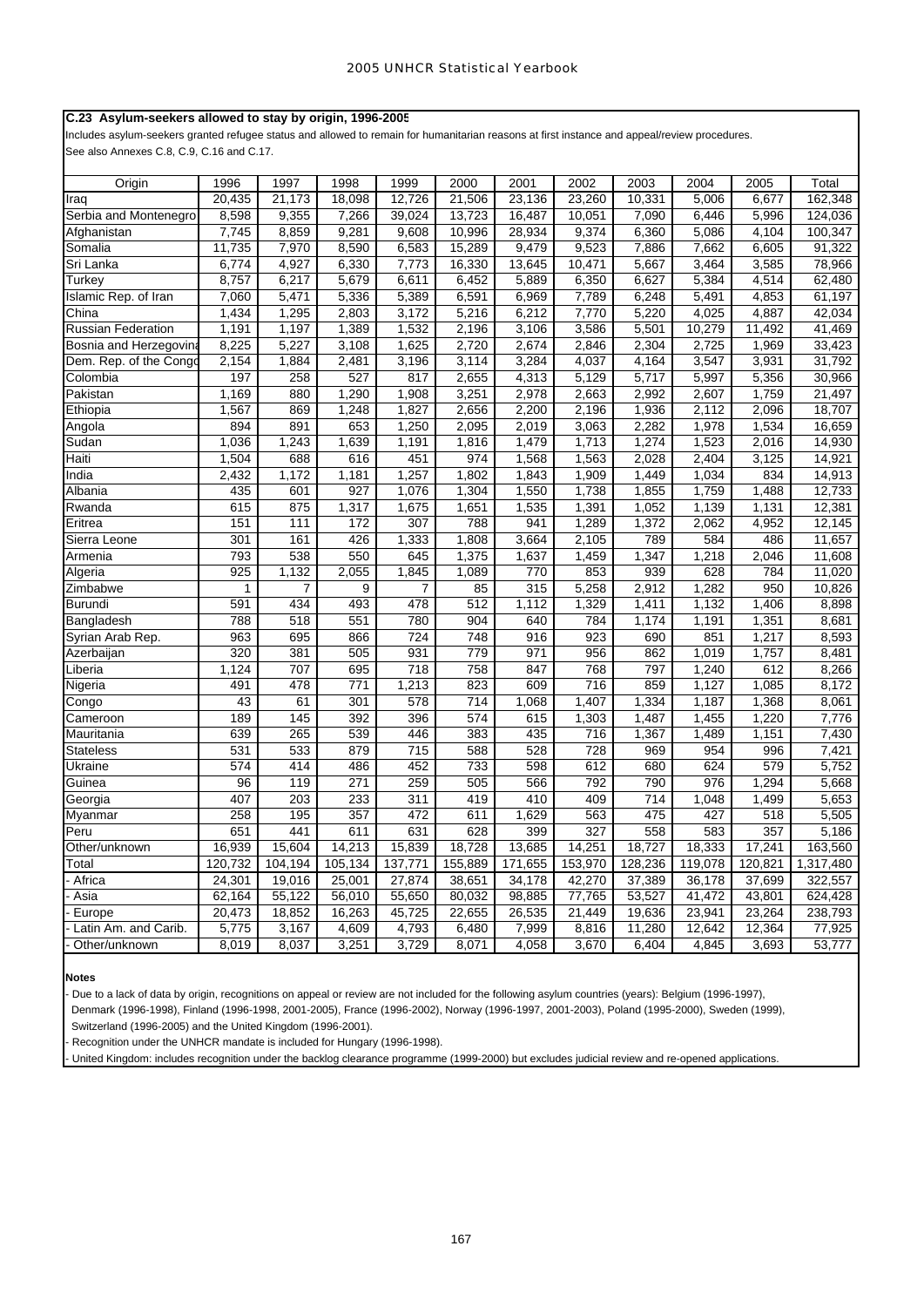| C.24 Asylum applications and total admissions in industrialized countries, 1996-2005<br>See Annex D.5 for regional classification. |                        |               |                      |                             |                          |                         |                   |                |                |                   |
|------------------------------------------------------------------------------------------------------------------------------------|------------------------|---------------|----------------------|-----------------------------|--------------------------|-------------------------|-------------------|----------------|----------------|-------------------|
|                                                                                                                                    | New                    | 1951          | Allowed to           |                             |                          |                         | New asylum claims |                | Total          |                   |
| Country of                                                                                                                         | asylum                 | Convention    | remain for           | Arrival of                  | Temporary                |                         | submitted per     |                | admissions per |                   |
| asylum or                                                                                                                          | claims                 | refugee       | humanitarian         | resettled                   | protection;              | Total                   | 1,000 inhabitants |                |                | 1,000 inhabitants |
| resettlement                                                                                                                       | submitted <sup>1</sup> | status $^{2}$ | reasons <sup>3</sup> | refu <sup>4</sup>           | Other <sup>5</sup>       | admissions <sup>6</sup> | Total             | Rank           | Total          | Rank              |
| Australia                                                                                                                          | 78,671                 | 22,701        |                      | 102,509                     |                          | 125,210                 | 3.9               | 23             | 6.2            | 8                 |
| Austria <sup>7</sup>                                                                                                               | 214,838                | 20,458        | 1,766                | $\blacksquare$              | 13,024                   | 35,248                  | 26.2              | 4              | 4.3            | 12                |
| Belgium                                                                                                                            | 216,265                | 18,081        | 750                  | $\blacksquare$              | ä,                       | 18,831                  | 20.8              | 6              | 1.8            | 18                |
| Bulgaria                                                                                                                           | 13,464                 | 1,310         | 3,400                | ÷                           | $\blacksquare$           | 4,710                   | 1.7               | 26             | 0.6            | 24                |
| Canada                                                                                                                             | 298,196                | 133,644       | $\blacksquare$       | 108,564                     | $\overline{a}$           | 242,208                 | 9.2               | 14             | 7.5            | $\,6\,$           |
| Cyprus <sup>8</sup>                                                                                                                | 27,655                 | 547           | 249                  | $\blacksquare$              | $\sim$                   | 796                     | 33.1              | $\overline{2}$ | 1.0            | 22                |
| Czech Rep.                                                                                                                         | 72,006                 | 1,336         |                      | ÷                           | ÷,                       | 1,336                   | 7.0               | 18             | 0.1            | 27                |
| Denmark <sup>9</sup>                                                                                                               | 73,554                 | 10,405        | 21,610               | 5,032                       | 7,574                    | 44,621                  | 13.5              | 11             | 8.2            | $\overline{5}$    |
| Estonia                                                                                                                            | 107                    | 4             | 3                    | ÷                           | $\blacksquare$           | $\overline{7}$          | 0.1               | 35             | 0.0            | 37                |
| Finland                                                                                                                            | 24,982                 | 142           | 5,224                | 6,443                       | $\overline{\phantom{a}}$ | 11,809                  | 4.8               | 21             | 2.2            | 16                |
| France                                                                                                                             | 412,158                | 100,283       |                      | ä,                          | $\blacksquare$           | 100,283                 | 6.8               | 19             | 1.7            | 19                |
| Germany <sup>10</sup>                                                                                                              | 767,539                | 112,244       | 19,253               | $\mathcal{L}$               | 330,000                  | 461,497                 | 9.3               | 13             | 5.6            | 9                 |
| Greece                                                                                                                             | 46,443                 | 1,053         | 1,337                | $\blacksquare$              |                          | 2,390                   | 4.2               | 22             | 0.2            | 26                |
| Hungary <sup>11</sup>                                                                                                              | 50,475                 | 1,679         | 5,364                | $\overline{a}$              | 1,011                    | 8,054                   | 5.0               | 20             | 0.8            | 23                |
| celand                                                                                                                             | 483                    | 1             | 45                   | 247                         | $\mathbf{r}$             | 293                     | 1.6               | 27             | 1.0            | 21                |
| Ireland <sup>12</sup>                                                                                                              | 67,302                 | 7,382         | 373                  | 1,381                       | 102                      | 9,238                   | 16.2              | 10             | 2.2            | 17                |
| Italy <sup>13</sup>                                                                                                                | 120,943                | 9,640         | 11,035               |                             | 61,386                   | 82,061                  | 2.1               | 25             | 1.4            | 20                |
| Japan                                                                                                                              | 2,710                  | 167           | 290                  | 620                         | $\overline{\phantom{a}}$ | 1,077                   | 0.0               | 37             | 0.0            | 35                |
| Latvia                                                                                                                             | 157                    | 6             | 10                   | $\blacksquare$              | $\overline{a}$           | 16                      | 0.1               | 36             | 0.0            | 36                |
| Liechtenstein <sup>14</sup>                                                                                                        | 1,191                  |               | 240                  | ä,                          | 63                       | 303                     | 34.5              | 1              | 8.8            | 3                 |
| .ithuania                                                                                                                          | 1,833                  | 49            | 223                  | $\blacksquare$              | $\overline{\phantom{a}}$ | 272                     | 0.5               | 33             | 0.1            | 31                |
| Luxembourg                                                                                                                         | 11,603                 | 397           | 1,425                | $\blacksquare$              | ä,                       | 1,822                   | 25.0              | 5              | 3.9            | 13                |
| Malta <sup>15</sup>                                                                                                                | 3,658                  | 437           | 1,492                |                             | 10                       | 1,939                   | 9.1               | 15             | 4.8            | 10                |
| Netherlands                                                                                                                        | 275,235                | 25,689        | 89,806               | 2,694                       | $\blacksquare$           | 118,189                 | 16.9              | 9              | 7.3            | $\overline{7}$    |
| New Zealand                                                                                                                        | 12,230                 | 2,790         |                      | 7,460                       |                          | 10,250                  | 3.0               | 24             | 2.5            | 15                |
| Norway <sup>16</sup>                                                                                                               | 94,992                 | 2,821         | 25,662               | 14,387                      | 5,170                    | 48,040                  | 20.6              | $\overline{7}$ | 10.4           | $\sqrt{2}$        |
| Poland                                                                                                                             | 49,208                 | 1,877         | 2,726                | $\sim$                      | $\blacksquare$           | 4,603                   | 1.3               | 30             | 0.1            | 29                |
| Portugal                                                                                                                           | 2,257                  | 77            | 286                  | $\blacksquare$              | $\sim$                   | 363                     | 0.2               | 34             | 0.0            | 34                |
| Rep. of Korea                                                                                                                      | 828                    | 42            | 21                   | $\blacksquare$              | $\overline{a}$           | 63                      | 0.0               | 38             | 0.0            | 38                |
| Romania                                                                                                                            | 12,200                 | 1,002         | 693                  | $\blacksquare$              | $\blacksquare$           | 1,695                   | 0.6               | 32             | 0.1            | 32                |
| Slovakia                                                                                                                           | 47,591                 | 368           | $\blacksquare$       | $\mathcal{L}_{\mathcal{A}}$ | $\sim$                   | 368                     | 8.8               | 16             | 0.1            | 33                |
| Slovenia                                                                                                                           | 17,145                 | 53            | 124                  | ÷,                          | ÷,                       | 177                     | 8.7               | 17             | 0.1            | 30                |
| Spain                                                                                                                              | 65,195                 | 2,451         | 2,925                | $\sim$                      | $\overline{\phantom{a}}$ | 5,376                   | 1.5               | 29             | 0.1            | 28                |
| Sweden                                                                                                                             | 184,363                | 6,442         | 56,358               | 12,123                      | ÷,                       | 74,923                  | 20.4              | 8              | 8.3            | 4                 |
| Switzerland <sup>17</sup>                                                                                                          | 238,837                | 28,810        | 76,103               |                             | 54,460                   | 159,373                 | 32.9              | 3              | 22.0           | $\mathbf{1}$      |
| Turkey                                                                                                                             | 48,982                 | 21,165        |                      | ÷,                          | $\overline{\phantom{a}}$ | 21,165                  | 0.7               | 31             | 0.3            | 25                |
| United Kingdom                                                                                                                     | 653,291                | 179,629       | 102,958              | 345                         | ÷,                       | 282,932                 | 10.9              | 12             | 4.7            | 11                |
| United States <sup>18</sup>                                                                                                        | 482,174                | 213,410       |                      | 608,334                     |                          | 821,744                 | 1.6               | 28             | 2.8            | 14                |
| Total                                                                                                                              | 4,690,761              | 928.592       | 431,751              | 870,139                     | 472.800                  | 2,703,282               | 4.2               |                | 2.4            |                   |
| European Union (15)                                                                                                                | 3,135,968              | 494,373       | 315,106              | 28,018                      | 412,086                  | 1,249,583               | 8.1               |                | 3.2            |                   |
| European Union (25)                                                                                                                | 3,405,803              | 500,729       | 325,297              | 28,018                      | 413,107                  | 1,267,151               | 7.4               |                | 2.8            |                   |
| Western Europe                                                                                                                     | 3,470,988              | 526,004       | 417,111              | 42,405                      | 471,779                  | 1,457,299               | 8.7               |                | 3.7            |                   |
| <b>Central Europe</b>                                                                                                              | 262,089                | 7,625         | 12,307               |                             | 1,011                    | 20,943                  | 2.7               |                | 0.2            |                   |
| Southern Europe                                                                                                                    | 266,151                | 14,205        | 17,324               |                             | 61,396                   | 92,925                  | 2.1               |                | 0.7            |                   |
| Europe                                                                                                                             | 3,815,952              | 555,838       | 431,440              | 42,652                      | 472,800                  | 1,502,730               | 6.6               |                | 2.6            |                   |
| North America                                                                                                                      | 780,370                | 347,054       |                      | 716,898                     |                          | 1,063,952               | 2.4               |                | 3.2            |                   |
| Australia/New Z.                                                                                                                   | 90,901                 | 25,491        | ä,                   | 109,969                     | ä,                       | 135,460                 | 3.8               |                | 5.6            |                   |

### **Notes**

See Annex C.1. <sup>2</sup> See Annexes C.8 and C.16. <sup>3</sup> See Annexes C.9 and C.17. <sup>4</sup> See Annex B.14. These four columns concern annual arrivals.

The figures included in this column concern both annual arrivals and population estimates (stocks). A second major difference with the previous three

columns is that temporary protection has ended for most refugees and that many of these refugees have returned.

Number of persons granted refugee or humanitarian status, refugees admitted under resettlement programmes and refugees provided temporary protection.

Due to the temporary nature of some forms of protection (e.g. humanitarian status, temporary protection), not all those who are admitted stay indefinetely.

7 Column 6 includes temporary protection for Bosnians in 1996 (11,431) and Kosovars in 1999 (1,593), but excludes aliens permits granted to Bosnians in 1996 (62,700).

8 Columns 2 to 4 include asylum applications lodged (1,090), refugees recognized (307) and humanitarian status granted (46) under the UNHCR mandate during 2002-2005

9 Column 6 includes refugees recognized at embassies (418), persons granted a special humanitarian residence permit (1,073), persons admitted for

exceptional reasons (1,166) and Bosnians, Kosovars and Serbs granted temporary protection (4,917).

 $10$  Column 6 refers to temporary protection granted to Bosnians in 1996.

11 Column 2 includes asylum applications lodged under the UNHCR mandate (1,681) during 1996-1998. Column 6 refers to refugees recognized under the

UNHCR mandate during 1996-1998 (315) and persons granted subsidiary protection outside the asylum procedure (696) during 2004-2005.

12 Column 6 refers to persons granted temporary leave to remain (TLR) outside the asylum procedure in 2000 and 2003.

 $^{13}$  Column 6 refers to persons from the former Yugoslavia and Somalia granted temporary protection during 1996-1997.

 $14$  Column 6 refers to Bosnians granted temporary protection outside the asylum procedure in 2001. <sup>15</sup> Column 6 refers to refugees recognized under the UNHCR mandate during 2002.

 $6$  Column 6 refers to Bosnians (1,184), Iraqis (2,019) and Kosovars (1,967) granted temporary protection during 1996-2000.

 $17$  Column 6 refers to persons granted temporary protection under special cantonal and other regulations.

 $<sup>8</sup>$  Column 2 and 3 refer to number of cases.</sup>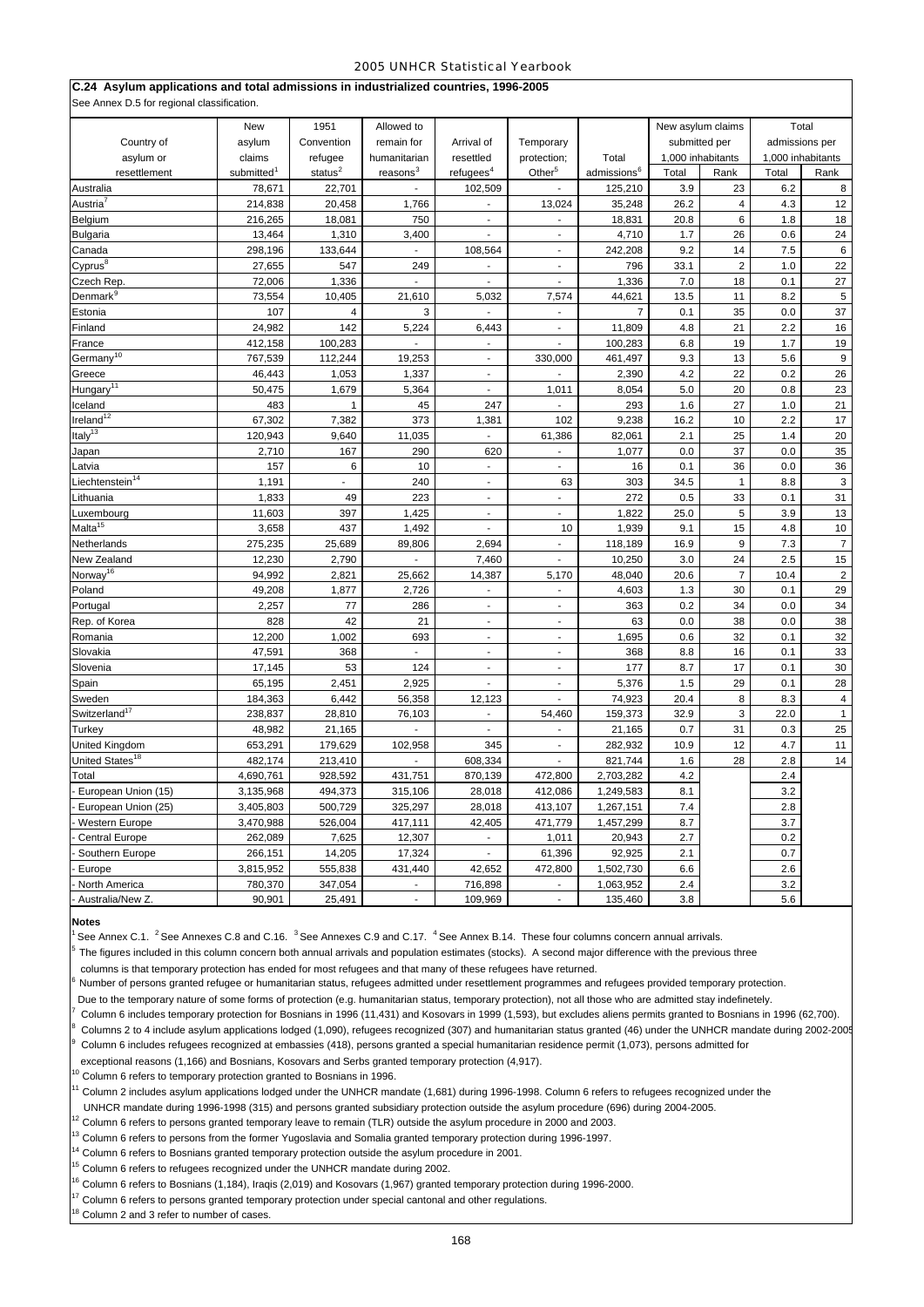## **D.1 UN major areas**

(Source: United Nations Population Division, United Nations Statistics Division, New York.)

**Western Sahara North America Tuvalu** Zambia Bermuda Vanuatu Zimbabwe Canada

Sao Tome and Principe Sri Lanka **Oceania** Switzerland Senegal **Syrian Arab Rep. Communist Australia** Australia TfYR Macedonia South Africa **National Community Contract Community** Turkey Nauru Sudan **New Zealand** Turkmenistan New Zealand Swaziland United Arab Emirates Palau Togo **New Accord Contract Contract Contract Contract Contract Papua New Guinea** Tunisia **Nam Samoa Nicholas Nam Samoa Nicholas Samoa** Viet Nam Samoa Samoa Samoa Samoa Samoa Samoa Samoa Samoa S Uganda Yemen Solomon Islands United Rep. of Tanzania Tonga

United States

**Africa Asia Latin America and the Europe** Algeria Afghanistan **Caribbean** Albania Angola Armenia Antigua and Barbuda Andorra Benin Azerbaijan Azerbaijan Angel Argentina Argentina Austria Botswana Bahrain Bahamas Belarus Burkina Faso Bangladesh Barbados Belgium Burundi **Bhutan** Bhutan Bhutan Belize Belize Bosnia and Herzegovina Cameroon **Brunei Darussalam** Bolivia Bolivia Bulgaria Cape Verde Cambodia Brazil Croatia Central African Rep. China Cayman Islands Czech Rep. Chad Cyprus Communication Chile Chile Denmark Comoros Dem. People's Rep. of Korea Colombia Estonia Congo Georgia Costa Rica Faeroe Islands Côte d'Ivoire **Hong Kong SAR, China** Cuba Cuba Cuba Finland Dem. Rep. of the Congo **India** India **India Rep. 0.1 The Congo India** Dominica **Conservation** France Djibouti Indonesia Dominican Rep. Germany Egypt **Iraq Iraq Ecuador** Ecuador Greece Equatorial Guinea **Islamic Rep. of Iran Community** El Salvador **El Salvador** Hungary Eritrea **Israel Executes Executes Executes Executes** French Guiana **Iceland** Iceland Ethiopia Japan Grenada Ireland Gabon Jordan Guatemala Italy Gambia Kazakhstan Guyana Latvia Ghana **Eileana** Kuwait **Haiti Liechtenstein** Liechtenstein Kuwait Guinea **Martia Channachdar (Kyrgyzstan Honduras Lithuania** Lithuania Guinea-Bissau Lao People's Dem. Rep. Jamaica Luxembourg Kenya Lebanon Mexico Malta Lesotho Macao SAR, China Nicaragua Moldova Liberia Malaysia Panama Monaco Libyan Arab Jamahiriya Maldives Paraguay Netherlands Madagascar Mongolia Peru Norway Malawi Myanmar Puerto Rico Poland Mali **Mali** Nepal News Saint Kitts and Nevis Portugal Mauritania Occupied Palestinian Territory Saint Lucia Romania Mauritius Oman Saint Vincent and the Grenadines Russian Federation Morocco Pakistan Suriname San Marino Mozambique **Mozambique** Philippines **Trinidad and Tobago** Serbia and Montenegro Namibia Qatar Turks and Caicos Islands Slovakia Niger **Rep. of Korea** Christian Museum Christian Museum Christian Museum Christian Slovenia Nigeria Saudi Arabia Venezuela (Boliv. Rep. of) Spain Rwanda Singapore Sungapore Sungapore Sweden Sweden Sweden Sweden Sweden Sweden Sweden Sweden Sweden Sweden Sweden

Seychelles **Seychelles** Tajikistan Tajikistan **Fiji** Fiji Newsley Dkraine Sierra Leone **Thailand** Thailand Kiribati Kiribati **Kiribati** United Kingdom Somalia **Timor-Leste** Timor-Leste Micronesia (Federated States of)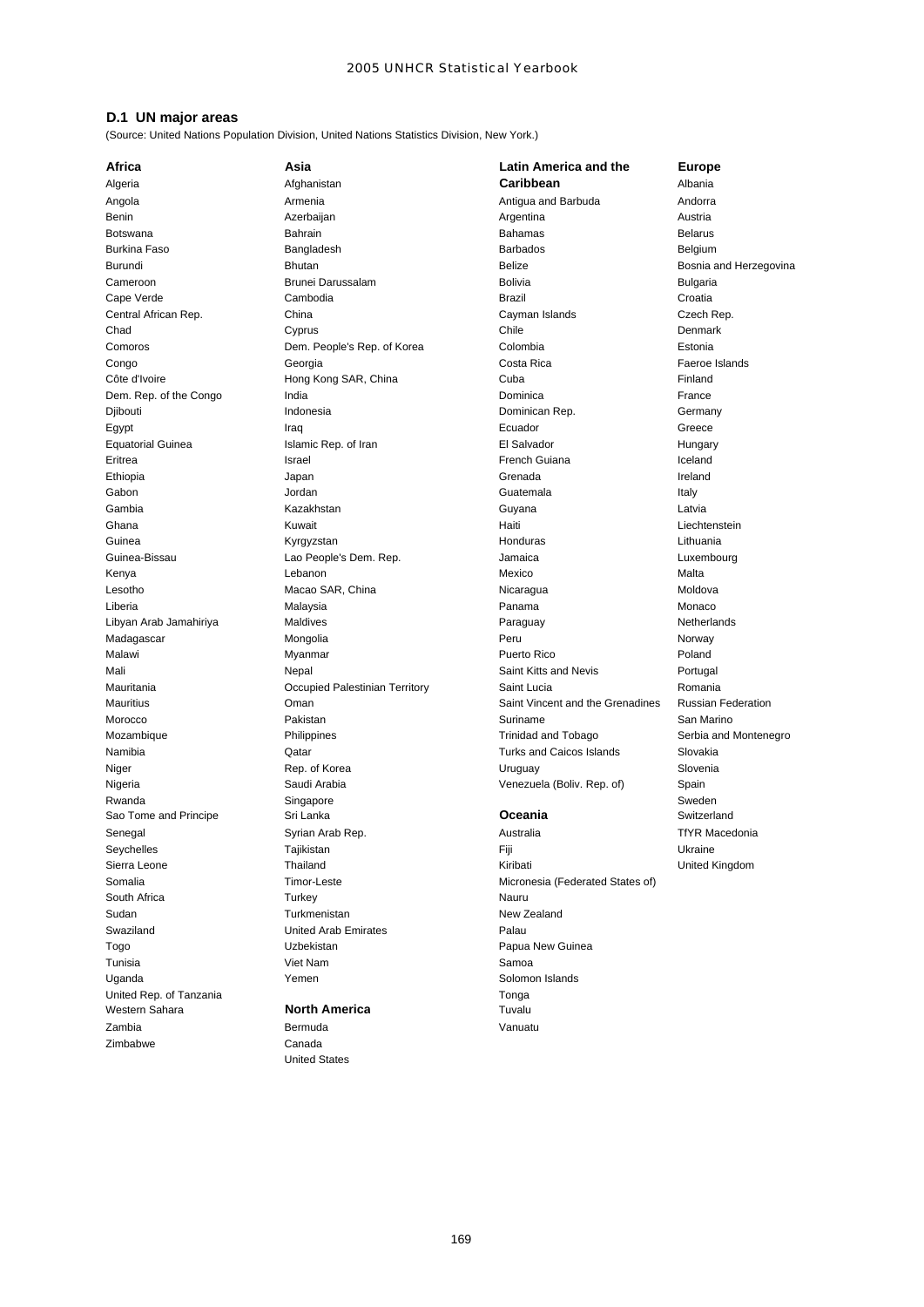# **D.2 UNHCR Regional Bureaux/Operations**

(Source: UNHCR)

# **Central Asia, South West Asia, Central Africa and the The Americas Europe (RBE) North Africa and the Middle East Great Lakes (CA-GL) (continued)** Albania

Mauritania Comoros **(RBAP)** Finland

## **East and Horn of Africa (EHA)** Guatemala **Transformation** Tonga

Kenya Jamaica Somalia Mexico Uganda **Panama** 

Grenada Timor-Leste Djibouti Guyana Tuvalu Eritrea **Haiti** Vanuatu Ethiopia Honduras Viet Nam Sudan Nicaragua

# **(CASWANAME)** Burundi Burundi Paraguay Paraguay Andorra<br>Afghanistan Central African Rep. Peru Peru Paraguay Armenia Afghanistan Central African Rep. Peru Armenia Algeria Chad Puerto Rico Austria Bahrain **Saint Kitts and Nevis** Azerbaijan Congo **Saint Kitts and Nevis** Azerbaijan Egypt **Egypt** Belarus Dem. Rep. of the Congo Saint Lucia **Belarus** Belarus Iraq Equatorial Guinea Saint Vincent and the Grenadines Belgium Islamic Rep. of Iran **Internal Cabon** Gabon Suriname Suriname Bosnia and Herzegovina Israel Rwanda Trinidad and Tobago Bulgaria Jordan Sao Tome and Principe Turks and Caicos Islands Croatia Kazakhstan United Rep. of Tanzania United States Cyprus Kuwait Uruguay Czech Rep. Kyrgyzstan **Southern Africa (SAO)** Venezuela (Boliv. Rep. of) Denmark Lebanon Angola Estonia Libyan Arab Jamahiriya Botswana **Asia and Pacific** Faeroe Islands

Morocco Lesotho Australia France Occupied Palestinian Territory Madagascar **Bangladesh Georgia** Georgia Oman **Bhutan Germany Communist Communist Communist Communist Communist Communist Communist Communist Communist Communist Communist Communist Communist Communist Communist Communist Communist Communist Communist Communist C** Pakistan **Mauritius** Brunei Darussalam Greece Qatar Mozambique Cambodia Hungary Saudi Arabia Namibia Namibia Namibia na kao amin'ny fivondronan-kao indrindra dia 40 metatra. Ny faritr'i Nor Syrian Arab Rep. Seychelles Dem. People's Rep. of Korea Ireland Tajikistan South Africa Fiji Italy Tunisia Swaziland Hong Kong SAR, China Latvia Turkmenistan Zambia India Liechtenstein United Arab Emirates Zimbabwe Indonesia Lithuania Uzbekistan Japan Luxembourg Western Sahara **The Americas (RBAC)** Kiribati Malta Yemen **Antigua and Barbuda** Lao People's Dem. Rep. Moldova Communist Particle Antigua and Barbuda Argentina Macao SAR, China Monaco **West Africa (WA)** Bahamas **Bahamas** Malaysia Mest Africa Netherlands Benin Barbados **Barbados Maldives** Maldives Norway Burkina Faso **Belize** Belize **Belize** Micronesia (Federated States of) Poland Cameroon **Bermuda** Bermuda Mongolia Bermuda Bermuda Bermuda Bermuda Bermuda Bermuda Bermuda Bermuda Bermuda Bermuda Cape Verde **Bolivia** Bolivia **Bolivia** Bolivia Myanmar Mortugale Bolivia Romani*a* Côte d'Ivoire **Constantinople de la Constantinople de la Constantinople de la Constantinople de la Constantinopl**<br>Côte d'Ivoire Gambia Canada Nepal San Marino Ghana **Cayman Islands** Cayman Islands New Zealand Serbia and Montenegro Guinea Chile Palau Slovakia Guinea-Bissau Colombia Papua New Guinea Slovenia Liberia Costa Rica Philippines Spain Mali **Mali** Cuba Cuba Rep. of Korea Sweden Niger Samoa Samoa Samoa Samoa Samoa Samoa Switzerland Nigeria Dominican Rep. Singapore TfYR Macedonia Senegal **Exercise Ecuador** Ecuador **Solomon Islands** Solomon Islands Turkey Sierra Leone El Salvador Sri Lanka Ukraine Togo French Guiana Thailand United Kingdom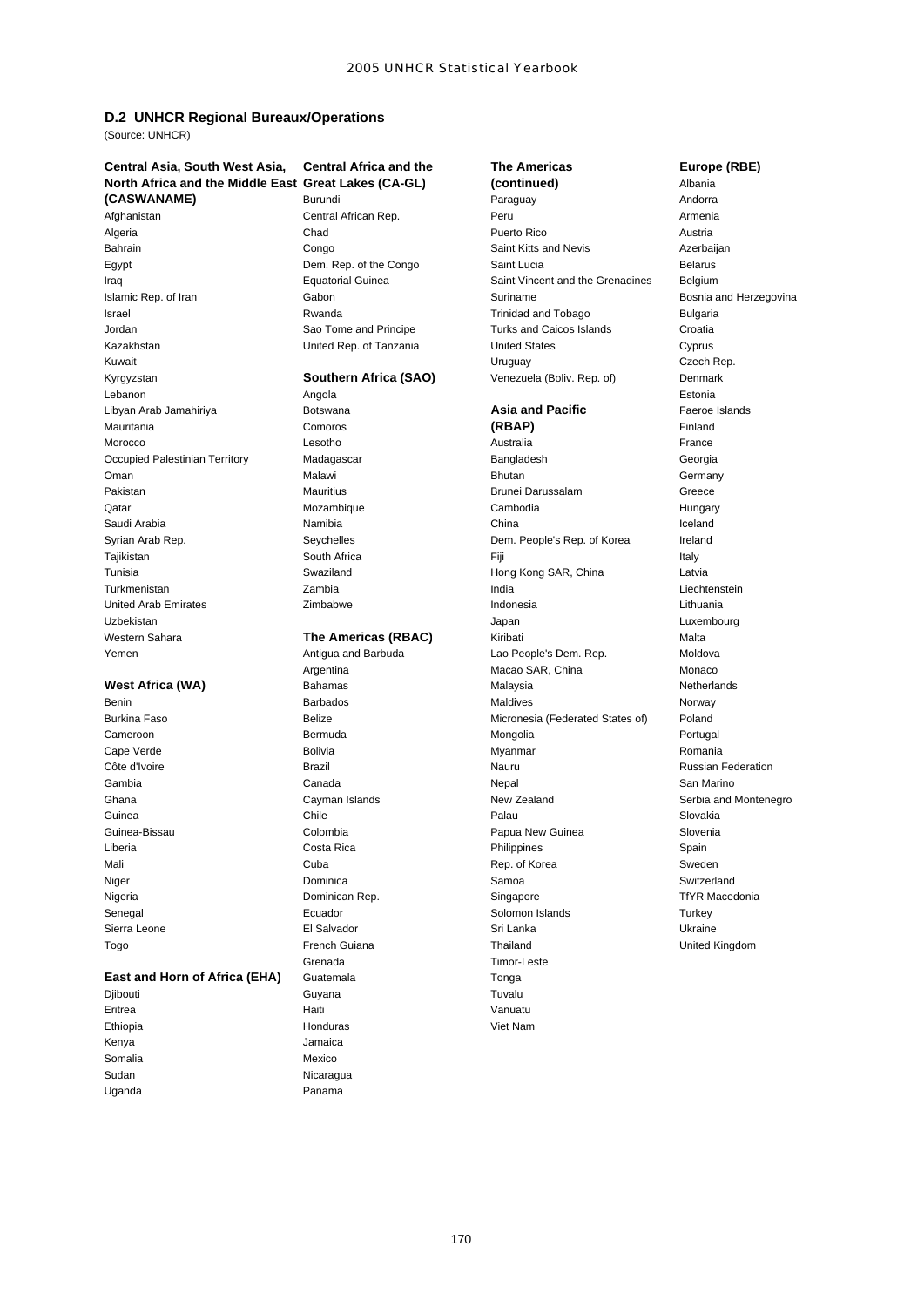## **D.3 UNHCR regions**

(Source: UNHCR, Global Report 2005, Geneva.)

Rwanda Bangladesh Switzerland United Rep. of Tanzania **India** India **India** Argentina

## **Southern Africa** Myanmar Myanmar Brazil

Botswana **Sri Lanka** Sri Lanka Paraguay Comoros Uruguay

Mauritania Morocco Tunisia Western Sahara

# **West Africa Central Asia North America and the Eastern Europe**

Guinea Australia Dominican Rep. Sierra Leone **Internal Sierra Leone** Japan Japan Trinidad and Tobago Macao SAR, China **Austria** Austria **East and Horn of Africa** Malaysia **Central America and Mexico** Belgium Djibouti Mongolia Belize Denmark Eritrea New Zealand Costa Rica Finland Ethiopia **Papua New Guinea** El Salvador **Prance France** El Salvador **France** Kenya Philippines Guatemala Guatemala Germany Somalia **Rep. of Korea** Honduras Honduras Greece Sudan Singapore Mexico Iceland Uganda Solomon Islands Nicaragua Ireland Thailand Italy **Central Africa and** Timor-Leste **Northern South America** Liechtenstein<br> **Great Lakes** Viet Nam Colombia Colombia

Maldives **Bolivia** Angola Nepal Chile

# Lesotho **The Middle East**

Malawi **Egypt the Baltic States** Mauritius Iraq Bulgaria Mozambique **Israel** Israel Cyprus Namibia **Namibia** Jordan **Czech Rep.** 2008 Seychelles **Kuwait** Kuwait **Estonia** South Africa **Lebanon** Lebanon **Hungary** Swaziland Occupied Palestinian Territory Latvia Zambia Oman Lithuania Zimbabwe Qatar Poland Saudi Arabia **Romania North Africa** Syrian Arab Rep. Slovakia Algeria United Arab Emirates Slovenia Libyan Arab Jamahiriya **Yemen** Yemen Turkey

# Benin **Kazakhstan Caribbean Caribbean** Armenia Burkina Faso Kyrgyzstan Antigua and Barbuda Azerbaijan Cameroon Tajikistan Bahamas Belarus Cape Verde Turkmenistan Barbados Georgia Côte d'Ivoire **Canada Europe de Canada** Canada de l'Aldiova de Moldova Uzbekistan de Canada de l'Aldiova de Moldova Gambia Cuba Russian Federation Ghana **East Asia and the Pacific** Dominica Ukraine Guinea-Bissau Cambodia Grenada **South-Eastern Europe** Liberia China Haiti Albania Mali **Mali** Bosnia and Herzegovina Dem. People's Rep. of Korea Jamaica **Bosnia and Herzegovina** Niger **Niger** Saint Kitts and Nevis Croatian Croatian Croatian Croatian Croatian Croatian Croatian Nigeria **Hong Kong SAR, China** Saint Lucia Saint Lucia Serbia and Montenegro Senegal **Indonesia** Indonesia Saint Vincent and the Grenadines TfYR Macedonia Togo Lao People's Dem. Rep. United States **Western Europe**

**Great Lakes Colombia** Colombia Luxembourg **Luxembourg** Viet Nam **Colombia** Colombia Burundi Ecuador Malta Central African Rep. **South-West Asia** French Guiana Netherlands Chad **Afghanistan Guyana** Guyana Norway Congo **Islamic Rep. of Iran Panama** Portugal Panama Portugal Dem. Rep. of the Congo Pakistan Peru San Marino Equatorial Guinea **Suriname** Suriname Spain Suriname Spain Gabon **South Asia** Venezuela (Boliv. Rep. of) Sweden

### Sao Tome and Principe Bhutan **Southern South America** United Kingdom

# Madagascar Bahrain **Central Europe and**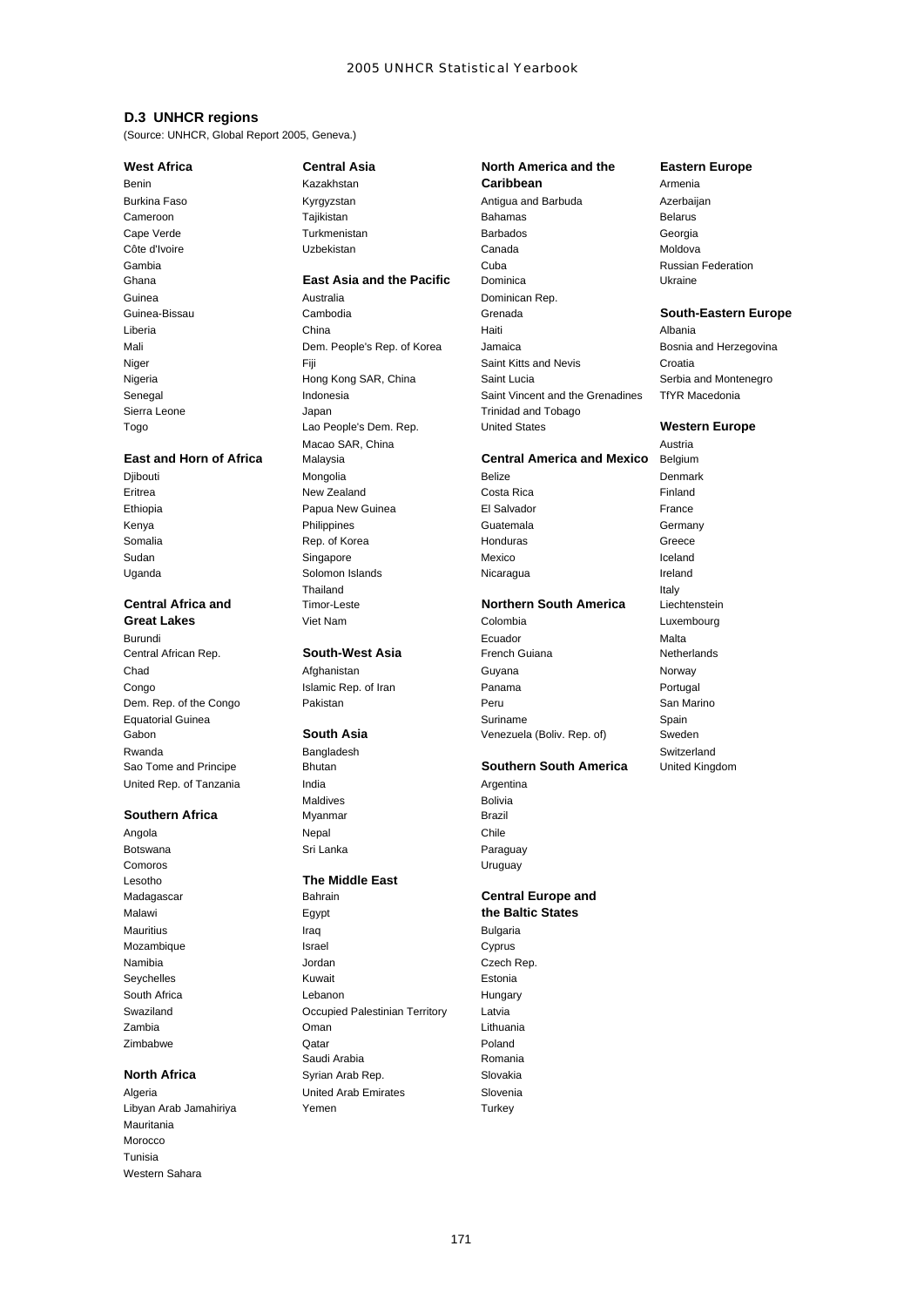## **D.4. Regional classification - Millennium Development Goals**

Andorra Algeria China Costa Rica Australia Egypt Dem. People's Rep. of Korea Cuba Austria Libyan Arab Jamahiriya Hong Kong SAR, China Dominica

# Uzbekistan **Uganda** Uganda Belize

Russian Federation **Chile** Ukraine Colombia

Romania **Madagascar** Madagascar Yemen Zambia Bolivia **CIS (Europe)** Zimbabwe **Zimbabwe** Brazil Belarus British Virgin Islands Moldova **Cayman Islands** 

Belgium Morocco Macao SAR, China Dominican Republic Bermuda Tunisia Mongolia Ecuador Bosnia and Herzegovina Western Sahara Rep. of Korea **Rep. of Korea** El Salvador Bulgaria Falkland Islands (Malvinas) Canada **Sub-Saharan Africa South Asia** French Guiana Croatia **Angola** Angola **Afghanistan** Afghanistan Grenada Czech Republic Benin Bangladesh Guadeloupe Denmark Botswana Bhutan Guatemala Estonia Burkina Faso India Guyana Faeroe Islands **Burundi** Burundi Iran (Islamic Republic of) Haiti Finland Cameroon Maldives Honduras France Cape Verde Nepal Jamaica Germany **Central African Rep.** Pakistan Martinique Martinique Greece Chad Sri Lanka Mexico Hungary Comoros Montserrat Iceland Congo **Western Asia** Netherlands Antilles **Ireland** Côte d'Ivoire **Bahrain** Bahrain Nicaragua Italy **Dem. Rep. of the Congo Cyprus** Cyprus Panama Japan Djibouti Iraq Paraguay Latvia Equatorial Guinea Israel Peru Liechtenstein Eritrea Jordan Puerto Rico Lithuania Ethiopia Kuwait Saint Kitts and Nevis Luxembourg Gabon Lebanon Saint Lucia Monaco Ghana Oman Suriname Netherlands **Catallactic Community** Guinea Communication Communication Communication Communication Communication Communication Communication Communication Communication Communication Communication Communication Communicati New Zealand Guinea-Bissau Saudi Arabia Turks and Caicos Islands Norway **Kenya** Kenya Syrian Arab Republic Uruguay Poland **Lesotho Containers** Constants Lesotho **Constants Constants Constants Constants Constants Constants Constants Constants Constants Constants Constants Constants Constants Constants Constants Constants Constants Con** Portugal Liberia United Arab Emirates Venezuela (Boliv. Rep. of) San Marino **Oceania Malawi Malawi Oceania na maran**a a shekara ta 1992, a shekara ta 1992, a shekara ta 199 Serbia and Montenegro Mali **South-eastern Asia** American Samoa Slovakia **Mauritania** Mauritania Brunei Darussalam Cook Islands Slovenia Mauritius Cambodia Fiji Spain **Indonesia** Communist Mayotte **Indonesia** Indonesia **Indonesia** French Polynesia Sweden Mozambique Lao People's Dem. Rep. Guam Switzerland Namibia Malaysia Kiribati TfYR Macedonia **Niger** Myanmar Myanmar Macedonia Marshall Islands United States **Nation** Réunion **Communist Communist Communist Communist Communist Communist Communist Communist Communist Communist Communist Communist Communist Communist Communist Communist Communist Communist Communist** Rwanda **New Caledonia** Thailand **Thailand** New Caledonia **Commonwealth of** Sao Tome and Principe Timor-Leste Theorem Commonwealth of Sao Tome and Principe Timor-Leste **Independent States (CIS)** Senegal Viet Nam Viet Nam Northern Mariana Islands **CIS (Asia)** Seychelles Palau Armenia Sierra Leone **Latin America and the Caribbean** Papua New Guinea Azerbaijan Somalia Anguilla Samoa Georgia **South Africa Communist Antigua and Barbuda** Solomon Islands Kazakhstan Sudan Argentina Tokelau Kyrgyzstan Swaziland Aruba Tonga Tajikistan Togo Bahamas Tuvalu Turkmenistan United Rep. of Tanzania Barbados Vanuatu

# **Developed regions Developing regions Developing regions (cont.) Developing regions (cont.)** Albania **Northern Africa Eastern Asia Latin America and the Caribbean (cont.)** Malta Gambia Occupied Palestinian Territory Saint Vincent and the Grenadines

United Kingdom Nigeria Philippines Micronesia (Federated States of)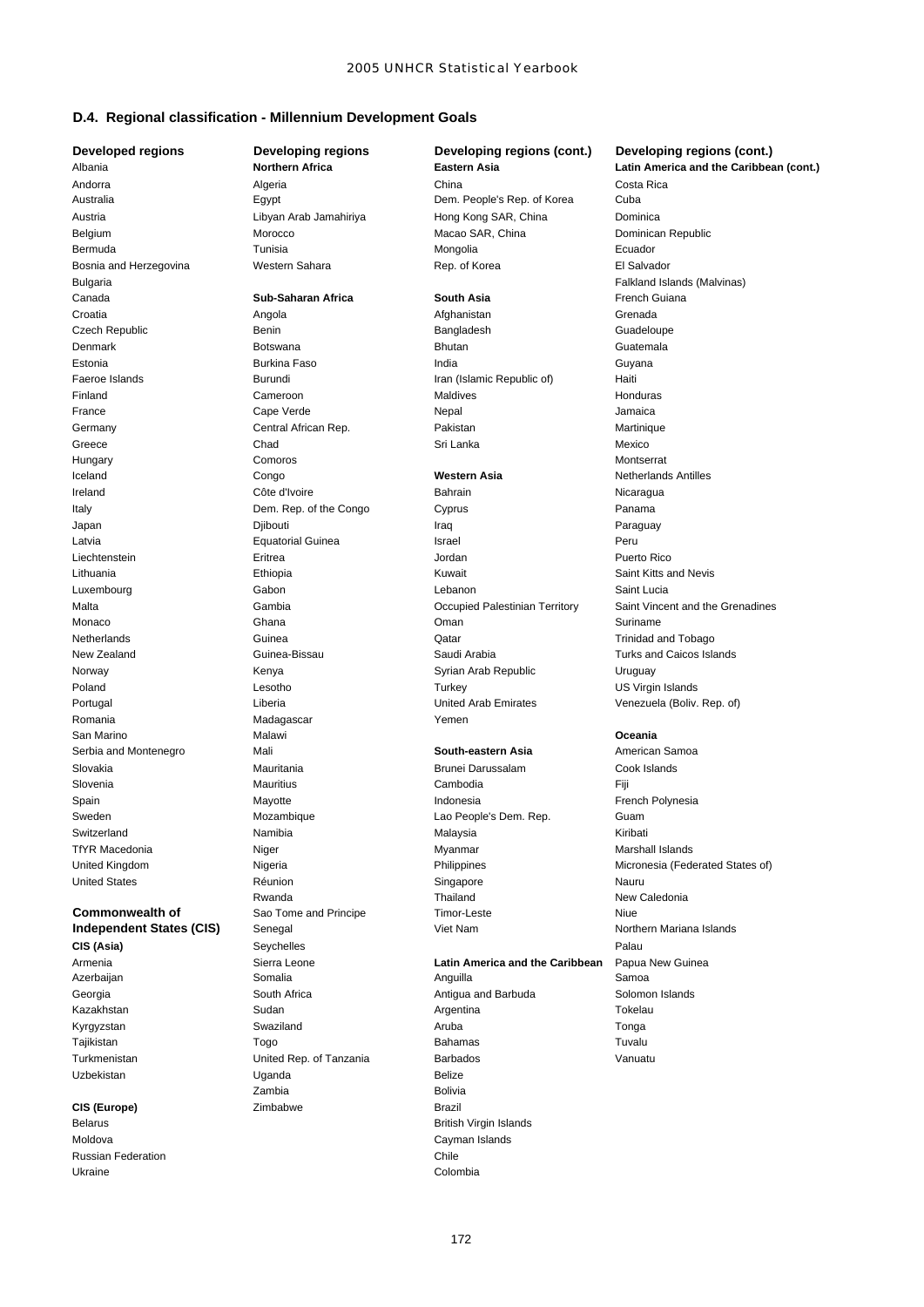# **D.4. Regional classification - Millennium Development Goals (continued)**

Nepal Saint Lucia Niger Samoa and Samoa and Samoa and Samoa and Samoa and Samoa and Samoa and Samoa and Samoa and Samoa and Samoa Rwanda **Sao Tome and Principe** Sao Tome and Principe Samoa Seychelles and the second service of the second service of the second service of the Seychelles Sao Tome and Principe Singapore Singapore Singapore Singapore Senegal Solomon Islands Solomon Islands and Solomon Islands Solomon Islands Solomon Islands Solomon Islands and Solomon Islands and Solomon Islands and Solomon Islands and Solomon Islands and Solomon Islands and Solomon Is Solomon Islands Suriname **Suriname** Suriname **Suriname** Suriname **Suriname** Suriname Somalia Timor-Leste Sudan Tokelau **Timor-Leste** Tonga Togo Trinidad and Tobago Tuvalu Tuvalu Uganda **Uganda Uganda** US Virgin Islands United Republic of Tanzania Vanuatu Vanuatu Yemen Zambia

**Least Developed Countries (LDC) Landlocked Developing Countries (LLDC) Small Island Developing States** Afghanistan Afghanistan **(SIDS)** Angola Armenia Antigua and Barbuda Bangladesh **Azerbaijan Azerbaijan Aruba** Aruba Aruba Benin Bahamas **Bhutan Bhutan Bahamas Bahamas Bahamas** Bahamas Bahamas Bahamas Bahamas Bahamas Bahamas Bahamas Bah Bhutan Bahrain Bolivia Bolivia anns an Bolivia anns an t-Iomrain an t-Iomrain Bahrain Burkina Faso **Botswana** Botswana **Barbados** Barbados Barbados Burundi Burkina Faso Belize Cambodia Burundi Cape Verde Cape Verde Central African Republic Comoros Central African Republic Chad Cook Islands Chad Ethiopia Cuba Comoros **Comoros** Cyprus Cyprus Cyprus Cyprus Kazakhstan Cyprus Cyprus Cyprus Cyprus Cyprus Cyprus Cyprus Cyprus Dem. Rep. of the Congo **Congo Congo Congo Congo Congo Congo Congo** Kyrgyzstan **Dominica** Dominica Djibouti Lao People's Dem. Rep. Dominican Republic Equatorial Guinea Lesotho Fiji Eritrea Malawi Grenada Ethiopia **Mali** Mali Guinea-Bissau Guinea-Bissau Guinea-Bissau Guinea-Bissau Guinea-Bissau Guinea-Bissau Guinea-Bissau Gambia Mongolia Guyana Guinea Nepal Haiti Guinea Bissau **Niger** Niger **Niger** Jamaica **Jamaica** Jamaica Haiti Paraguay Kiribati Kiribati Rwanda Maldives Lao People's Dem. Rep. Swaziland Malta Lesotho Tajikistan Marshall Islands Liberia **Mauritius Community Community Community** TfYR Macedonia **Mauritius Mauritius** Mauritius Madagascar **Micronesia (Federated States of)** Turkmenistan Micronesia (Federated States of) Malawi Uganda Nauru Maldives **Netherlands** Antilles **Uzbekistan Netherlands Antilles** Mali Zambia Niue Mauritania **Mauritania Republika Palau na Palau Palau Palau Palau Palau Palau Palau Palau Palau Palau Palau Palau** Mozambique **Papua New Guinea** New Guinea New Guinea New Guinea New Guinea New Guinea New Guinea New Guinea New Guinea Myanmar **Saint Kitts and Nevis** Saint Kitts and Nevis

Sierra Leone **Saint Vincent and the Grenadines** Saint Vincent and the Grenadines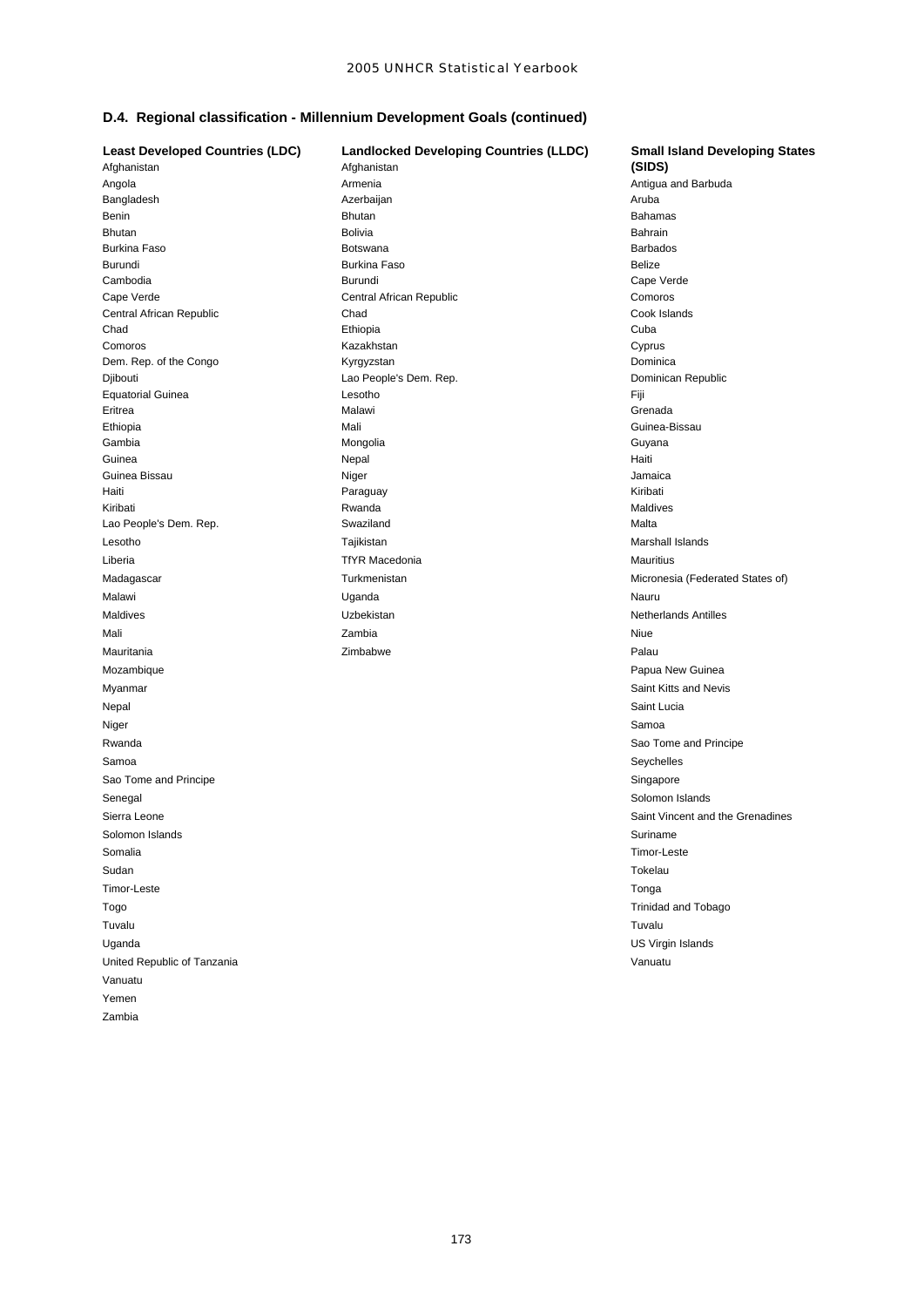## **D.5 Industrialized countries**

Sweden **Central Europe** Germany Switzerland **Bulgaria** Bulgaria Greece Turkey Czech Rep. Communication Capach Rep. United Kingdom **Hungary Hungary Italy** 

**Industrialized Industrialized Industrialized Industrialized** Australia Austria Austria Austria Austria Belgium Belgium Belgium Belgium Bulgaria Denmark Cyprus Bulgaria **Cyprus** Cyprus Finland Czech Republic Canada Czech Rep. France Denmark Cyprus Denmark Germany Estonia Czech Rep. Estonia Greece Finland Denmark Finland Ireland France Estonia **External Contract Contract Contract Contract Contract Contract Contract Contract Contract Contract Contract Contract Contract Contract Contract Contract Contract Contract Contract Contract Contract Contract Contra** Finland Germany Liechtenstein Greece France **Greece** Greece **Luxembourg** Hungary Hungary Germany **Internal Communist Communist Communist Communist Communist Communist Communist Communist Communist Communist Communist Communist Communist Communist Communist Communist Communist Communist Communist Communist Comm** Greece Iceland Norway Italy Hungary Ireland Portugal Latvia Iceland Italy Spain Luxembourg Ireland **Latvia** Carrier Communication Communication Communication Communication Communication Communication Comm Italy **International Communist Contract Communist Communist Communist Communist Communist Communist Communist Communist Communist Communist Communist Communist Communist Communist Communist Communist Communist Communist Co** Japan Lithuania United Kingdom Netherlands Latvia **Contract Contract Contract Contract Contract Contract Contract Contract Contract Contract Poland** Liechtenstein Malta *Southern Europe* Portugal Lithuania Netherlands Cyprus Slovakia Luxembourg Norway Greece Slovenia Malta Poland Italy Spain Netherlands Portugal Malta Sweden New Zealand **Romania** Romania Romania Romania Romania Romania Romania Romania Romania Romania Romania Romania Norway Slovakia Slovakia Spain Poland Slovenia *North America* Portugal Spain *European Union (15)* Canada Rep. of Korea Sweden Sweden Austria United States Austria Romania **Belgium** Switzerland **Belgium** Belgium Slovakia **National Turkey Commander** Denmark Slovenia **Example 2** United Kingdom **Finland** Spain France (1999), Spain France (1999), Spain France (1999), Spain France (1999), Spain France

United States **Poland** Poland **Luxembourg** Romania **Netherlands** Slovakia **Portugal** Slovenia **Spain** Spain

**countries countries (regions) countries (regions) countries (regions)** *All Europe Western Europe European Union (25)*

Sweden United Kingdom